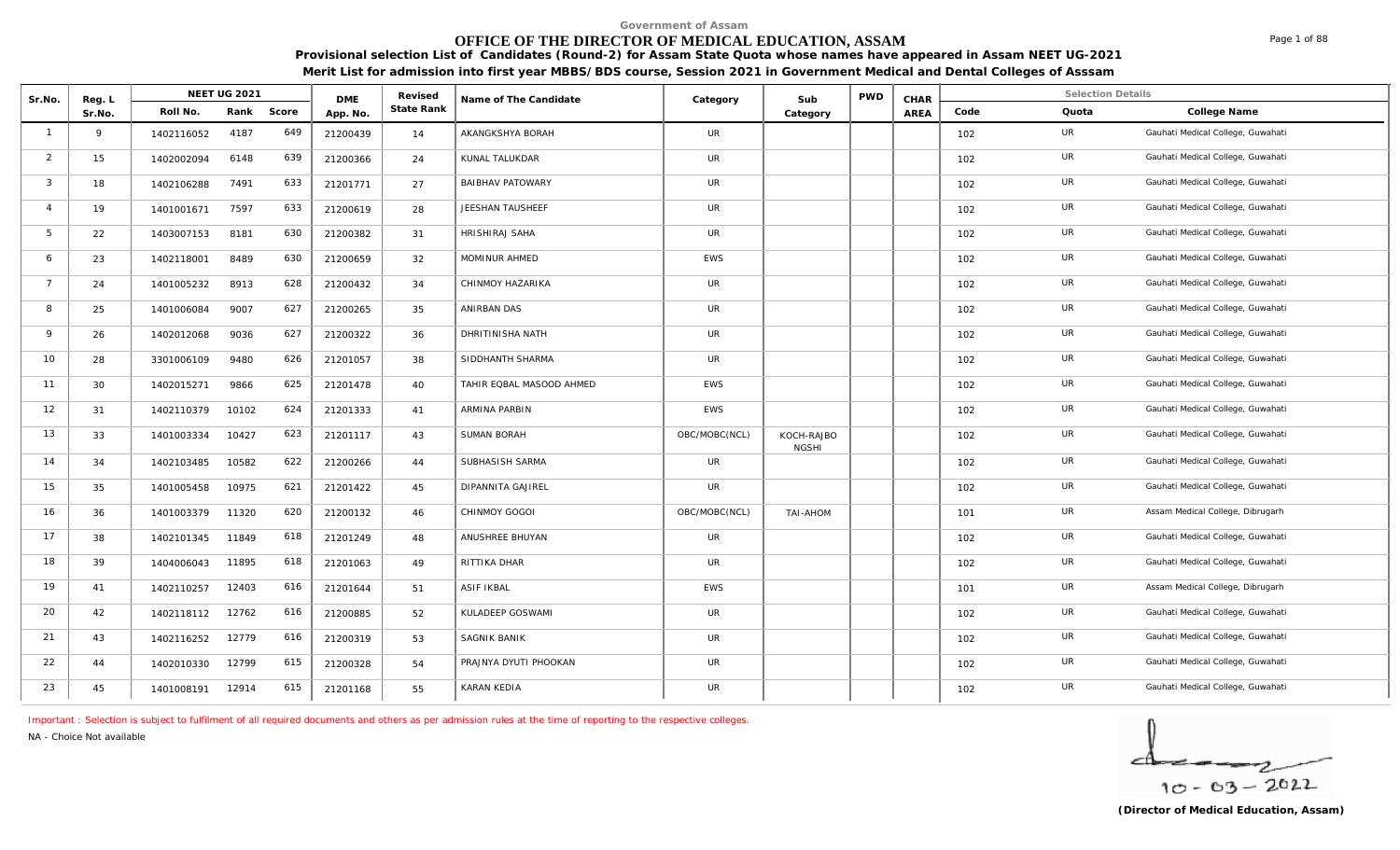# **OFFICE OF THE DIRECTOR OF MEDICAL EDUCATION, ASSAM**

**Provisional selection List of Candidates (Round-2) for Assam State Quota whose names have appeared in Assam NEET UG-2021 Merit List for admission into first year MBBS/BDS course, Session 2021 in Government Medical and Dental Colleges of Asssam**

| Sr.No. | Reg. L |            | <b>NEET UG 2021</b> |       | <b>DME</b> | Revised    | Name of The Candidate  | Category      | Sub      | <b>PWD</b> | CHAR |      | <b>Selection Details</b> |                                   |
|--------|--------|------------|---------------------|-------|------------|------------|------------------------|---------------|----------|------------|------|------|--------------------------|-----------------------------------|
|        | Sr.No. | Roll No.   | Rank                | Score | App. No.   | State Rank |                        |               | Category |            | AREA | Code | Quota                    | College Name                      |
| 24     | 46     | 1402002332 | 13057               | 615   | 21200095   | 57         | PRIYANJAN SARMAH       | <b>UR</b>     |          |            |      | 102  | UR                       | Gauhati Medical College, Guwahati |
| 25     | 47     | 1403003005 | 13425               | 614   | 21200067   | 58         | BEGUM FERDOUSI SULTANA | EWS           |          |            |      | 102  | <b>UR</b>                | Gauhati Medical College, Guwahati |
| 26     | 48     | 1401001485 | 13728               | 613   | 21200163   | 59         | SYEDA INAYA TABASSUM   | <b>UR</b>     |          |            |      | 102  | UR                       | Gauhati Medical College, Guwahati |
| 27     | 49     | 1402005296 | 13798               | 613   | 21200065   | 60         | JEHERUL ISLAM          | EWS           |          |            |      | 102  | <b>UR</b>                | Gauhati Medical College, Guwahati |
| 28     | 50     | 1402103001 | 13892               | 612   | 21200748   | 61         | NITISH KUMAR DEKA      | EWS           |          |            |      | 102  | <b>UR</b>                | Gauhati Medical College, Guwahati |
| 29     | 51     | 1402113305 | 14074               | 612   | 21200023   | 62         | NIHARIKA SARMAH        | UR            |          |            |      | 102  | UR                       | Gauhati Medical College, Guwahati |
| 30     | 52     | 1402001103 | 14451               | 611   | 21201743   | 63         | BHASWATI KALITA        | <b>UR</b>     |          |            |      | 102  | UR                       | Gauhati Medical College, Guwahati |
| 31     | 53     | 1402109196 | 14517               | 611   | 21200676   | 64         | ALOY BURAGOHAIN        | <b>UR</b>     |          |            |      | 102  | UR                       | Gauhati Medical College, Guwahati |
| 32     | 54     | 1402101894 | 14709               | 610   | 21200370   | 65         | ABHIGYAN SARMA         | UR            |          |            |      | 102  | UR                       | Gauhati Medical College, Guwahati |
| 33     | 55     | 1402009006 | 14831               | 610   | 21200590   | 66         | PARTHA PRATIM SARMA    | <b>UR</b>     |          |            |      | 102  | <b>UR</b>                | Gauhati Medical College, Guwahati |
| 34     | 56     | 1402002396 | 15176               | 609   | 21200563   | 68         | DIBANJAN BHATTACHARJEE | UR            |          |            |      | 102  | UR                       | Gauhati Medical College, Guwahati |
| 35     | 57     | 1402106032 | 15286               | 609   | 21200811   | 69         | ALIA CHOUDHURY         | <b>UR</b>     |          |            |      | 102  | UR                       | Gauhati Medical College, Guwahati |
| 36     | 58     | 1402102129 | 15348               | 609   | 21200274   | 70         | KRISANU DEV RAY        | <b>UR</b>     |          |            |      | 102  | <b>UR</b>                | Gauhati Medical College, Guwahati |
| 37     | 59     | 1403004092 | 15672               | 608   | 21200730   | 71         | NIHAL KANTI DAS        | <b>EWS</b>    |          |            |      | 102  | UR                       | Gauhati Medical College, Guwahati |
| 38     | 60     | 1401001710 | 16221               | 606   | 21200677   | 72         | SANCHITA DHUNGEL       | <b>UR</b>     |          |            |      | 102  | UR                       | Gauhati Medical College, Guwahati |
| 39     | 61     | 1402106328 | 16837               | 605   | 21200846   | 73         | <b>GANADEV SAHA</b>    | <b>UR</b>     |          |            |      | 102  | UR                       | Gauhati Medical College, Guwahati |
| 40     | 62     | 1402114014 | 16893               | 605   | 21200438   | 75         | RIDHIMAN SAIKIA        | OBC/MOBC(NCL) |          |            |      | 102  | <b>UR</b>                | Gauhati Medical College, Guwahati |
| 41     | 63     | 1402115161 | 16981               | 605   | 21201147   | 76         | PRERANA DEVI           | UR            |          |            |      | 102  | UR                       | Gauhati Medical College, Guwahati |
| 42     | 64     | 3115019171 | 17071               | 604   | 21200652   | 78         | DHRITIRAJ PATHAK       | OBC/MOBC(NCL) |          |            |      | 102  | <b>UR</b>                | Gauhati Medical College, Guwahati |
| 43     | 65     | 1402009295 | 17265               | 604   | 21201342   | 79         | SAIFUL ISLAM           | EWS           |          |            |      | 102  | <b>UR</b>                | Gauhati Medical College, Guwahati |
| 44     | 66     | 1402002084 | 17377               | 603   | 21201138   | 80         | ANURADHA GOSWMAI       | <b>UR</b>     |          |            |      | 102  | <b>UR</b>                | Gauhati Medical College, Guwahati |
| 45     | 67     | 1401005327 | 17466               | 603   | 21200331   | 81         | DIBYAJYOTI PATHAK      | EWS           |          |            |      | 102  | UR                       | Gauhati Medical College, Guwahati |
| 46     | 68     | 1403002216 | 17603               | 603   | 21201487   | 82         | ABUL KHAYAR LASKAR     | <b>UR</b>     |          |            |      | 102  | <b>UR</b>                | Gauhati Medical College, Guwahati |

*Important : Selection is subject to fulfilment of all required documents and others as per admission rules at the time of reporting to the respective colleges.*

*NA - Choice Not available*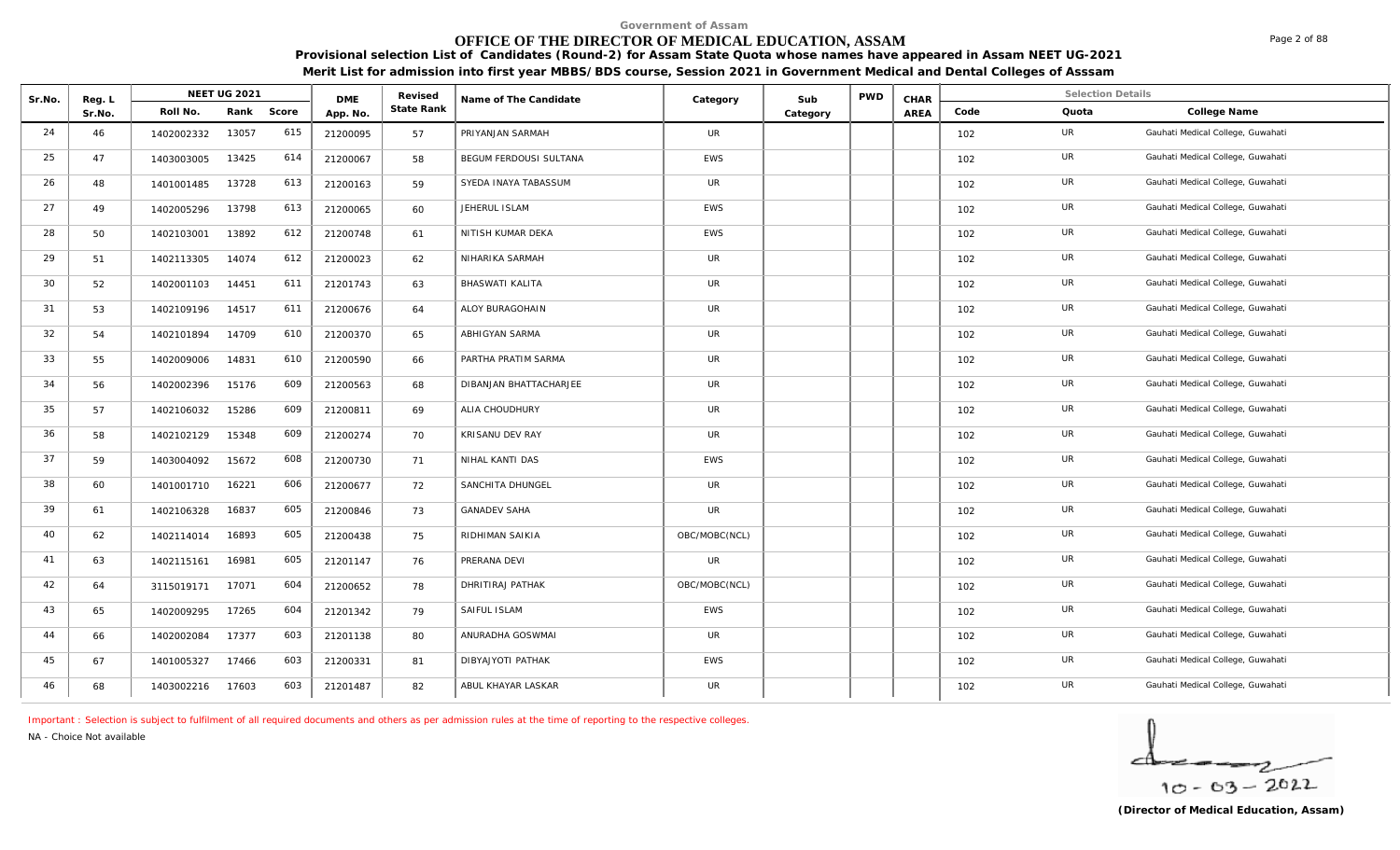# **OFFICE OF THE DIRECTOR OF MEDICAL EDUCATION, ASSAM**

**Provisional selection List of Candidates (Round-2) for Assam State Quota whose names have appeared in Assam NEET UG-2021 Merit List for admission into first year MBBS/BDS course, Session 2021 in Government Medical and Dental Colleges of Asssam**

| Sr.No. | Reg. L |            | <b>NEET UG 2021</b> |       | <b>DME</b> | Revised    | Name of The Candidate     | Category      | Sub      | <b>PWD</b> | CHAR |      | <b>Selection Details</b> |                                   |
|--------|--------|------------|---------------------|-------|------------|------------|---------------------------|---------------|----------|------------|------|------|--------------------------|-----------------------------------|
|        | Sr.No. | Roll No.   | Rank                | Score | App. No.   | State Rank |                           |               | Category |            | AREA | Code | Quota                    | College Name                      |
| 47     | 69     | 1402006331 | 17827               | 602   | 21200668   | 83         | SWALMA AKHTAR             | <b>UR</b>     |          |            |      | 102  | UR                       | Gauhati Medical College, Guwahati |
| 48     | 70     | 1403006433 | 18348               | 601   | 21200321   | 84         | PARAG DEY                 | <b>UR</b>     |          |            |      | 102  | UR                       | Gauhati Medical College, Guwahati |
| 49     | 71     | 1404004274 | 18516               | 601   | 21200143   | 85         | <b>GARGI PRIYA BHUYAN</b> | <b>UR</b>     |          |            |      | 102  | UR                       | Gauhati Medical College, Guwahati |
| 50     | 72     | 1402109161 | 18762               | 600   | 21200255   | 86         | <b>BARSHA KANOI</b>       | <b>UR</b>     |          |            |      | 102  | UR                       | Gauhati Medical College, Guwahati |
| 51     | 73     | 1401001297 | 18897               | 600   | 21200778   | 87         | <b>BITOPI THAKUR</b>      | <b>UR</b>     |          |            |      | 104  | UR                       | Jorhat Medical College, Jorhat    |
| 52     | 75     | 1403002004 | 19209               | 599   | 21200007   | 89         | PRATIK DAS                | UR            |          |            |      | 102  | UR                       | Gauhati Medical College, Guwahati |
| 53     | 76     | 1402005020 | 19237               | 599   | 21201534   | 90         | ELIAS ALI AHMED           | <b>EWS</b>    |          |            |      | 102  | UR                       | Gauhati Medical College, Guwahati |
| 54     | 77     | 1402110142 | 19444               | 599   | 21201939   | 91         | ESHA MEHTAZ               | UR            |          |            |      | 102  | UR                       | Gauhati Medical College, Guwahati |
| 55     | 78     | 1404003093 | 19556               | 599   | 21200329   | 92         | ASHISH KUMAR GARG         | <b>UR</b>     |          |            |      | 102  | UR                       | Gauhati Medical College, Guwahati |
| 56     | 79     | 1402101636 | 19850               | 598   | 21201560   | 93         | POOJA DAS                 | <b>UR</b>     |          |            |      | 102  | UR                       | Gauhati Medical College, Guwahati |
| 57     | 80     | 1402106443 | 19989               | 598   | 21201680   | 95         | SHAHNOOR ALAM             | <b>EWS</b>    |          |            |      | 102  | UR                       | Gauhati Medical College, Guwahati |
| 58     | 81     | 1402102336 | 20130               | 597   | 21201124   | 96         | DISHANTA PATOWARY         | <b>UR</b>     |          |            |      | 102  | UR                       | Gauhati Medical College, Guwahati |
| 59     | 82     | 1402001644 | 20180               | 597   | 21201576   | 97         | MD MOSRUR AHMED LASKAR    | <b>EWS</b>    |          |            |      | 102  | UR                       | Gauhati Medical College, Guwahati |
| 60     | 83     | 1402013144 | 20582               | 596   | 21200533   | 98         | TRINITY DEKA              | <b>EWS</b>    |          |            |      | 102  | UR                       | Gauhati Medical College, Guwahati |
| 61     | 84     | 1403001574 | 20740               | 596   | 21200102   | 99         | SAPTAJIT SEN              | <b>UR</b>     |          |            |      | 103  | UR                       | Silchar Medical College, Silchar  |
| 62     | 85     | 1703004450 | 20741               | 596   | 21200755   | 100        | AASTHA BAJAJ              | <b>UR</b>     |          |            |      | 102  | UR                       | Gauhati Medical College, Guwahati |
| 63     | 86     | 1402009323 | 20846               | 596   | 21200817   | 102        | CHANDRAMITA BARUAH        | UR            |          |            |      | 102  | UR                       | Gauhati Medical College, Guwahati |
| 64     | 87     | 1402105505 | 20922               | 595   | 21200775   | 103        | SWAGATA DAS               | <b>UR</b>     |          |            |      | 102  | UR                       | Gauhati Medical College, Guwahati |
| 65     | 88     | 1403005235 | 20943               | 595   | 21200232   | 104        | RAJ TANAY DHAR            | EWS           |          |            |      | 103  | UR                       | Silchar Medical College, Silchar  |
| 66     | 89     | 1403006072 | 20962               | 595   | 21200632   | 105        | SHOVONA DAS               | OBC/MOBC(NCL) |          |            |      | 103  | UR                       | Silchar Medical College, Silchar  |
| 67     | 90     | 1401006236 | 21415               | 594   | 21200833   | 106        | <b>IFTIKAR AHMED</b>      | <b>EWS</b>    |          |            |      | 102  | UR                       | Gauhati Medical College, Guwahati |
| 68     | 91     | 1402001490 | 21920               | 593   | 21200223   | 107        | DHRITISHREE THAKURIA      | <b>UR</b>     |          |            |      | 102  | UR                       | Gauhati Medical College, Guwahati |
| 69     | 92     | 1403003201 | 21993               | 593   | 21200916   | 109        | ABDULLAH AHMED BARBHUIYA  | <b>EWS</b>    |          |            |      | 102  | UR                       | Gauhati Medical College, Guwahati |

*Important : Selection is subject to fulfilment of all required documents and others as per admission rules at the time of reporting to the respective colleges.*

*NA - Choice Not available*

 $10 - 63 - 2022$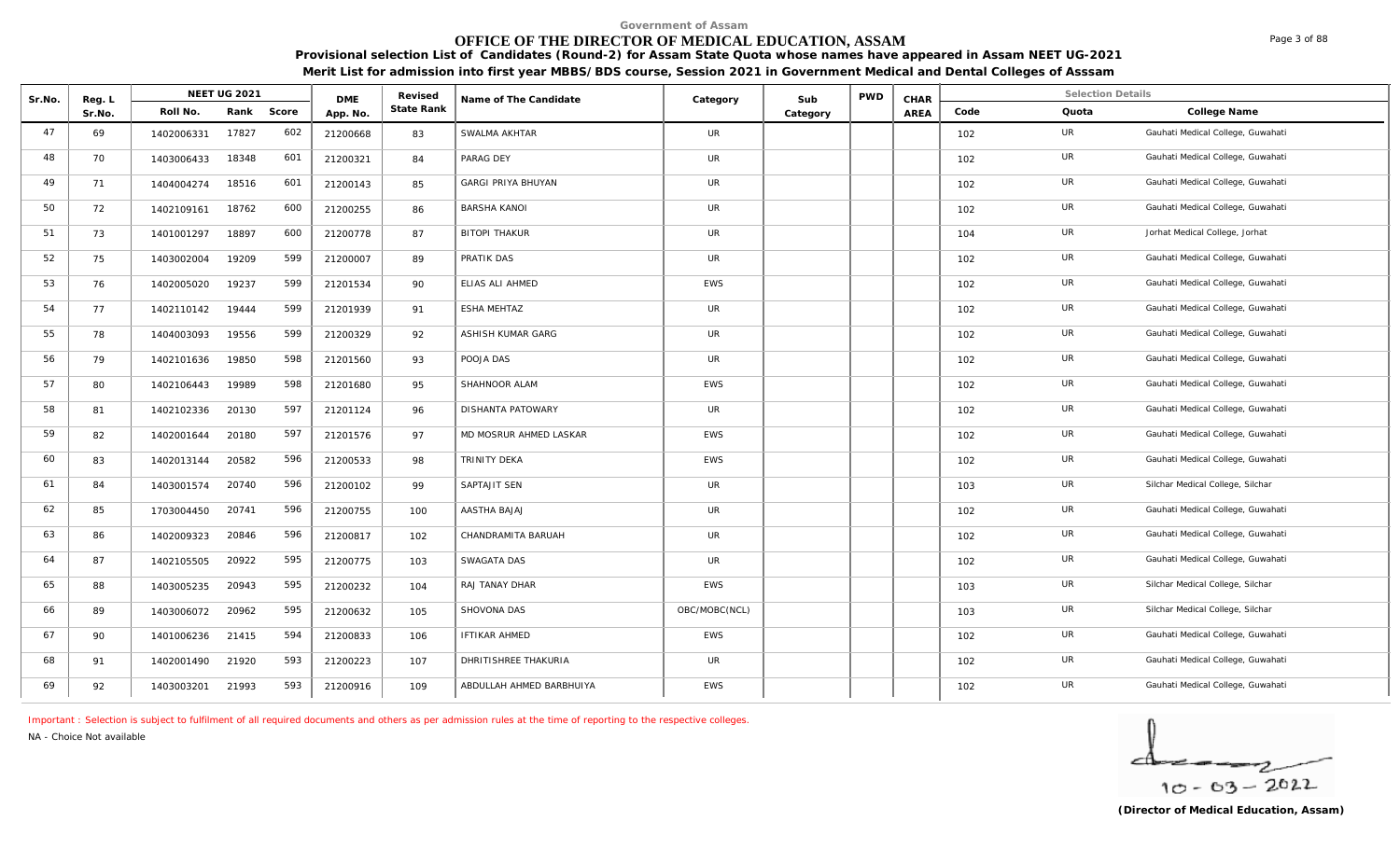# **OFFICE OF THE DIRECTOR OF MEDICAL EDUCATION, ASSAM**

**Provisional selection List of Candidates (Round-2) for Assam State Quota whose names have appeared in Assam NEET UG-2021 Merit List for admission into first year MBBS/BDS course, Session 2021 in Government Medical and Dental Colleges of Asssam**

| Sr.No. | Reg. L |            | <b>NEET UG 2021</b> |       | <b>DMF</b> | Revised    | Name of The Candidate  | Category      | Sub                        | <b>PWD</b> | CHAR |      | <b>Selection Details</b> |                                               |
|--------|--------|------------|---------------------|-------|------------|------------|------------------------|---------------|----------------------------|------------|------|------|--------------------------|-----------------------------------------------|
|        | Sr.No. | Roll No.   | Rank                | Score | App. No.   | State Rank |                        |               | Category                   |            | AREA | Code | Quota                    | College Name                                  |
| 70     | 93     | 1402116042 | 22162               | 593   | 21201660   | 110        | SAHIL AKHTAR HUSSAIN   | <b>UR</b>     |                            |            |      | 102  | UR                       | Gauhati Medical College, Guwahati             |
| 71     | 94     | 4608004019 | 22203               | 593   | 21202175   | 111        | ZUBAIR AHMED           | UR            |                            |            |      | 101  | UR                       | Assam Medical College, Dibrugarh              |
| 72     | 95     | 1401001152 | 22504               | 592   | 21201519   | 112        | SNEHA AKHTAR           | <b>UR</b>     |                            |            |      | 101  | <b>UR</b>                | Assam Medical College, Dibrugarh              |
| 73     | 96     | 1402009136 | 22537               | 592   | 21200116   | 113        | <b>GARIYOSHI DEVI</b>  | EWS           |                            |            |      | 102  | <b>UR</b>                | Gauhati Medical College, Guwahati             |
| 74     | 97     | 1402008053 | 22738               | 591   | 21200425   | 114        | MADHURYA PRATIM DAS    | <b>UR</b>     |                            |            |      | 102  | UR                       | Gauhati Medical College, Guwahati             |
| 75     | 98     | 1402115251 | 23232               | 590   | 21202131   | 115        | UNMESHA SARMA          | <b>UR</b>     |                            |            |      | 102  | UR                       | Gauhati Medical College, Guwahati             |
| 76     | 99     | 1403007161 | 23298               | 590   | 21200843   | 116        | MINHAJ UDDIN KHAN      | <b>EWS</b>    |                            |            |      | 102  | UR                       | Gauhati Medical College, Guwahati             |
| 77     | 100    | 1403002195 | 23446               | 590   | 21200878   | 117        | NABIHA FARNAZ MAZUMDER | <b>UR</b>     |                            |            |      | 103  | <b>UR</b>                | Silchar Medical College, Silchar              |
| 78     | 101    | 1402112167 | 23521               | 590   | 21201418   | 118        | SAURAVJYOTI KALITA     | <b>UR</b>     |                            |            |      | 102  | <b>UR</b>                | Gauhati Medical College, Guwahati             |
| 79     | 102    | 1403004273 | 23591               | 590   | 21202257   | 119        | KAUSTAV DEBNATH        | OBC/MOBC(NCL) |                            |            |      | 102  | <b>UR</b>                | Gauhati Medical College, Guwahati             |
| 80     | 103    | 1403006335 | 23645               | 590   | 21200420   | 120        | ARGHADEEP DEY          | <b>UR</b>     |                            |            |      | 102  | UR                       | Gauhati Medical College, Guwahati             |
| 81     | 104    | 1402107537 | 23695               | 590   | 21200033   | 121        | NIKUMANI DEVI          | UR            |                            |            |      | 102  | UR                       | Gauhati Medical College, Guwahati             |
| 82     | 105    | 1402003141 | 23760               | 589   | 21200362   | 122        | RAINEY AGARWAL         | <b>EWS</b>    |                            |            |      | 102  | UR                       | Gauhati Medical College, Guwahati             |
| 83     | 106    | 1403005022 | 23799               | 589   | 21200041   | 123        | <b>ADRIJA NANDY</b>    | UR            |                            |            |      | 102  | <b>UR</b>                | Gauhati Medical College, Guwahati             |
| 84     | 107    | 1402006270 | 23841               | 589   | 21200236   | 124        | SUMAIYA SULTANA        | <b>UR</b>     |                            |            |      | 102  | <b>UR</b>                | Gauhati Medical College, Guwahati             |
| 85     | 108    | 1402118290 | 24013               | 589   | 21200583   | 125        | AMLAN BARMAN           | <b>UR</b>     |                            |            |      | 102  | UR                       | Gauhati Medical College, Guwahati             |
| 86     | 109    | 1402108294 | 24118               | 589   | 21200475   | 126        | ARINDITA BORA          | OBC/MOBC(NCL) | KOCH-RAJBO<br><b>NGSHI</b> |            |      | 102  | UR                       | Gauhati Medical College, Guwahati             |
| 87     | 110    | 1402101057 | 24218               | 588   | 21201707   | 127        | MUKHLISUR RAHMAN       | <b>EWS</b>    |                            |            |      | 102  | <b>UR</b>                | Gauhati Medical College, Guwahati             |
| 88     | 111    | 1403006100 | 24264               | 588   | 21200195   | 128        | JAHAR JUNAID BARBHUIYA | EWS           |                            |            |      | 103  | UR                       | Silchar Medical College, Silchar              |
| 89     | 113    | 1402104371 | 24730               | 587   | 21200715   | 130        | PONALDO RAJ BARUAH     | <b>UR</b>     |                            |            |      | 105  | UR                       | Fakhruddin Ali Ahmed Medical College, Barpeta |
| 90     | 115    | 1402101598 | 24883               | 587   | 21200018   | 132        | JYOTIRMAY BARMAN       | <b>UR</b>     |                            |            |      | 102  | <b>UR</b>                | Gauhati Medical College, Guwahati             |
| 91     | 116    | 1403005207 | 24929               | 587   | 21201224   | 133        | CH NGANTHOIBA SINGHA   | OBC/MOBC(NCL) | TGL/EX-TGL(<br>RESIDENT    |            |      | 102  | UR                       | Gauhati Medical College, Guwahati             |

OF BARAK<br>VALLEY)

*Important : Selection is subject to fulfilment of all required documents and others as per admission rules at the time of reporting to the respective colleges.*

*NA - Choice Not available*

Page 4 of 88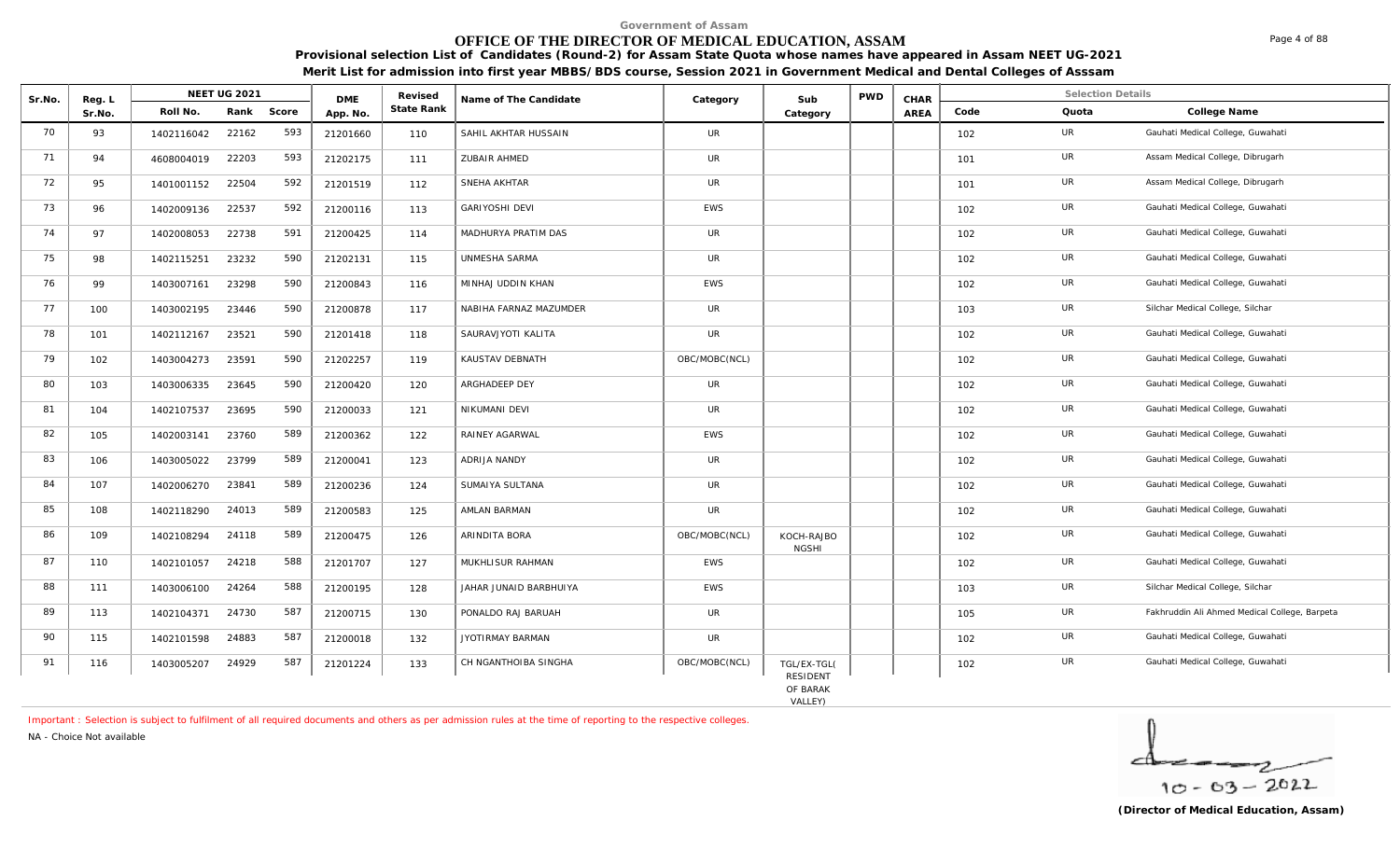# **OFFICE OF THE DIRECTOR OF MEDICAL EDUCATION, ASSAM**

**Provisional selection List of Candidates (Round-2) for Assam State Quota whose names have appeared in Assam NEET UG-2021 Merit List for admission into first year MBBS/BDS course, Session 2021 in Government Medical and Dental Colleges of Asssam**

| Sr.No. | Reg. L |            | <b>NEET UG 2021</b> |       | <b>DME</b> | Revised    | Name of The Candidate   | Category      | Sub      | <b>PWD</b> | CHAR |      | <b>Selection Details</b> |                                   |
|--------|--------|------------|---------------------|-------|------------|------------|-------------------------|---------------|----------|------------|------|------|--------------------------|-----------------------------------|
|        | Sr.No. | Roll No.   | Rank                | Score | App. No.   | State Rank |                         |               | Category |            | AREA | Code | Quota                    | College Name                      |
| 92     | 117    | 1402003250 | 25142               | 587   | 21200639   | 134        | NILAM PATHAK            | UR            |          |            |      | 102  | <b>UR</b>                | Gauhati Medical College, Guwahati |
| 93     | 118    | 1402116085 | 25177               | 586   | 21201157   | 135        | RICHA SAHA              | UR            |          |            |      | 102  | UR                       | Gauhati Medical College, Guwahati |
| 94     | 119    | 1402010213 | 25193               | 586   | 21200346   | 136        | PRABAL JYOTI SARMA      | <b>UR</b>     |          |            |      | 102  | UR                       | Gauhati Medical College, Guwahati |
| 95     | 120    | 1402102317 | 25340               | 586   | 21201575   | 137        | MONIRA BEGUM            | UR            |          |            |      | 102  | UR                       | Gauhati Medical College, Guwahati |
| 96     | 121    | 1401008003 | 25548               | 586   | 21200281   | 138        | ACHYUT KUMAR CHETIA     | OBC/MOBC(NCL) |          |            |      | 102  | UR                       | Gauhati Medical College, Guwahati |
| 97     | 122    | 1402014257 | 25649               | 586   | 21201741   | 139        | <b>ADNAN ZAMIL</b>      | <b>UR</b>     |          |            |      | 102  | UR                       | Gauhati Medical College, Guwahati |
| 98     | 123    | 1402016165 | 25882               | 585   | 21200777   | 140        | <b>IDRISH ALI</b>       | <b>EWS</b>    |          |            |      | 102  | <b>UR</b>                | Gauhati Medical College, Guwahati |
| 99     | 124    | 1404004056 | 25952               | 585   | 21200569   | 141        | CHITRASHREE PHUKAN      | UR            |          |            |      | 101  | <b>UR</b>                | Assam Medical College, Dibrugarh  |
| 100    | 125    | 1403005192 | 25978               | 585   | 21201735   | 142        | MUSTAFA JALAL CHOUDHURY | UR            |          |            |      | 103  | UR                       | Silchar Medical College, Silchar  |
| 101    | 126    | 1402106363 | 26591               | 584   | 21200709   | 143        | MRINMOY KR DAS          | <b>UR</b>     |          |            |      | 101  | UR                       | Assam Medical College, Dibrugarh  |
| 102    | 127    | 1402109237 | 26691               | 584   | 21201328   | 144        | JISHNU DAS              | EWS           |          |            |      | 102  | UR                       | Gauhati Medical College, Guwahati |
| 103    | 128    | 1402012340 | 26751               | 583   | 21201245   | 145        | MARIYA SAKLIMA SIKDAR   | <b>EWS</b>    |          |            |      | 102  | UR                       | Gauhati Medical College, Guwahati |
| 104    | 129    | 1402104218 | 26882               | 583   | 21202398   | 146        | PRIYA KUMARI            | <b>UR</b>     |          |            |      | 101  | <b>UR</b>                | Assam Medical College, Dibrugarh  |
| 105    | 130    | 1401001050 | 26895               | 583   | 21201038   | 147        | JUNAK NIBIR NATH        | <b>UR</b>     |          |            |      | 104  | <b>UR</b>                | Jorhat Medical College, Jorhat    |
| 106    | 131    | 2302010365 | 27209               | 582   | 21200227   | 148        | KOSHIKA SHARMA          | UR            |          |            |      | 101  | UR                       | Assam Medical College, Dibrugarh  |
| 107    | 132    | 1402006050 | 27238               | 582   | 21201410   | 149        | SULTANA JENIFAR ASSAD   | <b>UR</b>     |          |            |      | 101  | UR                       | Assam Medical College, Dibrugarh  |
| 108    | 133    | 1402106323 | 27324               | 582   | 21200790   | 150        | WASIM AHMED             | UR            |          |            |      | 101  | UR                       | Assam Medical College, Dibrugarh  |
| 109    | 134    | 1403001675 | 27512               | 582   | 21201512   | 151        | ABDUL BASIR LASKAR      | <b>EWS</b>    |          |            |      | 103  | UR                       | Silchar Medical College, Silchar  |
| 110    | 135    | 1404005102 | 27622               | 582   | 21200456   | 152        | FIRDOUS AHMED           | <b>UR</b>     |          |            |      | 101  | UR                       | Assam Medical College, Dibrugarh  |
| 111    | 136    | 1403006366 | 27681               | 581   | 21201093   | 153        | NIKITA DEBNATH          | OBC/MOBC(NCL) |          |            |      | 102  | UR                       | Gauhati Medical College, Guwahati |
| 112    | 137    | 1402106358 | 27726               | 581   | 21201163   | 154        | DHRITAJIT MEDHI         | <b>EWS</b>    |          |            |      | 102  | UR                       | Gauhati Medical College, Guwahati |
| 113    | 138    | 1402001156 | 27816               | 581   | 21200592   | 155        | ANKITA BHAGAWATI        | UR            |          |            |      | 101  | UR                       | Assam Medical College, Dibrugarh  |
| 114    | 139    | 1402108060 | 28011               | 581   | 21200649   | 156        | <b>BISHAL BARMAN</b>    | EWS           |          |            |      | 102  | UR                       | Gauhati Medical College, Guwahati |

*Important : Selection is subject to fulfilment of all required documents and others as per admission rules at the time of reporting to the respective colleges.*

*NA - Choice Not available*

 $10 - 63 - 2022$ 

Page 5 of 88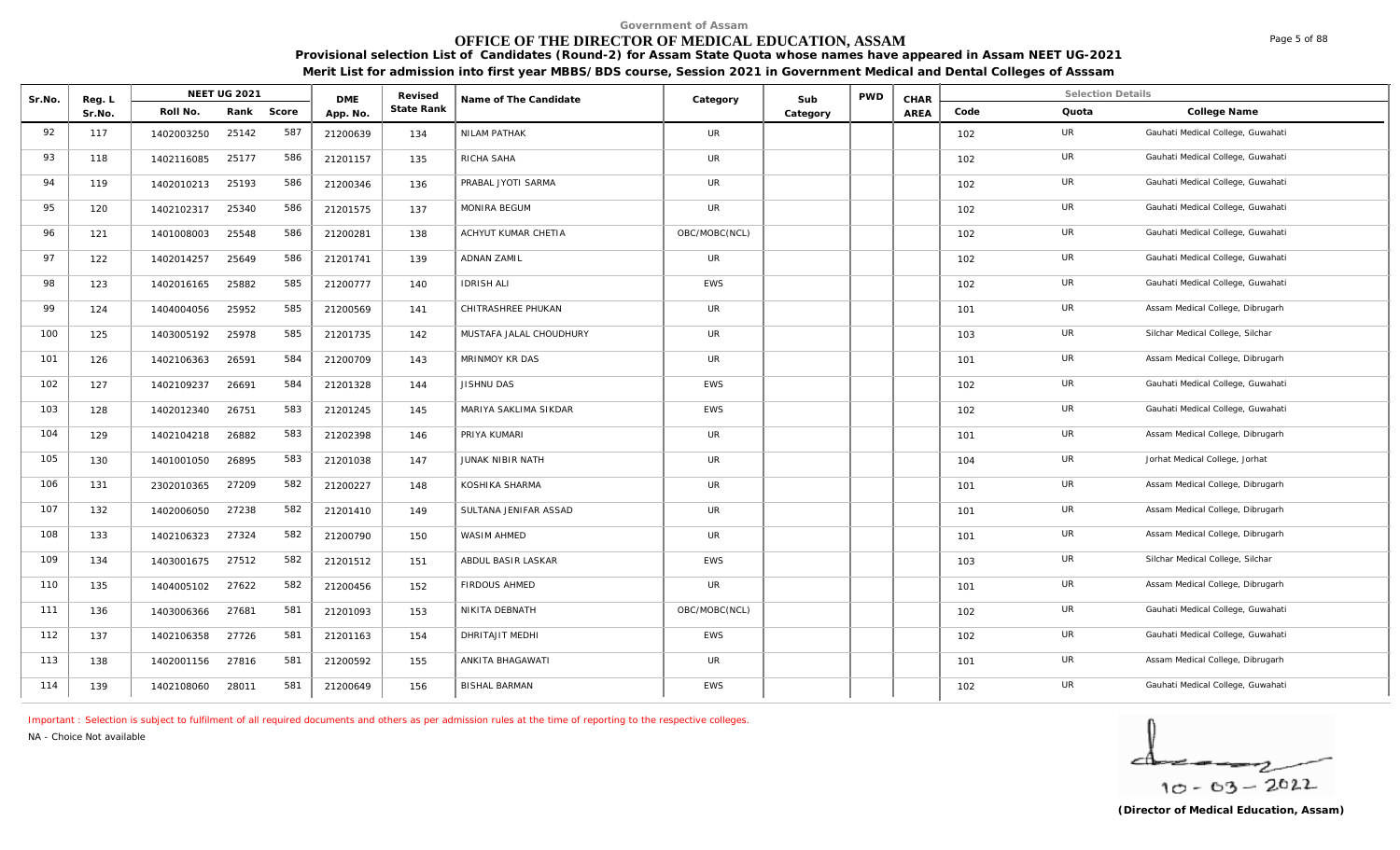# **OFFICE OF THE DIRECTOR OF MEDICAL EDUCATION, ASSAM**

**Provisional selection List of Candidates (Round-2) for Assam State Quota whose names have appeared in Assam NEET UG-2021** 

**Merit List for admission into first year MBBS/BDS course, Session 2021 in Government Medical and Dental Colleges of Asssam**

| Sr.No. | Reg. L |            | <b>NEET UG 2021</b> |       | <b>DME</b> | Revised    | Name of The Candidate    | Category      | Sub                                                   | <b>PWD</b> | CHAR |      | <b>Selection Details</b> |                                               |
|--------|--------|------------|---------------------|-------|------------|------------|--------------------------|---------------|-------------------------------------------------------|------------|------|------|--------------------------|-----------------------------------------------|
|        | Sr.No. | Roll No.   | Rank                | Score | App. No.   | State Rank |                          |               | Category                                              |            | AREA | Code | Quota                    | College Name                                  |
| 115    | 140    | 1403003276 | 28023               | 581   | 21201611   | 157        | PULOK DAS                | OBC/MOBC(NCL) | TGL/EX-TGL(<br><b>RESIDENT</b><br>OF BARAK<br>VALLEY) |            |      | 102  | UR                       | Gauhati Medical College, Guwahati             |
| 116    | 141    | 1402111094 | 28193               | 580   | 21202107   | 158        | NUR SHAKIL BABLU         | <b>UR</b>     |                                                       |            |      | 101  | UR                       | Assam Medical College, Dibrugarh              |
| 117    | 142    | 1403001730 | 28356               | 580   | 21200801   | 159        | AMINUL HOQUE LASKAR      | <b>EWS</b>    |                                                       |            |      | 103  | UR                       | Silchar Medical College, Silchar              |
| 118    | 143    | 1403005023 | 28385               | 580   | 21200683   | 160        | SRISHTI CHAKRABORTY      | UR            |                                                       |            |      | 103  | UR                       | Silchar Medical College, Silchar              |
| 119    | 144    | 1402007059 | 28426               | 580   | 21200739   | 161        | <b>IMAMUL KHAN</b>       | <b>EWS</b>    |                                                       |            |      | 105  | <b>UR</b>                | Fakhruddin Ali Ahmed Medical College, Barpeta |
| 120    | 145    | 1402001401 | 28497               | 580   | 21200140   | 162        | BIPASHA DEV CHOUDHURY    | <b>UR</b>     |                                                       |            |      | 101  | UR                       | Assam Medical College, Dibrugarh              |
| 121    | 146    | 1402115030 | 28698               | 580   | 21201009   | 165        | ABHIRUP DUTTA            | <b>UR</b>     |                                                       |            |      | 101  | UR                       | Assam Medical College, Dibrugarh              |
| 122    | 147    | 1402111347 | 28910               | 579   | 21201433   | 166        | MASUD AHZAM              | <b>EWS</b>    |                                                       |            |      | 101  | UR                       | Assam Medical College, Dibrugarh              |
| 123    | 148    | 1402004007 | 29028               | 579   | 21200555   | 167        | RAJASHREE NANDINI KAKATI | <b>UR</b>     |                                                       |            |      | 101  | UR                       | Assam Medical College, Dibrugarh              |
| 124    | 149    | 1403001676 | 29038               | 579   | 21200270   | 168        | RUDRA PRASAD BANIK       | <b>UR</b>     |                                                       |            |      | 103  | UR                       | Silchar Medical College, Silchar              |
| 125    | 150    | 1402015269 | 29184               | 579   | 21200606   | 169        | <b>BIRAJ CHOUDHURY</b>   | <b>UR</b>     |                                                       |            |      | 104  | UR                       | Jorhat Medical College, Jorhat                |
| 126    | 151    | 1402015050 | 29255               | 578   | 21201113   | 170        | ABHIJIT DAS              | SC            |                                                       |            |      | 101  | <b>UR</b>                | Assam Medical College, Dibrugarh              |
| 127    | 152    | 1402103262 | 29396               | 578   | 21200883   | 171        | DEBASMITA KAR            | <b>UR</b>     |                                                       |            |      | 101  | UR                       | Assam Medical College, Dibrugarh              |
| 128    | 153    | 1402113220 | 29520               | 578   | 21201072   | 172        | SHAKIRA AHMED            | <b>EWS</b>    |                                                       |            |      | 101  | <b>UR</b>                | Assam Medical College, Dibrugarh              |
| 129    | 154    | 1402013271 | 29527               | 578   | 21200859   | 173        | KRISHNANGSHU GOSWAMI     | <b>UR</b>     |                                                       |            |      | 101  | UR                       | Assam Medical College, Dibrugarh              |
| 130    | 155    | 1404001337 | 29671               | 578   | 21200949   | 174        | PRATEETI BORDOLOI        | <b>UR</b>     |                                                       |            |      | 101  | <b>UR</b>                | Assam Medical College, Dibrugarh              |
| 131    | 156    | 1402014026 | 29711               | 578   | 21201633   | 175        | <b>IZAZ AHMED</b>        | <b>UR</b>     |                                                       |            |      | 101  | UR                       | Assam Medical College, Dibrugarh              |
| 132    | 157    | 1402014260 | 29844               | 577   | 21200653   | 176        | TANMAY DEKA              | EWS           |                                                       |            |      | 101  | UR                       | Assam Medical College, Dibrugarh              |
| 133    | 158    | 1402105224 | 29891               | 577   | 21201274   | 177        | RIYA SHARMA              | <b>UR</b>     |                                                       |            |      | 101  | UR                       | Assam Medical College, Dibrugarh              |
| 134    | 159    | 1403004055 | 29993               | 577   | 21201797   | 178        | JAKIYA TANWEER LASKAR    | EWS           |                                                       |            |      | 103  | UR                       | Silchar Medical College, Silchar              |
| 135    | 160    | 1404002020 | 30030               | 577   | 21200625   | 179        | PARISHMITA SAIKIA        | <b>EWS</b>    |                                                       |            |      | 106  | UR                       | Tezpur Medical College, Tezpur                |
| 136    | 161    | 1403001428 | 30073               | 577   | 21200696   | 180        | MISS SAHIDA BEGUM        | <b>UR</b>     |                                                       |            |      | 103  | UR                       | Silchar Medical College, Silchar              |

*Important : Selection is subject to fulfilment of all required documents and others as per admission rules at the time of reporting to the respective colleges.*

*NA - Choice Not available*

 $10 - 63 - 2022$ 

Page 6 of 88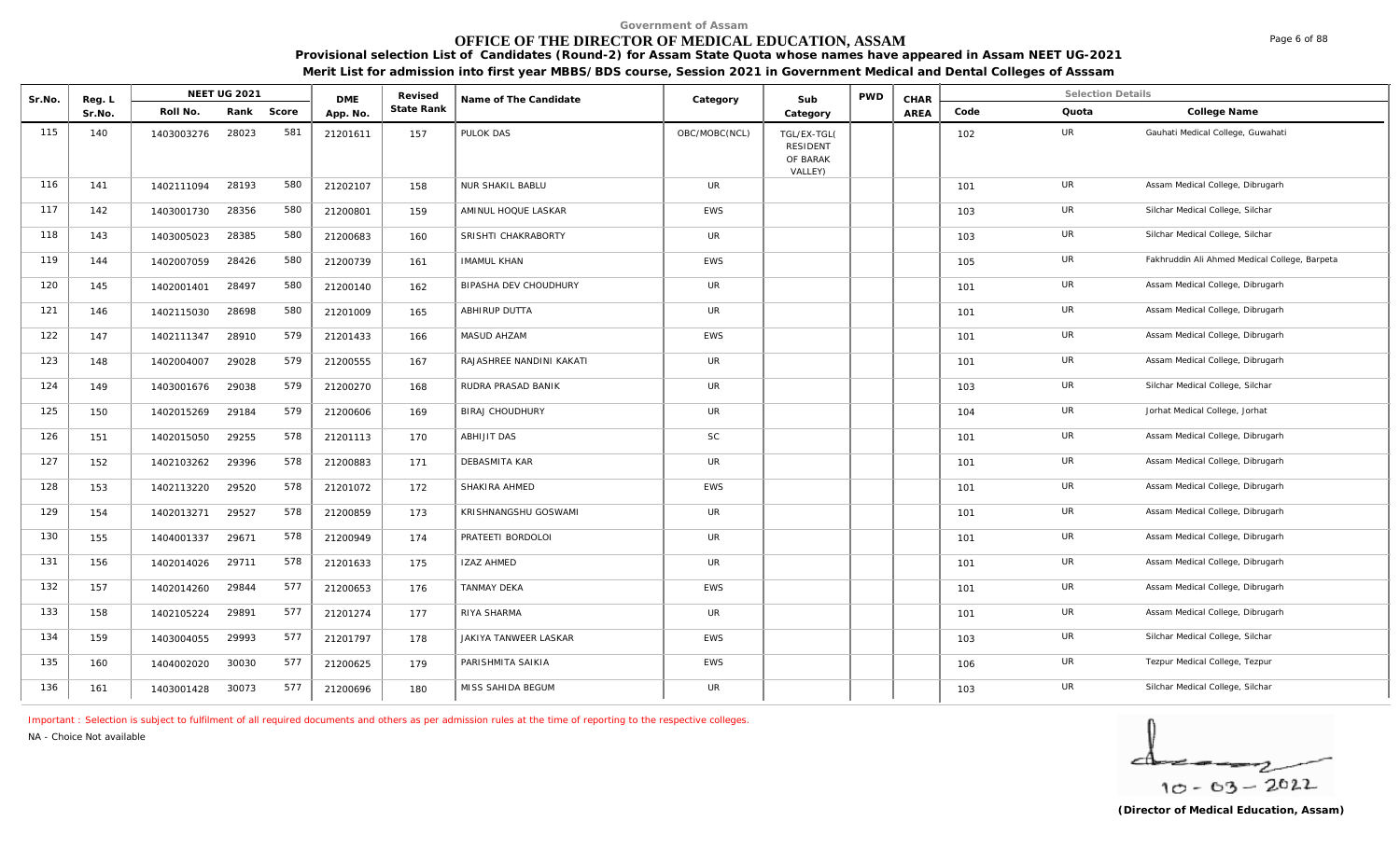# **OFFICE OF THE DIRECTOR OF MEDICAL EDUCATION, ASSAM**

**Provisional selection List of Candidates (Round-2) for Assam State Quota whose names have appeared in Assam NEET UG-2021** 

**Merit List for admission into first year MBBS/BDS course, Session 2021 in Government Medical and Dental Colleges of Asssam**

| Sr.No. | Reg. L |            | <b>NEET UG 2021</b> |       | <b>DME</b> | Revised    | Name of The Candidate    | Category      | Sub                        | <b>PWD</b> | CHAR        |      | <b>Selection Details</b> |                                          |
|--------|--------|------------|---------------------|-------|------------|------------|--------------------------|---------------|----------------------------|------------|-------------|------|--------------------------|------------------------------------------|
|        | Sr.No. | Roll No.   | Rank                | Score | App. No.   | State Rank |                          |               | Category                   |            | <b>AREA</b> | Code | Quota                    | College Name                             |
| 137    | 162    | 1402107252 | 30261               | 577   | 21201540   | 181        | <b>BEDABRATT KASHYAP</b> | OBC/MOBC(NCL) | KOCH-RAJBO<br><b>NGSHI</b> |            |             | 102  | UR                       | Gauhati Medical College, Guwahati        |
| 138    | 163    | 1404005014 | 30346               | 576   | 21201020   | 182        | ASIFA NAZNIN LASKAR      | UR            |                            |            |             | 101  | UR                       | Assam Medical College, Dibrugarh         |
| 139    | 164    | 1403001109 | 30421               | 576   | 21201054   | 183        | RAJNI SAH                | UR            |                            |            |             | 103  | UR                       | Silchar Medical College, Silchar         |
| 140    | 165    | 1402113152 | 30754               | 576   | 21201609   | 184        | ANANYA MAHANTA           | UR            |                            |            |             | 101  | UR                       | Assam Medical College, Dibrugarh         |
| 141    | 166    | 1401002460 | 30761               | 576   | 21200863   | 185        | NISHA PARBEEN            | UR            |                            |            |             | 101  | UR                       | Assam Medical College, Dibrugarh         |
| 142    | 167    | 1402013220 | 31000               | 575   | 21200155   | 186        | KULDEEP DAS              | UR            |                            |            |             | 101  | UR                       | Assam Medical College, Dibrugarh         |
| 143    | 168    | 1402105331 | 31066               | 575   | 21200562   | 187        | ANGSHUMAN MAZUMDAR       | EWS           |                            |            |             | 101  | UR                       | Assam Medical College, Dibrugarh         |
| 144    | 169    | 1402118172 | 31067               | 575   | 21200444   | 188        | SNEHAKSHI ROY            | <b>UR</b>     |                            |            |             | 103  | UR                       | Silchar Medical College, Silchar         |
| 145    | 170    | 1402011266 | 31199               | 575   | 21200390   | 189        | AKASH RAO                | UR            |                            |            |             | 108  | UR                       | Lakimpur Medical College, North Lahimpur |
| 146    | 171    | 1401002478 | 31205               | 575   | 21200169   | 190        | ANIMESH GUPTA            | EWS           |                            |            |             | 101  | UR                       | Assam Medical College, Dibrugarh         |
| 147    | 172    | 1404005076 | 31473               | 575   | 21201230   | 191        | CHINMOYEE SAIKIA         | EWS           |                            |            |             | 101  | <b>UR</b>                | Assam Medical College, Dibrugarh         |
| 148    | 173    | 1402103064 | 31573               | 574   | 21201182   | 192        | ABIRAAG SARMA            | UR            |                            |            |             | 101  | UR                       | Assam Medical College, Dibrugarh         |
| 149    | 174    | 1402001525 | 31655               | 574   | 21200198   | 193        | <b>BIDYUT KALITA</b>     | <b>EWS</b>    |                            |            |             | 101  | UR                       | Assam Medical College, Dibrugarh         |
| 150    | 175    | 1402107417 | 31799               | 574   | 21200660   | 194        | ISHITA BHAUMIK           | UR            |                            |            |             | 103  | <b>UR</b>                | Silchar Medical College, Silchar         |
| 151    | 176    | 1402109029 | 31919               | 574   | 21201476   | 195        | NUREDA AKTAR             | EWS           |                            |            |             | 101  | UR                       | Assam Medical College, Dibrugarh         |
| 152    | 177    | 1401006045 | 32294               | 573   | 21200138   | 196        | MANASH JYOTI BARMAN      | <b>EWS</b>    |                            |            |             | 101  | UR                       | Assam Medical College, Dibrugarh         |
| 153    | 180    | 1402116277 | 32784               | 572   | 21201049   | 199        | CHINMAY DEKA             | OBC/MOBC(NCL) |                            |            |             | 102  | UR                       | Gauhati Medical College, Guwahati        |
| 154    | 181    | 4404002553 | 32875               | 572   | 21200746   | 200        | DHRUV BHARALI            | UR            |                            |            |             | 104  | UR                       | Jorhat Medical College, Jorhat           |
| 155    | 182    | 1402113273 | 32925               | 572   | 21201909   | 201        | <b>JYOTI DEKA</b>        | <b>EWS</b>    |                            |            |             | 101  | UR                       | Assam Medical College, Dibrugarh         |
| 156    | 183    | 1402013013 | 33584               | 571   | 21200824   | 202        | MOTIOR RAHMAN            | EWS           |                            |            |             | 101  | UR                       | Assam Medical College, Dibrugarh         |
| 157    | 184    | 1403002254 | 33657               | 570   | 21201056   | 203        | RUIYA SIDDIKA CHOUDHURY  | UR            |                            |            |             | 103  | UR                       | Silchar Medical College, Silchar         |
| 158    | 185    | 1402112154 | 33664               | 570   | 21200791   | 204        | ANUJ KR GUPTA            | OBC/MOBC(NCL) |                            |            |             | 102  | UR                       | Gauhati Medical College, Guwahati        |
| 159    | 186    | 1402112284 | 33906               | 570   | 21200352   | 206        | ZABIDUR BIN ISLAM        | <b>EWS</b>    |                            |            |             | 101  | UR                       | Assam Medical College, Dibrugarh         |

*Important : Selection is subject to fulfilment of all required documents and others as per admission rules at the time of reporting to the respective colleges.*

*NA - Choice Not available*

$$
\frac{1}{10-03-2022}
$$

Page 7 of 88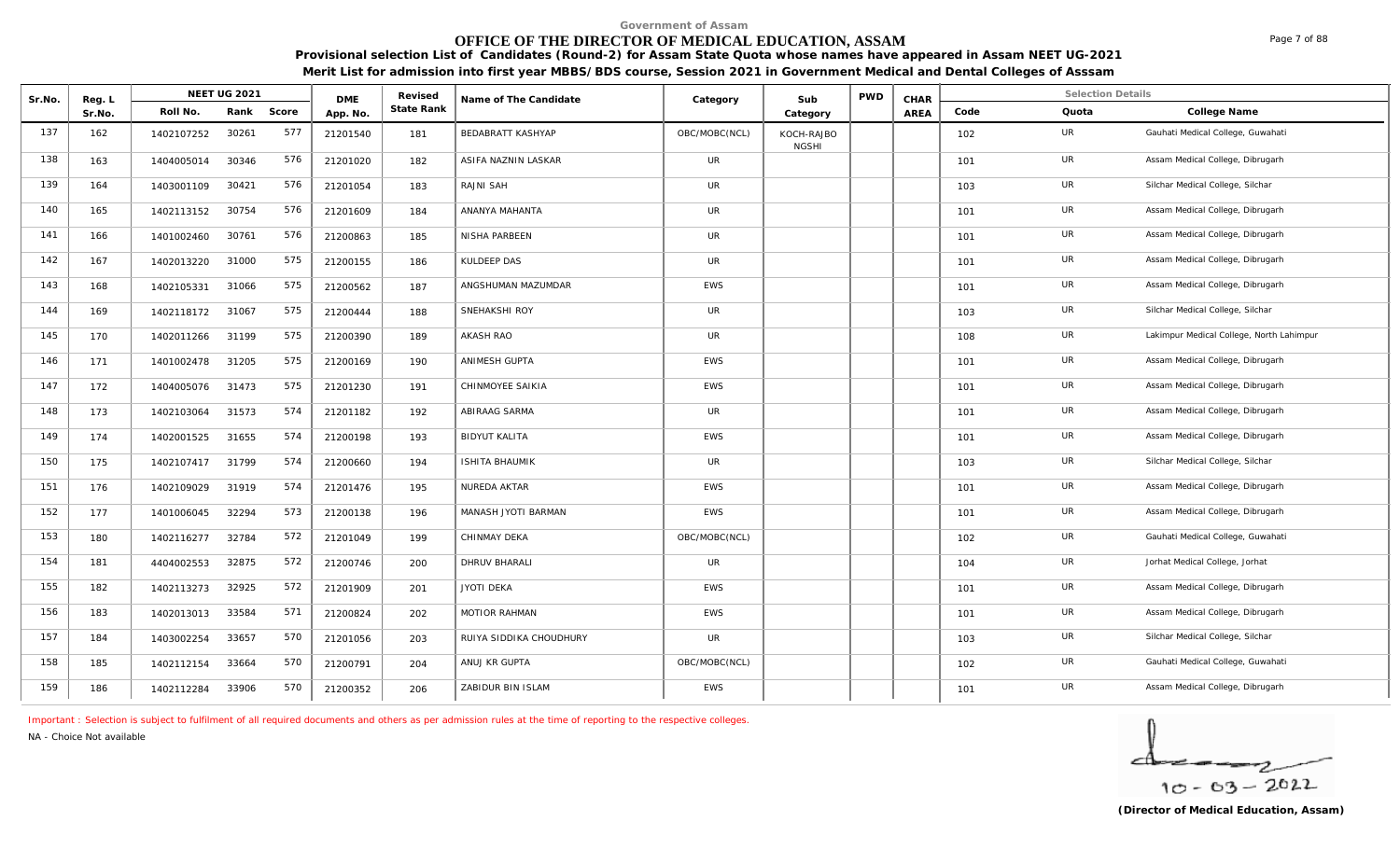# **OFFICE OF THE DIRECTOR OF MEDICAL EDUCATION, ASSAM**

**Provisional selection List of Candidates (Round-2) for Assam State Quota whose names have appeared in Assam NEET UG-2021 Merit List for admission into first year MBBS/BDS course, Session 2021 in Government Medical and Dental Colleges of Asssam**

| Sr.No. | Reg. L |            | <b>NEET UG 2021</b> |       | <b>DME</b> | Revised    | Name of The Candidate   | Category      | Sub      | <b>PWD</b> | CHAR |      | <b>Selection Details</b> |                                               |
|--------|--------|------------|---------------------|-------|------------|------------|-------------------------|---------------|----------|------------|------|------|--------------------------|-----------------------------------------------|
|        | Sr.No. | Roll No.   | Rank                | Score | App. No.   | State Rank |                         |               | Category |            | AREA | Code | Quota                    | College Name                                  |
| 160    | 187    | 1402118223 | 34067               | 570   | 21200123   | 207        | SURUJ SINGHA            | OBC/MOBC(NCL) |          |            |      | 102  | UR                       | Gauhati Medical College, Guwahati             |
| 161    | 189    | 1403001083 | 34314               | 569   | 21201897   | 210        | MD RAHOL ALOM           | <b>EWS</b>    |          |            |      | 103  | UR                       | Silchar Medical College, Silchar              |
| 162    | 191    | 1402008229 | 34589               | 569   | 21201076   | 212        | SAFIQUE REISUL HAQUE    | <b>EWS</b>    |          |            |      | 101  | UR                       | Assam Medical College, Dibrugarh              |
| 163    | 192    | 1402110119 | 34683               | 569   | 21200100   | 213        | DEBASISH BHARADWAJ      | UR            |          |            |      | 101  | UR                       | Assam Medical College, Dibrugarh              |
| 164    | 193    | 1402109412 | 34738               | 569   | 21200213   | 215        | HRISHIKESH PATHAK       | <b>EWS</b>    |          |            |      | 101  | UR                       | Assam Medical College, Dibrugarh              |
| 165    | 194    | 3903105070 | 35009               | 568   | 21201543   | 216        | SNEHA LEPCHA            | OBC/MOBC(NCL) |          |            |      | 102  | UR                       | Gauhati Medical College, Guwahati             |
| 166    | 195    | 1402101866 | 35148               | 568   | 21200283   | 217        | <b>BANAJIT DEKA</b>     | <b>EWS</b>    |          |            |      | 104  | UR                       | Jorhat Medical College, Jorhat                |
| 167    | 196    | 1404003161 | 35349               | 568   | 21200188   | 218        | <b>UDIPTA BORAH</b>     | <b>EWS</b>    |          |            |      | 101  | UR                       | Assam Medical College, Dibrugarh              |
| 168    | 197    | 1401001048 | 35478               | 567   | 21200118   | 219        | NANDANA GAUTAM          | UR            |          |            |      | 101  | UR                       | Assam Medical College, Dibrugarh              |
| 169    | 198    | 1402108032 | 35492               | 567   | 21200545   | 220        | EVASMITA YESMIN         | <b>EWS</b>    |          |            |      | 101  | UR                       | Assam Medical College, Dibrugarh              |
| 170    | 199    | 1402112288 | 35524               | 567   | 21202075   | 221        | MASHIDUR RAHMAN         | EWS           |          |            |      | 101  | UR                       | Assam Medical College, Dibrugarh              |
| 171    | 200    | 1402007480 | 35555               | 567   | 21200762   | 222        | AZMOL HUSSAIN CHOUDHURY | UR            |          |            |      | 105  | UR                       | Fakhruddin Ali Ahmed Medical College, Barpeta |
| 172    | 201    | 1402101740 | 35660               | 567   | 21200238   | 223        | <b>B ZENITH KASHYAP</b> | UR            |          |            |      | 104  | UR                       | Jorhat Medical College, Jorhat                |
| 173    | 202    | 1403004256 | 35667               | 567   | 21201726   | 224        | MAZAIDUL ALOM LASKAR    | EWS           |          |            |      | 103  | UR                       | Silchar Medical College, Silchar              |
| 174    | 203    | 1402015038 | 35710               | 567   | 21200240   | 225        | DEWAN HASIBUL ISLAM     | <b>EWS</b>    |          |            |      | 101  | UR                       | Assam Medical College, Dibrugarh              |
| 175    | 205    | 1402106438 | 35871               | 567   | 21200303   | 227        | SRI PRABAL SARMA        | <b>UR</b>     |          |            |      | 104  | <b>UR</b>                | Jorhat Medical College, Jorhat                |
| 176    | 206    | 1402103253 | 35887               | 567   | 21201395   | 228        | TOZAMMEL HOSSAIN        | <b>EWS</b>    |          |            |      | 101  | UR                       | Assam Medical College, Dibrugarh              |
| 177    | 207    | 1402006352 | 36321               | 566   | 21201154   | 229        | JYOTISHMAN SARMA        | <b>EWS</b>    |          |            |      | 101  | UR                       | Assam Medical College, Dibrugarh              |
| 178    | 208    | 1402003084 | 36531               | 566   | 21201918   | 230        | <b>HAFIZUR RAHMAN</b>   | <b>EWS</b>    |          |            |      | 101  | UR                       | Assam Medical College, Dibrugarh              |
| 179    | 209    | 1401009234 | 36617               | 565   | 21201439   | 231        | ZAFRIN ARA BEGUM        | UR            |          |            |      | 101  | UR                       | Assam Medical College, Dibrugarh              |
| 180    | 210    | 1402112373 | 36791               | 565   | 21200385   | 232        | ANUSHA RAI DEKA         | UR            |          |            |      | 106  | UR                       | Tezpur Medical College, Tezpur                |
| 181    | 211    | 1403006574 | 36934               | 565   | 21200729   | 233        | <b>UMAMA BILQIS</b>     | <b>EWS</b>    |          |            |      | 101  | UR                       | Assam Medical College, Dibrugarh              |
| 182    | 212    | 1402006264 | 36942               | 565   | 21200422   | 234        | SWAGATA SAIKIA          | UR            |          |            |      | 101  | UR                       | Assam Medical College, Dibrugarh              |

*Important : Selection is subject to fulfilment of all required documents and others as per admission rules at the time of reporting to the respective colleges.*

*NA - Choice Not available*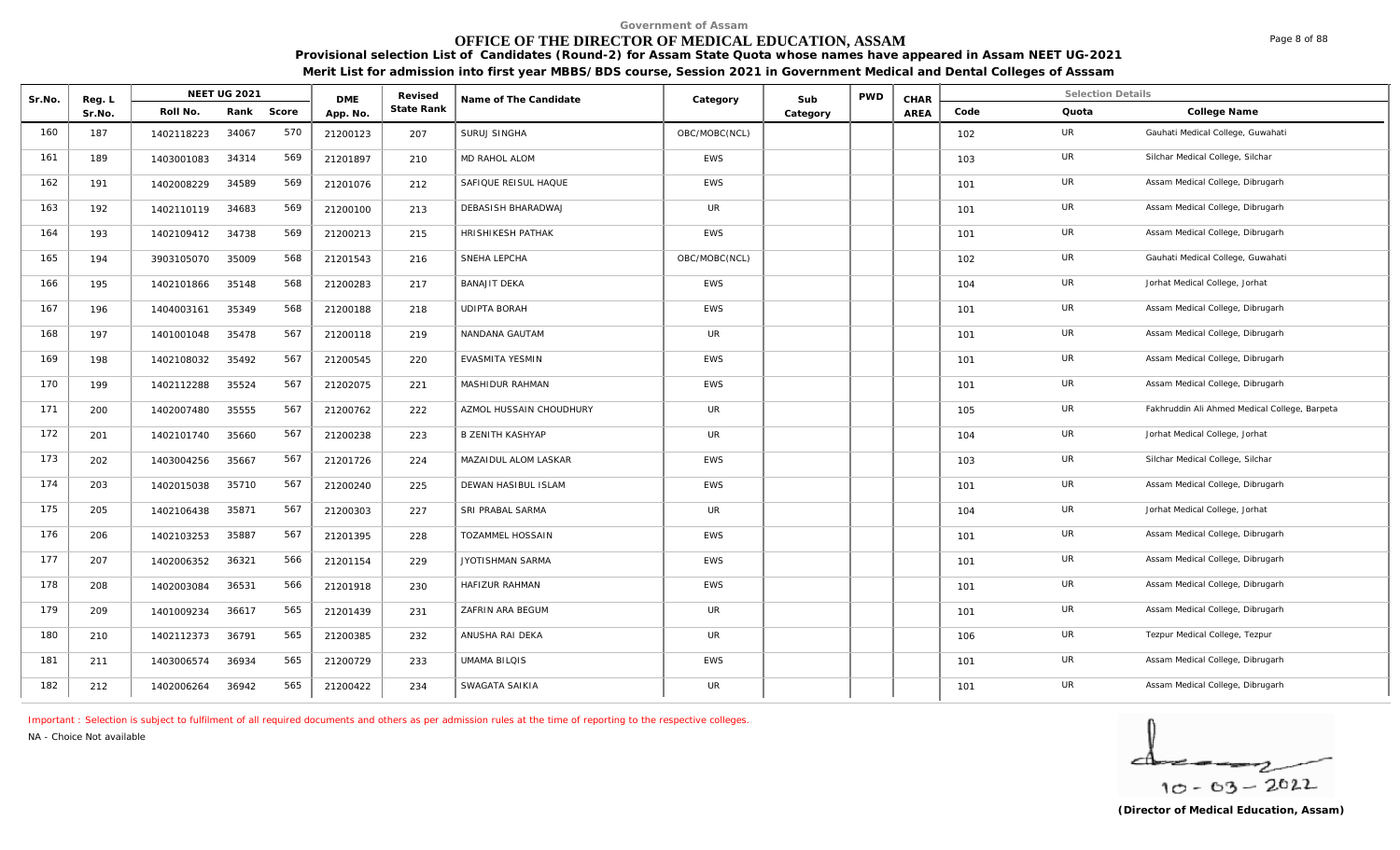# **OFFICE OF THE DIRECTOR OF MEDICAL EDUCATION, ASSAM**

**Provisional selection List of Candidates (Round-2) for Assam State Quota whose names have appeared in Assam NEET UG-2021 Merit List for admission into first year MBBS/BDS course, Session 2021 in Government Medical and Dental Colleges of Asssam**

| Sr.No. | Reg. L |            | <b>NEET UG 2021</b> |       | <b>DME</b> | Revised    | Name of The Candidate  | Category      | Sub      | <b>PWD</b> | CHAR |      | <b>Selection Details</b> |                                               |
|--------|--------|------------|---------------------|-------|------------|------------|------------------------|---------------|----------|------------|------|------|--------------------------|-----------------------------------------------|
|        | Sr.No. | Roll No.   | Rank                | Score | App. No.   | State Rank |                        |               | Category |            | AREA | Code | Quota                    | College Name                                  |
| 183    | 213    | 1402010271 | 37209               | 564   | 21200735   | 235        | SADIK MD IMRAN HUSSAIN | <b>EWS</b>    |          |            |      | 101  | UR                       | Assam Medical College, Dibrugarh              |
| 184    | 214    | 1402010125 | 37211               | 564   | 21200717   | 236        | JAEDI JABBAR           | <b>EWS</b>    |          |            |      | 101  | UR                       | Assam Medical College, Dibrugarh              |
| 185    | 215    | 1402103352 | 37253               | 564   | 21200526   | 237        | ATIFA ZANNAT           | <b>UR</b>     |          |            |      | 101  | UR                       | Assam Medical College, Dibrugarh              |
| 186    | 216    | 1402015102 | 37364               | 564   | 21201092   | 238        | DEWAN FARUQUE IKBAL    | <b>EWS</b>    |          |            |      | 101  | UR                       | Assam Medical College, Dibrugarh              |
| 187    | 217    | 1402009326 | 37492               | 564   | 21200642   | 239        | SHIASHRI BARUAH        | <b>UR</b>     |          |            |      | 104  | <b>UR</b>                | Jorhat Medical College, Jorhat                |
| 188    | 218    | 1403007260 | 37595               | 564   | 21200876   | 240        | MRINMAY DEY            | <b>EWS</b>    |          |            |      | 103  | UR                       | Silchar Medical College, Silchar              |
| 189    | 219    | 1402010224 | 37751               | 563   | 21200405   | 242        | MANASH PRATIM MISRA    | <b>UR</b>     |          |            |      | 101  | UR                       | Assam Medical College, Dibrugarh              |
| 190    | 220    | 1404003045 | 37910               | 563   | 21201273   | 243        | ASRAFUL HOQUE          | <b>EWS</b>    |          |            |      | 101  | UR                       | Assam Medical College, Dibrugarh              |
| 191    | 221    | 1402001190 | 38212               | 563   | 21200087   | 244        | MEHBUB ISLAM           | <b>EWS</b>    |          |            |      | 101  | UR                       | Assam Medical College, Dibrugarh              |
| 192    | 222    | 1402113322 | 38224               | 563   | 21200726   | 245        | CHAMPAK KALITA         | EWS           |          |            |      | 101  | UR                       | Assam Medical College, Dibrugarh              |
| 193    | 223    | 4608012371 | 38445               | 562   | 21200779   | 246        | MEHEK YEASMIN LASKAR   | <b>UR</b>     |          |            |      | 103  | UR                       | Silchar Medical College, Silchar              |
| 194    | 224    | 1403002212 | 38453               | 562   | 21200360   | 247        | NASRIN SULTANA LASKAR  | <b>EWS</b>    |          |            |      | 103  | UR                       | Silchar Medical College, Silchar              |
| 195    | 225    | 1401001025 | 38598               | 562   | 21201544   | 248        | ANKITA GOGOI           | OBC/MOBC(NCL) | TAI-AHOM |            |      | 102  | UR                       | Gauhati Medical College, Guwahati             |
| 196    | 226    | 1402115087 | 38709               | 562   | 21200761   | 249        | TRISHANEER DEKA        | <b>UR</b>     |          |            |      | 104  | UR                       | Jorhat Medical College, Jorhat                |
| 197    | 227    | 1401004221 | 38805               | 562   | 21200473   | 250        | MOHAMMAD ASHIF         | <b>UR</b>     |          |            |      | 101  | UR                       | Assam Medical College, Dibrugarh              |
| 198    | 228    | 1402102515 | 38834               | 562   | 21201507   | 251        | NUR JAMAL HOQUE        | EWS           |          |            |      | 101  | UR                       | Assam Medical College, Dibrugarh              |
| 199    | 229    | 1402113377 | 38900               | 562   | 21200963   | 252        | MUSHFIQUE HUSSAIN      | <b>UR</b>     |          |            |      | 101  | UR                       | Assam Medical College, Dibrugarh              |
| 200    | 230    | 1402003599 | 39085               | 561   | 21201683   | 253        | NAYANAV HAZARIKA       | <b>UR</b>     |          |            |      | 104  | UR                       | Jorhat Medical College, Jorhat                |
| 201    | 231    | 1402102715 | 39222               | 561   | 21200178   | 254        | MADHULIKA NATH         | UR            |          |            |      | 104  | UR                       | Jorhat Medical College, Jorhat                |
| 202    | 232    | 1402116227 | 39464               | 561   | 21200853   | 255        | <b>ADNAN NAFIS</b>     | <b>EWS</b>    |          |            |      | 101  | UR                       | Assam Medical College, Dibrugarh              |
| 203    | 233    | 1402115189 | 39470               | 561   | 21200306   | 256        | ANISHA TASNIM SAIKIA   | <b>UR</b>     |          |            |      | 105  | <b>UR</b>                | Fakhruddin Ali Ahmed Medical College, Barpeta |
| 204    | 234    | 1402005081 | 39718               | 560   | 21200297   | 257        | ARABINDA ROY           | UR            |          |            |      | 101  | <b>UR</b>                | Assam Medical College, Dibrugarh              |
| 205    | 235    | 1402101032 | 39730               | 560   | 21200049   | 258        | SHEIKH MAKIN           | UR            |          |            |      | 105  | UR                       | Fakhruddin Ali Ahmed Medical College, Barpeta |

*Important : Selection is subject to fulfilment of all required documents and others as per admission rules at the time of reporting to the respective colleges.*

*NA - Choice Not available*

$$
\frac{1}{10-03-2022}
$$

Page 9 of 88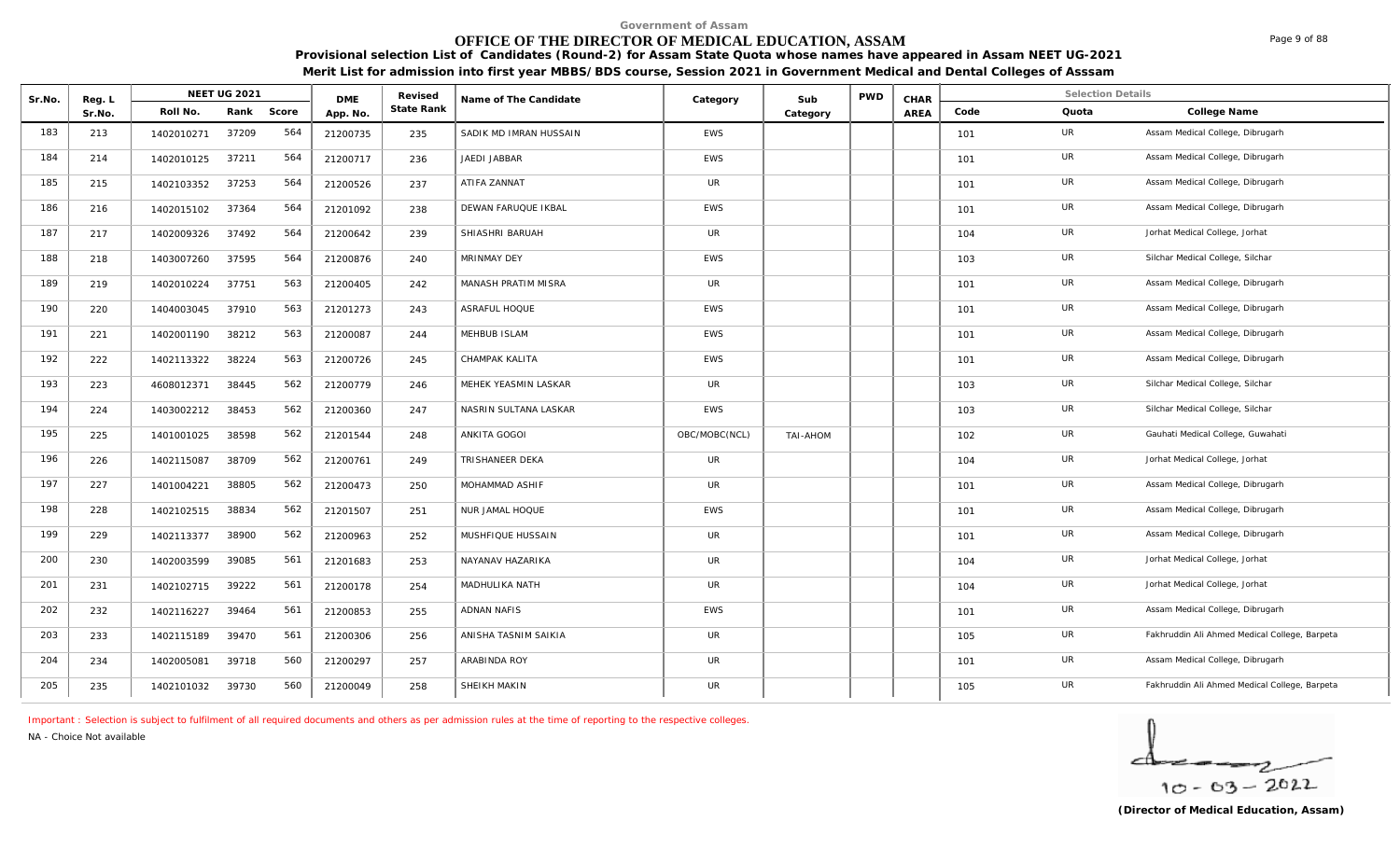# **OFFICE OF THE DIRECTOR OF MEDICAL EDUCATION, ASSAM**

**Provisional selection List of Candidates (Round-2) for Assam State Quota whose names have appeared in Assam NEET UG-2021 Merit List for admission into first year MBBS/BDS course, Session 2021 in Government Medical and Dental Colleges of Asssam**

| Sr.No. | Reg. L |            | <b>NEET UG 2021</b> |       | <b>DME</b> | Revised    | Name of The Candidate  | Category      | Sub      | <b>PWD</b> | CHAR |      | <b>Selection Details</b> |                                               |
|--------|--------|------------|---------------------|-------|------------|------------|------------------------|---------------|----------|------------|------|------|--------------------------|-----------------------------------------------|
|        | Sr.No. | Roll No.   | Rank                | Score | App. No.   | State Rank |                        |               | Category |            | AREA | Code | Quota                    | College Name                                  |
| 206    | 236    | 4609005448 | 40094               | 560   | 21201400   | 259        | RISHIKA KHETAWAT       | UR            |          |            |      | 101  | UR                       | Assam Medical College, Dibrugarh              |
| 207    | 237    | 1402111470 | 40105               | 560   | 21200468   | 260        | <b>ATIUR RAHMAN</b>    | <b>EWS</b>    |          |            |      | 105  | UR                       | Fakhruddin Ali Ahmed Medical College, Barpeta |
| 208    | 238    | 1402113007 | 40146               | 560   | 21200629   | 261        | <b>BIKASHITA MEDHI</b> | <b>EWS</b>    |          |            |      | 101  | UR                       | Assam Medical College, Dibrugarh              |
| 209    | 239    | 1402017099 | 40181               | 560   | 21200581   | 262        | LINA KALITA            | EWS           |          |            |      | 104  | UR                       | Jorhat Medical College, Jorhat                |
| 210    | 240    | 1402107204 | 40264               | 559   | 21200409   | 263        | SADIQAH KAWSAR         | <b>EWS</b>    |          |            |      | 101  | UR                       | Assam Medical College, Dibrugarh              |
| 211    | 241    | 1403007295 | 40376               | 559   | 21201133   | 264        | ANJUARA KHATUN         | <b>EWS</b>    |          |            |      | 103  | <b>UR</b>                | Silchar Medical College, Silchar              |
| 212    | 242    | 1402113342 | 40509               | 559   | 21200758   | 266        | <b>FIROZ AHMED</b>     | UR            |          |            |      | 105  | UR                       | Fakhruddin Ali Ahmed Medical College, Barpeta |
| 213    | 243    | 1402005040 | 40588               | 559   | 21201686   | 267        | KALYANDEEP CHOUDHURY   | UR            |          |            |      | 101  | UR                       | Assam Medical College, Dibrugarh              |
| 214    | 244    | 1402111248 | 40659               | 559   | 21201557   | 268        | KAMAL HASSAN ISLAM     | <b>EWS</b>    |          |            |      | 105  | UR                       | Fakhruddin Ali Ahmed Medical College, Barpeta |
| 215    | 245    | 1401001800 | 40711               | 559   | 21200037   | 269        | SIMRAN SAIKIA          | UR            |          |            |      | 101  | UR                       | Assam Medical College, Dibrugarh              |
| 216    | 246    | 1402001358 | 40876               | 559   | 21201176   | 270        | SAKIF HASSAN           | <b>EWS</b>    |          |            |      | 101  | UR                       | Assam Medical College, Dibrugarh              |
| 217    | 247    | 1403007028 | 41193               | 558   | 21201449   | 271        | DIDAR HUSSAIN LASKAR   | <b>EWS</b>    |          |            |      | 103  | UR                       | Silchar Medical College, Silchar              |
| 218    | 248    | 1402101338 | 41198               | 558   | 21201013   | 272        | SHRUTI GARG            | UR            |          |            |      | 101  | UR                       | Assam Medical College, Dibrugarh              |
| 219    | 249    | 1402108406 | 41291               | 558   | 21200324   | 273        | <b>DIVYA SHARMA</b>    | UR            |          |            |      | 101  | UR                       | Assam Medical College, Dibrugarh              |
| 220    | 250    | 1402001569 | 41349               | 558   | 21200879   | 274        | KRITTIKA GOSWAMI       | <b>UR</b>     |          |            |      | 104  | <b>UR</b>                | Jorhat Medical College, Jorhat                |
| 221    | 251    | 1402112142 | 41439               | 558   | 21200498   | 275        | RITUPARNA GAUTAM       | UR            |          |            |      | 101  | UR                       | Assam Medical College, Dibrugarh              |
| 222    | 252    | 1402112199 | 41786               | 557   | 21201302   | 276        | DEEPJYOTI KALITA       | <b>EWS</b>    |          |            |      | 101  | UR                       | Assam Medical College, Dibrugarh              |
| 223    | 253    | 1401007002 | 41901               | 557   | 21200199   | 277        | ANKITA ROY             | <b>UR</b>     |          |            |      | 103  | UR                       | Silchar Medical College, Silchar              |
| 224    | 254    | 1401003542 | 42051               | 557   | 21200678   | 278        | DIPANDITA HANDIQUE     | OBC/MOBC(NCL) | TAI-AHOM |            |      | 102  | UR                       | Gauhati Medical College, Guwahati             |
| 225    | 255    | 1402103139 | 42168               | 556   | 21200531   | 279        | <b>FAJLUL KARIM</b>    | UR            |          |            |      | 105  | UR                       | Fakhruddin Ali Ahmed Medical College, Barpeta |
| 226    | 256    | 1402016111 | 42285               | 556   | 21200733   | 281        | MEHTAB HUSSAIN ASHRAFI | <b>EWS</b>    |          |            |      | 105  | <b>UR</b>                | Fakhruddin Ali Ahmed Medical College, Barpeta |
| 227    | 257    | 1402009116 | 42300               | 556   | 21200096   | 282        | AMISHA SINGH           | <b>UR</b>     |          |            |      | 106  | UR                       | Tezpur Medical College, Tezpur                |
| 228    | 258    | 1401009145 | 42361               | 556   | 21200511   | 283        | SYED SUHAIL AKHTAR     | <b>EWS</b>    |          |            |      | 104  | UR                       | Jorhat Medical College, Jorhat                |

*Important : Selection is subject to fulfilment of all required documents and others as per admission rules at the time of reporting to the respective colleges.*

*NA - Choice Not available*

 $10 - 63 - 2022$ 

Page 10 of 88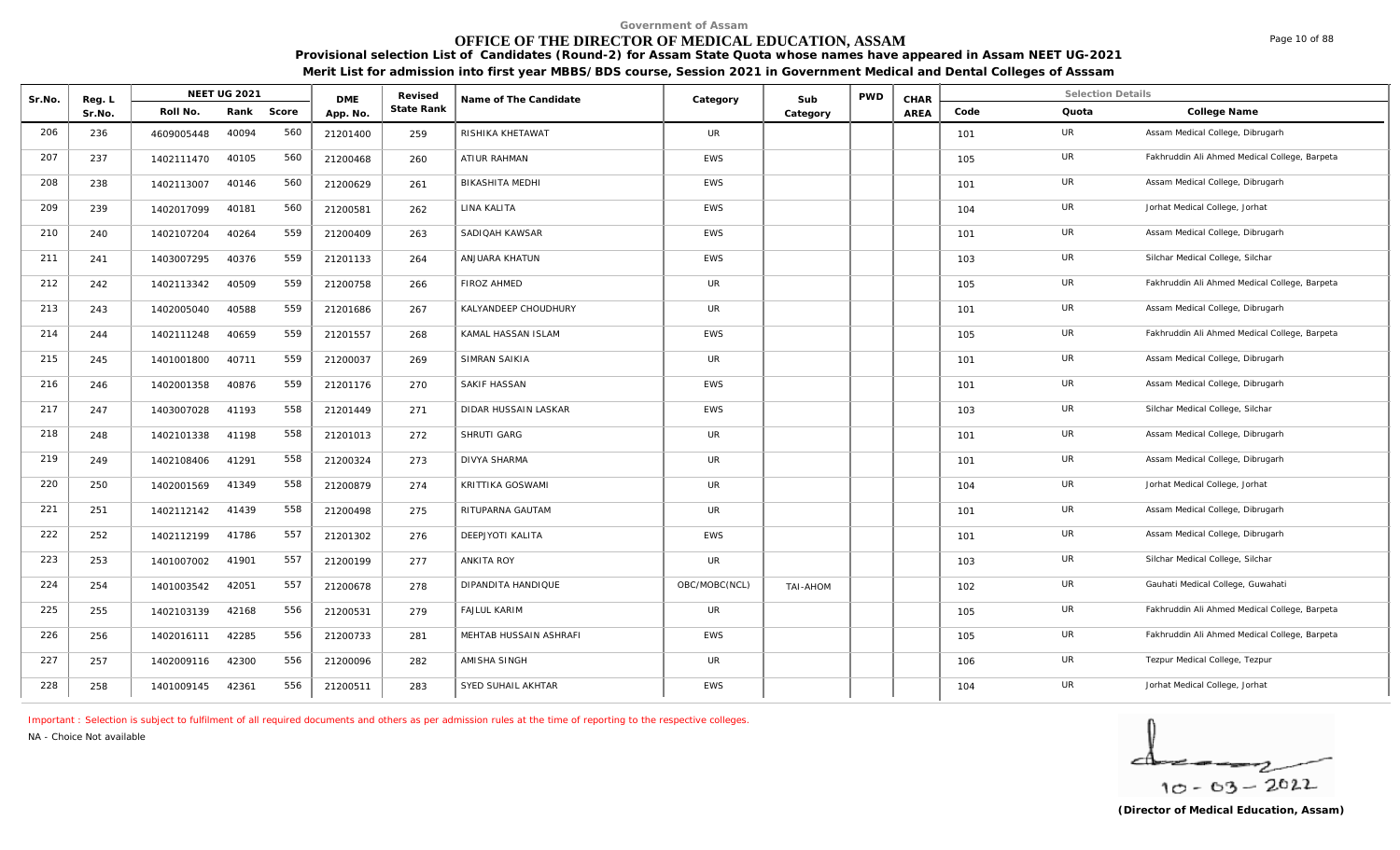# **OFFICE OF THE DIRECTOR OF MEDICAL EDUCATION, ASSAM**

**Provisional selection List of Candidates (Round-2) for Assam State Quota whose names have appeared in Assam NEET UG-2021 Merit List for admission into first year MBBS/BDS course, Session 2021 in Government Medical and Dental Colleges of Asssam**

| Sr.No. | Reg. L |            | <b>NEET UG 2021</b> |       | <b>DME</b> | Revised    | Name of The Candidate | Category      | Sub                        | <b>PWD</b> | CHAR        |      | <b>Selection Details</b> |                                               |
|--------|--------|------------|---------------------|-------|------------|------------|-----------------------|---------------|----------------------------|------------|-------------|------|--------------------------|-----------------------------------------------|
|        | Sr.No. | Roll No.   | Rank                | Score | App. No.   | State Rank |                       |               | Category                   |            | <b>AREA</b> | Code | Quota                    | College Name                                  |
| 229    | 259    | 1402106191 | 42425               | 556   | 21200725   | 284        | MANOJ KUMAR CHETRY    | OBC/MOBC(NCL) |                            |            |             | 102  | UR                       | Gauhati Medical College, Guwahati             |
| 230    | 260    | 1402104038 | 42535               | 556   | 21200113   | 285        | MUSKAN AGARWALA       | <b>UR</b>     |                            |            |             | 106  | UR                       | Tezpur Medical College, Tezpur                |
| 231    | 261    | 1401001746 | 42550               | 556   | 21201893   | 286        | DEBASISH GOGOI        | OBC/MOBC(NCL) | TAI-AHOM                   |            |             | 102  | UR                       | Gauhati Medical College, Guwahati             |
| 232    | 262    | 2705021093 | 42652               | 556   | 21201754   | 287        | RIYAZ AHMED BARBHUIYA | EWS           |                            |            |             | 103  | UR                       | Silchar Medical College, Silchar              |
| 233    | 263    | 1402001083 | 42991               | 555   | 21200818   | 288        | RUHUL AMIN            | <b>EWS</b>    |                            |            |             | 106  | UR                       | Tezpur Medical College, Tezpur                |
| 234    | 264    | 1402005192 | 43012               | 555   | 21200187   | 289        | SAMANNOY LUITEL       | <b>UR</b>     |                            |            |             | 108  | UR                       | Lakimpur Medical College, North Lahimpur      |
| 235    | 265    | 1402006008 | 43037               | 555   | 21200805   | 290        | <b>IMAMUL HUSSAIN</b> | EWS           |                            |            |             | 105  | UR                       | Fakhruddin Ali Ahmed Medical College, Barpeta |
| 236    | 266    | 1403003209 | 43117               | 555   | 21200402   | 291        | PRINCE KUMAR          | <b>UR</b>     |                            |            |             | 103  | UR                       | Silchar Medical College, Silchar              |
| 237    | 267    | 1402107475 | 43145               | 555   | 21201827   | 292        | ABDUL GONI            | <b>EWS</b>    |                            |            |             | 104  | UR                       | Jorhat Medical College, Jorhat                |
| 238    | 268    | 1402012100 | 43557               | 554   | 21200429   | 293        | SHATABDI CHAKRABORTY  | UR            |                            |            |             | 104  | UR                       | Jorhat Medical College, Jorhat                |
| 239    | 269    | 1402113293 | 43580               | 554   | 21200808   | 294        | ARNAB PALIT           | UR            |                            |            |             | 105  | UR                       | Fakhruddin Ali Ahmed Medical College, Barpeta |
| 240    | 270    | 1402110289 | 43699               | 554   | 21200524   | 295        | PRACHURYA NATH        | OBC/MOBC(NCL) |                            |            |             | 102  | UR                       | Gauhati Medical College, Guwahati             |
| 241    | 271    | 1402008280 | 43723               | 554   | 21201324   | 296        | ANKURJYOTI TALUKDAR   | <b>UR</b>     |                            |            |             | 105  | UR                       | Fakhruddin Ali Ahmed Medical College, Barpeta |
| 242    | 272    | 1402005408 | 43924               | 554   | 21201044   | 297        | SALLIMU TASLIMA       | EWS           |                            |            |             | 103  | UR                       | Silchar Medical College, Silchar              |
| 243    | 273    | 1402106410 | 43986               | 554   | 21201416   | 298        | <b>HITUL ROY</b>      | OBC/MOBC(NCL) | KOCH-RAJBO<br><b>NGSHI</b> |            |             | 102  | UR                       | Gauhati Medical College, Guwahati             |
| 244    | 274    | 1402007398 | 44128               | 553   | 21200950   | 299        | SAYERA ROUCHAN AHMED  | <b>UR</b>     |                            |            |             | 106  | <b>UR</b>                | Tezpur Medical College, Tezpur                |
| 245    | 275    | 1401005118 | 44159               | 553   | 21200706   | 300        | KARTICK SAIKIA        | OBC/MOBC(NCL) |                            |            |             | 101  | UR                       | Assam Medical College, Dibrugarh              |
| 246    | 276    | 1402106390 | 44218               | 553   | 21201171   | 302        | AKANGSHYA BJ DEKA     | <b>UR</b>     |                            |            |             | 105  | <b>UR</b>                | Fakhruddin Ali Ahmed Medical College, Barpeta |
| 247    | 278    | 1401006502 | 44545               | 553   | 21201714   | 304        | MAZHAR ASHRAFUN NAHER | <b>EWS</b>    |                            |            |             | 104  | <b>UR</b>                | Jorhat Medical College, Jorhat                |
| 248    | 279    | 1404005268 | 44564               | 553   | 21200455   | 305        | ABIR PAUL             | OBC/MOBC(NCL) |                            |            |             | 102  | UR                       | Gauhati Medical College, Guwahati             |
| 249    | 280    | 1402002020 | 44641               | 553   | 21200202   | 306        | MD SHAHIL AHMED       | <b>EWS</b>    |                            |            |             | 104  | UR                       | Jorhat Medical College, Jorhat                |
| 250    | 281    | 1402111202 | 44678               | 553   | 21201050   | 307        | ARIF AKRAM AHMED      | <b>UR</b>     |                            |            |             | 106  | UR                       | Tezpur Medical College, Tezpur                |
| 251    | 282    | 1404002042 | 44768               | 553   | 21200094   | 308        | TINASHREE DEVI        | UR            |                            |            |             | 106  | <b>UR</b>                | Tezpur Medical College, Tezpur                |

*Important : Selection is subject to fulfilment of all required documents and others as per admission rules at the time of reporting to the respective colleges.*

*NA - Choice Not available*

Page 11 of 88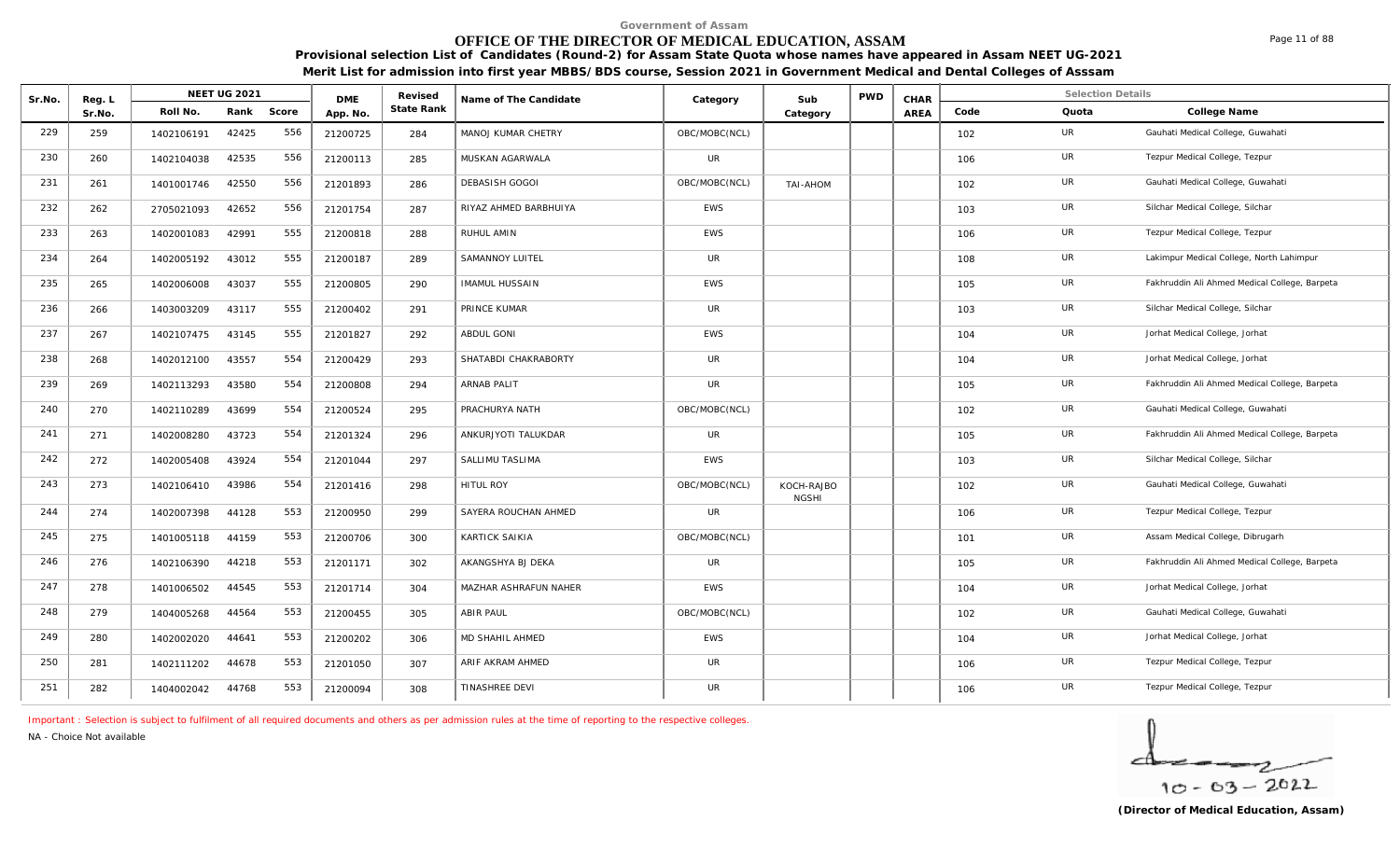# **OFFICE OF THE DIRECTOR OF MEDICAL EDUCATION, ASSAM**

**Provisional selection List of Candidates (Round-2) for Assam State Quota whose names have appeared in Assam NEET UG-2021 Merit List for admission into first year MBBS/BDS course, Session 2021 in Government Medical and Dental Colleges of Asssam**

| Sr.No. | Reg. L |            | NEET UG 2021 |       | <b>DME</b> | Revised    | Name of The Candidate    | Category      | Sub      | <b>PWD</b> | CHAR |      | <b>Selection Details</b> |                                               |
|--------|--------|------------|--------------|-------|------------|------------|--------------------------|---------------|----------|------------|------|------|--------------------------|-----------------------------------------------|
|        | Sr.No. | Roll No.   | Rank         | Score | App. No.   | State Rank |                          |               | Category |            | AREA | Code | Quota                    | College Name                                  |
| 252    | 283    | 1402113418 | 44886        | 552   | 21200125   | 309        | <b>DIYA PAUL</b>         | OBC/MOBC(NCL) |          |            |      | 102  | UR                       | Gauhati Medical College, Guwahati             |
| 253    | 284    | 1401001161 | 44889        | 552   | 21200051   | 310        | SHWETA K JHA             | UR            |          |            |      | 106  | <b>UR</b>                | Tezpur Medical College, Tezpur                |
| 254    | 285    | 1402010269 | 44929        | 552   | 21200840   | 311        | CHRISTIE SAIKIA          | UR            |          |            |      | 104  | UR                       | Jorhat Medical College, Jorhat                |
| 255    | 286    | 1402106052 | 44965        | 552   | 21200054   | 312        | MRIGANKA MEDHI           | <b>EWS</b>    |          |            |      | 104  | UR                       | Jorhat Medical College, Jorhat                |
| 256    | 287    | 1402103509 | 45045        | 552   | 21201096   | 313        | CHANTANAZ AFRIN          | UR            |          |            |      | 106  | UR                       | Tezpur Medical College, Tezpur                |
| 257    | 288    | 1402113066 | 45070        | 552   | 21201667   | 314        | KAYUM AL AMAN            | <b>EWS</b>    |          |            |      | 104  | UR                       | Jorhat Medical College, Jorhat                |
| 258    | 289    | 1403007045 | 45116        | 552   | 21201272   | 315        | AKLAQUR RAHMAN LASKAR    | <b>EWS</b>    |          |            |      | 103  | UR                       | Silchar Medical College, Silchar              |
| 259    | 290    | 1402108290 | 45201        | 552   | 21201079   | 316        | <b>MANISH SAHA</b>       | OBC/MOBC(NCL) |          |            |      | 102  | UR                       | Gauhati Medical College, Guwahati             |
| 260    | 291    | 1402009319 | 45203        | 552   | 21201355   | 317        | WAJIFA RAHMAN            | UR            |          |            |      | 105  | <b>UR</b>                | Fakhruddin Ali Ahmed Medical College, Barpeta |
| 261    | 292    | 1403002222 | 45323        | 552   | 21200782   | 318        | AASMIZ SAIRAZ MAZUMDER   | UR            |          |            |      | 103  | UR                       | Silchar Medical College, Silchar              |
| 262    | 293    | 1401007265 | 45393        | 552   | 21200901   | 319        | TANMAYEE HAZARIKA        | UR            |          |            |      | 104  | UR                       | Jorhat Medical College, Jorhat                |
| 263    | 294    | 1403007108 | 45407        | 552   | 21200836   | 320        | RUCHIRAA DUTTA CHOWDHURY | <b>UR</b>     |          |            |      | 103  | UR                       | Silchar Medical College, Silchar              |
| 264    | 295    | 1403001157 | 45421        | 551   | 21201724   | 321        | MD MUHSIN UDDIN          | EWS           |          |            |      | 103  | UR                       | Silchar Medical College, Silchar              |
| 265    | 297    | 1402004168 | 45458        | 551   | 21200262   | 323        | SHABNOOR AHMED           | <b>UR</b>     |          |            |      | 105  | UR                       | Fakhruddin Ali Ahmed Medical College, Barpeta |
| 266    | 298    | 1402112177 | 45483        | 551   | 21202052   | 324        | RAKIBUL ISLAM            | <b>EWS</b>    |          |            |      | 105  | <b>UR</b>                | Fakhruddin Ali Ahmed Medical College, Barpeta |
| 267    | 299    | 1403001206 | 45531        | 551   | 21201942   | 325        | MOKBUL HUSSAIN           | <b>EWS</b>    |          |            |      | 103  | UR                       | Silchar Medical College, Silchar              |
| 268    | 300    | 1403001268 | 45727        | 551   | 21202142   | 326        | FAJLUL KARIM TALUKDER    | <b>EWS</b>    |          |            |      | 103  | <b>EWS</b>               | Silchar Medical College, Silchar              |
| 269    | 301    | 1402009151 | 45870        | 551   | 21201845   | 327        | PRIYAM KASHYAP           | <b>EWS</b>    |          |            |      | 104  | <b>UR</b>                | Jorhat Medical College, Jorhat                |
| 270    | 303    | 1401003378 | 46052        | 551   | 21201851   | 329        | ARINDOM BORAH            | OBC/MOBC(NCL) |          |            |      | 102  | OBC/MOBC(NCL)            | Gauhati Medical College, Guwahati             |
| 271    | 304    | 1402102465 | 46079        | 550   | 21201832   | 330        | RAKIBUL ISLAM            | <b>EWS</b>    |          |            |      | 104  | UR                       | Jorhat Medical College, Jorhat                |
| 272    | 305    | 1402101201 | 46100        | 550   | 21201552   | 331        | ZAKARIA AHMED            | <b>EWS</b>    |          |            |      | 104  | UR                       | Jorhat Medical College, Jorhat                |
| 273    | 306    | 1401003084 | 46110        | 550   | 21200316   | 332        | SHIVANGI SARMA           | UR            |          |            |      | 104  | UR                       | Jorhat Medical College, Jorhat                |
| 274    | 307    | 1402104064 | 46136        | 550   | 21200998   | 333        | SHAMIM AKHTAR            | UR            |          |            |      | 103  | UR                       | Silchar Medical College, Silchar              |

*Important : Selection is subject to fulfilment of all required documents and others as per admission rules at the time of reporting to the respective colleges.*

*NA - Choice Not available*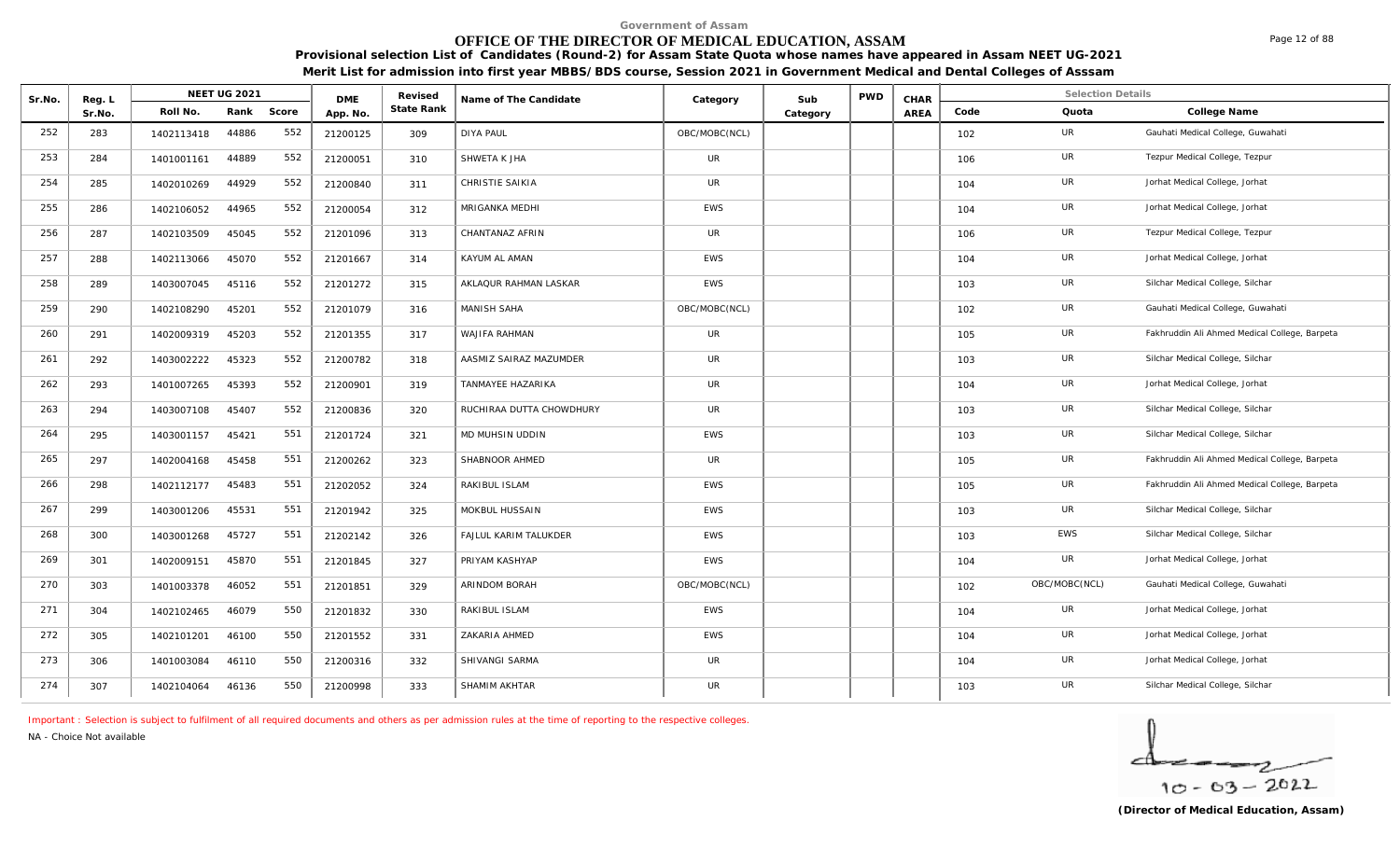# **OFFICE OF THE DIRECTOR OF MEDICAL EDUCATION, ASSAM**

**Provisional selection List of Candidates (Round-2) for Assam State Quota whose names have appeared in Assam NEET UG-2021 Merit List for admission into first year MBBS/BDS course, Session 2021 in Government Medical and Dental Colleges of Asssam**

| Sr.No. | Reg. L |            | NEET UG 2021 |       | <b>DME</b> | Revised    | Name of The Candidate | Category      | Sub      | <b>PWD</b> | CHAR       |      | <b>Selection Details</b> |                                               |
|--------|--------|------------|--------------|-------|------------|------------|-----------------------|---------------|----------|------------|------------|------|--------------------------|-----------------------------------------------|
|        | Sr.No. | Roll No.   | Rank         | Score | App. No.   | State Rank |                       |               | Category |            | AREA       | Code | Quota                    | College Name                                  |
| 275    | 308    | 1402109210 | 46191        | 550   | 21201404   | 334        | SHAHARUL ISLAM        | <b>EWS</b>    |          |            |            | 103  | UR                       | Silchar Medical College, Silchar              |
| 276    | 309    | 1401010074 | 46335        | 550   | 21201317   | 335        | <b>BIWEK UPADHYAY</b> | <b>EWS</b>    |          |            |            | 103  | UR                       | Silchar Medical College, Silchar              |
| 277    | 310    | 1402114273 | 46354        | 550   | 21200378   | 336        | <b>IMRAN HUSSAIN</b>  | UR            |          |            | <b>YES</b> | 105  | CHAR AREA                | Fakhruddin Ali Ahmed Medical College, Barpeta |
| 278    | 311    | 1402105287 | 46385        | 550   | 21200607   | 337        | <b>LAHAR GARG</b>     | <b>UR</b>     |          |            |            | 103  | UR                       | Silchar Medical College, Silchar              |
| 279    | 312    | 1402008146 | 46501        | 550   | 21201349   | 338        | PARVEJ AKHTAR         | <b>EWS</b>    |          |            |            | 104  | <b>UR</b>                | Jorhat Medical College, Jorhat                |
| 280    | 313    | 1403004167 | 46502        | 550   | 21200396   | 339        | ADREESH SAHA          | <b>UR</b>     |          |            |            | 103  | UR                       | Silchar Medical College, Silchar              |
| 281    | 314    | 1402008160 | 46582        | 550   | 21201804   | 340        | <b>BILQUEES NEHAR</b> | <b>EWS</b>    |          |            |            | 104  | UR                       | Jorhat Medical College, Jorhat                |
| 282    | 315    | 1401006170 | 46668        | 550   | 21200193   | 341        | SAMPROTIK SIDHANT     | <b>UR</b>     |          |            |            | 104  | UR                       | Jorhat Medical College, Jorhat                |
| 283    | 316    | 1403006392 | 46692        | 550   | 21200355   | 342        | AHMED LABIB BARBHUIYA | <b>EWS</b>    |          |            |            | 103  | <b>UR</b>                | Silchar Medical College, Silchar              |
| 284    | 317    | 1402006085 | 46725        | 550   | 21201102   | 343        | SYED ANNAZ MUSAKIB    | <b>EWS</b>    |          |            |            | 104  | UR                       | Jorhat Medical College, Jorhat                |
| 285    | 318    | 1402104318 | 46726        | 550   | 21201116   | 344        | HASANUJ ZAMAN         | <b>EWS</b>    |          |            |            | 105  | UR                       | Fakhruddin Ali Ahmed Medical College, Barpeta |
| 286    | 319    | 1402107059 | 46741        | 550   | 21200189   | 345        | <b>BITUPAN SARMAH</b> | <b>UR</b>     |          |            |            | 105  | UR                       | Fakhruddin Ali Ahmed Medical College, Barpeta |
| 287    | 320    | 1402114141 | 46860        | 549   | 21201200   | 346        | PAMIT KUMAR           | OBC/MOBC(NCL) |          |            |            | 102  | UR                       | Gauhati Medical College, Guwahati             |
| 288    | 321    | 1402002483 | 47177        | 549   | 21201098   | 347        | SAMIM AFRUZ JOTDER    | <b>EWS</b>    |          |            |            | 103  | <b>UR</b>                | Silchar Medical College, Silchar              |
| 289    | 322    | 1402010280 | 47226        | 549   | 21201167   | 348        | SHOUNIK SARMA         | UR            |          |            |            | 104  | UR                       | Jorhat Medical College, Jorhat                |
| 290    | 323    | 1404004171 | 47239        | 549   | 21201208   | 349        | MUKTADIR HUSSAIN      | <b>EWS</b>    |          |            |            | 104  | UR                       | Jorhat Medical College, Jorhat                |
| 291    | 326    | 4608004432 | 47323        | 549   | 21200549   | 352        | TANIMA GHOSH          | <b>UR</b>     |          |            |            | 103  | UR                       | Silchar Medical College, Silchar              |
| 292    | 327    | 2702108283 | 47398        | 548   | 21200754   | 353        | RIYA TALUKDAR         | <b>EWS</b>    |          |            |            | 103  | <b>UR</b>                | Silchar Medical College, Silchar              |
| 293    | 328    | 1404005062 | 47420        | 548   | 21200427   | 354        | SMRITI CHUTIA         | OBC/MOBC(NCL) | CHUTIA   |            |            | 102  | UR                       | Gauhati Medical College, Guwahati             |
| 294    | 329    | 1402111055 | 47421        | 548   | 21201390   | 355        | AKRAMUL HOQUE         | UR            |          |            |            | 105  | UR                       | Fakhruddin Ali Ahmed Medical College, Barpeta |
| 295    | 330    | 1402009033 | 47466        | 548   | 21200982   | 356        | PALLAV TAMULI         | <b>EWS</b>    |          |            |            | 104  | <b>UR</b>                | Jorhat Medical College, Jorhat                |
| 296    | 331    | 1402104254 | 47507        | 548   | 21201517   | 357        | <b>JENIFER RAHMAN</b> | <b>EWS</b>    |          |            |            | 104  | UR                       | Jorhat Medical College, Jorhat                |
| 297    | 332    | 1402112345 | 47666        | 548   | 21202172   | 358        | <b>BISHU DEY</b>      | OBC/MOBC(NCL) |          |            |            | 102  | UR                       | Gauhati Medical College, Guwahati             |

*Important : Selection is subject to fulfilment of all required documents and others as per admission rules at the time of reporting to the respective colleges.*

*NA - Choice Not available*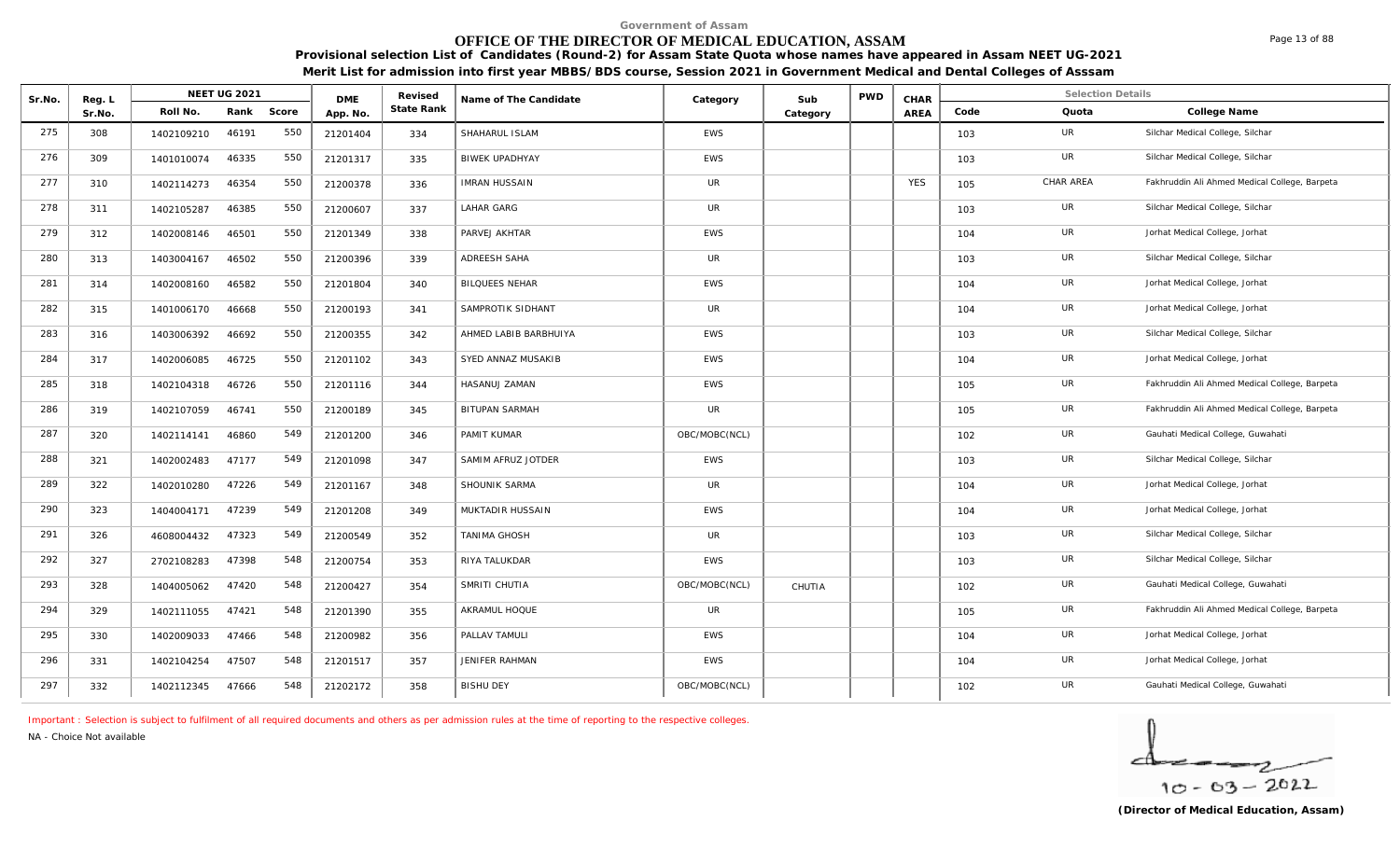# **OFFICE OF THE DIRECTOR OF MEDICAL EDUCATION, ASSAM**

**Provisional selection List of Candidates (Round-2) for Assam State Quota whose names have appeared in Assam NEET UG-2021 Merit List for admission into first year MBBS/BDS course, Session 2021 in Government Medical and Dental Colleges of Asssam**

| Sr.No. | Reg. L |            | NEET UG 2021 |       | <b>DME</b> | Revised    | Name of The Candidate   | Category      | Sub      | <b>PWD</b> | CHAR       |      | <b>Selection Details</b> |                                               |
|--------|--------|------------|--------------|-------|------------|------------|-------------------------|---------------|----------|------------|------------|------|--------------------------|-----------------------------------------------|
|        | Sr.No. | Roll No.   | Rank         | Score | App. No.   | State Rank |                         |               | Category |            | AREA       | Code | Quota                    | College Name                                  |
| 298    | 333    | 1402012011 | 47757        | 548   | 21200971   | 359        | SOBAHAN ALI             | <b>EWS</b>    |          |            |            | 104  | UR                       | Jorhat Medical College, Jorhat                |
| 299    | 334    | 1402106306 | 47779        | 548   | 21201055   | 360        | <b>BANAJIT DEKA</b>     | <b>EWS</b>    |          |            |            | 104  | UR                       | Jorhat Medical College, Jorhat                |
| 300    | 335    | 1402005484 | 47907        | 548   | 21200499   | 361        | MRIGANKA SARMA          | UR            |          |            |            | 104  | UR                       | Jorhat Medical College, Jorhat                |
| 301    | 336    | 1402105209 | 48040        | 547   | 21200710   | 362        | ASRAFUL ISLAM           | <b>EWS</b>    |          |            |            | 108  | <b>UR</b>                | Lakimpur Medical College, North Lahimpur      |
| 302    | 337    | 1402114196 | 48078        | 547   | 21200056   | 363        | RUBINA DEWAN            | UR            |          |            |            | 104  | UR                       | Jorhat Medical College, Jorhat                |
| 303    | 338    | 1402107012 | 48099        | 547   | 21200428   | 364        | <b>JANWABI ROY</b>      | UR            |          |            |            | 104  | UR                       | Jorhat Medical College, Jorhat                |
| 304    | 339    | 1402106174 | 48183        | 547   | 21201254   | 365        | MONOWAR HUSSAIN         | <b>EWS</b>    |          |            | <b>YES</b> | 104  | UR                       | Jorhat Medical College, Jorhat                |
| 305    | 340    | 1403001288 | 48364        | 547   | 21200340   | 366        | <b>SAYAN DAS</b>        | <b>SC</b>     |          |            |            | 103  | UR                       | Silchar Medical College, Silchar              |
| 306    | 341    | 1402111314 | 48500        | 547   | 21201015   | 367        | ARCHITA PHUKAN          | <b>UR</b>     |          |            |            | 104  | UR                       | Jorhat Medical College, Jorhat                |
| 307    | 342    | 1402102423 | 48548        | 547   | 21200543   | 368        | MD MEHBUBAR RAHMAN      | <b>UR</b>     |          |            |            | 108  | UR                       | Lakimpur Medical College, North Lahimpur      |
| 308    | 344    | 1404006236 | 48594        | 547   | 21200621   | 370        | MEHNAZ SABRIN CHOWDHURY | UR            |          |            |            | 104  | UR                       | Jorhat Medical College, Jorhat                |
| 309    | 345    | 1402009217 | 48690        | 547   | 21200377   | 371        | ABHIJNYAN SAIKIA        | <b>UR</b>     |          |            |            | 104  | <b>UR</b>                | Jorhat Medical College, Jorhat                |
| 310    | 346    | 1402002037 | 48701        | 546   | 21201834   | 372        | DIDARUL HUSSAN AHMED    | <b>EWS</b>    |          |            |            | 105  | <b>EWS</b>               | Fakhruddin Ali Ahmed Medical College, Barpeta |
| 311    | 347    | 1402005400 | 48720        | 546   | 21200815   | 373        | HRISHIKESH DAS          | <b>EWS</b>    |          |            |            | 104  | UR                       | Jorhat Medical College, Jorhat                |
| 312    | 348    | 1402010314 | 48734        | 546   | 21201712   | 374        | AHAMED ALI              | UR            |          |            | <b>YES</b> | 106  | UR                       | Tezpur Medical College, Tezpur                |
| 313    | 349    | 1402003280 | 48871        | 546   | 21200150   | 375        | NIBIR DEKA              | <b>SC</b>     |          |            |            | 102  | <b>UR</b>                | Gauhati Medical College, Guwahati             |
| 314    | 350    | 1402015210 | 49033        | 546   | 21200844   | 376        | <b>IJABUL AHMED</b>     | <b>EWS</b>    |          |            |            | 105  | UR                       | Fakhruddin Ali Ahmed Medical College, Barpeta |
| 315    | 351    | 1402109129 | 49078        | 546   | 21201952   | 377        | MANISH SUREKA           | <b>UR</b>     |          |            |            | 104  | <b>UR</b>                | Jorhat Medical College, Jorhat                |
| 316    | 352    | 1401010063 | 49137        | 546   | 21200902   | 378        | RAJ PRAJAPATI           | OBC/MOBC(NCL) |          |            |            | 102  | UR                       | Gauhati Medical College, Guwahati             |
| 317    | 353    | 1402001271 | 49296        | 546   | 21201226   | 379        | ANURAG THAKURIA         | UR            |          |            |            | 106  | UR                       | Tezpur Medical College, Tezpur                |
| 318    | 354    | 1402015235 | 49422        | 545   | 21201344   | 380        | SHEIKH FORID            | <b>EWS</b>    |          |            |            | 104  | <b>UR</b>                | Jorhat Medical College, Jorhat                |
| 319    | 355    | 1402110187 | 49920        | 545   | 21201260   | 381        | <b>DADUL TALUKDAR</b>   | OBC/MOBC(NCL) |          |            |            | 102  | UR                       | Gauhati Medical College, Guwahati             |
| 320    | 356    | 1403002213 | 49938        | 545   | 21200870   | 382        | SADIK AHMED BARBHUIYA   | <b>EWS</b>    |          |            |            | 103  | <b>EWS</b>               | Silchar Medical College, Silchar              |

*Important : Selection is subject to fulfilment of all required documents and others as per admission rules at the time of reporting to the respective colleges.*

*NA - Choice Not available*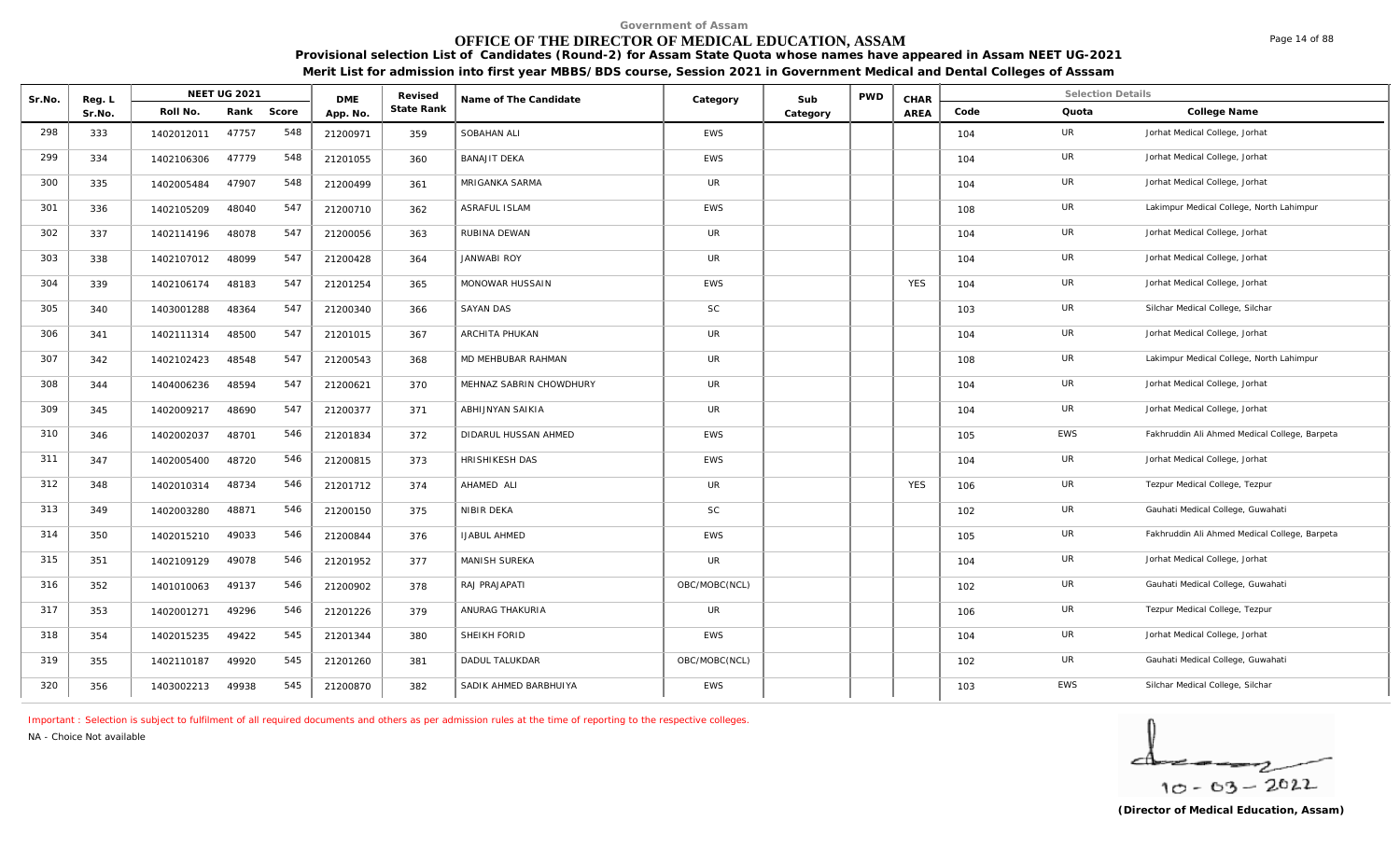# **OFFICE OF THE DIRECTOR OF MEDICAL EDUCATION, ASSAM**

**Provisional selection List of Candidates (Round-2) for Assam State Quota whose names have appeared in Assam NEET UG-2021 Merit List for admission into first year MBBS/BDS course, Session 2021 in Government Medical and Dental Colleges of Asssam**

| Sr.No. | Reg. L |            | NEET UG 2021 |       | <b>DME</b> | Revised    | Name of The Candidate  | Category      | Sub      | PWD | CHAR |           | <b>Selection Details</b> |                                               |
|--------|--------|------------|--------------|-------|------------|------------|------------------------|---------------|----------|-----|------|-----------|--------------------------|-----------------------------------------------|
|        | Sr.No. | Roll No.   | Rank         | Score | App. No.   | State Rank |                        |               | Category |     | AREA | Code      | Quota                    | College Name                                  |
| 321    | 357    | 1402011044 | 49995        | 545   | 21200211   | 383        | <b>BITOPAN KALITA</b>  | <b>EWS</b>    |          |     |      | 105       | UR                       | Fakhruddin Ali Ahmed Medical College, Barpeta |
| 322    | 358    | 1403006136 | 50010        | 545   | 21201177   | 384        | TAUHED AHMED LASKAR    | UR            |          |     |      | 106       | <b>UR</b>                | Tezpur Medical College, Tezpur                |
| 323    | 359    | 1402002599 | 50236        | 544   | 21201531   | 385        | SAJID HUSSAIN AHMED    | <b>EWS</b>    |          |     |      | 105       | <b>UR</b>                | Fakhruddin Ali Ahmed Medical College, Barpeta |
| 324    | 360    | 1404010063 | 50264        | 544   | 21200136   | 386        | BIKASHJYOTI PHUKAN     | UR            |          |     |      | 108       | UR                       | Lakimpur Medical College, North Lahimpur      |
| 325    | 361    | 1402018242 | 50581        | 544   | 21200914   | 387        | BHASWAT PRITAM SARMA   | UR            |          |     |      | 106       | UR                       | Tezpur Medical College, Tezpur                |
| 326    | 362    | 1402003458 | 50608        | 544   | 21200591   | 388        | ANGSHUMAN DAS          | OBC/MOBC(NCL) |          |     |      | 102       | OBC/MOBC(NCL)            | Gauhati Medical College, Guwahati             |
| 327    | 363    | 1402111325 | 50778        | 544   | 21200708   | 389        | ROKIBUL HUSSAIN        | <b>EWS</b>    |          |     |      | 106       | UR                       | Tezpur Medical College, Tezpur                |
| 328    | 364    | 1402108367 | 50828        | 543   | 21200928   | 390        | ZAKIR HUSSAIN          | <b>EWS</b>    |          |     |      | 105       | UR                       | Fakhruddin Ali Ahmed Medical College, Barpeta |
| 329    | 365    | 1402111439 | 50949        | 543   | 21200036   | 391        | SAYASMITA BHARDWAJ     | UR            |          |     |      | 106       | UR                       | Tezpur Medical College, Tezpur                |
| 330    | 366    | 1404008102 | 50997        | 543   | 21200272   | 393        | CHAYANIKA ADHYAPAK     | UR            |          |     |      | 106       | <b>UR</b>                | Tezpur Medical College, Tezpur                |
| 331    | 367    | 1403002227 | 51071        | 543   | 21200977   | 394        | SUMEDHA SENGUPTA       | UR            |          |     |      | 106       | UR                       | Tezpur Medical College, Tezpur                |
| 332    | 368    | 1402009279 | 51091        | 543   | 21200699   | 395        | <b>IJAJULAR RAHMAN</b> | <b>EWS</b>    |          |     |      | 105       | EWS                      | Fakhruddin Ali Ahmed Medical College, Barpeta |
| 333    | 369    | 1402002477 | 51171        | 543   | 21201131   | 396        | ANISHA BORAH           | <b>UR</b>     |          |     |      | 106       | UR                       | Tezpur Medical College, Tezpur                |
| 334    | 370    | 1404005131 | 51256        | 543   | 21200433   | 397        | SUMAIA SULTANA         | <b>EWS</b>    |          |     |      | 106       | <b>EWS</b>               | Tezpur Medical College, Tezpur                |
| 335    | 371    | 1402011329 | 51364        | 543   | 21200220   | 398        | SHAHID AFRIDI          | <b>EWS</b>    |          |     |      | 106       | EWS                      | Tezpur Medical College, Tezpur                |
| 336    | 372    | 1402004103 | 51514        | 542   | 21200681   | 399        | PARTHA PRATIM DEKA     | <b>UR</b>     |          |     |      | <b>NA</b> |                          |                                               |
| 337    | 373    | 1401001093 | 51535        | 542   | 21200731   | 400        | PRIYABRATA MAZUMDER    | <b>UR</b>     |          |     |      | 106       | <b>UR</b>                | Tezpur Medical College, Tezpur                |
| 338    | 374    | 1402101883 | 51575        | 542   | 21200773   | 401        | ATIBUR RAHMAN          | <b>EWS</b>    |          |     |      | 105       | <b>EWS</b>               | Fakhruddin Ali Ahmed Medical College, Barpeta |
| 339    | 375    | 1402111345 | 51765        | 542   | 21200380   | 402        | MIHIR KUMAR GARG       | UR            |          |     |      | 106       | UR                       | Tezpur Medical College, Tezpur                |
| 340    | 376    | 1402008019 | 51837        | 542   | 21200615   | 403        | GIRISH KUMAR LOHIA     | <b>EWS</b>    |          |     |      | 106       | EWS                      | Tezpur Medical College, Tezpur                |
| 341    | 377    | 1402017085 | 51893        | 542   | 21200478   | 404        | PRASANT AGARWALLA      | <b>UR</b>     |          |     |      | 106       | <b>UR</b>                | Tezpur Medical College, Tezpur                |
| 342    | 378    | 1404006143 | 51897        | 542   | 21201126   | 405        | CHAYANIKA BAISHYA      | <b>EWS</b>    |          |     |      | 106       | EWS                      | Tezpur Medical College, Tezpur                |
| 343    | 379    | 1403006046 | 51953        | 542   | 21201453   | 406        | RAJNANDINI SARKAR      | UR            |          |     |      | 106       | <b>UR</b>                | Tezpur Medical College, Tezpur                |

*Important : Selection is subject to fulfilment of all required documents and others as per admission rules at the time of reporting to the respective colleges.*

*NA - Choice Not available*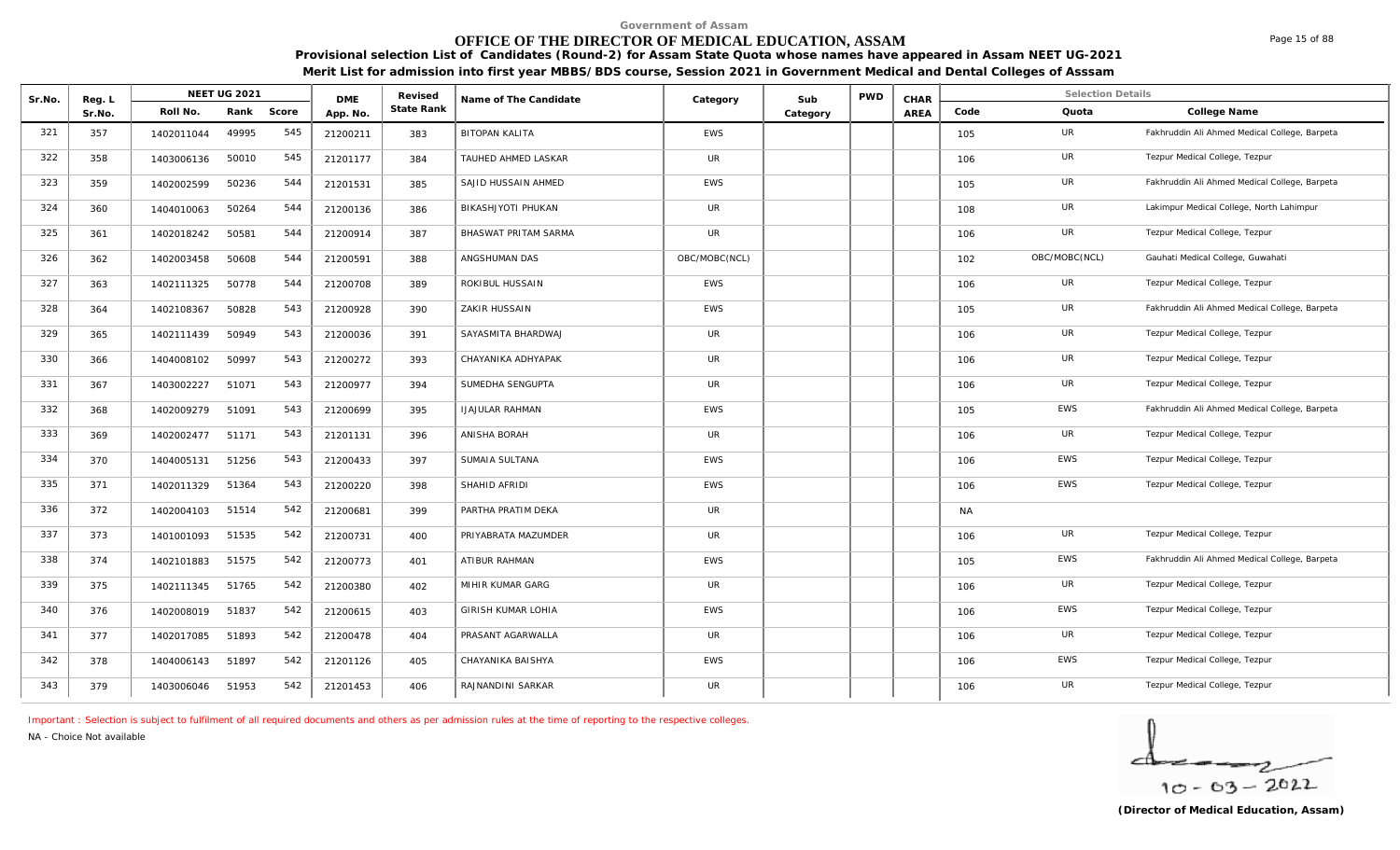# **OFFICE OF THE DIRECTOR OF MEDICAL EDUCATION, ASSAM**

**Provisional selection List of Candidates (Round-2) for Assam State Quota whose names have appeared in Assam NEET UG-2021 Merit List for admission into first year MBBS/BDS course, Session 2021 in Government Medical and Dental Colleges of Asssam**

| Sr.No. | Reg. L |            | NEET UG 2021 |       | <b>DME</b> | Revised    | Name of The Candidate   | Category      | Sub      | <b>PWD</b> | CHAR       |      | <b>Selection Details</b> |                                               |
|--------|--------|------------|--------------|-------|------------|------------|-------------------------|---------------|----------|------------|------------|------|--------------------------|-----------------------------------------------|
|        | Sr.No. | Roll No.   | Rank         | Score | App. No.   | State Rank |                         |               | Category |            | AREA       | Code | Quota                    | College Name                                  |
| 344    | 380    | 1401003417 | 52195        | 541   | 21200765   | 407        | RUHUL AMIN CHOUDHURY    | UR            |          |            |            | 106  | UR                       | Tezpur Medical College, Tezpur                |
| 345    | 381    | 1403004253 | 52374        | 541   | 21201091   | 408        | MST WASIMA SIDDIQUA     | UR            |          |            |            | 107  | <b>UR</b>                | Diphu Medical College, Diphu                  |
| 346    | 382    | 1401005180 | 52619        | 541   | 21200449   | 409        | NABHANEEL BHATTACHARJEE | <b>EWS</b>    |          |            |            | 108  | UR                       | Lakimpur Medical College, North Lahimpur      |
| 347    | 383    | 1402009053 | 52929        | 540   | 21200612   | 410        | SHAZID ALOM MOLLAH      | <b>EWS</b>    |          |            |            | 105  | <b>EWS</b>               | Fakhruddin Ali Ahmed Medical College, Barpeta |
| 348    | 384    | 1402106248 | 52957        | 540   | 21200333   | 411        | SREOSHI DEV ROY         | OBC/MOBC(NCL) |          |            |            | 102  | OBC/MOBC(NCL)            | Gauhati Medical College, Guwahati             |
| 349    | 385    | 1401001088 | 53075        | 540   | 21200522   | 412        | PRASURYA PRAN BORUAH    | <b>UR</b>     |          |            |            | 108  | UR                       | Lakimpur Medical College, North Lahimpur      |
| 350    | 386    | 1402010146 | 53087        | 540   | 21201346   | 413        | HAFIJUR RAHMAN          | EWS           |          |            |            | 108  | UR                       | Lakimpur Medical College, North Lahimpur      |
| 351    | 387    | 1402102162 | 53103        | 540   | 21200144   | 414        | <b>ARIFA NAZREEN</b>    | UR            |          |            |            | 108  | UR                       | Lakimpur Medical College, North Lahimpur      |
| 352    | 388    | 1402020071 | 53116        | 540   | 21200587   | 415        | <b>JYOTISMAN SARMAH</b> | UR            |          |            |            | 108  | <b>UR</b>                | Lakimpur Medical College, North Lahimpur      |
| 353    | 389    | 1402109364 | 53298        | 540   | 21200300   | 416        | UMANANDA SIKDAR         | UR            |          |            |            | 108  | UR                       | Lakimpur Medical College, North Lahimpur      |
| 354    | 390    | 1402005057 | 53362        | 540   | 21201868   | 417        | CHINMOY KUMAR           | OBC/MOBC(NCL) |          |            |            | 102  | OBC/MOBC(NCL)            | Gauhati Medical College, Guwahati             |
| 355    | 391    | 1402116207 | 53454        | 540   | 21201776   | 418        | MASUM AL FORID          | EWS           |          |            |            | 106  | EWS                      | Tezpur Medical College, Tezpur                |
| 356    | 392    | 1402111122 | 53581        | 539   | 21200837   | 419        | LATIFA KHATUN           | <b>EWS</b>    |          |            |            | 105  | EWS                      | Fakhruddin Ali Ahmed Medical College, Barpeta |
| 357    | 393    | 1402007251 | 53780        | 539   | 21200093   | 420        | SHATADAL KARMAKAR       | OBC/MOBC(NCL) |          |            |            | 102  | OBC/MOBC(NCL)            | Gauhati Medical College, Guwahati             |
| 358    | 394    | 1402103083 | 53924        | 539   | 21200375   | 421        | NAFISA YASMIN AHMED     | OBC/MOBC(NCL) |          |            |            | 102  | OBC/MOBC(NCL)            | Gauhati Medical College, Guwahati             |
| 359    | 395    | 1402010069 | 53964        | 539   | 21200675   | 422        | RUHUL AMIN AHMED        | UR            |          |            | <b>YES</b> | 104  | CHAR AREA                | Jorhat Medical College, Jorhat                |
| 360    | 396    | 1402007267 | 53980        | 539   | 21201573   | 423        | KOFIARA AHMED           | EWS           |          |            |            | 105  | EWS                      | Fakhruddin Ali Ahmed Medical College, Barpeta |
| 361    | 397    | 1402011036 | 53995        | 539   | 21200860   | 424        | PARINITA DAS            | <b>EWS</b>    |          |            |            | 105  | <b>EWS</b>               | Fakhruddin Ali Ahmed Medical College, Barpeta |
| 362    | 398    | 1404004144 | 54218        | 539   | 21201452   | 425        | <b>IRFAN HAQUE</b>      | EWS           |          |            |            | 106  | EWS                      | Tezpur Medical College, Tezpur                |
| 363    | 399    | 1403001221 | 54537        | 538   | 21201305   | 426        | SHAMIM MD HUJAIFA       | <b>EWS</b>    |          |            |            | 105  | EWS                      | Fakhruddin Ali Ahmed Medical College, Barpeta |
| 364    | 400    | 1402103210 | 54546        | 538   | 21200482   | 427        | SK SHAHID AL HADI       | <b>EWS</b>    |          |            |            | 105  | <b>EWS</b>               | Fakhruddin Ali Ahmed Medical College, Barpeta |
| 365    | 401    | 1402113181 | 54745        | 538   | 21200103   | 429        | <b>BIKASH PATGIRI</b>   | UR            |          |            |            | 108  | UR                       | Lakimpur Medical College, North Lahimpur      |
| 366    | 402    | 1403007155 | 54768        | 538   | 21200872   | 430        | <b>GOURAB GUHA</b>      | <b>EWS</b>    |          |            |            | 106  | <b>EWS</b>               | Tezpur Medical College, Tezpur                |

*Important : Selection is subject to fulfilment of all required documents and others as per admission rules at the time of reporting to the respective colleges.*

*NA - Choice Not available*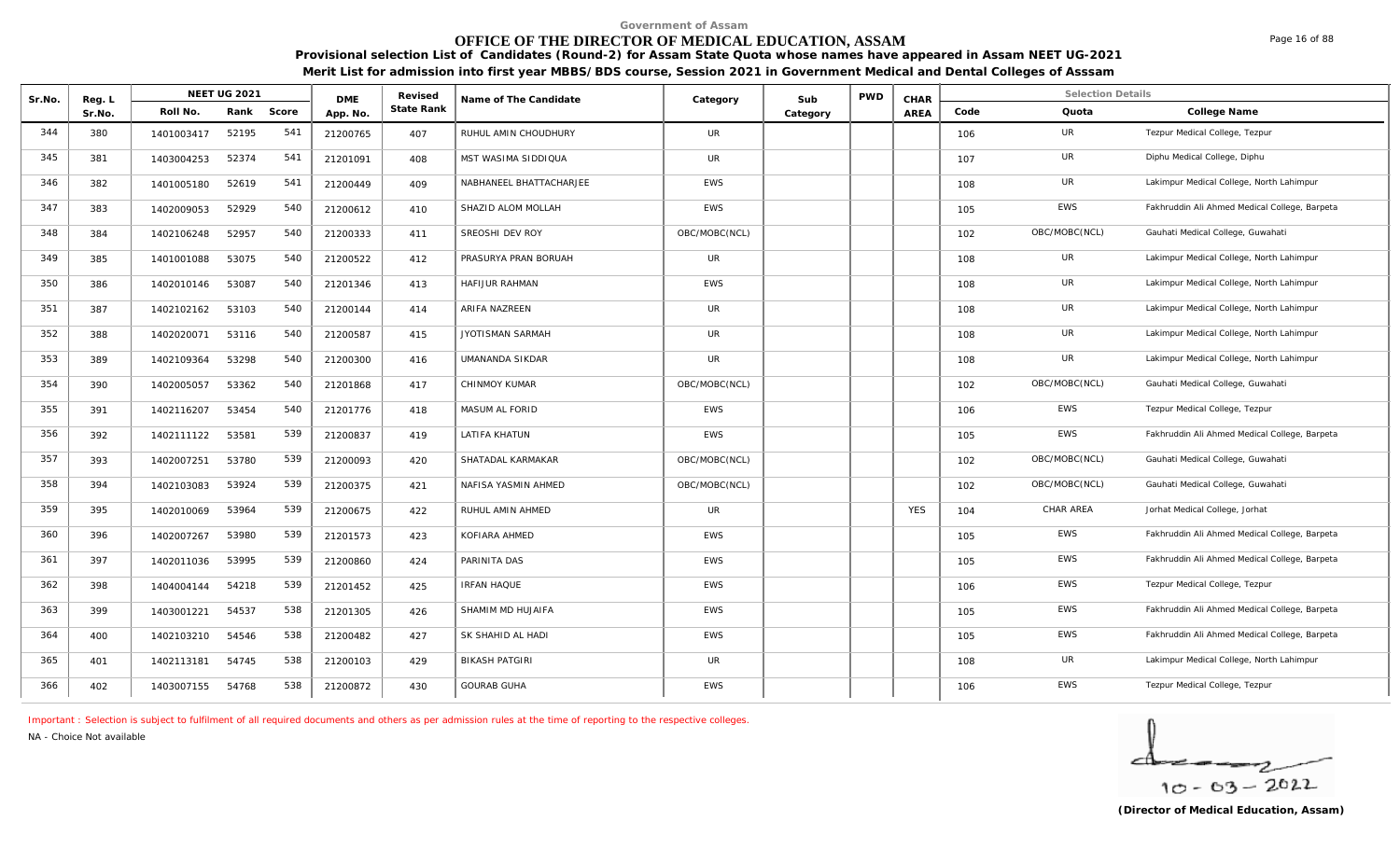# **OFFICE OF THE DIRECTOR OF MEDICAL EDUCATION, ASSAM**

**Provisional selection List of Candidates (Round-2) for Assam State Quota whose names have appeared in Assam NEET UG-2021 Merit List for admission into first year MBBS/BDS course, Session 2021 in Government Medical and Dental Colleges of Asssam**

| Sr.No. | Reg. L |            | <b>NEET UG 2021</b> |       | <b>DME</b> | Revised    | Name of The Candidate     | Category      | Sub      | <b>PWD</b> | CHAR       |      | <b>Selection Details</b> |                                               |
|--------|--------|------------|---------------------|-------|------------|------------|---------------------------|---------------|----------|------------|------------|------|--------------------------|-----------------------------------------------|
|        | Sr.No. | Roll No.   | Rank                | Score | App. No.   | State Rank |                           |               | Category |            | AREA       | Code | Quota                    | College Name                                  |
| 367    | 403    | 1402013331 | 54812               | 538   | 21201968   | 431        | <b>ILIAS ALI</b>          | EWS           |          |            |            | 105  | EWS                      | Fakhruddin Ali Ahmed Medical College, Barpeta |
| 368    | 404    | 1402013287 | 54907               | 538   | 21200327   | 432        | <b>HRISHITA DEKA</b>      | UR            |          |            |            | 108  | UR                       | Lakimpur Medical College, North Lahimpur      |
| 369    | 405    | 1402104540 | 54970               | 538   | 21201065   | 433        | ILIAS RAHMAT ULLAH ANSARY | <b>UR</b>     |          |            |            | 108  | UR                       | Lakimpur Medical College, North Lahimpur      |
| 370    | 406    | 1402009340 | 55214               | 537   | 21202362   | 435        | MUKARAM KHAN              | UR            |          |            |            | 108  | UR                       | Lakimpur Medical College, North Lahimpur      |
| 371    | 407    | 1403004200 | 55439               | 537   | 21201367   | 436        | <b>IMRAN NAZIR LASKAR</b> | <b>EWS</b>    |          |            |            | 106  | <b>EWS</b>               | Tezpur Medical College, Tezpur                |
| 372    | 408    | 1402102567 | 55509               | 537   | 21200349   | 437        | MD ZAKARIA                | <b>EWS</b>    |          |            |            | 105  | EWS                      | Fakhruddin Ali Ahmed Medical College, Barpeta |
| 373    | 409    | 1401004477 | 55511               | 537   | 21200797   | 438        | MD IZAHAR AHMED           | <b>EWS</b>    |          |            |            | 106  | EWS                      | Tezpur Medical College, Tezpur                |
| 374    | 410    | 1402003573 | 55519               | 537   | 21200174   | 439        | SALINUR RAHMAN            | <b>EWS</b>    |          |            |            | 108  | <b>UR</b>                | Lakimpur Medical College, North Lahimpur      |
| 375    | 411    | 1402107141 | 55572               | 537   | 21200803   | 440        | SAFIQUL ISLAM             | EWS           |          |            |            | 106  | EWS                      | Tezpur Medical College, Tezpur                |
| 376    | 412    | 4101009303 | 55573               | 537   | 21201194   | 441        | SABINA YASMIN             | EWS           |          |            |            | 105  | EWS                      | Fakhruddin Ali Ahmed Medical College, Barpeta |
| 377    | 413    | 1403002344 | 55622               | 537   | 21200740   | 442        | JARIF MUSTAFA LASKAR      | <b>EWS</b>    |          |            |            | 106  | <b>EWS</b>               | Tezpur Medical College, Tezpur                |
| 378    | 414    | 1402103156 | 55663               | 537   | 21200923   | 443        | <b>SHAYAN PAUL</b>        | OBC/MOBC(NCL) |          |            |            | 102  | OBC/MOBC(NCL)            | Gauhati Medical College, Guwahati             |
| 379    | 415    | 1402103397 | 55786               | 536   | 21200764   | 444        | RASHIDUL HOQUE            | EWS           |          |            | <b>YES</b> | 105  | EWS                      | Fakhruddin Ali Ahmed Medical College, Barpeta |
| 380    | 417    | 1402110375 | 55857               | 536   | 21200880   | 446        | FARZANA ALOM KHAN         | <b>EWS</b>    |          |            |            | 105  | EWS                      | Fakhruddin Ali Ahmed Medical College, Barpeta |
| 381    | 418    | 1402013080 | 55904               | 536   | 21200176   | 447        | SWEETA BANIK              | UR            |          |            |            | 107  | <b>UR</b>                | Diphu Medical College, Diphu                  |
| 382    | 419    | 1402108163 | 55938               | 536   | 21201300   | 448        | PARSHIYA HASAN            | <b>EWS</b>    |          |            |            | 105  | <b>EWS</b>               | Fakhruddin Ali Ahmed Medical College, Barpeta |
| 383    | 420    | 1402111123 | 56067               | 536   | 21201316   | 449        | ABDUL BASHID SHEIKH       | <b>EWS</b>    |          |            |            | 105  | <b>EWS</b>               | Fakhruddin Ali Ahmed Medical College, Barpeta |
| 384    | 421    | 1402109384 | 56081               | 536   | 21200576   | 450        | <b>JYOTIRMOY KALITA</b>   | <b>EWS</b>    |          |            |            | 105  | <b>EWS</b>               | Fakhruddin Ali Ahmed Medical College, Barpeta |
| 385    | 422    | 1401001319 | 56205               | 536   | 21201025   | 451        | CHAYANKA BORPATRA GOHAIN  | UR            |          |            |            | 107  | UR                       | Diphu Medical College, Diphu                  |
| 386    | 423    | 1403002297 | 56358               | 536   | 21201652   | 452        | SAHADAT HUSSAIN LASKAR    | <b>EWS</b>    |          |            |            | 105  | <b>EWS</b>               | Fakhruddin Ali Ahmed Medical College, Barpeta |
| 387    | 424    | 1402112299 | 56437               | 535   | 21201703   | 453        | NARAYAN KATOWAL           | OBC/MOBC(NCL) |          |            |            | 102  | OBC/MOBC(NCL)            | Gauhati Medical College, Guwahati             |
| 388    | 425    | 1402115145 | 56473               | 535   | 21201420   | 454        | <b>DIGANTA BARUAH</b>     | <b>EWS</b>    |          |            |            | 106  | EWS                      | Tezpur Medical College, Tezpur                |
| 389    | 426    | 1402120160 | 56512               | 535   | 21201601   | 455        | FAZLUL HOQUE              | <b>EWS</b>    |          |            |            | 105  | <b>EWS</b>               | Fakhruddin Ali Ahmed Medical College, Barpeta |

*Important : Selection is subject to fulfilment of all required documents and others as per admission rules at the time of reporting to the respective colleges.*

*NA - Choice Not available*

 $10 - 63 - 2022$ 

Page 17 of 88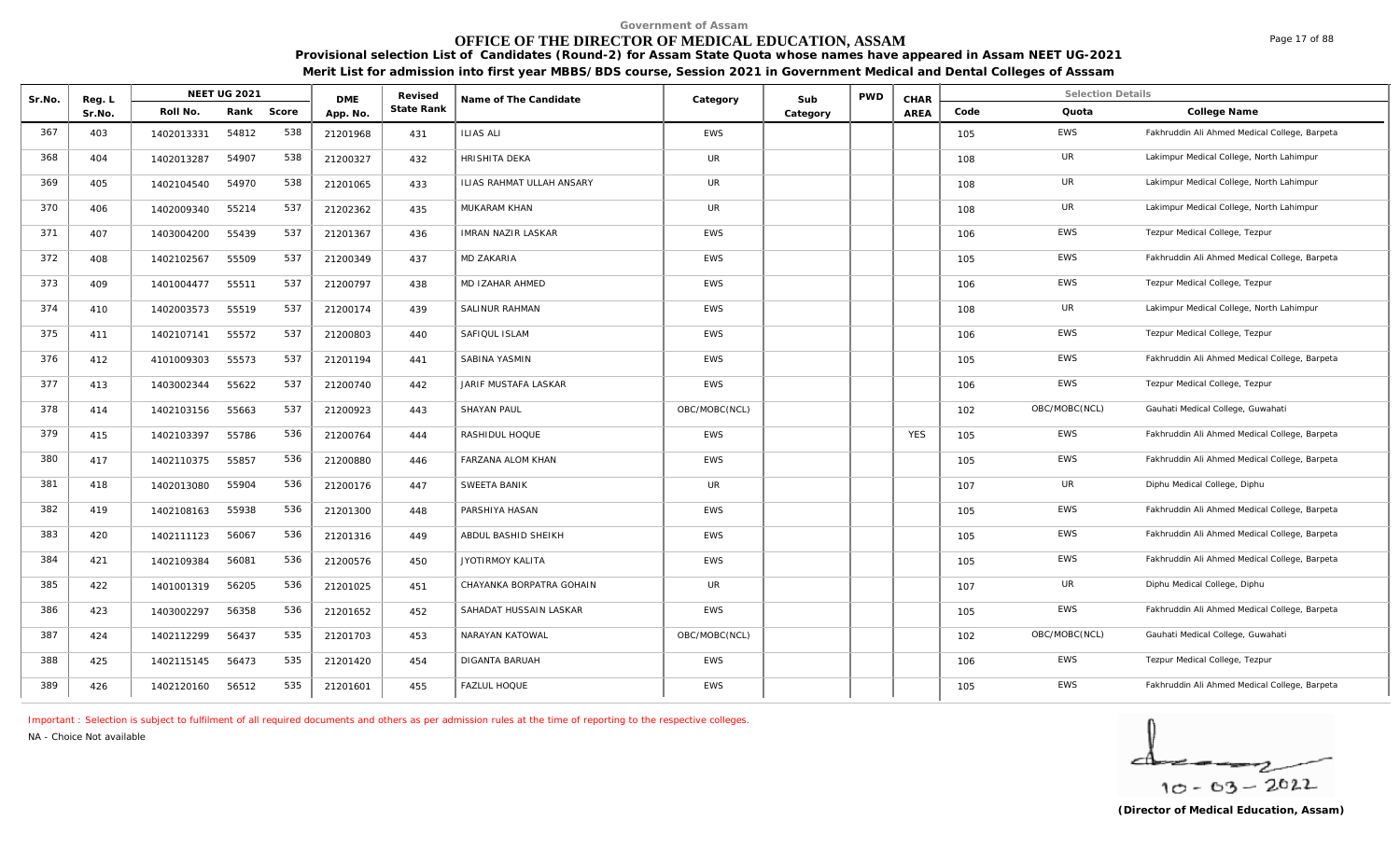# **OFFICE OF THE DIRECTOR OF MEDICAL EDUCATION, ASSAM**

**Provisional selection List of Candidates (Round-2) for Assam State Quota whose names have appeared in Assam NEET UG-2021 Merit List for admission into first year MBBS/BDS course, Session 2021 in Government Medical and Dental Colleges of Asssam**

| Sr.No. | Reg. L |            | <b>NEET UG 2021</b> |       | <b>DME</b> | Revised    | Name of The Candidate       | Category   | Sub      | <b>PWD</b> | CHAR |      | <b>Selection Details</b> |                                               |
|--------|--------|------------|---------------------|-------|------------|------------|-----------------------------|------------|----------|------------|------|------|--------------------------|-----------------------------------------------|
|        | Sr.No. | Roll No.   | Rank                | Score | App. No.   | State Rank |                             |            | Category |            | AREA | Code | Quota                    | College Name                                  |
| 390    | 427    | 1402003331 | 56667               | 535   | 21200389   | 456        | DIKSHITA SARMA              | <b>UR</b>  |          |            |      | 107  | UR                       | Diphu Medical College, Diphu                  |
| 391    | 429    | 1402104013 | 56883               | 535   | 21200816   | 458        | MUSTAQUE RAHMAN             | <b>EWS</b> |          |            |      | 105  | EWS                      | Fakhruddin Ali Ahmed Medical College, Barpeta |
| 392    | 430    | 1402117027 | 56907               | 535   | 21200924   | 459        | HRISHIKESH TALUKDAR         | UR         |          |            |      | 107  | UR                       | Diphu Medical College, Diphu                  |
| 393    | 431    | 1403003055 | 57363               | 534   | 21202154   | 460        | <b>IJMAMUL HAQUE LASKAR</b> | EWS        |          |            |      | 105  | EWS                      | Fakhruddin Ali Ahmed Medical College, Barpeta |
| 394    | 432    | 4608017348 | 57614               | 534   | 21200751   | 461        | DEBANJANA SENGUPTA          | UR         |          |            |      | 107  | UR                       | Diphu Medical College, Diphu                  |
| 395    | 433    | 1402006197 | 57632               | 534   | 21201614   | 463        | LISA DAS                    | <b>UR</b>  |          |            |      | 107  | UR                       | Diphu Medical College, Diphu                  |
| 396    | 434    | 1403001395 | 57641               | 534   | 21200243   | 464        | SAPTADEEP DEB               | UR         |          |            |      | 107  | UR                       | Diphu Medical College, Diphu                  |
| 397    | 435    | 1402001316 | 57663               | 534   | 21200358   | 465        | RAJA AGARWAL                | UR         |          |            |      | 107  | UR                       | Diphu Medical College, Diphu                  |
| 398    | 436    | 1402118013 | 57756               | 534   | 21201166   | 466        | <b>HRIKRAJ DAS</b>          | <b>EWS</b> |          |            |      | 106  | EWS                      | Tezpur Medical College, Tezpur                |
| 399    | 437    | 1402015198 | 57882               | 534   | 21200446   | 467        | AMINUL HOQUE                | <b>EWS</b> |          |            |      | 108  | EWS                      | Lakimpur Medical College, North Lahimpur      |
| 400    | 438    | 1402106425 | 57997               | 533   | 21200736   | 468        | RUNA AKTARA                 | EWS        |          |            |      | 106  | EWS                      | Tezpur Medical College, Tezpur                |
| 401    | 439    | 1402106193 | 58076               | 533   | 21201287   | 469        | MRIDUPAN BHAGABATI          | <b>EWS</b> |          |            |      | 106  | EWS                      | Tezpur Medical College, Tezpur                |
| 402    | 440    | 1402102018 | 58163               | 533   | 21200986   | 470        | ABIDUZ ZAMAN                | <b>UR</b>  |          |            |      | 107  | UR                       | Diphu Medical College, Diphu                  |
| 403    | 441    | 1403006279 | 58234               | 533   | 21202147   | 471        | AK AHNAF AHMED KHAN         | <b>EWS</b> |          |            |      | 106  | EWS                      | Tezpur Medical College, Tezpur                |
| 404    | 442    | 1402113328 | 58239               | 533   | 21200601   | 472        | <b>BULBUL AHMED</b>         | EWS        |          |            |      | 108  | EWS                      | Lakimpur Medical College, North Lahimpur      |
| 405    | 443    | 1404005049 | 58358               | 533   | 21201379   | 473        | MASUM IKBAL                 | EWS        |          |            |      | 106  | EWS                      | Tezpur Medical College, Tezpur                |
| 406    | 444    | 1402111412 | 58443               | 533   | 21200665   | 474        | ARIFUDDIN AHMED             | <b>UR</b>  |          |            |      | 107  | UR                       | Diphu Medical College, Diphu                  |
| 407    | 445    | 1403002080 | 58476               | 533   | 21200707   | 475        | JAHID HUSSAIN BARBHUIYA     | <b>EWS</b> |          |            |      | 107  | EWS                      | Diphu Medical College, Diphu                  |
| 408    | 446    | 1402113402 | 58587               | 533   | 21201913   | 476        | SAFIKUL ISLAM               | EWS        |          |            |      | 108  | EWS                      | Lakimpur Medical College, North Lahimpur      |
| 409    | 447    | 1402106024 | 58629               | 532   | 21201225   | 477        | ARIANA AHMED                | <b>UR</b>  |          |            |      | 107  | UR                       | Diphu Medical College, Diphu                  |
| 410    | 448    | 2204012221 | 58636               | 532   | 21200743   | 478        | <b>BARSHA DEKA</b>          | SC         |          |            |      | 102  | SC                       | Gauhati Medical College, Guwahati             |
| 411    | 449    | 1402104477 | 58791               | 532   | 21200958   | 479        | TABINDA SHAHIN              | UR         |          |            |      | 107  | <b>UR</b>                | Diphu Medical College, Diphu                  |
| 412    | 450    | 1402105011 | 58826               | 532   | 21201934   | 480        | MRIDUL HUSSAIN              | EWS        |          |            |      | 108  | <b>EWS</b>               | Lakimpur Medical College, North Lahimpur      |

*Important : Selection is subject to fulfilment of all required documents and others as per admission rules at the time of reporting to the respective colleges.*

*NA - Choice Not available*

$$
\frac{1}{10-03-2022}
$$

Page 18 of 88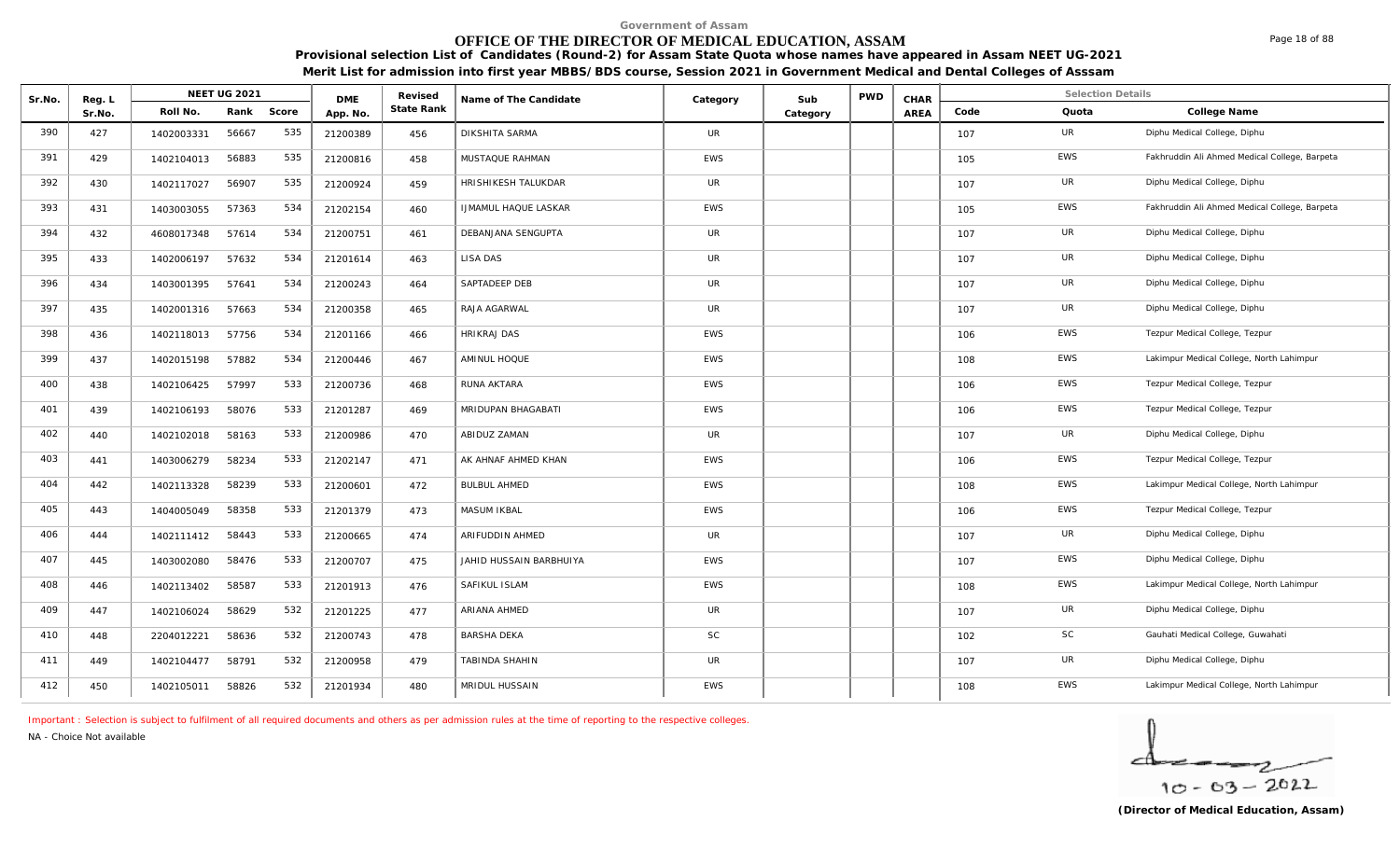# **OFFICE OF THE DIRECTOR OF MEDICAL EDUCATION, ASSAM**

**Provisional selection List of Candidates (Round-2) for Assam State Quota whose names have appeared in Assam NEET UG-2021 Merit List for admission into first year MBBS/BDS course, Session 2021 in Government Medical and Dental Colleges of Asssam**

| Sr.No. | Reg. L |            | <b>NEET UG 2021</b> |       | <b>DME</b> | Revised    | Name of The Candidate  | Category      | Sub      | <b>PWD</b> | CHAR       |           | <b>Selection Details</b> |                                          |
|--------|--------|------------|---------------------|-------|------------|------------|------------------------|---------------|----------|------------|------------|-----------|--------------------------|------------------------------------------|
|        | Sr.No. | Roll No.   | Rank                | Score | App. No.   | State Rank |                        |               | Category |            | AREA       | Code      | Quota                    | College Name                             |
| 413    | 451    | 1404001028 | 59091               | 532   | 21201642   | 481        | MD SHARIF HUSSAIN      | UR            |          |            |            | 201       | UR                       | Regional Dental College, Guwahati        |
| 414    | 452    | 1402014096 | 59140               | 532   | 21200534   | 482        | ANGKITA SAHA           | <b>EWS</b>    |          |            |            | 107       | EWS                      | Diphu Medical College, Diphu             |
| 415    | 453    | 1402112295 | 59176               | 532   | 21201805   | 483        | NOZMUS SHAHADAT        | UR            |          |            |            | 201       | UR                       | Regional Dental College, Guwahati        |
| 416    | 455    | 1402104088 | 59374               | 531   | 21200330   | 485        | SAMRIDDHI DAS          | SC            |          |            |            | 102       | SC                       | Gauhati Medical College, Guwahati        |
| 417    | 456    | 1403004157 | 59544               | 531   | 21200295   | 487        | SRINJAY KUMAR BHARADAJ | UR            |          |            |            | 201       | UR                       | Regional Dental College, Guwahati        |
| 418    | 457    | 1402017066 | 59558               | 531   | 21200424   | 488        | NANDAN SAHA            | <b>EWS</b>    |          |            | <b>YES</b> | 106       | CHAR AREA                | Tezpur Medical College, Tezpur           |
| 419    | 458    | 1402005211 | 59600               | 531   | 21201372   | 489        | JAHID JEHERUL ISLAM    | <b>EWS</b>    |          |            |            | 108       | <b>EWS</b>               | Lakimpur Medical College, North Lahimpur |
| 420    | 460    | 1402015161 | 59727               | 531   | 21200527   | 491        | MADHUREE DAS           | UR            |          |            |            | <b>NA</b> |                          |                                          |
| 421    | 461    | 1404001164 | 59759               | 531   | 21200657   | 492        | PROGYAN JYOTI BORAH    | <b>UR</b>     |          |            |            | 201       | UR                       | Regional Dental College, Guwahati        |
| 422    | 462    | 1402105515 | 59774               | 531   | 21200453   | 493        | JUBAYER AHMED          | UR            |          |            | <b>YES</b> | 103       | CHAR AREA                | Silchar Medical College, Silchar         |
| 423    | 463    | 1401002622 | 59914               | 531   | 21201679   | 494        | TANAYA GOGOI           | UR            |          |            |            | <b>NA</b> |                          |                                          |
| 424    | 464    | 1402108074 | 60035               | 531   | 21200769   | 495        | SUSHRUT RANJAN BARUAH  | <b>EWS</b>    |          |            |            | 108       | <b>EWS</b>               | Lakimpur Medical College, North Lahimpur |
| 425    | 465    | 1402004298 | 60141               | 530   | 21200077   | 496        | RUNA LAILA             | <b>EWS</b>    |          |            | <b>YES</b> | 108       | EWS                      | Lakimpur Medical College, North Lahimpur |
| 426    | 466    | 1402101734 | 60168               | 530   | 21201504   | 497        | <b>NUR HASAN</b>       | <b>EWS</b>    |          |            | <b>YES</b> | 108       | EWS                      | Lakimpur Medical College, North Lahimpur |
| 427    | 467    | 1404009007 | 60238               | 530   | 21200784   | 498        | SUHANA NAAZ            | <b>EWS</b>    |          |            |            | 107       | EWS                      | Diphu Medical College, Diphu             |
| 428    | 469    | 1402003586 | 60272               | 530   | 21201007   | 500        | <b>SAYED ALI</b>       | <b>EWS</b>    |          |            |            | 108       | EWS                      | Lakimpur Medical College, North Lahimpur |
| 429    | 470    | 1402107140 | 60311               | 530   | 21201755   | 501        | RAHIL MOBASHIR ALVI    | <b>EWS</b>    |          |            |            | 108       | <b>EWS</b>               | Lakimpur Medical College, North Lahimpur |
| 430    | 471    | 1402114104 | 60315               | 530   | 21200992   | 502        | REZABUL ISLAM          | EWS           |          |            |            | 107       | EWS                      | Diphu Medical College, Diphu             |
| 431    | 472    | 1403005240 | 60376               | 530   | 21201584   | 503        | SARWAR ZAHAN CHOUDHURY | <b>EWS</b>    |          |            |            | 107       | <b>EWS</b>               | Diphu Medical College, Diphu             |
| 432    | 473    | 1402111438 | 60599               | 530   | 21200523   | 504        | <b>GAURAB SAHA</b>     | UR            |          |            |            | NA        |                          |                                          |
| 433    | 474    | 1404008010 | 60619               | 530   | 21200786   | 505        | ROSHNI DEVI            | OBC/MOBC(NCL) |          |            |            | 102       | OBC/MOBC(NCL)            | Gauhati Medical College, Guwahati        |
| 434    | 475    | 1402116354 | 60764               | 530   | 21200800   | 506        | AKANGSHA DEB           | <b>UR</b>     |          |            |            | 201       | UR                       | Regional Dental College, Guwahati        |
| 435    | 476    | 1402109159 | 60799               | 530   | 21200182   | 507        | <b>ALMES ALI</b>       | <b>EWS</b>    |          |            |            | 108       | EWS                      | Lakimpur Medical College, North Lahimpur |

*Important : Selection is subject to fulfilment of all required documents and others as per admission rules at the time of reporting to the respective colleges.*

*NA - Choice Not available*

 $10 - 63 - 2022$ 

Page 19 of 88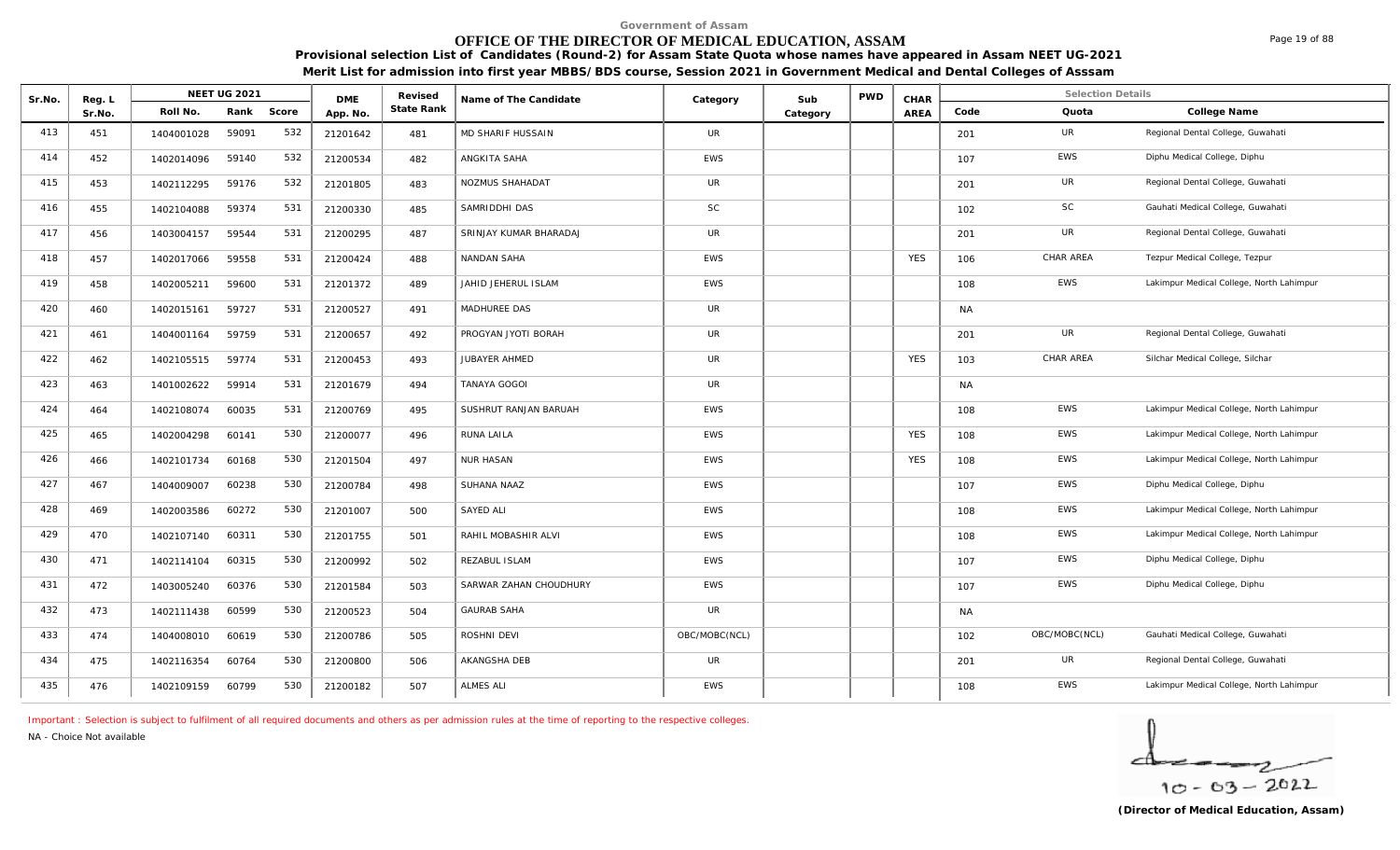# **OFFICE OF THE DIRECTOR OF MEDICAL EDUCATION, ASSAM**

**Provisional selection List of Candidates (Round-2) for Assam State Quota whose names have appeared in Assam NEET UG-2021 Merit List for admission into first year MBBS/BDS course, Session 2021 in Government Medical and Dental Colleges of Asssam**

|        |                  |            | <b>NEET UG 2021</b> |       |                        | Revised    |                         |               |                            | <b>PWD</b> |              |           | <b>Selection Details</b>         |                                          |
|--------|------------------|------------|---------------------|-------|------------------------|------------|-------------------------|---------------|----------------------------|------------|--------------|-----------|----------------------------------|------------------------------------------|
| Sr.No. | Reg. L<br>Sr.No. | Roll No.   | Rank                | Score | <b>DME</b><br>App. No. | State Rank | Name of The Candidate   | Category      | Sub<br>Category            |            | CHAR<br>AREA | Code      | Quota                            | College Name                             |
| 436    | 477              | 1402006063 | 60844               | 530   | 21200734               | 508        | <b>AZAHAR MAHMUD</b>    | <b>EWS</b>    |                            |            |              | 107       | <b>EWS</b>                       | Diphu Medical College, Diphu             |
| 437    | 478              | 1402011089 | 60860               | 529   | 21201036               | 509        | JEMIMA AHMED FARUKEE    | UR            |                            |            |              | 201       | <b>UR</b>                        | Regional Dental College, Guwahati        |
| 438    | 479              | 1402013090 | 60862               | 529   | 21201830               | 510        | <b>GOBINDA CHAUHAN</b>  | OBC/MOBC(NCL) |                            |            |              | 102       | OBC/MOBC(NCL)                    | Gauhati Medical College, Guwahati        |
| 439    | 480              | 1404009108 | 60903               | 529   | 21200588               | 511        | PALASH BHARALI          | <b>SC</b>     |                            |            |              | 102       | SC                               | Gauhati Medical College, Guwahati        |
| 440    | 481              | 1402017039 | 61040               | 529   | 21200990               | 512        | <b>BHARAT PRADHAN</b>   | OBC/MOBC(NCL) |                            |            |              | 102       | OBC/MOBC(NCL)                    | Gauhati Medical College, Guwahati        |
| 441    | 482              | 1402102019 | 61047               | 529   | 21200693               | 513        | ANJUSHA SARMAH          | UR            |                            |            |              | <b>NA</b> |                                  |                                          |
| 442    | 483              | 1402003284 | 61158               | 529   | 21201569               | 515        | ANUPAM SAHA             | EWS           |                            |            |              | 108       | <b>EWS</b>                       | Lakimpur Medical College, North Lahimpur |
| 443    | 484              | 1402002405 | 61184               | 529   | 21202042               | 516        | MAHBUB HASSAN           | EWS           |                            |            |              | 108       | <b>EWS</b>                       | Lakimpur Medical College, North Lahimpur |
| 444    | 485              | 1403006590 | 61285               | 529   | 21201980               | 517        | <b>HIYA SAIKIA</b>      | <b>UR</b>     |                            |            |              | 201       | <b>UR</b>                        | Regional Dental College, Guwahati        |
| 445    | 486              | 1404001235 | 61414               | 529   | 21200877               | 518        | <b>BISHAL DEY</b>       | OBC/MOBC(NCL) |                            |            |              | 102       | OBC/MOBC(NCL)                    | Gauhati Medical College, Guwahati        |
| 446    | 487              | 1402012244 | 61492               | 529   | 21201713               | 519        | CHANDRIL BORKOTOKY      | <b>EWS</b>    |                            |            |              | 107       | EWS                              | Diphu Medical College, Diphu             |
| 447    | 488              | 1402014188 | 61501               | 529   | 21200934               | 520        | <b>RUPAM KUMAR DAS</b>  | OBC/MOBC(NCL) | KOCH-RAJBO<br><b>NGSHI</b> |            |              | 102       | OBC/MOBC(NCL)<br>KOCH-RAJBONGSHI | Gauhati Medical College, Guwahati        |
| 448    | 489              | 1403001198 | 61539               | 529   | 21200987               | 521        | SAHENAZ BEGOM           | OBC/MOBC(NCL) |                            |            |              | 103       | OBC/MOBC(NCL)                    | Silchar Medical College, Silchar         |
| 449    | 490              | 1403002198 | 61618               | 528   | 21201746               | 522        | MD FUZAL AHMOD          | <b>EWS</b>    |                            |            |              | 107       | <b>EWS</b>                       | Diphu Medical College, Diphu             |
| 450    | 491              | 1402118045 | 61644               | 528   | 21200519               | 523        | JYOTISHMAN KALITA       | UR            |                            |            |              | NA.       |                                  |                                          |
| 451    | 492              | 1402006336 | 61907               | 528   | 21200191               | 524        | <b>AKASH SHARMAH</b>    | <b>EWS</b>    |                            |            |              | 108       | <b>EWS</b>                       | Lakimpur Medical College, North Lahimpur |
| 452    | 493              | 1402104126 | 61962               | 528   | 21200256               | 525        | <b>NURUL ISLAM</b>      | <b>EWS</b>    |                            |            |              | 108       | <b>EWS</b>                       | Lakimpur Medical College, North Lahimpur |
| 453    | 494              | 1403007131 | 61988               | 528   | 21201148               | 526        | ANAMIKA DEB PURKAYASTHA | <b>UR</b>     |                            |            |              | 203       | <b>UR</b>                        | Government Dental College, Silchar       |
| 454    | 495              | 1403002234 | 62074               | 528   | 21201750               | 527        | KHAYRUL ISLAM           | <b>EWS</b>    |                            |            |              | 108       | <b>EWS</b>                       | Lakimpur Medical College, North Lahimpur |
| 455    | 496              | 1402001514 | 62092               | 528   | 21200975               | 528        | TASNIM S MOZUMDER       | <b>EWS</b>    |                            |            |              | 108       | <b>EWS</b>                       | Lakimpur Medical College, North Lahimpur |
| 456    | 498              | 1403001501 | 62236               | 528   | 21201731               | 530        | SAPTAPARNA SEN          | <b>EWS</b>    |                            |            |              | 107       | <b>EWS</b>                       | Diphu Medical College, Diphu             |
| 457    | 499              | 1402008074 | 62309               | 528   | 21201643               | 531        | MUSTAFIZUR RAHMAN       | <b>EWS</b>    |                            |            |              | 108       | <b>EWS</b>                       | Lakimpur Medical College, North Lahimpur |
| 458    | 500              | 1402102219 | 62417               | 527   | 21200603               | 532        | ANJAN KALITA            | EWS           |                            |            |              | 108       | <b>EWS</b>                       | Lakimpur Medical College, North Lahimpur |

*Important : Selection is subject to fulfilment of all required documents and others as per admission rules at the time of reporting to the respective colleges.*

*NA - Choice Not available*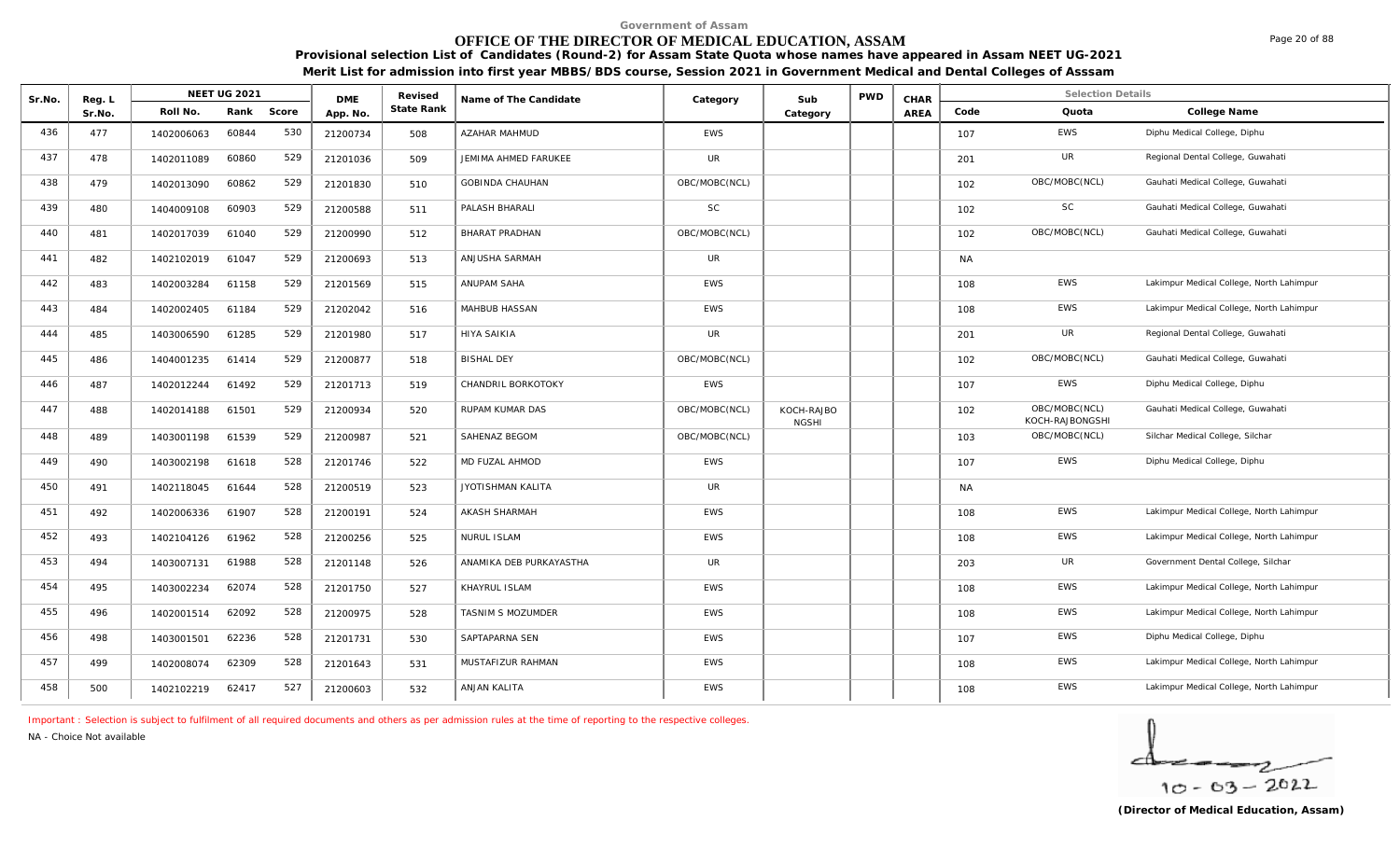# **OFFICE OF THE DIRECTOR OF MEDICAL EDUCATION, ASSAM**

**Provisional selection List of Candidates (Round-2) for Assam State Quota whose names have appeared in Assam NEET UG-2021 Merit List for admission into first year MBBS/BDS course, Session 2021 in Government Medical and Dental Colleges of Asssam**

| Sr.No. | Reg. L |            | NEET UG 2021 |       | <b>DME</b> | Revised    | Name of The Candidate     | Category      | Sub      | <b>PWD</b> | CHAR       |      | <b>Selection Details</b> |                                          |
|--------|--------|------------|--------------|-------|------------|------------|---------------------------|---------------|----------|------------|------------|------|--------------------------|------------------------------------------|
|        | Sr.No. | Roll No.   | Rank         | Score | App. No.   | State Rank |                           |               | Category |            | AREA       | Code | Quota                    | College Name                             |
| 459    | 501    | 1402001122 | 62549        | 527   | 21201008   | 533        | SAGARIKA KALITA           | UR            |          |            |            | 201  | UR                       | Regional Dental College, Guwahati        |
| 460    | 502    | 1402104486 | 62632        | 527   | 21201634   | 534        | ABDUL REZZAQUE BHUYAN     | <b>EWS</b>    |          |            | <b>YES</b> | 108  | EWS                      | Lakimpur Medical College, North Lahimpur |
| 461    | 503    | 1403006188 | 62706        | 527   | 21201559   | 535        | SABRINA NUSRATH CHOUDHURY | EWS           |          |            |            | 107  | EWS                      | Diphu Medical College, Diphu             |
| 462    | 504    | 1402101508 | 62725        | 527   | 21201343   | 536        | <b>MANAB KALITA</b>       | <b>EWS</b>    |          |            |            | 107  | <b>EWS</b>               | Diphu Medical College, Diphu             |
| 463    | 505    | 1404004062 | 62730        | 527   | 21200943   | 537        | SUHANA SHABNAM            | <b>EWS</b>    |          |            |            | 107  | EWS                      | Diphu Medical College, Diphu             |
| 464    | 506    | 1403004041 | 62758        | 527   | 21201100   | 538        | SWARUPA PAUL              | OBC/MOBC(NCL) |          |            |            | 103  | OBC/MOBC(NCL)            | Silchar Medical College, Silchar         |
| 465    | 507    | 1403001537 | 62887        | 527   | 21200383   | 539        | MUMINA BEGUM              | <b>EWS</b>    |          |            |            | 107  | <b>EWS</b>               | Diphu Medical College, Diphu             |
| 466    | 508    | 1402005004 | 63203        | 526   | 21200913   | 540        | JOHIRUL ISLAM             | <b>EWS</b>    |          |            |            | 108  | <b>EWS</b>               | Lakimpur Medical College, North Lahimpur |
| 467    | 509    | 1403001282 | 63412        | 526   | 21201191   | 541        | ZUBAIR AHMED MAZUMDER     | EWS           |          |            |            | 107  | EWS                      | Diphu Medical College, Diphu             |
| 468    | 510    | 1401002098 | 63419        | 526   | 21201159   | 542        | RAJ SHARMA                | <b>EWS</b>    |          |            |            | 107  | EWS                      | Diphu Medical College, Diphu             |
| 469    | 511    | 1403006328 | 63469        | 526   | 21200260   | 543        | JYOTIRMOY NATH            | OBC/MOBC(NCL) |          |            |            | 101  | OBC/MOBC(NCL)            | Assam Medical College, Dibrugarh         |
| 470    | 512    | 1402101429 | 63472        | 526   | 21200386   | 544        | RAJU PRATIM BAISHYA       | <b>EWS</b>    |          |            |            | 107  | EWS                      | Diphu Medical College, Diphu             |
| 471    | 513    | 1402003109 | 63525        | 526   | 21201364   | 545        | <b>INAMUL HASSAN</b>      | <b>EWS</b>    |          |            |            | 107  | EWS                      | Diphu Medical College, Diphu             |
| 472    | 514    | 1402101015 | 63581        | 526   | 21201901   | 546        | ABU AMOR IBRAHIM          | EWS           |          |            | <b>YES</b> | 107  | EWS                      | Diphu Medical College, Diphu             |
| 473    | 516    | 1403004067 | 63771        | 526   | 21200571   | 548        | <b>BIPRORAJ DEB ROY</b>   | <b>EWS</b>    |          |            |            | 107  | EWS                      | Diphu Medical College, Diphu             |
| 474    | 517    | 1402010294 | 63804        | 525   | 21200810   | 549        | MUKHTAR ALI               | <b>EWS</b>    |          |            |            | 107  | EWS                      | Diphu Medical College, Diphu             |
| 475    | 518    | 1402010199 | 63807        | 525   | 21202027   | 550        | RACTISHMITA SARMA         | UR            |          |            |            | 201  | UR                       | Regional Dental College, Guwahati        |
| 476    | 519    | 1401005481 | 63880        | 525   | 21200052   | 551        | <b>IPXITA BORDOLOI</b>    | UR            |          |            |            | 201  | UR                       | Regional Dental College, Guwahati        |
| 477    | 520    | 1401007419 | 63952        | 525   | 21201199   | 552        | MASUMAH MADNI KHATUN      | <b>EWS</b>    |          |            |            | 107  | EWS                      | Diphu Medical College, Diphu             |
| 478    | 521    | 1401008051 | 63991        | 525   | 21200787   | 553        | LOKPAL GOGOI              | OBC/MOBC(NCL) | TAI-AHOM |            |            | 101  | OBC/MOBC(NCL)            | Assam Medical College, Dibrugarh         |
| 479    | 522    | 1402004346 | 64092        | 525   | 21200404   | 554        | DAMINIKA DAS              | <b>UR</b>     |          |            |            | 202  | UR                       | Government Dental College, Dibrugarh     |
| 480    | 523    | 1402101704 | 64111        | 525   | 21201678   | 555        | SHREYA PRITAM MORAL       | <b>EWS</b>    |          |            |            | 107  | EWS                      | Diphu Medical College, Diphu             |
| 481    | 524    | 1404009019 | 64354        | 525   | 21201876   | 556        | AFSANA PARVEEN CHOUDHURY  | UR            |          |            |            | 202  | UR                       | Government Dental College, Dibrugarh     |

*Important : Selection is subject to fulfilment of all required documents and others as per admission rules at the time of reporting to the respective colleges.*

*NA - Choice Not available*

Page 21 of 88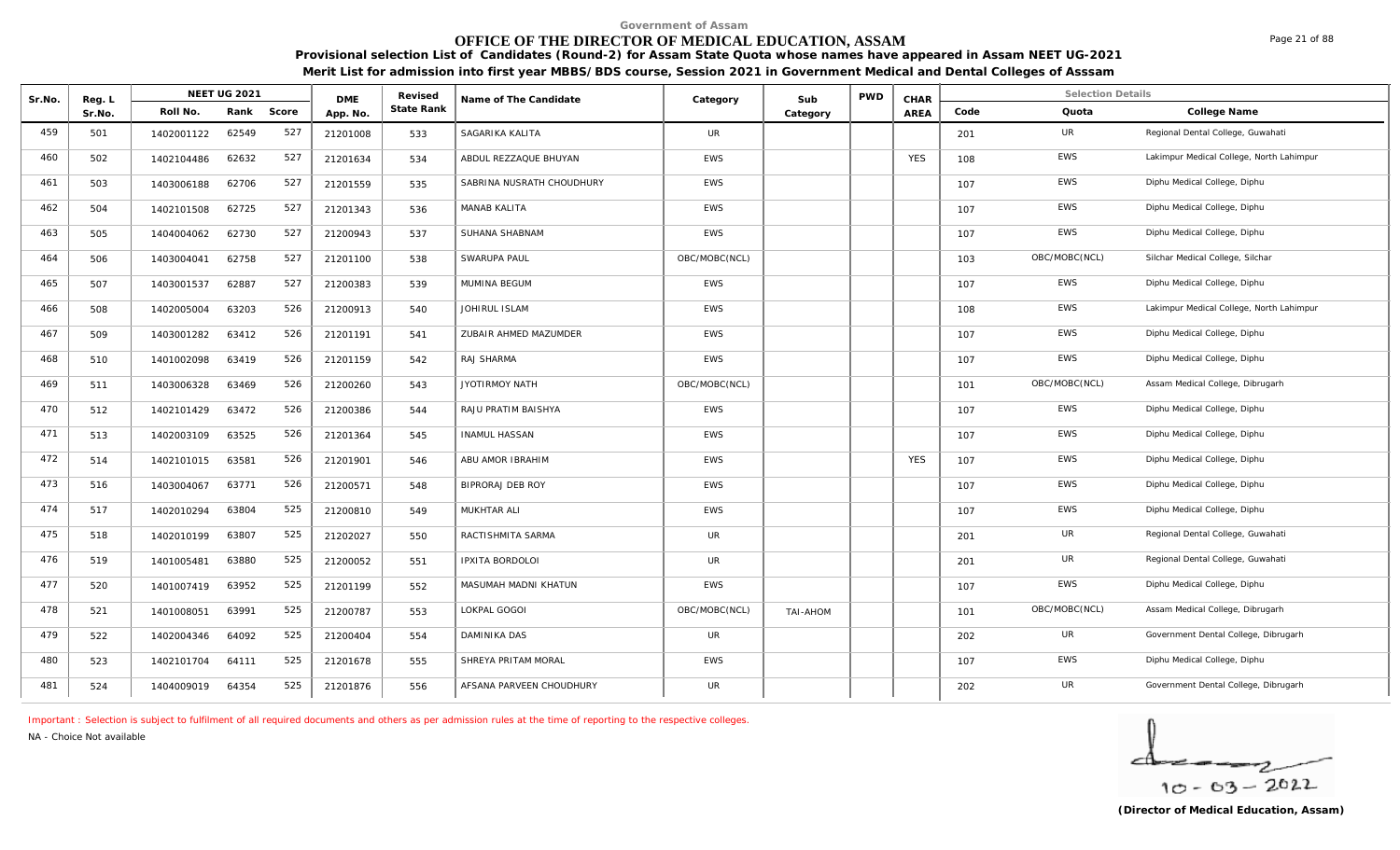# **OFFICE OF THE DIRECTOR OF MEDICAL EDUCATION, ASSAM**

**Provisional selection List of Candidates (Round-2) for Assam State Quota whose names have appeared in Assam NEET UG-2021 Merit List for admission into first year MBBS/BDS course, Session 2021 in Government Medical and Dental Colleges of Asssam**

| Sr.No. | Reg. L |            | <b>NEET UG 2021</b> |       | <b>DME</b> | Revised    | Name of The Candidate     | Category      | Sub                        | <b>PWD</b> | CHAR       |           | <b>Selection Details</b> |                                               |
|--------|--------|------------|---------------------|-------|------------|------------|---------------------------|---------------|----------------------------|------------|------------|-----------|--------------------------|-----------------------------------------------|
|        | Sr.No. | Roll No.   | Rank                | Score | App. No.   | State Rank |                           |               | Category                   |            | AREA       | Code      | Quota                    | College Name                                  |
| 482    | 525    | 1404002117 | 64492               | 525   | 21201397   | 557        | NAYANAV BORA              | UR            |                            |            |            | NA        |                          |                                               |
| 483    | 526    | 1404002290 | 64519               | 525   | 21200166   | 558        | DEBARSHIS GOSWAMI         | <b>EWS</b>    |                            |            |            | 107       | EWS                      | Diphu Medical College, Diphu                  |
| 484    | 527    | 1401006458 | 64561               | 525   | 21201694   | 559        | ABUL KHYAR MAHAMMAD JABIR | <b>EWS</b>    |                            |            |            | 107       | EWS                      | Diphu Medical College, Diphu                  |
| 485    | 528    | 1402015295 | 64688               | 524   | 21201321   | 560        | JINTEE DEVI               | EWS           |                            |            |            | 107       | EWS                      | Diphu Medical College, Diphu                  |
| 486    | 529    | 1403001721 | 64705               | 524   | 21202013   | 561        | SAHARUL ALOM              | EWS           |                            |            |            | 107       | EWS                      | Diphu Medical College, Diphu                  |
| 487    | 530    | 1402013077 | 64717               | 524   | 21201010   | 562        | <b>KARAN DAS</b>          | <b>SC</b>     |                            |            |            | 101       | SC                       | Assam Medical College, Dibrugarh              |
| 488    | 531    | 1403006523 | 64718               | 524   | 21201783   | 563        | AYUSMITA SWAMI            | EWS           |                            |            |            | 201       | EWS                      | Regional Dental College, Guwahati             |
| 489    | 532    | 1402007391 | 64729               | 524   | 21200565   | 564        | MOHIDUL ISLAM             | <b>EWS</b>    |                            |            |            | 201       | EWS                      | Regional Dental College, Guwahati             |
| 490    | 533    | 1402003194 | 64737               | 524   | 21201988   | 565        | SUBHADARSHINI KONWAR      | UR            |                            |            |            | 202       | UR                       | Government Dental College, Dibrugarh          |
| 491    | 534    | 1402113310 | 64791               | 524   | 21201307   | 566        | <b>IBRAT BANO</b>         | <b>EWS</b>    |                            |            |            | 203       | UR                       | Government Dental College, Silchar            |
| 492    | 535    | 1404008123 | 64875               | 524   | 21201311   | 567        | PRIYANKA BORAH            | <b>UR</b>     |                            |            |            | 203       | UR                       | Government Dental College, Silchar            |
| 493    | 536    | 1402010188 | 64901               | 524   | 21202100   | 568        | NIBID ATREYA              | UR            |                            |            |            | <b>NA</b> |                          |                                               |
| 494    | 537    | 2001324051 | 64938               | 524   | 21202259   | 569        | MD SAHZAHAN HUSSAIN       | <b>EWS</b>    |                            |            |            | <b>NA</b> |                          |                                               |
| 495    | 538    | 1402101303 | 64944               | 524   | 21200154   | 570        | MRIDUL SUTRADHAR          | <b>SC</b>     |                            |            |            | 105       | SC                       | Fakhruddin Ali Ahmed Medical College, Barpeta |
| 496    | 539    | 1404007109 | 65122               | 524   | 21201510   | 571        | <b>ARATI HANSEPI</b>      | ST(H)         |                            |            |            | 102       | ST(H)                    | Gauhati Medical College, Guwahati             |
| 497    | 540    | 1402016297 | 65125               | 524   | 21200898   | 572        | ANINDITA RAJKUMARI        | EWS           |                            |            |            | NA        |                          |                                               |
| 498    | 541    | 1402016083 | 65321               | 524   | 21200345   | 573        | <b>DAISY BORA</b>         | OBC/MOBC(NCL) | KOCH-RAJBO<br><b>NGSHI</b> |            |            | 101       | OBC/MOBC(NCL)            | Assam Medical College, Dibrugarh              |
| 499    | 542    | 1401004383 | 65348               | 524   | 21200242   | 574        | SABYASACHI SONOWAL        | ST(P)         |                            |            |            | 102       | ST(P)                    | Gauhati Medical College, Guwahati             |
| 500    | 543    | 1403001324 | 65349               | 524   | 21201021   | 575        | TASNEEMA YEASMIN          | <b>UR</b>     |                            |            |            | 203       | UR                       | Government Dental College, Silchar            |
| 501    | 545    | 1402011200 | 65537               | 523   | 21201310   | 578        | ABDUL MATIN               | <b>UR</b>     |                            |            |            | 203       | UR                       | Government Dental College, Silchar            |
| 502    | 546    | 1401005294 | 65572               | 523   | 21200890   | 579        | AYANAV DEKA               | EWS           |                            |            |            | NA        |                          |                                               |
| 503    | 547    | 1403006380 | 65605               | 523   | 21200026   | 580        | RIMISHA DAS               | UR            |                            |            |            | 202       | UR                       | Government Dental College, Dibrugarh          |
| 504    | 548    | 1402016042 | 65629               | 523   | 21201571   | 581        | ROFIQUL ISLAM             | EWS           |                            |            | <b>YES</b> | 202       | <b>EWS</b>               | Government Dental College, Dibrugarh          |

*Important : Selection is subject to fulfilment of all required documents and others as per admission rules at the time of reporting to the respective colleges.*

*NA - Choice Not available*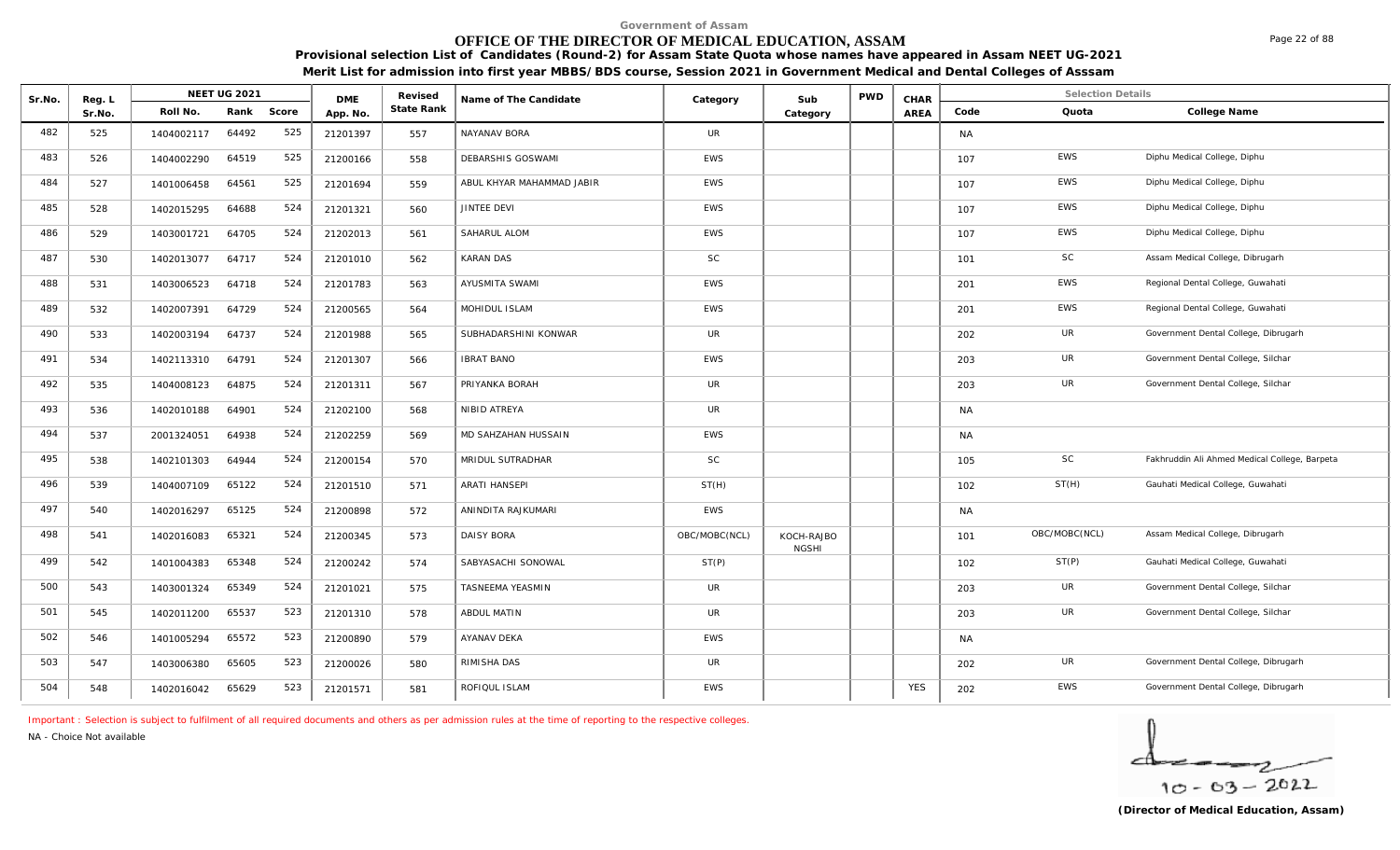#### **OFFICE OF THE DIRECTOR OF MEDICAL EDUCATION, ASSAM**

**Provisional selection List of Candidates (Round-2) for Assam State Quota whose names have appeared in Assam NEET UG-2021** 

| Merit List for admission into first year MBBS/BDS course, Session 2021 in Government Medical and Dental Colleges of Asssam |  |
|----------------------------------------------------------------------------------------------------------------------------|--|
|----------------------------------------------------------------------------------------------------------------------------|--|

| Sr.No. | Reg. L |            | <b>NEET UG 2021</b> |       | <b>DME</b> | Revised    | Name of The Candidate   | Category      | Sub      | <b>PWD</b> | CHAR       |           | <b>Selection Details</b> |                                      |
|--------|--------|------------|---------------------|-------|------------|------------|-------------------------|---------------|----------|------------|------------|-----------|--------------------------|--------------------------------------|
|        | Sr.No. | Roll No.   | Rank                | Score | App. No.   | State Rank |                         |               | Category |            | AREA       | Code      | Quota                    | College Name                         |
| 505    | 550    | 1402007052 | 65709               | 523   | 21200414   | 583        | <b>GAURAV KAUNDINYA</b> | UR            |          |            |            | <b>NA</b> |                          |                                      |
| 506    | 551    | 1403002140 | 65789               | 523   | 21200387   | 584        | JABIR HUSSAIN           | <b>EWS</b>    |          |            |            | <b>NA</b> |                          |                                      |
| 507    | 552    | 1402006253 | 65893               | 523   | 21200121   | 585        | NUR MOHAMMOD MUSTAFA    | <b>UR</b>     |          |            |            | 202       | UR                       | Government Dental College, Dibrugarh |
| 508    | 553    | 1402108110 | 65984               | 523   | 21201681   | 586        | MIMMI ROHMAN            | <b>UR</b>     |          |            | <b>YES</b> | <b>NA</b> |                          |                                      |
| 509    | 554    | 1402013346 | 65987               | 523   | 21200483   | 587        | DEBANGA DIJ NEOG        | <b>UR</b>     |          |            |            | 202       | UR                       | Government Dental College, Dibrugarh |
| 510    | 555    | 1402105310 | 66064               | 523   | 21200275   | 588        | PRABAL DEKA             | <b>UR</b>     |          |            |            | NA        |                          |                                      |
| 511    | 556    | 1402103053 | 66082               | 523   | 21201682   | 589        | NIKITA KALITA           | EWS           |          |            |            | 202       | UR                       | Government Dental College, Dibrugarh |
| 512    | 557    | 1404008135 | 66135               | 522   | 21201841   | 590        | TANISHA SAHA            | OBC/MOBC(NCL) |          |            |            | 101       | OBC/MOBC(NCL)            | Assam Medical College, Dibrugarh     |
| 513    | 558    | 1401001201 | 66150               | 522   | 21200577   | 591        | KUNDANIKA RAJ           | UR            |          |            |            | NA        |                          |                                      |
| 514    | 559    | 1402113233 | 66319               | 522   | 21201661   | 592        | JITUMANYU DEV SHARMA    | <b>UR</b>     |          |            |            | 202       | UR                       | Government Dental College, Dibrugarh |
| 515    | 560    | 1403003169 | 66341               | 522   | 21201353   | 593        | JAHID HASAN BARBHUIYA   | <b>EWS</b>    |          |            |            | <b>NA</b> |                          |                                      |
| 516    | 561    | 1402108438 | 66434               | 522   | 21200806   | 595        | SOFIUR RAHMAN           | <b>EWS</b>    |          |            |            | 202       | EWS                      | Government Dental College, Dibrugarh |
| 517    | 562    | 1402104028 | 66465               | 522   | 21201687   | 596        | HABIBA YEASMIN          | <b>EWS</b>    |          |            | <b>YES</b> | 202       | EWS                      | Government Dental College, Dibrugarh |
| 518    | 563    | 1402117055 | 66589               | 522   | 21200594   | 597        | SHAHNAZ SULTANA         | <b>EWS</b>    |          |            |            | 202       | EWS                      | Government Dental College, Dibrugarh |
| 519    | 564    | 1403004226 | 66744               | 522   | 21201814   | 598        | WASIMA CHOUDHURY        | <b>EWS</b>    |          |            |            | 203       | UR                       | Government Dental College, Silchar   |
| 520    | 565    | 1402105027 | 66933               | 521   | 21202130   | 599        | JERIFA BEGUM            | EWS           |          |            |            | 202       | <b>EWS</b>               | Government Dental College, Dibrugarh |
| 521    | 567    | 1402107386 | 67158               | 521   | 21201183   | 601        | ROSHANI SHARMA          | <b>UR</b>     |          |            |            | 202       | UR                       | Government Dental College, Dibrugarh |
| 522    | 568    | 1402113087 | 67168               | 521   | 21201350   | 602        | SUDARSHAN JADAV NATH    | OBC/MOBC(NCL) |          |            |            | 101       | OBC/MOBC(NCL)            | Assam Medical College, Dibrugarh     |
| 523    | 569    | 1402004287 | 67178               | 521   | 21200441   | 603        | <b>EZAZ AHMED</b>       | <b>EWS</b>    |          |            |            | 202       | EWS                      | Government Dental College, Dibrugarh |
| 524    | 570    | 1402102055 | 67394               | 521   | 21200648   | 604        | MOITREYI BORNA MAHANTA  | <b>EWS</b>    |          |            |            | 202       | UR                       | Government Dental College, Dibrugarh |
| 525    | 571    | 1402112329 | 67441               | 521   | 21201526   | 606        | MONIRUZ ZAMAN           | <b>EWS</b>    |          |            |            | 202       | UR                       | Government Dental College, Dibrugarh |
| 526    | 572    | 1402014130 | 67458               | 521   | 21201873   | 607        | SNEHA BORAH             | UR            |          |            |            | NA        |                          |                                      |
| 527    | 573    | 1402012222 | 67661               | 520   | 21202186   | 608        | SHAHINUR ISLAM          | <b>EWS</b>    |          |            | <b>YES</b> | NA        |                          |                                      |

*Important : Selection is subject to fulfilment of all required documents and others as per admission rules at the time of reporting to the respective colleges.*

*NA - Choice Not available*

$$
\frac{1}{10-03-2022}
$$

Page 23 of 88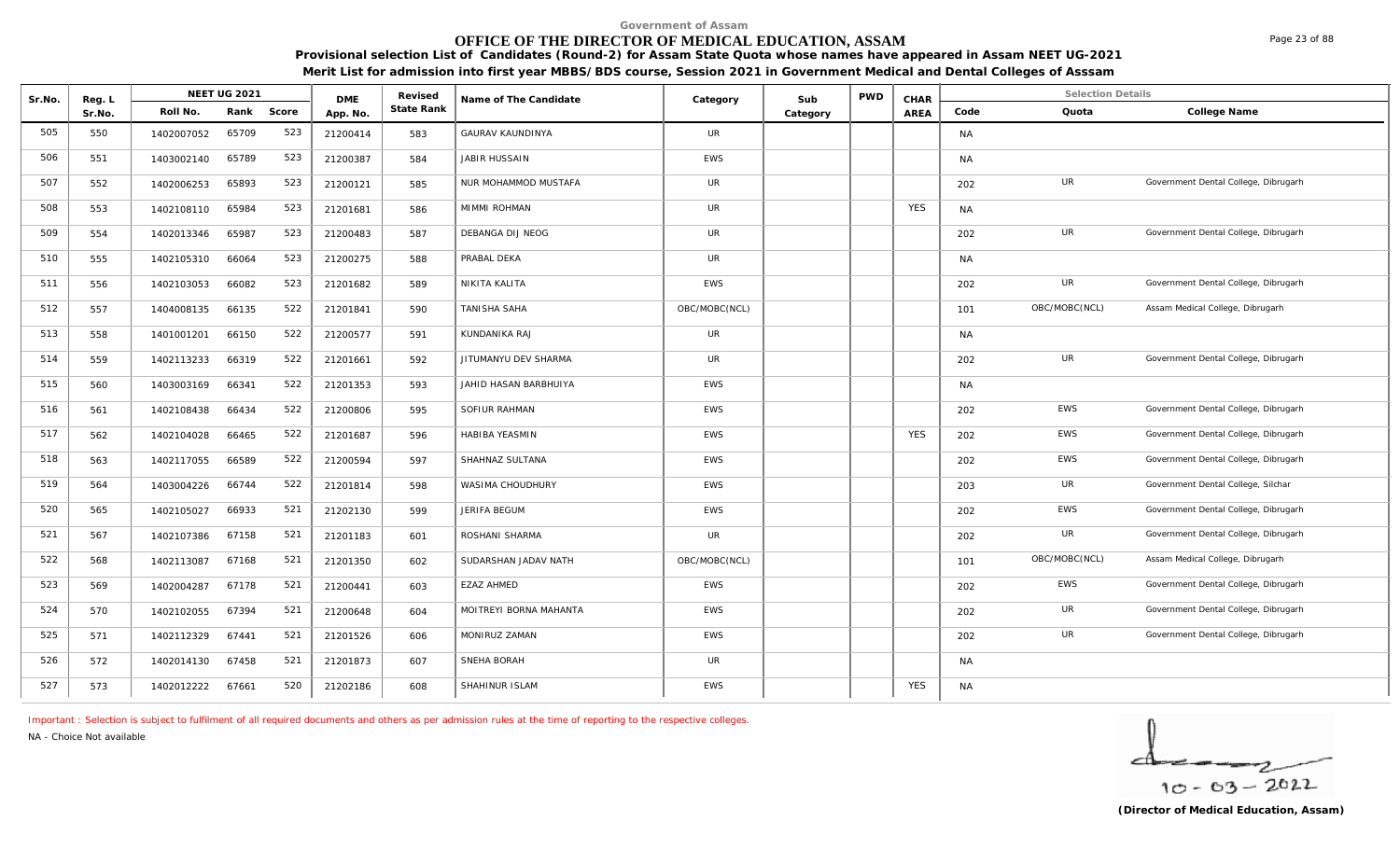# **OFFICE OF THE DIRECTOR OF MEDICAL EDUCATION, ASSAM**

**Provisional selection List of Candidates (Round-2) for Assam State Quota whose names have appeared in Assam NEET UG-2021 Merit List for admission into first year MBBS/BDS course, Session 2021 in Government Medical and Dental Colleges of Asssam**

| Sr.No. | Reg. L |            | <b>NEET UG 2021</b> |       | <b>DME</b> | Revised    | Name of The Candidate    | Category      | Sub      | <b>PWD</b> | CHAR       |           | <b>Selection Details</b> |                                      |
|--------|--------|------------|---------------------|-------|------------|------------|--------------------------|---------------|----------|------------|------------|-----------|--------------------------|--------------------------------------|
|        | Sr.No. | Roll No.   | Rank                | Score | App. No.   | State Rank |                          |               | Category |            | AREA       | Code      | Quota                    | College Name                         |
| 528    | 574    | 1401001371 | 67718               | 520   | 21200031   | 609        | SANKALP AGARWAL          | UR            |          |            |            | 202       | UR                       | Government Dental College, Dibrugarh |
| 529    | 575    | 1402012105 | 67959               | 520   | 21200655   | 610        | JOHNMAJIT KALITA         | <b>EWS</b>    |          |            |            | 202       | <b>UR</b>                | Government Dental College, Dibrugarh |
| 530    | 576    | 1402006380 | 67964               | 520   | 21200854   | 611        | MAMINUL HOQUE            | <b>EWS</b>    |          |            |            | 202       | UR                       | Government Dental College, Dibrugarh |
| 531    | 577    | 1404004183 | 68083               | 520   | 21201315   | 612        | PARVES MOSHARAF          | <b>EWS</b>    |          |            |            | <b>NA</b> |                          |                                      |
| 532    | 578    | 1404005227 | 68132               | 520   | 21200412   | 613        | SANIA BEGUM              | OBC/MOBC(NCL) |          |            |            | 101       | OBC/MOBC(NCL)            | Assam Medical College, Dibrugarh     |
| 533    | 579    | 1403002349 | 68210               | 520   | 21202173   | 614        | BEGUM NUMAIRA AZHAR      | <b>EWS</b>    |          |            |            | 202       | UR                       | Government Dental College, Dibrugarh |
| 534    | 580    | 1402011338 | 68212               | 520   | 21200828   | 615        | <b>HINA ANSARI</b>       | <b>EWS</b>    |          |            |            | <b>NA</b> |                          |                                      |
| 535    | 581    | 1402116032 | 68217               | 520   | 21201247   | 616        | CHANVI NINGOMBAM         | OBC/MOBC(NCL) |          |            |            | 101       | OBC/MOBC(NCL)            | Assam Medical College, Dibrugarh     |
| 536    | 582    | 1403006453 | 68258               | 520   | 21201528   | 617        | MAHBUBUL HAQUE LASKAR    | <b>EWS</b>    |          |            |            | 203       | UR                       | Government Dental College, Silchar   |
| 537    | 583    | 1402005437 | 68356               | 520   | 21200839   | 619        | <b>BIMAN DEKA</b>        | <b>EWS</b>    |          |            |            | 202       | UR                       | Government Dental College, Dibrugarh |
| 538    | 584    | 1403001315 | 68456               | 519   | 21200826   | 620        | KAHIDUL HUDA LASKAR      | <b>EWS</b>    |          |            |            | 203       | UR                       | Government Dental College, Silchar   |
| 539    | 585    | 1402013129 | 68479               | 519   | 21201462   | 621        | MOSTAFIZUR ALOM AHMED    | <b>EWS</b>    |          |            |            | <b>NA</b> |                          |                                      |
| 540    | 586    | 1403001260 | 68493               | 519   | 21200967   | 622        | ROHON SEN                | EWS           |          |            |            | 203       | <b>UR</b>                | Government Dental College, Silchar   |
| 541    | 587    | 1403001583 | 68532               | 519   | 21201596   | 623        | <b>TAMIM HASSAN</b>      | <b>EWS</b>    |          |            |            | 203       | UR                       | Government Dental College, Silchar   |
| 542    | 588    | 1402112348 | 68552               | 519   | 21201604   | 624        | NAZIBUL HUSSAIN          | <b>EWS</b>    |          |            |            | 202       | UR                       | Government Dental College, Dibrugarh |
| 543    | 589    | 1402012005 | 68559               | 519   | 21200789   | 625        | JASHIJUL ISLAM           | <b>EWS</b>    |          |            |            | 203       | <b>EWS</b>               | Government Dental College, Silchar   |
| 544    | 590    | 1402102100 | 68627               | 519   | 21201283   | 626        | MD HAFIZUR RAHMAN MOLLAH | <b>EWS</b>    |          |            | <b>YES</b> | 202       | UR                       | Government Dental College, Dibrugarh |
| 545    | 591    | 1403006413 | 68664               | 519   | 21201577   | 627        | ASANUL HAQUE LASKAR      | <b>EWS</b>    |          |            |            | 203       | UR                       | Government Dental College, Silchar   |
| 546    | 592    | 1402113244 | 68667               | 519   | 21200552   | 628        | DIPANSHI RAJBONGSHI      | UR            |          |            |            | 202       | UR                       | Government Dental College, Dibrugarh |
| 547    | 593    | 1402111369 | 68895               | 519   | 21200785   | 629        | MD GOLAM MOSTAFA SK      | <b>EWS</b>    |          |            |            | 202       | UR                       | Government Dental College, Dibrugarh |
| 548    | 595    | 1402107348 | 69042               | 519   | 21200541   | 631        | RAJDEEP ROY              | <b>SC</b>     |          |            |            | 101       | <b>SC</b>                | Assam Medical College, Dibrugarh     |
| 549    | 596    | 1401003342 | 69116               | 519   | 21200909   | 632        | KASTURIKA BORGOHAIN      | OBC/MOBC(NCL) | TAI-AHOM |            |            | 101       | OBC/MOBC(NCL)            | Assam Medical College, Dibrugarh     |
| 550    | 597    | 1402006140 | 69122               | 519   | 21201831   | 633        | MASUD JAMAN              | EWS           |          |            |            | 202       | UR                       | Government Dental College, Dibrugarh |

*Important : Selection is subject to fulfilment of all required documents and others as per admission rules at the time of reporting to the respective colleges.*

*NA - Choice Not available*

$$
\frac{1}{10-03-2022}
$$

Page 24 of 88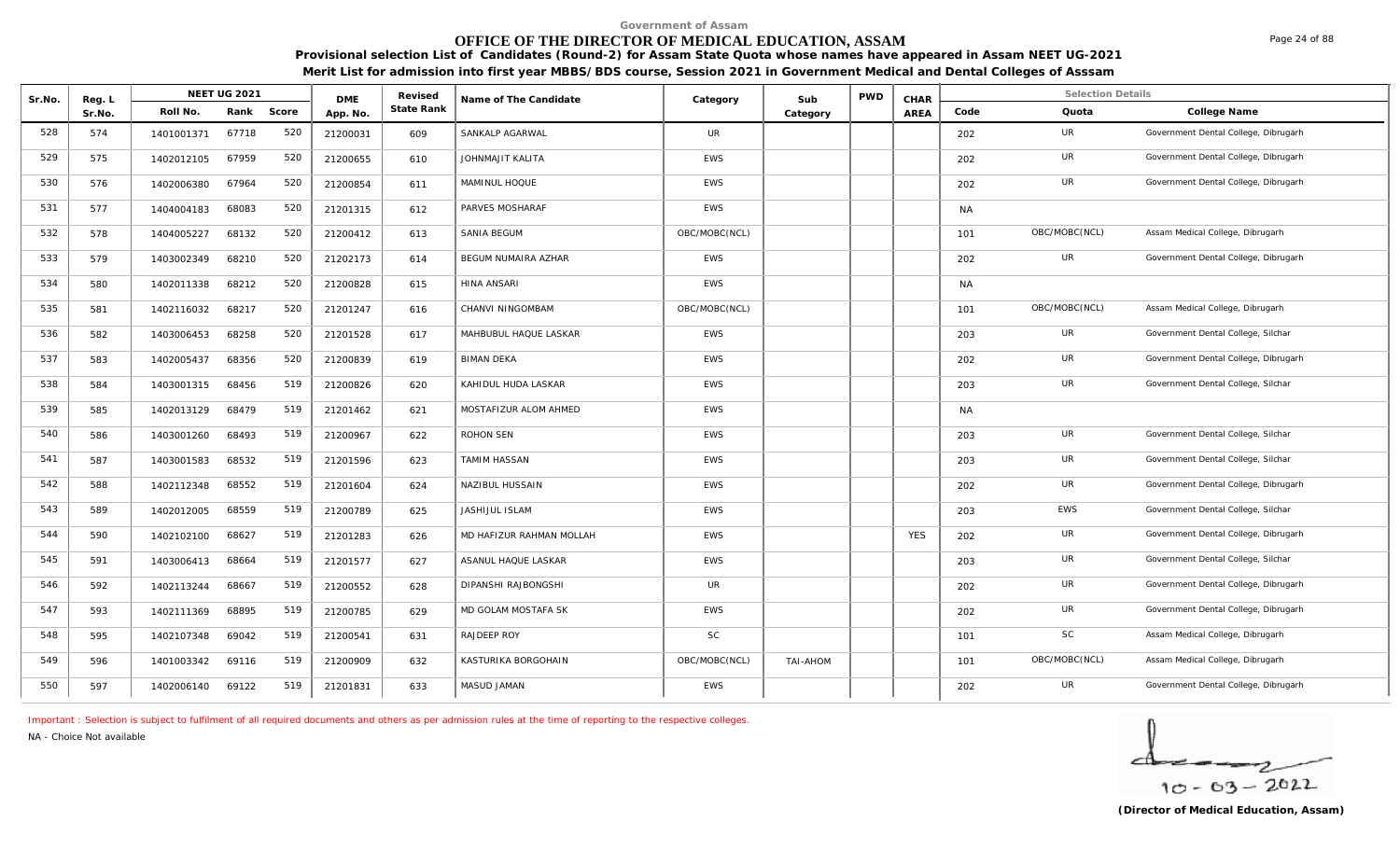# **OFFICE OF THE DIRECTOR OF MEDICAL EDUCATION, ASSAM**

**Provisional selection List of Candidates (Round-2) for Assam State Quota whose names have appeared in Assam NEET UG-2021 Merit List for admission into first year MBBS/BDS course, Session 2021 in Government Medical and Dental Colleges of Asssam**

| Sr.No. | Reg. L |            | NEET UG 2021 |       | <b>DME</b> | Revised    | Name of The Candidate    | Category      | Sub                        | <b>PWD</b> | CHAR       |           | <b>Selection Details</b> |                                      |
|--------|--------|------------|--------------|-------|------------|------------|--------------------------|---------------|----------------------------|------------|------------|-----------|--------------------------|--------------------------------------|
|        | Sr.No. | Roll No.   | Rank         | Score | App. No.   | State Rank |                          |               | Category                   |            | AREA       | Code      | Quota                    | College Name                         |
| 551    | 599    | 1402113374 | 69162        | 519   | 21201496   | 635        | <b>JHOMOR ALI</b>        | <b>EWS</b>    |                            |            | <b>YES</b> | 203       | <b>EWS</b>               | Government Dental College, Silchar   |
| 552    | 600    | 1401010034 | 69163        | 519   | 21201011   | 636        | RAKHEE DOLEY             | ST(P)         |                            |            |            | 102       | ST(P)                    | Gauhati Medical College, Guwahati    |
| 553    | 601    | 1404006210 | 69369        | 518   | 21200945   | 637        | CHAYANIKA BORA           | <b>EWS</b>    |                            |            |            | 202       | UR                       | Government Dental College, Dibrugarh |
| 554    | 602    | 1402105137 | 69505        | 518   | 21201213   | 638        | SAMIUL AHMED             | EWS           |                            |            |            | 202       | UR                       | Government Dental College, Dibrugarh |
| 555    | 603    | 1404003094 | 69512        | 518   | 21201477   | 639        | NIKHITA DEVI             | <b>EWS</b>    |                            |            |            | 202       | UR                       | Government Dental College, Dibrugarh |
| 556    | 604    | 1402109213 | 69708        | 518   | 21200279   | 640        | RAJSEKHAR ROY            | OBC/MOBC(NCL) | KOCH-RAJBO<br><b>NGSHI</b> |            |            | 101       | OBC/MOBC(NCL)            | Assam Medical College, Dibrugarh     |
| 557    | 605    | 1402101036 | 69760        | 518   | 21201104   | 641        | JAHNAZ TOUSIFA AHMED     | <b>UR</b>     |                            |            |            | <b>NA</b> |                          |                                      |
| 558    | 606    | 1402110285 | 69860        | 518   | 21200856   | 642        | <b>ELIAS HASSAN</b>      | <b>EWS</b>    |                            |            |            | 202       | UR                       | Government Dental College, Dibrugarh |
| 559    | 607    | 1404005121 | 69861        | 518   | 21200466   | 643        | AFREEN AHMED             | UR            |                            |            |            | 203       | UR                       | Government Dental College, Silchar   |
| 560    | 608    | 1402112384 | 69992        | 517   | 21200907   | 644        | WAZIFA SULTANA           | EWS           |                            |            |            | 202       | UR                       | Government Dental College, Dibrugarh |
| 561    | 609    | 1402106037 | 70037        | 517   | 21200985   | 645        | NUR AMIN AZAD            | <b>EWS</b>    |                            |            |            | 202       | EWS                      | Government Dental College, Dibrugarh |
| 562    | 610    | 1402007404 | 70063        | 517   | 21200788   | 646        | SELINA PARVEEN AHMED     | <b>EWS</b>    |                            |            | <b>YES</b> | 203       | UR                       | Government Dental College, Silchar   |
| 563    | 611    | 1404005031 | 70100        | 517   | 21200960   | 647        | SAFIQUL ISLAM            | <b>EWS</b>    |                            |            |            | <b>NA</b> |                          |                                      |
| 564    | 613    | 1402101675 | 70167        | 517   | 21200930   | 649        | KHANJAN DEKA             | UR            |                            |            |            | 203       | UR                       | Government Dental College, Silchar   |
| 565    | 614    | 1402101514 | 70208        | 517   | 21201446   | 650        | <b>LALCHAN ALI</b>       | <b>EWS</b>    |                            |            | <b>YES</b> | 203       | UR                       | Government Dental College, Silchar   |
| 566    | 615    | 1402008281 | 70277        | 517   | 21201727   | 651        | ANISUR RAHMAN            | <b>EWS</b>    |                            |            |            | 203       | UR                       | Government Dental College, Silchar   |
| 567    | 616    | 1402116100 | 70317        | 517   | 21201982   | 652        | RIMJHIM PATGIRI          | UR            |                            |            |            | 203       | UR                       | Government Dental College, Silchar   |
| 568    | 618    | 1402015059 | 70432        | 517   | 21200253   | 654        | JAHRIN SULTANA BARBHUYAN | <b>EWS</b>    |                            |            |            | 203       | <b>UR</b>                | Government Dental College, Silchar   |
| 569    | 619    | 1401007102 | 70646        | 517   | 21200047   | 655        | KANGKAN NATH             | OBC/MOBC(NCL) |                            |            |            | 101       | OBC/MOBC(NCL)            | Assam Medical College, Dibrugarh     |
| 570    | 620    | 1403007021 | 70722        | 517   | 21201215   | 656        | TAHMINA ISHRAT MEHJABIN  | <b>EWS</b>    |                            |            |            | 203       | UR                       | Government Dental College, Silchar   |
| 571    | 621    | 1402013019 | 70973        | 516   | 21201486   | 657        | AYESHA SIDDIQUA          | <b>EWS</b>    |                            |            |            | 203       | UR                       | Government Dental College, Silchar   |
| 572    | 622    | 1402103063 | 71018        | 516   | 21201764   | 658        | ANURAG SHARMA            | <b>UR</b>     |                            |            |            | <b>NA</b> |                          |                                      |
| 573    | 623    | 1402104251 | 71056        | 516   | 21201514   | 659        | MOUJURI CHOUDHURY        | UR            |                            |            |            | <b>NA</b> |                          |                                      |

*Important : Selection is subject to fulfilment of all required documents and others as per admission rules at the time of reporting to the respective colleges.*

*NA - Choice Not available*

$$
\frac{1}{10-03-2022}
$$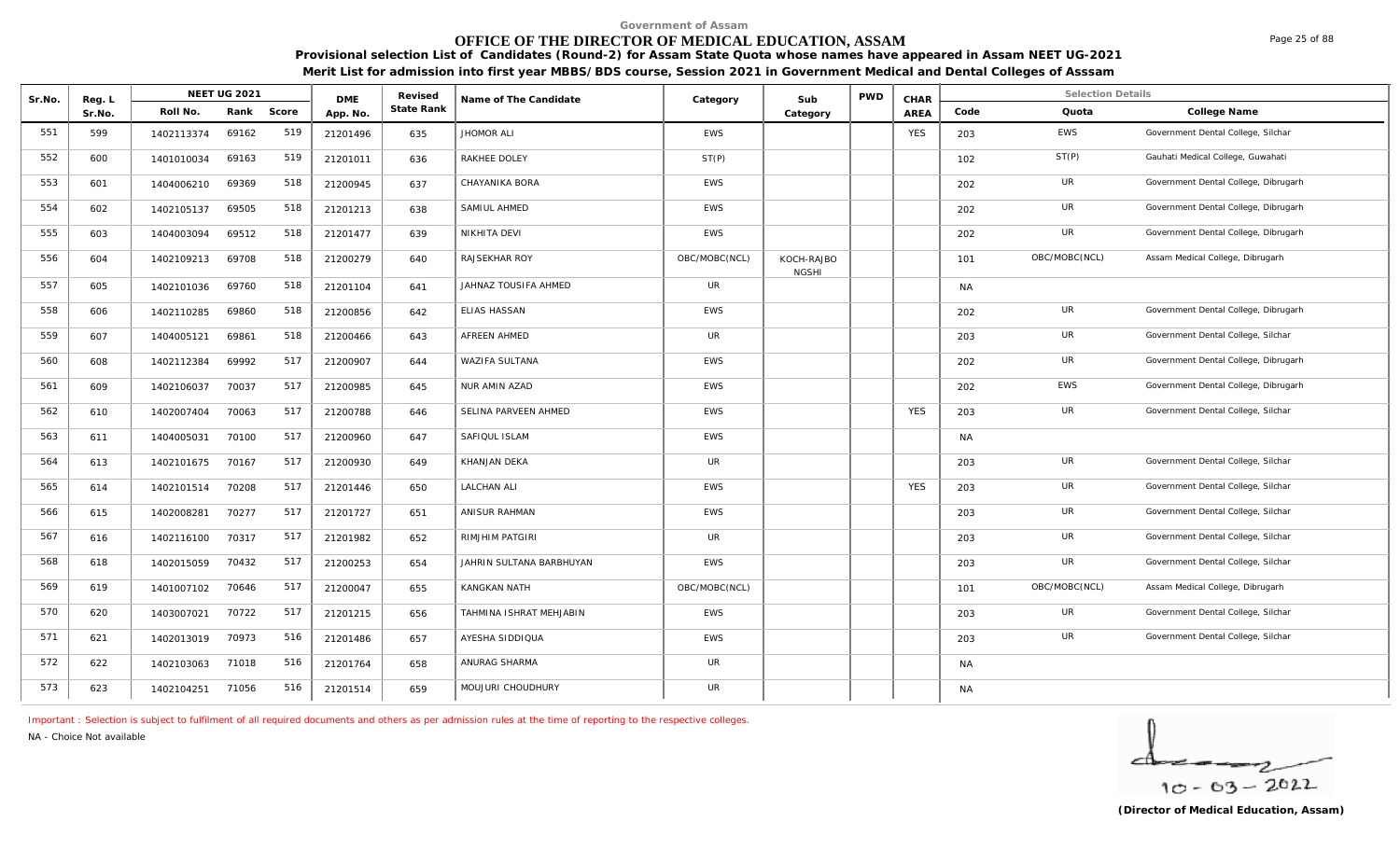# **OFFICE OF THE DIRECTOR OF MEDICAL EDUCATION, ASSAM**

**Provisional selection List of Candidates (Round-2) for Assam State Quota whose names have appeared in Assam NEET UG-2021 Merit List for admission into first year MBBS/BDS course, Session 2021 in Government Medical and Dental Colleges of Asssam**

| Sr.No. | Reg. L |            | <b>NEET UG 2021</b> |       | <b>DME</b> | Revised    | Name of The Candidate    | Category      | Sub                        | <b>PWD</b> | CHAR        |           | <b>Selection Details</b> |                                    |
|--------|--------|------------|---------------------|-------|------------|------------|--------------------------|---------------|----------------------------|------------|-------------|-----------|--------------------------|------------------------------------|
|        | Sr.No. | Roll No.   | Rank                | Score | App. No.   | State Rank |                          |               | Category                   |            | <b>AREA</b> | Code      | Quota                    | College Name                       |
| 574    | 624    | 1403006367 | 71154               | 516   | 21201708   | 661        | TOUHIDA RAHMAN BARBHUIYA | UR            |                            |            |             | 203       | <b>UR</b>                | Government Dental College, Silchar |
| 575    | 625    | 1402103173 | 71234               | 516   | 21200997   | 662        | ANISUR MONDAL            | <b>EWS</b>    |                            |            | <b>YES</b>  | 203       | UR                       | Government Dental College, Silchar |
| 576    | 626    | 1403007285 | 71387               | 516   | 21200417   | 664        | DIPTODEEP DHAR CHOUDHURY | <b>UR</b>     |                            |            |             | <b>NA</b> |                          |                                    |
| 577    | 627    | 1402004413 | 71421               | 516   | 21200097   | 665        | CHIRANJIT PAUL           | OBC/MOBC(NCL) |                            |            |             | 101       | OBC/MOBC(NCL)            | Assam Medical College, Dibrugarh   |
| 578    | 629    | 1402106048 | 71612               | 516   | 21200119   | 667        | MADHURJYA PAUL           | OBC/MOBC(NCL) |                            |            |             | 101       | OBC/MOBC(NCL)            | Assam Medical College, Dibrugarh   |
| 579    | 630    | 1402016269 | 71639               | 515   | 21200196   | 668        | SAURABH BARDHAN          | OBC/MOBC(NCL) |                            |            |             | 101       | OBC/MOBC(NCL)            | Assam Medical College, Dibrugarh   |
| 580    | 631    | 1402007145 | 71824               | 515   | 21201535   | 669        | <b>TONMOY TALUKDAR</b>   | <b>EWS</b>    |                            |            |             | 203       | UR                       | Government Dental College, Silchar |
| 581    | 632    | 1403007215 | 71928               | 515   | 21200946   | 670        | FARHAN NIHAL BARBHUIYA   | EWS           |                            |            |             | 203       | <b>UR</b>                | Government Dental College, Silchar |
| 582    | 633    | 1402004016 | 71983               | 515   | 21200978   | 671        | MOHSIN SARWAR            | <b>EWS</b>    |                            |            |             | 203       | UR                       | Government Dental College, Silchar |
| 583    | 634    | 1402103189 | 72049               | 515   | 21200574   | 672        | SHABNAM MARJIA           | EWS           |                            |            |             | <b>NA</b> |                          |                                    |
| 584    | 635    | 1402012154 | 72202               | 515   | 21201615   | 673        | BISHAL SARMA DOLOI       | EWS           |                            |            |             | 203       | UR                       | Government Dental College, Silchar |
| 585    | 636    | 1402116332 | 72310               | 515   | 21200057   | 674        | SOURAV DUTTA             | <b>EWS</b>    |                            |            |             | 203       | <b>EWS</b>               | Government Dental College, Silchar |
| 586    | 637    | 1403004130 | 72471               | 515   | 21202177   | 675        | SHAHNEWAJ AHMED LASKAR   | EWS           |                            |            |             | 203       | EWS                      | Government Dental College, Silchar |
| 587    | 638    | 1402102695 | 72483               | 515   | 21201023   | 676        | JACINTH MAHANTA          | <b>UR</b>     |                            |            |             | <b>NA</b> |                          |                                    |
| 588    | 639    | 1402021099 | 72662               | 514   | 21201467   | 679        | <b>SEMIM SULTANA</b>     | <b>EWS</b>    |                            |            |             | 203       | EWS                      | Government Dental College, Silchar |
| 589    | 641    | 1403001244 | 72958               | 514   | 21201695   | 682        | RAIHA TASNIM             | UR            |                            |            |             | <b>NA</b> |                          |                                    |
| 590    | 642    | 1402002024 | 73302               | 513   | 21201935   | 684        | NASHRIN AKHTAR           | <b>EWS</b>    |                            |            |             | 203       | <b>EWS</b>               | Government Dental College, Silchar |
| 591    | 643    | 1402004131 | 73320               | 513   | 21200954   | 685        | MONZUR ROHMAN            | <b>EWS</b>    |                            |            |             | <b>NA</b> |                          |                                    |
| 592    | 644    | 1403006320 | 73353               | 513   | 21201114   | 686        | TOMOJIT PURKAYASTHA      | <b>EWS</b>    |                            |            |             | <b>NA</b> |                          |                                    |
| 593    | 645    | 1402012118 | 73444               | 513   | 21200492   | 687        | DIBYA JYOTI LASKAR       | OBC/MOBC(NCL) | KOCH-RAJBO<br><b>NGSHI</b> |            |             | 101       | OBC/MOBC(NCL)            | Assam Medical College, Dibrugarh   |
| 594    | 646    | 1402009237 | 73604               | 513   | 21202218   | 688        | PRITILEKHA NATH          | <b>UR</b>     |                            |            |             | <b>NA</b> |                          |                                    |
| 595    | 647    | 1401002322 | 73653               | 513   | 21200066   | 689        | <b>UDIPTA SARMA</b>      | <b>UR</b>     |                            |            |             | <b>NA</b> |                          |                                    |
| 596    | 648    | 1402102116 | 73682               | 513   | 21202043   | 690        | RAHUL DEB                | EWS           |                            |            |             | <b>NA</b> |                          |                                    |

*Important : Selection is subject to fulfilment of all required documents and others as per admission rules at the time of reporting to the respective colleges.*

*NA - Choice Not available*

$$
\frac{1}{10-03-2022}
$$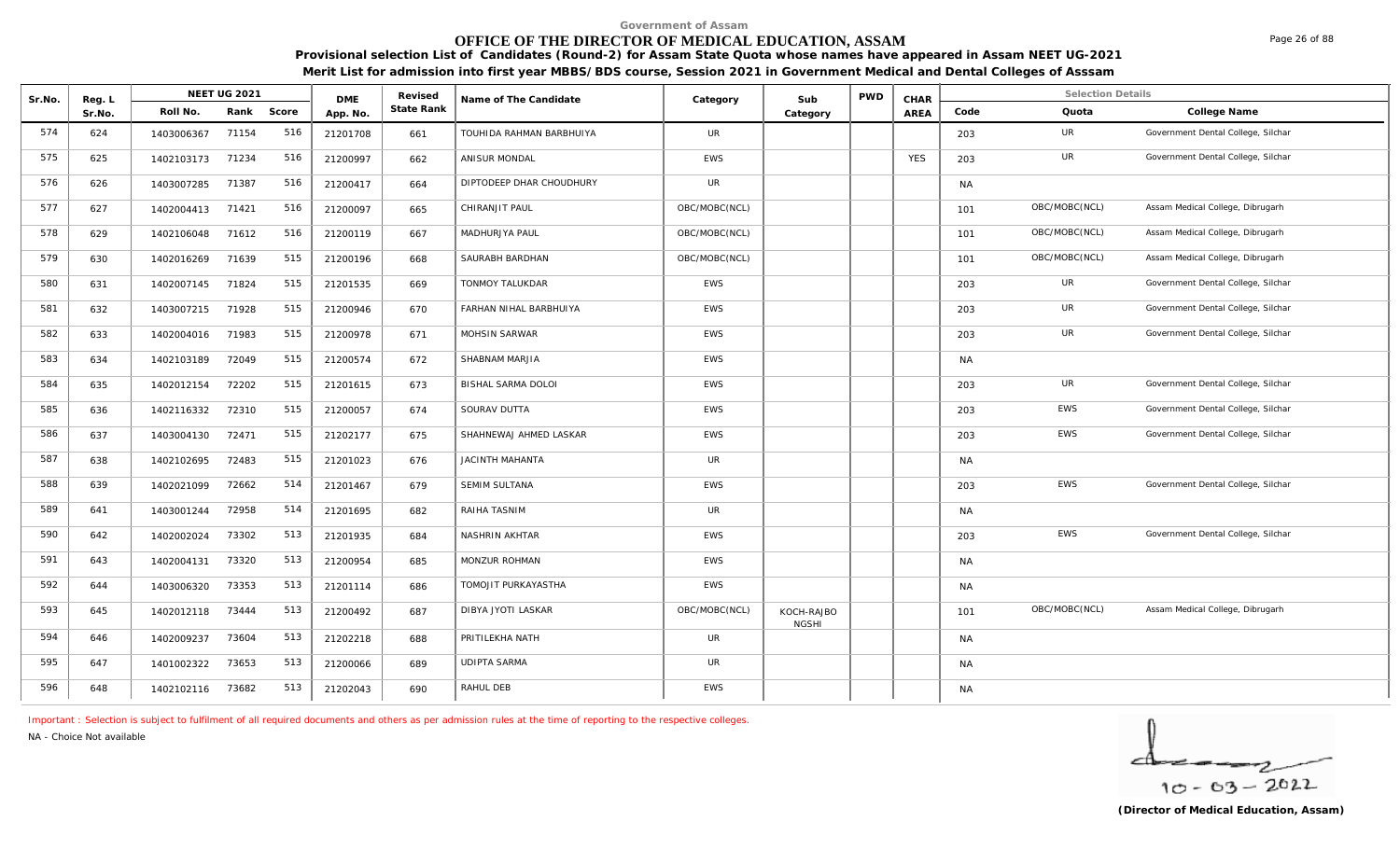# **OFFICE OF THE DIRECTOR OF MEDICAL EDUCATION, ASSAM**

**Provisional selection List of Candidates (Round-2) for Assam State Quota whose names have appeared in Assam NEET UG-2021 Merit List for admission into first year MBBS/BDS course, Session 2021 in Government Medical and Dental Colleges of Asssam**

| Sr.No. | Reg. L |            | <b>NEET UG 2021</b> |       | <b>DME</b> | Revised    | Name of The Candidate  | Category      | Sub                        | <b>PWD</b> | CHAR       |           | <b>Selection Details</b> |                                   |
|--------|--------|------------|---------------------|-------|------------|------------|------------------------|---------------|----------------------------|------------|------------|-----------|--------------------------|-----------------------------------|
|        | Sr.No. | Roll No.   | Rank                | Score | App. No.   | State Rank |                        |               | Category                   |            | AREA       | Code      | Quota                    | College Name                      |
| 597    | 649    | 1402105019 | 73757               | 513   | 21200830   | 692        | NURJAMAL SK            | <b>EWS</b>    |                            |            |            | <b>NA</b> |                          |                                   |
| 598    | 650    | 1402122130 | 73803               | 513   | 21200218   | 693        | MAHIDUL ISLAM          | EWS           |                            |            |            | <b>NA</b> |                          |                                   |
| 599    | 651    | 1402013016 | 73840               | 513   | 21200080   | 694        | TRIBUL BORAH           | OBC/MOBC(NCL) | KOCH-RAJBO<br><b>NGSHI</b> |            |            | 101       | OBC/MOBC(NCL)            | Assam Medical College, Dibrugarh  |
| 600    | 652    | 1402105223 | 73842               | 513   | 21201791   | 695        | KUNAL MEDHI            | SC            |                            |            |            | 101       | SC                       | Assam Medical College, Dibrugarh  |
| 601    | 653    | 1402002444 | 74004               | 513   | 21201485   | 696        | MERAJUL ISLAM          | EWS           |                            |            |            | <b>NA</b> |                          |                                   |
| 602    | 654    | 1402015134 | 74020               | 513   | 21201648   | 697        | JULFIQUE HUSSAIN       | EWS           |                            |            |            | <b>NA</b> |                          |                                   |
| 603    | 655    | 1404010082 | 74104               | 512   | 21201299   | 698        | RUHANA AFRIN           | <b>EWS</b>    |                            |            |            | <b>NA</b> |                          |                                   |
| 604    | 656    | 1402017048 | 74121               | 512   | 21201529   | 699        | SATTAR ALI SHEIKH      | <b>EWS</b>    |                            |            | <b>YES</b> | <b>NA</b> |                          |                                   |
| 605    | 657    | 1401001182 | 74188               | 512   | 21201730   | 700        | <b>BAGMITA DUTTA</b>   | OBC/MOBC(NCL) | KOCH-RAJBO<br><b>NGSHI</b> |            |            | 101       | OBC/MOBC(NCL)            | Assam Medical College, Dibrugarh  |
| 606    | 658    | 1404010087 | 74207               | 512   | 21201361   | 701        | <b>FARZINA AFRIN</b>   | EWS           |                            |            |            | <b>NA</b> |                          |                                   |
| 607    | 659    | 1403004258 | 74466               | 512   | 21201662   | 702        | NARGIS TAPADAR         | EWS           |                            |            |            | <b>NA</b> |                          |                                   |
| 608    | 660    | 1402112251 | 74474               | 512   | 21200647   | 703        | <b>BIJITASHYA BORA</b> | UR            |                            |            |            | <b>NA</b> |                          |                                   |
| 609    | 661    | 1403004093 | 74476               | 512   | 21201945   | 704        | MD NURUZZAMAN LASKAR   | <b>EWS</b>    |                            |            |            | <b>NA</b> |                          |                                   |
| 610    | 663    | 1403006228 | 74741               | 512   | 21200866   | 708        | <b>DIPANJAN DEY</b>    | EWS           |                            |            |            | <b>NA</b> |                          |                                   |
| 611    | 664    | 1402105251 | 74841               | 512   | 21200535   | 709        | RUHANI SIDDIKA         | <b>EWS</b>    |                            |            |            | <b>NA</b> |                          |                                   |
| 612    | 666    | 1402105257 | 74983               | 511   | 21201135   | 711        | H KAILASH SINGH        | OBC/MOBC(NCL) |                            |            |            | 101       | OBC/MOBC(NCL)            | Assam Medical College, Dibrugarh  |
| 613    | 667    | 1401003576 | 75087               | 511   | 21201363   | 712        | ANKITA SEN             | EWS           |                            |            |            | <b>NA</b> |                          |                                   |
| 614    | 668    | 1402003381 | 75100               | 511   | 21201277   | 713        | PARINEETA GOSWAMI      | EWS           |                            |            |            | <b>NA</b> |                          |                                   |
| 615    | 669    | 1403001459 | 75194               | 511   | 21201046   | 714        | SNIGDHA ROY            | <b>UR</b>     |                            |            |            | <b>NA</b> |                          |                                   |
| 616    | 670    | 1404003279 | 75234               | 511   | 21201823   | 715        | KEITH LIMBU            | <b>UR</b>     |                            |            |            | <b>NA</b> |                          |                                   |
| 617    | 671    | 1404001029 | 75252               | 511   | 21201950   | 716        | FARHINA SWABNAM        | EWS           |                            |            |            | <b>NA</b> |                          |                                   |
| 618    | 672    | 1402117166 | 75371               | 511   | 21201002   | 717        | <b>JASMINARA AHMED</b> | <b>EWS</b>    |                            |            |            | <b>NA</b> |                          |                                   |
| 619    | 673    | 1404005165 | 75588               | 511   | 21201725   | 718        | MD ASHIQUE             | <b>EWS</b>    |                            | <b>YES</b> | <b>YES</b> | 102       | PH                       | Gauhati Medical College, Guwahati |

*Important : Selection is subject to fulfilment of all required documents and others as per admission rules at the time of reporting to the respective colleges.*

*NA - Choice Not available*

Page 27 of 88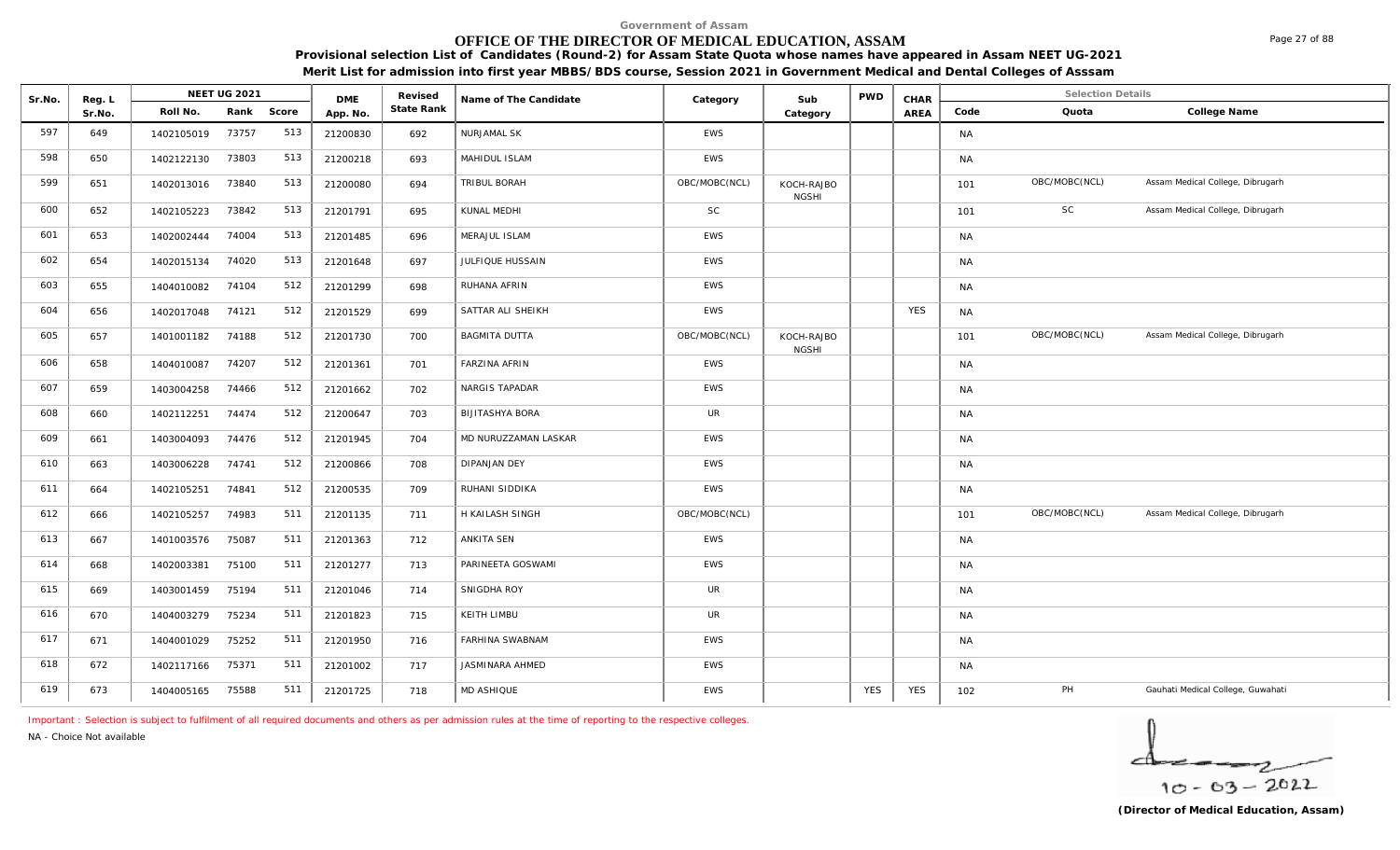# **OFFICE OF THE DIRECTOR OF MEDICAL EDUCATION, ASSAM**

**Provisional selection List of Candidates (Round-2) for Assam State Quota whose names have appeared in Assam NEET UG-2021 Merit List for admission into first year MBBS/BDS course, Session 2021 in Government Medical and Dental Colleges of Asssam**

| Sr.No. | Reg. L |                  | NEET UG 2021 |       | <b>DME</b> | Revised    | Name of The Candidate       | Category   | Sub      | PWD | CHAR |           | Selection Details |                                   |
|--------|--------|------------------|--------------|-------|------------|------------|-----------------------------|------------|----------|-----|------|-----------|-------------------|-----------------------------------|
|        | Sr.No. | Roll No.         | Rank         | Score | App. No.   | State Rank |                             |            | Category |     | AREA | Code      | Quota             | College Name                      |
| 620    | 674    | 1402007154       | 75756        | 510   | 21202187   | 720        | AFRUJA BEGUM                | <b>UR</b>  |          |     |      | <b>NA</b> |                   |                                   |
| 621    | 675    | 3115022115       | 75892        | 510   | 21201464   | 721        | HIRAKJYOTI BORA             | ST(P)      |          |     |      | 102       | ST(P)             | Gauhati Medical College, Guwahati |
| 622    | 676    | 1402103246       | 75912        | 510   | 21201926   | 722        | MUSKAN AGARWALA             | <b>UR</b>  |          |     |      | <b>NA</b> |                   |                                   |
| 623    | 677    | 1401006455       | 76026        | 510   | 21202160   | 723        | PRAGYAN JYOTI BHATTACHARYYA | UR         |          |     |      | <b>NA</b> |                   |                                   |
| 624    | 679    | 1401001497       | 76160        | 510   | 21201537   | 726        | ARANYAK BARUAH              | UR         |          |     |      | <b>NA</b> |                   |                                   |
| 625    | 681    | 1402110384       | 76283        | 510   | 21200488   | 728        | MOIDUL ISLAM                | EWS        |          |     |      | <b>NA</b> |                   |                                   |
| 626    | 683    | 1404005269       | 76376        | 510   | 21201765   | 730        | DHIRAJ AGARWAL              | <b>UR</b>  |          |     |      | <b>NA</b> |                   |                                   |
| 627    | 684    | 1402102285       | 76472        | 510   | 21200955   | 731        | PAPPURAZ JAMAN              | <b>EWS</b> |          |     |      | <b>NA</b> |                   |                                   |
| 628    | 685    | 1402103012       | 76546        | 509   | 21201275   | 732        | KUNTAL KALITA               | <b>UR</b>  |          |     |      | <b>NA</b> |                   |                                   |
| 629    | 686    | 1402104495       | 76644        | 509   | 21201860   | 734        | RUKSHANA ISLAM              | <b>UR</b>  |          |     |      | <b>NA</b> |                   |                                   |
| 630    | 687    | 1402102149       | 76646        | 509   | 21201751   | 735        | <b>DISHA BAISHYA</b>        | <b>UR</b>  |          |     |      | <b>NA</b> |                   |                                   |
| 631    | 688    | 1402003071       | 76676        | 509   | 21200737   | 736        | MAHMUDUL HASSAN             | <b>EWS</b> |          |     |      | <b>NA</b> |                   |                                   |
| 632    | 689    | 1403005031       | 76773        | 509   | 21201775   | 739        | SHAMIMAH SABNOOR            | EWS        |          |     |      | <b>NA</b> |                   |                                   |
| 633    | 689.1  | 1403005220       | 76855        | 509   | 21203066   | 740        | NAMRATA BORAH               | <b>UR</b>  |          |     |      | <b>NA</b> |                   |                                   |
| 634    | 690    | 1401006213       | 76912        | 509   | 21200361   | 741        | UDHABH MAZUMDER             | SC         |          |     |      | 101       | SC                | Assam Medical College, Dibrugarh  |
| 635    | 692    | 1403001414       | 76932        | 509   | 21200394   | 743        | SWAPNAJIT SHOME             | UR         |          |     |      | <b>NA</b> |                   |                                   |
| 636    | 693    | 1402014172 77007 |              | 509   | 21201506   | 744        | MASUMA SHIKDER              | EWS        |          |     |      | NA        |                   |                                   |
| 637    | 694    | 1402007256       | 77038        | 509   | 21201451   | 745        | <b>BASABI DAS</b>           | UR         |          |     |      | <b>NA</b> |                   |                                   |
| 638    | 695    | 1402110052       | 77045        | 509   | 21201674   | 746        | SAHIL HUSSAIN               | <b>EWS</b> |          |     |      | <b>NA</b> |                   |                                   |
| 639    | 696    | 1402007120       | 77085        | 509   | 21200149   | 747        | KRITIRAJ SHRESTHA           | UR         |          |     |      | <b>NA</b> |                   |                                   |
| 640    | 697    | 1402006450       | 77189        | 509   | 21201037   | 748        | ASMINA PARBIN               | EWS        |          |     |      | <b>NA</b> |                   |                                   |
| 641    | 698    | 1402102148       | 77359        | 508   | 21200742   | 750        | SUNAYANA BHARADWAJ          | <b>EWS</b> |          |     |      | <b>NA</b> |                   |                                   |
| 642    | 699    | 1404006052       | 77469        | 508   | 21201719   | 752        | TANZILA KHANAM BARBHUIYA    | UR         |          |     |      | NA        |                   |                                   |

*Important : Selection is subject to fulfilment of all required documents and others as per admission rules at the time of reporting to the respective colleges.*

*NA - Choice Not available*



Page 28 of 88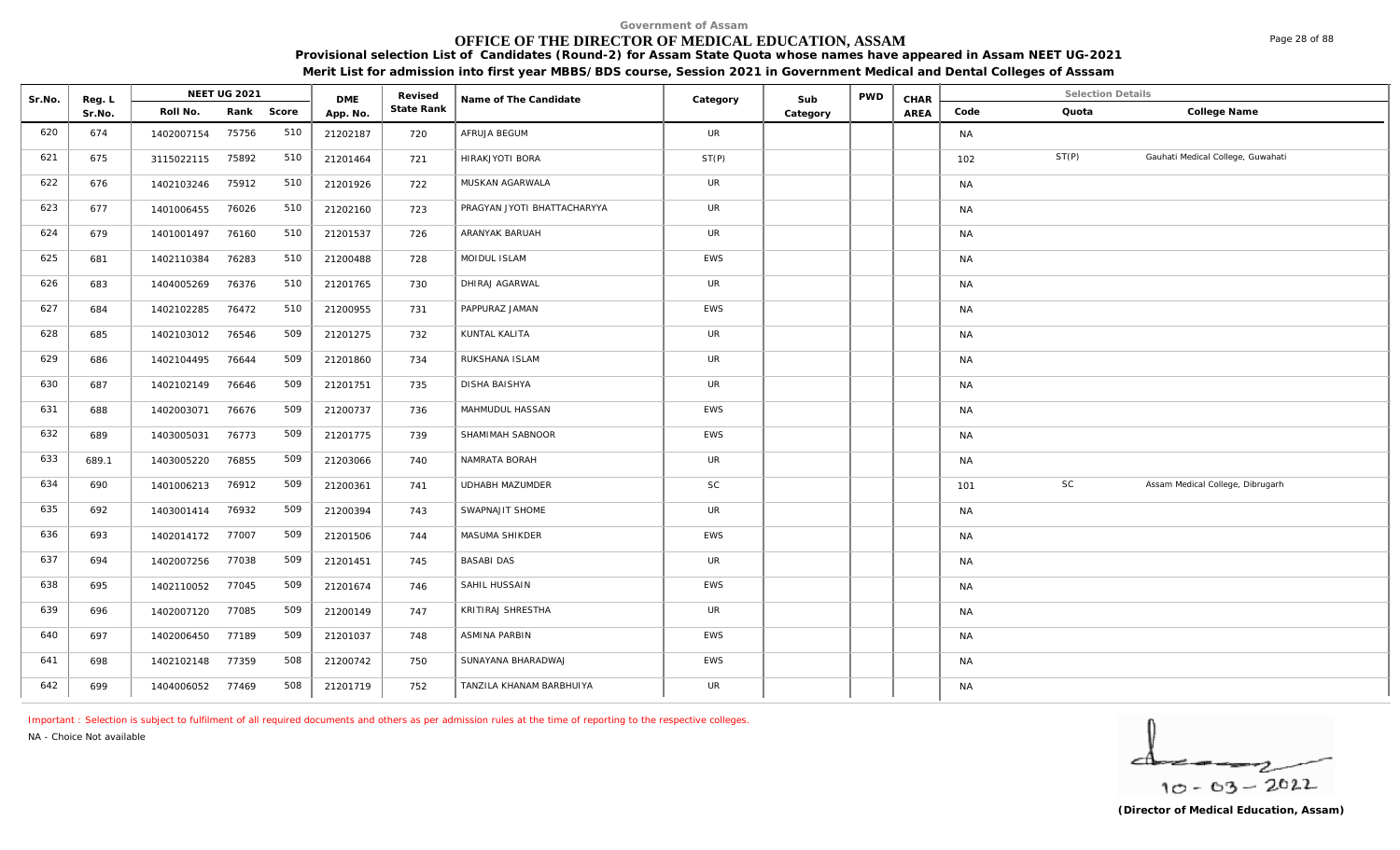# **OFFICE OF THE DIRECTOR OF MEDICAL EDUCATION, ASSAM**

**Provisional selection List of Candidates (Round-2) for Assam State Quota whose names have appeared in Assam NEET UG-2021 Merit List for admission into first year MBBS/BDS course, Session 2021 in Government Medical and Dental Colleges of Asssam**

| Sr.No. | Reg. L |            | NEET UG 2021 |       | <b>DME</b> | Revised    | Name of The Candidate   | Category      | Sub      | <b>PWD</b> | CHAR       |           | <b>Selection Details</b> |                                  |
|--------|--------|------------|--------------|-------|------------|------------|-------------------------|---------------|----------|------------|------------|-----------|--------------------------|----------------------------------|
|        | Sr.No. | Roll No.   | Rank         | Score | App. No.   | State Rank |                         |               | Category |            | AREA       | Code      | Quota                    | College Name                     |
| 643    | 700    | 1402107103 | 77483        | 508   | 21201001   | 753        | JYOTISMITA DEKA         | <b>UR</b>     |          |            |            | NA        |                          |                                  |
| 644    | 701    | 1402017069 | 77553        | 508   | 21201795   | 754        | AYUSH SHARMA            | <b>EWS</b>    |          |            |            | <b>NA</b> |                          |                                  |
| 645    | 702    | 1402001067 | 77559        | 508   | 21201869   | 755        | FIROTAZ JANNAT          | <b>EWS</b>    |          |            |            | <b>NA</b> |                          |                                  |
| 646    | 704    | 1403001240 | 77662        | 508   | 21200515   | 757        | JASMIN AKTHER CHOUDHURY | EWS           |          |            |            | <b>NA</b> |                          |                                  |
| 647    | 705    | 1401004338 | 77695        | 508   | 21202008   | 758        | NIKHIL SHARMA           | <b>EWS</b>    |          |            |            | <b>NA</b> |                          |                                  |
| 648    | 706    | 1402006293 | 77753        | 508   | 21201402   | 759        | AMIR HAMZA              | EWS           |          |            |            | <b>NA</b> |                          |                                  |
| 649    | 707    | 1401006263 | 77772        | 508   | 21201162   | 760        | ABHINOB CHIRING         | OBC/MOBC(NCL) | TAI-AHOM |            |            | 101       | OBC/MOBC(NCL)            | Assam Medical College, Dibrugarh |
| 650    | 709    | 1401003501 | 77806        | 508   | 21201505   | 762        | SUBHRAJIT BORAH         | <b>EWS</b>    |          |            |            | <b>NA</b> |                          |                                  |
| 651    | 710    | 1402103022 | 78082        | 507   | 21200767   | 764        | MD IRSHAD AHMED         | OBC/MOBC(NCL) |          |            |            | 106       | OBC/MOBC(NCL)            | Tezpur Medical College, Tezpur   |
| 652    | 711    | 1402105248 | 78224        | 507   | 21201617   | 765        | UNMILITA DAS            | <b>EWS</b>    |          |            |            | <b>NA</b> |                          |                                  |
| 653    | 712.1  | 1401001390 | 78292        | 507   | 21203032   | 767        | PUSHPANJALI KUMARI      | EWS           |          |            |            | <b>NA</b> |                          |                                  |
| 654    | 713    | 1402001604 | 78463        | 507   | 21201799   | 768        | REZAUZ ZAMAN MOLLAH     | <b>EWS</b>    |          |            | <b>YES</b> | <b>NA</b> |                          |                                  |
| 655    | 714    | 1402005193 | 78542        | 507   | 21202241   | 769        | SAGAR SAHA              | <b>EWS</b>    |          |            |            | <b>NA</b> |                          |                                  |
| 656    | 715    | 1403002251 | 78803        | 507   | 21200673   | 771        | <b>FAHIM FAISAL</b>     | EWS           |          |            |            | <b>NA</b> |                          |                                  |
| 657    | 716    | 1402103486 | 78836        | 507   | 21201715   | 772        | KAUSHIK SHARMA          | <b>EWS</b>    |          |            |            | <b>NA</b> |                          |                                  |
| 658    | 717    | 1404004141 | 78872        | 507   | 21200961   | 773        | <b>HARDEV SINGH</b>     | OBC/MOBC(NCL) |          |            |            | 101       | OBC/MOBC(NCL)            | Assam Medical College, Dibrugarh |
| 659    | 718    | 1402107114 | 78991        | 506   | 21202079   | 774        | PARBINA BEGUM CHOWDHURY | EWS           |          |            |            | <b>NA</b> |                          |                                  |
| 660    | 719    | 1401001092 | 79140        | 506   | 21201042   | 776        | AAFIA ZARA KHAN         | <b>UR</b>     |          |            |            | <b>NA</b> |                          |                                  |
| 661    | 720    | 1402118169 | 79184        | 506   | 21201232   | 777        | SUPRIYA KALITA          | <b>EWS</b>    |          |            |            | NA        |                          |                                  |
| 662    | 721    | 1402012282 | 79314        | 506   | 21201582   | 778        | ABDUR REJJAK            | <b>EWS</b>    |          |            | <b>YES</b> | <b>NA</b> |                          |                                  |
| 663    | 722    | 1402017009 | 79492        | 506   | 21200689   | 779        | ANIKET DAS              | UR            |          |            |            | <b>NA</b> |                          |                                  |
| 664    | 723    | 1402003365 | 79510        | 506   | 21201732   | 780        | ABDUR RAKIB AHMED       | <b>EWS</b>    |          |            | <b>YES</b> | <b>NA</b> |                          |                                  |
| 665    | 724    | 1403003163 | 79865        | 505   | 21200662   | 783        | PRIYANKA MUHURY         | <b>EWS</b>    |          |            |            | NA        |                          |                                  |

*Important : Selection is subject to fulfilment of all required documents and others as per admission rules at the time of reporting to the respective colleges.*

*NA - Choice Not available*



Page 29 of 88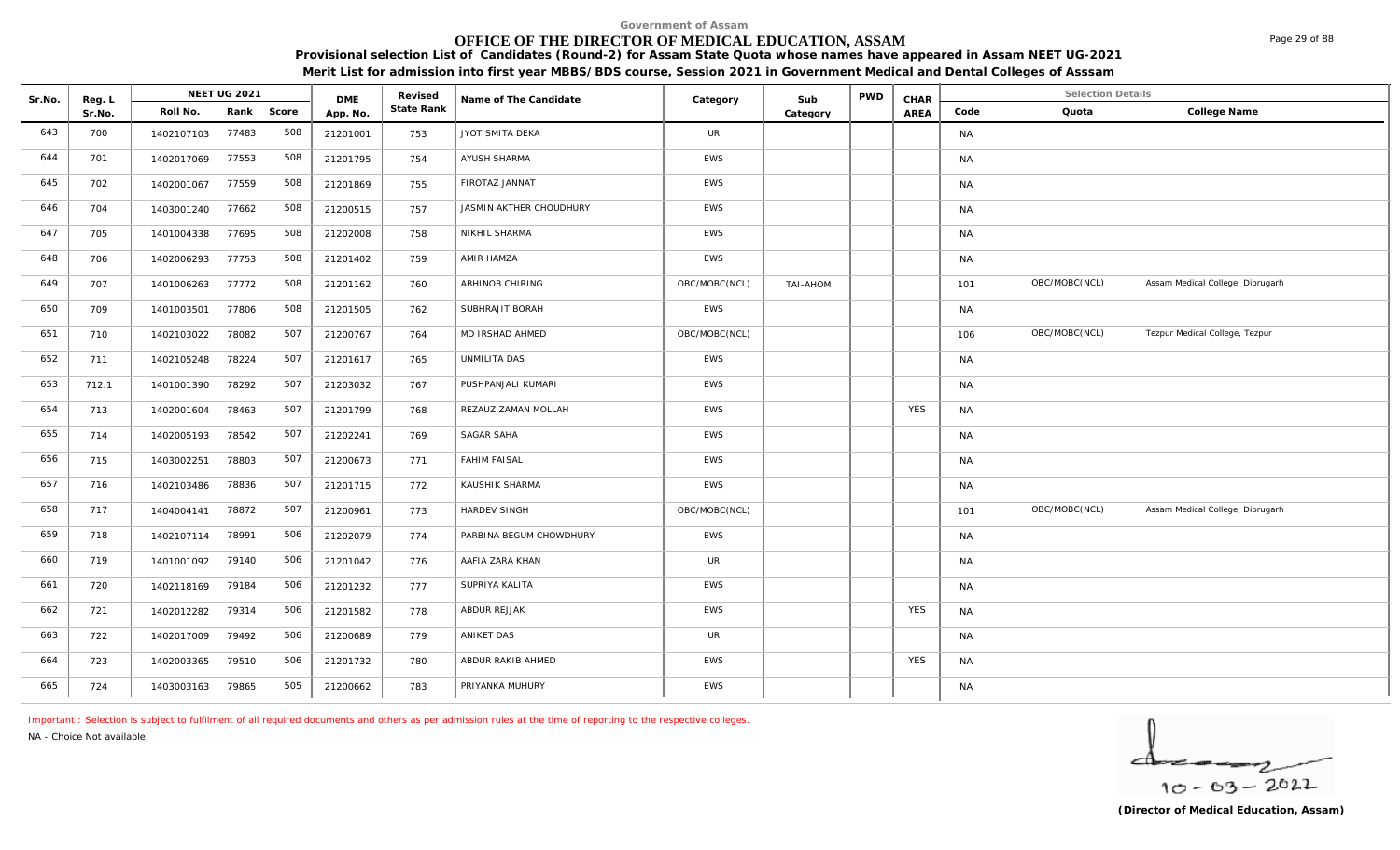# **OFFICE OF THE DIRECTOR OF MEDICAL EDUCATION, ASSAM**

**Provisional selection List of Candidates (Round-2) for Assam State Quota whose names have appeared in Assam NEET UG-2021** 

**Merit List for admission into first year MBBS/BDS course, Session 2021 in Government Medical and Dental Colleges of Asssam**

| Sr.No. | Reg. L |            | <b>NEET UG 2021</b> |       | <b>DME</b> | Revised    | Name of The Candidate    | Category      | Sub                        | <b>PWD</b> | CHAR       |           | <b>Selection Details</b> |                                               |
|--------|--------|------------|---------------------|-------|------------|------------|--------------------------|---------------|----------------------------|------------|------------|-----------|--------------------------|-----------------------------------------------|
|        | Sr.No. | Roll No.   | Rank                | Score | App. No.   | State Rank |                          |               | Category                   |            | AREA       | Code      | Quota                    | College Name                                  |
| 666    | 725    | 1402116305 | 80050               | 505   | 21201125   | 784        | MRIDUL DEKA              | OBC/MOBC(NCL) | KOCH-RAJBO<br><b>NGSHI</b> |            |            | 101       | OBC/MOBC(NCL)            | Assam Medical College, Dibrugarh              |
| 667    | 726    | 1402014201 | 80058               | 505   | 21201268   | 785        | ROFIQUL ISLAM            | <b>EWS</b>    |                            |            | <b>YES</b> | <b>NA</b> |                          |                                               |
| 668    | 727    | 1402108458 | 80094               | 505   | 21201992   | 786        | ANISUR RAHMAN            | EWS           |                            |            | <b>YES</b> | <b>NA</b> |                          |                                               |
| 669    | 728    | 1402012088 | 80160               | 505   | 21200713   | 787        | WASIM AHMED              | <b>UR</b>     |                            |            |            | <b>NA</b> |                          |                                               |
| 670    | 729    | 1404008022 | 80221               | 505   | 21201688   | 788        | SHRADDHAA SAHA           | EWS           |                            |            |            | <b>NA</b> |                          |                                               |
| 671    | 730    | 1403006471 | 80360               | 505   | 21200834   | 791        | NAZNIN AKTAR             | <b>EWS</b>    |                            |            |            | <b>NA</b> |                          |                                               |
| 672    | 731    | 1402101835 | 80378               | 505   | 21202003   | 792        | MD SHAHADAT HUSSAIN      | <b>EWS</b>    |                            |            | <b>YES</b> | <b>NA</b> |                          |                                               |
| 673    | 732    | 1403001605 | 80518               | 505   | 21200104   | 795        | MD YEAHIYA KHAN          | EWS           |                            |            |            | <b>NA</b> |                          |                                               |
| 674    | 733    | 1402008204 | 80582               | 505   | 21201320   | 796        | SANTU KUMAR BORAH        | <b>EWS</b>    |                            |            |            | <b>NA</b> |                          |                                               |
| 675    | 734    | 1404003242 | 80600               | 505   | 21200573   | 797        | ZARIFUL ISLAM ANCHARY    | <b>UR</b>     |                            |            |            | <b>NA</b> |                          |                                               |
| 676    | 735    | 1403002340 | 80691               | 504   | 21200028   | 799        | MANAS KANTI PAUL         | <b>UR</b>     |                            |            |            | <b>NA</b> |                          |                                               |
| 677    | 736    | 1402104199 | 80697               | 504   | 21201445   | 800        | KRITI NATH               | OBC/MOBC(NCL) |                            |            |            | 101       | OBC/MOBC(NCL)            | Assam Medical College, Dibrugarh              |
| 678    | 736.1  | 1402009334 | 80740               | 504   | 21203036   | 801        | TARIQUE HASAN AHMED      | <b>UR</b>     |                            |            |            | <b>NA</b> |                          |                                               |
| 679    | 737    | 1401004209 | 80779               | 504   | 21200984   | 802        | <b>SAHIN ARA</b>         | OBC/MOBC(NCL) |                            |            |            | 101       | OBC/MOBC(NCL)            | Assam Medical College, Dibrugarh              |
| 680    | 738    | 1402015054 | 80790               | 504   | 21201095   | 803        | ABDULLAH AHMAD CHOUDHURY | <b>EWS</b>    |                            |            |            | <b>NA</b> |                          |                                               |
| 681    | 739    | 1402108030 | 80797               | 504   | 21200823   | 804        | ABINASH BHUYAN           | <b>EWS</b>    |                            |            |            | <b>NA</b> |                          |                                               |
| 682    | 742    | 1402105145 | 80992               | 504   | 21201578   | 807        | <b>BIDISHA AGARWAL</b>   | <b>UR</b>     |                            |            |            | <b>NA</b> |                          |                                               |
| 683    | 743    | 1403001132 | 80998               | 504   | 21200055   | 808        | KALPAYAN DAS             | <b>SC</b>     |                            |            |            | 103       | SC                       | Silchar Medical College, Silchar              |
| 684    | 744    | 1402006044 | 81002               | 504   | 21200415   | 809        | SHEIKH HASIBUR           | <b>EWS</b>    |                            |            | <b>YES</b> | <b>NA</b> |                          |                                               |
| 685    | 746    | 1404006213 | 81127               | 504   | 21201421   | 811        | JIHAN NILUFA FIRDAUSI    | EWS           |                            |            |            | <b>NA</b> |                          |                                               |
| 686    | 747    | 3501001049 | 81379               | 504   | 21202132   | 814        | MUJAHID ALI              | OBC/MOBC(NCL) |                            |            |            | 101       | OBC/MOBC(NCL)            | Assam Medical College, Dibrugarh              |
| 687    | 749    | 1402007383 | 81465               | 504   | 21200070   | 816        | BIBHURANJAN DEKA         | <b>SC</b>     |                            |            |            | 105       | SC                       | Fakhruddin Ali Ahmed Medical College, Barpeta |
| 688    | 749.1  | 1403003037 | 81468               | 504   | 21203005   | 817        | ABU ATAHAR LASKAR        | <b>EWS</b>    |                            |            |            | <b>NA</b> |                          |                                               |

*Important : Selection is subject to fulfilment of all required documents and others as per admission rules at the time of reporting to the respective colleges.*

*NA - Choice Not available*

$$
\frac{1}{10-63-2022}
$$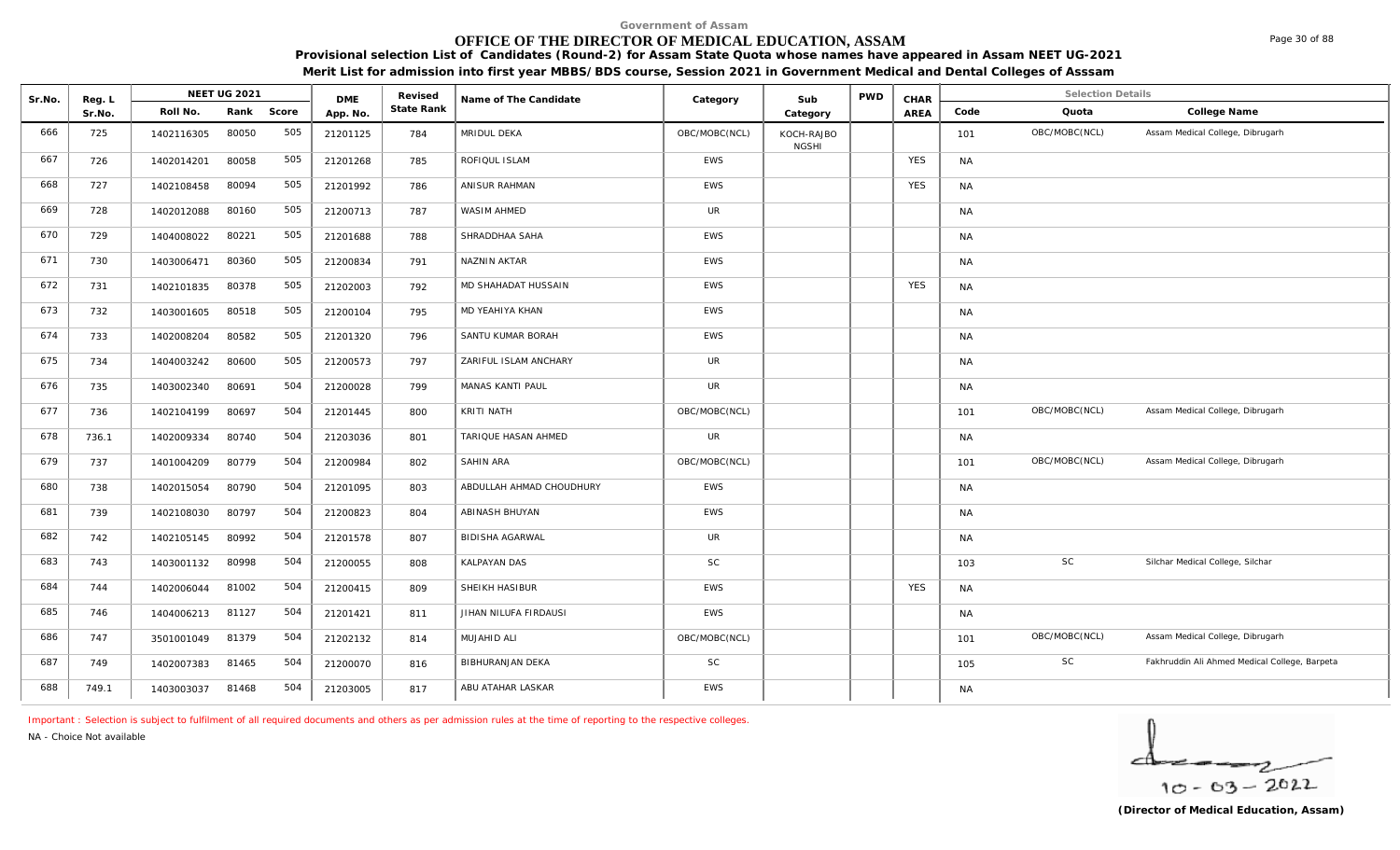# **OFFICE OF THE DIRECTOR OF MEDICAL EDUCATION, ASSAM**

**Provisional selection List of Candidates (Round-2) for Assam State Quota whose names have appeared in Assam NEET UG-2021 Merit List for admission into first year MBBS/BDS course, Session 2021 in Government Medical and Dental Colleges of Asssam**

| Sr.No. | Reg. L |            | <b>NEET UG 2021</b> |       | <b>DMF</b> | Revised    | Name of The Candidate | Category      | Sub                        | <b>PWD</b> | CHAR |           | <b>Selection Details</b> |                                  |
|--------|--------|------------|---------------------|-------|------------|------------|-----------------------|---------------|----------------------------|------------|------|-----------|--------------------------|----------------------------------|
|        | Sr.No. | Roll No.   | Rank                | Score | App. No.   | State Rank |                       |               | Category                   |            | AREA | Code      | Quota                    | College Name                     |
| 689    | 750    | 1403004201 | 81484               | 504   | 21202140   | 818        | ARPITA LASKAR         | SC            |                            |            |      | 103       | SC                       | Silchar Medical College, Silchar |
| 690    | 751    | 1402102277 | 81727               | 503   | 21201214   | 822        | MOSARAF RAHMAN        | EWS           |                            |            |      | <b>NA</b> |                          |                                  |
| 691    | 752    | 1402012161 | 81881               | 503   | 21201638   | 825        | FARUK ALAM CHOUDHURY  | EWS           |                            |            |      | <b>NA</b> |                          |                                  |
| 692    | 753    | 1402104389 | 81916               | 503   | 21200947   | 826        | MURTAZA TANWEER       | <b>UR</b>     |                            |            |      | <b>NA</b> |                          |                                  |
| 693    | 754    | 1402113267 | 82096               | 503   | 21201220   | 827        | SHREYA LOPAMUDRA      | <b>EWS</b>    |                            |            |      | <b>NA</b> |                          |                                  |
| 694    | 755    | 1404008079 | 82475               | 502   | 21201803   | 828        | TANIYA FIRDOUSE       | <b>UR</b>     |                            |            |      | <b>NA</b> |                          |                                  |
| 695    | 756    | 1402101528 | 82577               | 502   | 21200082   | 829        | SAYANI PAUL           | OBC/MOBC(NCL) |                            |            |      | 101       | OBC/MOBC(NCL)            | Assam Medical College, Dibrugarh |
| 696    | 757    | 1402114109 | 82608               | 502   | 21201336   | 830        | OHIDUJ JAMAN          | <b>EWS</b>    |                            |            |      | <b>NA</b> |                          |                                  |
| 697    | 758    | 1401005329 | 82679               | 502   | 21200292   | 831        | RITISHA BORDOLOI      | <b>EWS</b>    |                            |            |      | <b>NA</b> |                          |                                  |
| 698    | 759    | 1401006426 | 82755               | 502   | 21200364   | 832        | DRISHTI AGARWAL       | <b>UR</b>     |                            |            |      | <b>NA</b> |                          |                                  |
| 699    | 760    | 1402112333 | 82843               | 502   | 21202106   | 833        | MOHIMA DEKA           | EWS           |                            |            |      | <b>NA</b> |                          |                                  |
| 700    | 761    | 1403006219 | 83174               | 502   | 21202047   | 834        | <b>TANUJ ROY</b>      | <b>EWS</b>    |                            |            |      | <b>NA</b> |                          |                                  |
| 701    | 762    | 1402101140 | 83236               | 501   | 21201625   | 835        | SHREYA DAS            | UR            |                            |            |      | <b>NA</b> |                          |                                  |
| 702    | 763    | 1402004596 | 83453               | 501   | 21200124   | 836        | AMINA BEGUM           | <b>UR</b>     |                            |            |      | <b>NA</b> |                          |                                  |
| 703    | 765    | 1402008263 | 83545               | 501   | 21200704   | 838        | NURUL AMIN CHOUDHURY  | UR            |                            |            |      | <b>NA</b> |                          |                                  |
| 704    | 766    | 1402004080 | 83679               | 501   | 21200021   | 842        | PRIZMEE KONWAR        | OBC/MOBC(NCL) | KOCH-RAJBO<br><b>NGSHI</b> |            |      | 101       | OBC/MOBC(NCL)            | Assam Medical College, Dibrugarh |
| 705    | 767    | 1402012301 | 83733               | 501   | 21200869   | 843        | SHOHIDUL ISLAM        | <b>EWS</b>    |                            |            |      | <b>NA</b> |                          |                                  |
| 706    | 768    | 1404006133 | 83783               | 501   | 21200145   | 844        | MRIDUSHMITA BISWAS    | OBC/MOBC(NCL) |                            |            |      | 101       | OBC/MOBC(NCL)            | Assam Medical College, Dibrugarh |
| 707    | 769    | 1401008120 | 83873               | 501   | 21200228   | 845        | MOHAN NARAYAN PATIR   | ST(P)         |                            |            |      | 101       | ST(P)                    | Assam Medical College, Dibrugarh |
| 708    | 771    | 1403001341 | 83941               | 501   | 21202138   | 848        | ABUL MOHASIN MD USAID | <b>EWS</b>    |                            |            |      | <b>NA</b> |                          |                                  |
| 709    | 772    | 1402101700 | 83949               | 501   | 21202101   | 849        | ROMANCHITA DEURI      | UR            |                            |            |      | <b>NA</b> |                          |                                  |
| 710    | 773    | 1401007082 | 84026               | 501   | 21201734   | 850        | AAKANGKSHA HAZARIKA   | UR            |                            |            |      | <b>NA</b> |                          |                                  |
| 711    | 775    | 1402111317 | 84058               | 501   | 21201872   | 852        | HIMANGSHU MAZUMDAR    | <b>EWS</b>    |                            |            |      | <b>NA</b> |                          |                                  |

*Important : Selection is subject to fulfilment of all required documents and others as per admission rules at the time of reporting to the respective colleges.*

*NA - Choice Not available*

$$
\frac{1}{10-03-2022}
$$

Page 31 of 88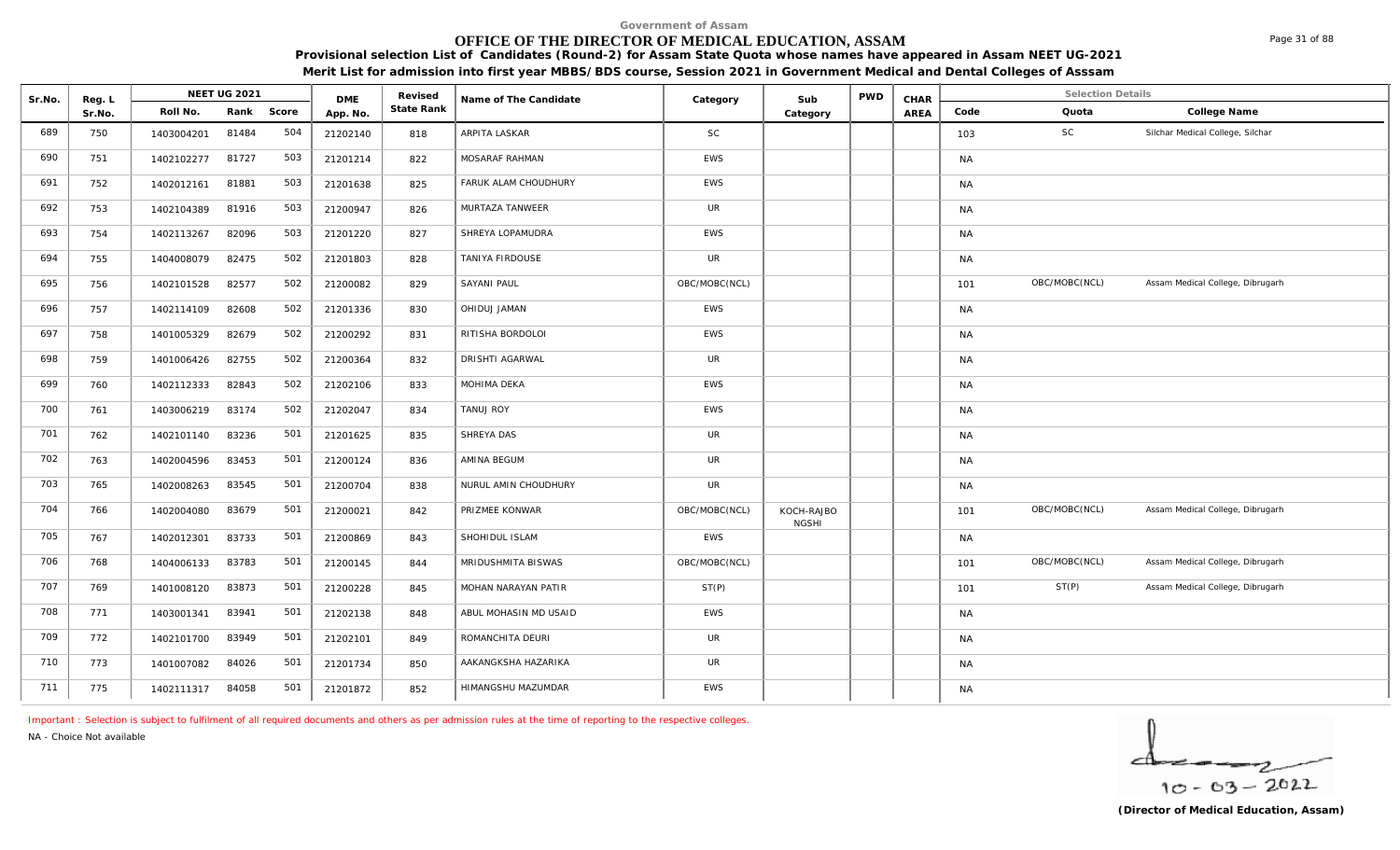# **OFFICE OF THE DIRECTOR OF MEDICAL EDUCATION, ASSAM**

**Provisional selection List of Candidates (Round-2) for Assam State Quota whose names have appeared in Assam NEET UG-2021 Merit List for admission into first year MBBS/BDS course, Session 2021 in Government Medical and Dental Colleges of Asssam**

| Sr.No. | Reg. L |            | NEET UG 2021 |       | <b>DME</b> | Revised    | Name of The Candidate  | Category      | Sub      | <b>PWD</b> | CHAR        |           | <b>Selection Details</b>  |                                               |
|--------|--------|------------|--------------|-------|------------|------------|------------------------|---------------|----------|------------|-------------|-----------|---------------------------|-----------------------------------------------|
|        | Sr.No. | Roll No.   | Rank         | Score | App. No.   | State Rank |                        |               | Category |            | <b>AREA</b> | Code      | Quota                     | College Name                                  |
| 712    | 776    | 1402024553 | 84068        | 501   | 21201293   | 853        | KAUSHIK DEKA           | <b>EWS</b>    |          |            |             | <b>NA</b> |                           |                                               |
| 713    | 777    | 1401006121 | 84081        | 501   | 21201060   | 854        | <b>BANUJJAL GOGOI</b>  | OBC/MOBC(NCL) | TAI-AHOM |            |             | 102       | OBC/MOBC(NCL)<br>TAI-AHOM | Gauhati Medical College, Guwahati             |
| 714    | 778    | 1401009198 | 84322        | 500   | 21201119   | 855        | NABAMALLIKA KONWAR     | UR            |          |            |             | <b>NA</b> |                           |                                               |
| 715    | 781    | 1402003124 | 84713        | 500   | 21200770   | 858        | PRANAB KUMAR THAPA     | OBC/MOBC(NCL) |          |            |             | 101       | OBC/MOBC(NCL)             | Assam Medical College, Dibrugarh              |
| 716    | 783    | 1401006302 | 84769        | 500   | 21200842   | 860        | KIRITI AGARWAL         | <b>UR</b>     |          |            |             | <b>NA</b> |                           |                                               |
| 717    | 784    | 1403006588 | 84842        | 500   | 21200467   | 861        | NILAKSHI DAS           | <b>UR</b>     |          |            |             | <b>NA</b> |                           |                                               |
| 718    | 785    | 1404001276 | 85057        | 499   | 21200516   | 863        | SATABDI RAJKHOWA       | OBC/MOBC(NCL) | CHUTIA   |            |             | 101       | OBC/MOBC(NCL)             | Assam Medical College, Dibrugarh              |
| 719    | 786    | 4405105002 | 85131        | 499   | 21200847   | 864        | VISHAL SINGH           | OBC/MOBC(NCL) |          |            |             | 101       | OBC/MOBC(NCL)             | Assam Medical College, Dibrugarh              |
| 720    | 787    | 1402108103 | 85141        | 499   | 21200379   | 865        | SNEHA RAY CHOUDHURY    | UR            |          |            |             | <b>NA</b> |                           |                                               |
| 721    | 788    | 1401001862 | 85148        | 499   | 21200611   | 866        | KABYASHREE GOGOI       | OBC/MOBC(NCL) | TAI-AHOM |            |             | 101       | OBC/MOBC(NCL)             | Assam Medical College, Dibrugarh              |
| 722    | 789    | 1404005232 | 85173        | 499   | 21200509   | 867        | DIKSHITA BORUAH        | <b>EWS</b>    |          |            |             | <b>NA</b> |                           |                                               |
| 723    | 790    | 1402004081 | 85174        | 499   | 21201716   | 868        | AZHAR UDDIN AHMED      | <b>EWS</b>    |          |            |             | <b>NA</b> |                           |                                               |
| 724    | 791    | 1402001464 | 85202        | 499   | 21201749   | 869        | <b>DEVYA KHANAL</b>    | <b>EWS</b>    |          |            |             | <b>NA</b> |                           |                                               |
| 725    | 792    | 1402003487 | 85513        | 499   | 21201282   | 873        | ARGHADEEP GHOSH        | OBC/MOBC(NCL) |          |            |             | 105       | OBC/MOBC(NCL)             | Fakhruddin Ali Ahmed Medical College, Barpeta |
| 726    | 793    | 1402110469 | 85530        | 499   | 21200063   | 874        | DOOGITARA HAZARIKA     | <b>UR</b>     |          |            |             | <b>NA</b> |                           |                                               |
| 727    | 795    | 1401002697 | 85614        | 499   | 21200457   | 877        | <b>BISHALAKSHA DEY</b> | <b>UR</b>     |          |            |             | <b>NA</b> |                           |                                               |
| 728    | 796    | 1401004600 | 85779        | 499   | 21201381   | 879        | BIPASHA BARUAH         | ST(P)         |          |            |             | 102       | ST(P)                     | Gauhati Medical College, Guwahati             |
| 729    | 797    | 1403003044 | 85815        | 499   | 21201629   | 881        | RUPAK BARDHAN          | <b>SC</b>     |          |            |             | 103       | <b>SC</b>                 | Silchar Medical College, Silchar              |
| 730    | 798    | 1402003154 | 85873        | 498   | 21202309   | 882        | AFRUZA BEGUM           | EWS           |          |            |             | <b>NA</b> |                           |                                               |
| 731    | 799    | 1402102395 | 85996        | 498   | 21200540   | 884        | RAJDEEP SARKAR         | <b>SC</b>     |          |            |             | 101       | SC                        | Assam Medical College, Dibrugarh              |
| 732    | 800    | 1402002276 | 86009        | 498   | 21201865   | 885        | ATQIA ANISAH MONDAL    | <b>EWS</b>    |          |            |             | <b>NA</b> |                           |                                               |
| 733    | 801    | 1402016242 | 86083        | 498   | 21201962   | 886        | ANKUR PATHAK           | <b>SC</b>     |          | <b>YES</b> |             | 102       | PH                        | Gauhati Medical College, Guwahati             |
| 734    | 802    | 1404005195 | 86110        | 498   | 21201297   | 887        | SHASHWATI BORA         | OBC/MOBC(NCL) |          |            |             | 101       | OBC/MOBC(NCL)             | Assam Medical College, Dibrugarh              |

*Important : Selection is subject to fulfilment of all required documents and others as per admission rules at the time of reporting to the respective colleges.*

*NA - Choice Not available*

$$
\frac{1}{10-03-2022}
$$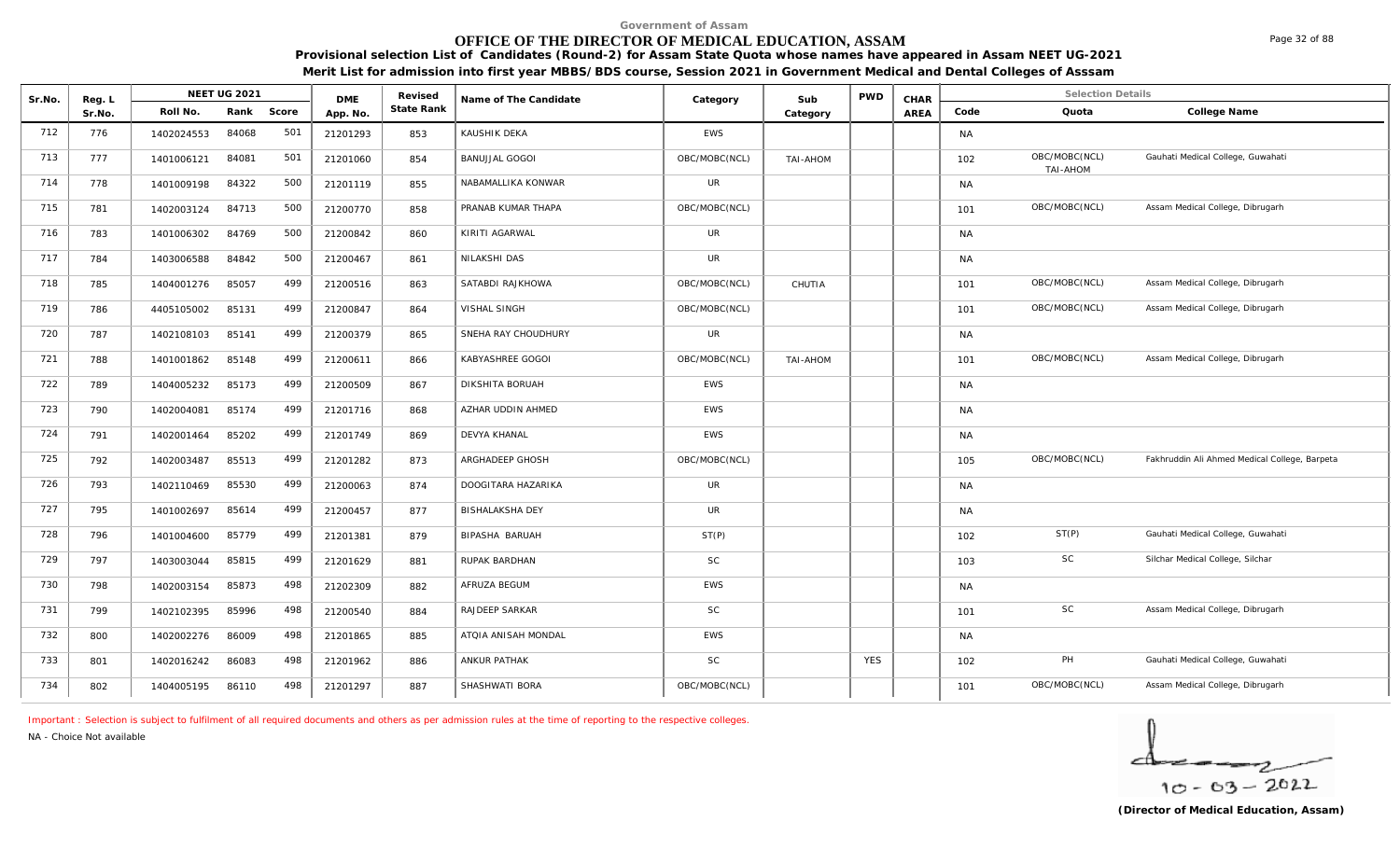#### **OFFICE OF THE DIRECTOR OF MEDICAL EDUCATION, ASSAM**

NEET UG 2021 **Revised** Revised Name of The Candidate **Category** Category Sub PWD CHAR

Sr.No. Reg. L Reg.L **NEET UG** 2021 MB Revised Rame of The Candidate (Category Sub PWD CHAR Selection Details Selection Details

**Name of The Candidate Revised**

**Provisional selection List of Candidates (Round-2) for Assam State Quota whose names have appeared in Assam NEET UG-2021 Merit List for admission into first year MBBS/BDS course, Session 2021 in Government Medical and Dental Colleges of Asssam**

AREA Code Quota

**State Rank Code Quota College Name**

**Category**

T35 803 1402104143 86162 498 21200354 890 JEHERUL ISLAM BOBC/MOBC(NCL) OBC/MOBC(NCL) 105 OBC/MOBC(NCL) Fakhruddin Ali Ahmed Medical College, Barpeta 736 804 1402007211 86212 498 21201978 892 AKHIRUL ALOM EWS NA 737 805 1402101388 86356 498 21201863 894 TANMOY GOSWAMI EWS NA 738 | 806 | 1402101815 86492 498 | 21201377 | 895 |PABITRA BASUMATARY ST(P) | ST(P) | | | | | | | | | | | | | ST(P) Gauhati Medical College, Guwahati 739 807 1402103209 86535 498 21200875 896 HABIBUR RAHMAN EWS NA 740 808 1403001026 86619 498 21201854 897 SOUMYARUP DEB UR NA 741 | 809 | 1402102186 86708 497 | 21200819 | 898 | DEBASHIS BARUAH | OBC/MOBC(NCL) | KOCH-RAJBO | | | 104 OBC/MOBC(NCL) Jorhat Medical College, Jorhat CH-RAJBO | | 104 OBC/MOBC(NCL) Jorna<br>NGSHI | | | 104 OBC/MOBC(NCL) Jorna 742 | 810 | 1404007085 86709 497 | 21200667 | 899 | SUBASHI BHATTA NANA NASA | KWS | NANA NANA NANA NANA NANA N 143 811 | 1402012146 86749 497 | 21202219 | 900 | MOSADDIKA PARVEEN NEHAR TAN HEWS | TAN HES | NA 744 813 1402103574 87037 497 21201892 904 ABBAS ALI EWS NA 745 814 4609005590 87153 497 21200719 907 SOMBADI SUTRADHAR SC SC RESERVED SC 101 SC Assam Medical College, Dibrugarh 746 816 1403005299 87485 497 21200299 911 HRITTIKA NATH OBC/MOBC(NCL) ORC/MOBC(NCL) 103 OBC/MOBC(NCL) Silchar Medical College, Silchar 747 | 817 | 1402001360 87564 497 | 21200692 | 912 | ANURADHA DAS UR | | | | NA 748 | 818 | 1401008133 87615 497 | 21201670 | 913 |URBISNEHA BORAH | UR | | | | | NA 749 820 1401006267 87654 496 21201768 915 KUMAR NIRVAAN NANDAN UR NA 750 | 821 | 1402001332 87659 496 | 21202383 | 916 |SOUMYA<code>DEEPTA</code> SAHA | UR | | | NA 751 822 1402003048 87666 496 21200951 917 JUBILEE RAJBONGSHI (OBC/MOBC(NCL) KOCH-RAJBO ADSALD 101 OBC/MOBC(NCL) Assam Medical College, Dibrugarh CH-RAJBO | | | 101 OBC/MOBC(NCL) Assa<br>NGSHI | | | | 752 823 1403007245 87740 496 21200032 919 SUKANYA CHANDA OBC/MOBC(NCL) OBC/MOBC(NCL) 103 OBC/MOBC(NCL) Silchar Medical College, Silchar 753 824 1403007057 87778 496 21200042 920 SWARNALI NATH LASKAR BOBC/MOBC(NCL) 103 OBC/MOBC(NCL) Silchar Medical College, Silchar 754 825 | 1402118032 87838 496 | 21200108 | 921 | BIKIRINA BORAH NAMEL | EWS | NAMEL | | | | | | | | | | | | | 755 828 1402002160 88155 496 21201041 924 SOURAV NATH BEC/MOBC(NCL) OBC/MOBC(NCL) 104 OBC/MOBC(NCL) Jorhat Medical College, Jorhat 756 829 1402013107 88223 496 21201809 926 PRANJAL DAS SC SC STROM SC 101 SC Assam Medical College, Dibrugarh SC 757 | 830 | 1404008121 88265 496 | 21200610 | 927 | PRITY DEKA OBC/MOBC(NCL) | OBC/MOBC(NCL) | KOCH-RAJBO | | | | 106 OBC/MOBC(NCL) Tezpur Medical College, Tezpur CH-RAJBO | | | 106 OBC/MOBC(NCL) Tezp<br>NGSHI

*Important : Selection is subject to fulfilment of all required documents and others as per admission rules at the time of reporting to the respective colleges.*

DME Revised<br> **State Rank** 

*NA - Choice Not available*

Reg. L<br> **Reg. L**<br>
Roll No. Rank

Sr.No. | Roll No. Rank Score | App.No. | State Ra

 $\overline{\phantom{a}}$  $10 - 63 - 2022$ 

Page 33 of 88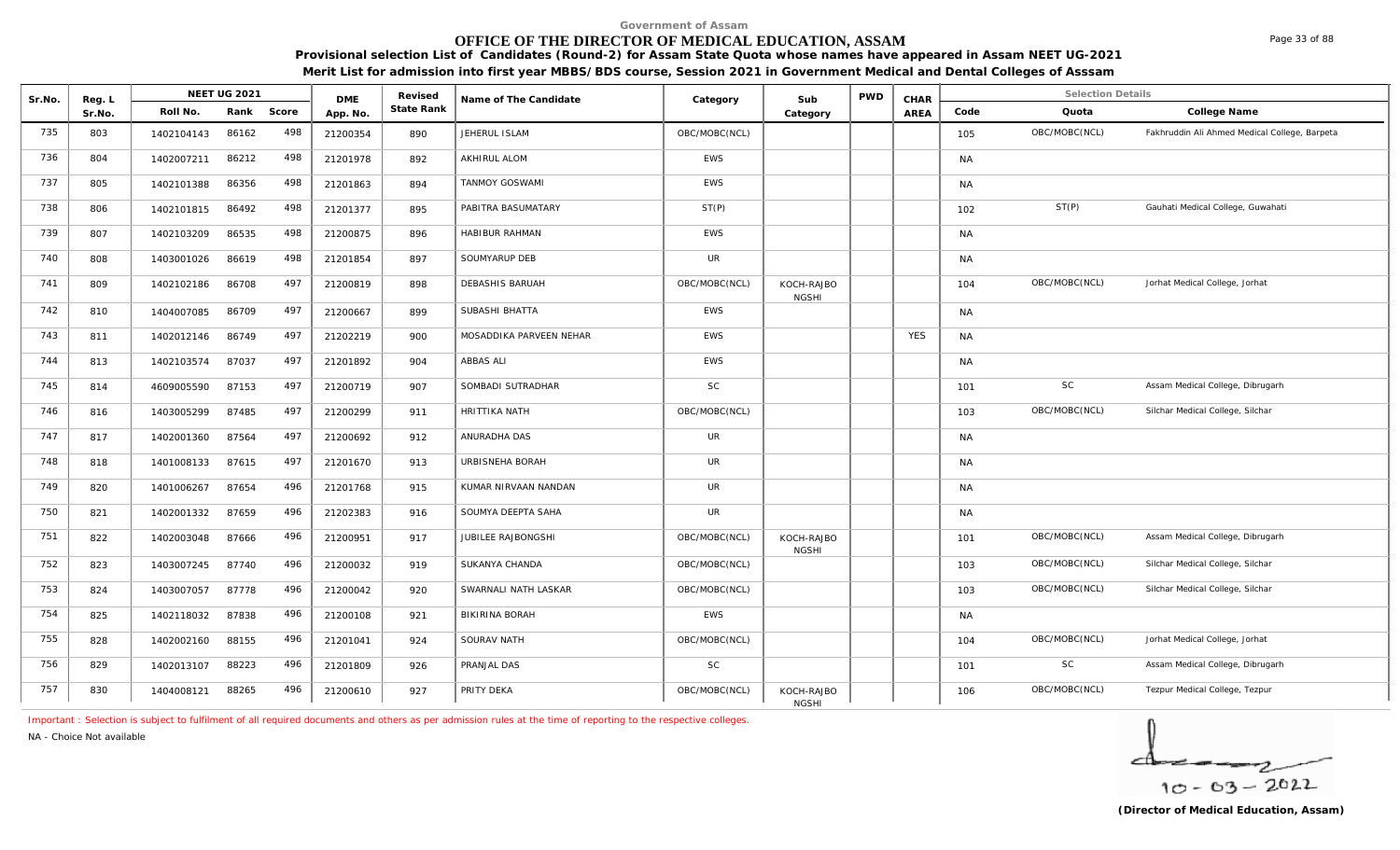# **OFFICE OF THE DIRECTOR OF MEDICAL EDUCATION, ASSAM**

**Provisional selection List of Candidates (Round-2) for Assam State Quota whose names have appeared in Assam NEET UG-2021 Merit List for admission into first year MBBS/BDS course, Session 2021 in Government Medical and Dental Colleges of Asssam**

| Sr.No. | Reg. L |            | <b>NEET UG 2021</b> |            | <b>DME</b> | Revised    | Name of The Candidate | Category      | Sub      | <b>PWD</b> | CHAR       |           | <b>Selection Details</b> |                                   |
|--------|--------|------------|---------------------|------------|------------|------------|-----------------------|---------------|----------|------------|------------|-----------|--------------------------|-----------------------------------|
|        | Sr.No. | Roll No.   |                     | Rank Score | App. No.   | State Rank |                       |               | Category |            | AREA       | Code      | Quota                    | College Name                      |
| 758    | 831    | 1402104047 | 88275               | 496        | 21200658   | 928        | MOSAHID HOQUE         | EWS           |          |            |            | <b>NA</b> |                          |                                   |
| 759    | 832    | 1402102457 | 88287               | 496        | 21201788   | 929        | ROHUL AMIN            | <b>EWS</b>    |          |            |            | <b>NA</b> |                          |                                   |
| 760    | 833    | 1402015126 | 88359               | 496        | 21202134   | 930        | MONOWAR HUSSAIN       | <b>EWS</b>    |          |            |            | <b>NA</b> |                          |                                   |
| 761    | 834    | 1401004423 | 88513               | 496        | 21200471   | 932        | DIKSHANT SINGHANIA    | <b>UR</b>     |          |            |            | <b>NA</b> |                          |                                   |
| 762    | 835    | 1402007143 | 88649               | 495        | 21202146   | 934        | JEBINA ISLAM          | EWS           |          |            |            | <b>NA</b> |                          |                                   |
| 763    | 836    | 1401004306 | 88762               | 495        | 21200470   | 936        | SUPRATIK BORA         | ST(P)         |          |            |            | 102       | ST(P)                    | Gauhati Medical College, Guwahati |
| 764    | 837    | 1402111234 | 88803               | 495        | 21200246   | 937        | PURU RANBIR BARUA     | <b>UR</b>     |          |            |            | <b>NA</b> |                          |                                   |
| 765    | 838    | 1402110236 | 88935               | 495        | 21200197   | 940        | LIPSAMONI DEKA        | <b>EWS</b>    |          |            |            | <b>NA</b> |                          |                                   |
| 766    | 840    | 1404007237 | 89173               | 495        | 21201155   | 942        | NAMRATA GHOSH         | OBC/MOBC(NCL) |          |            |            | 104       | OBC/MOBC(NCL)            | Jorhat Medical College, Jorhat    |
| 767    | 842    | 1402016122 | 89238               | 495        | 21202217   | 944        | DRISHTANTA SEAL       | UR            |          |            |            | <b>NA</b> |                          |                                   |
| 768    | 844    | 1401008305 | 89481               | 494        | 21202094   | 947        | ANIRBAN GOSWAMI       | <b>EWS</b>    |          |            |            | <b>NA</b> |                          |                                   |
| 769    | 845    | 1402103465 | 89582               | 494        | 21202049   | 949        | SHARIFUL ISLAM        | EWS           |          |            |            | <b>NA</b> |                          |                                   |
| 770    | 848    | 1402108386 | 89722               | 494        | 21201666   | 954        | MAFIZ UDDIN           | <b>EWS</b>    |          |            |            | <b>NA</b> |                          |                                   |
| 771    | 850    | 1404007007 | 89848               | 494        | 21202129   | 956        | JAGRITI PHUKAN        | OBC/MOBC(NCL) | TAI-AHOM |            |            | 106       | OBC/MOBC(NCL)            | Tezpur Medical College, Tezpur    |
| 772    | 851    | 1402014159 | 89908               | 494        | 21201212   | 957        | KUMAR NISHANT DAS     | <b>UR</b>     |          |            |            | <b>NA</b> |                          |                                   |
| 773    | 852    | 1402001134 | 90043               | 494        | 21202221   | 960        | SALMAN ALI MONDAL     | <b>EWS</b>    |          |            |            | <b>NA</b> |                          |                                   |
| 774    | 853    | 1402006211 | 90044               | 494        | 21201237   | 961        | KAUSHIK SARMA         | EWS           |          |            |            | <b>NA</b> |                          |                                   |
| 775    | 854    | 1402114105 | 90079               | 494        | 21200624   | 962        | <b>SAMSUN NEHAR</b>   | <b>EWS</b>    |          |            |            | <b>NA</b> |                          |                                   |
| 776    | 855    | 1402015212 | 90095               | 494        | 21200772   | 963        | HARUN AL RASHID       | <b>EWS</b>    |          |            |            | <b>NA</b> |                          |                                   |
| 777    | 856    | 1404002231 | 90341               | 493        | 21200988   | 966        | KUNALJIT DUTTA        | EWS           |          |            |            | <b>NA</b> |                          |                                   |
| 778    | 857    | 1403007016 | 90470               | 493        | 21201894   | 967        | PRIYANKA DEB          | UR            |          |            |            | NA        |                          |                                   |
| 779    | 858    | 1402102357 | 90490               | 493        | 21202061   | 968        | MEHEBUB ALOM SIDDIQUE | <b>EWS</b>    |          |            | <b>YES</b> | <b>NA</b> |                          |                                   |
| 780    | 860    | 1402115262 | 90512               | 493        | 21201940   | 970        | NURJAMAL ISLAM        | <b>EWS</b>    |          |            |            | NA        |                          |                                   |

*Important : Selection is subject to fulfilment of all required documents and others as per admission rules at the time of reporting to the respective colleges.*

*NA - Choice Not available*

$$
\frac{1}{10-03-2022}
$$

Page 34 of 88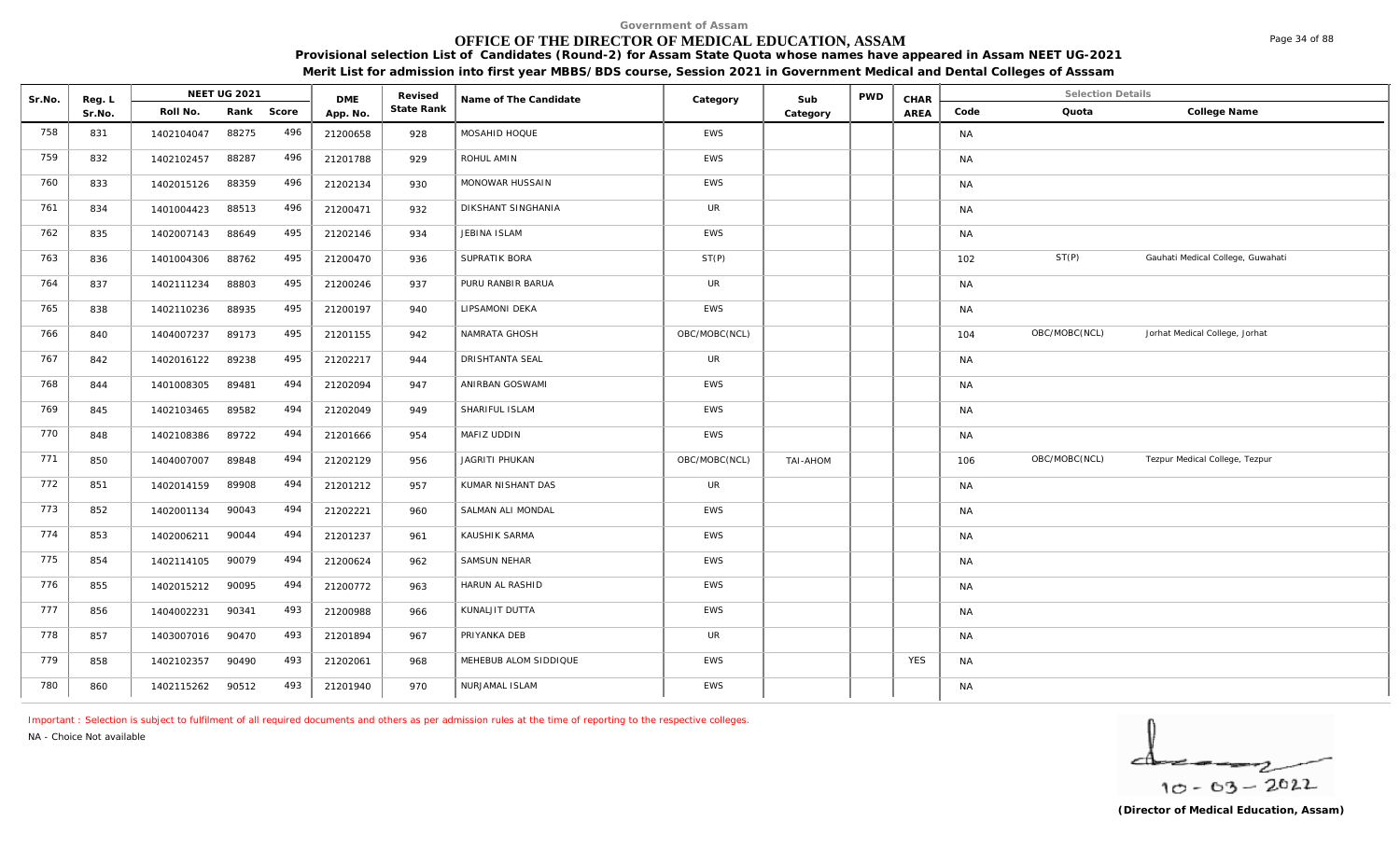# **OFFICE OF THE DIRECTOR OF MEDICAL EDUCATION, ASSAM**

**Provisional selection List of Candidates (Round-2) for Assam State Quota whose names have appeared in Assam NEET UG-2021 Merit List for admission into first year MBBS/BDS course, Session 2021 in Government Medical and Dental Colleges of Asssam**

| Sr.No. | Reg. L |            | <b>NEET UG 2021</b> |       | <b>DME</b> | Revised    | Name of The Candidate    | Category      | Sub          | <b>PWD</b> | CHAR |           | <b>Selection Details</b>      |                                  |
|--------|--------|------------|---------------------|-------|------------|------------|--------------------------|---------------|--------------|------------|------|-----------|-------------------------------|----------------------------------|
|        | Sr.No. | Roll No.   | Rank                | Score | App. No    | State Rank |                          |               | Category     |            | AREA | Code      | Quota                         | College Name                     |
| 781    | 861    | 1402101404 | 90621               | 493   | 21200711   | 971        | RIMA SARMA               | <b>EWS</b>    |              |            |      | <b>NA</b> |                               |                                  |
| 782    | 862    | 1403002343 | 90864               | 493   | 21201429   | 974        | KHAIDEM ADITYA SINGHA    | OBC/MOBC(NCL) |              |            |      | 104       | OBC/MOBC(NCL)                 | Jorhat Medical College, Jorhat   |
| 783    | 864    | 1402012001 | 91000               | 493   | 21200153   | 977        | DHIRAJ NATH              | OBC/MOBC(NCL) |              |            |      | 104       | OBC/MOBC(NCL)                 | Jorhat Medical College, Jorhat   |
| 784    | 866    | 1401003571 | 91048               | 493   | 21200832   | 979        | ARNAB BORPATRA GOHAIN    | OBC/MOBC(NCL) | TAI-AHOM     |            |      | 101       | OBC/MOBC(NCL)<br>TAI-AHOM     | Assam Medical College, Dibrugarh |
| 785    | 867    | 1401002106 | 91064               | 493   | 21200075   | 980        | <b>UDDIPTA SAIKIA</b>    | <b>EWS</b>    |              |            |      | <b>NA</b> |                               |                                  |
| 786    | 868    | 1403001057 | 91075               | 493   | 21200393   | 981        | <b>BISHWARUP MOHANTA</b> | OBC/MOBC(NCL) |              |            |      | 103       | OBC/MOBC(NCL)                 | Silchar Medical College, Silchar |
| 787    | 869    | 1401001073 | 91076               | 493   | 21202127   | 982        | <b>RITOM SENSUA</b>      | OBC/MOBC(NCL) | TAI-AHOM     |            |      | 104       | OBC/MOBC(NCL)                 | Jorhat Medical College, Jorhat   |
| 788    | 870    | 1402013182 | 91083               | 493   | 21201127   | 983        | ABHISEKH ROY             | EWS           |              |            |      | <b>NA</b> |                               |                                  |
| 789    | 870.1  | 1402108361 | 91278               | 492   | 21203003   | 986        | SATABDI SARMA            | <b>UR</b>     |              |            |      | <b>NA</b> |                               |                                  |
| 790    | 871    | 1402107487 | 91557               | 492   | 21201850   | 988        | W AKSHATA SINGHA         | OBC/MOBC(NCL) |              |            |      | 101       | OBC/MOBC(NCL)                 | Assam Medical College, Dibrugarh |
| 791    | 872    | 1401003500 | 91626               | 492   | 21201026   | 990        | KAUSHIK GOGOI            | OBC/MOBC(NCL) | <b>MOTAK</b> |            |      | 101       | OBC/MOBC(NCL)<br><b>MOTAK</b> | Assam Medical College, Dibrugarh |
| 792    | 874    | 1402016231 | 91700               | 492   | 21201409   | 992        | HRIDISTHITA DAS          | <b>EWS</b>    |              |            |      | <b>NA</b> |                               |                                  |
| 793    | 875    | 1403002269 | 91790               | 492   | 21200994   | 993        | SUNAYANA CHAKRABORTY     | <b>UR</b>     |              |            |      | <b>NA</b> |                               |                                  |
| 794    | 876    | 1403006272 | 91798               | 492   | 21202316   | 994        | ISHRAQ TANVIR AHMED      | <b>UR</b>     |              |            |      | <b>NA</b> |                               |                                  |
| 795    | 877    | 1402112406 | 91851               | 492   | 21200481   | 995        | SHRUTI GOGOI             | OBC/MOBC(NCL) | TAI-AHOM     |            |      | 101       | OBC/MOBC(NCL)                 | Assam Medical College, Dibrugarh |
| 796    | 878    | 1402004316 | 92383               | 491   | 21201597   | 998        | MOHSINA NASREEN MOLLAH   | <b>UR</b>     |              |            |      | <b>NA</b> |                               |                                  |
| 797    | 879    | 1402111337 | 92536               | 491   | 21201337   | 1000       | NIHARIKA MALAKAR         | SC            |              |            |      | 101       | <b>SC</b>                     | Assam Medical College, Dibrugarh |
| 798    | 880    | 1403007059 | 92680               | 491   | 21201197   | 1001       | TAUSEEF AHMED LASKAR     | <b>UR</b>     |              |            |      | <b>NA</b> |                               |                                  |
| 799    | 881    | 1402017032 | 92701               | 491   | 21200180   | 1002       | RUKEIYAH RAHMAN          | EWS           |              |            |      | <b>NA</b> |                               |                                  |
| 800    | 882    | 1402106463 | 92819               | 491   | 21201278   | 1003       | KENISHA DAS              | SC            |              |            |      | 101       | SC                            | Assam Medical College, Dibrugarh |
| 801    | 885    | 1402101698 | 93089               | 490   | 21202058   | 1010       | RUBUL KALITA             | EWS           |              |            |      | <b>NA</b> |                               |                                  |
| 802    | 886    | 1402102349 | 93112               | 490   | 21201598   | 1011       | KAZAL BORDOLOI           | <b>EWS</b>    |              |            |      | <b>NA</b> |                               |                                  |
| 803    | 888    | 1402006251 | 93219               | 490   | 21201264   | 1013       | PRACHI SINGH             | EWS           |              |            |      | <b>NA</b> |                               |                                  |

*Important : Selection is subject to fulfilment of all required documents and others as per admission rules at the time of reporting to the respective colleges.*

*NA - Choice Not available*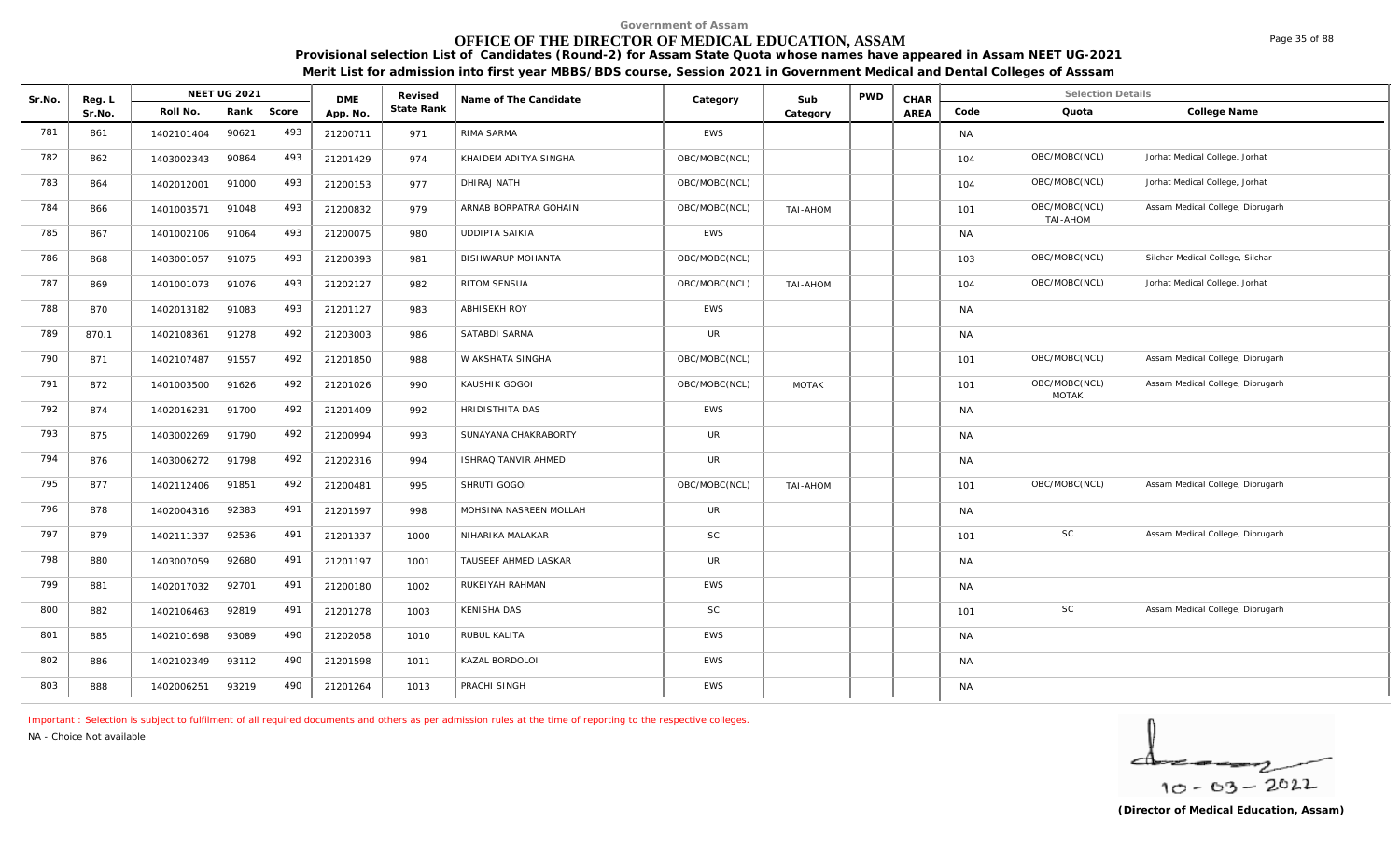# **OFFICE OF THE DIRECTOR OF MEDICAL EDUCATION, ASSAM**

**Provisional selection List of Candidates (Round-2) for Assam State Quota whose names have appeared in Assam NEET UG-2021 Merit List for admission into first year MBBS/BDS course, Session 2021 in Government Medical and Dental Colleges of Asssam**

| Sr.No. | Reg. L |            | <b>NEET UG 2021</b> |       | <b>DMF</b> | Revised    | Name of The Candidate      | Category      | Sub                        | <b>PWD</b> | CHAR |           | <b>Selection Details</b>         |                                               |
|--------|--------|------------|---------------------|-------|------------|------------|----------------------------|---------------|----------------------------|------------|------|-----------|----------------------------------|-----------------------------------------------|
|        | Sr.No. | Roll No.   | Rank                | Score | App. No.   | State Rank |                            |               | Category                   |            | AREA | Code      | Quota                            | College Name                                  |
| 804    | 889    | 1402110255 | 93301               | 490   | 21201494   | 1014       | MASOOM ALAM                | <b>EWS</b>    |                            |            |      | <b>NA</b> |                                  |                                               |
| 805    | 890    | 1401009212 | 93389               | 490   | 21200311   | 1016       | AYUSH DEBNATH              | OBC/MOBC(NCL) |                            |            |      | 104       | OBC/MOBC(NCL)                    | Jorhat Medical College, Jorhat                |
| 806    | 892    | 1402013226 | 93429               | 490   | 21201357   | 1019       | KUWALI SARKAR              | <b>SC</b>     |                            |            |      | 101       | <b>SC</b>                        | Assam Medical College, Dibrugarh              |
| 807    | 893    | 1402003055 | 93470               | 490   | 21201965   | 1021       | TRIDISHA DAS               | <b>EWS</b>    |                            |            |      | <b>NA</b> |                                  |                                               |
| 808    | 894    | 1403002214 | 93693               | 490   | 21202391   | 1022       | AZMOL HUSSAIN LASKAR       | <b>EWS</b>    |                            |            |      | <b>NA</b> |                                  |                                               |
| 809    | 896    | 1402012173 | 94047               | 489   | 21201323   | 1028       | <b>BISHAL DAS</b>          | <b>SC</b>     |                            |            |      | 101       | <b>SC</b>                        | Assam Medical College, Dibrugarh              |
| 810    | 898    | 1402003110 | 94074               | 489   | 21201024   | 1030       | PRACHURJYYA KUMAR          | OBC/MOBC(NCL) |                            |            |      | 105       | OBC/MOBC(NCL)                    | Fakhruddin Ali Ahmed Medical College, Barpeta |
| 811    | 899    | 1402111279 | 94076               | 489   | 21200752   | 1031       | GAURAB BEZBARUAH           | OBC/MOBC(NCL) |                            |            |      | 105       | OBC/MOBC(NCL)                    | Fakhruddin Ali Ahmed Medical College, Barpeta |
| 812    | 900    | 1403001291 | 94193               | 489   | 21201123   | 1033       | <b>SULOV DAS</b>           | <b>SC</b>     |                            |            |      | 103       | SC                               | Silchar Medical College, Silchar              |
| 813    | 901    | 1401005512 | 94284               | 489   | 21200291   | 1036       | SUMAN GOGOI                | OBC/MOBC(NCL) | TAI-AHOM                   |            |      | 104       | OBC/MOBC(NCL)                    | Jorhat Medical College, Jorhat                |
| 814    | 902    | 1402108323 | 94614               | 489   | 21201973   | 1042       | MANISH AGARWALA            | <b>EWS</b>    |                            |            |      | <b>NA</b> |                                  |                                               |
| 815    | 903    | 1401002545 | 94644               | 489   | 21200286   | 1044       | CHINMOY DUARAH             | OBC/MOBC(NCL) | <b>MOTAK</b>               |            |      | 104       | OBC/MOBC(NCL)                    | Jorhat Medical College, Jorhat                |
| 816    | 905    | 1403005291 | 95376               | 488   | 21200398   | 1050       | APURBA DEB                 | UR            |                            |            |      | <b>NA</b> |                                  |                                               |
| 817    | 906    | 1402117106 | 95414               | 488   | 21200750   | 1051       | ANKUR JYOTI DAS            | OBC/MOBC(NCL) | KOCH-RAJBO<br><b>NGSHI</b> |            |      | 101       | OBC/MOBC(NCL)<br>KOCH-RAJBONGSHI | Assam Medical College, Dibrugarh              |
| 818    | 907    | 1402004498 | 95678               | 488   | 21202183   | 1054       | RIZUANA AHMED              | <b>EWS</b>    |                            |            |      | <b>NA</b> |                                  |                                               |
| 819    | 909    | 1404004053 | 95930               | 487   | 21201231   | 1057       | LOHIT BOHORA               | OBC/MOBC(NCL) |                            |            |      | 104       | OBC/MOBC(NCL)                    | Jorhat Medical College, Jorhat                |
| 820    | 910    | 1402103113 | 96010               | 487   | 21202068   | 1060       | ABHIJEET BANIA             | <b>SC</b>     |                            |            |      | 103       | SC                               | Silchar Medical College, Silchar              |
| 821    | 911    | 1402008244 | 96507               | 487   | 21200582   | 1061       | <b>ISHRAT NAAZ</b>         | OBC/MOBC(NCL) |                            |            |      | 103       | OBC/MOBC(NCL)                    | Silchar Medical College, Silchar              |
| 822    | 914    | 1401009164 | 96874               | 486   | 21201399   | 1067       | RISHIKA HAZARIKA           | <b>UR</b>     |                            |            |      | <b>NA</b> |                                  |                                               |
| 823    | 915    | 1402103572 | 96931               | 486   | 21200348   | 1069       | <b>ABHIJIT SIL</b>         | OBC/MOBC(NCL) |                            |            |      | 103       | OBC/MOBC(NCL)                    | Silchar Medical College, Silchar              |
| 824    | 917    | 1402120077 | 97444               | 486   | 21200684   | 1073       | KAMALDIP BARMAN            | OBC/MOBC(NCL) | KOCH-RAJBO<br><b>NGSHI</b> |            |      | 104       | OBC/MOBC(NCL)                    | Jorhat Medical College, Jorhat                |
| 825    | 919    | 1401009171 | 97649               | 485   | 21200078   | 1075       | MRIDUPAWAN BORPATRA GOHAIN | OBC/MOBC(NCL) | MOTAK                      |            |      | 104       | OBC/MOBC(NCL)                    | Jorhat Medical College, Jorhat                |
| 826    | 921    | 1402007475 | 97743               | 485   | 21200780   | 1078       | RUPAM DAS                  | <b>SC</b>     |                            |            |      | 101       | SC                               | Assam Medical College, Dibrugarh              |

*Important : Selection is subject to fulfilment of all required documents and others as per admission rules at the time of reporting to the respective colleges.*

*NA - Choice Not available*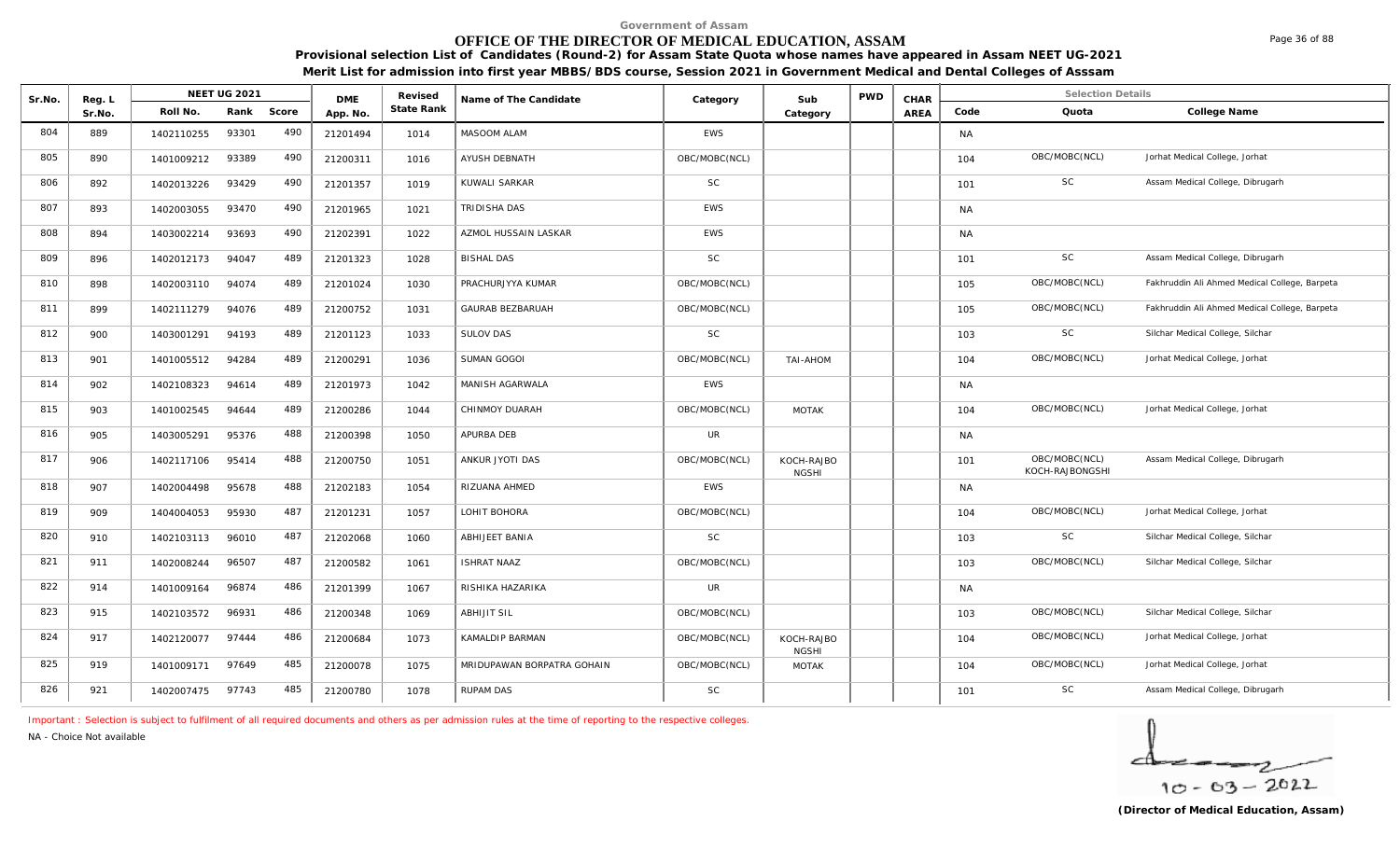# **OFFICE OF THE DIRECTOR OF MEDICAL EDUCATION, ASSAM**

**Provisional selection List of Candidates (Round-2) for Assam State Quota whose names have appeared in Assam NEET UG-2021 Merit List for admission into first year MBBS/BDS course, Session 2021 in Government Medical and Dental Colleges of Asssam**

| Sr.No. | Reg. L |                   | <b>NEET UG 2021</b> |       | <b>DME</b> | Revised    | Name of The Candidate   |               | Sub                        | <b>PWD</b> | CHAR       |           | <b>Selection Details</b> |                                  |
|--------|--------|-------------------|---------------------|-------|------------|------------|-------------------------|---------------|----------------------------|------------|------------|-----------|--------------------------|----------------------------------|
|        | Sr.No. | Roll No.          | Rank                | Score | App. No.   | State Rank |                         | Category      | Category                   |            | AREA       | Code      | Quota                    | College Name                     |
| 827    | 922    | 1402102549        | 97828               | 485   | 21201219   | 1081       | SRISHTI DEKA            | <b>EWS</b>    |                            |            |            | <b>NA</b> |                          |                                  |
| 828    | 923    | 1402001146        | 97895               | 485   | 21201592   | 1082       | <b>WASIM PRODHANI</b>   | <b>EWS</b>    |                            |            |            | NA        |                          |                                  |
| 829    | 924    | 1401004219        | 97928               | 485   | 21200044   | 1083       | HIRAK JYOTI DUTTA       | OBC/MOBC(NCL) | KOCH-RAJBO<br><b>NGSHI</b> |            |            | 104       | OBC/MOBC(NCL)            | Jorhat Medical College, Jorhat   |
| 830    | 925    | 1402108233        | 98045               | 485   | 21200374   | 1084       | SUBHASIS KUMAR NATH     | OBC/MOBC(NCL) |                            |            |            | 104       | OBC/MOBC(NCL)            | Jorhat Medical College, Jorhat   |
| 831    | 925.1  | 1402113346        | 98109               | 485   | 21203059   | 1085       | SUKANYA PHUKAN          | <b>EWS</b>    |                            |            |            | <b>NA</b> |                          |                                  |
| 832    | 926    | 1402011171        | 98306               | 485   | 21200556   | 1086       | PARISMITA DEVI          | OBC/MOBC(NCL) |                            |            |            | 103       | OBC/MOBC(NCL)            | Silchar Medical College, Silchar |
| 833    | 927    | 1402102686        | 98519               | 485   | 21201655   | 1089       | SAGARIKA SARKAR         | <b>SC</b>     |                            |            |            | 104       | SC                       | Jorhat Medical College, Jorhat   |
| 834    | 927.1  | 1401006250        | 98585               | 485   | 21203013   | 1090       | MANAV SAHU              | UR            |                            |            |            | NA        |                          |                                  |
| 835    | 928    | 1403001645        | 98711               | 484   | 21202238   | 1092       | ANISHA PARVIN BARBHUIYA | UR            |                            |            |            | <b>NA</b> |                          |                                  |
| 836    | 930    | 1402101125        | 98745               | 484   | 21200024   | 1094       | MANISHA NATH            | OBC/MOBC(NCL) |                            |            |            | 103       | OBC/MOBC(NCL)            | Silchar Medical College, Silchar |
| 837    | 931    | 1401005350        | 99226               | 484   | 21202080   | 1098       | JEENAT AMAN             | UR            |                            |            |            | NA        |                          |                                  |
| 838    | 932    | 1402101556        | 99307               | 484   | 21201110   | 1099       | RICHA MANI DUTTA        | <b>EWS</b>    |                            |            |            | NA        |                          |                                  |
| 839    | 933    | 1403005169        | 100036              | 483   | 21200671   | 1106       | RAJBIR DEY              | OBC/MOBC(NCL) |                            |            |            | 103       | OBC/MOBC(NCL)            | Silchar Medical College, Silchar |
| 840    | 935    | 1402017027        | 100565              | 482   | 21200538   | 1110       | KHUSBOO KHATUN          | <b>EWS</b>    |                            |            |            | <b>NA</b> |                          |                                  |
| 841    | 937    | 1402002060        | 100668              | 482   | 21201006   | 1113       | <b>IZAZ AHMED</b>       | <b>EWS</b>    |                            |            | <b>YES</b> | <b>NA</b> |                          |                                  |
| 842    | 938    | 1403005283        | 100934              | 482   | 21202004   | 1116       | AMITA BANSAL            | UR            |                            |            |            | NA.       |                          |                                  |
| 843    | 939    | 1402108244        | 100998              | 482   | 21201441   | 1117       | AASHIKA DAS             | <b>SC</b>     |                            |            |            | 106       | <b>SC</b>                | Tezpur Medical College, Tezpur   |
| 844    | 940    | 1403001549        | 101084              | 482   | 21202345   | 1119       | TAHERA ASMA CHOUDHURY   | <b>EWS</b>    |                            |            |            | <b>NA</b> |                          |                                  |
| 845    | 941    | 1402116256        | 101121              | 482   | 21200320   | 1120       | PARAN JYOTI KASHYAP     | <b>SC</b>     |                            |            |            | 101       | <b>SC</b>                | Assam Medical College, Dibrugarh |
| 846    | 942    | 1402002552        | 101387              | 482   | 21201386   | 1122       | CHINMOY DAS             | OBC/MOBC(NCL) |                            |            |            | 104       | OBC/MOBC(NCL)            | Jorhat Medical College, Jorhat   |
| 847    | 943    | 1402113163        | 101550              | 481   | 21200718   | 1123       | ADILUR RAHMAN           | <b>EWS</b>    |                            |            |            | NA        |                          |                                  |
| 848    | 944    | 1402107186        | 101611              | 481   | 21200560   | 1124       | SONIA BASAK             | OBC/MOBC(NCL) |                            |            |            | 106       | OBC/MOBC(NCL)            | Tezpur Medical College, Tezpur   |
| 849    | 945    | 1403005129 101640 |                     | 481   | 21200508   | 1125       | SHIBOM DEY              | OBC/MOBC(NCL) |                            |            |            | 103       | OBC/MOBC(NCL)            | Silchar Medical College, Silchar |

*Important : Selection is subject to fulfilment of all required documents and others as per admission rules at the time of reporting to the respective colleges.*

*NA - Choice Not available*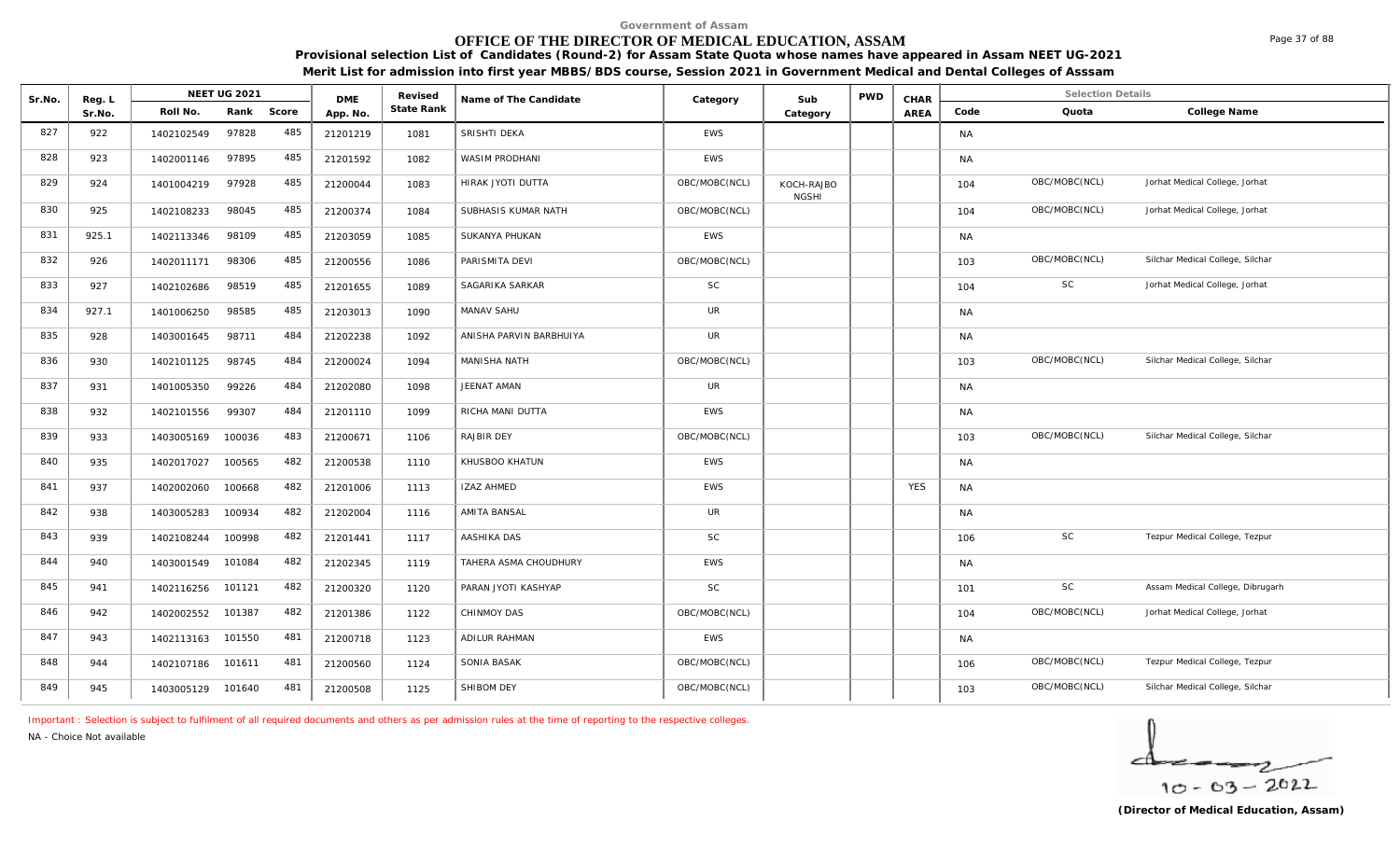# **OFFICE OF THE DIRECTOR OF MEDICAL EDUCATION, ASSAM**

**Provisional selection List of Candidates (Round-2) for Assam State Quota whose names have appeared in Assam NEET UG-2021** 

**Merit List for admission into first year MBBS/BDS course, Session 2021 in Government Medical and Dental Colleges of Asssam**

| Sr.No. | Reg. L |                   | <b>NEET UG 2021</b> |       | <b>DME</b> | Revised    | Name of The Candidate   | Category      | Sub                        | <b>PWD</b> | CHAR        |           | <b>Selection Details</b> |                                  |
|--------|--------|-------------------|---------------------|-------|------------|------------|-------------------------|---------------|----------------------------|------------|-------------|-----------|--------------------------|----------------------------------|
|        | Sr.No. | Roll No.          | Rank                | Score | App. No.   | State Rank |                         |               | Category                   |            | <b>AREA</b> | Code      | Quota                    | College Name                     |
| 850    | 946    | 1401006306        | 101842              | 481   | 21200151   | 1127       | <b>BIDARSHAN DUTTA</b>  | OBC/MOBC(NCL) | KOCH-RAJBO<br><b>NGSHI</b> |            |             | 104       | OBC/MOBC(NCL)            | Jorhat Medical College, Jorhat   |
| 851    | 947    | 1401006473        | 101899              | 481   | 21200338   | 1129       | ABHIDEEP DUTTA          | OBC/MOBC(NCL) | KOCH-RAJBO<br><b>NGSHI</b> |            |             | 104       | OBC/MOBC(NCL)            | Jorhat Medical College, Jorhat   |
| 852    | 948    | 1403001589        | 102032              | 481   | 21200296   | 1132       | AYANJIT DUTTA           | OBC/MOBC(NCL) |                            |            |             | 103       | OBC/MOBC(NCL)            | Silchar Medical College, Silchar |
| 853    | 948.1  | 1402016008        | 102034              | 481   | 21203030   | 1133       | NAYANABHIRAM DEKA       | EWS           |                            |            |             | <b>NA</b> |                          |                                  |
| 854    | 949    | 1401004169        | 102254              | 481   | 21200617   | 1134       | ANUSMITA DUTTA          | UR            |                            |            |             | <b>NA</b> |                          |                                  |
| 855    | 951    | 1401007303        | 102413              | 480   | 21200105   | 1138       | SAGARIKA CHAKRABORTY    | UR            |                            |            |             | <b>NA</b> |                          |                                  |
| 856    | 952    | 1401005290        | 102557              | 480   | 21200230   | 1140       | AKANSHYA BORA           | OBC/MOBC(NCL) |                            |            |             | 104       | OBC/MOBC(NCL)            | Jorhat Medical College, Jorhat   |
| 857    | 954    | 1401004435        | 102734              | 480   | 21201187   | 1143       | <b>ISHEETA BORAH</b>    | OBC/MOBC(NCL) | KOCH-RAJBO<br><b>NGSHI</b> |            |             | 104       | OBC/MOBC(NCL)            | Jorhat Medical College, Jorhat   |
| 858    | 956    | 1402118212        | 102997              | 480   | 21201140   | 1146       | HIRANYA KUMAR NATH      | OBC/MOBC(NCL) |                            |            |             | 103       | OBC/MOBC(NCL)            | Silchar Medical College, Silchar |
| 859    | 957    | 1403001218        | 103043              | 480   | 21201393   | 1147       | <b>SUNANDA PAUL</b>     | OBC/MOBC(NCL) |                            |            |             | 103       | OBC/MOBC(NCL)            | Silchar Medical College, Silchar |
| 860    | 958    | 1401004557        | 103167              | 480   | 21200437   | 1148       | ANISHA DEB              | <b>UR</b>     |                            |            |             | <b>NA</b> |                          |                                  |
| 861    | 959    | 1401001367        | 103252              | 480   | 21200234   | 1152       | SURYANGSHU PRATIM DUTTA | UR            |                            |            |             | <b>NA</b> |                          |                                  |
| 862    | 960    | 1404008170 103418 |                     | 479   | 21201527   | 1155       | PRITI MALLIK            | SC            |                            |            |             | 104       | SC                       | Jorhat Medical College, Jorhat   |
| 863    | 961    | 1402010142        | 103479              | 479   | 21200578   | 1157       | ABHIJIT NARAYAN DAS     | EWS           |                            |            |             | <b>NA</b> |                          |                                  |
| 864    | 962    | 1401002713        | 103596              | 479   | 21200109   | 1158       | PRIYA DOLEY             | ST(P)         |                            |            |             | 101       | ST(P)                    | Assam Medical College, Dibrugarh |
| 865    | 963    | 1401001170        | 103865              | 479   | 21200022   | 1161       | SHIKHA VERMA            | OBC/MOBC(NCL) |                            |            |             | 106       | OBC/MOBC(NCL)            | Tezpur Medical College, Tezpur   |
| 866    | 965    | 1403003274        | 104218              | 479   | 21201202   | 1166       | SUBHAM SINHA            | OBC/MOBC(NCL) |                            |            |             | 103       | OBC/MOBC(NCL)            | Silchar Medical College, Silchar |
| 867    | 966    | 1402006212        | 104385              | 478   | 21201502   | 1170       | ARCHITA GOGOI           | UR            |                            |            |             | <b>NA</b> |                          |                                  |
| 868    | 967    | 1402013104        | 104560              | 478   | 21200435   | 1174       | RIZWAN HOQUE            | EWS           |                            |            |             | <b>NA</b> |                          |                                  |
| 869    | 969    | 1402103118        | 104741              | 478   | 21201099   | 1177       | HARSH VARDHAN VERMA     | UR            |                            |            |             | <b>NA</b> |                          |                                  |
| 870    | 970    | 1402112095        | 104922              | 478   | 21201676   | 1180       | SHREYA DAS              | UR            |                            |            |             | <b>NA</b> |                          |                                  |
| 871    | 972    | 1402016033        | 105435              | 477   | 21201772   | 1183       | MRIGAKSHI SAIKIA        | EWS           |                            |            |             | <b>NA</b> |                          |                                  |
| 872    | 973    | 1402001441        | 105576              | 477   | 21201280   | 1186       | AMAN SANYAL             | SC            |                            |            |             | 104       | SC                       | Jorhat Medical College, Jorhat   |

*Important : Selection is subject to fulfilment of all required documents and others as per admission rules at the time of reporting to the respective colleges.*

*NA - Choice Not available*

 $10 - 63 - 2022$ 

Page 38 of 88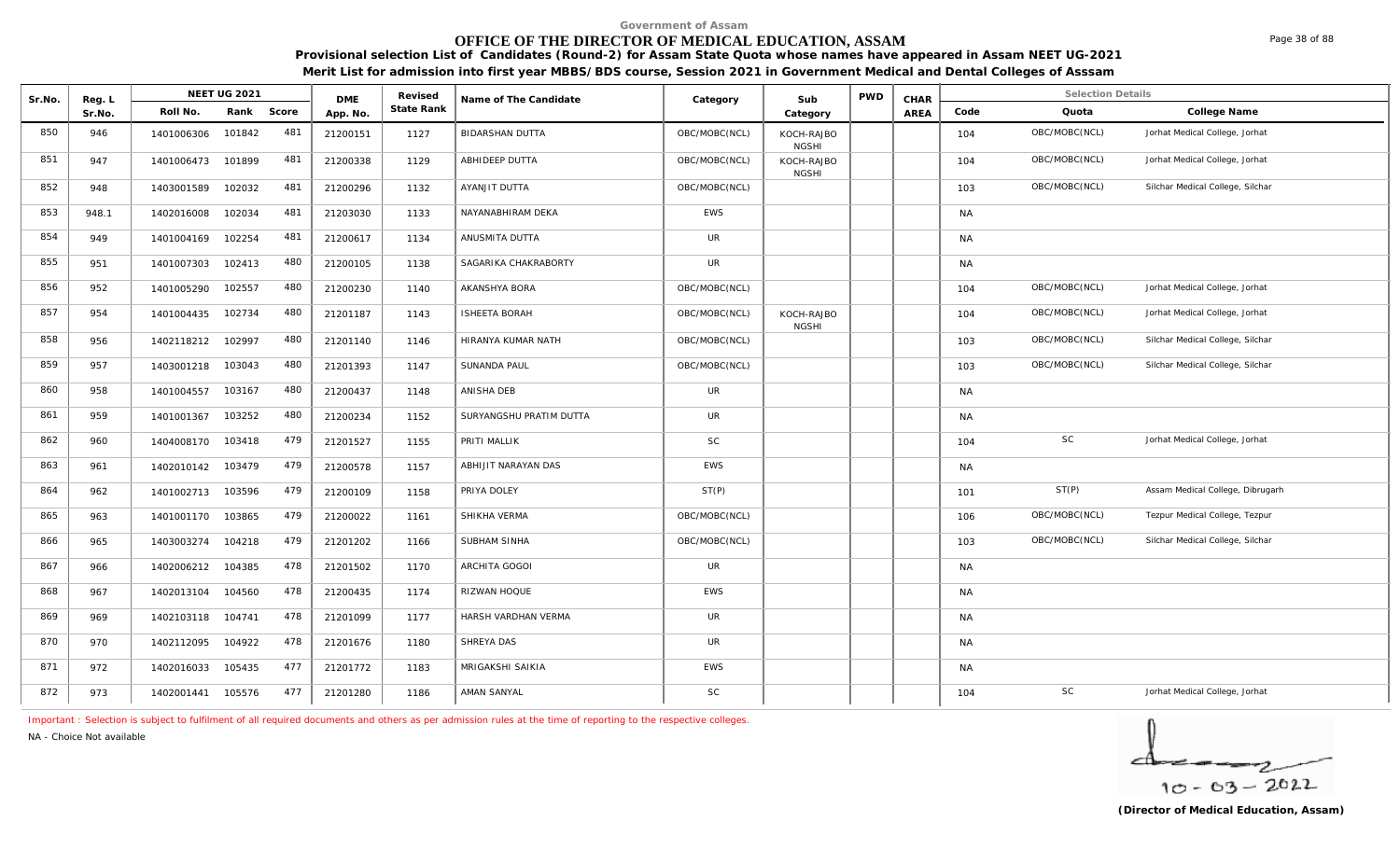# **OFFICE OF THE DIRECTOR OF MEDICAL EDUCATION, ASSAM**

**Provisional selection List of Candidates (Round-2) for Assam State Quota whose names have appeared in Assam NEET UG-2021 Merit List for admission into first year MBBS/BDS course, Session 2021 in Government Medical and Dental Colleges of Asssam**

| Sr.No. | Reg. L |            | NEET UG 2021 |       | <b>DME</b> | Revised    | Name of The Candidate      | Category      | Sub                        | <b>PWD</b> | CHAR        |           | <b>Selection Details</b>      |                                               |
|--------|--------|------------|--------------|-------|------------|------------|----------------------------|---------------|----------------------------|------------|-------------|-----------|-------------------------------|-----------------------------------------------|
|        | Sr.No. | Roll No.   | Rank         | Score | App. No.   | State Rank |                            |               | Category                   |            | <b>AREA</b> | Code      | Quota                         | College Name                                  |
| 873    | 974    | 1401004202 | 105621       | 477   | 21201463   | 1188       | JULFIQUR ROHMAN            | <b>EWS</b>    |                            |            |             | <b>NA</b> |                               |                                               |
| 874    | 975    | 1402110176 | 105752       | 477   | 21200181   | 1189       | <b>PINKY DAS</b>           | OBC/MOBC(NCL) | KOCH-RAJBO<br><b>NGSHI</b> |            |             | 105       | OBC/MOBC(NCL)                 | Fakhruddin Ali Ahmed Medical College, Barpeta |
| 875    | 976    | 1402106175 | 105929       | 477   | 21200406   | 1195       | <b>HARSHADEEP PAUL</b>     | OBC/MOBC(NCL) |                            |            |             | 103       | OBC/MOBC(NCL)                 | Silchar Medical College, Silchar              |
| 876    | 977    | 1401008335 | 105972       | 477   | 21201043   | 1197       | <b>DEEPSIKHA PHUKAN</b>    | OBC/MOBC(NCL) | <b>MOTAK</b>               |            |             | 104       | OBC/MOBC(NCL)<br><b>MOTAK</b> | Jorhat Medical College, Jorhat                |
| 877    | 979    | 1402023161 | 106231       | 476   | 21201916   | 1199       | <b>BIKASH BARMAN</b>       | <b>SC</b>     |                            |            |             | 104       | SC                            | Jorhat Medical College, Jorhat                |
| 878    | 982    | 1404002297 | 106322       | 476   | 21200241   | 1204       | SNEHASHREE DEY             | OBC/MOBC(NCL) |                            |            |             | 103       | OBC/MOBC(NCL)                 | Silchar Medical College, Silchar              |
| 879    | 983    | 1402013142 | 106407       | 476   | 21202202   | 1207       | CHAYANIKA CHOWDHURY        | <b>EWS</b>    |                            |            |             | <b>NA</b> |                               |                                               |
| 880    | 984    | 1401006485 | 106478       | 476   | 21200159   | 1208       | SHRESTHA ACHARJEE          | OBC/MOBC(NCL) |                            |            |             | 103       | OBC/MOBC(NCL)                 | Silchar Medical College, Silchar              |
| 881    | 985    | 1402002500 | 106690       | 476   | 21201878   | 1209       | SUDIP DAS                  | <b>SC</b>     |                            |            |             | 104       | SC                            | Jorhat Medical College, Jorhat                |
| 882    | 986    | 1403001009 | 106776       | 476   | 21200045   | 1211       | ROUNAK SHARMA              | OBC/MOBC(NCL) |                            |            |             | 103       | OBC/MOBC(NCL)                 | Silchar Medical College, Silchar              |
| 883    | 987    | 1402111049 | 106989       | 476   | 21200948   | 1212       | <b>ABINASH DAS</b>         | <b>SC</b>     |                            |            |             | 105       | SC                            | Fakhruddin Ali Ahmed Medical College, Barpeta |
| 884    | 988    | 1401003036 | 107017       | 476   | 21200160   | 1213       | HIMANGSU DUARAH            | OBC/MOBC(NCL) | TAI-AHOM                   |            |             | 104       | OBC/MOBC(NCL)<br>TAI-AHOM     | Jorhat Medical College, Jorhat                |
| 885    | 989    | 1402003356 | 107033       | 476   | 21201047   | 1214       | PRITAM SARMA               | <b>EWS</b>    |                            |            |             | <b>NA</b> |                               |                                               |
| 886    | 990    | 1402002175 | 107392       | 475   | 21200641   | 1218       | PLABITA PRIYADARSHINEE ROY | OBC/MOBC(NCL) | KOCH-RAJBO<br><b>NGSHI</b> |            |             | 103       | OBC/MOBC(NCL)                 | Silchar Medical College, Silchar              |
| 887    | 991    | 1401001860 | 107617       | 475   | 21200505   | 1221       | SNEHA AGARWAL              | <b>UR</b>     |                            |            |             | <b>NA</b> |                               |                                               |
| 888    | 992    | 1402110424 | 107720       | 475   | 21201089   | 1224       | SASWATI SARMAH             | EWS           |                            |            |             | <b>NA</b> |                               |                                               |
| 889    | 993    | 1402005230 | 107761       | 475   | 21201156   | 1226       | <b>TANVI DUARAH</b>        | <b>UR</b>     |                            |            |             | <b>NA</b> |                               |                                               |
| 890    | 994    | 1402001131 | 107774       | 475   | 21200085   | 1227       | PUNAM NARZARY              | ST(P)         |                            |            |             | 102       | ST(P)                         | Gauhati Medical College, Guwahati             |
| 891    | 995    | 1402020054 | 107828       | 475   | 21201627   | 1228       | PINKU MANI KUMAR           | OBC/MOBC(NCL) |                            |            |             | 103       | OBC/MOBC(NCL)                 | Silchar Medical College, Silchar              |
| 892    | 996    | 1402112246 | 107836       | 475   | 21200518   | 1229       | SEKHAR SUMAN KAKATI        | <b>SC</b>     |                            |            |             | 104       | SC                            | Jorhat Medical College, Jorhat                |
| 893    | 997    | 1404002210 | 107993       | 475   | 21202054   | 1230       | SURAIYA NASHREEN RAHMAN    | <b>UR</b>     |                            |            |             | <b>NA</b> |                               |                                               |
| 894    | 998    | 1402114199 | 108059       | 475   | 21202011   | 1231       | RANI JALLAN                | <b>EWS</b>    |                            |            |             | <b>NA</b> |                               |                                               |
| 895    | 999    | 1403006056 | 108260       | 474   | 21201436   | 1232       | KOMOLICA NATH              | OBC/MOBC(NCL) |                            |            |             | 103       | OBC/MOBC(NCL)                 | Silchar Medical College, Silchar              |

*Important : Selection is subject to fulfilment of all required documents and others as per admission rules at the time of reporting to the respective colleges.*

*NA - Choice Not available*

 $10 - 63 - 2022$ 

Page 39 of 88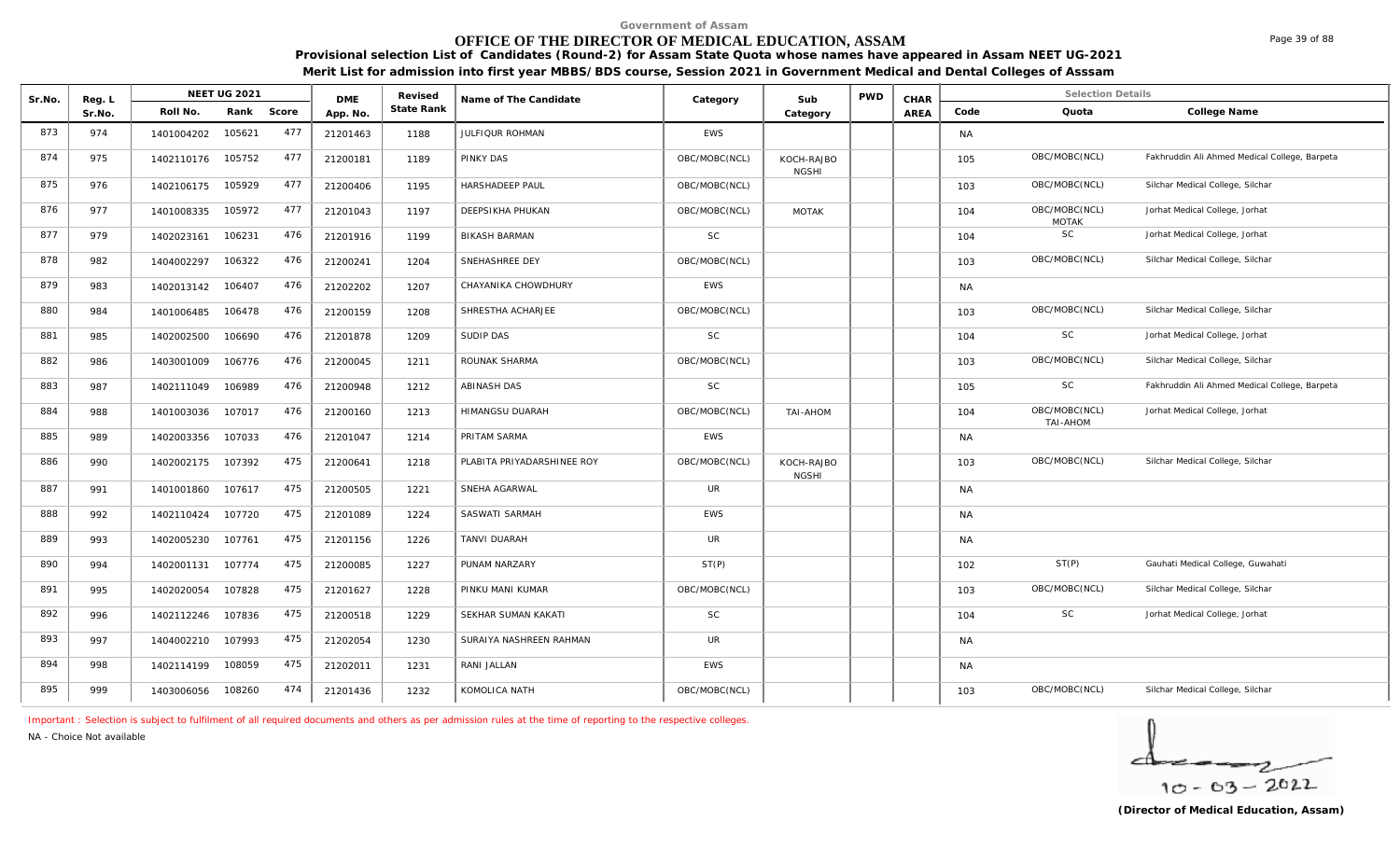# **OFFICE OF THE DIRECTOR OF MEDICAL EDUCATION, ASSAM**

**Provisional selection List of Candidates (Round-2) for Assam State Quota whose names have appeared in Assam NEET UG-2021 Merit List for admission into first year MBBS/BDS course, Session 2021 in Government Medical and Dental Colleges of Asssam**

| Sr.No. | Reg. L | <b>NEET UG 2021</b> |        |       | <b>DME</b> | Revised    | Name of The Candidate   | Category      | Sub      | <b>PWD</b> | CHAR       |           | <b>Selection Details</b> |                                               |
|--------|--------|---------------------|--------|-------|------------|------------|-------------------------|---------------|----------|------------|------------|-----------|--------------------------|-----------------------------------------------|
|        | Sr.No. | Roll No.            | Rank   | Score | App. No.   | State Rank |                         |               | Category |            | AREA       | Code      | Quota                    | College Name                                  |
| 896    | 1000   | 1402101171          | 108285 | 474   | 21200479   | 1234       | NILAKSHI PHUKON         | OBC/MOBC(NCL) | TAI-AHOM |            |            | 106       | OBC/MOBC(NCL)            | Tezpur Medical College, Tezpur                |
| 897    | 1001   | 1402102354          | 108291 | 474   | 21200164   | 1235       | PINKY MALAKAR           | <b>SC</b>     |          |            |            | 104       | <b>SC</b>                | Jorhat Medical College, Jorhat                |
| 898    | 1002   | 1402116067          | 108324 | 474   | 21201867   | 1236       | SABORNI DAS             | <b>UR</b>     |          |            |            | <b>NA</b> |                          |                                               |
| 899    | 1003   | 1404002178          | 108520 | 474   | 21202208   | 1238       | PRAJNYASRI BORA         | <b>UR</b>     |          |            |            | <b>NA</b> |                          |                                               |
| 900    | 1004   | 1402110474          | 108547 | 474   | 21201808   | 1240       | NAYANJYOTI SAIKIA       | OBC/MOBC(NCL) |          |            |            | 108       | OBC/MOBC(NCL)            | Lakimpur Medical College, North Lahimpur      |
| 901    | 1006   | 1401002438          | 108707 | 474   | 21201195   | 1245       | PRANJALIKA GOGOI        | OBC/MOBC(NCL) | TAI-AHOM |            |            | 106       | OBC/MOBC(NCL)            | Tezpur Medical College, Tezpur                |
| 902    | 1008   | 1402107498          | 108738 | 474   | 21200918   | 1247       | PAYAL MAZUMDER          | OBC/MOBC(NCL) |          |            |            | 103       | OBC/MOBC(NCL)            | Silchar Medical College, Silchar              |
| 903    | 1009   | 1402008369          | 108753 | 474   | 21201189   | 1248       | JAHIR ABBAS TAPADAR     | <b>EWS</b>    |          |            |            | <b>NA</b> |                          |                                               |
| 904    | 1010   | 1404008099          | 108798 | 474   | 21200249   | 1249       | MUSLIHA BEGUM           | UR            |          |            |            | <b>NA</b> |                          |                                               |
| 905    | 1011   | 1402017068          | 108855 | 474   | 21200970   | 1251       | PINKI BASFORE           | <b>SC</b>     |          |            |            | 104       | $\mathsf{SC}$            | Jorhat Medical College, Jorhat                |
| 906    | 1012   | 1403006585          | 108994 | 474   | 21200373   | 1252       | RUDRESWAR NATH          | OBC/MOBC(NCL) |          |            |            | 105       | OBC/MOBC(NCL)            | Fakhruddin Ali Ahmed Medical College, Barpeta |
| 907    | 1013   | 1402006206          | 109010 | 474   | 21201178   | 1253       | ARUN KR NATH            | OBC/MOBC(NCL) |          |            |            | 106       | OBC/MOBC(NCL)            | Tezpur Medical College, Tezpur                |
| 908    | 1014   | 1402002004          | 109150 | 474   | 21201922   | 1255       | SAINUR RAHMAN AHMED     | EWS           |          |            |            | <b>NA</b> |                          |                                               |
| 909    | 1015   | 1402101434          | 109634 | 473   | 21202135   | 1261       | <b>BINOY NATH</b>       | OBC/MOBC(NCL) |          |            |            | 108       | OBC/MOBC(NCL)            | Lakimpur Medical College, North Lahimpur      |
| 910    | 1018   | 1401006241          | 109993 | 473   | 21201430   | 1266       | HARSHITA TAMULI         | OBC/MOBC(NCL) | CHUTIA   |            |            | 101       | OBC/MOBC(NCL)<br>CHUTIA  | Assam Medical College, Dibrugarh              |
| 911    | 1019   | 1402113178          | 110368 | 472   | 21200996   | 1271       | WASIFA NASNEEN          | UR            |          |            | <b>YES</b> | <b>NA</b> |                          |                                               |
| 912    | 1021   | 1404003159          | 110548 | 472   | 21201266   | 1275       | ABHIJIT BHUYAN          | OBC/MOBC(NCL) |          |            |            | 105       | OBC/MOBC(NCL)            | Fakhruddin Ali Ahmed Medical College, Barpeta |
| 913    | 1022   | 1402011127          | 110567 | 472   | 21201563   | 1276       | <b>SABNAM AHMED</b>     | <b>EWS</b>    |          |            |            | <b>NA</b> |                          |                                               |
| 914    | 1023   | 1401008082          | 110867 | 472   | 21200904   | 1282       | DHURJATI NATH           | OBC/MOBC(NCL) |          |            |            | 108       | OBC/MOBC(NCL)            | Lakimpur Medical College, North Lahimpur      |
| 915    | 1025   | 1401010023          | 110882 | 472   | 21200802   | 1284       | <b>KULDEEP DIHINGIA</b> | OBC/MOBC(NCL) |          |            |            | 106       | OBC/MOBC(NCL)            | Tezpur Medical College, Tezpur                |
| 916    | 1026   | 1402106409          | 110932 | 472   | 21201062   | 1286       | ROHAN MONDAL            | OBC/MOBC(NCL) |          |            |            | 105       | OBC/MOBC(NCL)            | Fakhruddin Ali Ahmed Medical College, Barpeta |
| 917    | 1027   | 1402103038          | 111081 | 472   | 21202356   | 1289       | RITURAJ GAUTAM          | <b>EWS</b>    |          |            |            | <b>NA</b> |                          |                                               |
| 918    | 1028   | 1404007012 111145   |        | 471   | 21200208   | 1291       | ANUBRATA NATH           | <b>UR</b>     |          |            |            | <b>NA</b> |                          |                                               |

*Important : Selection is subject to fulfilment of all required documents and others as per admission rules at the time of reporting to the respective colleges.*

*NA - Choice Not available*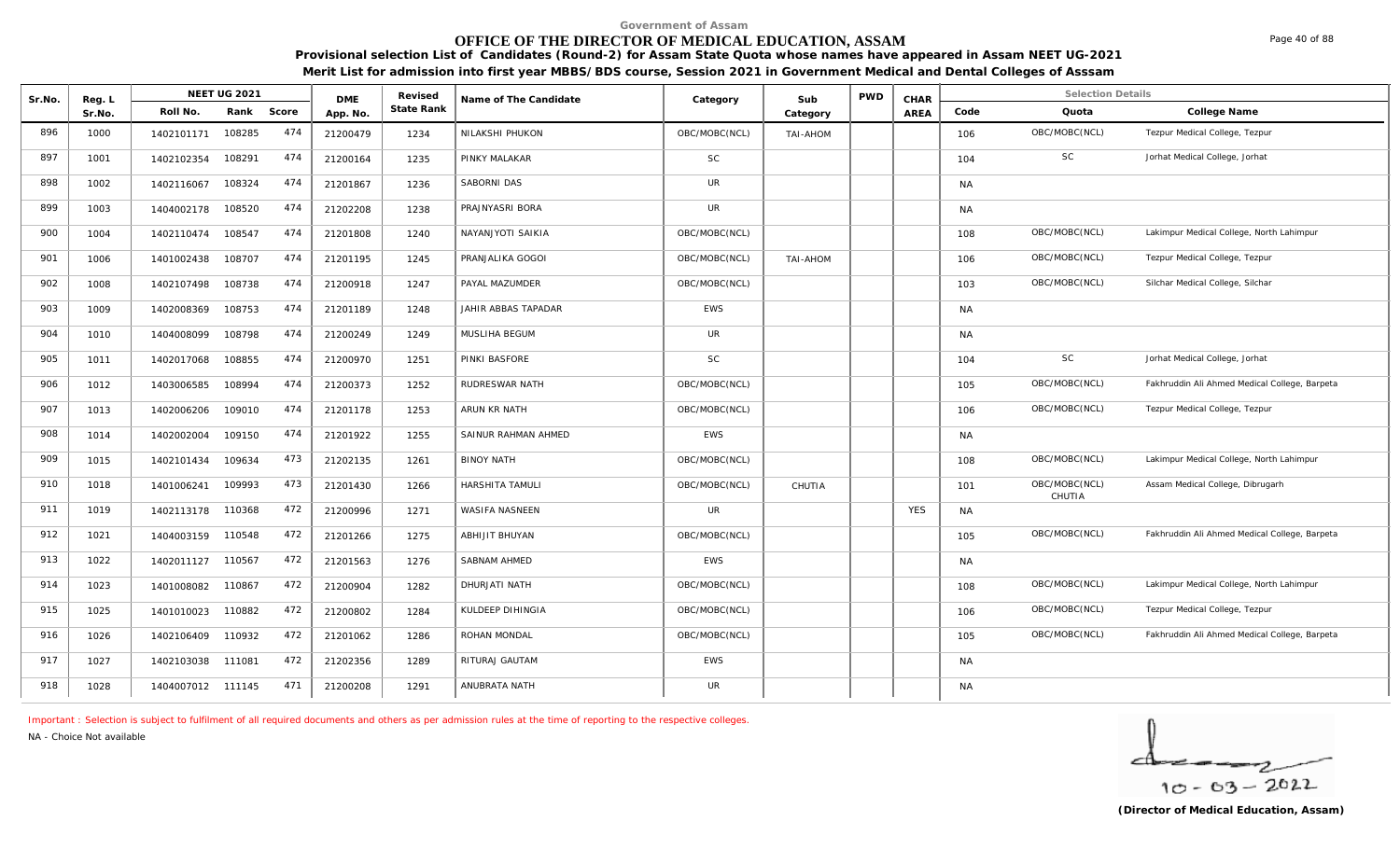# **OFFICE OF THE DIRECTOR OF MEDICAL EDUCATION, ASSAM**

**Provisional selection List of Candidates (Round-2) for Assam State Quota whose names have appeared in Assam NEET UG-2021** 

**Merit List for admission into first year MBBS/BDS course, Session 2021 in Government Medical and Dental Colleges of Asssam**

| Sr.No. | Reg. L |                   | <b>NEET UG 2021</b> |       | <b>DMF</b> | Revised    | Name of The Candidate   | Category      | Sub                        | <b>PWD</b> | CHAR       |           | <b>Selection Details</b>         |                                               |
|--------|--------|-------------------|---------------------|-------|------------|------------|-------------------------|---------------|----------------------------|------------|------------|-----------|----------------------------------|-----------------------------------------------|
|        | Sr.No. | Roll No.          | Rank                | Score | App. No.   | State Rank |                         |               | Category                   |            | AREA       | Code      | Quota                            | College Name                                  |
| 919    | 1029   | 1402110083        | 111171              | 471   | 21200917   | 1292       | <b>BISHAL CHOUDHORY</b> | OBC/MOBC(NCL) | KOCH-RAJBO<br><b>NGSHI</b> |            |            | 105       | OBC/MOBC(NCL)                    | Fakhruddin Ali Ahmed Medical College, Barpeta |
| 920    | 1030   | 1403001036        | 111190              | 471   | 21201816   | 1293       | SAYEDA NARGIS           | OBC/MOBC(NCL) |                            |            |            | 203       | OBC/MOBC(NCL)                    | Government Dental College, Silchar            |
| 921    | 1031   | 1402004329        | 111239              | 471   | 21201027   | 1294       | <b>DIMPY PATOWARY</b>   | <b>UR</b>     |                            |            |            | <b>NA</b> |                                  |                                               |
| 922    | 1033   | 1402003030        | 111493              | 471   | 21200158   | 1301       | DONALD KONWAR           | OBC/MOBC(NCL) | TAI-AHOM                   |            |            | 106       | OBC/MOBC(NCL)                    | Tezpur Medical College, Tezpur                |
| 923    | 1034   | 1401005187        | 111495              | 471   | 21201846   | 1302       | DEVANSHI AGARWAL        | UR            |                            |            |            | <b>NA</b> |                                  |                                               |
| 924    | 1035   | 1402104195 111503 |                     | 471   | 21202379   | 1303       | NIHARIKA SARMA          | <b>UR</b>     |                            |            |            | <b>NA</b> |                                  |                                               |
| 925    | 1036   | 1401002581        | 111560              | 471   | 21201040   | 1305       | SABBU ARA               | OBC/MOBC(NCL) |                            |            |            | 106       | OBC/MOBC(NCL)                    | Tezpur Medical College, Tezpur                |
| 926    | 1037   | 1402003224        | 111717              | 471   | 21200410   | 1308       | BARLINA MCFARLANE HMAR  | <b>UR</b>     |                            |            |            | <b>NA</b> |                                  |                                               |
| 927    | 1038   | 1403005244        | 111881              | 471   | 21200921   | 1311       | L SUBHRAJIT SINGHA      | OBC/MOBC(NCL) |                            |            |            | 105       | OBC/MOBC(NCL)                    | Fakhruddin Ali Ahmed Medical College, Barpeta |
| 928    | 1039   | 1402006246        | 112186              | 470   | 21200551   | 1316       | SADHANA MALAKAR         | <b>SC</b>     |                            |            |            | 105       | <b>SC</b>                        | Fakhruddin Ali Ahmed Medical College, Barpeta |
| 929    | 1040   | 1401006160        | 112389              | 470   | 21201589   | 1318       | TANAYA BORAH            | <b>EWS</b>    |                            |            | <b>YES</b> | <b>NA</b> |                                  |                                               |
| 930    | 1041   | 1402115202        | 112794              | 470   | 21201550   | 1324       | <b>BISHAL SUTRADHAR</b> | <b>SC</b>     |                            |            |            | 106       | <b>SC</b>                        | Tezpur Medical College, Tezpur                |
| 931    | 1043   | 1402113011        | 112987              | 470   | 21202165   | 1327       | <b>TUSHAR BORDOLOI</b>  | <b>UR</b>     |                            |            |            | <b>NA</b> |                                  |                                               |
| 932    | 1044   | 1402009026        | 113156              | 470   | 21201211   | 1329       | KOPINJAL BARUAH         | OBC/MOBC(NCL) | KOCH-RAJBO<br><b>NGSHI</b> |            |            | 104       | OBC/MOBC(NCL)<br>KOCH-RAJBONGSHI | Jorhat Medical College, Jorhat                |
| 933    | 1045   | 1402112181        | 113261              | 469   | 21200326   | 1330       | UPASHREE NATH           | OBC/MOBC(NCL) |                            |            |            | 106       | OBC/MOBC(NCL)                    | Tezpur Medical College, Tezpur                |
| 934    | 1046   | 1402105461        | 113361              | 469   | 21200009   | 1332       | <b>ADITI GHOSH</b>      | OBC/MOBC(NCL) |                            |            |            | 106       | OBC/MOBC(NCL)                    | Tezpur Medical College, Tezpur                |
| 935    | 1047   | 1401002718        | 113418              | 469   | 21201417   | 1333       | BIPACHA JYOTI DUTTA     | OBC/MOBC(NCL) | KOCH-RAJBO<br><b>NGSHI</b> |            |            | 106       | OBC/MOBC(NCL)                    | Tezpur Medical College, Tezpur                |
| 936    | 1048   | 1401004142        | 113456              | 469   | 21200397   | 1334       | BHARADWAJ HAZARIKA      | OBC/MOBC(NCL) | TAI-AHOM                   |            |            | 106       | OBC/MOBC(NCL)                    | Tezpur Medical College, Tezpur                |
| 937    | 1049   | 1402016206 113559 |                     | 469   | 21200605   | 1335       | <b>HRISHIKESH NATH</b>  | OBC/MOBC(NCL) |                            |            |            | 105       | OBC/MOBC(NCL)                    | Fakhruddin Ali Ahmed Medical College, Barpeta |
| 938    | 1050   | 1402112119 113608 |                     | 469   | 21200640   | 1336       | PROLOY SAHA             | <b>EWS</b>    |                            |            |            | <b>NA</b> |                                  |                                               |
| 939    | 1051   | 1403007050 113994 |                     | 469   | 21200593   | 1341       | PANCHALI CHAKRABORTY    | <b>EWS</b>    |                            |            |            | <b>NA</b> |                                  |                                               |
| 940    | 1052   | 3501002001        | 114277              | 468   | 21201045   | 1345       | ANIT KUMAR SAHU         | OBC/MOBC(NCL) |                            |            |            | 105       | OBC/MOBC(NCL)                    | Fakhruddin Ali Ahmed Medical College, Barpeta |
| 941    | 1053   | 1401007085        | 114694              | 468   | 21200702   | 1351       | ANUSHKA BHOWMIK         | SC            |                            |            |            | 106       | $\mathsf{SC}$                    | Tezpur Medical College, Tezpur                |

*Important : Selection is subject to fulfilment of all required documents and others as per admission rules at the time of reporting to the respective colleges.*

*NA - Choice Not available*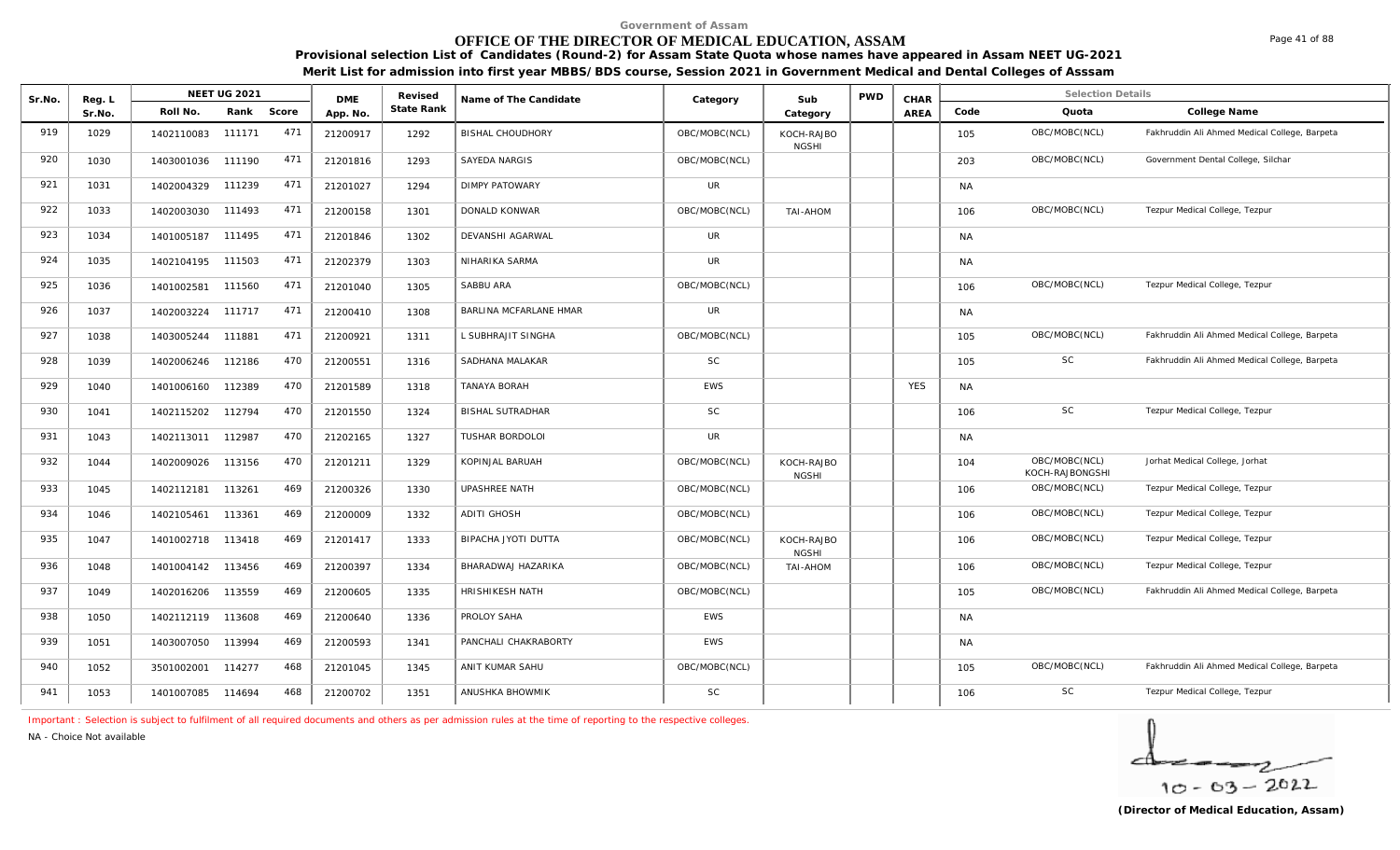# **OFFICE OF THE DIRECTOR OF MEDICAL EDUCATION, ASSAM**

**Provisional selection List of Candidates (Round-2) for Assam State Quota whose names have appeared in Assam NEET UG-2021 Merit List for admission into first year MBBS/BDS course, Session 2021 in Government Medical and Dental Colleges of Asssam**

| Sr.No. | Reg. L |                   | <b>NEET UG 2021</b> |     | <b>DME</b> | Revised    | Name of The Candidate   | Category      | Sub                        | <b>PWD</b> | CHAR |           | <b>Selection Details</b>         |                                               |
|--------|--------|-------------------|---------------------|-----|------------|------------|-------------------------|---------------|----------------------------|------------|------|-----------|----------------------------------|-----------------------------------------------|
|        | Sr.No. | Roll No.          | Rank Score          |     | App. No.   | State Rank |                         |               | Category                   |            | AREA | Code      | Quota                            | College Name                                  |
| 942    | 1054   | 1402006365        | 114713              | 468 | 21201221   | 1353       | NARAYAN CHANDRA ROY     | <b>SC</b>     |                            |            |      | 105       | SC.                              | Fakhruddin Ali Ahmed Medical College, Barpeta |
| 943    | 1056   | 1401001072        | 114763              | 468 | 21200894   | 1356       | RASHMI SONOWAL          | ST(P)         |                            |            |      | 101       | ST(P)                            | Assam Medical College, Dibrugarh              |
| 944    | 1057   | 1402013306        | 114862              | 468 | 21200679   | 1357       | ANIKETH SUTRADHAR       | <b>SC</b>     |                            |            |      | 106       | <b>SC</b>                        | Tezpur Medical College, Tezpur                |
| 945    | 1058   | 3115105095        | 114883              | 468 | 21200899   | 1358       | FRANCH DEEP KONWAR      | ST(P)         |                            |            |      | 102       | ST(P)                            | Gauhati Medical College, Guwahati             |
| 946    | 1059   | 1401005237        | 114949              | 468 | 21201479   | 1359       | DEEPSIKHA KONWAR        | OBC/MOBC(NCL) | <b>TAI-AHOM</b>            |            |      | 106       | OBC/MOBC(NCL)                    | Tezpur Medical College, Tezpur                |
| 947    | 1060   | 1402106209        | 115230              | 467 | 21200873   | 1363       | LIZMITA KOUR            | <b>SC</b>     |                            |            |      | 106       | <b>SC</b>                        | Tezpur Medical College, Tezpur                |
| 948    | 1061   | 1402113415        | 115262              | 467 | 21201564   | 1364       | <b>BHAIRABI DEVI</b>    | OBC/MOBC(NCL) |                            |            |      | 106       | OBC/MOBC(NCL)                    | Tezpur Medical College, Tezpur                |
| 949    | 1062   | 1403006308        | 115622              | 467 | 21200688   | 1366       | SUBHAJIT DUTTA          | OBC/MOBC(NCL) |                            |            |      | 106       | OBC/MOBC(NCL)                    | Tezpur Medical College, Tezpur                |
| 950    | 1063   | 1402101454        | 115986              | 467 | 21201246   | 1369       | KOUSHIK BHATTACHARJEE   | <b>UR</b>     |                            |            |      | NA        |                                  |                                               |
| 951    | 1064   | 1404009178        | 115988              | 467 | 21200829   | 1370       | MUSHARAF ALAM           | OBC/MOBC(NCL) |                            |            |      | 106       | OBC/MOBC(NCL)                    | Tezpur Medical College, Tezpur                |
| 952    | 1065   | 1402110197        | 116359              | 466 | 21200965   | 1373       | HIMAKSHEE SARMA         | EWS           |                            |            |      | <b>NA</b> |                                  |                                               |
| 953    | 1066   | 1401004045        | 116651              | 466 | 21201639   | 1377       | SANGEETA RAJ KONWAR     | OBC/MOBC(NCL) |                            |            |      | 106       | OBC/MOBC(NCL)                    | Tezpur Medical College, Tezpur                |
| 954    | 1067   | 1401006287        | 116854              | 466 | 21202115   | 1378       | AASTHA ANURAGINI        | <b>UR</b>     |                            |            |      | <b>NA</b> |                                  |                                               |
| 955    | 1068   | 1401004131        | 116863              | 466 | 21202281   | 1379       | SHREEANSH VASHISTHA     | <b>EWS</b>    |                            |            |      | <b>NA</b> |                                  |                                               |
| 956    | 1069   | 1402011105        | 116970              | 466 | 21202070   | 1380       | NEEYOR NEERVAN HAZARIKA | <b>SC</b>     |                            |            |      | 106       | SC                               | Tezpur Medical College, Tezpur                |
| 957    | 1070   | 1401001129        | 117068              | 466 | 21200635   | 1381       | PRATYASHA GOGOI         | OBC/MOBC(NCL) | TAI-AHOM                   |            |      | 106       | OBC/MOBC(NCL)                    | Tezpur Medical College, Tezpur                |
| 958    | 1071   | 1402001299        | 117215              | 465 | 21201437   | 1383       | USMITA DAS              | <b>UR</b>     |                            |            |      | <b>NA</b> |                                  |                                               |
| 959    | 1072   | 1402008181        | 117301              | 465 | 21200685   | 1385       | RITUPARNA NATH          | OBC/MOBC(NCL) |                            |            |      | 106       | OBC/MOBC(NCL)                    | Tezpur Medical College, Tezpur                |
| 960    | 1073   | 1402005522        | 117357              | 465 | 21200910   | 1387       | PALLAB MAHAPATRA        | OBC/MOBC(NCL) |                            |            |      | 105       | OBC/MOBC(NCL)                    | Fakhruddin Ali Ahmed Medical College, Barpeta |
| 961    | 1075   | 1404007045        | 117546              | 465 | 21201635   | 1389       | <b>NAHID PARWEEN</b>    | OBC/MOBC(NCL) |                            |            |      | 106       | OBC/MOBC(NCL)                    | Tezpur Medical College, Tezpur                |
| 962    | 1076   | 1404004011        | 117547              | 465 | 21201650   | 1390       | <b>JUKTALINA BORA</b>   | OBC/MOBC(NCL) | KOCH-RAJBO<br><b>NGSHI</b> |            |      | 106       | OBC/MOBC(NCL)<br>KOCH-RAJBONGSHI | Tezpur Medical College, Tezpur                |
| 963    | 1077   | 1403006544        | 117713              | 465 | 21201109   | 1392       | PAROMITA PAUL           | OBC/MOBC(NCL) |                            |            |      | 107       | OBC/MOBC(NCL)                    | Diphu Medical College, Diphu                  |
| 964    | 1078   | 1404002018 117739 |                     | 465 | 21200258   | 1393       | M L MURCHANA KALITA     | <b>EWS</b>    |                            |            |      | <b>NA</b> |                                  |                                               |

*Important : Selection is subject to fulfilment of all required documents and others as per admission rules at the time of reporting to the respective colleges.*

*NA - Choice Not available*

$$
\frac{1}{10-63-2022}
$$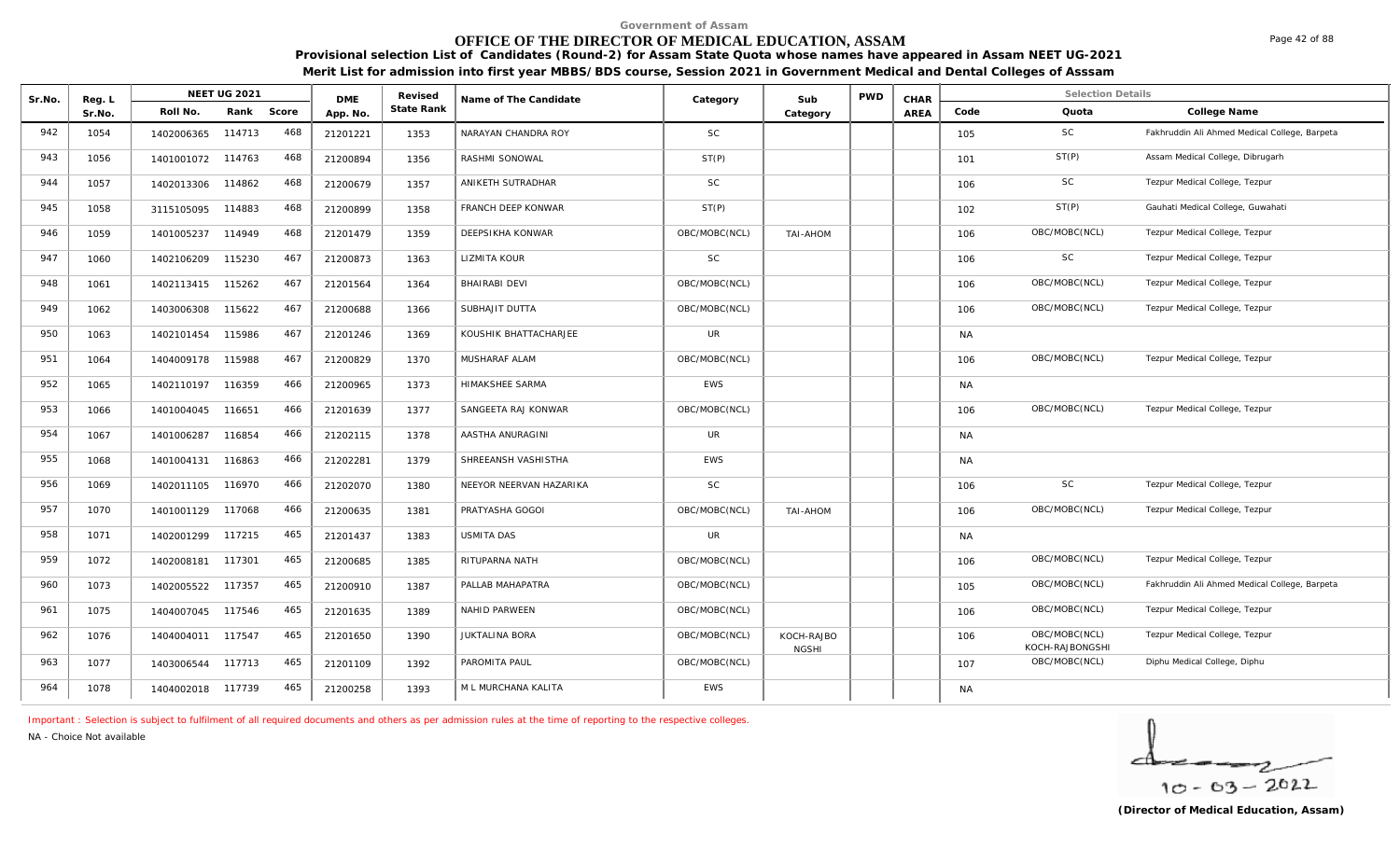# **OFFICE OF THE DIRECTOR OF MEDICAL EDUCATION, ASSAM**

**Provisional selection List of Candidates (Round-2) for Assam State Quota whose names have appeared in Assam NEET UG-2021 Merit List for admission into first year MBBS/BDS course, Session 2021 in Government Medical and Dental Colleges of Asssam**

| Sr.No. | Reg. L |            | <b>NEET UG 2021</b> |       | <b>DME</b> | Revised    | Name of The Candidate | Category      | Sub                        | <b>PWD</b> | CHAR        |           | <b>Selection Details</b>         |                                               |
|--------|--------|------------|---------------------|-------|------------|------------|-----------------------|---------------|----------------------------|------------|-------------|-----------|----------------------------------|-----------------------------------------------|
|        | Sr.No. | Roll No.   | Rank                | Score | App. No.   | State Rank |                       |               | Category                   |            | <b>AREA</b> | Code      | Quota                            | College Name                                  |
| 965    | 1080   | 1402005147 | 117846              | 465   | 21200644   | 1396       | SOMA TARAFDER         | <b>SC</b>     |                            |            |             | 105       | SC                               | Fakhruddin Ali Ahmed Medical College, Barpeta |
| 966    | 1082   | 1402117230 | 118237              | 464   | 21200502   | 1401       | PARAG RAJBANGSHI      | OBC/MOBC(NCL) | KOCH-RAJBO<br><b>NGSHI</b> |            |             | 105       | OBC/MOBC(NCL)                    | Fakhruddin Ali Ahmed Medical College, Barpeta |
| 967    | 1083   | 1401003394 | 118245              | 464   | 21200339   | 1402       | PRAGYA PRASAD         | <b>SC</b>     |                            |            |             | 107       | <b>SC</b>                        | Diphu Medical College, Diphu                  |
| 968    | 1084   | 1402104285 | 118267              | 464   | 21201493   | 1403       | NARGIS AKTHAR         | OBC/MOBC(NCL) |                            |            |             | 105       | OBC/MOBC(NCL)                    | Fakhruddin Ali Ahmed Medical College, Barpeta |
| 969    | 1086   | 1402004064 | 118658              | 464   | 21200776   | 1407       | ROHIT DUTTA           | OBC/MOBC(NCL) |                            |            |             | 106       | OBC/MOBC(NCL)                    | Tezpur Medical College, Tezpur                |
| 970    | 1087   | 1402114007 | 118660              | 464   | 21202258   | 1408       | NAZRUL ISLAM          | <b>EWS</b>    |                            |            |             | <b>NA</b> |                                  |                                               |
| 971    | 1088   | 1402102327 | 118681              | 464   | 21200972   | 1409       | PARMITA SAHA ROY      | OBC/MOBC(NCL) |                            |            |             | 105       | OBC/MOBC(NCL)                    | Fakhruddin Ali Ahmed Medical College, Barpeta |
| 972    | 1089   | 1402013054 | 118787              | 464   | 21200557   | 1410       | DIP JYOTI DAS         | OBC/MOBC(NCL) |                            |            |             | 105       | OBC/MOBC(NCL)                    | Fakhruddin Ali Ahmed Medical College, Barpeta |
| 973    | 1090   | 1403002078 | 118998              | 464   | 21201553   | 1413       | SATARUPA CHANDA       | OBC/MOBC(NCL) |                            |            |             | 107       | OBC/MOBC(NCL)                    | Diphu Medical College, Diphu                  |
| 974    | 1091   | 1402101263 | 119029              | 464   | 21200250   | 1414       | CHINMOYEE SEAL        | OBC/MOBC(NCL) |                            |            |             | 105       | OBC/MOBC(NCL)                    | Fakhruddin Ali Ahmed Medical College, Barpeta |
| 975    | 1092   | 1403006343 | 119290              | 463   | 21200614   | 1417       | SAYANTA ROY           | <b>SC</b>     |                            |            |             | 106       | SC                               | Tezpur Medical College, Tezpur                |
| 976    | 1093   | 1402111021 | 119460              | 463   | 21200929   | 1418       | ANKITA DAS            | <b>SC</b>     |                            |            |             | 108       | SC                               | Lakimpur Medical College, North Lahimpur      |
| 977    | 1094   | 1404003101 | 119654              | 463   | 21200722   | 1422       | JENIFA HASSAN FARAZI  | OBC/MOBC(NCL) |                            |            |             | 105       | OBC/MOBC(NCL)                    | Fakhruddin Ali Ahmed Medical College, Barpeta |
| 978    | 1095   | 1401003137 | 119670              | 463   | 21201657   | 1424       | DEBAJIT BORAH         | OBC/MOBC(NCL) |                            |            |             | 108       | OBC/MOBC(NCL)                    | Lakimpur Medical College, North Lahimpur      |
| 979    | 1096   | 1404003285 | 120012              | 463   | 21201817   | 1427       | DIPMONI PRASAD        | OBC/MOBC(NCL) |                            |            |             | 106       | OBC/MOBC(NCL)                    | Tezpur Medical College, Tezpur                |
| 980    | 1097   | 1403003273 | 120096              | 463   | 21200940   | 1428       | ABU TAHER MD YEAHYA   | OBC/MOBC(NCL) |                            |            |             | 105       | OBC/MOBC(NCL)                    | Fakhruddin Ali Ahmed Medical College, Barpeta |
| 981    | 1098   | 1402110258 | 120243              | 462   | 21201094   | 1430       | DHRITISMITA DEKA      | OBC/MOBC(NCL) | KOCH-RAJBO<br><b>NGSHI</b> |            |             | 105       | OBC/MOBC(NCL)<br>KOCH-RAJBONGSHI | Fakhruddin Ali Ahmed Medical College, Barpeta |
| 982    | 1099   | 1404007162 | 120308              | 462   | 21200807   | 1432       | <b>RUMAN DAS</b>      | <b>SC</b>     |                            |            |             | 105       | SC                               | Fakhruddin Ali Ahmed Medical College, Barpeta |
| 983    | 1100   | 1402101803 | 120386              | 462   | 21201581   | 1434       | LINA AHMED            | <b>EWS</b>    |                            |            |             | NA        |                                  |                                               |
| 984    | 1101   | 1404007142 | 120543              | 462   | 21201698   | 1438       | <b>DONA SAHA</b>      | <b>UR</b>     |                            |            |             | <b>NA</b> |                                  |                                               |
| 985    | 1102   | 1403001458 | 120758              | 462   | 21200173   | 1440       | SANDEEP NATH          | OBC/MOBC(NCL) |                            |            |             | 106       | OBC/MOBC(NCL)                    | Tezpur Medical College, Tezpur                |
| 986    | 1103   | 1402104340 | 120799              | 462   | 21201061   | 1441       | BARASHA BARMAN        | <b>EWS</b>    |                            |            |             | <b>NA</b> |                                  |                                               |
| 987    | 1104   | 1402101442 | 120846              | 462   | 21200342   | 1442       | DIGANTA GAUTAM        | OBC/MOBC(NCL) |                            |            |             | 108       | OBC/MOBC(NCL)                    | Lakimpur Medical College, North Lahimpur      |

*Important : Selection is subject to fulfilment of all required documents and others as per admission rules at the time of reporting to the respective colleges.*

*NA - Choice Not available*

 $10 - 63 - 2022$ 

Page 43 of 88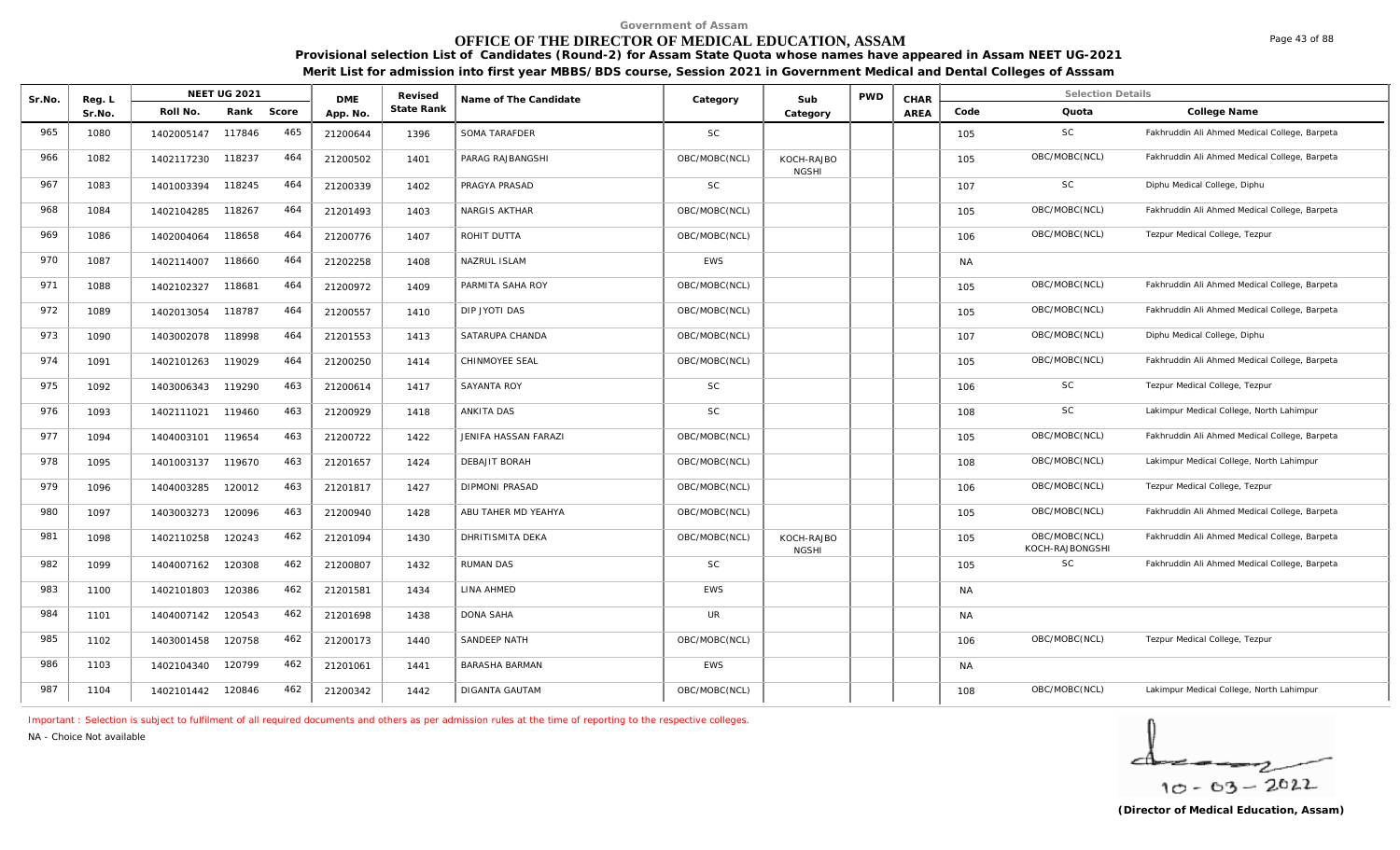# **OFFICE OF THE DIRECTOR OF MEDICAL EDUCATION, ASSAM**

**Provisional selection List of Candidates (Round-2) for Assam State Quota whose names have appeared in Assam NEET UG-2021 Merit List for admission into first year MBBS/BDS course, Session 2021 in Government Medical and Dental Colleges of Asssam**

| Sr.No. | Reg. L |                   | <b>NEET UG 2021</b> |       | <b>DME</b> | Revised           | Name of The Candidate | Category      | Sub                        | <b>PWD</b> | CHAR |           | <b>Selection Details</b>         |                                               |
|--------|--------|-------------------|---------------------|-------|------------|-------------------|-----------------------|---------------|----------------------------|------------|------|-----------|----------------------------------|-----------------------------------------------|
|        | Sr.No. | Roll No.          | Rank                | Score | App. No.   | <b>State Rank</b> |                       |               | Category                   |            | AREA | Code      | Quota                            | College Name                                  |
| 988    | 1105   | 1402013227        | 120889              | 462   | 21200005   | 1443              | MD QAMRE ALAM         | OBC/MOBC(NCL) |                            |            |      | 107       | OBC/MOBC(NCL)                    | Diphu Medical College, Diphu                  |
| 989    | 1106   | 1401004311        | 121185              | 462   | 21200831   | 1446              | ANURAG SINGH          | EWS           |                            |            |      | <b>NA</b> |                                  |                                               |
| 990    | 1107   | 1402015250        | 121199              | 462   | 21201885   | 1447              | MRINMAY SAUD          | EWS           |                            |            |      | <b>NA</b> |                                  |                                               |
| 991    | 1108   | 1404001046        | 121501              | 461   | 21201279   | 1452              | MADHUJYA CHETIA       | OBC/MOBC(NCL) | TAI-AHOM                   |            |      | 103       | OBC/MOBC(NCL)<br>TAI-AHOM        | Silchar Medical College, Silchar              |
| 992    | 1109   | 1402111023        | 121638              | 461   | 21201541   | 1455              | NILAY DAS             | OBC/MOBC(NCL) | KOCH-RAJBO<br><b>NGSHI</b> |            |      | 105       | OBC/MOBC(NCL)<br>KOCH-RAJBONGSHI | Fakhruddin Ali Ahmed Medical College, Barpeta |
| 993    | 1110   | 1402118216 121845 |                     | 461   | 21201158   | 1457              | MANJIT KUMAR SHAW     | OBC/MOBC(NCL) |                            |            |      | 107       | OBC/MOBC(NCL)                    | Diphu Medical College, Diphu                  |
| 994    | 1111   | 1401001586        | 121934              | 461   | 21201107   | 1459              | SOBHIT CHETRY         | OBC/MOBC(NCL) |                            |            |      | 108       | OBC/MOBC(NCL)                    | Lakimpur Medical College, North Lahimpur      |
| 995    | 1112   | 1402109192        | 121977              | 461   | 21201612   | 1461              | NIBEDITA JHA          | EWS           |                            |            |      | <b>NA</b> |                                  |                                               |
| 996    | 1113   | 1401004373        | 122049              | 461   | 21200003   | 1463              | JAYANTA MADHAB CHETIA | OBC/MOBC(NCL) | TAI-AHOM                   |            |      | 108       | OBC/MOBC(NCL)                    | Lakimpur Medical College, North Lahimpur      |
| 997    | 1115   | 1402111262        | 122144              | 461   | 21200825   | 1465              | <b>DIPSIKHA SARMA</b> | EWS           |                            |            |      | <b>NA</b> |                                  |                                               |
| 998    | 1118   | 1402114052        | 122395              | 460   | 21201984   | 1471              | DIKSHITA DEKA         | <b>UR</b>     |                            |            |      | <b>NA</b> |                                  |                                               |
| 999    | 1119   | 1404002015        | 122462              | 460   | 21200216   | 1473              | AKSHETA SHARMA        | EWS           |                            |            |      | <b>NA</b> |                                  |                                               |
| 1000   | 1120   | 1403005036        | 122531              | 460   | 21201173   | 1475              | <b>ARNAB PAUL</b>     | OBC/MOBC(NCL) |                            |            |      | 106       | OBC/MOBC(NCL)                    | Tezpur Medical College, Tezpur                |
| 1001   | 1121   | 1402104084        | 122929              | 460   | 21201471   | 1478              | DHRITIRAJ HAZARIKA    | OBC/MOBC(NCL) |                            |            |      | 105       | OBC/MOBC(NCL)                    | Fakhruddin Ali Ahmed Medical College, Barpeta |
| 1002   | 1122   | 1402009074        | 122946              | 460   | 21202327   | 1479              | SHRUTI KAR            | <b>UR</b>     |                            |            |      | <b>NA</b> |                                  |                                               |
| 1003   | 1123   | 1402103274        | 123409              | 459   | 21200547   | 1483              | ARIN KUMAR NATH       | OBC/MOBC(NCL) |                            |            |      | 107       | OBC/MOBC(NCL)                    | Diphu Medical College, Diphu                  |
| 1004   | 1125   | 1402103290        | 123718              | 459   | 21201697   | 1487              | NITU MALAKAR          | <b>SC</b>     |                            |            |      | 107       | SC                               | Diphu Medical College, Diphu                  |
| 1005   | 1126   | 1402010116        | 124470              | 458   | 21200117   | 1493              | HIYASMITA BAISHYA     | <b>SC</b>     |                            |            |      | 108       | SC                               | Lakimpur Medical College, North Lahimpur      |
| 1006   | 1127   | 1404007015        | 124770              | 458   | 21201628   | 1495              | <b>TULIKA LASKAR</b>  | OBC/MOBC(NCL) |                            |            |      | 105       | OBC/MOBC(NCL)                    | Fakhruddin Ali Ahmed Medical College, Barpeta |
| 1007   | 1128   | 1402105314 124797 |                     | 458   | 21201304   | 1496              | MAYANK AGARWAL        | <b>EWS</b>    |                            |            |      | <b>NA</b> |                                  |                                               |

1008 | 1129 | 1402009121 124805 458 | 21200107 | 1497 |LONGRITISSO | ST(H) | ST(H) | | | | | | | | | | | | | ST(H) Gauhati Medical College, Guwahati

1010 | 1131 | 1402105164 125496 457 | 21201396 | 1510 |ANUPAMA<code>MAZUMDER</code> SC | | | | | | | 107 SC Diphu Medical College, Diphu Medical College, Diphu Medical College, Diphu Medical College, Diphu Medical College, Diphu Medi

*Important : Selection is subject to fulfilment of all required documents and others as per admission rules at the time of reporting to the respective colleges.*

1009 1130 1402013255 125307 458 21200477 1506 BISWAJIT KALITA EWS NA

*NA - Choice Not available*

$$
\frac{1}{10-63-2022}
$$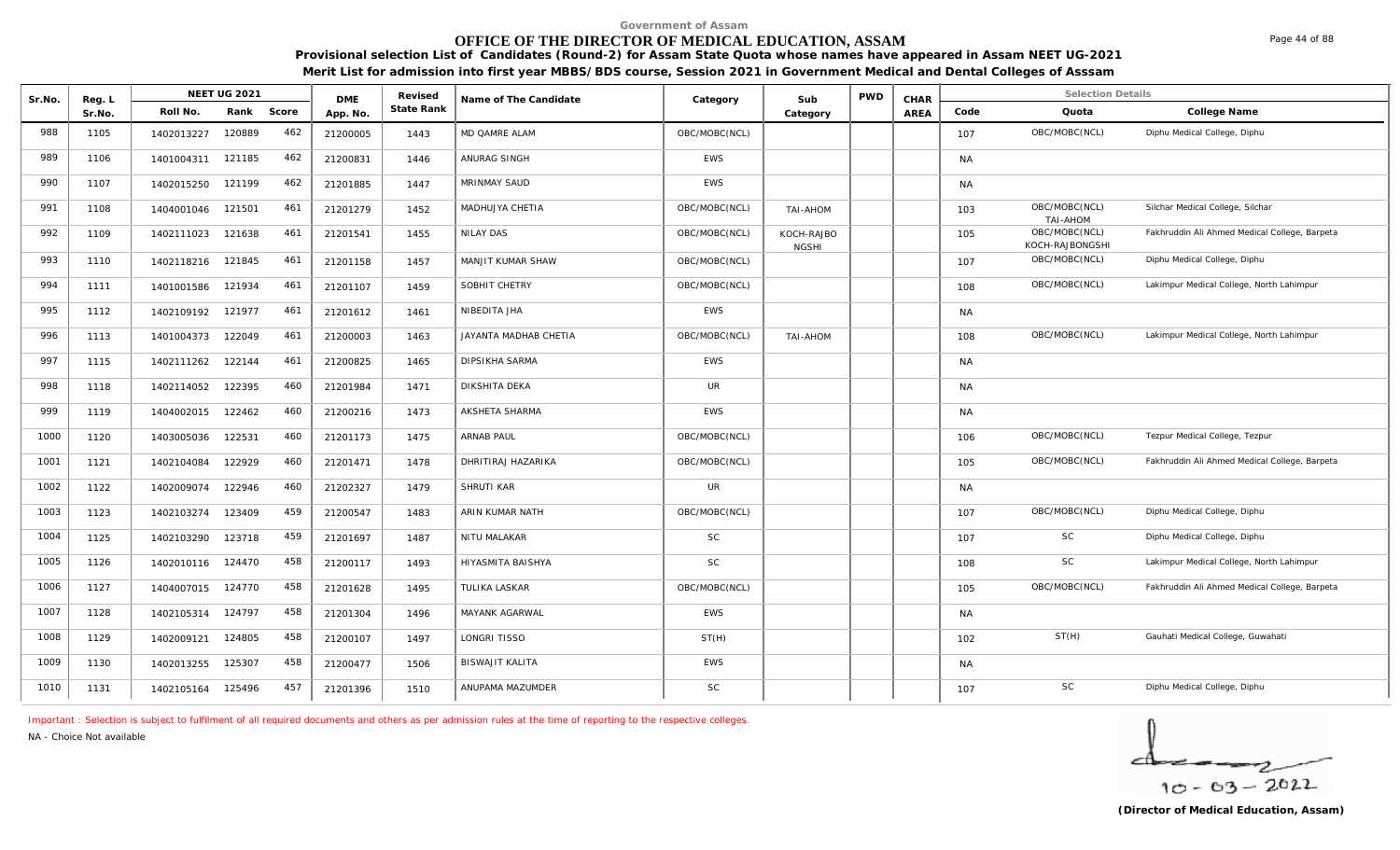# **OFFICE OF THE DIRECTOR OF MEDICAL EDUCATION, ASSAM**

**Provisional selection List of Candidates (Round-2) for Assam State Quota whose names have appeared in Assam NEET UG-2021 Merit List for admission into first year MBBS/BDS course, Session 2021 in Government Medical and Dental Colleges of Asssam**

| Sr.No. | Reg. L |            | <b>NEET UG 2021</b> |       | <b>DME</b> | Revised    | Name of The Candidate | Category      | Sub                        | <b>PWD</b> | CHAR        |           | <b>Selection Details</b>         |                                          |
|--------|--------|------------|---------------------|-------|------------|------------|-----------------------|---------------|----------------------------|------------|-------------|-----------|----------------------------------|------------------------------------------|
|        | Sr.No. | Roll No.   | Rank                | Score | App. No.   | State Rank |                       |               | Category                   |            | <b>AREA</b> | Code      | Quota                            | College Name                             |
| 1011   | 1132   | 1402103560 | 125565              | 457   | 21201267   | 1511       | <b>HEMRAJ RABHA</b>   | ST(P)         |                            |            |             | 102       | ST(P)                            | Gauhati Medical College, Guwahati        |
| 1012   | 1133   | 1402003521 | 125599              | 457   | 21200585   | 1512       | BORNISIKHA DAS        | SC            |                            |            |             | 107       | <b>SC</b>                        | Diphu Medical College, Diphu             |
| 1013   | 1134   | 1402105114 | 125634              | 457   | 21200716   | 1514       | HIYA KASHYAP          | OBC/MOBC(NCL) | KOCH-RAJBO<br><b>NGSHI</b> |            |             | 103       | OBC/MOBC(NCL)<br>KOCH-RAJBONGSHI | Silchar Medical College, Silchar         |
| 1014   | 1135   | 1401002087 | 125741              | 457   | 21201649   | 1517       | <b>SUNAYAN PAUL</b>   | OBC/MOBC(NCL) |                            |            |             | 108       | OBC/MOBC(NCL)                    | Lakimpur Medical College, North Lahimpur |
| 1015   | 1136   | 1402009195 | 125811              | 457   | 21200968   | 1518       | KARAN KAKATI          | OBC/MOBC(NCL) |                            |            |             | 107       | OBC/MOBC(NCL)                    | Diphu Medical College, Diphu             |
| 1016   | 1137   | 1401005127 | 126136              | 457   | 21201039   | 1520       | JOYSHREE GOGOI        | <b>UR</b>     |                            |            |             | <b>NA</b> |                                  |                                          |
| 1017   | 1138   | 1402104131 | 126254              | 457   | 21201058   | 1522       | BIBHUTI PRADHAN DAS   | OBC/MOBC(NCL) | KOCH-RAJBO<br><b>NGSHI</b> |            |             | 107       | OBC/MOBC(NCL)                    | Diphu Medical College, Diphu             |
| 1018   | 1139   | 1402112250 | 126284              | 457   | 21201548   | 1523       | PRASENJIT PAUL        | OBC/MOBC(NCL) |                            |            |             | 108       | OBC/MOBC(NCL)                    | Lakimpur Medical College, North Lahimpur |
| 1019   | 1140   | 1401004422 | 126371              | 457   | 21200006   | 1526       | POONAM CHETRY         | OBC/MOBC(NCL) |                            |            |             | 107       | OBC/MOBC(NCL)                    | Diphu Medical College, Diphu             |
| 1020   | 1141   | 1403002067 | 126503              | 456   | 21201190   | 1528       | SAURAV LOHAR          | OBC/MOBC(NCL) |                            |            |             | 107       | OBC/MOBC(NCL)                    | Diphu Medical College, Diphu             |
| 1021   | 1142   | 1402110275 | 126624              | 456   | 21200072   | 1530       | TRISHA THAKURIA       | OBC/MOBC(NCL) |                            |            |             | 107       | OBC/MOBC(NCL)                    | Diphu Medical College, Diphu             |
| 1022   | 1143   | 1402109398 | 126694              | 456   | 21201351   | 1531       | UDIT RANJAN BORO      | ST(P)         |                            |            |             | 102       | ST(P)                            | Gauhati Medical College, Guwahati        |
| 1023   | 1144   | 1402015148 | 126848              | 456   | 21200399   | 1534       | <b>SRISHTI LAL</b>    | <b>UR</b>     |                            |            |             | <b>NA</b> |                                  |                                          |
| 1024   | 1145   | 1402014238 | 126975              | 456   | 21201151   | 1535       | HIMAN JYOTI NATH      | OBC/MOBC(NCL) |                            |            |             | 108       | OBC/MOBC(NCL)                    | Lakimpur Medical College, North Lahimpur |
| 1025   | 1146   | 1403006468 | 127129              | 456   | 21200147   | 1540       | DEEPSHIKA ROY         | <b>SC</b>     |                            |            |             | 107       | <b>SC</b>                        | Diphu Medical College, Diphu             |
| 1026   | 1147   | 1402016053 | 127219              | 456   | 21202020   | 1542       | DEBARUN SARMAH        | <b>UR</b>     |                            |            |             | <b>NA</b> |                                  |                                          |
| 1027   | 1147.1 | 1402112054 | 127245              | 456   | 21203016   | 1543       | LOKMAN HIKIM          | <b>EWS</b>    |                            | <b>YES</b> |             | 102       | PH                               | Gauhati Medical College, Guwahati        |
| 1028   | 1149   | 1401008143 | 127975              | 455   | 21200426   | 1553       | KAKOLI PHUKAN         | OBC/MOBC(NCL) | <b>MOTAK</b>               |            |             | 106       | OBC/MOBC(NCL)<br><b>MOTAK</b>    | Tezpur Medical College, Tezpur           |
| 1029   | 1149.1 | 1402014140 | 128004              | 455   | 21203010   | 1554       | DEBARSHIRAJ BARMAN    | OBC/MOBC(NCL) |                            |            |             | 108       | OBC/MOBC(NCL)                    | Lakimpur Medical College, North Lahimpur |
| 1030   | 1150   | 1401002526 | 128236              | 455   | 21200341   | 1557       | LOPAMUDRA BORAH       | ST(P)         |                            |            |             | 102       | ST(P)                            | Gauhati Medical College, Guwahati        |
| 1031   | 1151   | 1402007336 | 128255              | 455   | 21201322   | 1558       | KRITIRUPA KAKATI      | OBC/MOBC(NCL) |                            |            |             | 108       | OBC/MOBC(NCL)                    | Lakimpur Medical College, North Lahimpur |
| 1032   | 1152   | 1403004111 | 128260              | 455   | 21201491   | 1559       | SUBRITA SINHA         | OBC/MOBC(NCL) |                            |            |             | 108       | OBC/MOBC(NCL)                    | Lakimpur Medical College, North Lahimpur |
| 1033   | 1153   | 1402103261 | 128301              | 455   | 21202321   | 1560       | RAJGEET TALUKDAR      | UR            |                            |            |             | <b>NA</b> |                                  |                                          |

*Important : Selection is subject to fulfilment of all required documents and others as per admission rules at the time of reporting to the respective colleges.*

*NA - Choice Not available*

$$
\frac{1}{10-03-2022}
$$

Page 45 of 88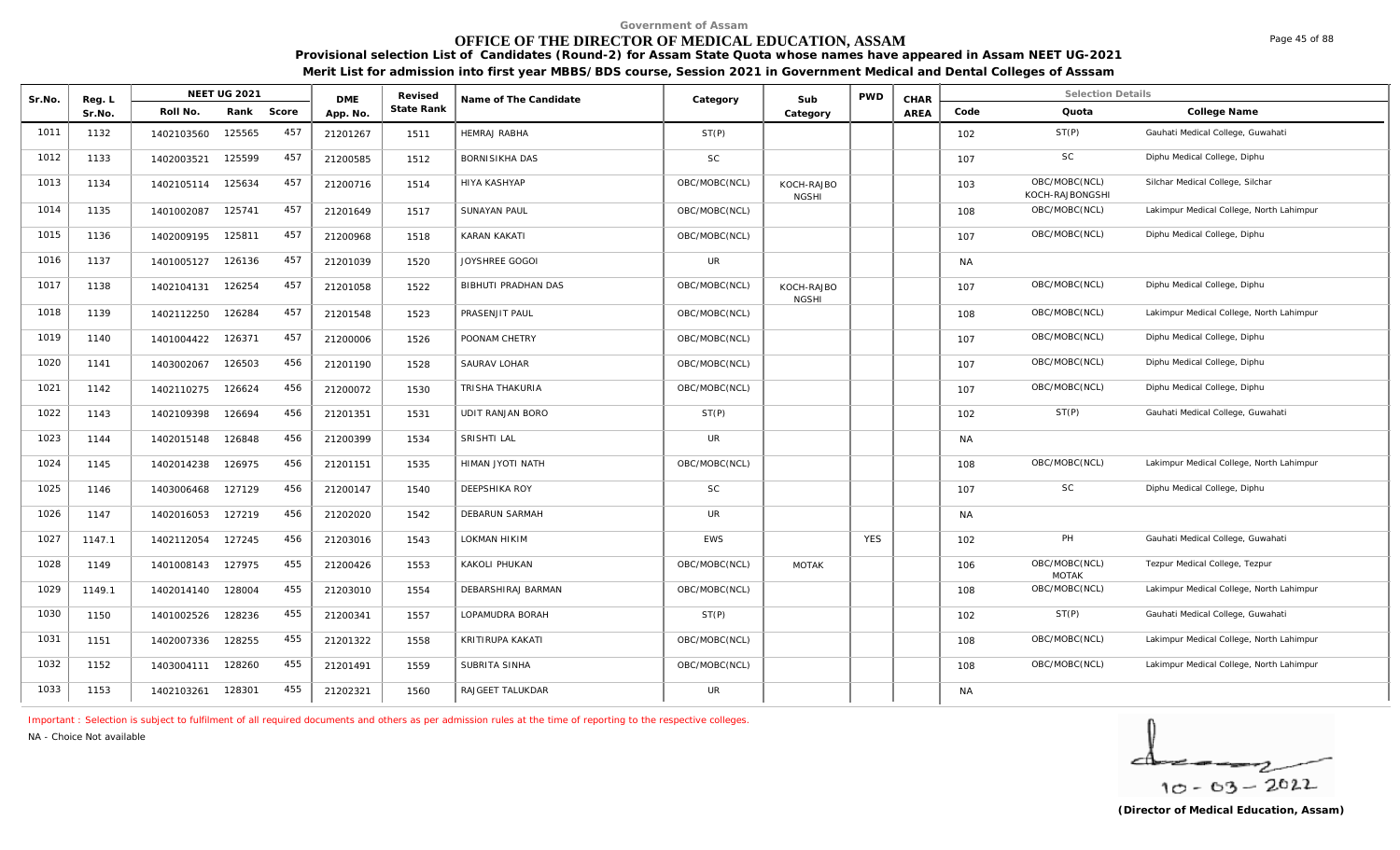# **OFFICE OF THE DIRECTOR OF MEDICAL EDUCATION, ASSAM**

**Provisional selection List of Candidates (Round-2) for Assam State Quota whose names have appeared in Assam NEET UG-2021 Merit List for admission into first year MBBS/BDS course, Session 2021 in Government Medical and Dental Colleges of Asssam**

| Sr.No. | Reg. L |            | NEET UG 2021 |       | <b>DME</b> | Revised    | Name of The Candidate        | Category      | Sub                        | <b>PWD</b> | CHAR |           | <b>Selection Details</b> |                                          |
|--------|--------|------------|--------------|-------|------------|------------|------------------------------|---------------|----------------------------|------------|------|-----------|--------------------------|------------------------------------------|
|        | Sr.No. | Roll No.   | Rank         | Score | App. No.   | State Rank |                              |               | Category                   |            | AREA | Code      | Quota                    | College Name                             |
| 1034   | 1154   | 1403001307 | 128614       | 454   | 21200623   | 1564       | KAKOLI BAISHNAB              | <b>SC</b>     |                            |            |      | 107       | <b>SC</b>                | Diphu Medical College, Diphu             |
| 1035   | 1155   | 1404004098 | 128632       | 454   | 21202128   | 1565       | MEHJUBIN ANSARI              | <b>UR</b>     |                            |            |      | NA        |                          |                                          |
| 1036   | 1157   | 1401001107 | 129704       | 453   | 21200900   | 1576       | SUBHAM SAHU                  | OBC/MOBC(NCL) |                            |            |      | 107       | OBC/MOBC(NCL)            | Diphu Medical College, Diphu             |
| 1037   | 1158   | 1402107234 | 129814       | 453   | 21201141   | 1579       | MALLIKA DAS                  | <b>SC</b>     |                            |            |      | 108       | <b>SC</b>                | Lakimpur Medical College, North Lahimpur |
| 1038   | 1159   | 1404008127 | 129871       | 453   | 21200881   | 1580       | LOPAMUDRA MANDAL             | <b>SC</b>     |                            |            |      | 108       | <b>SC</b>                | Lakimpur Medical College, North Lahimpur |
| 1039   | 1160   | 1402103453 | 130062       | 453   | 21201590   | 1583       | <b>DIYA DAS</b>              | OBC/MOBC(NCL) |                            |            |      | 107       | OBC/MOBC(NCL)            | Diphu Medical College, Diphu             |
| 1040   | 1161   | 1402116179 | 130102       | 453   | 21201861   | 1585       | <b>MRINAL ROY</b>            | <b>SC</b>     |                            |            |      | 108       | SC                       | Lakimpur Medical College, North Lahimpur |
| 1041   | 1162   | 1402001074 | 130694       | 453   | 21202199   | 1594       | JAHNABEE KALITA              | <b>EWS</b>    |                            |            |      | <b>NA</b> |                          |                                          |
| 1042   | 1163   | 1403001718 | 130756       | 452   | 21201206   | 1595       | SUDIPTA DAS                  | <b>SC</b>     |                            |            |      | 107       | <b>SC</b>                | Diphu Medical College, Diphu             |
| 1043   | 1164   | 1402001548 | 130764       | 452   | 21202188   | 1596       | CAROLYN NATH                 | <b>UR</b>     |                            |            |      | NA        |                          |                                          |
| 1044   | 1165   | 1402110087 | 130858       | 452   | 21200849   | 1597       | UPASHANA NATH                | OBC/MOBC(NCL) |                            |            |      | 108       | OBC/MOBC(NCL)            | Lakimpur Medical College, North Lahimpur |
| 1045   | 1166   | 1402114205 | 130888       | 452   | 21200570   | 1599       | PRITI DEY SARKAR             | OBC/MOBC(NCL) |                            |            |      | 107       | OBC/MOBC(NCL)            | Diphu Medical College, Diphu             |
| 1046   | 1168   | 1402117221 | 130913       | 452   | 21200966   | 1601       | TANUSHREE BHOWMIK            | OBC/MOBC(NCL) |                            |            |      | 107       | OBC/MOBC(NCL)            | Diphu Medical College, Diphu             |
| 1047   | 1169   | 1401005516 | 131525       | 452   | 21201435   | 1609       | <b>JAGMITA BHUYAN</b>        | OBC/MOBC(NCL) | KOCH-RAJBO<br><b>NGSHI</b> |            |      | 108       | OBC/MOBC(NCL)            | Lakimpur Medical College, North Lahimpur |
| 1048   | 1170   | 1402102383 | 131549       | 452   | 21201137   | 1610       | AYMAN AL FATEH               | UR            |                            |            |      | <b>NA</b> |                          |                                          |
| 1049   | 1171   | 1402102576 | 131746       | 452   | 21201118   | 1612       | MRIDU PAWAN RAY              | OBC/MOBC(NCL) | KOCH-RAJBO<br><b>NGSHI</b> |            |      | 107       | OBC/MOBC(NCL)            | Diphu Medical College, Diphu             |
| 1050   | 1172   | 1402112042 | 131748       | 452   | 21200454   | 1613       | SHILPA SUTRADHAR             | <b>SC</b>     |                            |            |      | 108       | <b>SC</b>                | Lakimpur Medical College, North Lahimpur |
| 1051   | 1173   | 1402001194 | 131805       | 452   | 21200081   | 1614       | BIJOY RAJ BIDYA SAGAR BHUYAN | <b>EWS</b>    |                            |            |      | NA        |                          |                                          |
| 1052   | 1174   | 1402003367 | 131980       | 451   | 21200233   | 1617       | <b>BISHAL RIJAL</b>          | OBC/MOBC(NCL) |                            |            |      | 108       | OBC/MOBC(NCL)            | Lakimpur Medical College, North Lahimpur |
| 1053   | 1176   | 1401002224 | 132259       | 451   | 21200074   | 1626       | <b>SUNIA DOLEY</b>           | ST(P)         |                            |            |      | 102       | ST(P)                    | Gauhati Medical College, Guwahati        |
| 1054   | 1177   | 1402016276 | 132524       | 451   | 21200491   | 1628       | SAHIL ISLAM KHANDAKAR        | <b>EWS</b>    |                            |            |      | <b>NA</b> |                          |                                          |
| 1055   | 1178   | 1401005438 | 132577       | 451   | 21200207   | 1629       | MONOJIT CHETIA               | OBC/MOBC(NCL) | <b>MOTAK</b>               |            |      | 108       | OBC/MOBC(NCL)            | Lakimpur Medical College, North Lahimpur |
| 1056   | 1179   | 1402006055 | 132578       | 451   | 21201233   | 1630       | NANDINI DEKA                 | SC            |                            |            |      | 108       | SC                       | Lakimpur Medical College, North Lahimpur |

*Important : Selection is subject to fulfilment of all required documents and others as per admission rules at the time of reporting to the respective colleges.*

*NA - Choice Not available*

$$
\frac{1}{10-03-2022}
$$

Page 46 of 88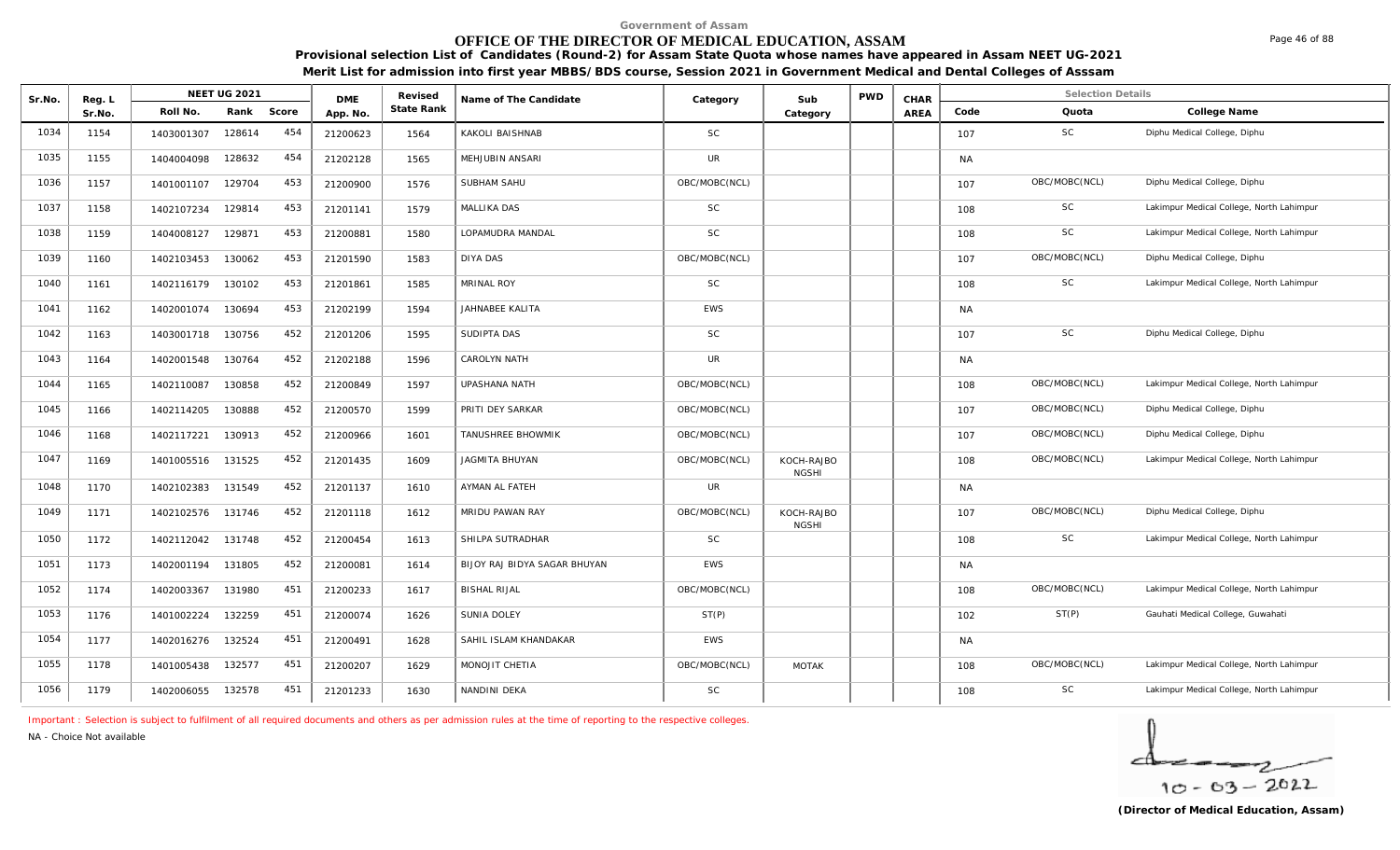# **OFFICE OF THE DIRECTOR OF MEDICAL EDUCATION, ASSAM**

**Provisional selection List of Candidates (Round-2) for Assam State Quota whose names have appeared in Assam NEET UG-2021 Merit List for admission into first year MBBS/BDS course, Session 2021 in Government Medical and Dental Colleges of Asssam**

| Sr.No. | Reg. L | <b>NEET UG 2021</b>  |       | <b>DME</b> | Revised           | Name of The Candidate        | Category      | Sub                        | <b>PWD</b> | CHAR |           | <b>Selection Details</b>  |                                               |
|--------|--------|----------------------|-------|------------|-------------------|------------------------------|---------------|----------------------------|------------|------|-----------|---------------------------|-----------------------------------------------|
|        | Sr.No. | Roll No.<br>Rank     | Score | App. No.   | <b>State Rank</b> |                              |               | Category                   |            | AREA | Code      | Quota                     | College Name                                  |
| 1057   | 1180   | 132817<br>1401009107 | 451   | 21201000   | 1632              | PRINKLE KUMAR SAH            | OBC/MOBC(NCL) |                            |            |      | 108       | OBC/MOBC(NCL)             | Lakimpur Medical College, North Lahimpur      |
| 1058   | 1181   | 132886<br>1401005191 | 450   | 21200768   | 1633              | DEEPSHIKHA DAS               | <b>SC</b>     |                            |            |      | 108       | <b>SC</b>                 | Lakimpur Medical College, North Lahimpur      |
| 1059   | 1182   | 1402008043<br>133072 | 450   | 21200891   | 1637              | SHIVAM KUMAR VERMA           | OBC/MOBC(NCL) |                            |            |      | 108       | OBC/MOBC(NCL)             | Lakimpur Medical College, North Lahimpur      |
| 1060   | 1183   | 133230<br>1402003566 | 450   | 21201908   | 1641              | DEBASISH HAZARIKA            | OBC/MOBC(NCL) |                            |            |      | 107       | OBC/MOBC(NCL)             | Diphu Medical College, Diphu                  |
| 1061   | 1186   | 133275<br>1402103009 | 450   | 21200521   | 1644              | ASHIBULLAH AHMED BIN HUSSAIN | <b>UR</b>     |                            | <b>YES</b> |      | 102       | PH                        | Gauhati Medical College, Guwahati             |
| 1062   | 1187   | 133504<br>1403001305 | 450   | 21201198   | 1648              | DEEKSHA DAS                  | <b>SC</b>     |                            |            |      | 107       | <b>SC</b>                 | Diphu Medical College, Diphu                  |
| 1063   | 1188   | 133842<br>1401006268 | 450   | 21201470   | 1649              | KALPANA KAKOTI               | OBC/MOBC(NCL) | KOCH-RAJBO<br><b>NGSHI</b> |            |      | 107       | OBC/MOBC(NCL)             | Diphu Medical College, Diphu                  |
| 1064   | 1189   | 1401005103<br>133941 | 449   | 21200691   | 1650              | SANJUKTA GOGOI               | OBC/MOBC(NCL) |                            |            |      | 107       | OBC/MOBC(NCL)             | Diphu Medical College, Diphu                  |
| 1065   | 1190   | 134145<br>1402009125 | 449   | 21201362   | 1654              | RAJ KAMAL DEKA               | <b>UR</b>     |                            |            |      | <b>NA</b> |                           |                                               |
| 1066   | 1191   | 1402016138<br>134231 | 449   | 21200845   | 1655              | <b>JAAN DOLEY</b>            | ST(P)         |                            |            |      | 102       | ST(P)                     | Gauhati Medical College, Guwahati             |
| 1067   | 1192   | 134318<br>1402104264 | 449   | 21201811   | 1656              | KABERI BASUMATARY            | ST(P)         |                            |            |      | 102       | ST(P)                     | Gauhati Medical College, Guwahati             |
| 1068   | 1193   | 134527<br>1402106434 | 449   | 21201489   | 1660              | CHINMOYEE KASHYAP            | ST(P)         |                            |            |      | 102       | ST(P)                     | Gauhati Medical College, Guwahati             |
| 1069   | 1194   | 134609<br>1401007245 | 449   | 21201999   | 1665              | JAVED AHMED                  | <b>EWS</b>    |                            |            |      | <b>NA</b> |                           |                                               |
| 1070   | 1195   | 1404007217<br>134691 | 449   | 21200672   | 1667              | TRISHNA KALWAR               | OBC/MOBC(NCL) |                            |            |      | 107       | OBC/MOBC(NCL)             | Diphu Medical College, Diphu                  |
| 1071   | 1196   | 134939<br>1402009420 | 448   | 21200544   | 1668              | PADMABATI MUSHAHARY          | ST(P)         |                            |            |      | 101       | ST(P)                     | Assam Medical College, Dibrugarh              |
| 1072   | 1197   | 135315<br>1402104188 | 448   | 21200307   | 1674              | ANUP KUMAR DEY               | OBC/MOBC(NCL) |                            |            |      | 107       | OBC/MOBC(NCL)             | Diphu Medical College, Diphu                  |
| 1073   | 1198   | 135360<br>1402102421 | 448   | 21200503   | 1675              | <b>HIMRAJ SAHARIAH</b>       | OBC/MOBC(NCL) | KOCH-RAJBO<br><b>NGSHI</b> |            |      | 108       | OBC/MOBC(NCL)             | Lakimpur Medical College, North Lahimpur      |
| 1074   | 1199   | 1401002740<br>135531 | 448   | 21201101   | 1676              | JIT PRITOM PHUKAN            | OBC/MOBC(NCL) | TAI-AHOM                   |            |      | 105       | OBC/MOBC(NCL)<br>TAI-AHOM | Fakhruddin Ali Ahmed Medical College, Barpeta |
| 1075   | 1200   | 135575<br>1402108274 | 448   | 21200663   | 1677              | SAURAV HALOI                 | <b>SC</b>     |                            |            |      | 108       | <b>SC</b>                 | Lakimpur Medical College, North Lahimpur      |
| 1076   | 1201   | 136064<br>1401007035 | 447   | 21201469   | 1680              | KARISHMA MILI                | ST(P)         |                            |            |      | 101       | ST(P)                     | Assam Medical College, Dibrugarh              |
| 1077   | 1202   | 1402102542<br>136148 | 447   | 21200308   | 1681              | SUSHMITA SINHA               | OBC/MOBC(NCL) |                            |            |      | 107       | OBC/MOBC(NCL)             | Diphu Medical College, Diphu                  |
| 1078   | 1203   | 1402015239<br>136178 | 447   | 21200334   | 1682              | PRIYAM ROY DEKA              | OBC/MOBC(NCL) | KOCH-RAJBO<br><b>NGSHI</b> |            |      | 108       | OBC/MOBC(NCL)             | Lakimpur Medical College, North Lahimpur      |
| 1079   | 1205   | 136700<br>4609004193 | 447   | 21200744   | 1688              | PAROMITA ROY                 | <b>SC</b>     |                            |            |      | <b>NA</b> |                           |                                               |

*Important : Selection is subject to fulfilment of all required documents and others as per admission rules at the time of reporting to the respective colleges.*

*NA - Choice Not available*

╭  $10 - 63 - 2022$ 

Page 47 of 88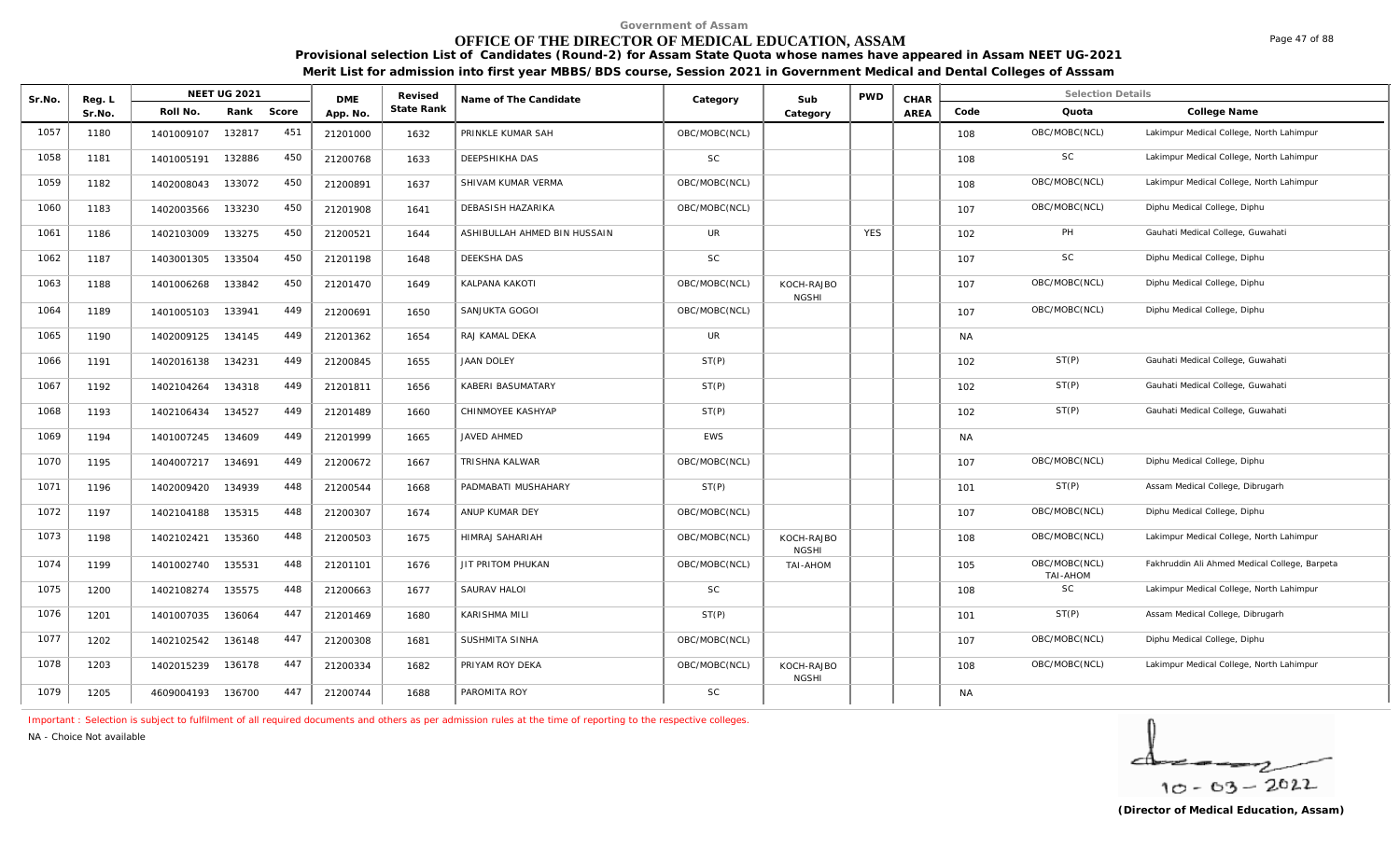# **OFFICE OF THE DIRECTOR OF MEDICAL EDUCATION, ASSAM**

**Provisional selection List of Candidates (Round-2) for Assam State Quota whose names have appeared in Assam NEET UG-2021 Merit List for admission into first year MBBS/BDS course, Session 2021 in Government Medical and Dental Colleges of Asssam**

| Sr.No. | Reg. L | <b>NEET UG 2021</b>  |       | <b>DME</b> | Revised           | Name of The Candidate   | Category      | Sub                        | <b>PWD</b> | CHAR        |           | <b>Selection Details</b>         |                                               |
|--------|--------|----------------------|-------|------------|-------------------|-------------------------|---------------|----------------------------|------------|-------------|-----------|----------------------------------|-----------------------------------------------|
|        | Sr.No. | Roll No.<br>Rank     | Score | App. No.   | <b>State Rank</b> |                         |               | Category                   |            | <b>AREA</b> | Code      | Quota                            | College Name                                  |
| 1080   | 1206   | 136706<br>1402109227 | 447   | 21202350   | 1689              | PIYUSH GUPTA            | OBC/MOBC(NCL) |                            |            |             | 108       | OBC/MOBC(NCL)                    | Lakimpur Medical College, North Lahimpur      |
| 1081   | 1207   | 1402009212 136711    | 447   | 21201608   | 1690              | DIPANJALI RABHA         | ST(P)         |                            |            |             | 105       | ST(P)                            | Fakhruddin Ali Ahmed Medical College, Barpeta |
| 1082   | 1209   | 1402012188<br>136782 | 447   | 21200411   | 1692              | <b>BARASHA RANI DAS</b> | <b>SC</b>     |                            |            |             | 202       | <b>SC</b>                        | Government Dental College, Dibrugarh          |
| 1083   | 1210   | 136983<br>1402115172 | 447   | 21200142   | 1694              | RIYA BORO               | ST(P)         |                            |            |             | 101       | ST(P)                            | Assam Medical College, Dibrugarh              |
| 1084   | 1211   | 137277<br>1402105387 | 446   | 21201016   | 1702              | <b>AKASH BASAK</b>      | OBC/MOBC(NCL) |                            |            |             | 201       | OBC/MOBC(NCL)                    | Regional Dental College, Guwahati             |
| 1085   | 1212   | 137353<br>1402004343 | 446   | 21201306   | 1703              | MD SARTAJ ALAM          | OBC/MOBC(NCL) |                            |            |             | 202       | OBC/MOBC(NCL)                    | Government Dental College, Dibrugarh          |
| 1086   | 1213   | 137634<br>1401009211 | 446   | 21201871   | 1705              | DEBANGSHU BHATTACHARJEE | UR            |                            |            |             | <b>NA</b> |                                  |                                               |
| 1087   | 1214   | 137727<br>1403001726 | 446   | 21201936   | 1706              | <b>ABHIRUP DAS</b>      | <b>UR</b>     |                            |            |             | <b>NA</b> |                                  |                                               |
| 1088   | 1215   | 137771<br>1402007230 | 446   | 21200336   | 1708              | PIKUSHREE BARMAN        | OBC/MOBC(NCL) |                            |            |             | 201       | OBC/MOBC(NCL)                    | Regional Dental College, Guwahati             |
| 1089   | 1216   | 137780<br>1401007357 | 446   | 21201709   | 1709              | NABARUN DEB             | OBC/MOBC(NCL) |                            |            |             | 202       | OBC/MOBC(NCL)                    | Government Dental College, Dibrugarh          |
| 1090   | 1217   | 137786<br>1401002308 | 446   | 21201833   | 1710              | PRIYAKSHI SHARMA        | <b>EWS</b>    |                            |            |             | <b>NA</b> |                                  |                                               |
| 1091   | 1217.1 | 137992<br>1402007442 | 446   | 21203017   | 1712              | PRATYUSH PRITAM BARUAH  | UR            |                            |            |             | <b>NA</b> |                                  |                                               |
| 1092   | 1218   | 138079<br>1404003024 | 446   | 21200559   | 1714              | NILKAMAL ADHIKARY       | <b>EWS</b>    |                            |            |             | <b>NA</b> |                                  |                                               |
| 1093   | 1219   | 1401001119<br>138425 | 445   | 21201382   | 1720              | <b>GARGI SARMAH</b>     | <b>EWS</b>    |                            |            |             | <b>NA</b> |                                  |                                               |
| 1094   | 1220   | 138653<br>1402005070 | 445   | 21200628   | 1723              | ANISHA DEY              | OBC/MOBC(NCL) |                            |            |             | 201       | OBC/MOBC(NCL)                    | Regional Dental College, Guwahati             |
| 1095   | 1221   | 138706<br>1402013299 | 445   | 21202161   | 1724              | ANUPAM TALUKDAR         | OBC/MOBC(NCL) | KOCH-RAJBO<br><b>NGSHI</b> |            |             | 107       | OBC/MOBC(NCL)<br>KOCH-RAJBONGSHI | Diphu Medical College, Diphu                  |
| 1096   | 1222   | 138761<br>1401003142 | 445   | 21200579   | 1725              | ANKITA HAZARIKA         | ST(P)         |                            |            |             | 101       | ST(P)                            | Assam Medical College, Dibrugarh              |
| 1097   | 1223   | 138945<br>1401008031 | 445   | 21200469   | 1727              | ANKUR DAO               | ST(P)         |                            |            |             | 101       | ST(P)                            | Assam Medical College, Dibrugarh              |
| 1098   | 1224   | 139042<br>1401003290 | 445   | 21200962   | 1728              | SHRUTI KUTUM            | ST(P)         |                            |            |             | 101       | ST(P)                            | Assam Medical College, Dibrugarh              |
| 1099   | 1225   | 1401005422<br>139457 | 444   | 21201693   | 1734              | SURESH SUBBA            | OBC/MOBC(NCL) |                            |            |             | 201       | OBC/MOBC(NCL)                    | Regional Dental College, Guwahati             |
| 1100   | 1226   | 139538<br>1402016116 | 444   | 21201632   | 1735              | <b>IRIN BASUMATARY</b>  | ST(P)         |                            |            |             | 101       | ST(P)                            | Assam Medical College, Dibrugarh              |
| 1101   | 1227   | 1402101150<br>139562 | 444   | 21202288   | 1736              | ASHISH MAZUMDER         | <b>SC</b>     |                            |            |             | NA        |                                  |                                               |
| 1102   | 1228   | 139613<br>1401008205 | 444   | 21200814   | 1737              | KUNWALI CHUTIA          | OBC/MOBC(NCL) | CHUTIA                     |            |             | 104       | OBC/MOBC(NCL)<br>CHUTIA          | Jorhat Medical College, Jorhat                |

*Important : Selection is subject to fulfilment of all required documents and others as per admission rules at the time of reporting to the respective colleges.*

*NA - Choice Not available*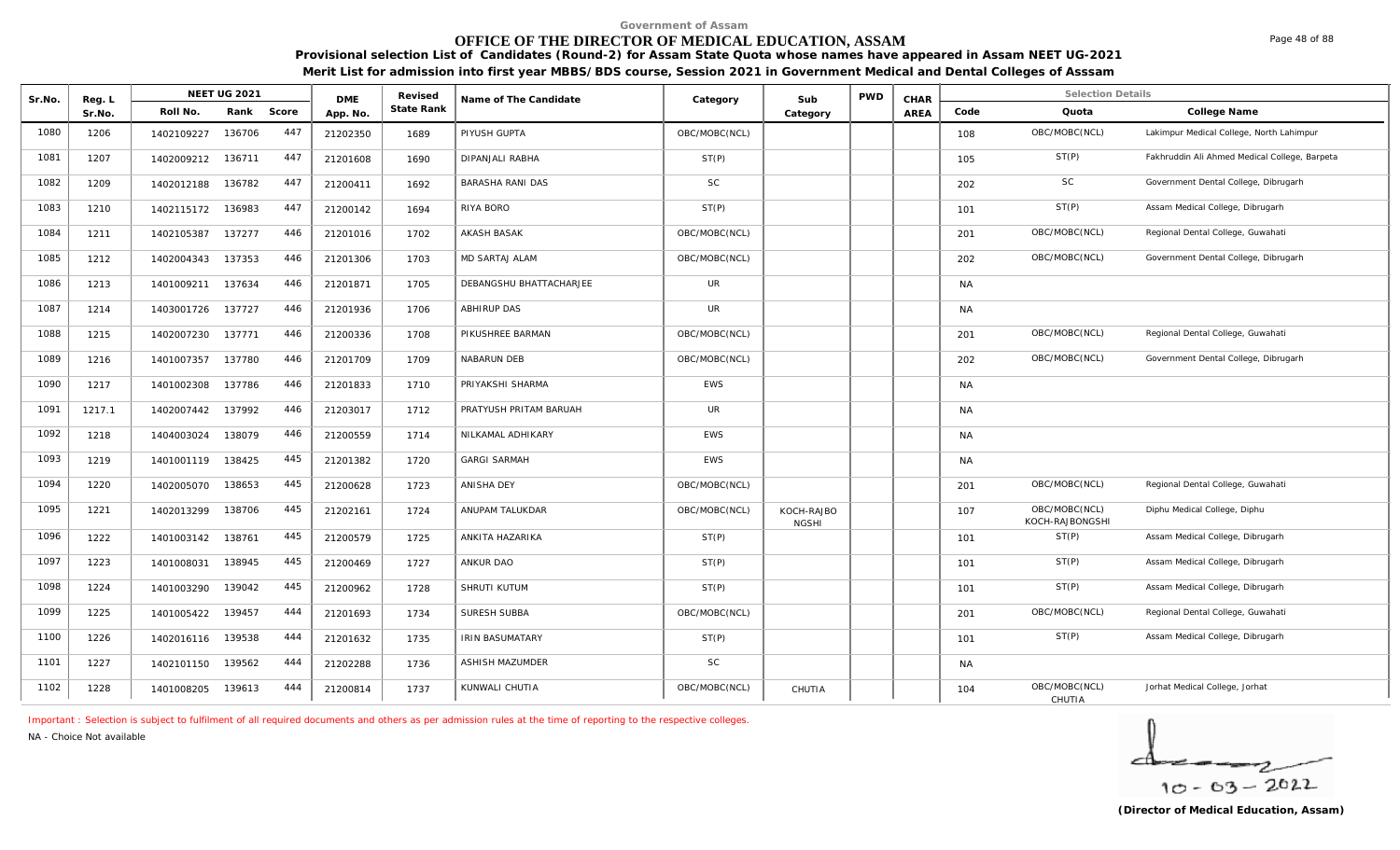# **OFFICE OF THE DIRECTOR OF MEDICAL EDUCATION, ASSAM**

**Provisional selection List of Candidates (Round-2) for Assam State Quota whose names have appeared in Assam NEET UG-2021 Merit List for admission into first year MBBS/BDS course, Session 2021 in Government Medical and Dental Colleges of Asssam**

| Sr.No. | Reg. L |            | NEET UG 2021 |       | <b>DME</b> | Revised    | Name of The Candidate | Category      | Sub                        | <b>PWD</b> | CHAR |           | <b>Selection Details</b> |                                      |
|--------|--------|------------|--------------|-------|------------|------------|-----------------------|---------------|----------------------------|------------|------|-----------|--------------------------|--------------------------------------|
|        | Sr.No. | Roll No.   | Rank         | Score | App. No.   | State Rank |                       |               | Category                   |            | AREA | Code      | Quota                    | College Name                         |
| 1103   | 1229   | 1401001469 | 139731       | 444   | 21200269   | 1739       | SANDEEP DAS           | <b>SC</b>     |                            |            |      | 202       | SC                       | Government Dental College, Dibrugarh |
| 1104   | 1230   | 1403004265 | 139942       | 444   | 21201847   | 1742       | <b>FATIMA BEGUM</b>   | OBC/MOBC(NCL) |                            |            |      | 201       | OBC/MOBC(NCL)            | Regional Dental College, Guwahati    |
| 1105   | 1232   | 1402014216 | 140103       | 444   | 21201244   | 1744       | NISHITA THAKURIA      | OBC/MOBC(NCL) |                            |            |      | 201       | OBC/MOBC(NCL)            | Regional Dental College, Guwahati    |
| 1106   | 1233   | 1402108333 | 140216       | 444   | 21202285   | 1746       | PIYALEE MITRA         | <b>UR</b>     |                            |            |      | <b>NA</b> |                          |                                      |
| 1107   | 1235   | 2001314421 | 140418       | 443   | 21202012   | 1749       | ABHIJIT KUTUM         | ST(P)         |                            |            |      | 106       | ST(P)                    | Tezpur Medical College, Tezpur       |
| 1108   | 1237   | 1401010070 | 140594       | 443   | 21202126   | 1753       | ARCHANA GUPTA         | <b>UR</b>     |                            |            |      | <b>NA</b> |                          |                                      |
| 1109   | 1238   | 1402004422 | 140684       | 443   | 21201664   | 1754       | SIMRAN GUPTA          | OBC/MOBC(NCL) |                            |            |      | 203       | OBC/MOBC(NCL)            | Government Dental College, Silchar   |
| 1110   | 1239   | 3115028123 | 140691       | 443   | 21200459   | 1755       | <b>VESLINA DOLEY</b>  | ST(P)         |                            |            |      | 101       | ST(P)                    | Assam Medical College, Dibrugarh     |
| 1111   | 1240   | 1402003568 | 140695       | 443   | 21200156   | 1756       | SOUVIK SAHA           | OBC/MOBC(NCL) |                            |            |      | 202       | OBC/MOBC(NCL)            | Government Dental College, Dibrugarh |
| 1112   | 1241   | 1402105333 | 140810       | 443   | 21200206   | 1760       | MANCHI MALAKAR        | <b>SC</b>     |                            |            |      | 201       | SC                       | Regional Dental College, Guwahati    |
| 1113   | 1242   | 1401006378 | 140837       | 443   | 21200932   | 1761       | ANTORIKA PHUKAN       | OBC/MOBC(NCL) | TAI-AHOM                   |            |      | <b>NA</b> |                          |                                      |
| 1114   | 1245   | 1402109096 | 141219       | 443   | 21201700   | 1766       | SONI KUMARI           | OBC/MOBC(NCL) |                            |            |      | <b>NA</b> |                          |                                      |
| 1115   | 1246   | 1402106435 | 141298       | 443   | 21200799   | 1769       | ANURAG THAKURIA       | OBC/MOBC(NCL) | KOCH-RAJBO<br><b>NGSHI</b> |            |      | 203       | OBC/MOBC(NCL)            | Government Dental College, Silchar   |
| 1116   | 1247   | 1401004167 | 141555       | 442   | 21200599   | 1771       | SHELSEA DOLEY         | ST(P)         |                            |            |      | 101       | ST(P)                    | Assam Medical College, Dibrugarh     |
| 1117   | 1248   | 1402008322 | 141696       | 442   | 21201105   | 1774       | ASHA BORAH            | OBC/MOBC(NCL) | KOCH-RAJBO<br><b>NGSHI</b> |            |      | 202       | OBC/MOBC(NCL)            | Government Dental College, Dibrugarh |
| 1118   | 1249   | 1402122155 | 141769       | 442   | 21201074   | 1775       | PANKAJ DEVNATH        | OBC/MOBC(NCL) |                            |            |      | 202       | OBC/MOBC(NCL)            | Government Dental College, Dibrugarh |
| 1119   | 1250   | 1403001556 | 142088       | 442   | 21201728   | 1780       | DEBOLINA DAS          | <b>SC</b>     |                            |            |      | 203       | SC                       | Government Dental College, Silchar   |
| 1120   | 1251   | 1402112188 | 142193       | 442   | 21200553   | 1782       | MAYURI BARUAH         | OBC/MOBC(NCL) | KOCH-RAJBO<br><b>NGSHI</b> |            |      | 202       | OBC/MOBC(NCL)            | Government Dental College, Dibrugarh |
| 1121   | 1252   | 1404009137 | 142253       | 442   | 21200277   | 1784       | SUBHAM DAS            | OBC/MOBC(NCL) |                            |            |      | 202       | OBC/MOBC(NCL)            | Government Dental College, Dibrugarh |
| 1122   | 1253   | 1402104225 | 142260       | 442   | 21200701   | 1785       | DIVYAJYOTI DAS        | <b>SC</b>     |                            |            |      | 201       | <b>SC</b>                | Regional Dental College, Guwahati    |
| 1123   | 1254   | 1401005446 | 142334       | 442   | 21201427   | 1786       | SURAJ KUMAR SAH       | OBC/MOBC(NCL) |                            |            |      | 202       | OBC/MOBC(NCL)            | Government Dental College, Dibrugarh |
| 1124   | 1255   | 1402015274 | 142592       | 442   | 21201242   | 1790       | KAUSHIK CH ROY        | OBC/MOBC(NCL) | KOCH-RAJBO<br><b>NGSHI</b> |            |      | <b>NA</b> |                          |                                      |
| 1125   | 1256   | 1403004189 | 142646       | 441   | 21201651   | 1791       | MD KASIM AHMED        | OBC/MOBC(NCL) |                            |            |      | 202       | OBC/MOBC(NCL)            | Government Dental College, Dibrugarh |

*Important : Selection is subject to fulfilment of all required documents and others as per admission rules at the time of reporting to the respective colleges.*

*NA - Choice Not available*

 $10 - 63 - 2022$ 

Page 49 of 88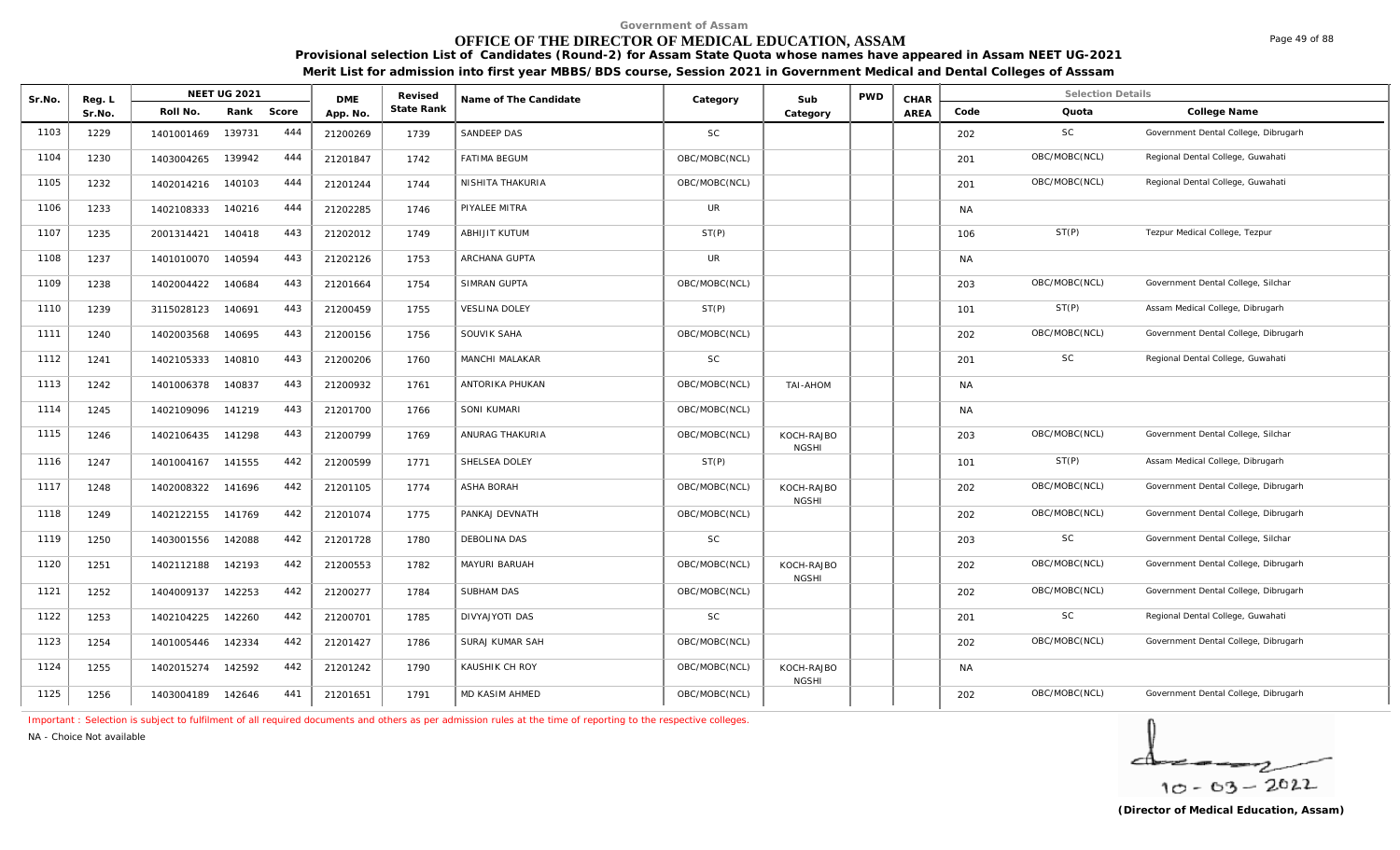# **OFFICE OF THE DIRECTOR OF MEDICAL EDUCATION, ASSAM**

**Provisional selection List of Candidates (Round-2) for Assam State Quota whose names have appeared in Assam NEET UG-2021 Merit List for admission into first year MBBS/BDS course, Session 2021 in Government Medical and Dental Colleges of Asssam**

|        |            | <b>NEET UG 2021</b> |                                        |          | Revised    |                           |                       |                                                          | <b>PWD</b>                                   | CHAR |           | <b>Selection Details</b>                                          |                                      |
|--------|------------|---------------------|----------------------------------------|----------|------------|---------------------------|-----------------------|----------------------------------------------------------|----------------------------------------------|------|-----------|-------------------------------------------------------------------|--------------------------------------|
| Sr.No. | Roll No.   | Rank                |                                        | App. No. | State Rank |                           |                       | Category                                                 |                                              | AREA | Code      | Quota                                                             | College Name                         |
| 1257   | 1402111093 | 142777              | 441                                    | 21200781 | 1794       | <b>JUBLI BARMAN</b>       | OBC/MOBC(NCL)         |                                                          |                                              |      | 202       | OBC/MOBC(NCL)                                                     | Government Dental College, Dibrugarh |
| 1258   | 1402112362 | 142780              | 441                                    | 21200058 | 1795       | RIYA DEVI                 | OBC/MOBC(NCL)         |                                                          |                                              |      | 202       | OBC/MOBC(NCL)                                                     | Government Dental College, Dibrugarh |
| 1259   | 3115005480 | 142812              | 441                                    | 21201600 | 1796       | RAHUL MANDAL              | <b>SC</b>             |                                                          |                                              |      | 203       | SC                                                                | Government Dental College, Silchar   |
| 1260   | 1402021087 | 142953              | 441                                    | 21201523 | 1797       | <b>BIJAY DOLEY</b>        | ST(P)                 |                                                          |                                              |      | 101       | ST(P)                                                             | Assam Medical College, Dibrugarh     |
| 1261   | 1401002307 | 143017              | 441                                    | 21200827 | 1798       | POLI CHETIA               | OBC/MOBC(NCL)         | <b>MORAN</b>                                             |                                              |      | 101       | OBC/MOBC(NCL)                                                     | Assam Medical College, Dibrugarh     |
| 1262   | 1402005092 | 143107              | 441                                    | 21200874 | 1802       | PARISMITA KALITA          | <b>EWS</b>            |                                                          |                                              |      | <b>NA</b> |                                                                   |                                      |
| 1264   | 1402102242 | 143204              | 441                                    | 21201959 | 1804       | PRATIMA SARKAR            | <b>SC</b>             |                                                          |                                              |      | 202       | <b>SC</b>                                                         | Government Dental College, Dibrugarh |
| 1265   | 1402110233 | 143496              | 441                                    | 21200287 | 1809       | PRINCE DAS                | <b>SC</b>             |                                                          |                                              |      | <b>NA</b> |                                                                   |                                      |
| 1266   | 1403005001 | 143551              | 441                                    | 21202318 | 1810       | <b>DEPANJAN SARMA</b>     | <b>EWS</b>            |                                                          |                                              |      | <b>NA</b> |                                                                   |                                      |
| 1267   | 1404001120 | 143558              | 441                                    | 21200586 | 1812       | AJAY MANDAL               | <b>SC</b>             |                                                          |                                              |      | 202       | <b>SC</b>                                                         | Government Dental College, Dibrugarh |
| 1268   | 1402116268 | 144174              | 440                                    | 21202066 | 1816       | DHRITIPARNA PANDIT        | UR                    |                                                          |                                              |      | <b>NA</b> |                                                                   |                                      |
| 1269   | 1402014121 | 145175              | 439                                    | 21202034 | 1823       | MRIDUSHMITA SARKAR        | OBC/MOBC(NCL)         | KOCH-RAJBO                                               |                                              |      | <b>NA</b> |                                                                   |                                      |
| 1270   |            |                     | 439                                    | 21200214 | 1824       | HIMADRI KURMI             | OBC/MOBC(NCL)         | TGL/EX-TGL(<br><b>RESIDENT</b><br>OF<br><b>BRAHMAPUT</b> |                                              |      | 102       | OBC/MOBC(NCL)<br>TGL/EX-TGL(RESIDENT<br>OF BRAHMAPUTRA<br>VALLEY) | Gauhati Medical College, Guwahati    |
| 1271   |            |                     | 439                                    | 21201071 | 1828       | RITIKA SAH                | UR                    |                                                          |                                              |      | <b>NA</b> |                                                                   |                                      |
| 1272   | 1404001267 | 145549              | 439                                    | 21200495 | 1829       | DHRITISMITA CHAKRAVARTY   | <b>UR</b>             |                                                          |                                              |      | <b>NA</b> |                                                                   |                                      |
| 1273   | 1402105227 | 145913              | 439                                    | 21202078 | 1831       | SUSHOBAN PODDER           | <b>SC</b>             |                                                          |                                              |      | <b>NA</b> |                                                                   |                                      |
| 1274   | 1403001121 | 145965              | 439                                    | 21201389 | 1832       | DAIPAYAN DAS              | <b>SC</b>             |                                                          |                                              |      | 202       | <b>SC</b>                                                         | Government Dental College, Dibrugarh |
| 1275   | 1402102404 | 145989              | 439                                    | 21200335 | 1833       | <b>GEETI SANKAR SARMA</b> | OBC/MOBC(NCL)         |                                                          |                                              |      | 202       | OBC/MOBC(NCL)                                                     | Government Dental College, Dibrugarh |
| 1276   | 1402007290 | 146125              | 438                                    | 21200855 | 1835       | SANGEETA DAS              | OBC/MOBC(NCL)         | KOCH-RAJBO<br><b>NGSHI</b>                               |                                              |      | <b>NA</b> |                                                                   |                                      |
| 1277   | 1403004287 | 146260              | 438                                    | 21201812 | 1838       | SARASWATI NUNIA           | OBC/MOBC(NCL)         | TGL/EX-TGL(<br><b>RESIDENT</b><br>OF BARAK               |                                              |      | 103       | OBC/MOBC(NCL)<br>TGL/EX-TGL(RESIDENT<br>OF BARAK VALLEY)          | Silchar Medical College, Silchar     |
|        | Reg. L     |                     | 1404007174 145201<br>1404006149 145510 | Score    | <b>DME</b> |                           | Name of The Candidate | Category                                                 | Sub<br><b>NGSHI</b><br>RA VALLEY)<br>VALLEY) |      |           |                                                                   | <b>MORAN</b>                         |

*Important : Selection is subject to fulfilment of all required documents and others as per admission rules at the time of reporting to the respective colleges.*

*NA - Choice Not available*

 $10 - 63 - 2022$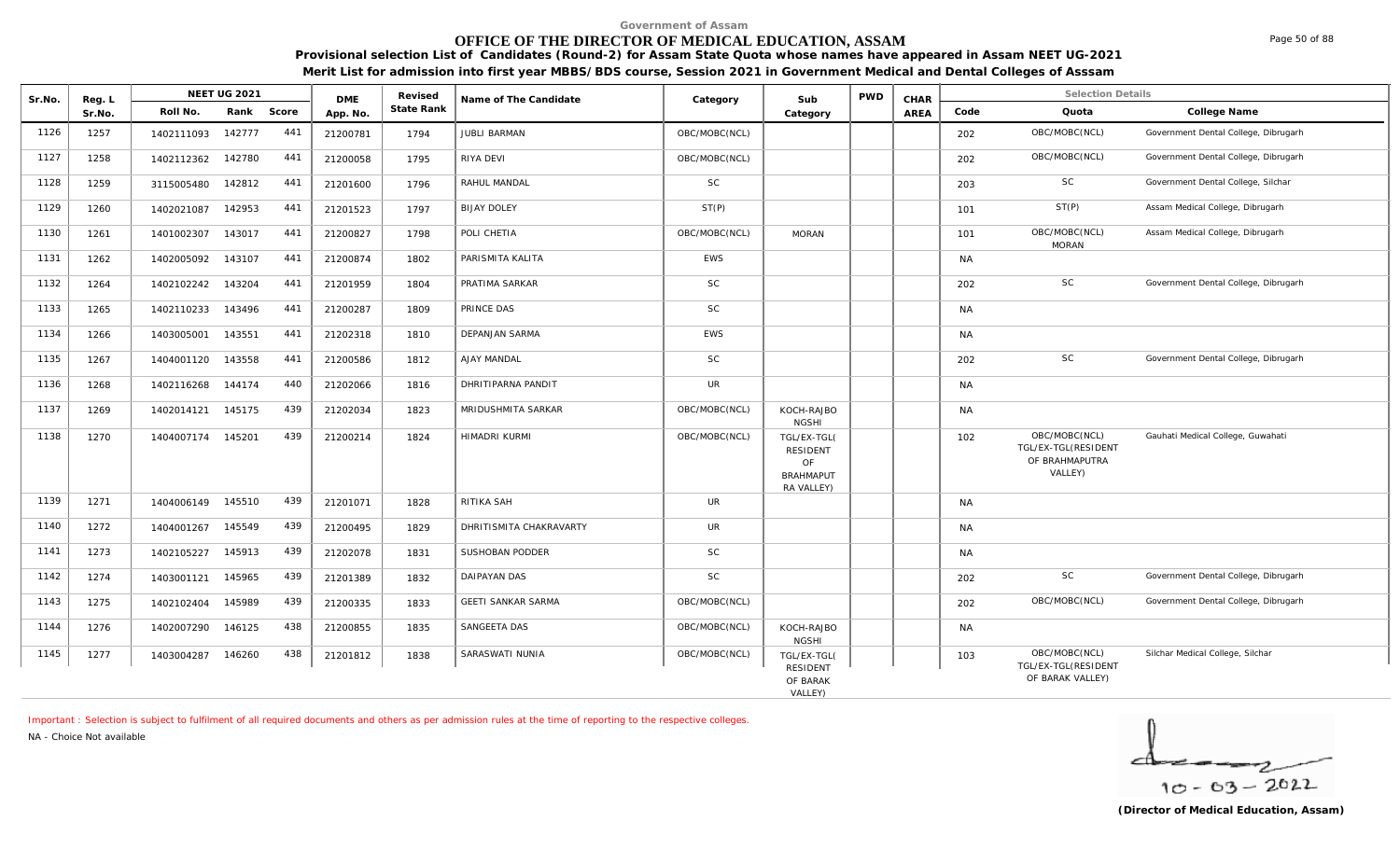# **OFFICE OF THE DIRECTOR OF MEDICAL EDUCATION, ASSAM**

**Provisional selection List of Candidates (Round-2) for Assam State Quota whose names have appeared in Assam NEET UG-2021 Merit List for admission into first year MBBS/BDS course, Session 2021 in Government Medical and Dental Colleges of Asssam**

| Sr.No. | Reg. L |                   | <b>NEET UG 2021</b> |       | <b>DME</b> | Revised    | Name of The Candidate | Category      | Sub                        | <b>PWD</b> | CHAR        |           | <b>Selection Details</b> |                                      |
|--------|--------|-------------------|---------------------|-------|------------|------------|-----------------------|---------------|----------------------------|------------|-------------|-----------|--------------------------|--------------------------------------|
|        | Sr.No. | Roll No.          | Rank                | Score | App. No.   | State Rank |                       |               | Category                   |            | <b>AREA</b> | Code      | Quota                    | College Name                         |
| 1146   | 1278   | 1402117283        | 146340              | 438   | 21202036   | 1839       | ZULFA YABANSEREEN     | OBC/MOBC(NCL) |                            |            |             | 202       | OBC/MOBC(NCL)            | Government Dental College, Dibrugarh |
| 1147   | 1279   | 1402101699        | 146390              | 438   | 21201456   | 1840       | SOURAV KUMAR SAHA     | OBC/MOBC(NCL) |                            |            |             | 202       | OBC/MOBC(NCL)            | Government Dental College, Dibrugarh |
| 1148   | 1280   | 1401005078        | 146392              | 438   | 21200783   | 1841       | NARAYAN MILI          | ST(P)         |                            |            |             | 101       | ST(P)                    | Assam Medical College, Dibrugarh     |
| 1149   | 1281   | 1401001506        | 146755              | 438   | 21201656   | 1847       | MINTU KUMAR SHAH      | OBC/MOBC(NCL) |                            |            |             | <b>NA</b> |                          |                                      |
| 1150   | 1284   | 3902004112 147156 |                     | 437   | 21201239   | 1857       | AVISHA SHARMA         | <b>UR</b>     |                            |            |             | <b>NA</b> |                          |                                      |
| 1151   | 1285   | 1402108459        | 147252              | 437   | 21200294   | 1858       | KARNA DEV ARYA        | <b>SC</b>     |                            |            |             | 203       | $\mathsf{SC}$            | Government Dental College, Silchar   |
| 1152   | 1286   | 1402105424 147342 |                     | 437   | 21200506   | 1861       | <b>MRIGANKA ROY</b>   | OBC/MOBC(NCL) | KOCH-RAJBO<br><b>NGSHI</b> |            |             | 202       | OBC/MOBC(NCL)            | Government Dental College, Dibrugarh |
| 1153   | 1287   | 1401002446        | 147551              | 437   | 21201108   | 1866       | SAMPRITISIKHA BORAH   | OBC/MOBC(NCL) |                            |            |             | <b>NA</b> |                          |                                      |
| 1154   | 1289   | 1403006047        | 147858              | 437   | 21202143   | 1874       | PRIYANGSHU DAS        | SC            |                            |            |             | 203       | <b>SC</b>                | Government Dental College, Silchar   |
| 1155   | 1290   | 1404003137        | 148095              | 437   | 21201769   | 1876       | ASHISH KUMAR BHAGAT   | OBC/MOBC(NCL) |                            |            |             | <b>NA</b> |                          |                                      |
| 1156   | 1291   | 1402113269        | 148148              | 437   | 21200983   | 1878       | MRIGANKO KAKOTI       | UR            |                            |            |             | <b>NA</b> |                          |                                      |
| 1157   | 1292   | 1402110355        | 148318              | 436   | 21202253   | 1880       | RICHA SARMA           | <b>EWS</b>    |                            |            |             | NA.       |                          |                                      |
| 1158   | 1293   | 1402106285        | 148526              | 436   | 21201145   | 1884       | <b>NAZAR ROY</b>      | <b>UR</b>     |                            |            |             | <b>NA</b> |                          |                                      |
| 1159   | 1293.1 | 1403006546        | 148932              | 436   | 21203011   | 1892       | SWATIK DEBNATH        | OBC/MOBC(NCL) |                            |            |             | <b>NA</b> |                          |                                      |
| 1160   | 1294   | 1401009116 149249 |                     | 436   | 21200309   | 1896       | ARKA DUTTA            | UR            |                            |            |             | <b>NA</b> |                          |                                      |
| 1161   | 1295   | 1401004095        | 149346              | 435   | 21200002   | 1897       | HORSHITA NEOG         | OBC/MOBC(NCL) | <b>MOTAK</b>               |            |             | 203       | OBC/MOBC(NCL)            | Government Dental College, Silchar   |
| 1162   | 1297   | 1401001814        | 149480              | 435   | 21201338   | 1899       | SWAPNALI PEGU         | ST(P)         |                            |            |             | 101       | ST(P)                    | Assam Medical College, Dibrugarh     |
| 1163   | 1298   | 1402106097        | 149787              | 435   | 21200494   | 1902       | KUEL BORA             | OBC/MOBC(NCL) |                            |            |             | 203       | OBC/MOBC(NCL)            | Government Dental College, Silchar   |
| 1164   | 1299   | 1402102495        | 149846              | 435   | 21201770   | 1903       | <b>JOYRAJ KALITA</b>  | <b>EWS</b>    |                            |            |             | <b>NA</b> |                          |                                      |
| 1165   | 1300   | 1402002168        | 150088              | 435   | 21202053   | 1908       | ROSHNI DEVI           | OBC/MOBC(NCL) |                            |            |             | <b>NA</b> |                          |                                      |
| 1166   | 1302   | 1402112318        | 150302              | 435   | 21201241   | 1913       | <b>MINTU MATTAK</b>   | OBC/MOBC(NCL) | <b>MOTAK</b>               |            |             | <b>NA</b> |                          |                                      |
| 1167   | 1303   | 1402012115        | 150540              | 434   | 21200146   | 1914       | RIPAN RABHA           | ST(P)         |                            |            |             | 101       | ST(P)                    | Assam Medical College, Dibrugarh     |
| 1168   | 1304   | 1402116164        | 150558              | 434   | 21202124   | 1915       | NITA KUMARI THAKUR    | OBC/MOBC(NCL) |                            |            |             | 203       | OBC/MOBC(NCL)            | Government Dental College, Silchar   |

*Important : Selection is subject to fulfilment of all required documents and others as per admission rules at the time of reporting to the respective colleges.*

*NA - Choice Not available*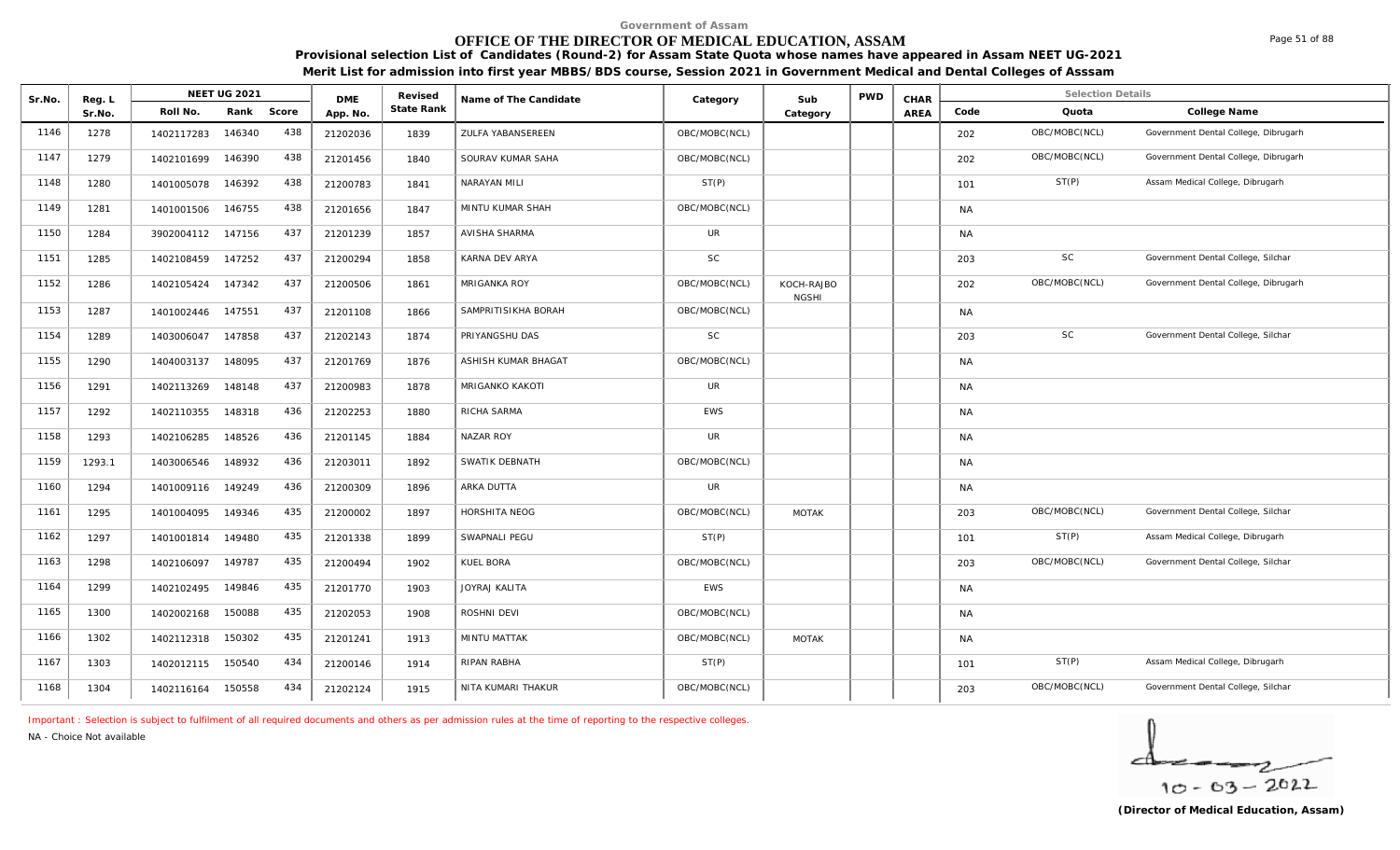# **OFFICE OF THE DIRECTOR OF MEDICAL EDUCATION, ASSAM**

**Provisional selection List of Candidates (Round-2) for Assam State Quota whose names have appeared in Assam NEET UG-2021** 

**Merit List for admission into first year MBBS/BDS course, Session 2021 in Government Medical and Dental Colleges of Asssam**

| Sr.No. | Reg. L |            | <b>NEET UG 2021</b> |       | <b>DME</b> | Revised    | Name of The Candidate  | Category      | Sub                        | <b>PWD</b> | CHAR        |           | <b>Selection Details</b> |                                               |
|--------|--------|------------|---------------------|-------|------------|------------|------------------------|---------------|----------------------------|------------|-------------|-----------|--------------------------|-----------------------------------------------|
|        | Sr.No. | Roll No.   | Rank                | Score | App. No.   | State Rank |                        |               | Category                   |            | <b>AREA</b> | Code      | Quota                    | College Name                                  |
| 1169   | 1305   | 1402002213 | 150576              | 434   | 21201301   | 1916       | HRISHIKESH DAS         | OBC/MOBC(NCL) | KOCH-RAJBO<br><b>NGSHI</b> |            |             | 203       | OBC/MOBC(NCL)            | Government Dental College, Silchar            |
| 1170   | 1306   | 1404003043 | 150668              | 434   | 21200539   | 1918       | SHRUTI SASWATI         | <b>UR</b>     |                            |            |             | <b>NA</b> |                          |                                               |
| 1171   | 1307   | 1402105457 | 150704              | 434   | 21202098   | 1919       | LEEZASRI SARKAR        | <b>SC</b>     |                            |            |             | <b>NA</b> |                          |                                               |
| 1172   | 1308   | 1402009048 | 150722              | 434   | 21201536   | 1920       | <b>KARABI ROY</b>      | OBC/MOBC(NCL) | KOCH-RAJBO<br><b>NGSHI</b> |            |             | 203       | OBC/MOBC(NCL)            | Government Dental College, Silchar            |
| 1173   | 1309   | 1401007378 | 150919              | 434   | 21202385   | 1922       | <b>GURUPADA BARADA</b> | UR            |                            |            |             | <b>NA</b> |                          |                                               |
| 1174   | 1310   | 1404002212 | 150993              | 434   | 21201236   | 1923       | <b>GRACY SAWAIJAM</b>  | OBC/MOBC(NCL) |                            |            |             | 203       | OBC/MOBC(NCL)            | Government Dental College, Silchar            |
| 1175   | 1311   | 1403003186 | 151169              | 434   | 21200813   | 1926       | MUZAKKIR HUSSAIN       | OBC/MOBC(NCL) |                            |            |             | 203       | OBC/MOBC(NCL)            | Government Dental College, Silchar            |
| 1176   | 1312   | 1404009116 | 151599              | 433   | 21202084   | 1930       | <b>UPAMA BORA</b>      | OBC/MOBC(NCL) |                            |            |             | 203       | OBC/MOBC(NCL)            | Government Dental College, Silchar            |
| 1177   | 1313   | 1401003038 | 151859              | 433   | 21200224   | 1934       | NIKITA RAJAK           | <b>SC</b>     |                            |            |             | <b>NA</b> |                          |                                               |
| 1178   | 1315   | 1403003291 | 151921              | 433   | 21201174   | 1936       | ANANYA DAS             | <b>SC</b>     |                            |            |             | <b>NA</b> |                          |                                               |
| 1179   | 1316   | 1402105458 | 152149              | 433   | 21200465   | 1938       | AMRIT KUMAR RAY        | OBC/MOBC(NCL) |                            |            |             | <b>NA</b> |                          |                                               |
| 1180   | 1318   | 1404008027 | 152492              | 433   | 21200944   | 1944       | SANJANA DEVI           | OBC/MOBC(NCL) |                            |            |             | 203       | OBC/MOBC(NCL)            | Government Dental College, Silchar            |
| 1181   | 1319   | 1403007256 | 153666              | 432   | 21201790   | 1958       | NIRUPAM NATH           | OBC/MOBC(NCL) |                            |            |             | <b>NA</b> |                          |                                               |
| 1182   | 1320   | 1402106393 | 153788              | 432   | 21200445   | 1959       | NIHAAL KRISHNA DAS     | SC            |                            |            |             | <b>NA</b> |                          |                                               |
| 1183   | 1321   | 1402004476 | 154045              | 431   | 21200931   | 1961       | RONALDO BASUMATARY     | ST(P)         |                            |            |             | 101       | ST(P)                    | Assam Medical College, Dibrugarh              |
| 1184   | 1323   | 1402112335 | 154096              | 431   | 21202353   | 1964       | ANKURIMA SAIKIA        | OBC/MOBC(NCL) |                            |            |             | 203       | OBC/MOBC(NCL)            | Government Dental College, Silchar            |
| 1185   | 1325   | 1402114146 | 154128              | 431   | 21202016   | 1966       | <b>BISHAL NATH</b>     | OBC/MOBC(NCL) |                            |            |             | 203       | OBC/MOBC(NCL)            | Government Dental College, Silchar            |
| 1186   | 1326   | 1404004191 | 154139              | 431   | 21200210   | 1967       | PRANAY BORAH           | OBC/MOBC(NCL) |                            |            |             | 203       | OBC/MOBC(NCL)            | Government Dental College, Silchar            |
| 1187   | 1328   | 1401005398 | 154575              | 431   | 21201793   | 1973       | ANIMESH RAJKHOWA       | OBC/MOBC(NCL) | MOTAK                      |            |             | <b>NA</b> |                          |                                               |
| 1188   | 1328.1 | 1402109221 | 155016              | 430   | 21203079   | 1977       | URCHITA TALUKDAR       | OBC/MOBC(NCL) | KOCH-RAJBO<br><b>NGSHI</b> |            |             | <b>NA</b> |                          |                                               |
| 1189   | 1330   | 1402107266 | 155394              | 430   | 21202301   | 1984       | KASMITA SINGHA         | <b>UR</b>     |                            |            |             | <b>NA</b> |                          |                                               |
| 1190   | 1331   | 1402108208 | 155412              | 430   | 21200162   | 1985       | <b>SUMAN BORO</b>      | ST(P)         |                            |            |             | 105       | ST(P)                    | Fakhruddin Ali Ahmed Medical College, Barpeta |
| 1191   | 1332   | 1404001129 | 155572              | 430   | 21201005   | 1988       | CHANDAN SAHU           | OBC/MOBC(NCL) |                            |            |             | <b>NA</b> |                          |                                               |

*Important : Selection is subject to fulfilment of all required documents and others as per admission rules at the time of reporting to the respective colleges.*

*NA - Choice Not available*

 $10 - 63 - 2022$ 

Page 52 of 88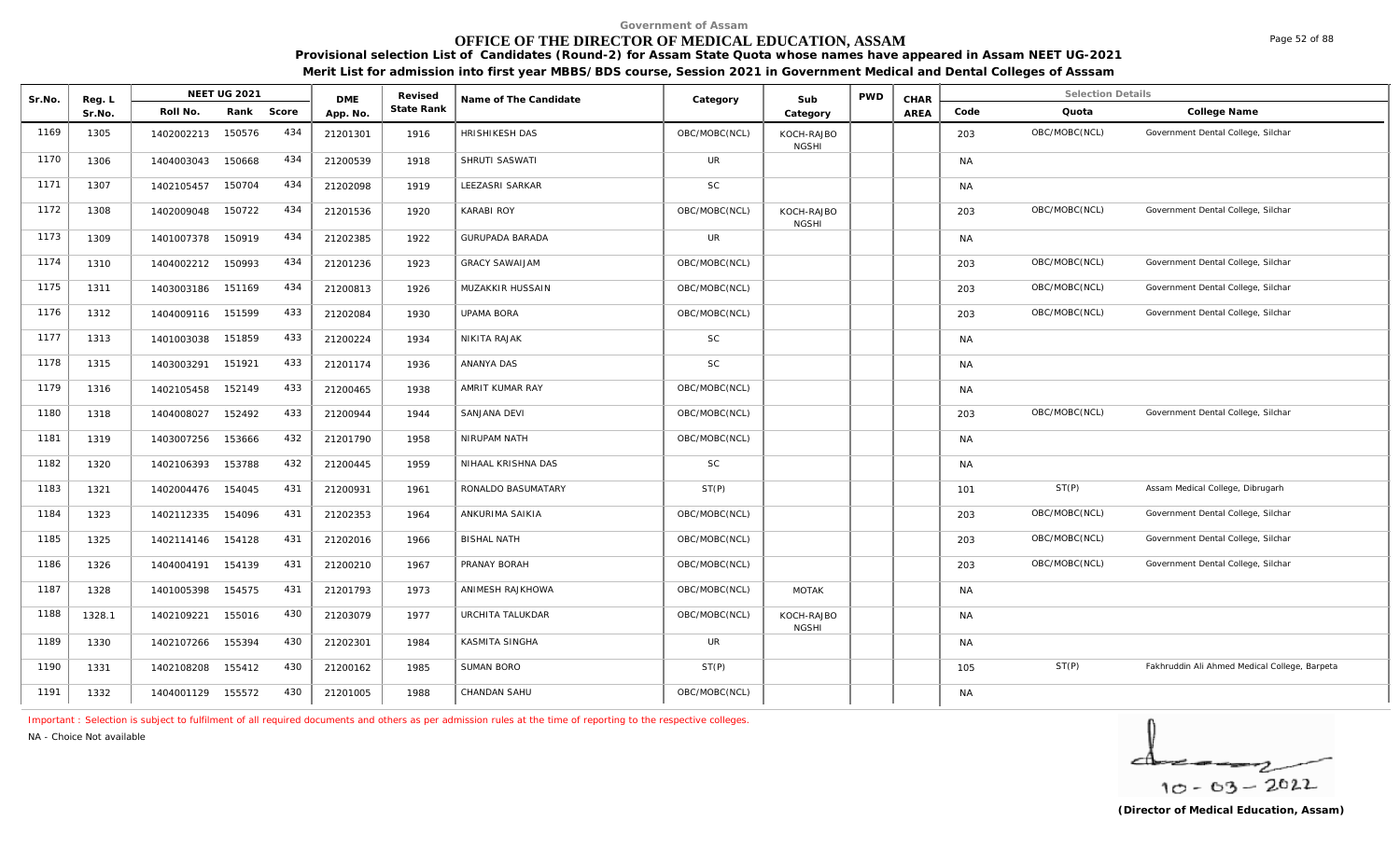# **OFFICE OF THE DIRECTOR OF MEDICAL EDUCATION, ASSAM**

**Provisional selection List of Candidates (Round-2) for Assam State Quota whose names have appeared in Assam NEET UG-2021** 

**Merit List for admission into first year MBBS/BDS course, Session 2021 in Government Medical and Dental Colleges of Asssam**

| Sr.No. | Reg. L |            | <b>NEET UG 2021</b> |       | <b>DME</b> | Revised    | Name of The Candidate | Category      | Sub                        | <b>PWD</b> | CHAR |           | <b>Selection Details</b> |                                |
|--------|--------|------------|---------------------|-------|------------|------------|-----------------------|---------------|----------------------------|------------|------|-----------|--------------------------|--------------------------------|
|        | Sr.No. | Roll No.   | Rank                | Score | App. No.   | State Rank |                       |               | Category                   |            | AREA | Code      | Quota                    | College Name                   |
| 1192   | 1333   | 1401004075 | 155982              | 430   | 21201082   | 1995       | RAKTIM ARKA PAUL      | OBC/MOBC(NCL) |                            |            |      | NA        |                          |                                |
| 1193   | 1334   | 1401002312 | 156282              | 429   | 21200129   | 1998       | NABJEET MRIDUL DUTTA  | OBC/MOBC(NCL) | KOCH-RAJBO<br><b>NGSHI</b> |            |      | <b>NA</b> |                          |                                |
| 1194   | 1335   | 1401006308 | 156300              | 429   | 21200728   | 1999       | ANCHUMI SAIKIA        | OBC/MOBC(NCL) | KOCH-RAJBO<br><b>NGSHI</b> |            |      | NA        |                          |                                |
| 1195   | 1336   | 1402014220 | 156407              | 429   | 21200536   | 2000       | RIYON BORAH           | OBC/MOBC(NCL) | CHUTIA                     |            |      | 106       | OBC/MOBC(NCL)<br>CHUTIA  | Tezpur Medical College, Tezpur |
| 1196   | 1337   | 1402104442 | 156909              | 429   | 21201951   | 2007       | DHRITISMITA SAIKIA    | <b>UR</b>     |                            |            |      | <b>NA</b> |                          |                                |
| 1197   | 1338   | 1402009103 | 157013              | 429   | 21201201   | 2008       | DHANANJOY MOHORI      | <b>SC</b>     |                            |            |      | <b>NA</b> |                          |                                |
| 1198   | 1341   | 1401001644 | 157449              | 428   | 21201326   | 2017       | W SHRADDHA SINGHA     | OBC/MOBC(NCL) |                            |            |      | NA        |                          |                                |
| 1199   | 1342   | 1402015219 | 157625              | 428   | 21201663   | 2021       | BHAKTIMAN CHOWDHURY   | OBC/MOBC(NCL) |                            |            |      | <b>NA</b> |                          |                                |
| 1200   | 1344   | 1404005147 | 157748              | 428   | 21201884   | 2028       | PRINCE BORA           | OBC/MOBC(NCL) |                            |            |      | <b>NA</b> |                          |                                |
| 1201   | 1346   | 1402005295 | 158414              | 428   | 21200448   | 2035       | ANJALI SINGH          | OBC/MOBC(NCL) |                            |            |      | <b>NA</b> |                          |                                |
| 1202   | 1346.1 | 1402101603 | 158517              | 427   | 21203088   | 2038       | BHASKAR JYOTI DAS     | <b>SC</b>     |                            |            |      | <b>NA</b> |                          |                                |
| 1203   | 1347   | 1404006159 | 158561              | 427   | 21200763   | 2041       | TANIYA GHOSH          | OBC/MOBC(NCL) |                            |            |      | <b>NA</b> |                          |                                |
| 1204   | 1348   | 1402016007 | 158662              | 427   | 21200039   | 2042       | SAMIRAN KASHYAP       | OBC/MOBC(NCL) |                            |            |      | NA        |                          |                                |
| 1205   | 1349   | 1402104139 | 158943              | 427   | 21200956   | 2046       | <b>DIXIT NATH</b>     | OBC/MOBC(NCL) |                            |            |      | <b>NA</b> |                          |                                |
| 1206   | 1350   | 1402017017 | 159125              | 427   | 21200029   | 2050       | KAMAL BASUMATARY      | ST(P)         |                            |            |      | 104       | ST(P)                    | Jorhat Medical College, Jorhat |
| 1207   | 1351   | 1401007328 | 159185              | 427   | 21200251   | 2051       | <b>DIPANKAR GOGOI</b> | OBC/MOBC(NCL) | <b>MOTAK</b>               |            |      | <b>NA</b> |                          |                                |
| 1208   | 1352   | 1401001224 | 159322              | 427   | 21201778   | 2054       | PRANJAL KALITA        | OBC/MOBC(NCL) |                            |            |      | NA        |                          |                                |
| 1209   | 1353   | 1403006425 | 159389              | 427   | 21200061   | 2055       | ANOUSHAKA YADAV       | <b>UR</b>     |                            |            |      | NA        |                          |                                |
| 1210   | 1354   | 1403003159 | 159491              | 427   | 21200079   | 2057       | ARGHA SEN SARMA       | <b>EWS</b>    |                            |            |      | <b>NA</b> |                          |                                |
| 1211   | 1355   | 1402003081 | 159494              | 427   | 21201325   | 2058       | NITU MONI DAS         | <b>SC</b>     |                            |            |      | <b>NA</b> |                          |                                |
| 1212   | 1356   | 1402111108 | 159702              | 426   | 21201586   | 2062       | MRIDUSMITA MEDHI      | OBC/MOBC(NCL) | KOCH-RAJBO<br><b>NGSHI</b> |            |      | <b>NA</b> |                          |                                |
| 1213   | 1359   | 1402106067 | 159854              | 426   | 21200111   | 2068       | SOURAV BHOWMICK       | <b>SC</b>     |                            |            |      | NA        |                          |                                |
| 1214   | 1360   | 1402115077 | 159888              | 426   | 21201286   | 2069       | KARAN BASUMATARY      | ST(P)         |                            |            |      | 104       | ST(P)                    | Jorhat Medical College, Jorhat |

*Important : Selection is subject to fulfilment of all required documents and others as per admission rules at the time of reporting to the respective colleges.*

*NA - Choice Not available*

 $10 - 63 - 2022$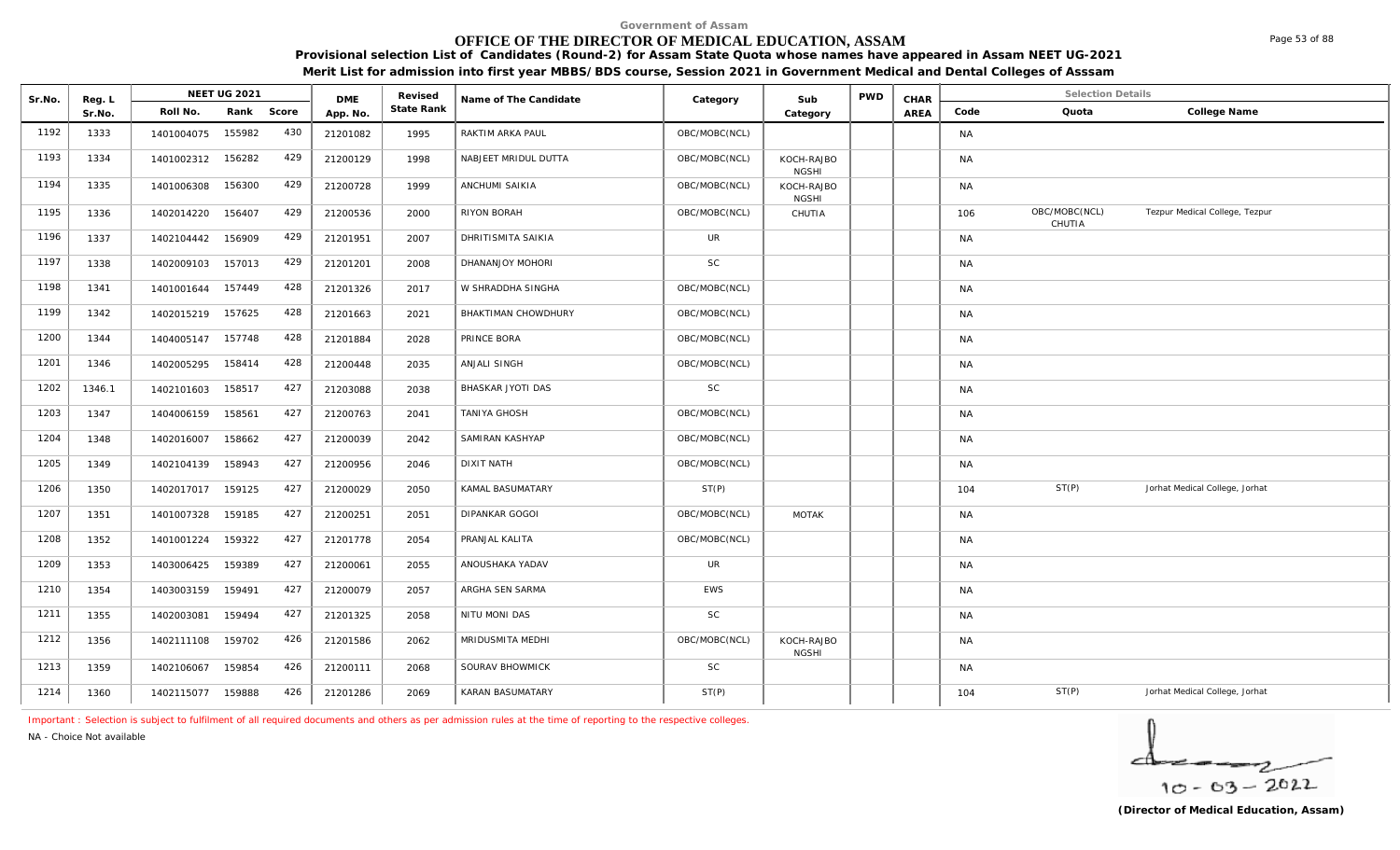# **OFFICE OF THE DIRECTOR OF MEDICAL EDUCATION, ASSAM**

**Provisional selection List of Candidates (Round-2) for Assam State Quota whose names have appeared in Assam NEET UG-2021** 

**Merit List for admission into first year MBBS/BDS course, Session 2021 in Government Medical and Dental Colleges of Asssam**

| Sr.No. | Reg. L |            | <b>NEET UG 2021</b> |       | <b>DME</b> | Revised    | Name of The Candidate        | Category      | Sub                                                   | <b>PWD</b> | CHAR        |           | <b>Selection Details</b> |                                          |
|--------|--------|------------|---------------------|-------|------------|------------|------------------------------|---------------|-------------------------------------------------------|------------|-------------|-----------|--------------------------|------------------------------------------|
|        | Sr.No. | Roll No.   | Rank                | Score | App. No.   | State Rank |                              |               | Category                                              |            | <b>AREA</b> | Code      | Quota                    | College Name                             |
| 1215   | 1361   | 1403005289 | 160020              | 426   | 21201836   | 2074       | SATARUPA GHOSH               | OBC/MOBC(NCL) | TGL/EX-TGL(<br><b>RESIDENT</b><br>OF BARAK<br>VALLEY) |            |             | <b>NA</b> |                          |                                          |
| 1216   | 1362   | 1402109447 | 160718              | 425   | 21201031   | 2085       | CALISTA NGULVANNEI HRANGKHOL | ST(H)         |                                                       |            |             | 102       | ST(H)                    | Gauhati Medical College, Guwahati        |
| 1217   | 1363   | 1404003088 | 160802              | 425   | 21201259   | 2086       | HIMAKSHRI DEKA               | OBC/MOBC(NCL) | KOCH-RAJBO<br><b>NGSHI</b>                            |            |             | <b>NA</b> |                          |                                          |
| 1218   | 1364   | 1404008095 | 160837              | 425   | 21200922   | 2087       | <b>JYOTI BARO</b>            | ST(P)         |                                                       |            |             | 104       | ST(P)                    | Jorhat Medical College, Jorhat           |
| 1219   | 1365   | 1402114350 | 161038              | 425   | 21200680   | 2088       | <b>UDAY BORO</b>             | ST(P)         |                                                       |            |             | 104       | ST(P)                    | Jorhat Medical College, Jorhat           |
| 1220   | 1366   | 1401001672 | 161203              | 425   | 21201132   | 2092       | PRATIKSHA GOGOI              | OBC/MOBC(NCL) | TAI-AHOM                                              |            |             | <b>NA</b> |                          |                                          |
| 1221   | 1367   | 1404007037 | 161299              | 425   | 21202167   | 2095       | BHAGYALAKHEE PHUKAN          | OBC/MOBC(NCL) | TAI-AHOM                                              |            |             | <b>NA</b> |                          |                                          |
| 1222   | 1370   | 1402101213 | 161713              | 425   | 21200841   | 2100       | <b>UJJAL BORA</b>            | OBC/MOBC(NCL) |                                                       |            |             | <b>NA</b> |                          |                                          |
| 1223   | 1371   | 1402012097 | 162005              | 424   | 21200936   | 2106       | RIMISHA SAIKIA               | OBC/MOBC(NCL) | KOCH-RAJBO<br><b>NGSHI</b>                            |            |             | <b>NA</b> |                          |                                          |
| 1224   | 1374   | 1401005424 | 162362              | 424   | 21200964   | 2112       | CHINMOYEE CHETIA             | OBC/MOBC(NCL) | <b>MOTAK</b>                                          |            |             | <b>NA</b> |                          |                                          |
| 1225   | 1377   | 1401002669 | 162992              | 424   | 21200911   | 2126       | LAKHINANDAN HATIBORUAH       | OBC/MOBC(NCL) | TAI-AHOM                                              |            |             | <b>NA</b> |                          |                                          |
| 1226   | 1378   | 1402113142 | 163152              | 423   | 21200365   | 2127       | <b>MASUM ALAM</b>            | OBC/MOBC(NCL) |                                                       |            |             | <b>NA</b> |                          |                                          |
| 1227   | 1380   | 1401006482 | 163771              | 423   | 21200687   | 2139       | PRANJAL KONWAR               | OBC/MOBC(NCL) | TAI-AHOM                                              |            |             | <b>NA</b> |                          |                                          |
| 1228   | 1381   | 1402113247 | 163876              | 423   | 21200008   | 2140       | RAHUL HAZARIKA               | ST(P)         |                                                       |            |             | 104       | ST(P)                    | Jorhat Medical College, Jorhat           |
| 1229   | 1382   | 1401002079 | 163978              | 423   | 21201447   | 2143       | KRIPAN GUPIT                 | ST(P)         |                                                       |            |             | 108       | ST(P)                    | Lakimpur Medical College, North Lahimpur |
| 1230   | 1383   | 1401005440 | 164359              | 422   | 21200090   | 2147       | TRIDEEP JYOTI SONOWAL        | ST(P)         |                                                       |            |             | 104       | ST(P)                    | Jorhat Medical College, Jorhat           |
| 1231   | 1384   | 1402011317 | 164422              | 422   | 21202059   | 2148       | KAPIL DAS                    | $\mathsf{SC}$ |                                                       |            |             | <b>NA</b> |                          |                                          |
| 1232   | 1385   | 1404005200 | 164471              | 422   | 21201866   | 2149       | PRIYANKA KUMARI              | $\mathsf{SC}$ |                                                       |            |             | <b>NA</b> |                          |                                          |
| 1233   | 1386   | 1401008158 | 164721              | 422   | 21200209   | 2152       | <b>DONNA DOLEY</b>           | ST(P)         |                                                       |            |             | 104       | ST(P)                    | Jorhat Medical College, Jorhat           |
| 1234   | 1387   | 1402005466 | 164875              | 422   | 21200293   | 2154       | ANANYA DAS                   | SC            |                                                       |            |             | <b>NA</b> |                          |                                          |
| 1235   | 1388   | 1401004550 | 165032              | 422   | 21202292   | 2155       | DEBO PRASHAD RAI             | OBC/MOBC(NCL) |                                                       |            |             | <b>NA</b> |                          |                                          |
| 1236   | 1389   | 1403005198 | 165084              | 422   | 21202377   | 2156       | NOUHID KAUSHOR LASKAR        | <b>EWS</b>    |                                                       |            |             | <b>NA</b> |                          |                                          |

*Important : Selection is subject to fulfilment of all required documents and others as per admission rules at the time of reporting to the respective colleges.*

*NA - Choice Not available*

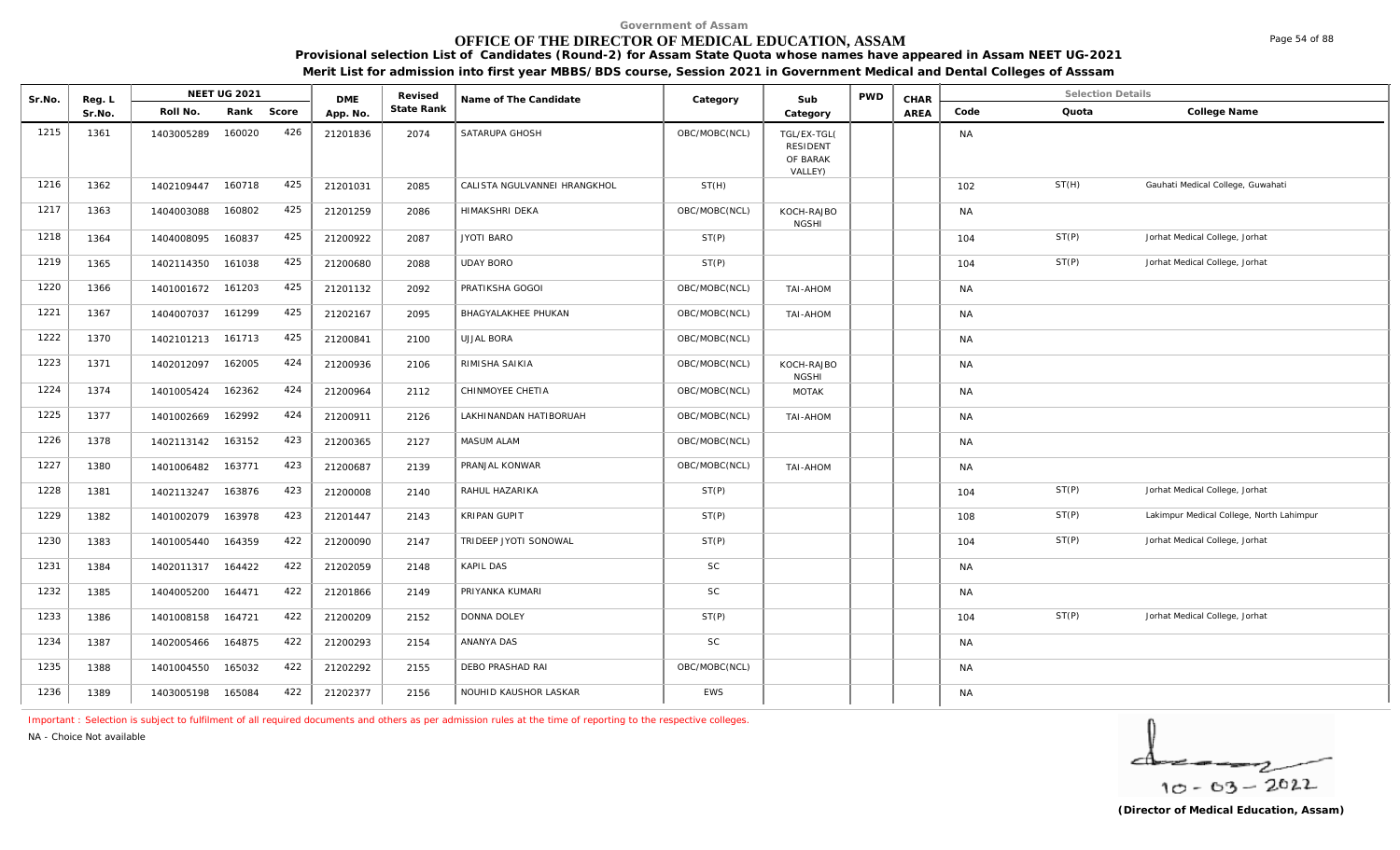# **OFFICE OF THE DIRECTOR OF MEDICAL EDUCATION, ASSAM**

**Provisional selection List of Candidates (Round-2) for Assam State Quota whose names have appeared in Assam NEET UG-2021 Merit List for admission into first year MBBS/BDS course, Session 2021 in Government Medical and Dental Colleges of Asssam**

|        |                  |                   | <b>NEET UG 2021</b> |       |                        | Revised    |                           |               |                            | <b>PWD</b> |              |           | <b>Selection Details</b> |                                   |
|--------|------------------|-------------------|---------------------|-------|------------------------|------------|---------------------------|---------------|----------------------------|------------|--------------|-----------|--------------------------|-----------------------------------|
| Sr.No. | Reg. L<br>Sr.No. | Roll No.          | Rank                | Score | <b>DME</b><br>App. No. | State Rank | Name of The Candidate     | Category      | Sub<br>Category            |            | CHAR<br>AREA | Code      | Quota                    | College Name                      |
| 1237   | 1390             | 1403002346        | 165112              | 422   | 21201080               | 2157       | SAPTAM ACHARYA            | OBC/MOBC(NCL) |                            |            |              | <b>NA</b> |                          |                                   |
| 1238   | 1391             | 1401002112 165856 |                     | 421   | 21201270               | 2159       | PLAMEE CHUTIA             | OBC/MOBC(NCL) | CHUTIA                     |            |              | 103       | OBC/MOBC(NCL)<br>CHUTIA  | Silchar Medical College, Silchar  |
| 1239   | 1392             | 1401008098        | 165962              | 421   | 21200493               | 2161       | RAKTIM RANJAN DUTTA       | OBC/MOBC(NCL) | KOCH-RAJBO<br><b>NGSHI</b> |            |              | <b>NA</b> |                          |                                   |
| 1240   | 1395             | 1404003123        | 166344              | 421   | 21200183               | 2169       | NIKITA GUPTA              | OBC/MOBC(NCL) |                            |            |              | <b>NA</b> |                          |                                   |
| 1241   | 1396             | 1402107014        | 166404              | 421   | 21200170               | 2171       | ASHISH DEBNATH            | OBC/MOBC(NCL) |                            |            |              | <b>NA</b> |                          |                                   |
| 1242   | 1397             | 1402016198        | 166774              | 420   | 21201468               | 2176       | MAARZEETA BARUA           | OBC/MOBC(NCL) |                            |            |              | <b>NA</b> |                          |                                   |
| 1243   | 1399             | 1402111102        | 166927              | 420   | 21201953               | 2178       | ANTARIKSHA DAS            | SC            |                            |            |              | <b>NA</b> |                          |                                   |
| 1244   | 1400             | 1401005456        | 167457              | 420   | 21200171               | 2185       | SWEETY MALAKAR            | SC            |                            |            |              | <b>NA</b> |                          |                                   |
| 1245   | 1401             | 1402011211        | 167802              | 420   | 21201699               | 2187       | RATNESH KUMAR GUPTA       | OBC/MOBC(NCL) |                            |            |              | <b>NA</b> |                          |                                   |
| 1246   | 1402             | 1402115265        | 167926              | 420   | 21202275               | 2189       | HARSHITA BARUAH           | <b>UR</b>     |                            |            |              | <b>NA</b> |                          |                                   |
| 1247   | 1402.1           | 1402112128        | 168157              | 419   | 21203024               | 2192       | <b>MANOSI ROY</b>         | OBC/MOBC(NCL) | KOCH-RAJBO<br><b>NGSHI</b> |            |              | <b>NA</b> |                          |                                   |
| 1248   | 1404             | 1402013051        | 168385              | 419   | 21201562               | 2195       | ZENITH BARUAH             | OBC/MOBC(NCL) | KOCH-RAJBO<br><b>NGSHI</b> |            |              | <b>NA</b> |                          |                                   |
| 1249   | 1405             | 1402117204        | 169550              | 418   | 21202265               | 2212       | DIPANVITA CHOUDHURY       | <b>SC</b>     |                            |            |              | <b>NA</b> |                          |                                   |
| 1250   | 1406             | 1402019004        | 170161              | 418   | 21201152               | 2219       | <b>JAYANTA DAS</b>        | OBC/MOBC(NCL) | KOCH-RAJBO<br><b>NGSHI</b> |            |              | <b>NA</b> |                          |                                   |
| 1251   | 1407             | 1401006477 170262 |                     | 418   | 21200609               | 2221       | KAUSTAV GYANENDRA KARDONG | ST(P)         |                            |            |              | 104       | ST(P)                    | Jorhat Medical College, Jorhat    |
| 1252   | 1408             | 1402104277        | 170418              | 417   | 21201258               | 2225       | DEEPAK RONGPI             | ST(H)         |                            |            |              | 102       | ST(H)                    | Gauhati Medical College, Guwahati |
| 1253   | 1409             | 1401001315 170445 |                     | 417   | 21201937               | 2226       | NISHANT CHANGMAI          | OBC/MOBC(NCL) | TAI-AHOM                   |            |              | <b>NA</b> |                          |                                   |
| 1254   | 1410             | 1402003457        | 170722              | 417   | 21201701               | 2229       | KASHMIRI KALITA           | <b>EWS</b>    |                            |            |              | <b>NA</b> |                          |                                   |
| 1255   | 1411             | 1404005251        | 170731              | 417   | 21202317               | 2231       | SUPROBH AHNA BORAH        | <b>UR</b>     |                            |            |              | <b>NA</b> |                          |                                   |
| 1256   | 1412             | 1402016262        | 170874              | 417   | 21202392               | 2232       | <b>UDIPTA GOGOI</b>       | OBC/MOBC(NCL) | <b>TAI-AHOM</b>            |            |              | <b>NA</b> |                          |                                   |
| 1257   | 1413             | 1402001629 170948 |                     | 417   | 21201424               | 2233       | MRIDUSMITA BHATTACHARYA   | <b>UR</b>     |                            |            |              | <b>NA</b> |                          |                                   |
| 1258   | 1414             | 1402103077 171262 |                     | 417   | 21201160               | 2242       | ARKADEEP DEY              | OBC/MOBC(NCL) |                            |            |              | <b>NA</b> |                          |                                   |
| 1259   | 1415             | 1402002210 171295 |                     | 417   | 21200025               | 2243       | RUPAM PANDIT              | OBC/MOBC(NCL) |                            |            |              | <b>NA</b> |                          |                                   |

*Important : Selection is subject to fulfilment of all required documents and others as per admission rules at the time of reporting to the respective colleges.*

*NA - Choice Not available*



Page 55 of 88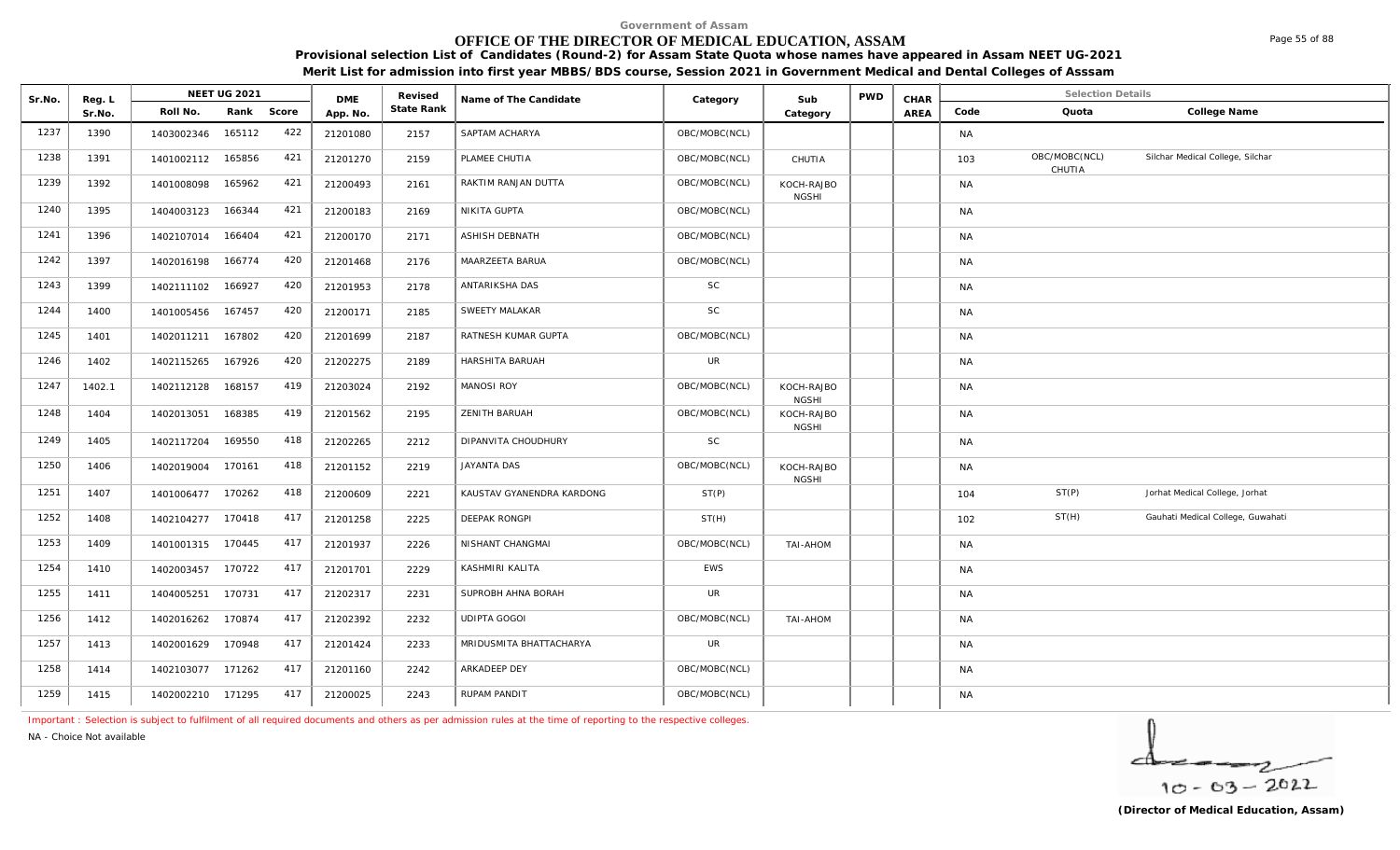# **OFFICE OF THE DIRECTOR OF MEDICAL EDUCATION, ASSAM**

NEET UG 2021 **Media Arel Access Conducts Category Category CHAR CHAR** 

Sr.No. Reg. L Reg.L **NEET UG** 2021 MB Revised Rame of The Candidate (Category Sub PWD CHAR Selection Details Selection Details

**Provisional selection List of Candidates (Round-2) for Assam State Quota whose names have appeared in Assam NEET UG-2021 Merit List for admission into first year MBBS/BDS course, Session 2021 in Government Medical and Dental Colleges of Asssam**

|      | Sr.No. | Roll No.          | Rank   | Score | App. No. | State Rank |                        |               | Category                                                               | AREA | Code      | Quota                                                             | College Name                                  |
|------|--------|-------------------|--------|-------|----------|------------|------------------------|---------------|------------------------------------------------------------------------|------|-----------|-------------------------------------------------------------------|-----------------------------------------------|
| 1260 | 1416   | 1402110043        | 171911 | 416   | 21202116 | 2250       | PREM PANDEY            | OBC/MOBC(NCL) |                                                                        |      | <b>NA</b> |                                                                   |                                               |
| 1261 | 1417   | 1402110089        | 171932 | 416   | 21200247 | 2251       | SARJINONG TOKBI        | ST(H)         |                                                                        |      | 102       | ST(H)                                                             | Gauhati Medical College, Guwahati             |
| 1262 | 1418   | 1404003171        | 172007 | 416   | 21200458 | 2252       | BHARGAV JYOTI DAS      | <b>SC</b>     |                                                                        |      | <b>NA</b> |                                                                   |                                               |
| 1263 | 1420   | 1401001582        | 172393 | 416   | 21200120 | 2258       | PURVI AGARWAL          | <b>UR</b>     |                                                                        |      | <b>NA</b> |                                                                   |                                               |
| 1264 | 1421   | 1401007179 172481 |        | 416   | 21202105 | 2260       | PEARL PRATIM MEDHI     | <b>SC</b>     |                                                                        |      | <b>NA</b> |                                                                   |                                               |
| 1265 | 1422   | 1402106340        | 172674 | 416   | 21200112 | 2264       | <b>GUNJAN DAS</b>      | <b>UR</b>     |                                                                        |      | <b>NA</b> |                                                                   |                                               |
| 1266 | 1423   | 1402106277        | 172880 | 415   | 21200134 | 2268       | NIJWRA BORO            | ST(P)         |                                                                        |      | 105       | ST(P)                                                             | Fakhruddin Ali Ahmed Medical College, Barpeta |
| 1267 | 1424   | 1401004190        | 172902 | 415   | 21200546 | 2269       | SWAPNASHREE HAZARIKA   | ST(P)         |                                                                        |      | 104       | ST(P)                                                             | Jorhat Medical College, Jorhat                |
| 1268 | 1425   | 1404007119 172977 |        | 415   | 21200133 | 2272       | PRATIBHA VERMA         | OBC/MOBC(NCL) |                                                                        |      | <b>NA</b> |                                                                   |                                               |
| 1269 | 1427   | 1402113028        | 173171 | 415   | 21200452 | 2277       | DERHACHAT BASUMATARY   | ST(P)         |                                                                        |      | 104       | ST(P)                                                             | Jorhat Medical College, Jorhat                |
| 1270 | 1428   | 1402004474        | 173175 | 415   | 21200391 | 2278       | ASMITA SARMA           | <b>UR</b>     |                                                                        |      | <b>NA</b> |                                                                   |                                               |
| 1271 | 1431   | 1402104140        | 173702 | 415   | 21200906 | 2283       | <b>VARUN RABHA</b>     | ST(P)         |                                                                        |      | 103       | ST(P)                                                             | Silchar Medical College, Silchar              |
| 1272 | 1432   | 1402105525        | 173837 | 415   | 21201874 | 2285       | RITTIKA GUPTA          | OBC/MOBC(NCL) |                                                                        |      | NA        |                                                                   |                                               |
| 1273 | 1434   | 1401004332        | 174192 | 414   | 21200225 | 2293       | RAHUL PRADHAN          | OBC/MOBC(NCL) |                                                                        |      | NA        |                                                                   |                                               |
| 1274 | 1435   | 1402016009        | 174266 | 414   | 21200596 | 2295       | MODI NARAH             | ST(P)         |                                                                        |      | 104       | ST(P)                                                             | Jorhat Medical College, Jorhat                |
| 1275 | 1436   | 1403003042        | 174320 | 414   | 21200548 | 2298       | DIP SANKAR NATH        | OBC/MOBC(NCL) |                                                                        |      | <b>NA</b> |                                                                   |                                               |
| 1276 | 1438   | 1402013010        | 174590 | 414   | 21202382 | 2301       | PRANJAL KUMAR ROY      | OBC/MOBC(NCL) | KOCH-RAJBO<br><b>NGSHI</b>                                             |      | <b>NA</b> |                                                                   |                                               |
| 1277 | 1439   | 1401007118        | 174677 | 414   | 21200480 | 2303       | SANJIB NATH            | OBC/MOBC(NCL) |                                                                        |      | <b>NA</b> |                                                                   |                                               |
| 1278 | 1440   | 1404007041 174711 |        | 414   | 21202347 | 2304       | <b>GARGILISA BORAH</b> | <b>UR</b>     |                                                                        |      | <b>NA</b> |                                                                   |                                               |
| 1279 | 1441   | 1404008107        | 174814 | 414   | 21201599 | 2306       | SNEHA KOIRI            | OBC/MOBC(NCL) | TGL/EX-TGL(<br><b>RESIDENT</b><br>OF<br><b>BRAHMAPUT</b><br>RA VALLEY) |      | 102       | OBC/MOBC(NCL)<br>TGL/EX-TGL(RESIDENT<br>OF BRAHMAPUTRA<br>VALLEY) | Gauhati Medical College, Guwahati             |
| 1280 | 1442   | 1401008317 175090 |        | 414   | 21201064 | 2311       | SNIGDHA DAS            | <b>SC</b>     |                                                                        |      | <b>NA</b> |                                                                   |                                               |

*Important : Selection is subject to fulfilment of all required documents and others as per admission rules at the time of reporting to the respective colleges.*

DMF Revised

*NA - Choice Not available*

**Reg. L NEET UG 2021** 

 $10 - 63 - 2022$ 

Page 56 of 88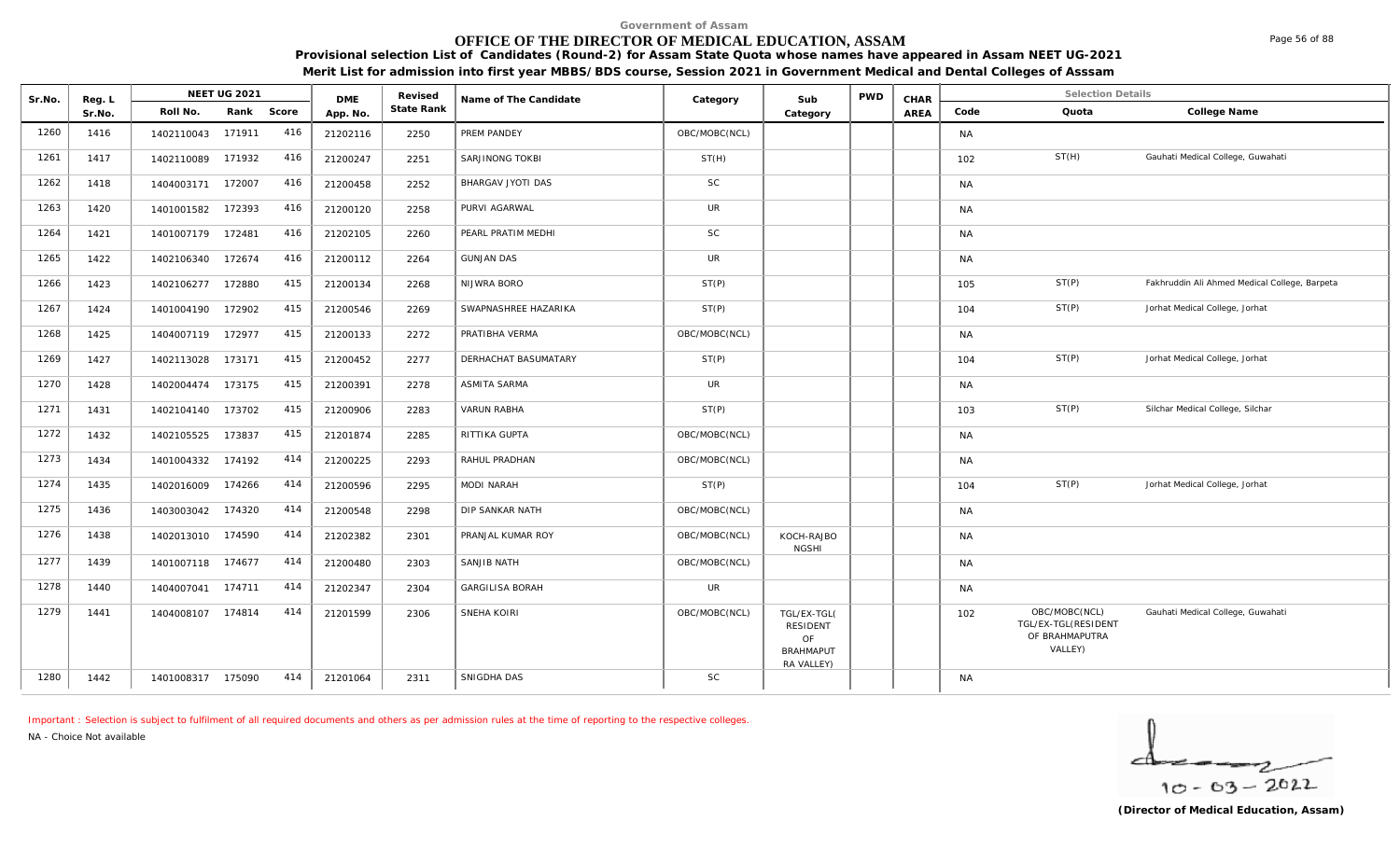# **OFFICE OF THE DIRECTOR OF MEDICAL EDUCATION, ASSAM**

**Provisional selection List of Candidates (Round-2) for Assam State Quota whose names have appeared in Assam NEET UG-2021 Merit List for admission into first year MBBS/BDS course, Session 2021 in Government Medical and Dental Colleges of Asssam**

| Sr.No. | Reg. L |                   | <b>NEET UG 2021</b> |     | <b>DME</b> | Revised    | Name of The Candidate  | Category      | Sub                                                                    | PWD | CHAR |           | <b>Selection Details</b>                                          |                                   |
|--------|--------|-------------------|---------------------|-----|------------|------------|------------------------|---------------|------------------------------------------------------------------------|-----|------|-----------|-------------------------------------------------------------------|-----------------------------------|
|        | Sr.No. | Roll No.          | Rank Score          |     | App. No.   | State Rank |                        |               | Category                                                               |     | AREA | Code      | Quota                                                             | College Name                      |
| 1281   | 1444   | 1401009070        | 175483              | 413 | 21201624   | 2319       | ANJALI MILI            | ST(P)         |                                                                        |     |      | 106       | ST(P)                                                             | Tezpur Medical College, Tezpur    |
| 1282   | 1445   | 1401010019 175688 |                     | 413 | 21201331   | 2323       | DAIZY SONOWAL          | ST(P)         |                                                                        |     |      | 103       | ST(P)                                                             | Silchar Medical College, Silchar  |
| 1283   | 1446   | 1402004433        | 175809              | 413 | 21200747   | 2327       | JYENAM RABHA           | ST(P)         |                                                                        |     |      | 106       | ST(P)                                                             | Tezpur Medical College, Tezpur    |
| 1284   | 1447   | 1401002506        | 175923              | 413 | 21200889   | 2329       | SABNAM ARA             | OBC/MOBC(NCL) |                                                                        |     |      | <b>NA</b> |                                                                   |                                   |
| 1285   | 1448   | 1402101566        | 175934              | 413 | 21202045   | 2331       | A RIYANDA DEVI         | OBC/MOBC(NCL) |                                                                        |     |      | <b>NA</b> |                                                                   |                                   |
| 1286   | 1449   | 1402114346        | 176026              | 413 | 21202028   | 2335       | <b>TANMAYEE BANIA</b>  | <b>SC</b>     |                                                                        |     |      | <b>NA</b> |                                                                   |                                   |
| 1287   | 1450   | 1401009008        | 176217              | 413 | 21201373   | 2338       | SHILPA GUPTA           | OBC/MOBC(NCL) |                                                                        |     |      | <b>NA</b> |                                                                   |                                   |
| 1288   | 1451   | 1401006342        | 176652              | 412 | 21201822   | 2344       | <b>KRISHTINA PATIR</b> | ST(P)         |                                                                        |     |      | 103       | ST(P)                                                             | Silchar Medical College, Silchar  |
| 1289   | 1452   | 1402006313        | 176711              | 412 | 21200280   | 2346       | <b>SUBHAM PAUL</b>     | OBC/MOBC(NCL) |                                                                        |     |      | <b>NA</b> |                                                                   |                                   |
| 1290   | 1455   | 1401005119        | 176829              | 412 | 21200616   | 2349       | ASHISH KUMAR SAHU      | OBC/MOBC(NCL) |                                                                        |     |      | <b>NA</b> |                                                                   |                                   |
| 1291   | 1456   | 1404002147 176905 |                     | 412 | 21201428   | 2350       | <b>GAURAV DAS</b>      | SC            |                                                                        |     |      | <b>NA</b> |                                                                   |                                   |
| 1292   | 1457   | 1402009366        | 176957              | 412 | 21201555   | 2352       | MALIN TERANGPI         | ST(H)         |                                                                        |     |      | 102       | ST(H)                                                             | Gauhati Medical College, Guwahati |
| 1293   | 1458   | 1402103043 177144 |                     | 412 | 21200695   | 2356       | <b>KABERI DUTTA</b>    | OBC/MOBC(NCL) | KOCH-RAJBO<br><b>NGSHI</b>                                             |     |      | <b>NA</b> |                                                                   |                                   |
| 1294   | 1459   | 1402103588        | 177584              | 412 | 21201401   | 2360       | MRIGANKA ROY           | OBC/MOBC(NCL) | KOCH-RAJBO<br><b>NGSHI</b>                                             |     |      | <b>NA</b> |                                                                   |                                   |
| 1295   | 1460   | 1402109310        | 178037              | 411 | 21202073   | 2367       | <b>DIPSIKHA DAS</b>    | OBC/MOBC(NCL) |                                                                        |     |      | <b>NA</b> |                                                                   |                                   |
| 1296   | 1462   | 1403001277 178322 |                     | 411 | 21201745   | 2370       | AKSHARA ROY            | <b>UR</b>     |                                                                        |     |      | NA        |                                                                   |                                   |
| 1297   | 1466   | 1402017015        | 178716              | 411 | 21200115   | 2376       | YUVRAJ INDOWAR         | OBC/MOBC(NCL) | TGL/EX-TGL(<br><b>RESIDENT</b><br>OF<br><b>BRAHMAPUT</b><br>RA VALLEY) |     |      | 102       | OBC/MOBC(NCL)<br>TGL/EX-TGL(RESIDENT<br>OF BRAHMAPUTRA<br>VALLEY) | Gauhati Medical College, Guwahati |
| 1298   | 1468   | 1403003166        | 178859              | 411 | 21201521   | 2382       | SHAIK RAZMA AHMED      | OBC/MOBC(NCL) |                                                                        |     |      | <b>NA</b> |                                                                   |                                   |
| 1299   | 1469   | 1402118016 179118 |                     | 410 | 21202193   | 2384       | MRINMOY MALI           | <b>SC</b>     |                                                                        |     |      | <b>NA</b> |                                                                   |                                   |
| 1300   | 1470   | 1402102550        | 179466              | 410 | 21201857   | 2387       | ROHAN KAPHLE           | OBC/MOBC(NCL) |                                                                        |     |      | <b>NA</b> |                                                                   |                                   |
| 1301   | 1471   | 1402001023 179622 |                     | 410 | 21201169   | 2392       | HIMAKSHI BEZBARUAH     | OBC/MOBC(NCL) |                                                                        |     |      | <b>NA</b> |                                                                   |                                   |

*Important : Selection is subject to fulfilment of all required documents and others as per admission rules at the time of reporting to the respective colleges.*

*NA - Choice Not available*

Page 57 of 88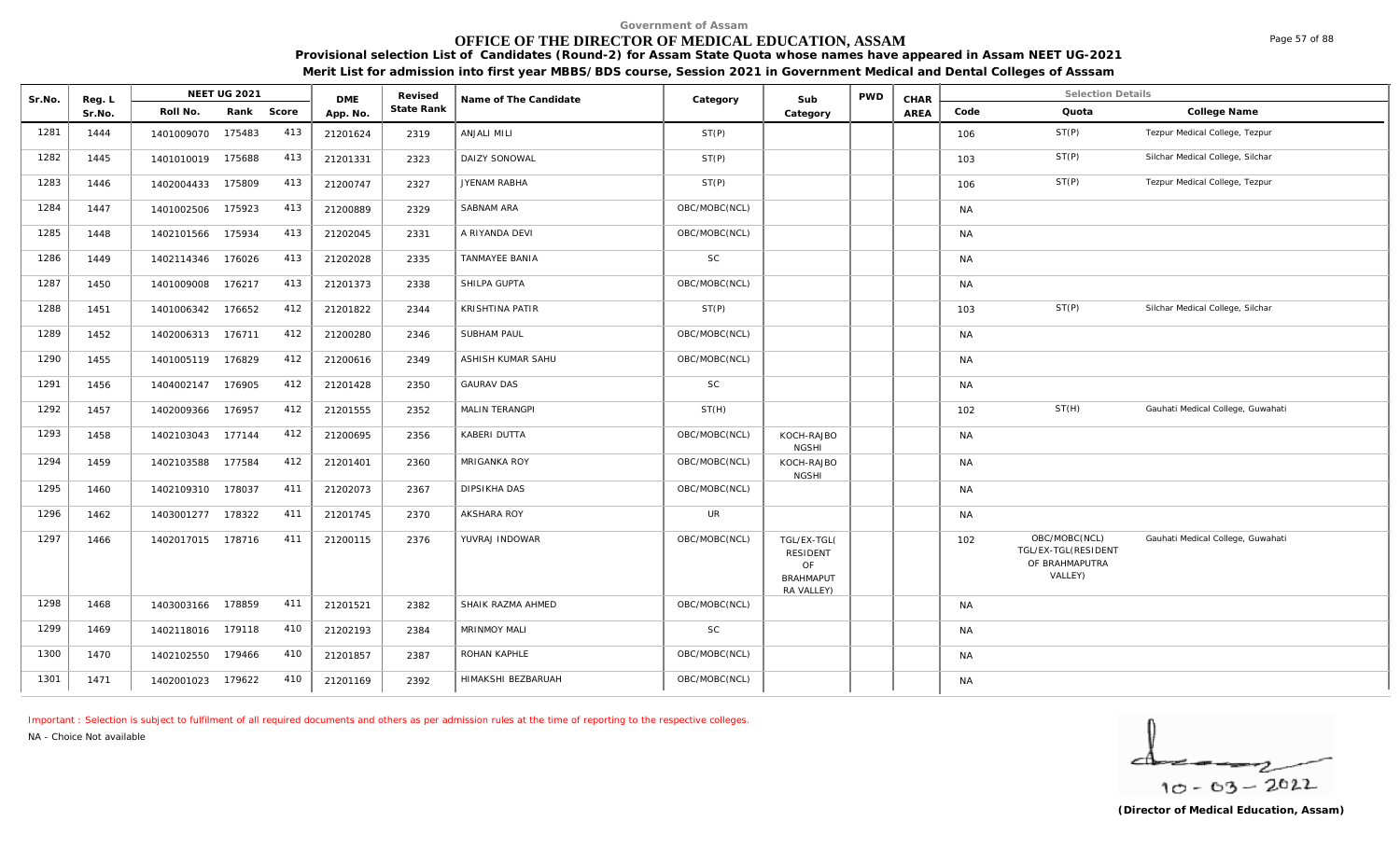# **OFFICE OF THE DIRECTOR OF MEDICAL EDUCATION, ASSAM**

**Provisional selection List of Candidates (Round-2) for Assam State Quota whose names have appeared in Assam NEET UG-2021 Merit List for admission into first year MBBS/BDS course, Session 2021 in Government Medical and Dental Colleges of Asssam**

| Sr.No. | Reg. L |                   | <b>NEET UG 2021</b> |     | <b>DME</b> | Revised    | Name of The Candidate    | Category      | Sub                        | <b>PWD</b> | CHAR |           | <b>Selection Details</b> |                                   |
|--------|--------|-------------------|---------------------|-----|------------|------------|--------------------------|---------------|----------------------------|------------|------|-----------|--------------------------|-----------------------------------|
|        | Sr.No. | Roll No.          | Rank Score          |     | App. No.   | State Rank |                          |               | Category                   |            | AREA | Code      | Quota                    | College Name                      |
| 1302   | 1472   | 1402121178        | 179949              | 410 | 21200194   | 2396       | JYOTIRMOY BAISHYA        | <b>EWS</b>    |                            |            |      | <b>NA</b> |                          |                                   |
| 1303   | 1473   | 1403001162        | 180013              | 410 | 21201738   | 2399       | RUHIT ROY                | SC            |                            |            |      | <b>NA</b> |                          |                                   |
| 1304   | 1474   | 1401002305        | 180209              | 410 | 21200278   | 2402       | DEBASRI DEBNATH          | OBC/MOBC(NCL) |                            |            |      | <b>NA</b> |                          |                                   |
| 1305   | 1475   | 1402007392        | 180247              | 410 | 21201858   | 2406       | <b>BINITA ROY</b>        | SC            |                            |            |      | <b>NA</b> |                          |                                   |
| 1306   | 1476   | 1401003116        | 180354              | 409 | 21200161   | 2408       | MADHU KUMARI             | OBC/MOBC(NCL) |                            |            |      | <b>NA</b> |                          |                                   |
| 1307   | 1477   | 1402002517        | 180367              | 409 | 21202093   | 2409       | <b>AKASH KAKATI</b>      | <b>SC</b>     |                            |            |      | <b>NA</b> |                          |                                   |
| 1308   | 1478   | 1402104173        | 180412              | 409 | 21200381   | 2410       | <b>TANMOY DAS</b>        | SC            |                            |            |      | <b>NA</b> |                          |                                   |
| 1309   | 1479   | 1403003115 180528 |                     | 409 | 21201499   | 2413       | KH ALISHA SINGHA         | OBC/MOBC(NCL) |                            |            |      | <b>NA</b> |                          |                                   |
| 1310   | 1480   | 1401005525        | 180529              | 409 | 21201030   | 2414       | LAKHYAJIT BORAH          | OBC/MOBC(NCL) | CHUTIA                     |            |      | <b>NA</b> |                          |                                   |
| 1311   | 1481   | 1402004587        | 180596              | 409 | 21202220   | 2417       | DHANO RAM DAS            | SC            |                            |            |      | <b>NA</b> |                          |                                   |
| 1312   | 1482   | 1402004411        | 180818              | 409 | 21201914   | 2424       | HIMASREE DAS             | <b>SC</b>     |                            | <b>YES</b> |      | 103       | PH                       | Silchar Medical College, Silchar  |
| 1313   | 1483   | 3905104077        | 180843              | 409 | 21201588   | 2425       | MUSKAN BANSFOR           | <b>SC</b>     |                            |            |      | <b>NA</b> |                          |                                   |
| 1314   | 1484   | 1301002197        | 181033              | 409 | 21201014   | 2428       | <b>LIZA KUMBANG</b>      | ST(P)         |                            |            |      | 103       | ST(P)                    | Silchar Medical College, Silchar  |
| 1315   | 1485   | 1403002276        | 181199              | 409 | 21200016   | 2432       | KANTI MOHAN DAS          | OBC/MOBC(NCL) |                            |            |      | <b>NA</b> |                          |                                   |
| 1316   | 1486   | 1402101855        | 182240              | 408 | 21202236   | 2444       | MAMUN RIAH MONDAL        | OBC/MOBC(NCL) |                            | <b>YES</b> |      | 102       | PH                       | Gauhati Medical College, Guwahati |
| 1317   | 1487   | 1403001281        | 182394              | 408 | 21201607   | 2445       | <b>ABHISHEK DEY</b>      | OBC/MOBC(NCL) |                            |            |      | <b>NA</b> |                          |                                   |
| 1318   | 1488   | 1402101742        | 182538              | 408 | 21200626   | 2447       | UTTARA DEVI              | OBC/MOBC(NCL) |                            |            |      | <b>NA</b> |                          |                                   |
| 1319   | 1489   | 1402001497        | 183180              | 407 | 21201665   | 2457       | <b>BHUMIT BASUMATARY</b> | ST(P)         |                            |            |      | 106       | ST(P)                    | Tezpur Medical College, Tezpur    |
| 1320   | 1490   | 1402007431        | 183619              | 407 | 21202299   | 2465       | PARTHIV ADHIKARY         | OBC/MOBC(NCL) | KOCH-RAJBO<br><b>NGSHI</b> |            |      | <b>NA</b> |                          |                                   |
| 1321   | 1492   | 1404002074        | 184092              | 406 | 21201473   | 2472       | PARTHA PRATIM BORA       | OBC/MOBC(NCL) | KOCH-RAJBO<br><b>NGSHI</b> |            |      | <b>NA</b> |                          |                                   |
| 1322   | 1495   | 1403002137        | 185406              | 405 | 21201566   | 2486       | PRITI BISWAS             | <b>SC</b>     |                            |            |      | <b>NA</b> |                          |                                   |
| 1323   | 1497   | 1401009193        | 185678              | 405 | 21200347   | 2489       | RIMPI CHETRY             | OBC/MOBC(NCL) |                            |            |      | <b>NA</b> |                          |                                   |
| 1324   | 1498   | 1401004127 185738 |                     | 405 | 21200669   | 2491       | KISHORE CHINTEY          | ST(P)         |                            |            |      | 106       | ST(P)                    | Tezpur Medical College, Tezpur    |

*Important : Selection is subject to fulfilment of all required documents and others as per admission rules at the time of reporting to the respective colleges.*

*NA - Choice Not available*

$$
\frac{1}{10-03-2022}
$$

Page 58 of 88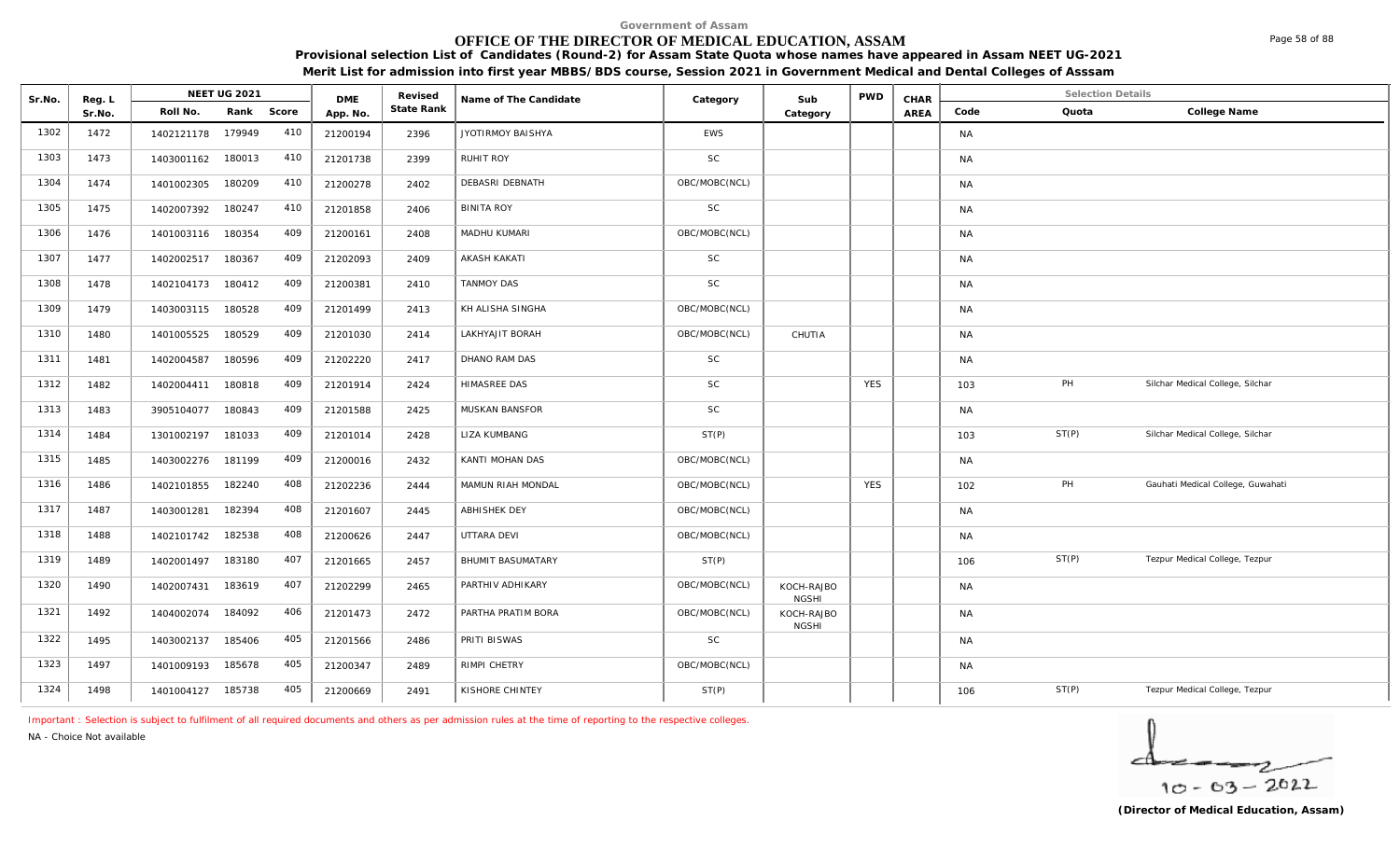# **OFFICE OF THE DIRECTOR OF MEDICAL EDUCATION, ASSAM**

**Provisional selection List of Candidates (Round-2) for Assam State Quota whose names have appeared in Assam NEET UG-2021** 

**Merit List for admission into first year MBBS/BDS course, Session 2021 in Government Medical and Dental Colleges of Asssam**

| Sr.No. | Reg. L |                   | <b>NEET UG 2021</b> |            | <b>DME</b> | Revised    | Name of The Candidate       | Category      | Sub                                                                    | <b>PWD</b> | CHAR       |           | <b>Selection Details</b>                                          |                                               |
|--------|--------|-------------------|---------------------|------------|------------|------------|-----------------------------|---------------|------------------------------------------------------------------------|------------|------------|-----------|-------------------------------------------------------------------|-----------------------------------------------|
|        | Sr.No. | Roll No.          |                     | Rank Score | App. No.   | State Rank |                             |               | Category                                                               |            | AREA       | Code      | Quota                                                             | College Name                                  |
| 1325   | 1499   | 1404005280        | 186558              | 405        | 21200939   | 2502       | PRINCE KUMAR NATH           | OBC/MOBC(NCL) |                                                                        |            |            | <b>NA</b> |                                                                   |                                               |
| 1326   | 1500   | 1402014055        | 186638              | 405        | 21201706   | 2507       | <b>ANIKET MEDHI</b>         | <b>UR</b>     |                                                                        |            |            | <b>NA</b> |                                                                   |                                               |
| 1327   | 1501   | 1402115125        | 186884              | 404        | 21201949   | 2508       | HARISH KUMBANG              | ST(P)         |                                                                        |            |            | 106       | ST(P)                                                             | Tezpur Medical College, Tezpur                |
| 1328   | 1502   | 1401007394        | 186932              | 404        | 21201948   | 2509       | <b>ZOYA ALI</b>             | OBC/MOBC(NCL) | TGL/EX-TGL(<br><b>RESIDENT</b><br>OF<br><b>BRAHMAPUT</b><br>RA VALLEY) |            |            | 101       | OBC/MOBC(NCL)<br>TGL/EX-TGL(RESIDENT<br>OF BRAHMAPUTRA<br>VALLEY) | Assam Medical College, Dibrugarh              |
| 1329   | 1503   | 1402004387        | 186969              | 404        | 21200185   | 2510       | ANSUMA BASUMATARY           | ST(P)         |                                                                        |            |            | 106       | ST(P)                                                             | Tezpur Medical College, Tezpur                |
| 1330   | 1504   | 1403002321        | 187041              | 404        | 21200284   | 2512       | ANTARA CHANDA               | OBC/MOBC(NCL) |                                                                        |            |            | <b>NA</b> |                                                                   |                                               |
| 1331   | 1505   | 1402103503        | 187172              | 404        | 21201881   | 2513       | <b>FOZLUR RAHMAN SHEIKH</b> | <b>EWS</b>    |                                                                        |            | <b>YES</b> | <b>NA</b> |                                                                   |                                               |
| 1332   | 1506   | 1402110336        | 187182              | 404        | 21202402   | 2514       | HRISHIKESH DAS              | OBC/MOBC(NCL) | KOCH-RAJBO<br><b>NGSHI</b>                                             |            |            | <b>NA</b> |                                                                   |                                               |
| 1333   | 1507   | 1401004487        | 187363              | 404        | 21200884   | 2518       | KASHMIRI NEOG               | OBC/MOBC(NCL) | MOTAK                                                                  |            |            | <b>NA</b> |                                                                   |                                               |
| 1334   | 1509   | 1402112330        | 187542              | 404        | 21202341   | 2523       | AMIT RANJAN NATH            | OBC/MOBC(NCL) |                                                                        |            |            | <b>NA</b> |                                                                   |                                               |
| 1335   | 1510   | 1401001343        | 187975              | 403        | 21200076   | 2531       | MIGAM DOLEY                 | ST(P)         |                                                                        |            |            | 106       | ST(P)                                                             | Tezpur Medical College, Tezpur                |
| 1336   | 1511   | 1402109026        | 188015              | 403        | 21200263   | 2532       | MADHUSMITA BARO             | ST(P)         |                                                                        |            |            | 106       | ST(P)                                                             | Tezpur Medical College, Tezpur                |
| 1337   | 1512   | 1401006009        | 188297              | 403        | 21201595   | 2537       | KAJU ROHELLA                | <b>UR</b>     |                                                                        |            |            | <b>NA</b> |                                                                   |                                               |
| 1338   | 1513   | 1402006374        | 188300              | 403        | 21200177   | 2538       | MADHUSMITA BORO             | ST(P)         |                                                                        |            |            | 106       | ST(P)                                                             | Tezpur Medical College, Tezpur                |
| 1339   | 1514   | 1401004321        | 188680              | 403        | 21200318   | 2546       | NITISH KUMAR GOGOI          | OBC/MOBC(NCL) | TAI-AHOM                                                               |            |            | <b>NA</b> |                                                                   |                                               |
| 1340   | 1516   | 1402108383        | 188984              | 403        | 21201645   | 2554       | <b>DEEPTI RABHA</b>         | ST(P)         |                                                                        |            |            | 105       | ST(P)                                                             | Fakhruddin Ali Ahmed Medical College, Barpeta |
| 1341   | 1517   | 1401002548        | 189366              | 402        | 21200705   | 2562       | PARKY DAS                   | <b>SC</b>     |                                                                        |            |            | <b>NA</b> |                                                                   |                                               |
| 1342   | 1520   | 1402008155        | 189522              | 402        | 21201303   | 2565       | PARISHMITA HAZARIKA         | OBC/MOBC(NCL) |                                                                        |            |            | <b>NA</b> |                                                                   |                                               |
| 1343   | 1521   | 1402106066        | 189617              | 402        | 21200512   | 2566       | DEEPIKA BASUMATARY          | ST(P)         |                                                                        |            |            | 106       | ST(P)                                                             | Tezpur Medical College, Tezpur                |
| 1344   | 1522   | 1402117275        | 189878              | 402        | 21201248   | 2569       | PRAGYAN DEEP DAS            | <b>SC</b>     |                                                                        |            |            | <b>NA</b> |                                                                   |                                               |
| 1345   | 1523   | 1401001818 190317 |                     | 402        | 21202081   | 2574       | POOJA DAS                   | SC            |                                                                        |            |            | <b>NA</b> |                                                                   |                                               |

*Important : Selection is subject to fulfilment of all required documents and others as per admission rules at the time of reporting to the respective colleges.*

*NA - Choice Not available*

 $10 - 63 - 2022$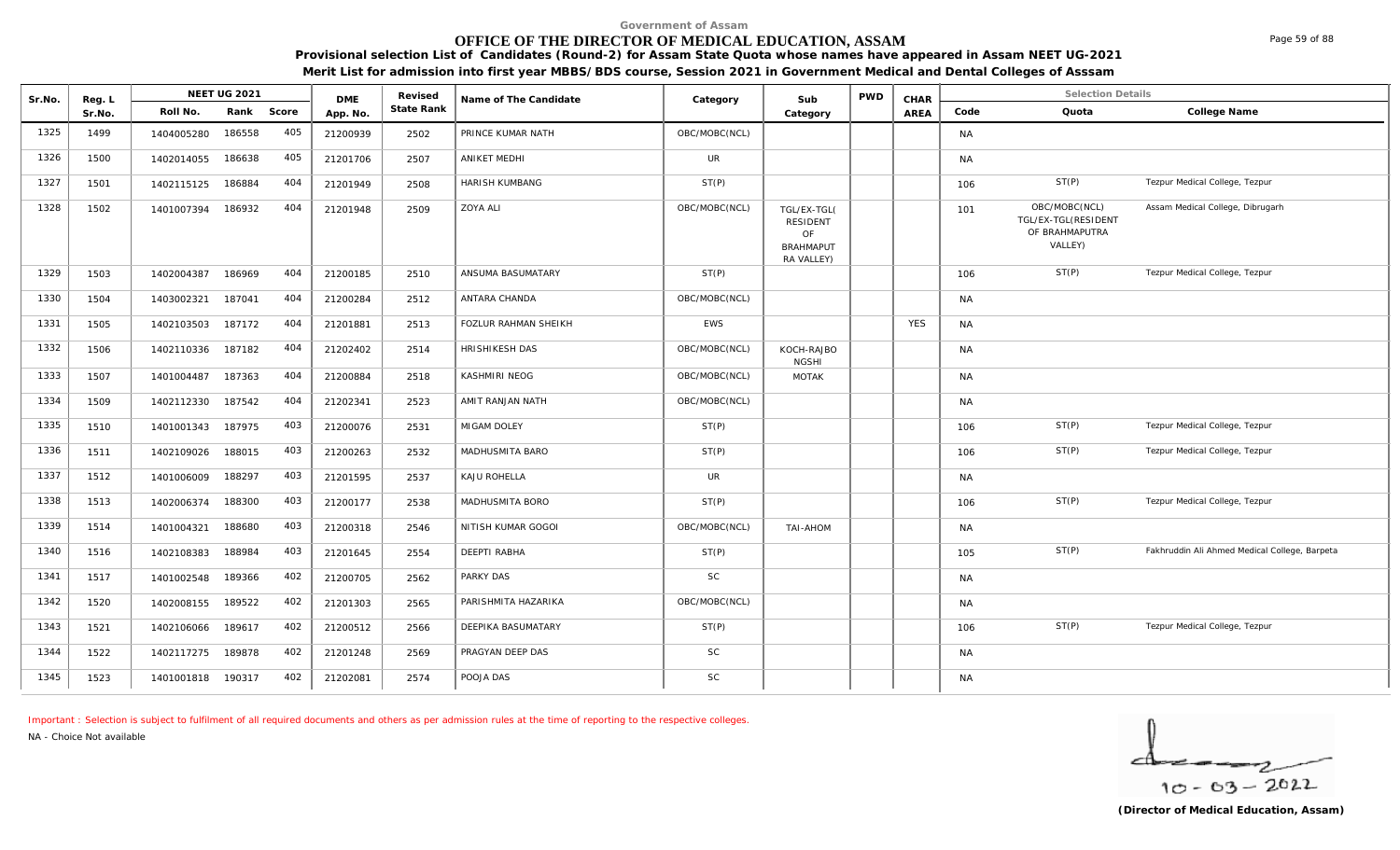# **OFFICE OF THE DIRECTOR OF MEDICAL EDUCATION, ASSAM**

**Provisional selection List of Candidates (Round-2) for Assam State Quota whose names have appeared in Assam NEET UG-2021 Merit List for admission into first year MBBS/BDS course, Session 2021 in Government Medical and Dental Colleges of Asssam**

| Sr.No. |                  |            | <b>NEET UG 2021</b> |       | <b>DME</b> | Revised    | Name of The Candidate   | Category      | Sub                                     | <b>PWD</b> | CHAR       |           | <b>Selection Details</b> |                                          |
|--------|------------------|------------|---------------------|-------|------------|------------|-------------------------|---------------|-----------------------------------------|------------|------------|-----------|--------------------------|------------------------------------------|
|        | Reg. L<br>Sr.No. | Roll No.   | Rank                | Score | App. No.   | State Rank |                         |               | Category                                |            | AREA       | Code      | Quota                    | College Name                             |
| 1346   | 1523.1           | 1402115014 | 190758              | 401   | 21203037   | 2583       | AADIMA RISHITA BORDOLOI | UR            |                                         |            |            | <b>NA</b> |                          |                                          |
| 1347   | 1524             | 4608109342 | 190762              | 401   | 21202198   | 2584       | RAJLAKHI SAHA           | EWS           |                                         |            |            | <b>NA</b> |                          |                                          |
| 1348   | 1525             | 1402109449 | 190881              | 401   | 21201121   | 2585       | RIMPEE SEAL             | OBC/MOBC(NCL) |                                         |            |            | <b>NA</b> |                          |                                          |
| 1349   | 1527             | 1403006269 | 191349              | 401   | 21200851   | 2596       | SUDIP ROY               | <b>SC</b>     |                                         |            |            | <b>NA</b> |                          |                                          |
| 1350   | 1528             | 1403001115 | 192918              | 400   | 21202174   | 2617       | JAHANGIR HASAN          | OBC/MOBC(NCL) |                                         |            |            | <b>NA</b> |                          |                                          |
| 1351   | 1529             | 1402110023 | 192967              | 400   | 21200357   | 2618       | GOURAV JYOTI DUTTA      | OBC/MOBC(NCL) | KOCH-RAJBO<br><b>NGSHI</b>              |            |            | <b>NA</b> |                          |                                          |
| 1352   | 1531             | 1402104093 | 193215              | 399   | 21201175   | 2623       | TULIRAM TERON           | ST(H)         |                                         |            |            | 102       | ST(H)                    | Gauhati Medical College, Guwahati        |
| 1353   | 1534             | 1402003313 | 193562              | 399   | 21200620   | 2630       | YUGITA ALAY             | OBC/MOBC(NCL) |                                         |            |            | <b>NA</b> |                          |                                          |
| 1354   | 1535             | 1401007299 | 193686              | 399   | 21200127   | 2631       | NILANJANA DEORI         | ST(P)         |                                         |            |            | 108       | ST(P)                    | Lakimpur Medical College, North Lahimpur |
| 1355   | 1536             | 2001110205 | 193760              | 399   | 21202150   | 2635       | MADHUJYA GOGOI          | OBC/MOBC(NCL) | TAI-AHOM                                |            |            | <b>NA</b> |                          |                                          |
| 1356   | 1538             | 1402010180 | 194247              | 399   | 21200529   | 2639       | BIKRAM DEBNATH          | OBC/MOBC(NCL) |                                         |            |            | <b>NA</b> |                          |                                          |
| 1357   | 1541             | 1401007144 | 195397              | 398   | 21200981   | 2654       | HRITICK SHYAM SAIKIA    | ST(P)         |                                         |            |            | 108       | ST(P)                    | Lakimpur Medical College, North Lahimpur |
| 1358   | 1543             | 1401001331 | 195703              | 397   | 21201413   | 2662       | ANTARIKHYA BORUAH       | ST(P)         |                                         |            |            | 103       | ST(P)                    | Silchar Medical College, Silchar         |
| 1359   | 1544             | 1402108047 | 195743              | 397   | 21200896   | 2663       | KANGKANA NATH           | OBC/MOBC(NCL) |                                         |            |            | <b>NA</b> |                          |                                          |
| 1360   | 1545             | 1402110347 | 195787              | 397   | 21201920   | 2664       | SHARMILA SINHA          | OBC/MOBC(NCL) |                                         |            |            | <b>NA</b> |                          |                                          |
| 1361   | 1546             | 1402101084 | 195812              | 397   | 21201704   | 2665       | PRATYASHEE DAS          | OBC/MOBC(NCL) | KOCH-RAJBO<br><b>NGSHI</b>              |            |            | <b>NA</b> |                          |                                          |
| 1362   | 1547             | 4609001180 | 196365              | 397   | 21201352   | 2671       | P ROHIT SINGHA          | OBC/MOBC(NCL) |                                         |            |            | <b>NA</b> |                          |                                          |
| 1363   | 1548             | 3905110175 | 196445              | 397   | 21201052   | 2674       | ANKITA BURAGOHAIN       | OBC/MOBC(NCL) | TAI-AHOM                                |            |            | <b>NA</b> |                          |                                          |
| 1364   | 1552             | 1401001859 | 198371              | 395   | 21200532   | 2710       | KANGKANA SAIKIA         | OBC/MOBC(NCL) | CHUTIA                                  |            |            | <b>NA</b> |                          |                                          |
| 1365   | 1553             | 1402004222 | 199391              | 395   | 21200738   | 2726       | SAGARIKA BORO           | ST(P)         |                                         |            |            | 103       | ST(P)                    | Silchar Medical College, Silchar         |
| 1366   | 1555             | 1401005250 | 199753              | 394   | 21201539   | 2733       | SAYANTA TAYE            | ST(P)         |                                         |            |            | 108       | ST(P)                    | Lakimpur Medical College, North Lahimpur |
| 1367   | 1556             | 1403002315 | 199950              | 394   | 21202287   | 2735       | H KAMALJIT SINGHA       | OBC/MOBC(NCL) | TGL/EX-TGL(<br>RESIDENT<br>$OC$ $DADAV$ |            | <b>YES</b> | <b>NA</b> |                          |                                          |

OF BARAK<br>VALLEY)

*Important : Selection is subject to fulfilment of all required documents and others as per admission rules at the time of reporting to the respective colleges.*

*NA - Choice Not available*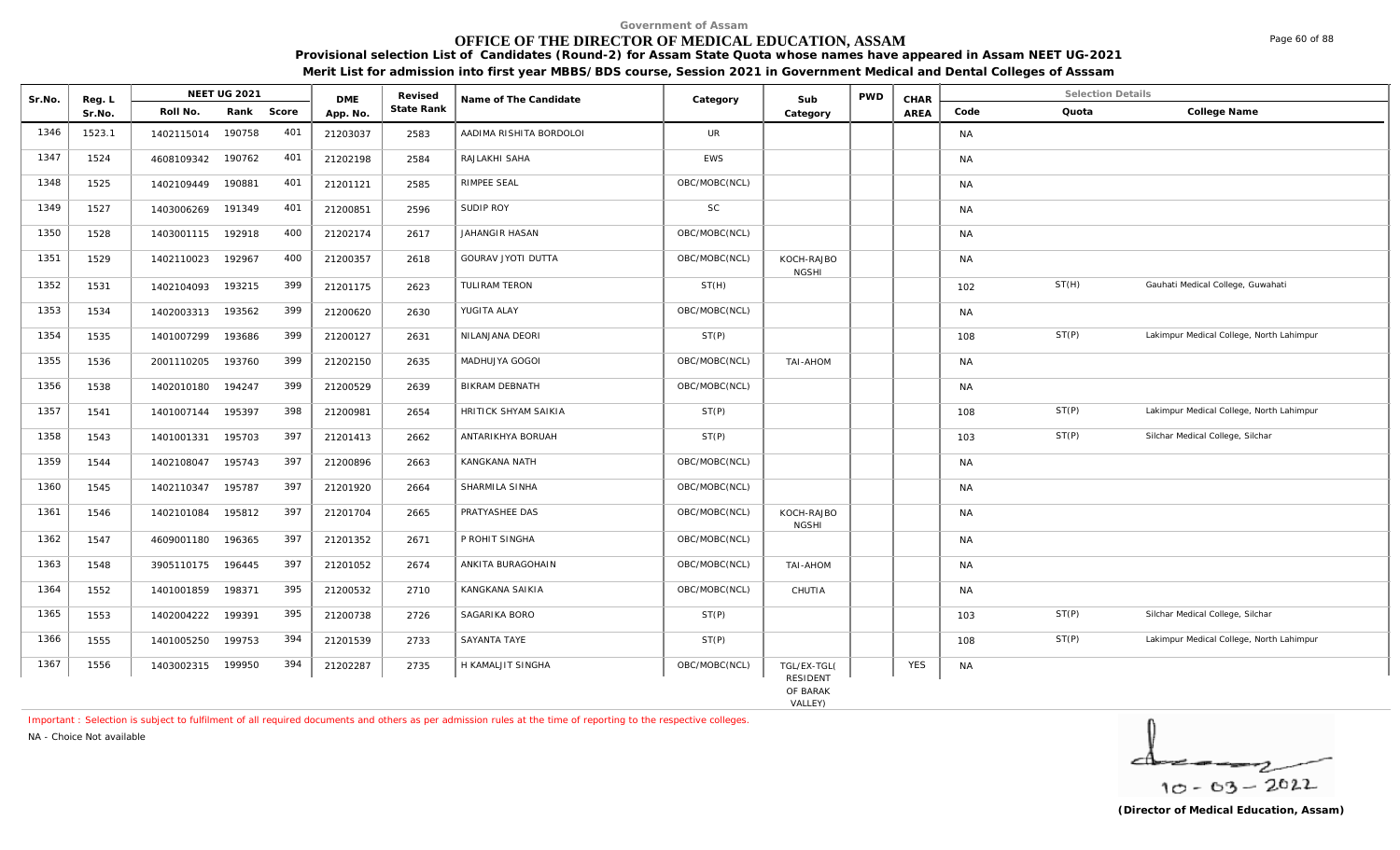# **OFFICE OF THE DIRECTOR OF MEDICAL EDUCATION, ASSAM**

**Provisional selection List of Candidates (Round-2) for Assam State Quota whose names have appeared in Assam NEET UG-2021 Merit List for admission into first year MBBS/BDS course, Session 2021 in Government Medical and Dental Colleges of Asssam**

| Sr.No. | Reg. L |                   | <b>NEET UG 2021</b> |       | <b>DME</b> | Revised    | Name of The Candidate | Category      | Sub                                                             | <b>PWD</b> | CHAR |           | <b>Selection Details</b>                                          |                                               |
|--------|--------|-------------------|---------------------|-------|------------|------------|-----------------------|---------------|-----------------------------------------------------------------|------------|------|-----------|-------------------------------------------------------------------|-----------------------------------------------|
|        | Sr.No. | Roll No.          | Rank                | Score | App. No.   | State Rank |                       |               | Category                                                        |            | AREA | Code      | Quota                                                             | College Name                                  |
| 1368   | 1557   | 1402006082        | 200053              | 394   | 21201747   | 2738       | HEMASHREE BARMAN      | OBC/MOBC(NCL) |                                                                 |            |      | <b>NA</b> |                                                                   |                                               |
| 1369   | 1558   | 1401001026        | 200178              | 394   | 21201443   | 2741       | <b>BRAJIL DOLEY</b>   | ST(P)         |                                                                 |            |      | 108       | ST(P)                                                             | Lakimpur Medical College, North Lahimpur      |
| 1370   | 1559   | 1402105069        | 200311              | 394   | 21202270   | 2744       | AAMAN AHMED           | <b>EWS</b>    |                                                                 |            |      | NA        |                                                                   |                                               |
| 1371   | 1560   | 1402109032        | 200998              | 393   | 21202232   | 2750       | ANGKITA MANDAL        | OBC/MOBC(NCL) | KOCH-RAJBO<br><b>NGSHI</b>                                      |            |      | <b>NA</b> |                                                                   |                                               |
| 1372   | 1561   | 1402010144 201199 |                     | 393   | 21200226   | 2756       | PRIYANKA DEVI         | OBC/MOBC(NCL) |                                                                 |            |      | NA        |                                                                   |                                               |
| 1373   | 1562   | 1402003269        | 201205              | 393   | 21201862   | 2757       | URBASHI KEMPRAI       | ST(P)         |                                                                 |            |      | 103       | ST(P)                                                             | Silchar Medical College, Silchar              |
| 1374   | 1563   | 1402109125        | 201263              | 393   | 21201378   | 2758       | RADHA DEKA            | OBC/MOBC(NCL) | CHUTIA                                                          |            |      | NA        |                                                                   |                                               |
| 1375   | 1564   | 1402115180        | 201431              | 393   | 21201925   | 2761       | ANNASHA CHAKRABORTY   | <b>EWS</b>    |                                                                 |            |      | <b>NA</b> |                                                                   |                                               |
| 1376   | 1565   | 1402106252        | 201756              | 393   | 21200050   | 2765       | ROHAN MURMU           | OBC/MOBC(NCL) | TGL/EX-TGL(<br>RESIDENT<br>OF<br><b>BRAHMAPUT</b><br>RA VALLEY) |            |      | 101       | OBC/MOBC(NCL)<br>TGL/EX-TGL(RESIDENT<br>OF BRAHMAPUTRA<br>VALLEY) | Assam Medical College, Dibrugarh              |
| 1377   | 1566   | 1402112149        | 201975              | 393   | 21201358   | 2768       | RISHIKA DEB           | OBC/MOBC(NCL) |                                                                 |            |      | <b>NA</b> |                                                                   |                                               |
| 1378   | 1567   | 1402103289        | 202477              | 392   | 21201217   | 2775       | MONIKA DEVI           | OBC/MOBC(NCL) |                                                                 |            |      | <b>NA</b> |                                                                   |                                               |
| 1379   | 1568   | 1402106050        | 202527              | 392   | 21200126   | 2776       | ANKITA BORO           | ST(P)         |                                                                 |            |      | 108       | ST(P)                                                             | Lakimpur Medical College, North Lahimpur      |
| 1380   | 1569   | 1402017299        | 202648              | 392   | 21200865   | 2777       | RAHUL HALOI           | <b>SC</b>     |                                                                 |            |      | <b>NA</b> |                                                                   |                                               |
| 1381   | 1570   | 1403002247        | 202666              | 392   | 21201824   | 2778       | <b>KIRAN NUNIA</b>    | OBC/MOBC(NCL) | TGL/EX-TGL(<br><b>RESIDENT</b><br>OF BARAK<br>VALLEY)           |            |      | 105       | OBC/MOBC(NCL)<br>TGL/EX-TGL(RESIDENT<br>OF BARAK VALLEY)          | Fakhruddin Ali Ahmed Medical College, Barpeta |
| 1382   | 1571   | 1402016275 202808 |                     | 392   | 21202025   | 2781       | MADHULIKA NATH        | OBC/MOBC(NCL) |                                                                 |            |      | <b>NA</b> |                                                                   |                                               |
| 1383   | 1572   | 1402016203        | 203013              | 392   | 21201142   | 2783       | ALEX LRP NARZARY      | ST(P)         |                                                                 |            |      | <b>NA</b> |                                                                   |                                               |
| 1384   | 1573   | 1402116301        | 203480              | 392   | 21201356   | 2788       | DIPANKAR BRAHMA       | ST(P)         |                                                                 |            |      | 105       | ST(P)                                                             | Fakhruddin Ali Ahmed Medical College, Barpeta |
| 1385   | 1575   | 1402115329        | 203757              | 391   | 21201454   | 2791       | NABANITA KASHYAP      | <b>SC</b>     |                                                                 |            |      | NA        |                                                                   |                                               |
| 1386   | 1576   | 1402106394        | 203793              | 391   | 21200507   | 2792       | KHARGESWAR RABHA      | ST(P)         |                                                                 |            |      | 103       | ST(P)                                                             | Silchar Medical College, Silchar              |
| 1387   | 1576.1 | 1403002186        | 203871              | 391   | 21203035   | 2795       | JAHIRUL HASSAN LASKAR | <b>EWS</b>    |                                                                 |            |      | <b>NA</b> |                                                                   |                                               |

*Important : Selection is subject to fulfilment of all required documents and others as per admission rules at the time of reporting to the respective colleges.*

*NA - Choice Not available*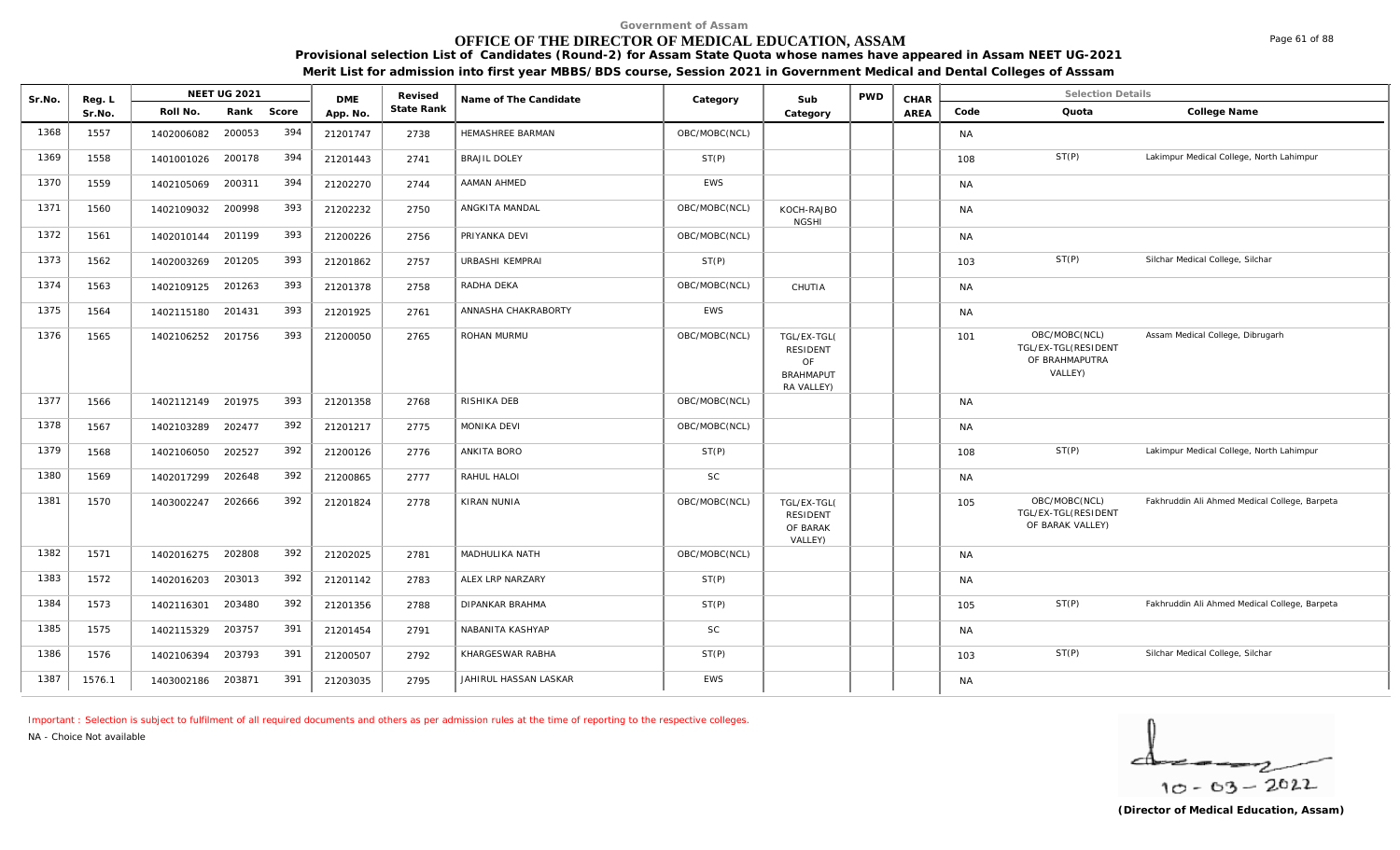# **OFFICE OF THE DIRECTOR OF MEDICAL EDUCATION, ASSAM**

NEET UG 2021 **Media Arel Access Conducts Category Category CHAR CHAR** 

Sr.No. Reg. L Reg.L **NEET UG** 2021 MB Revised Rame of The Candidate (Category Sub PWD CHAR Selection Details Selection Details

**Provisional selection List of Candidates (Round-2) for Assam State Quota whose names have appeared in Assam NEET UG-2021 Merit List for admission into first year MBBS/BDS course, Session 2021 in Government Medical and Dental Colleges of Asssam**

|      | Sr.No. | Roll No.          | Rank   | Score | App. No. | State Rank |                        |               | Category                                                               | AREA | Code      | Quota                                                             | College Name                                  |
|------|--------|-------------------|--------|-------|----------|------------|------------------------|---------------|------------------------------------------------------------------------|------|-----------|-------------------------------------------------------------------|-----------------------------------------------|
| 1388 | 1577   | 1402017036        | 204120 | 391   | 21201253 | 2804       | SHIKHAMONI DEKA        | <b>EWS</b>    |                                                                        |      | <b>NA</b> |                                                                   |                                               |
| 1389 | 1578   | 1402118245        | 204433 | 391   | 21200633 | 2810       | KANGKANA DAS           | OBC/MOBC(NCL) | KOCH-RAJBO<br><b>NGSHI</b>                                             |      | <b>NA</b> |                                                                   |                                               |
| 1390 | 1579   | 1403005082        | 205277 | 390   | 21202294 | 2823       | RAVI SHANKAR SINGHA    | OBC/MOBC(NCL) |                                                                        |      | <b>NA</b> |                                                                   |                                               |
| 1391 | 1580   | 1402108152        | 205416 | 390   | 21200015 | 2826       | SOURABH DAS            | OBC/MOBC(NCL) | KOCH-RAJBO<br><b>NGSHI</b>                                             |      | <b>NA</b> |                                                                   |                                               |
| 1392 | 1580.1 | 1402005499        | 205556 | 390   | 21203054 | 2832       | NIRMALI DAS            | OBC/MOBC(NCL) | KOCH-RAJBO<br><b>NGSHI</b>                                             |      | <b>NA</b> |                                                                   |                                               |
| 1393 | 1581   | 1402110080        | 205875 | 390   | 21201146 | 2839       | ANKAN SAHA             | OBC/MOBC(NCL) |                                                                        |      | <b>NA</b> |                                                                   |                                               |
| 1394 | 1582   | 1402103203        | 206497 | 389   | 21200304 | 2851       | <b>GITUMANI UZIR</b>   | ST(P)         |                                                                        |      | 105       | ST(P)                                                             | Fakhruddin Ali Ahmed Medical College, Barpeta |
| 1395 | 1583   | 1401002272        | 206833 | 389   | 21201958 | 2855       | LAIBA ALI              | OBC/MOBC(NCL) | TGL/EX-TGL(<br><b>RESIDENT</b><br>OF<br><b>BRAHMAPUT</b><br>RA VALLEY) |      | 104       | OBC/MOBC(NCL)<br>TGL/EX-TGL(RESIDENT<br>OF BRAHMAPUTRA<br>VALLEY) | Jorhat Medical College, Jorhat                |
| 1396 | 1584   | 1402103457        | 207367 | 389   | 21201818 | 2862       | <b>IFTIKAR RAHMAN</b>  | EWS           |                                                                        |      | <b>NA</b> |                                                                   |                                               |
| 1397 | 1585   | 1402014241        | 207565 | 388   | 21200344 | 2863       | PRIMROSE DAS           | <b>SC</b>     |                                                                        |      | <b>NA</b> |                                                                   |                                               |
| 1398 | 1586   | 1402106241        | 207887 | 388   | 21202389 | 2870       | AMANULLA KHAN          | OBC/MOBC(NCL) |                                                                        |      | <b>NA</b> |                                                                   |                                               |
| 1399 | 1587   | 1402117333        | 208206 | 388   | 21200267 | 2877       | <b>ABHISHEK ROY</b>    | OBC/MOBC(NCL) | KOCH-RAJBO<br><b>NGSHI</b>                                             |      | <b>NA</b> |                                                                   |                                               |
| 1400 | 1588   | 1402019076        | 208837 | 387   | 21200038 | 2885       | DULEN PEGU             | ST(P)         |                                                                        |      | 108       | ST(P)                                                             | Lakimpur Medical College, North Lahimpur      |
| 1401 | 1589   | 1402005215        | 209130 | 387   | 21200584 | 2888       | SWARNIM SHIKHAR SAIKIA | OBC/MOBC(NCL) | KOCH-RAJBO<br><b>NGSHI</b>                                             |      | <b>NA</b> |                                                                   |                                               |
| 1402 | 1590   | 1402102290        | 210246 | 386   | 21201626 | 2901       | PHUJIMA BARO           | ST(P)         |                                                                        |      | 105       | ST(P)                                                             | Fakhruddin Ali Ahmed Medical College, Barpeta |
| 1403 | 1592   | 1402101254        | 210587 | 386   | 21200305 | 2905       | PARINITA BORI          | ST(P)         |                                                                        |      | 108       | ST(P)                                                             | Lakimpur Medical College, North Lahimpur      |
| 1404 | 1596   | 1402013231        | 211564 | 385   | 21201385 | 2926       | KUNDAN RAJ KOIRI       | OBC/MOBC(NCL) | TGL/EX-TGL(<br><b>RESIDENT</b><br>OF BARAK<br>VALLEY)                  |      | 107       | OBC/MOBC(NCL)<br>TGL/EX-TGL(RESIDENT<br>OF BARAK VALLEY)          | Diphu Medical College, Diphu                  |
| 1405 | 1597   | 1402006193 211646 |        | 385   | 21201209 | 2928       | HIMANGSHU SAIKIA       | OBC/MOBC(NCL) |                                                                        |      | <b>NA</b> |                                                                   |                                               |
| 1406 | 1598   | 1402110338 211721 |        | 385   | 21201288 | 2930       | ROSELEEN MOCHARI       | ST(P)         |                                                                        |      | 105       | ST(P)                                                             | Fakhruddin Ali Ahmed Medical College, Barpeta |
| 1407 | 1599   | 1402118043 212170 |        | 385   | 21202041 | 2933       | RANJANI SUNAR          | OBC/MOBC(NCL) |                                                                        |      | <b>NA</b> |                                                                   |                                               |

*Important : Selection is subject to fulfilment of all required documents and others as per admission rules at the time of reporting to the respective colleges.*

DMF Revised

*NA - Choice Not available*

**Reg. L NEET UG 2021** 

$$
\frac{1}{10-03-2022}
$$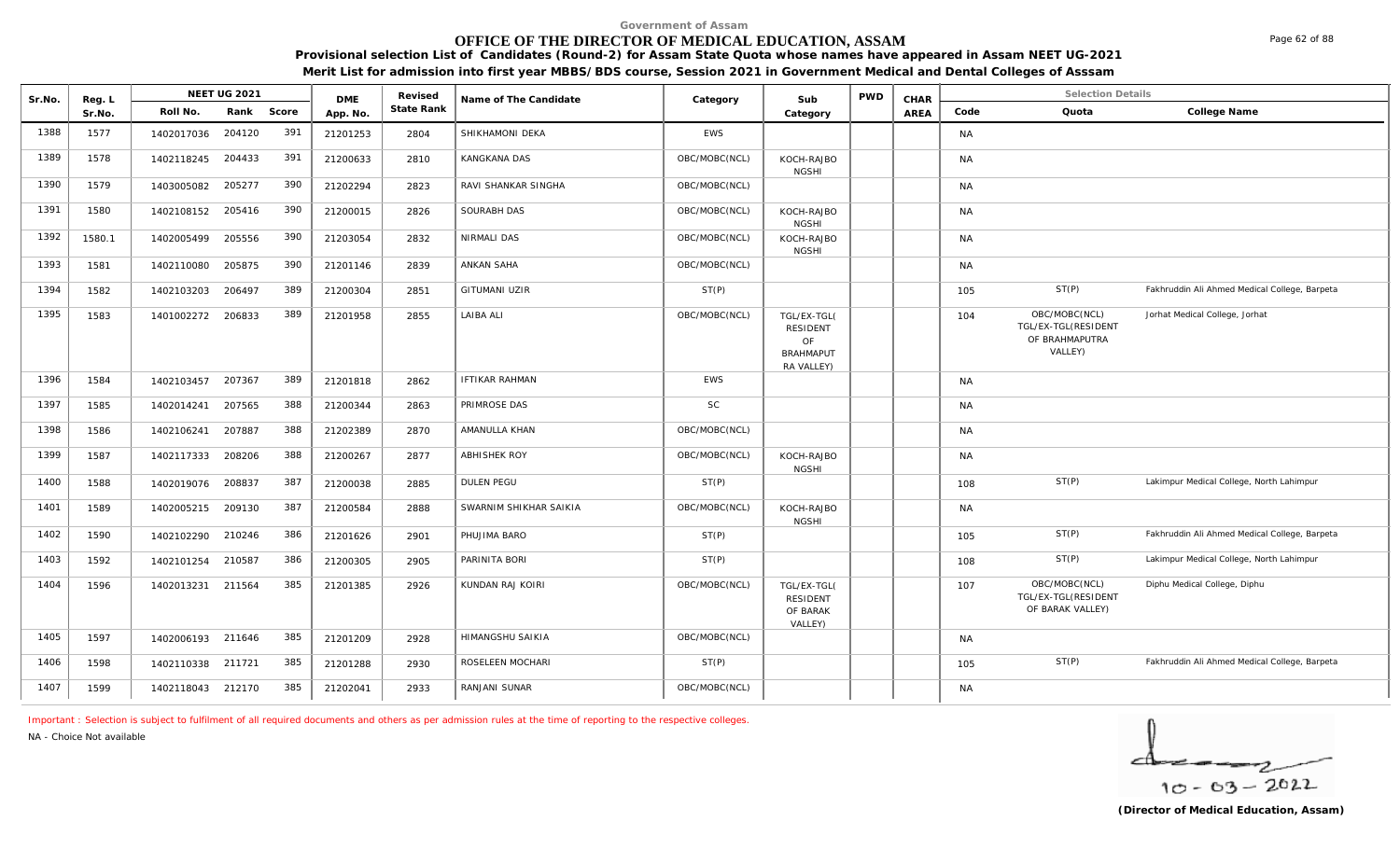# **OFFICE OF THE DIRECTOR OF MEDICAL EDUCATION, ASSAM**

**Provisional selection List of Candidates (Round-2) for Assam State Quota whose names have appeared in Assam NEET UG-2021** 

**Merit List for admission into first year MBBS/BDS course, Session 2021 in Government Medical and Dental Colleges of Asssam**

| Sr.No. | Reg. L |                   | <b>NEET UG 2021</b> |       | <b>DME</b> | Revised    | Name of The Candidate | Category      | Sub                                                                    | <b>PWD</b> | CHAR       |           | <b>Selection Details</b>                                          |                                               |
|--------|--------|-------------------|---------------------|-------|------------|------------|-----------------------|---------------|------------------------------------------------------------------------|------------|------------|-----------|-------------------------------------------------------------------|-----------------------------------------------|
|        | Sr.No. | Roll No.          | Rank                | Score | App. No.   | State Rank |                       |               | Category                                                               |            | AREA       | Code      | Quota                                                             | College Name                                  |
| 1408   | 1600   | 1402001350        | 212614              | 385   | 21200135   | 2942       | <b>BHARGAV KUMAR</b>  | OBC/MOBC(NCL) |                                                                        |            |            | <b>NA</b> |                                                                   |                                               |
| 1409   | 1601   | 1404002094        | 212937              | 385   | 21201359   | 2947       | PRABHU PRASAD PATIRI  | ST(P)         |                                                                        |            |            | 108       | ST(P)                                                             | Lakimpur Medical College, North Lahimpur      |
| 1410   | 1605   | 1401005432        | 214498              | 383   | 21200812   | 2972       | ANGSHUMALA BORAH      | OBC/MOBC(NCL) | TAI-AHOM                                                               |            |            | <b>NA</b> |                                                                   |                                               |
| 1411   | 1608   | 1404005042        | 217338              | 381   | 21201572   | 3010       | MAYURTRISHNA GOGOI    | OBC/MOBC(NCL) | TAI-AHOM                                                               |            |            | <b>NA</b> |                                                                   |                                               |
| 1412   | 1609   | 1401001580        | 218282              | 380   | 21201455   | 3022       | <b>GAYETRI MIRDHA</b> | OBC/MOBC(NCL) | TGL/EX-TGL(<br><b>RESIDENT</b><br>OF<br><b>BRAHMAPUT</b><br>RA VALLEY) |            |            | 104       | OBC/MOBC(NCL)<br>TGL/EX-TGL(RESIDENT<br>OF BRAHMAPUTRA<br>VALLEY) | Jorhat Medical College, Jorhat                |
| 1413   | 1610   | 1401005002        | 219192              | 380   | 21201522   | 3033       | <b>KARBUK DOLEY</b>   | ST(P)         |                                                                        |            |            | 105       | ST(P)                                                             | Fakhruddin Ali Ahmed Medical College, Barpeta |
| 1414   | 1611   | 1403004086        | 219193              | 380   | 21201069   | 3034       | PURNAM DAS            | <b>SC</b>     |                                                                        |            |            | <b>NA</b> |                                                                   |                                               |
| 1415   | 1612   | 1402024224        | 219918              | 379   | 21202231   | 3042       | NAMITA DAS            | <b>SC</b>     |                                                                        |            |            | <b>NA</b> |                                                                   |                                               |
| 1416   | 1613   | 1402118170        | 220324              | 379   | 21201516   | 3051       | KANEKESWAR BASUMATARY | ST(P)         |                                                                        |            |            | 105       | ST(P)                                                             | Fakhruddin Ali Ahmed Medical College, Barpeta |
| 1417   | 1614   | 1401004013        | 220461              | 379   | 21201308   | 3053       | SHIVA PAMEGAM         | ST(P)         |                                                                        |            | <b>YES</b> | 107       | ST(P)                                                             | Diphu Medical College, Diphu                  |
| 1418   | 1615   | 1402107214        | 220487              | 379   | 21200486   | 3054       | PRIYANKA MEDHI        | ST(P)         |                                                                        |            |            | 107       | ST(P)                                                             | Diphu Medical College, Diphu                  |
| 1419   | 1616   | 1301009303        | 221312              | 378   | 21200848   | 3062       | KAUSHIK BORUAH        | OBC/MOBC(NCL) | TAI-AHOM                                                               |            |            | <b>NA</b> |                                                                   |                                               |
| 1420   | 1616.1 | 1401012235        | 221612              | 378   | 21203015   | 3068       | SHOIF AKHTAR          | <b>EWS</b>    |                                                                        |            |            | <b>NA</b> |                                                                   |                                               |
| 1421   | 1619   | 1402101471        | 222282              | 378   | 21200254   | 3076       | RITI BORI             | ST(P)         |                                                                        |            |            | 107       | ST(P)                                                             | Diphu Medical College, Diphu                  |
| 1422   | 1620   | 1402007068        | 222393              | 378   | 21201228   | 3078       | <b>TWINKLE PATIR</b>  | ST(P)         |                                                                        |            |            | 107       | ST(P)                                                             | Diphu Medical College, Diphu                  |
| 1423   | 1623   | 1404004010 222796 |                     | 377   | 21202121   | 3090       | <b>DISHA BORA</b>     | OBC/MOBC(NCL) | KOCH-RAJBO<br><b>NGSHI</b>                                             |            |            | <b>NA</b> |                                                                   |                                               |
| 1424   | 1624   | 1403007167        | 223321              | 377   | 21200175   | 3098       | <b>MONISH KAIRI</b>   | OBC/MOBC(NCL) | TGL/EX-TGL(<br><b>RESIDENT</b><br>OF BARAK<br>VALLEY)                  |            |            | <b>NA</b> |                                                                   |                                               |
| 1425   | 1625   | 1402103370        | 223952              | 376   | 21200792   | 3106       | RANTU DOLEY           | ST(P)         |                                                                        |            |            | 107       | ST(P)                                                             | Diphu Medical College, Diphu                  |
| 1426   | 1626   | 1404002199        | 223999              | 376   | 21202178   | 3109       | BHAGYADEVI PHUKAN     | OBC/MOBC(NCL) | TAI-AHOM                                                               |            |            | NA        |                                                                   |                                               |
| 1427   | 1627   | 1402103098        | 225269              | 375   | 21200298   | 3127       | RISHIKESH SAHA        | OBC/MOBC(NCL) |                                                                        |            |            | <b>NA</b> |                                                                   |                                               |

*Important : Selection is subject to fulfilment of all required documents and others as per admission rules at the time of reporting to the respective colleges.*

*NA - Choice Not available*

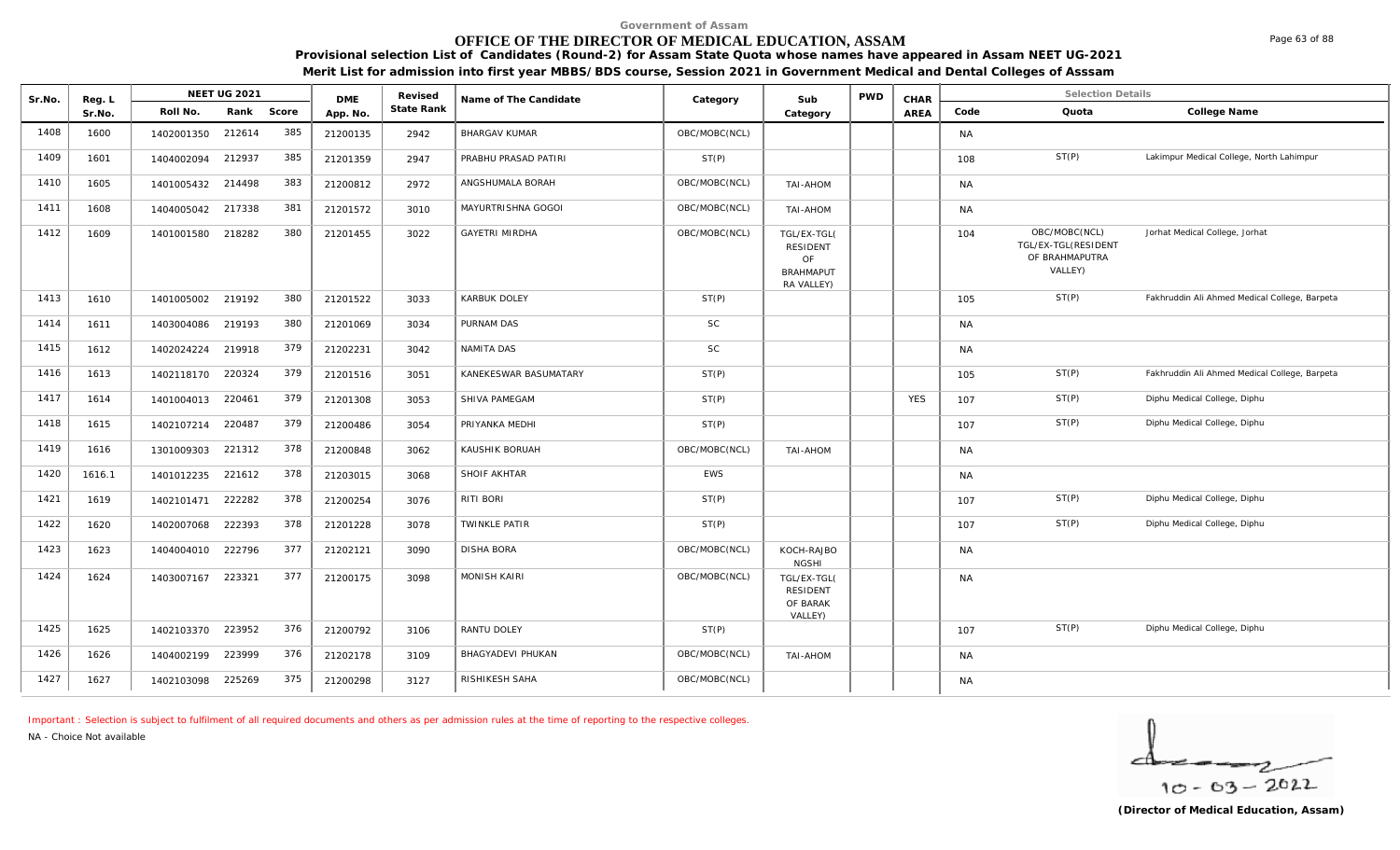# **OFFICE OF THE DIRECTOR OF MEDICAL EDUCATION, ASSAM**

**Provisional selection List of Candidates (Round-2) for Assam State Quota whose names have appeared in Assam NEET UG-2021 Merit List for admission into first year MBBS/BDS course, Session 2021 in Government Medical and Dental Colleges of Asssam**

| Sr.No. | Reg. L | NEET UG 2021      |               | <b>DME</b> | Revised    | Name of The Candidate | Category      | Sub                        | <b>PWD</b> | CHAR |           | <b>Selection Details</b> |                                      |
|--------|--------|-------------------|---------------|------------|------------|-----------------------|---------------|----------------------------|------------|------|-----------|--------------------------|--------------------------------------|
|        | Sr.No. | Roll No.          | Rank<br>Score | App. No.   | State Rank |                       |               | Category                   |            | AREA | Code      | Quota                    | College Name                         |
| 1428   | 1628   | 1404001330        | 375<br>225344 | 21202282   | 3129       | <b>BARLINA KOUR</b>   | <b>SC</b>     |                            |            |      | <b>NA</b> |                          |                                      |
| 1429   | 1630   | 1401007109 225762 | 375           | 21200618   | 3135       | JANBEE PEGU           | ST(P)         |                            |            |      | 107       | ST(P)                    | Diphu Medical College, Diphu         |
| 1430   | 1632   | 1402104347        | 374<br>226705 | 21201513   | 3151       | DHANMANI RAJBANGSHI   | ST(P)         |                            |            |      | 107       | ST(P)                    | Diphu Medical College, Diphu         |
| 1431   | 1633   | 1401007056 226817 | 374           | 21200835   | 3154       | NISHITA DEORI         | ST(P)         |                            |            |      | 103       | ST(P)                    | Silchar Medical College, Silchar     |
| 1432   | 1634   | 1402101651        | 374<br>226955 | 21202373   | 3160       | ARCHITA BARUAH        | OBC/MOBC(NCL) | KOCH-RAJBO<br><b>NGSHI</b> |            |      | NA        |                          |                                      |
| 1433   | 1635   | 1402102427        | 374<br>227116 | 21201312   | 3165       | JILID BRAHMA          | ST(P)         |                            |            |      | 103       | ST(P)                    | Silchar Medical College, Silchar     |
| 1434   | 1636   | 1402101574        | 374<br>227427 | 21202181   | 3168       | TEZASWEE PRIYAM       | OBC/MOBC(NCL) | KOCH-RAJBO<br><b>NGSHI</b> |            |      | <b>NA</b> |                          |                                      |
| 1435   | 1637   | 1402110444        | 374<br>227765 | 21202222   | 3174       | DEBID BORO            | ST(P)         |                            |            |      | <b>NA</b> |                          |                                      |
| 1436   | 1639   | 1402114040        | 373<br>228107 | 21200897   | 3180       | RITURAJ BORO          | ST(P)         |                            |            |      | 201       | ST(P)                    | Regional Dental College, Guwahati    |
| 1437   | 1640   | 1403002288        | 373<br>228255 | 21201640   | 3183       | TAHINA FERDUS LASKAR  | EWS           |                            |            |      | <b>NA</b> |                          |                                      |
| 1438   | 1642   | 1402020212        | 372<br>229635 | 21201292   | 3204       | <b>BISHNU BODO</b>    | ST(P)         |                            |            |      | 201       | ST(P)                    | Regional Dental College, Guwahati    |
| 1439   | 1643   | 1402117067        | 372<br>229656 | 21200868   | 3205       | CHANDRIKA RABHA       | ST(P)         |                            |            |      | <b>NA</b> |                          |                                      |
| 1440   | 1643.1 | 1402023038        | 372<br>230038 | 21203009   | 3212       | NITISH PATGIRI        | ST(P)         |                            |            |      | 202       | ST(P)                    | Government Dental College, Dibrugarh |
| 1441   | 1644   | 1402003445        | 372<br>230272 | 21200440   | 3215       | PARTHA PRATIM RABHA   | ST(P)         |                            |            |      | <b>NA</b> |                          |                                      |
| 1442   | 1645   | 1402008055        | 372<br>230343 | 21202286   | 3217       | DEBANGA PRATIM BORA   | OBC/MOBC(NCL) |                            |            |      | NA        |                          |                                      |
| 1443   | 1646   | 1402008114        | 371<br>230948 | 21200690   | 3225       | BRAMAJANI BASUMATARY  | ST(P)         |                            |            |      | 203       | ST(P)                    | Government Dental College, Silchar   |
| 1444   | 1648   | 1402113100        | 371<br>231056 | 21201475   | 3227       | <b>ADITI DAS</b>      | OBC/MOBC(NCL) | KOCH-RAJBO<br><b>NGSHI</b> |            |      | NA        |                          |                                      |
| 1445   | 1649   | 1403005236        | 371<br>231071 | 21202089   | 3229       | NAYANA ADHIKARY       | OBC/MOBC(NCL) |                            |            |      | NA        |                          |                                      |
| 1446   | 1650   | 1402103368 231109 | 371           | 21200172   | 3230       | ANNAPURNA BRAHMA      | ST(P)         |                            |            |      | 202       | ST(P)                    | Government Dental College, Dibrugarh |
| 1447   | 1652   | 1402002420        | 371<br>231846 | 21201583   | 3243       | SANIA SINGH           | OBC/MOBC(NCL) |                            |            |      | <b>NA</b> |                          |                                      |
| 1448   | 1652.1 | 1402102624        | 370<br>232702 | 21203080   | 3256       | SHYAMAL DAS           | <b>SC</b>     |                            |            |      | <b>NA</b> |                          |                                      |
| 1449   | 1652.2 | 1401004220        | 370<br>232909 | 21203041   | 3259       | ANGSHUMAN BORAH       | OBC/MOBC(NCL) | CHUTIA                     |            |      | NA        |                          |                                      |
| 1450   | 1653   | 1402005009        | 370<br>233019 | 21200602   | 3261       | DIKSHITA NATH         | OBC/MOBC(NCL) |                            |            |      | <b>NA</b> |                          |                                      |

*Important : Selection is subject to fulfilment of all required documents and others as per admission rules at the time of reporting to the respective colleges.*

*NA - Choice Not available*

Page 64 of 88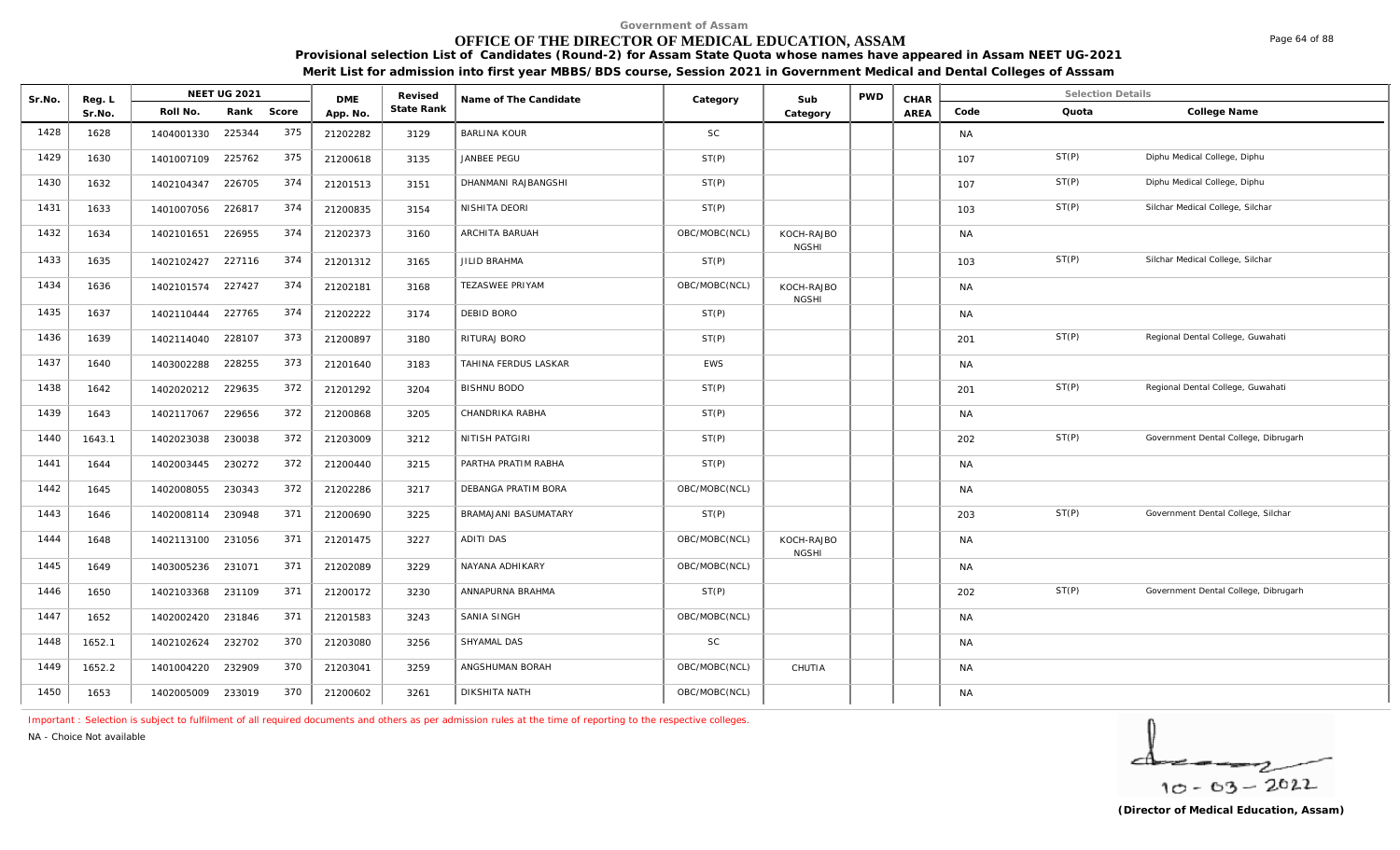# **OFFICE OF THE DIRECTOR OF MEDICAL EDUCATION, ASSAM**

**Provisional selection List of Candidates (Round-2) for Assam State Quota whose names have appeared in Assam NEET UG-2021** 

**Merit List for admission into first year MBBS/BDS course, Session 2021 in Government Medical and Dental Colleges of Asssam**

| Sr.No. | Reg. L |                   | <b>NEET UG 2021</b> |     | <b>DME</b> | Revised    | Name of The Candidate   | Category      | Sub                                                                    | <b>PWD</b> | CHAR |           | <b>Selection Details</b>                                          |                                      |
|--------|--------|-------------------|---------------------|-----|------------|------------|-------------------------|---------------|------------------------------------------------------------------------|------------|------|-----------|-------------------------------------------------------------------|--------------------------------------|
|        | Sr.No. | Roll No.          | Rank Score          |     | App. No.   | State Rank |                         |               | Category                                                               |            | AREA | Code      | Quota                                                             | College Name                         |
| 1451   | 1654   | 1402107023        | 234633              | 369 | 21200908   | 3278       | PRARTHANA DAS           | EWS           |                                                                        |            |      | <b>NA</b> |                                                                   |                                      |
| 1452   | 1655   | 1402101382 234739 |                     | 369 | 21200086   | 3280       | DEBOSHREE BHATTACHARJEE | <b>UR</b>     |                                                                        |            |      | <b>NA</b> |                                                                   |                                      |
| 1453   | 1656   | 1402105328 235278 |                     | 368 | 21201689   | 3287       | RAJNISH KURMI           | OBC/MOBC(NCL) | TGL/EX-TGL(<br><b>RESIDENT</b><br>OF<br><b>BRAHMAPUT</b><br>RA VALLEY) |            |      | 104       | OBC/MOBC(NCL)<br>TGL/EX-TGL(RESIDENT<br>OF BRAHMAPUTRA<br>VALLEY) | Jorhat Medical College, Jorhat       |
| 1454   | 1657   | 1401001171 235301 |                     | 368 | 21201240   | 3288       | ANUSHREE BISWAS         | SC            |                                                                        |            |      | <b>NA</b> |                                                                   |                                      |
| 1455   | 1658   | 1401008336        | 235887              | 368 | 21201647   | 3297       | <b>BHITALI MILI</b>     | ST(P)         |                                                                        |            |      | <b>NA</b> |                                                                   |                                      |
| 1456   | 1659   | 1401008050        | 236047              | 368 | 21201579   | 3300       | <b>DIPAK DOLEY</b>      | ST(P)         |                                                                        |            |      | 202       | ST(P)                                                             | Government Dental College, Dibrugarh |
| 1457   | 1662   | 1402107409        | 237389              | 367 | 21201722   | 3320       | KAMLESH KUMAR SHARMA    | OBC/MOBC(NCL) |                                                                        |            |      | <b>NA</b> |                                                                   |                                      |
| 1458   | 1665   | 1402110152        | 238254              | 366 | 21201252   | 3339       | PRAPTI BHUYAN           | <b>UR</b>     |                                                                        | <b>YES</b> |      | 102       | PH                                                                | Gauhati Medical College, Guwahati    |
| 1459   | 1667   | 1401008253        | 238543              | 366 | 21200793   | 3349       | AKASH NILIM GOGOI       | OBC/MOBC(NCL) |                                                                        |            |      | <b>NA</b> |                                                                   |                                      |
| 1460   | 1668   | 1402117134        | 238553              | 366 | 21201294   | 3350       | NIHARIKA BRAHMA         | ST(P)         |                                                                        |            |      | <b>NA</b> |                                                                   |                                      |
| 1461   | 1669   | 1404001094        | 239684              | 365 | 21200597   | 3364       | NAVANIKA MORANG         | ST(P)         |                                                                        |            |      | 202       | ST(P)                                                             | Government Dental College, Dibrugarh |
| 1462   | 1670   | 1402115128 241128 |                     | 364 | 21201085   | 3381       | SANDEEPA BORO           | ST(P)         |                                                                        |            |      | <b>NA</b> |                                                                   |                                      |
| 1463   | 1672   | 1402108366        | 241354              | 364 | 21201525   | 3389       | <b>JAKIR ANSARI</b>     | OBC/MOBC(NCL) |                                                                        |            |      | <b>NA</b> |                                                                   |                                      |
| 1464   | 1674   | 1402016142 242472 |                     | 364 | 21201319   | 3408       | PRACHI DUTTA            | OBC/MOBC(NCL) |                                                                        |            |      | <b>NA</b> |                                                                   |                                      |
| 1465   | 1675   | 1404005111 242508 |                     | 364 | 21201078   | 3410       | <b>JOYJIT DAS</b>       | <b>UR</b>     |                                                                        | <b>YES</b> |      | 102       | PH                                                                | Gauhati Medical College, Guwahati    |
| 1466   | 1676   | 1402009401        | 242591              | 363 | 21200030   | 3411       | <b>ISHA PEGU</b>        | ST(P)         |                                                                        |            |      | <b>NA</b> |                                                                   |                                      |
| 1467   | 1677   | 1402009242        | 242619              | 363 | 21201222   | 3412       | DEEPJYOTI TAYE          | ST(P)         |                                                                        |            |      | 202       | ST(P)                                                             | Government Dental College, Dibrugarh |
| 1468   | 1678   | 1402016284        | 242883              | 363 | 21201977   | 3420       | <b>ASHIS DAS</b>        | <b>SC</b>     |                                                                        |            |      | <b>NA</b> |                                                                   |                                      |
| 1469   | 1679   | 1402002044        | 242890              | 363 | 21201993   | 3421       | DHRITARAJ RABHA         | ST(P)         |                                                                        |            |      | <b>NA</b> |                                                                   |                                      |
| 1470   | 1680   | 1402112135        | 243009              | 363 | 21200650   | 3423       | NARUTTAM MILI           | ST(P)         |                                                                        |            |      | 202       | ST(P)                                                             | Government Dental College, Dibrugarh |
| 1471   | 1680.1 | 1402105010 243257 |                     | 363 | 21203007   | 3424       | RAJIV SARMA             | <b>UR</b>     |                                                                        |            |      | <b>NA</b> |                                                                   |                                      |

*Important : Selection is subject to fulfilment of all required documents and others as per admission rules at the time of reporting to the respective colleges.*

*NA - Choice Not available*

╭  $10 - 63 - 2022$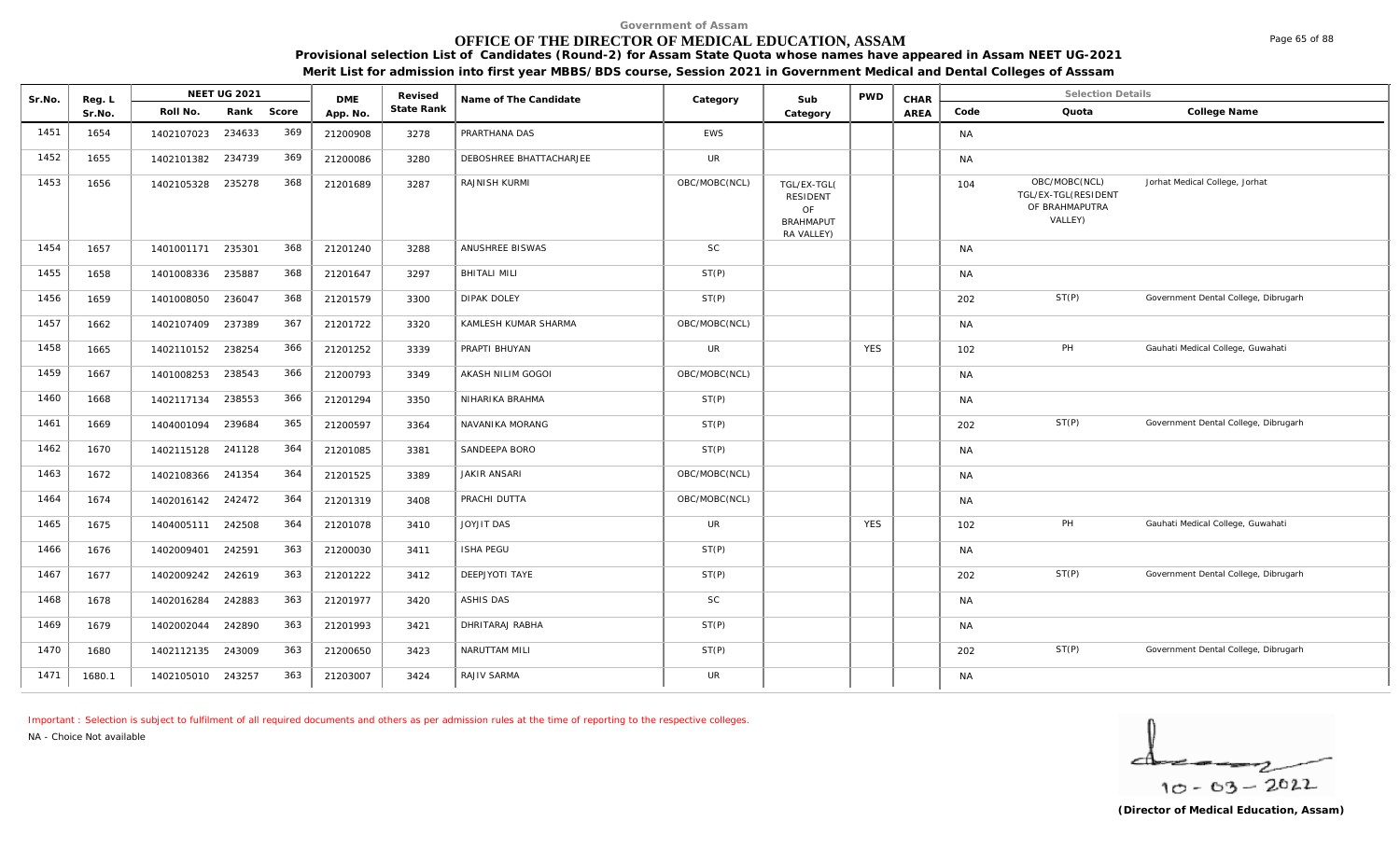# **OFFICE OF THE DIRECTOR OF MEDICAL EDUCATION, ASSAM**

**Provisional selection List of Candidates (Round-2) for Assam State Quota whose names have appeared in Assam NEET UG-2021** 

**Merit List for admission into first year MBBS/BDS course, Session 2021 in Government Medical and Dental Colleges of Asssam**

| Sr.No. | Reg. L |                   | <b>NEET UG 2021</b> |       | <b>DME</b> | Revised    | Name of The Candidate   | Category      | Sub                                                                    | <b>PWD</b> | CHAR        |           | <b>Selection Details</b>                                          |                                    |
|--------|--------|-------------------|---------------------|-------|------------|------------|-------------------------|---------------|------------------------------------------------------------------------|------------|-------------|-----------|-------------------------------------------------------------------|------------------------------------|
|        | Sr.No. | Roll No.          | Rank                | Score | App. No.   | State Rank |                         |               | Category                                                               |            | <b>AREA</b> | Code      | Quota                                                             | College Name                       |
| 1472   | 1682   | 1401004144        | 244186              | 362   | 21201561   | 3433       | JATIN MIRDHA            | OBC/MOBC(NCL) | TGL/EX-TGL(<br>RESIDENT<br>OF<br><b>BRAHMAPUT</b><br>RA VALLEY)        |            |             | 106       | OBC/MOBC(NCL)<br>TGL/EX-TGL(RESIDENT<br>OF BRAHMAPUTRA<br>VALLEY) | Tezpur Medical College, Tezpur     |
| 1473   | 1683   | 1401009240 244325 |                     | 362   | 21200071   | 3435       | TILUPROVA NARAH         | ST(P)         |                                                                        |            | <b>YES</b>  | 203       | ST(P)                                                             | Government Dental College, Silchar |
| 1474   | 1684   | 1402016234        | 244369              | 362   | 21201073   | 3436       | <b>GANESH KUMAR SAH</b> | OBC/MOBC(NCL) |                                                                        |            |             | <b>NA</b> |                                                                   |                                    |
| 1475   | 1687   | 1401002324        | 244989              | 362   | 21200575   | 3448       | ADITI GOGOI             | OBC/MOBC(NCL) | TAI-AHOM                                                               |            |             | <b>NA</b> |                                                                   |                                    |
| 1476   | 1688   | 1401004288        | 245286              | 362   | 21200568   | 3454       | RIMI KARDONG            | ST(P)         |                                                                        |            |             | 203       | ST(P)                                                             | Government Dental College, Silchar |
| 1477   | 1689   | 1401002248        | 245483              | 362   | 21201568   | 3457       | PRONALI NEOG            | OBC/MOBC(NCL) | <b>MORAN</b>                                                           |            |             | 104       | OBC/MOBC(NCL)<br><b>MORAN</b>                                     | Jorhat Medical College, Jorhat     |
| 1478   | 1690   | 1401007145        | 245559              | 361   | 21200979   | 3458       | <b>JENITH KAMAN</b>     | ST(P)         |                                                                        |            |             | <b>NA</b> |                                                                   |                                    |
| 1479   | 1691   | 1402104179        | 245858              | 361   | 21202233   | 3464       | RAJBARDHAN DAS          | SC            |                                                                        |            |             | <b>NA</b> |                                                                   |                                    |
| 1480   | 1692   | 1402008416 246015 |                     | 361   | 21202163   | 3469       | SUBASANA PARASAR        | <b>UR</b>     |                                                                        |            |             | <b>NA</b> |                                                                   |                                    |
| 1481   | 1693   | 1402002542        | 247033              | 360   | 21201966   | 3485       | RWIMUTI DAIMARY         | ST(P)         |                                                                        |            |             | 203       | ST(P)                                                             | Government Dental College, Silchar |
| 1482   | 1694   | 1402003206 247048 |                     | 360   | 21201766   | 3486       | FRANCISCA BASUMATARY    | ST(P)         |                                                                        |            |             | <b>NA</b> |                                                                   |                                    |
| 1483   | 1695   | 1402006248        | 247112              | 360   | 21201106   | 3488       | PRITI NARZARY           | ST(P)         |                                                                        |            |             | 203       | ST(P)                                                             | Government Dental College, Silchar |
| 1484   | 1696   | 1402114161 247277 |                     | 360   | 21200925   | 3492       | NARAYAN BORDOLOI        | ST(P)         |                                                                        |            |             | 203       | ST(P)                                                             | Government Dental College, Silchar |
| 1485   | 1697   | 1402113416 247529 |                     | 360   | 21201017   | 3498       | MRIDULA RABHA           | ST(P)         |                                                                        |            |             | 203       | ST(P)                                                             | Government Dental College, Silchar |
| 1486   | 1698   | 1401005416 247549 |                     | 360   | 21200035   | 3499       | <b>JAYARANI PEGU</b>    | ST(P)         |                                                                        |            |             | <b>NA</b> |                                                                   |                                    |
| 1487   | 1699   | 1404009186 247747 |                     | 360   | 21201238   | 3501       | DHIRAJ MAHATOO          | OBC/MOBC(NCL) | TGL/EX-TGL(<br><b>RESIDENT</b><br>OF<br><b>BRAHMAPUT</b><br>RA VALLEY) |            |             | 106       | OBC/MOBC(NCL)<br>TGL/EX-TGL(RESIDENT<br>OF BRAHMAPUTRA<br>VALLEY) | Tezpur Medical College, Tezpur     |
| 1488   | 1700   | 1402013294        | 248104              | 360   | 21201380   | 3507       | SHAHANUR ISLAM          | <b>EWS</b>    |                                                                        | <b>YES</b> | <b>YES</b>  | 102       | PH                                                                | Gauhati Medical College, Guwahati  |
| 1489   | 1701   | 1401005010 248281 |                     | 360   | 21202072   | 3510       | SUBHAM BORKOTOKY        | <b>UR</b>     |                                                                        |            |             | <b>NA</b> |                                                                   |                                    |
| 1490   | 1702   | 2001003170        | 248320              | 360   | 21202085   | 3511       | TRORIN BURAGOHAIN       | OBC/MOBC(NCL) | TAI-AHOM                                                               |            |             | <b>NA</b> |                                                                   |                                    |
| 1491   | 1703   | 1402109121 248322 |                     | 360   | 21201696   | 3513       | SHWETA SARKAR           | SC            |                                                                        |            |             | <b>NA</b> |                                                                   |                                    |

*Important : Selection is subject to fulfilment of all required documents and others as per admission rules at the time of reporting to the respective colleges.*

*NA - Choice Not available*

$$
\frac{1}{10-03-2022}
$$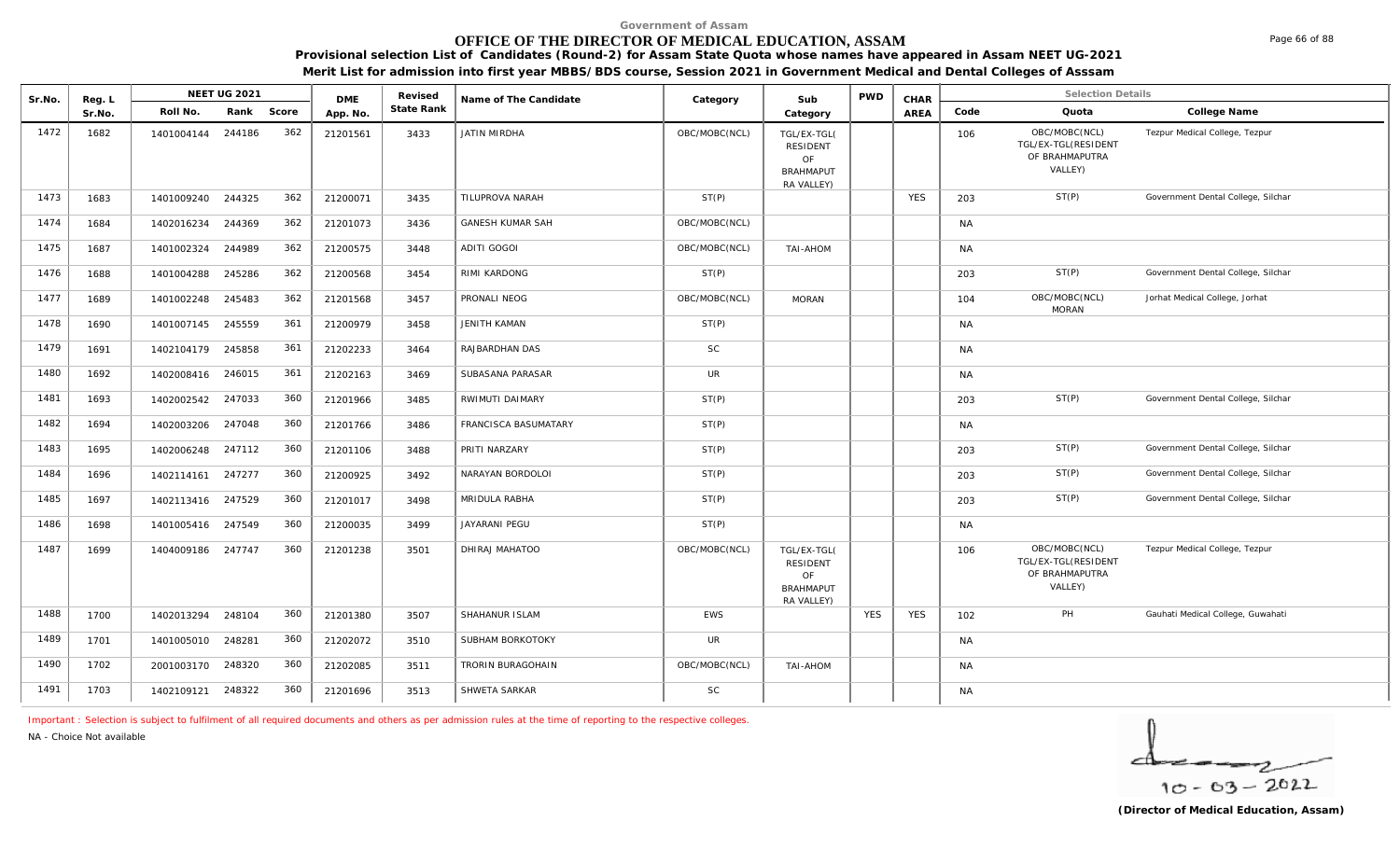# **OFFICE OF THE DIRECTOR OF MEDICAL EDUCATION, ASSAM**

**Provisional selection List of Candidates (Round-2) for Assam State Quota whose names have appeared in Assam NEET UG-2021 Merit List for admission into first year MBBS/BDS course, Session 2021 in Government Medical and Dental Colleges of Asssam**

| Sr.No. | Reg. L |            | NEET UG 2021 |       | <b>DME</b> | Revised    | Name of The Candidate     | Category      | Sub                                                             | <b>PWD</b> | CHAR |           | <b>Selection Details</b>                                          |                                               |
|--------|--------|------------|--------------|-------|------------|------------|---------------------------|---------------|-----------------------------------------------------------------|------------|------|-----------|-------------------------------------------------------------------|-----------------------------------------------|
|        | Sr.No. | Roll No.   | Rank         | Score | App. No.   | State Rank |                           |               | Category                                                        |            | AREA | Code      | Quota                                                             | College Name                                  |
| 1492   | 1704   | 1402116022 | 248481       | 359   | 21201448   | 3516       | KABEER RABHA              | ST(P)         |                                                                 |            |      | <b>NA</b> |                                                                   |                                               |
| 1493   | 1706   | 1402103008 | 249394       | 359   | 21201438   | 3532       | VICTOR BURAGOHAIN         | OBC/MOBC(NCL) | <b>NOHA-IAT</b>                                                 |            |      | <b>NA</b> |                                                                   |                                               |
| 1494   | 1710   | 1402006235 | 250597       | 358   | 21202112   | 3559       | <b>DIMPI DAS</b>          | <b>SC</b>     |                                                                 |            |      | <b>NA</b> |                                                                   |                                               |
| 1495   | 1711   | 1401006369 | 250810       | 358   | 21202375   | 3564       | BHARTASHREE GOGOI         | OBC/MOBC(NCL) | TAI-AHOM                                                        |            |      | <b>NA</b> |                                                                   |                                               |
| 1496   | 1713   | 1402018106 | 251361       | 357   | 21200822   | 3572       | DIPU SONOWAL              | ST(P)         |                                                                 |            |      | <b>NA</b> |                                                                   |                                               |
| 1497   | 1714   | 1404005110 | 251773       | 357   | 21200858   | 3576       | HARIT PRIYOM SAIKIA       | ST(P)         |                                                                 |            |      | <b>NA</b> |                                                                   |                                               |
| 1498   | 1715.1 | 1402108129 | 252322       | 357   | 21203075   | 3582       | PRERANA SIVAM             | OBC/MOBC(NCL) |                                                                 |            |      | <b>NA</b> |                                                                   |                                               |
| 1499   | 1716   | 1402113062 | 252352       | 357   | 21200122   | 3585       | PRASANTA SARKAR           | <b>SC</b>     |                                                                 |            |      | <b>NA</b> |                                                                   |                                               |
| 1500   | 1717   | 1404003184 | 252454       | 357   | 21202033   | 3587       | SNEHA KARMAKAR            | <b>SC</b>     |                                                                 |            |      | <b>NA</b> |                                                                   |                                               |
| 1501   | 1718   | 1402001114 | 252897       | 356   | 21200656   | 3594       | ASHA RONGHANGPI           | ST(H)         |                                                                 |            |      | 102       | ST(H)                                                             | Gauhati Medical College, Guwahati             |
| 1502   | 1720   | 1402006439 | 252996       | 356   | 21201659   | 3598       | ASHISH KUMAR BORO         | ST(P)         |                                                                 |            |      | <b>NA</b> |                                                                   |                                               |
| 1503   | 1721   | 1301010024 | 253051       | 356   | 21201035   | 3599       | SHILPA RABHA              | ST(P)         |                                                                 |            |      | <b>NA</b> |                                                                   |                                               |
| 1504   | 1722   | 1402004575 | 253414       | 356   | 21201520   | 3606       | MADHU CHANDANA MEDHI      | OBC/MOBC(NCL) | KOCH-RAJBO<br><b>NGSHI</b>                                      |            |      | <b>NA</b> |                                                                   |                                               |
| 1505   | 1723   | 1402103292 | 254426       | 355   | 21201500   | 3624       | <b>GREATCHANGE SANGMA</b> | ST(H)         |                                                                 |            |      | 101       | ST(H)                                                             | Assam Medical College, Dibrugarh              |
| 1506   | 1724   | 1402101738 | 254565       | 355   | 21201900   | 3627       | ELIZABETH MOCHAHARY       | ST(P)         |                                                                 |            |      | <b>NA</b> |                                                                   |                                               |
| 1507   | 1725   | 1402106213 | 254690       | 355   | 21200651   | 3630       | <b>BISHAL NARZARY</b>     | ST(P)         |                                                                 |            |      | <b>NA</b> |                                                                   |                                               |
| 1508   | 1727   | 1401007081 | 254742       | 355   | 21201810   | 3633       | ANANYA SAIKIA             | ST(P)         |                                                                 |            |      | <b>NA</b> |                                                                   |                                               |
| 1509   | 1728   | 1402109439 | 254852       | 355   | 21200463   | 3636       | MANTURAJ MUCHAHARY        | ST(P)         |                                                                 |            |      | <b>NA</b> |                                                                   |                                               |
| 1510   | 1729   | 1401006052 | 254853       | 355   | 21201503   | 3637       | RONTU KURMI               | OBC/MOBC(NCL) | TGL/EX-TGL(<br>RESIDENT<br>OF<br><b>BRAHMAPUT</b><br>RA VALLEY) |            |      | 105       | OBC/MOBC(NCL)<br>TGL/EX-TGL(RESIDENT<br>OF BRAHMAPUTRA<br>VALLEY) | Fakhruddin Ali Ahmed Medical College, Barpeta |
| 1511   | 1730   | 1401002023 | 255041       | 355   | 21200501   | 3639       | RIMJHIM BORA              | OBC/MOBC(NCL) | CHUTIA                                                          |            |      | <b>NA</b> |                                                                   |                                               |
| 1512   | 1731   | 1402015082 | 255089       | 355   | 21200627   | 3640       | KRISHANU KASHYAP          | OBC/MOBC(NCL) | KOCH-RAJBO<br><b>NGSHI</b>                                      |            |      | <b>NA</b> |                                                                   |                                               |

*Important : Selection is subject to fulfilment of all required documents and others as per admission rules at the time of reporting to the respective colleges.*

*NA - Choice Not available*

 $10 - 63 - 2022$ 

Page 67 of 88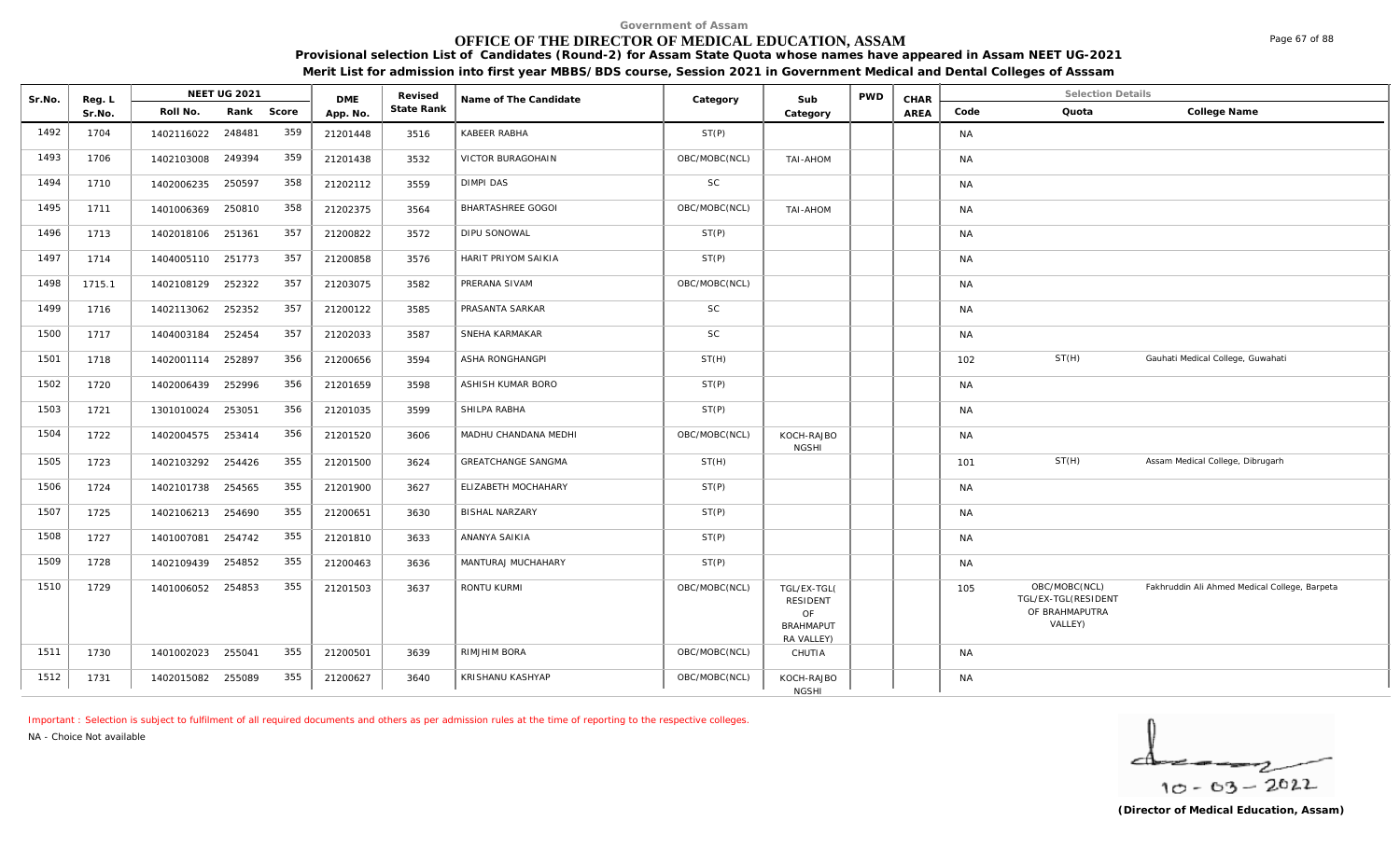# **OFFICE OF THE DIRECTOR OF MEDICAL EDUCATION, ASSAM**

**Provisional selection List of Candidates (Round-2) for Assam State Quota whose names have appeared in Assam NEET UG-2021 Merit List for admission into first year MBBS/BDS course, Session 2021 in Government Medical and Dental Colleges of Asssam**

| Sr.No. | Reg. L |                   | <b>NEET UG 2021</b> |     | <b>DME</b> | Revised    | Name of The Candidate    | Category      | Sub                                                             | <b>PWD</b> | CHAR       | <b>Selection Details</b>                                                                                                  |  |
|--------|--------|-------------------|---------------------|-----|------------|------------|--------------------------|---------------|-----------------------------------------------------------------|------------|------------|---------------------------------------------------------------------------------------------------------------------------|--|
|        | Sr.No. | Roll No.          | Rank Score          |     | App. No.   | State Rank |                          |               | Category                                                        |            | AREA       | Quota<br>College Name<br>Code                                                                                             |  |
| 1513   | 1732   | 1402013282        | 255187              | 355 | 21202320   | 3643       | <b>JOSHLY RAJU</b>       | EWS           |                                                                 |            |            | <b>NA</b>                                                                                                                 |  |
| 1514   | 1735   | 1401004335        | 255926              | 354 | 21200141   | 3653       | <b>BABY KUTUM</b>        | ST(P)         |                                                                 |            | <b>YES</b> | <b>NA</b>                                                                                                                 |  |
| 1515   | 1736   | 1402110183 256021 |                     | 354 | 21201744   | 3657       | P R AUGUSTINA MAHANTA    | <b>UR</b>     |                                                                 |            |            | <b>NA</b>                                                                                                                 |  |
| 1516   | 1737   | 1402109043        | 257281              | 354 | 21201669   | 3678       | SARANGA BORA             | ST(P)         |                                                                 |            |            | <b>NA</b>                                                                                                                 |  |
| 1517   | 1738   | 1402102222        | 257302              | 353 | 21202097   | 3679       | SADHIN SANJAY MASLAI     | ST(P)         |                                                                 |            |            | <b>NA</b>                                                                                                                 |  |
| 1518   | 1741.1 | 1404004160        | 259322              | 352 | 21203070   | 3724       | NIKITA SAHA              | OBC/MOBC(NCL) |                                                                 |            |            | <b>NA</b>                                                                                                                 |  |
| 1519   | 1742   | 1401002513        | 260691              | 351 | 21200589   | 3744       | SAKSHI PRIYA KOUSIK      | <b>UR</b>     |                                                                 |            |            | <b>NA</b>                                                                                                                 |  |
| 1520   | 1743   | 1404004162 261118 |                     | 351 | 21201875   | 3750       | SWAGATA AHOM             | OBC/MOBC(NCL) | TAI-AHOM                                                        |            |            | <b>NA</b>                                                                                                                 |  |
| 1521   | 1744   | 1402103170        | 261701              | 350 | 21202095   | 3762       | <b>FULLORA RAMCHIARY</b> | ST(P)         |                                                                 |            |            | <b>NA</b>                                                                                                                 |  |
| 1522   | 1745   | 1402015055        | 261803              | 350 | 21201593   | 3764       | <b>JYOTI BORO</b>        | ST(P)         |                                                                 |            |            | <b>NA</b>                                                                                                                 |  |
| 1523   | 1746   | 1403004221        | 262097              | 350 | 21200221   | 3766       | RAJDEEP SINGH KURMI      | OBC/MOBC(NCL) | TGL/EX-TGL(<br><b>RESIDENT</b><br>OF BARAK<br>VALLEY)           |            |            | <b>NA</b>                                                                                                                 |  |
| 1524   | 1747   | 1402002243        | 262207              | 350 | 21201859   | 3768       | NANCY BORO               | ST(P)         |                                                                 |            |            | <b>NA</b>                                                                                                                 |  |
| 1525   | 1750   | 1402112341        | 262994              | 350 | 21202334   | 3781       | ADITI BRAHMA             | ST(P)         |                                                                 |            |            | <b>NA</b>                                                                                                                 |  |
| 1526   | 1751   | 1402004286        | 263004              | 350 | 21201905   | 3782       | MANISH PANDIT            | <b>UR</b>     |                                                                 |            |            | <b>NA</b>                                                                                                                 |  |
| 1527   | 1752   | 1401002310        | 263357              | 349 | 21202145   | 3787       | MINAKSHI KAMAN           | ST(P)         |                                                                 |            |            | <b>NA</b>                                                                                                                 |  |
| 1528   | 1753   | 1401004524        | 263522              | 349 | 21201375   | 3789       | SANGHAMITRA GOGOI        | OBC/MOBC(NCL) | TAI-AHOM                                                        |            |            | <b>NA</b>                                                                                                                 |  |
| 1529   | 1754.1 | 1401003585        | 263737              | 349 | 21203061   | 3793       | AKASH BRAHMA             | ST(P)         |                                                                 |            |            | <b>NA</b>                                                                                                                 |  |
| 1530   | 1755   | 1401003150        | 264326              | 349 | 21200020   | 3800       | <b>ABHIJIT KURMI</b>     | OBC/MOBC(NCL) | TGL/EX-TGL(<br>RESIDENT<br>OF<br><b>BRAHMAPUT</b><br>RA VALLEY) |            |            | OBC/MOBC(NCL)<br>Fakhruddin Ali Ahmed Medical College, Barpeta<br>105<br>TGL/EX-TGL(RESIDENT<br>OF BRAHMAPUTRA<br>VALLEY) |  |
| 1531   | 1756   | 1401007143 264898 |                     | 348 | 21201066   | 3808       | ROSEMARY SONOWAL         | ST(P)         |                                                                 |            |            | <b>NA</b>                                                                                                                 |  |

*Important : Selection is subject to fulfilment of all required documents and others as per admission rules at the time of reporting to the respective colleges.*

*NA - Choice Not available*

 $10 - 63 - 2022$ 

**(Director of Medical Education, Assam)**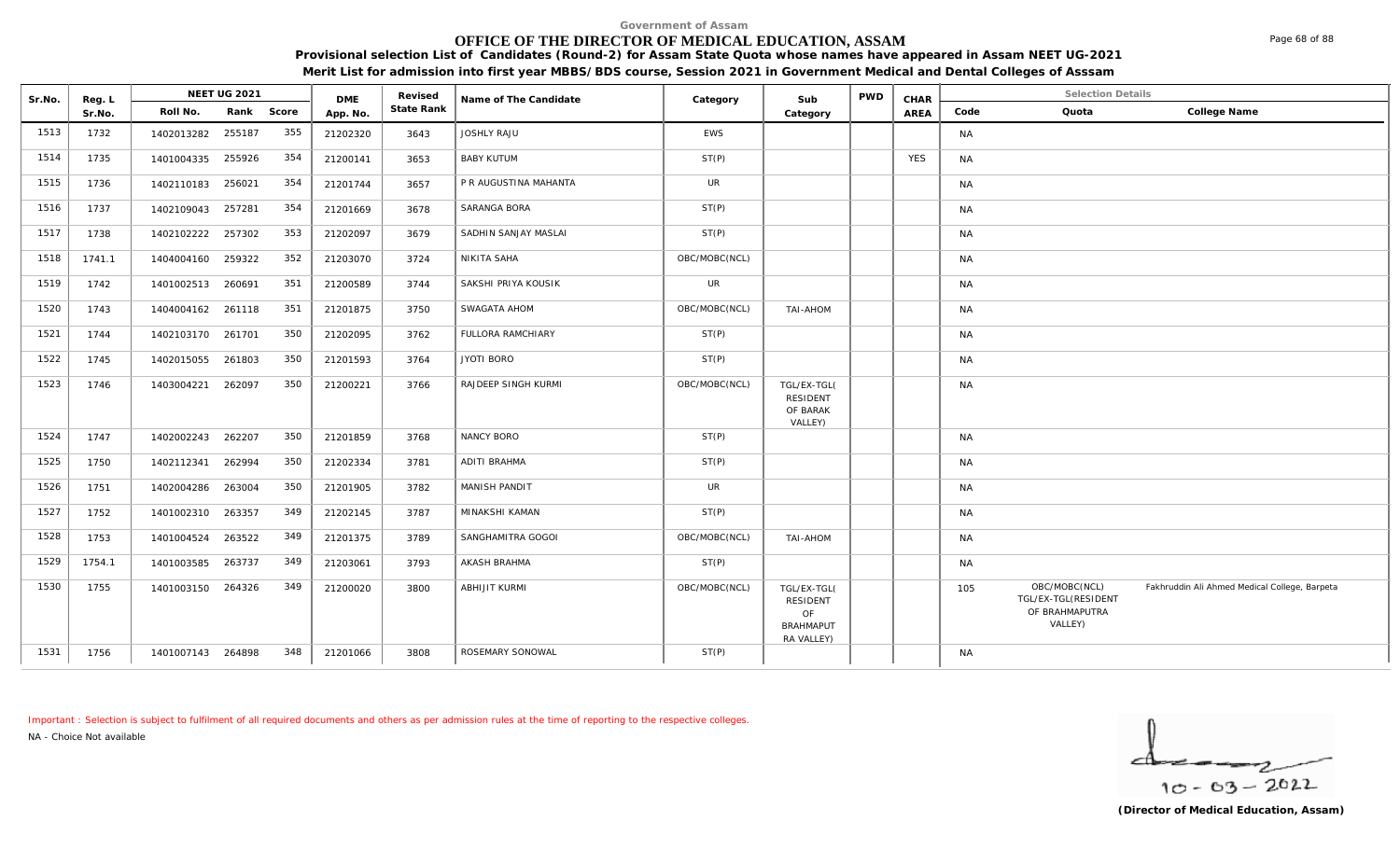# **OFFICE OF THE DIRECTOR OF MEDICAL EDUCATION, ASSAM**

**Provisional selection List of Candidates (Round-2) for Assam State Quota whose names have appeared in Assam NEET UG-2021** 

**Merit List for admission into first year MBBS/BDS course, Session 2021 in Government Medical and Dental Colleges of Asssam**

| Sr.No. | Reg. L |                   | <b>NEET UG 2021</b> |       | <b>DME</b> | Revised    | Name of The Candidate   | Category      | Sub                                                                    | <b>PWD</b> | CHAR        |           | <b>Selection Details</b>                                          |                                          |
|--------|--------|-------------------|---------------------|-------|------------|------------|-------------------------|---------------|------------------------------------------------------------------------|------------|-------------|-----------|-------------------------------------------------------------------|------------------------------------------|
|        | Sr.No. | Roll No.          | Rank                | Score | App. No.   | State Rank |                         |               | Category                                                               |            | <b>AREA</b> | Code      | Quota                                                             | College Name                             |
| 1532   | 1757   | 1401005303        | 264906              | 348   | 21201412   | 3809       | PROBIN KARMAKAR         | OBC/MOBC(NCL) | TGL/EX-TGL(<br><b>RESIDENT</b><br>OF<br><b>BRAHMAPUT</b><br>RA VALLEY) |            |             | 108       | OBC/MOBC(NCL)<br>TGL/EX-TGL(RESIDENT<br>OF BRAHMAPUTRA<br>VALLEY) | Lakimpur Medical College, North Lahimpur |
| 1533   | 1758   | 1402102243 264914 |                     | 348   | 21200350   | 3810       | DHANDWIP DAIMARY        | ST(P)         |                                                                        |            |             | <b>NA</b> |                                                                   |                                          |
| 1534   | 1760   | 1402117216 266397 |                     | 347   | 21200643   | 3835       | PANGRI TERON            | ST(H)         |                                                                        |            |             | 101       | ST(H)                                                             | Assam Medical College, Dibrugarh         |
| 1535   | 1761   | 1402007180        | 266426              | 347   | 21201921   | 3836       | QUEENSTAR BASUMATARY    | ST(P)         |                                                                        |            |             | <b>NA</b> |                                                                   |                                          |
| 1536   | 1762   | 1401002293        | 266648              | 347   | 21201371   | 3838       | ABHIYASHNA BHUYAN       | <b>EWS</b>    |                                                                        |            |             | <b>NA</b> |                                                                   |                                          |
| 1537   | 1765   | 1401007290        | 268301              | 346   | 21201549   | 3856       | <b>JENIFAR ROHMAN</b>   | <b>EWS</b>    |                                                                        |            |             | <b>NA</b> |                                                                   |                                          |
| 1538   | 1767   | 1402007452        | 269015              | 346   | 21202209   | 3866       | LAKHI PRASAD KAKATI     | SC            |                                                                        |            |             | <b>NA</b> |                                                                   |                                          |
| 1539   | 1768   | 1404001303        | 269384              | 346   | 21201442   | 3870       | <b>BISHAL MAHANANDA</b> | OBC/MOBC(NCL) | TGL/EX-TGL(<br>RESIDENT<br>OF<br><b>BRAHMAPUT</b><br>RA VALLEY)        |            |             | 107       | OBC/MOBC(NCL)<br>TGL/EX-TGL(RESIDENT<br>OF BRAHMAPUTRA<br>VALLEY) | Diphu Medical College, Diphu             |
| 1540   | 1768.1 | 1401003244        | 269458              | 346   | 21203038   | 3873       | NIRMAL KUMAR            | OBC/MOBC(NCL) |                                                                        |            |             | <b>NA</b> |                                                                   |                                          |
| 1541   | 1771   | 1402012095 270249 |                     | 345   | 21201261   | 3886       | <b>TAKSHI MURARI</b>    | UR            |                                                                        |            |             | <b>NA</b> |                                                                   |                                          |
| 1542   | 1772   | 1402117214        | 270294              | 345   | 21201796   | 3887       | UTPAL DAS               | OBC/MOBC(NCL) | KOCH-RAJBO<br><b>NGSHI</b>                                             |            |             | <b>NA</b> |                                                                   |                                          |
| 1543   | 1773   | 1402104284        | 270444              | 345   | 21200741   | 3891       | KLARI BEYPI             | ST(H)         |                                                                        |            |             | 101       | ST(H)                                                             | Assam Medical College, Dibrugarh         |
| 1544   | 1776   | 1402105397        | 271334              | 344   | 21200098   | 3913       | SARLONGIM TIMUNG        | ST(H)         |                                                                        |            |             | 101       | ST(H)                                                             | Assam Medical College, Dibrugarh         |
| 1545   | 1778   | 1401001451 272600 |                     | 344   | 21201255   | 3926       | RANJ DOLEY              | ST(P)         |                                                                        |            | <b>YES</b>  | <b>NA</b> |                                                                   |                                          |
| 1546   | 1779   | 1402111142 272626 |                     | 343   | 21201229   | 3927       | MAISRINGDI JIDUNG       | ST(H)         |                                                                        |            |             | 101       | ST(H)                                                             | Assam Medical College, Dibrugarh         |
| 1547   | 1780   | 1402014090 272631 |                     | 343   | 21200461   | 3928       | SOT KURU RONGHANG       | ST(H)         |                                                                        |            |             | 101       | ST(H)                                                             | Assam Medical College, Dibrugarh         |
| 1548   | 1781   | 1404007070        | 272652              | 343   | 21201128   | 3929       | THULUNSI GAYARY         | ST(P)         |                                                                        |            |             | <b>NA</b> |                                                                   |                                          |
| 1549   | 1781.1 | 1402004583 272831 |                     | 343   | 21203083   | 3935       | <b>FARHIN YASMIN</b>    | <b>EWS</b>    |                                                                        |            |             | <b>NA</b> |                                                                   |                                          |
| 1550   | 1782   | 1402107207        | 272894              | 343   | 21202171   | 3937       | <b>BIBHAB DAS</b>       | $\mathsf{SC}$ |                                                                        |            |             | <b>NA</b> |                                                                   |                                          |
| 1551   | 1783   | 1402101267 273000 |                     | 343   | 21202357   | 3939       | DIPANKAR BASUMATARY     | ST(P)         |                                                                        |            |             | <b>NA</b> |                                                                   |                                          |

*Important : Selection is subject to fulfilment of all required documents and others as per admission rules at the time of reporting to the respective colleges.*

*NA - Choice Not available*

$$
\frac{1}{10-03-2022}
$$

Page 69 of 88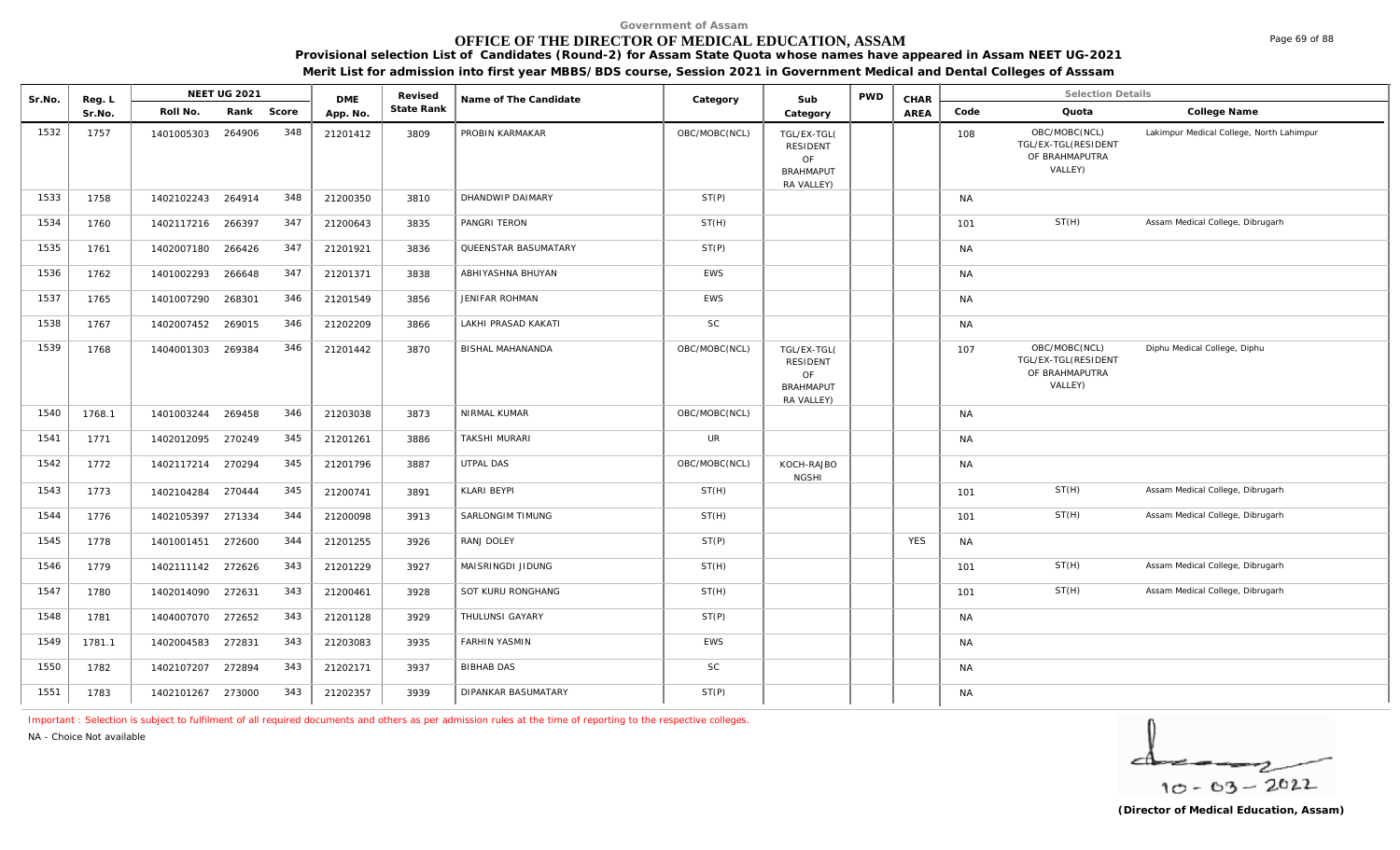# **OFFICE OF THE DIRECTOR OF MEDICAL EDUCATION, ASSAM**

**Provisional selection List of Candidates (Round-2) for Assam State Quota whose names have appeared in Assam NEET UG-2021 Merit List for admission into first year MBBS/BDS course, Session 2021 in Government Medical and Dental Colleges of Asssam**

| Sr.No. | Reg. L |                   | <b>NEET UG 2021</b> |       | <b>DME</b> | Revised    | Name of The Candidate  | Category      | Sub                                                             | <b>PWD</b> | CHAR |           | <b>Selection Details</b>      |                                |
|--------|--------|-------------------|---------------------|-------|------------|------------|------------------------|---------------|-----------------------------------------------------------------|------------|------|-----------|-------------------------------|--------------------------------|
|        | Sr.No. | Roll No.          | Rank                | Score | App. No.   | State Rank |                        |               | Category                                                        |            | AREA | Code      | Quota                         | College Name                   |
| 1552   | 1784   | 1402118100 273323 |                     | 343   | 21200976   | 3947       | G P RAHUL DEORI        | ST(P)         |                                                                 |            |      | <b>NA</b> |                               |                                |
| 1553   | 1785   | 1401001393 273441 |                     | 343   | 21202137   | 3951       | JILMIL KAMAN           | ST(P)         |                                                                 |            |      | <b>NA</b> |                               |                                |
| 1554   | 1786   | 1402013310 273446 |                     | 343   | 21201904   | 3952       | SUNANDA CHAKRABORTY    | UR            |                                                                 |            |      | <b>NA</b> |                               |                                |
| 1555   | 1787   | 1402009133 274197 |                     | 342   | 21200749   | 3962       | PARTHA PRATIM DOLEY    | ST(P)         |                                                                 |            |      | <b>NA</b> |                               |                                |
| 1556   | 1791   | 1404001093 276004 |                     | 341   | 21202239   | 3985       | MRINAL GOPE            | OBC/MOBC(NCL) |                                                                 |            |      | <b>NA</b> |                               |                                |
| 1557   | 1792   | 1401009013 277764 |                     | 340   | 21201983   | 4003       | APURBA GOGOI           | OBC/MOBC(NCL) | <b>MORAN</b>                                                    |            |      | 106       | OBC/MOBC(NCL)<br><b>MORAN</b> | Tezpur Medical College, Tezpur |
| 1558   | 1793   | 1401001425 277898 |                     | 340   | 21200528   | 4004       | ROHIT BARUAH           | OBC/MOBC(NCL) | <b>MORAN</b>                                                    |            |      | <b>NA</b> |                               |                                |
| 1559   | 1793.1 | 1401009185 277976 |                     | 340   | 21203018   | 4005       | PRIYA GUPTA            | OBC/MOBC(NCL) |                                                                 |            |      | <b>NA</b> |                               |                                |
| 1560   | 1794   | 1402107489 278146 |                     | 340   | 21200421   | 4007       | HARSHITA DAS           | <b>SC</b>     |                                                                 |            |      | <b>NA</b> |                               |                                |
| 1561   | 1795   | 1402005269 278878 |                     | 339   | 21202009   | 4017       | THOMAS GAYARI          | ST(P)         |                                                                 |            |      | <b>NA</b> |                               |                                |
| 1562   | 1795.1 | 1401002727        | 279452              | 339   | 21203026   | 4025       | NAYANIKA CHUTIA        | OBC/MOBC(NCL) | CHUTIA                                                          |            |      | <b>NA</b> |                               |                                |
| 1563   | 1796   | 1403007229 279889 |                     | 339   | 21202005   | 4035       | <b>BIKRAM BARMAN</b>   | ST(P)         |                                                                 |            |      | <b>NA</b> |                               |                                |
| 1564   | 1799   | 1401001661        | 282097              | 337   | 21201497   | 4079       | MIGOM REGON            | ST(P)         |                                                                 |            |      | <b>NA</b> |                               |                                |
| 1565   | 1800   | 1402003474        | 282118              | 337   | 21201685   | 4081       | DHRUBAJYOTI BASUMATARY | ST(P)         |                                                                 |            |      | <b>NA</b> |                               |                                |
| 1566   | 1801   | 1402106255        | 282140              | 337   | 21202197   | 4082       | RANJITA DAS            | OBC/MOBC(NCL) |                                                                 |            |      | <b>NA</b> |                               |                                |
| 1567   | 1803   | 1404005026        | 282479              | 337   | 21201574   | 4089       | SUPRITI BORA           | OBC/MOBC(NCL) |                                                                 |            |      | <b>NA</b> |                               |                                |
| 1568   | 1804   | 1402017064        | 283953              | 336   | 21200724   | 4108       | <b>BIKI ROY</b>        | <b>SC</b>     |                                                                 |            |      | <b>NA</b> |                               |                                |
| 1569   | 1806   | 1401005037        | 284350              | 336   | 21202296   | 4114       | TEJASWINI VASHISTHA    | <b>EWS</b>    |                                                                 |            |      | <b>NA</b> |                               |                                |
| 1570   | 1807   | 1401003389        | 284954              | 335   | 21202283   | 4128       | <b>ASHOK BHUMIJ</b>    | OBC/MOBC(NCL) | TGL/EX-TGL(<br>RESIDENT<br>OF<br><b>BRAHMAPUT</b><br>RA VALLEY) |            |      | <b>NA</b> |                               |                                |
| 1571   | 1808   | 1404002083        | 285265              | 335   | 21200953   | 4135       | KRISHNA KANTA REGON    | ST(P)         |                                                                 |            |      | <b>NA</b> |                               |                                |
| 1572   | 1810   | 1401004299 285422 |                     | 335   | 21200131   | 4139       | AKANGSHA DEORI         | ST(P)         |                                                                 |            |      | <b>NA</b> |                               |                                |

*Important : Selection is subject to fulfilment of all required documents and others as per admission rules at the time of reporting to the respective colleges.*

*NA - Choice Not available*

 $10 - 63 - 2022$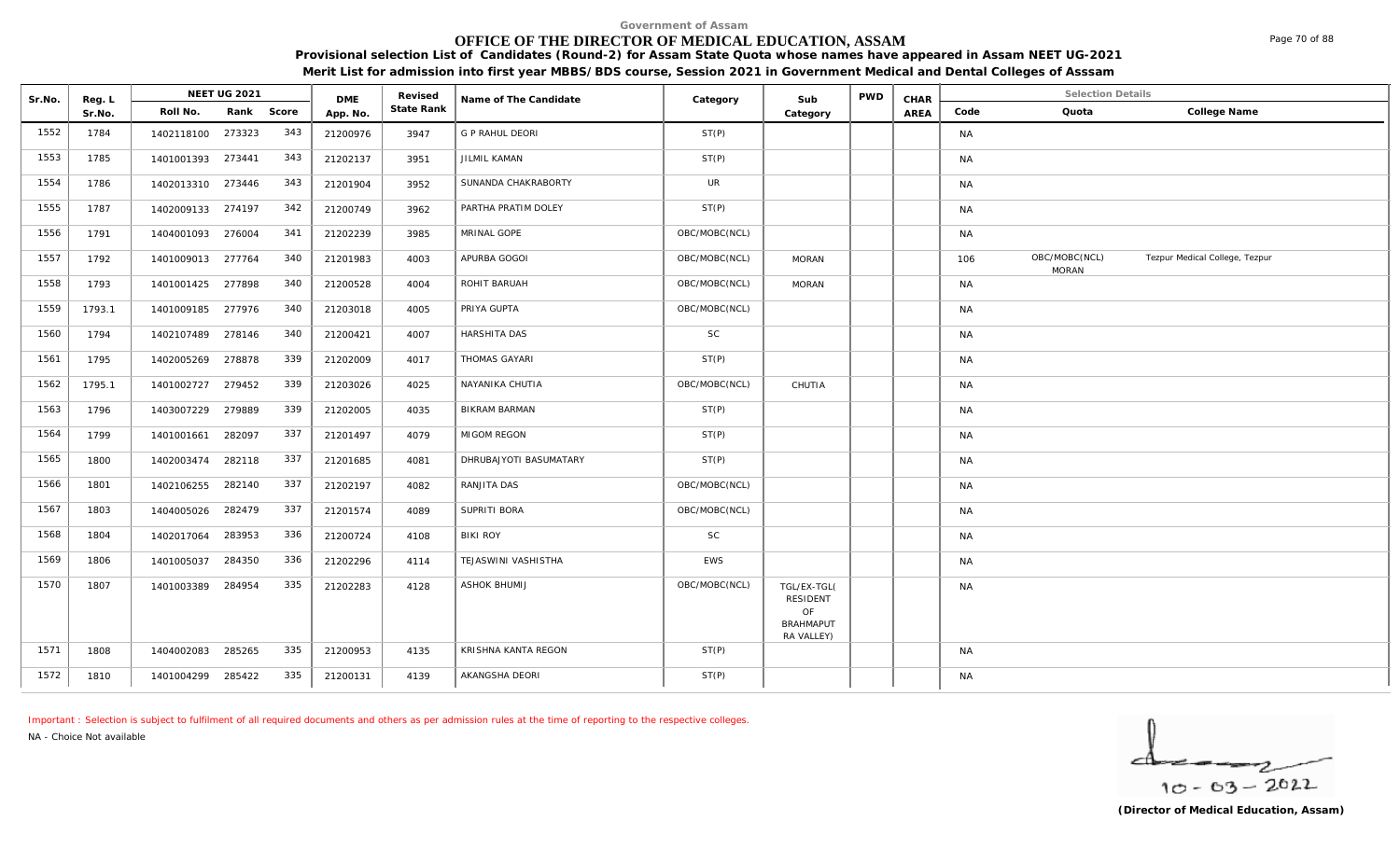#### **OFFICE OF THE DIRECTOR OF MEDICAL EDUCATION, ASSAM**

**Provisional selection List of Candidates (Round-2) for Assam State Quota whose names have appeared in Assam NEET UG-2021** 

|  | Merit List for admission into first year MBBS/BDS course, Session 2021 in Government Medical and Dental Colleges of Asssam |
|--|----------------------------------------------------------------------------------------------------------------------------|
|  |                                                                                                                            |

| Sr.No. | Reg. L |                   | <b>NEET UG 2021</b> |       | <b>DME</b> | Revised    | Name of The Candidate  | Category      | Sub                        | <b>PWD</b> | CHAR        |           | <b>Selection Details</b> |                                          |
|--------|--------|-------------------|---------------------|-------|------------|------------|------------------------|---------------|----------------------------|------------|-------------|-----------|--------------------------|------------------------------------------|
|        | Sr.No. | Roll No.          | Rank                | Score | App. No.   | State Rank |                        |               | Category                   |            | <b>AREA</b> | Code      | Quota                    | College Name                             |
| 1573   | 1811   | 1402009114        | 286260              | 335   | 21201970   | 4151       | ELORA NATH             | OBC/MOBC(NCL) |                            |            |             | <b>NA</b> |                          |                                          |
| 1574   | 1812   | 1402108445        | 286722              | 334   | 21201235   | 4161       | ASHRINGDI HAPILA       | ST(H)         |                            |            |             | 101       | ST(H)                    | Assam Medical College, Dibrugarh         |
| 1575   | 1814   | 1402107524        | 287821              | 334   | 21200504   | 4176       | BARAKHINA DUTTA        | SC            |                            |            |             | <b>NA</b> |                          |                                          |
| 1576   | 1815   | 1401006033        | 288292              | 333   | 21201849   | 4188       | PRIYANKA MISONG        | ST(P)         |                            |            |             | <b>NA</b> |                          |                                          |
| 1577   | 1816   | 1403007080        | 288707              | 333   | 21200060   | 4194       | RONALD LALSIEMLIEN     | ST(H)         |                            |            |             | 103       | ST(H)                    | Silchar Medical College, Silchar         |
| 1578   | 1818   | 1401003304        | 289310              | 333   | 21202344   | 4200       | PRASHI GOGOI           | OBC/MOBC(NCL) |                            |            |             | <b>NA</b> |                          |                                          |
| 1579   | 1820   | 1401002420        | 290002              | 332   | 21201495   | 4209       | <b>GARIMA PEGU</b>     | ST(P)         |                            |            |             | <b>NA</b> |                          |                                          |
| 1580   | 1821   | 1402005365        | 290103              | 332   | 21201408   | 4210       | UTPAL GOGOI            | OBC/MOBC(NCL) | TAI-AHOM                   |            |             | <b>NA</b> |                          |                                          |
| 1581   | 1822   | 1402111430        | 290257              | 332   | 21202010   | 4213       | PRITY NARZARY          | ST(P)         |                            |            |             | <b>NA</b> |                          |                                          |
| 1582   | 1823   | 1402001269        | 290829              | 332   | 21202249   | 4217       | HARSHITA TALUKDAR      | $\mathsf{SC}$ |                            |            |             | <b>NA</b> |                          |                                          |
| 1583   | 1826   | 1402102051        | 291646              | 331   | 21201570   | 4226       | <b>ISAMHEULE RIAME</b> | ST(H)         |                            |            |             | 101       | ST(H)                    | Assam Medical College, Dibrugarh         |
| 1584   | 1827   | 1401008121        | 293176              | 330   | 21200664   | 4253       | <b>SENSO KROPI</b>     | ST(H)         |                            |            |             | 108       | ST(H)                    | Lakimpur Medical College, North Lahimpur |
| 1585   | 1828   | 1402116314        | 293608              | 330   | 21202123   | 4260       | POOJA NARZARY          | ST(P)         |                            |            |             | <b>NA</b> |                          |                                          |
| 1586   | 1828.1 | 1402108009        | 294405              | 330   | 21203004   | 4275       | NILAKSHI THAKURIA      | OBC/MOBC(NCL) | KOCH-RAJBO<br><b>NGSHI</b> |            |             | <b>NA</b> |                          |                                          |
| 1587   | 1829   | 1404003081        | 294912              | 329   | 21200608   | 4280       | <b>TANIA PAUL</b>      | OBC/MOBC(NCL) |                            |            |             | <b>NA</b> |                          |                                          |
| 1588   | 1830   | 1402103236        | 295116              | 329   | 21200099   | 4284       | YUGMAN HAZOWARY        | ST(P)         |                            |            |             | <b>NA</b> |                          |                                          |
| 1589   | 1831   | 1401001453 295769 |                     | 329   | 21202039   | 4299       | SHOMDUTTA PROTIETY     | EWS           |                            |            |             | <b>NA</b> |                          |                                          |
| 1590   | 1832   | 1404003235        | 295915              | 329   | 21201616   | 4304       | MASUM PARBEZ CHOWDHURY | UR            |                            | <b>YES</b> |             | 101       | PH                       | Assam Medical College, Dibrugarh         |
| 1591   | 1833   | 1402010018 296209 |                     | 329   | 21201053   | 4309       | SAMIRAN TALUKDAR       | $\mathsf{SC}$ |                            |            |             | <b>NA</b> |                          |                                          |
| 1592   | 1834   | 1403002055        | 296373              | 328   | 21202099   | 4312       | LALREMRUOT PUDAITE     | ST(H)         |                            |            |             | 103       | ST(H)                    | Silchar Medical College, Silchar         |
| 1593   | 1837   | 1401008322 296598 |                     | 328   | 21201374   | 4318       | TUNINDRA TAYE          | ST(P)         |                            |            |             | <b>NA</b> |                          |                                          |
| 1594   | 1839   | 1401002341        | 297467              | 328   | 21202189   | 4334       | PAYAL SINGHA           | EWS           |                            |            |             | <b>NA</b> |                          |                                          |
| 1595   | 1839.1 | 1404008029 297680 |                     | 328   | 21203034   | 4337       | VISHAKHA CHANDRAVANSHI | OBC/MOBC(NCL) |                            |            |             | <b>NA</b> |                          |                                          |

*Important : Selection is subject to fulfilment of all required documents and others as per admission rules at the time of reporting to the respective colleges.*

*NA - Choice Not available*

$$
\frac{1}{10-63-2022}
$$

Page 71 of 88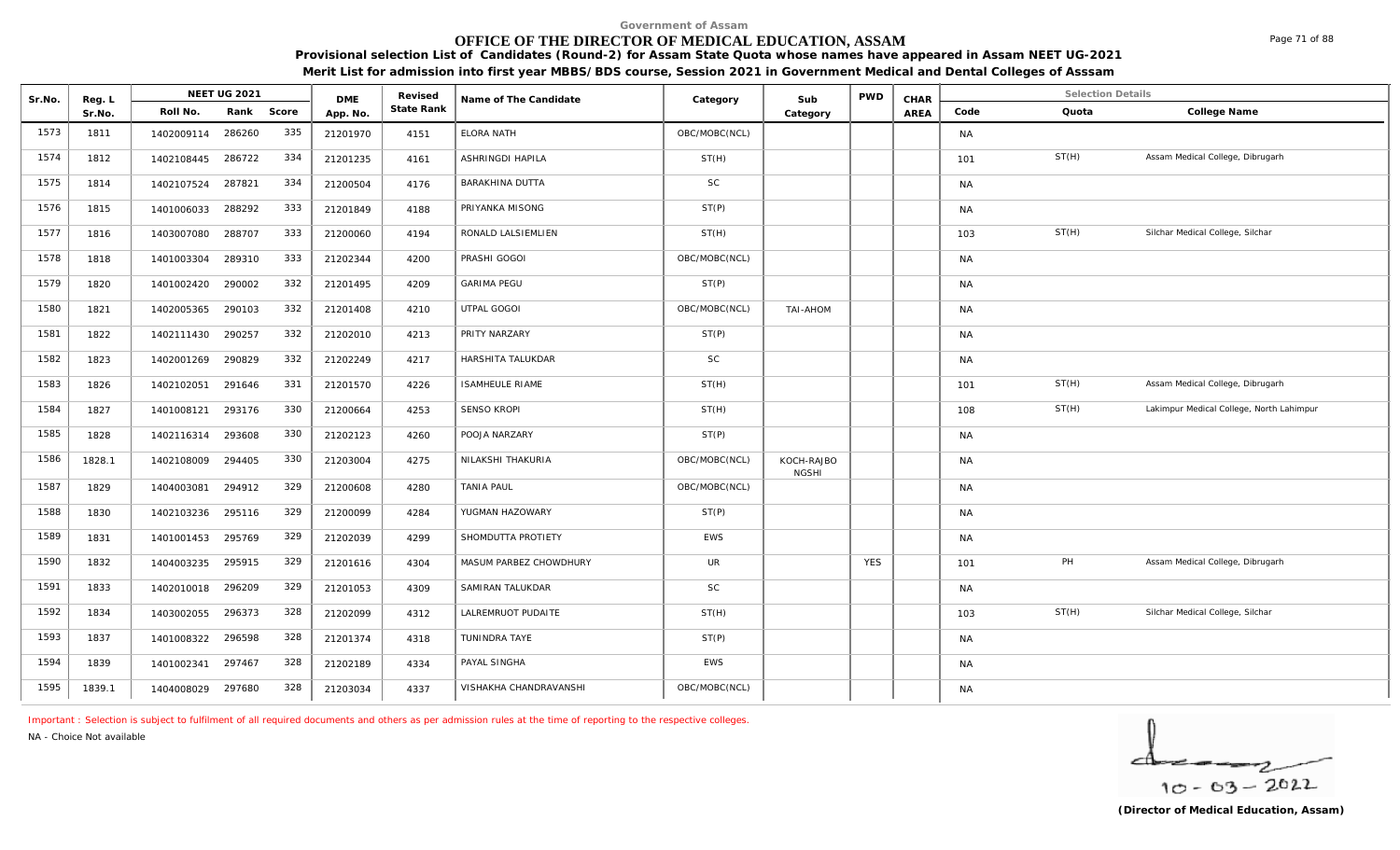# **OFFICE OF THE DIRECTOR OF MEDICAL EDUCATION, ASSAM**

**Provisional selection List of Candidates (Round-2) for Assam State Quota whose names have appeared in Assam NEET UG-2021 Merit List for admission into first year MBBS/BDS course, Session 2021 in Government Medical and Dental Colleges of Asssam**

| Sr.No. | Reg. L<br>Sr.No. |                   | <b>NEET UG 2021</b> |       | <b>DME</b> | Revised<br>State Rank | Name of The Candidate          | Category      | Sub<br>Category            | <b>PWD</b> | CHAR | <b>Selection Details</b> |       |                                               |
|--------|------------------|-------------------|---------------------|-------|------------|-----------------------|--------------------------------|---------------|----------------------------|------------|------|--------------------------|-------|-----------------------------------------------|
|        |                  | Roll No.          | Rank                | Score | App. No.   |                       |                                |               |                            |            | AREA | Code                     | Quota | College Name                                  |
| 1596   | 1840             | 1403001628        | 297847              | 328   | 21200720   | 4342                  | RUDRANEEL BAIDYA               | <b>SC</b>     |                            |            |      | <b>NA</b>                |       |                                               |
| 1597   | 1841             | 1402113417 297953 |                     | 327   | 21202110   | 4345                  | MANUJ PAYENG                   | ST(P)         |                            |            |      | <b>NA</b>                |       |                                               |
| 1598   | 1842             | 1301005210        | 297999              | 327   | 21201864   | 4346                  | <b>BAHKNI SIKHA PEGU</b>       | ST(P)         |                            |            |      | <b>NA</b>                |       |                                               |
| 1599   | 1843             | 1402008308        | 298035              | 327   | 21200363   | 4350                  | RIYA SINGH                     | OBC/MOBC(NCL) |                            |            |      | <b>NA</b>                |       |                                               |
| 1600   | 1846             | 1401004445        | 299457              | 327   | 21202381   | 4378                  | PRIYANKSHUMAN GOGOI            | OBC/MOBC(NCL) | TAI-AHOM                   |            |      | <b>NA</b>                |       |                                               |
| 1601   | 1847             | 1404008144 299871 |                     | 326   | 21202269   | 4381                  | SUSMITA BORAH                  | OBC/MOBC(NCL) | KOCH-RAJBO<br><b>NGSHI</b> |            |      | <b>NA</b>                |       |                                               |
| 1602   | 1848             | 1402107074        | 299894              | 326   | 21202104   | 4383                  | MARSHY DEORI                   | ST(P)         |                            |            |      | <b>NA</b>                |       |                                               |
| 1603   | 1850             | 1401006317        | 302665              | 325   | 21200400   | 4434                  | SHUBHAM HAZARIKA               | ST(P)         |                            |            |      | <b>NA</b>                |       |                                               |
| 1604   | 1853             | 1402005490        | 303856              | 324   | 21200222   | 4454                  | <b>DIANA RAMCHIARY</b>         | ST(P)         |                            |            |      | <b>NA</b>                |       |                                               |
| 1605   | 1856             | 1404004135        | 305691              | 323   | 21200040   | 4481                  | POPY PEGU                      | ST(P)         |                            |            |      | <b>NA</b>                |       |                                               |
| 1606   | 1857             | 1402103211        | 306143              | 322   | 21201820   | 4485                  | SUSHMITA KEMPRAI               | ST(H)         |                            |            |      | 105                      | ST(H) | Fakhruddin Ali Ahmed Medical College, Barpeta |
| 1607   | 1859             | 1402110079        | 306401              | 322   | 21200969   | 4490                  | ANGELA VANNEISANGI NGAMLAI     | ST(H)         |                            |            |      | 103                      | ST(H) | Silchar Medical College, Silchar              |
| 1608   | 1860             | 1402105078        | 307361              | 322   | 21200092   | 4507                  | PRINCE KAKATI                  | OBC/MOBC(NCL) | KOCH-RAJBO<br><b>NGSHI</b> |            |      | <b>NA</b>                |       |                                               |
| 1609   | 1861             | 1401010035        | 307784              | 321   | 21201883   | 4513                  | ANJALI BALMIKI                 | <b>SC</b>     |                            |            |      | <b>NA</b>                |       |                                               |
| 1610   | 1862             | 1403001246 307816 |                     | 321   | 21201431   | 4515                  | <b>JONIS DHAR</b>              | ST(H)         |                            |            |      | 103                      | ST(H) | Silchar Medical College, Silchar              |
| 1611   | 1863.1           | 1401003049        | 308175              | 321   | 21203019   | 4521                  | MIGOM MILI                     | ST(P)         |                            |            |      | <b>NA</b>                |       |                                               |
| 1612   | 1864             | 1402001106        | 308358              | 321   | 21201432   | 4525                  | EDDIE VANLALHRIETZUOL BUONGPUI | ST(H)         |                            |            |      | 103                      | ST(H) | Silchar Medical College, Silchar              |
| 1613   | 1865             | 1401002052        | 308426              | 321   | 21200168   | 4528                  | SAFI ALAM ANSARI               | <b>UR</b>     |                            | <b>YES</b> |      | 105                      | PH    | Fakhruddin Ali Ahmed Medical College, Barpeta |
| 1614   | 1867             | 1404005169        | 308895              | 321   | 21202261   | 4538                  | SHRUTI BASUMATARY              | ST(P)         |                            |            |      | <b>NA</b>                |       |                                               |
| 1615   | 1869             | 1402011074 309486 |                     | 320   | 21201313   | 4549                  | DEEPA ARDAO                    | ST(H)         |                            |            |      | 104                      | ST(H) | Jorhat Medical College, Jorhat                |
| 1616   | 1870             | 1402007150 309572 |                     | 320   | 21200514   | 4550                  | RAIKOM TERANG                  | ST(H)         |                            |            |      | 104                      | ST(H) | Jorhat Medical College, Jorhat                |
| 1617   | 1871             | 1402102171        | 309581              | 320   | 21201815   | 4552                  | PRANAB MASHAHARY               | ST(P)         |                            |            |      | <b>NA</b>                |       |                                               |
| 1618   | 1872             | 1402117024 310171 |                     | 320   | 21200937   | 4560                  | KALYANI DAS                    | SC            |                            |            |      | <b>NA</b>                |       |                                               |

*Important : Selection is subject to fulfilment of all required documents and others as per admission rules at the time of reporting to the respective colleges.*

*NA - Choice Not available*

$$
\frac{1}{10-03-2022}
$$

Page 72 of 88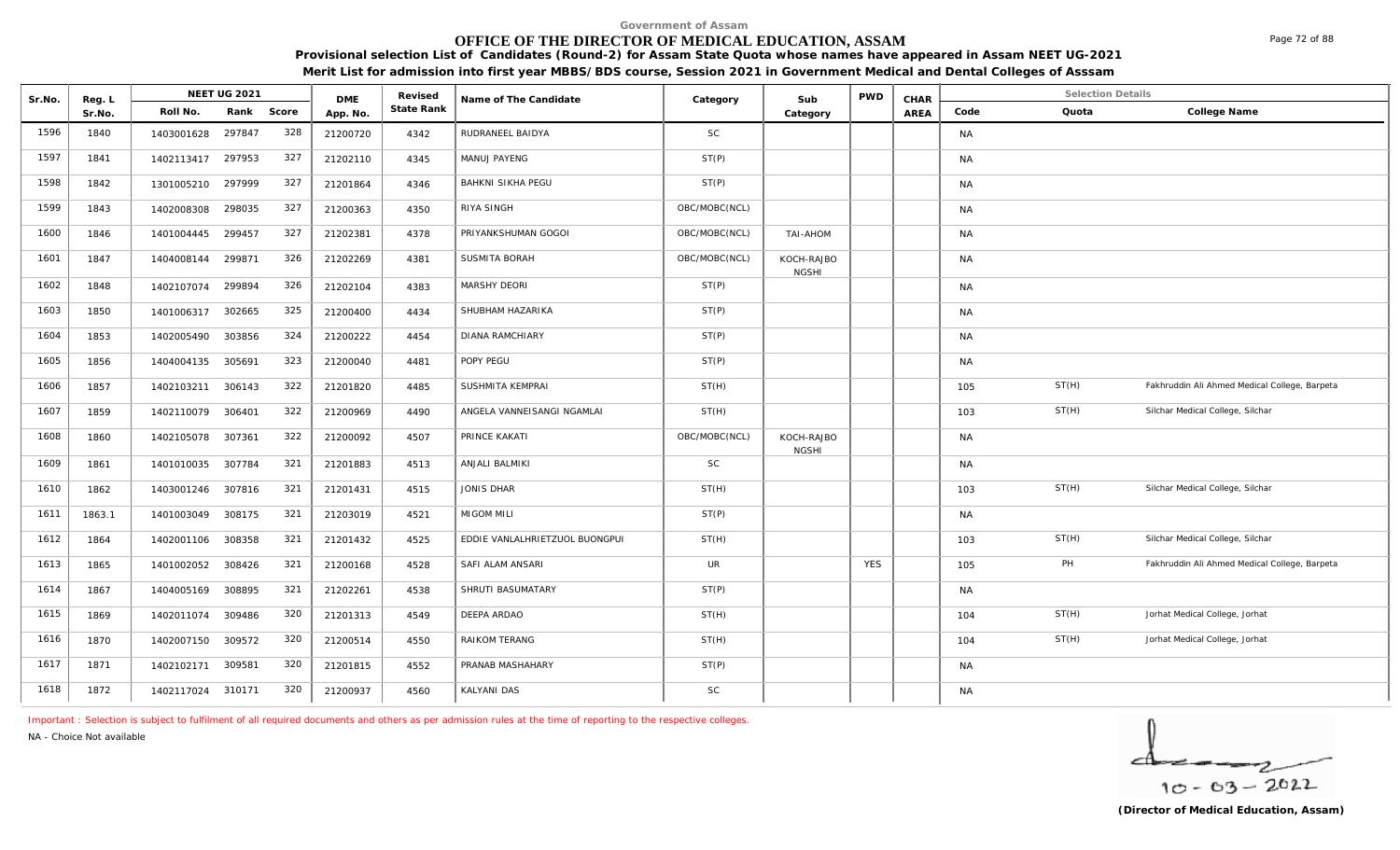#### **OFFICE OF THE DIRECTOR OF MEDICAL EDUCATION, ASSAM**

**Provisional selection List of Candidates (Round-2) for Assam State Quota whose names have appeared in Assam NEET UG-2021** 

| Meri | or admission into first vear MBBS/BDS course. Session 2021 in Government Medical and Dental Colleges of Asssam. |  |  |  |
|------|-----------------------------------------------------------------------------------------------------------------|--|--|--|
|      |                                                                                                                 |  |  |  |

| Sr.No. | Reg. L |                   | <b>NEET UG 2021</b> |       | <b>DME</b> | Revised    | Name of The Candidate | Category      | Sub                                                             | <b>PWD</b> | CHAR        |           | <b>Selection Details</b>                                          |                                    |
|--------|--------|-------------------|---------------------|-------|------------|------------|-----------------------|---------------|-----------------------------------------------------------------|------------|-------------|-----------|-------------------------------------------------------------------|------------------------------------|
|        | Sr.No. | Roll No.          | Rank                | Score | App. No.   | State Rank |                       |               | Category                                                        |            | <b>AREA</b> | Code      | Quota                                                             | College Name                       |
| 1619   | 1876   | 1401001225        | 311303              | 319   | 21200771   | 4577       | ANUSHKA LOTHA         | ST(H)         |                                                                 |            |             | 104       | ST(H)                                                             | Jorhat Medical College, Jorhat     |
| 1620   | 1877   | 1402102272 311490 |                     | 319   | 21200012   | 4580       | MIRIYAN RABHA         | ST(P)         |                                                                 |            |             | <b>NA</b> |                                                                   |                                    |
| 1621   | 1879   | 1401001222 311559 |                     | 319   | 21200323   | 4582       | RAHUL DEORI           | ST(P)         |                                                                 |            |             | <b>NA</b> |                                                                   |                                    |
| 1622   | 1881   | 1402101510 311954 |                     | 319   | 21202325   | 4590       | RAJDEEP DEV NATH      | <b>UR</b>     |                                                                 |            |             | <b>NA</b> |                                                                   |                                    |
| 1623   | 1882   | 1402002559        | 313072              | 318   | 21201210   | 4608       | RUPKABON ENGTIPI      | ST(H)         |                                                                 |            |             | 104       | ST(H)                                                             | Jorhat Medical College, Jorhat     |
| 1624   | 1883   | 1402008213 313104 |                     | 318   | 21200215   | 4609       | ROCKTIM KUMAR GONJU   | OBC/MOBC(NCL) | TGL/EX-TGL(<br>RESIDENT<br>OF<br><b>BRAHMAPUT</b><br>RA VALLEY) |            |             | 203       | OBC/MOBC(NCL)<br>TGL/EX-TGL(RESIDENT<br>OF BRAHMAPUTRA<br>VALLEY) | Government Dental College, Silchar |
| 1625   | 1885   | 1401002433 314789 |                     | 317   | 21202210   | 4637       | SHABNAM PAO           | ST(P)         |                                                                 |            |             | <b>NA</b> |                                                                   |                                    |
| 1626   | 1885.1 | 1402001075        | 315389              | 317   | 21203074   | 4646       | HARJYOTI BAISHYA      | <b>SC</b>     |                                                                 |            |             | <b>NA</b> |                                                                   |                                    |
| 1627   | 1887   | 1402102142 316215 |                     | 317   | 21201546   | 4663       | ANANYA DAS            | <b>SC</b>     |                                                                 |            |             | <b>NA</b> |                                                                   |                                    |
| 1628   | 1888   | 1402003114 316567 |                     | 316   | 21201360   | 4665       | BLESHBIRTH R MARAK    | ST(P)         |                                                                 |            |             | <b>NA</b> |                                                                   |                                    |
| 1629   | 1892   | 1402104461        | 317262              | 316   | 21201998   | 4678       | ANUBHABI BORTHAKUR    | <b>EWS</b>    |                                                                 |            |             | <b>NA</b> |                                                                   |                                    |
| 1630   | 1893   | 1403005173 317346 |                     | 316   | 21200317   | 4679       | DIKSHITA NATH         | OBC/MOBC(NCL) |                                                                 |            |             | <b>NA</b> |                                                                   |                                    |
| 1631   | 1895   | 1402120060        | 317993              | 315   | 21201196   | 4698       | PRANAB DEURI          | ST(P)         |                                                                 |            |             | <b>NA</b> |                                                                   |                                    |
| 1632   | 1896   | 1401005027 318081 |                     | 315   | 21201284   | 4699       | <b>BARBIE DOLEY</b>   | ST(P)         |                                                                 |            |             | <b>NA</b> |                                                                   |                                    |
| 1633   | 1898   | 1404002169        | 319865              | 314   | 21201354   | 4724       | SILA DAIMARY          | ST(P)         |                                                                 |            |             | <b>NA</b> |                                                                   |                                    |
| 1634   | 1899   | 1402105340        | 320315              | 314   | 21200268   | 4726       | PYNSHAIBHAMI TARIANG  | ST(H)         |                                                                 |            |             | 107       | ST(H)                                                             | Diphu Medical College, Diphu       |
| 1635   | 1901   | 1402004154        | 320968              | 314   | 21201882   | 4738       | MANISHA KUMARI SAH    | OBC/MOBC(NCL) |                                                                 |            |             | <b>NA</b> |                                                                   |                                    |
| 1636   | 1902   | 1402009260        | 321484              | 313   | 21200186   | 4748       | SUMBIKA KROPI         | ST(H)         |                                                                 |            |             | 106       | ST(H)                                                             | Tezpur Medical College, Tezpur     |
| 1637   | 1903   | 1402005427        | 321649              | 313   | 21200073   | 4751       | PALLABI MALAKAR       | <b>SC</b>     |                                                                 |            |             | <b>NA</b> |                                                                   |                                    |
| 1638   | 1905   | 1402108305        | 324186              | 312   | 21201844   | 4787       | <b>BARSHA NATH</b>    | OBC/MOBC(NCL) |                                                                 |            |             | <b>NA</b> |                                                                   |                                    |
| 1639   | 1906   | 1402007466        | 324240              | 312   | 21200450   | 4788       | MIKIRAJ RABHA         | ST(P)         |                                                                 |            |             | <b>NA</b> |                                                                   |                                    |

*Important : Selection is subject to fulfilment of all required documents and others as per admission rules at the time of reporting to the respective colleges.*

*NA - Choice Not available*

▱  $10 - 63 - 2022$ 

Page 73 of 88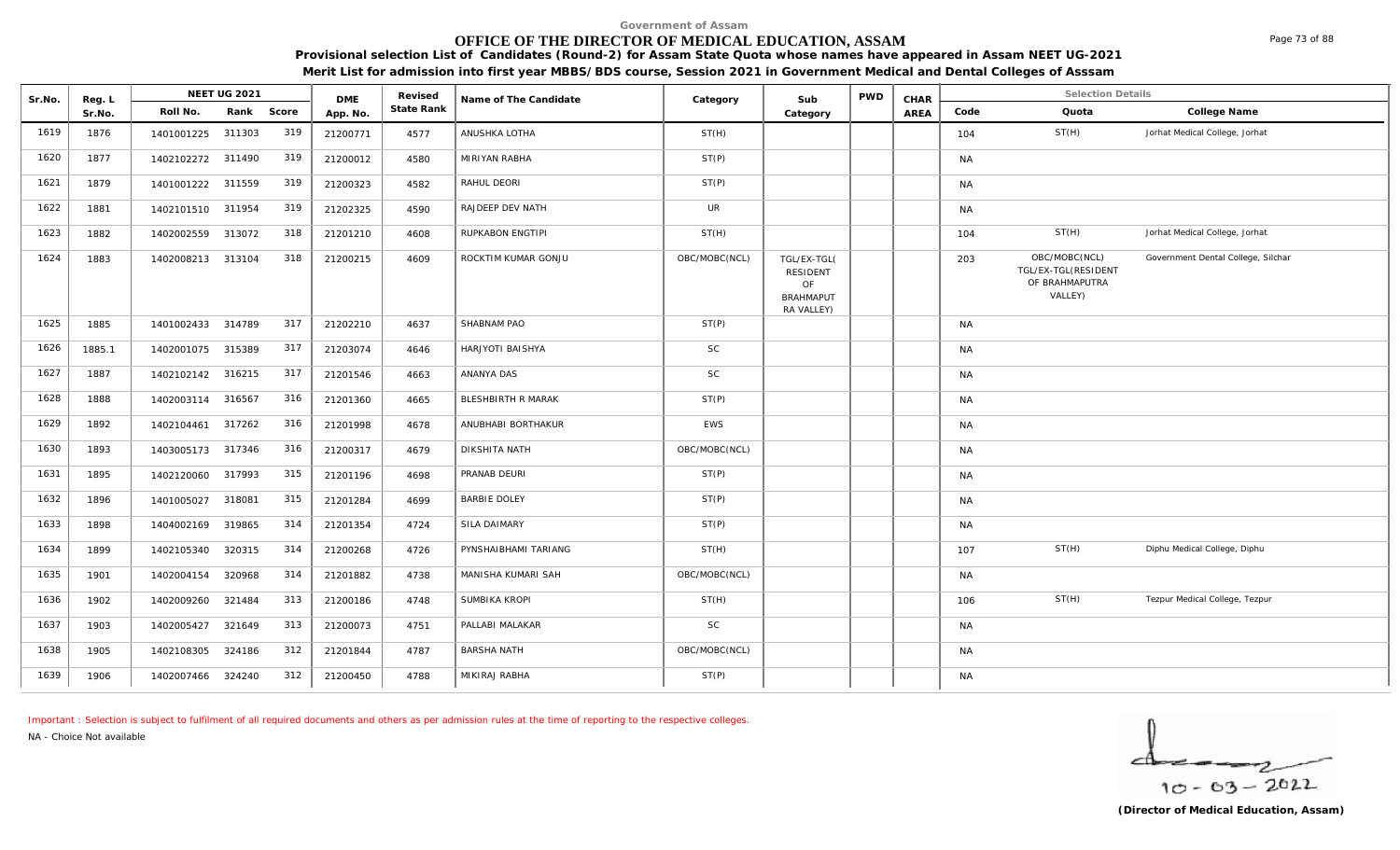# **OFFICE OF THE DIRECTOR OF MEDICAL EDUCATION, ASSAM**

**Provisional selection List of Candidates (Round-2) for Assam State Quota whose names have appeared in Assam NEET UG-2021 Merit List for admission into first year MBBS/BDS course, Session 2021 in Government Medical and Dental Colleges of Asssam**

| Sr.No. | Reg. L |                   | <b>NEET UG 2021</b> |       | <b>DME</b> | Revised    | Name of The Candidate  | Category      | Sub                                                                    | <b>PWD</b> | CHAR |           | <b>Selection Details</b>                                          |                                          |
|--------|--------|-------------------|---------------------|-------|------------|------------|------------------------|---------------|------------------------------------------------------------------------|------------|------|-----------|-------------------------------------------------------------------|------------------------------------------|
|        | Sr.No. | Roll No.          | Rank                | Score | App. No.   | State Rank |                        |               | Category                                                               |            | AREA | Code      | Quota                                                             | College Name                             |
| 1640   | 1907   | 1401007040        | 324413              | 312   | 21200634   | 4792       | MAYURI MALAKAR         | <b>SC</b>     |                                                                        |            |      | <b>NA</b> |                                                                   |                                          |
| 1641   | 1908   | 1402001011 326525 |                     | 310   | 21202086   | 4818       | LONGBARSON TERANG      | ST(H)         |                                                                        |            |      | 106       | ST(H)                                                             | Tezpur Medical College, Tezpur           |
| 1642   | 1909   | 1401005172 326527 |                     | 310   | 21200666   | 4817       | PRIYADARSHINI KURMI    | OBC/MOBC(NCL) | TGL/EX-TGL(<br><b>RESIDENT</b><br>OF<br><b>BRAHMAPUT</b><br>RA VALLEY) |            |      | 202       | OBC/MOBC(NCL)<br>TGL/EX-TGL(RESIDENT<br>OF BRAHMAPUTRA<br>VALLEY) | Government Dental College, Dibrugarh     |
| 1643   | 1910   | 1404006204        | 326629              | 310   | 21200993   | 4820       | MISHMA TERANGPI        | ST(H)         |                                                                        |            |      | 106       | ST(H)                                                             | Tezpur Medical College, Tezpur           |
| 1644   | 1912   | 1402102367        | 327282              | 310   | 21202300   | 4830       | <b>DIPJYOTI DEKA</b>   | <b>SC</b>     |                                                                        |            |      | <b>NA</b> |                                                                   |                                          |
| 1645   | 1914   | 1401007196        | 327578              | 310   | 21200580   | 4833       | LIZA DOLEY             | ST(P)         |                                                                        |            |      | NA        |                                                                   |                                          |
| 1646   | 1915   | 1402108021 327957 |                     | 310   | 21200062   | 4839       | ABIDUL HOQUE CHOUDHURY | OBC/MOBC(NCL) |                                                                        |            |      | NA        |                                                                   |                                          |
| 1647   | 1916   | 1402001539        | 328080              | 310   | 21200359   | 4843       | DHRITIKA RABHA         | ST(P)         |                                                                        |            |      | NA        |                                                                   |                                          |
| 1648   | 1917   | 1401001001        | 328403              | 309   | 21202155   | 4852       | ANKITA MECH            | ST(P)         |                                                                        |            |      | <b>NA</b> |                                                                   |                                          |
| 1649   | 1918   | 1402115144        | 328407              | 309   | 21201653   | 4853       | AMISHA LANGTHASA       | ST(H)         |                                                                        |            |      | 106       | ST(H)                                                             | Tezpur Medical College, Tezpur           |
| 1650   | 1919   | 1402001383        | 328516              | 309   | 21201801   | 4856       | <b>BINUD BORMAHELA</b> | ST(P)         |                                                                        |            |      | <b>NA</b> |                                                                   |                                          |
| 1651   | 1920   | 1401001806        | 328668              | 309   | 21201960   | 4861       | KUNHI CHUTIA           | <b>UR</b>     |                                                                        |            |      | <b>NA</b> |                                                                   |                                          |
| 1652   | 1921   | 1403004046 328758 |                     | 309   | 21201518   | 4863       | <b>BINITA YADAV</b>    | OBC/MOBC(NCL) | TGL/EX-TGL(<br><b>RESIDENT</b><br>OF BARAK<br>VALLEY)                  |            |      | <b>NA</b> |                                                                   |                                          |
| 1653   | 1922   | 1401004542        | 330308              | 308   | 21200941   | 4891       | <b>BHARGOB SAIKIA</b>  | OBC/MOBC(NCL) | TAI-AHOM                                                               |            |      | <b>NA</b> |                                                                   |                                          |
| 1654   | 1923   | 1401005320        | 330565              | 308   | 21202037   | 4893       | KASHMIRI BORAH         | OBC/MOBC(NCL) |                                                                        |            |      | <b>NA</b> |                                                                   |                                          |
| 1655   | 1925   | 1401003349        | 335004              | 306   | 21201434   | 4950       | SHWEATA PAUL CHOUDHURY | <b>EWS</b>    |                                                                        |            |      | <b>NA</b> |                                                                   |                                          |
| 1656   | 1927   | 1402014049        | 335844              | 305   | 21200567   | 4964       | NIKHITA ISWARY         | ST(P)         |                                                                        |            |      | <b>NA</b> |                                                                   |                                          |
| 1657   | 1927.1 | 1402111224        | 336572              | 305   | 21203031   | 4973       | KASTURIKA RAJKHOWA     | <b>UR</b>     |                                                                        |            |      | NA        |                                                                   |                                          |
| 1658   | 1928   | 1401004459        | 337170              | 305   | 21201508   | 4983       | ALVISH DIHINGIA        | OBC/MOBC(NCL) | <b>TAI-AHOM</b>                                                        |            |      | <b>NA</b> |                                                                   |                                          |
| 1659   | 1929   | 3501005241 337319 |                     | 304   | 21201490   | 4985       | MARTINA RESHO RENGMA   | ST(H)         |                                                                        |            |      | 108       | ST(H)                                                             | Lakimpur Medical College, North Lahimpur |

*Important : Selection is subject to fulfilment of all required documents and others as per admission rules at the time of reporting to the respective colleges.*

*NA - Choice Not available*

 $10 - 63 - 2022$ 

Page 74 of 88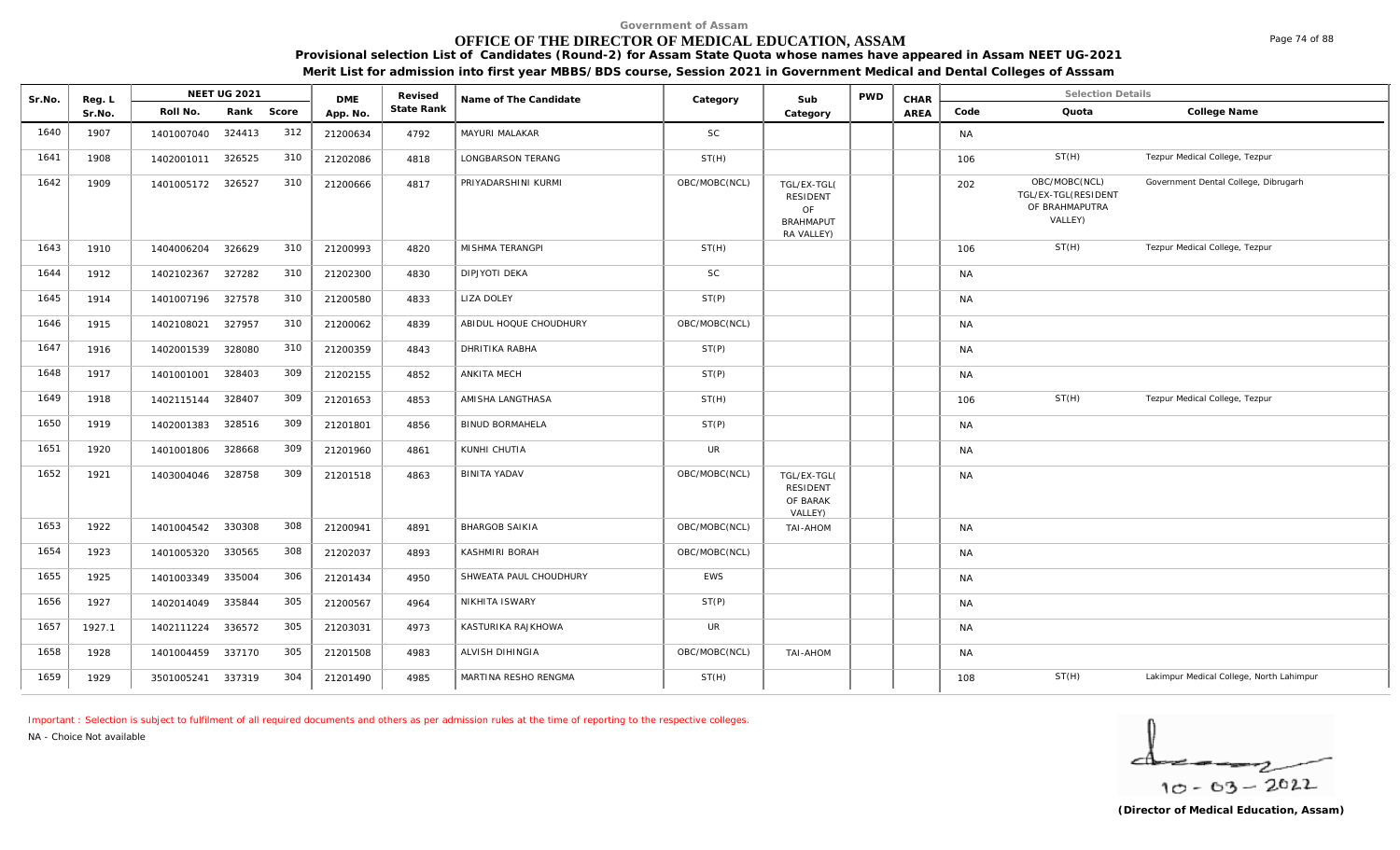# **OFFICE OF THE DIRECTOR OF MEDICAL EDUCATION, ASSAM**

**Provisional selection List of Candidates (Round-2) for Assam State Quota whose names have appeared in Assam NEET UG-2021 Merit List for admission into first year MBBS/BDS course, Session 2021 in Government Medical and Dental Colleges of Asssam**

| Sr.No. | Reg. L | <b>NEET UG 2021</b>         | <b>DMF</b> | Revised    | Name of The Candidate      | Category      | Sub                        | <b>PWD</b> | CHAR        |           | <b>Selection Details</b> |                                               |
|--------|--------|-----------------------------|------------|------------|----------------------------|---------------|----------------------------|------------|-------------|-----------|--------------------------|-----------------------------------------------|
|        | Sr.No. | Score<br>Roll No.<br>Rank   | App. No.   | State Rank |                            |               | Category                   |            | <b>AREA</b> | Code      | Quota                    | College Name                                  |
| 1660   | 1930   | 304<br>337948<br>1402104087 | 21201084   | 4996       | APRATIM DAS                | <b>SC</b>     |                            |            |             | <b>NA</b> |                          |                                               |
| 1661   | 1931   | 304<br>338023<br>1402118110 | 21200558   | 4998       | DANGSODAO JIDUNG           | ST(H)         |                            |            |             | 105       | ST(H)                    | Fakhruddin Ali Ahmed Medical College, Barpeta |
| 1662   | 1932   | 304<br>1402004276<br>338205 | 21201227   | 5002       | PRIYADARSHINI R GOGOI      | OBC/MOBC(NCL) | <b>MOHA-IAT</b>            |            |             | <b>NA</b> |                          |                                               |
| 1663   | 1933   | 304<br>338337<br>1402103271 | 21201613   | 5005       | TANMOY TALUKDAR            | <b>UR</b>     |                            |            |             | <b>NA</b> |                          |                                               |
| 1664   | 1935   | 302<br>340671<br>1401001127 | 21201819   | 5047       | VIBEKANANDA BHAKTIARY      | ST(P)         |                            |            |             | <b>NA</b> |                          |                                               |
| 1665   | 1936   | 302<br>341130<br>1402101333 | 21202113   | 5057       | <b>GITARTHA NATH</b>       | OBC/MOBC(NCL) |                            |            |             | <b>NA</b> |                          |                                               |
| 1666   | 1937   | 302<br>341515<br>1402102497 | 21202156   | 5066       | NABAJIT NATH               | OBC/MOBC(NCL) |                            |            |             | <b>NA</b> |                          |                                               |
| 1667   | 1938   | 301<br>342320<br>1402002016 | 21202302   | 5083       | <b>MIRJENG TERON</b>       | ST(H)         |                            |            |             | 107       | ST(H)                    | Diphu Medical College, Diphu                  |
| 1668   | 1939   | 301<br>1403006575<br>342508 | 21200852   | 5086       | ROSY SANGNEIHOI HRANGKHOL  | ST(H)         |                            |            |             | 105       | ST(H)                    | Fakhruddin Ali Ahmed Medical College, Barpeta |
| 1669   | 1940   | 301<br>342570<br>1401001248 | 21201967   | 5087       | SAURAV DAS                 | <b>SC</b>     |                            |            |             | <b>NA</b> |                          |                                               |
| 1670   | 1941   | 301<br>343958<br>1402001140 | 21201460   | 5105       | NISHANTA RAY               | OBC/MOBC(NCL) | KOCH-RAJBO<br><b>NGSHI</b> |            |             | <b>NA</b> |                          |                                               |
| 1671   | 1942   | 300<br>1402115116<br>345706 | 21200525   | 5132       | KHUSHI AGARWAL             | <b>UR</b>     |                            |            |             | <b>NA</b> |                          |                                               |
| 1672   | 1943   | 299<br>345966<br>1401001414 | 21201256   | 5137       | <b>FRANKY KATHAR</b>       | ST(H)         |                            |            |             | 107       | ST(H)                    | Diphu Medical College, Diphu                  |
| 1673   | 1947   | 299<br>347410<br>1402007008 | 21201602   | 5166       | BHIBHIKESH DAS             | EWS           |                            |            |             | <b>NA</b> |                          |                                               |
| 1674   | 1948   | 298<br>347699<br>1402118019 | 21201474   | 5172       | <b>DIXITA LANGTHASA</b>    | ST(H)         |                            |            |             | 105       | ST(H)                    | Fakhruddin Ali Ahmed Medical College, Barpeta |
| 1675   | 1949   | 298<br>347770<br>1403006448 | 21201022   | 5175       | JENNY LALENKAWL MIHRIEMATE | ST(H)         |                            |            |             | 106       | ST(H)                    | Tezpur Medical College, Tezpur                |
| 1676   | 1949.1 | 297<br>349930<br>1402005370 | 21203065   | 5212       | AMBIKA BORO                | ST(P)         |                            |            |             | <b>NA</b> |                          |                                               |
| 1677   | 1950   | 297<br>350106<br>1402107520 | 21201097   | 5215       | NIBEDITA BHARALI           | OBC/MOBC(NCL) | KOCH-RAJBO<br><b>NGSHI</b> |            |             | <b>NA</b> |                          |                                               |
| 1678   | 1951   | 296<br>351070<br>1402103296 | 21202088   | 5228       | SARKIRI ENGLENG            | ST(H)         |                            |            |             | 105       | ST(H)                    | Fakhruddin Ali Ahmed Medical College, Barpeta |
| 1679   | 1952   | 296<br>1401009112 351079    | 21201298   | 5229       | SUKANYA BHARALI            | <b>SC</b>     |                            |            |             | <b>NA</b> |                          |                                               |
| 1680   | 1953   | 295<br>1402102118 353273    | 21201251   | 5263       | MANASH CHOUDHARY           | <b>SC</b>     |                            |            |             | <b>NA</b> |                          |                                               |
| 1681   | 1954   | 295<br>353498<br>1402017006 | 21202122   | 5266       | <b>TORALI DAS</b>          | <b>SC</b>     |                            |            |             | <b>NA</b> |                          |                                               |
| 1682   | 1955   | 295<br>353664<br>1402008141 | 21200114   | 5267       | <b>SEMSON KRO</b>          | ST(H)         |                            |            |             | 107       | ST(H)                    | Diphu Medical College, Diphu                  |

*Important : Selection is subject to fulfilment of all required documents and others as per admission rules at the time of reporting to the respective colleges.*

*NA - Choice Not available*

$$
\frac{1}{10-03-2022}
$$

Page 75 of 88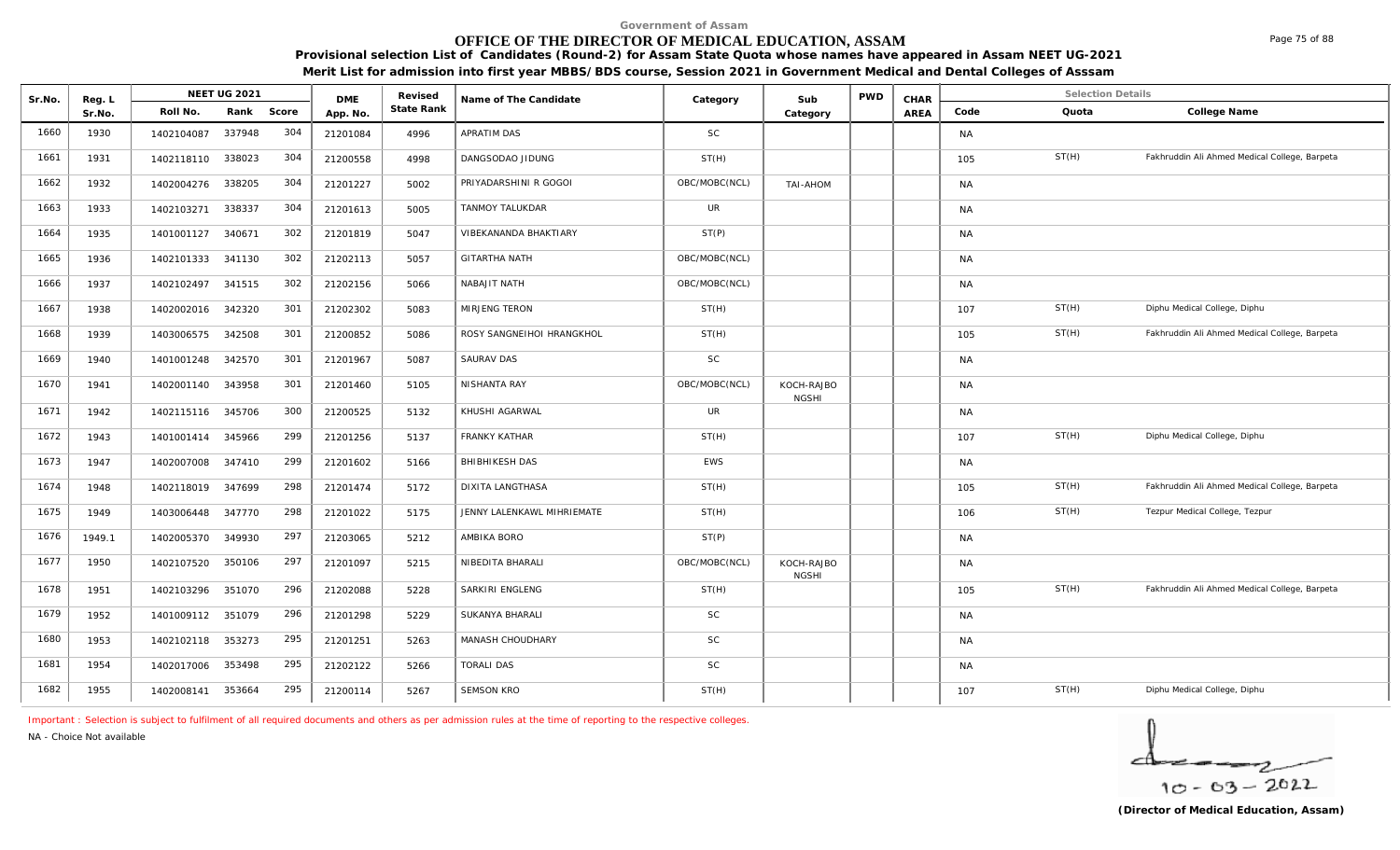# **OFFICE OF THE DIRECTOR OF MEDICAL EDUCATION, ASSAM**

**Provisional selection List of Candidates (Round-2) for Assam State Quota whose names have appeared in Assam NEET UG-2021** 

**Merit List for admission into first year MBBS/BDS course, Session 2021 in Government Medical and Dental Colleges of Asssam**

| Sr.No. | Reg. L |                   | <b>NEET UG 2021</b> |       | <b>DME</b> | Revised    | Name of The Candidate   | Category      | Sub                                                   | <b>PWD</b> | CHAR        |           | <b>Selection Details</b> |                                          |
|--------|--------|-------------------|---------------------|-------|------------|------------|-------------------------|---------------|-------------------------------------------------------|------------|-------------|-----------|--------------------------|------------------------------------------|
|        | Sr.No. | Roll No.          | Rank                | Score | App. No.   | State Rank |                         |               | Category                                              |            | <b>AREA</b> | Code      | Quota                    | College Name                             |
| 1683   | 1956   | 1404002185        | 353710              | 295   | 21201742   | 5268       | SWATI PRASAD            | OBC/MOBC(NCL) |                                                       |            |             | <b>NA</b> |                          |                                          |
| 1684   | 1958   | 1402107485        | 354883              | 294   | 21201365   | 5282       | MON MOHAN PEGU          | ST(P)         |                                                       |            |             | <b>NA</b> |                          |                                          |
| 1685   | 1959   | 1402112001        | 354965              | 294   | 21201484   | 5288       | PREETY RANI RAJKONWAR   | OBC/MOBC(NCL) | <b>TAI-AHOM</b>                                       |            |             | <b>NA</b> |                          |                                          |
| 1686   | 1960   | 1403002255        | 355078              | 294   | 21200259   | 5292       | PANKAJ SONAR            | OBC/MOBC(NCL) | TGL/EX-TGL(<br><b>RESIDENT</b><br>OF BARAK<br>VALLEY) |            |             | <b>NA</b> |                          |                                          |
| 1687   | 1961   | 1402113006        | 356955              | 293   | 21201806   | 5326       | KRITIKA DAS             | SC            |                                                       |            |             | <b>NA</b> |                          |                                          |
| 1688   | 1963   | 1402109371        | 358074              | 293   | 21202367   | 5339       | RAINY DAS               | $\mathsf{SC}$ |                                                       |            |             | <b>NA</b> |                          |                                          |
| 1689   | 1964   | 1402006395        | 358083              | 293   | 21200290   | 5340       | MANJEETA BARO           | ST(P)         |                                                       |            |             | <b>NA</b> |                          |                                          |
| 1690   | 1965   | 1402111387        | 359417              | 292   | 21201641   | 5359       | DEEPJYOTI BASUMATARY    | ST(P)         |                                                       |            |             | <b>NA</b> |                          |                                          |
| 1691   | 1967   | 1402007471        | 360912              | 291   | 21200106   | 5381       | PRIYA BASUMATARY        | ST(P)         |                                                       |            |             | <b>NA</b> |                          |                                          |
| 1692   | 1970   | 1402003355        | 363365              | 290   | 21201392   | 5418       | <b>BIKASH BARUA</b>     | SC            |                                                       |            |             | <b>NA</b> |                          |                                          |
| 1693   | 1971   | 1402111043        | 364103              | 289   | 21201853   | 5431       | URMILA KEMPRAI          | ST(P)         |                                                       |            |             | <b>NA</b> |                          |                                          |
| 1694   | 1975   | 1402009306        | 365809              | 288   | 21200248   | 5465       | RIMBIKA TERANGPI        | ST(H)         |                                                       |            |             | 108       | ST(H)                    | Lakimpur Medical College, North Lahimpur |
| 1695   | 1976   | 1402112278        | 366283              | 288   | 21200757   | 5473       | DHRITIPORNA SUTRADHAR   | EWS           |                                                       |            |             | <b>NA</b> |                          |                                          |
| 1696   | 1977   | 1402115255        | 367503              | 288   | 21200301   | 5491       | HARSHIT NAIDING         | ST(H)         |                                                       |            |             | 104       | ST(H)                    | Jorhat Medical College, Jorhat           |
| 1697   | 1978   | 1402013125        | 367819              | 287   | 21201580   | 5501       | NILPABAN PHANGSO        | ST(H)         |                                                       |            |             | 108       | ST(H)                    | Lakimpur Medical College, North Lahimpur |
| 1698   | 1979   | 1502314403        | 368526              | 287   | 21202207   | 5513       | ARCHANA SINGH           | UR            |                                                       |            |             | <b>NA</b> |                          |                                          |
| 1699   | 1980   | 1403006071        | 368904              | 287   | 21200089   | 5525       | NGULNEILAL CHOREI       | ST(H)         |                                                       |            |             | 108       | ST(H)                    | Lakimpur Medical College, North Lahimpur |
| 1700   | 1982   | 1402103548        | 376689              | 283   | 21202399   | 5641       | MOUSAM DEKA             | OBC/MOBC(NCL) | KOCH-RAJBO<br><b>NGSHI</b>                            |            |             | <b>NA</b> |                          |                                          |
| 1701   | 1983   | 1402105015        | 378469              | 282   | 21201164   | 5665       | ARUNABH KARMAKAR        | UR            |                                                       |            |             | <b>NA</b> |                          |                                          |
| 1702   | 1985   | 1404005087        | 379536              | 281   | 21201426   | 5685       | SHEIKH MD SHAHIL ABEDIN | <b>UR</b>     |                                                       |            |             | <b>NA</b> |                          |                                          |
| 1703   | 1986   | 1403001290        | 380704              | 280   | 21201839   | 5708       | <b>DIKLOS SYNNAH</b>    | ST(H)         |                                                       |            |             | 107       | ST(H)                    | Diphu Medical College, Diphu             |
| 1704   | 1987   | 1402103116 382719 |                     | 279   | 21200999   | 5738       | KHIMMAIDI DAULAGUPHU    | ST(H)         |                                                       |            |             | 201       | ST(H)                    | Regional Dental College, Guwahati        |

*Important : Selection is subject to fulfilment of all required documents and others as per admission rules at the time of reporting to the respective colleges.*

*NA - Choice Not available*

$$
\frac{1}{10-03-2022}
$$

Page 76 of 88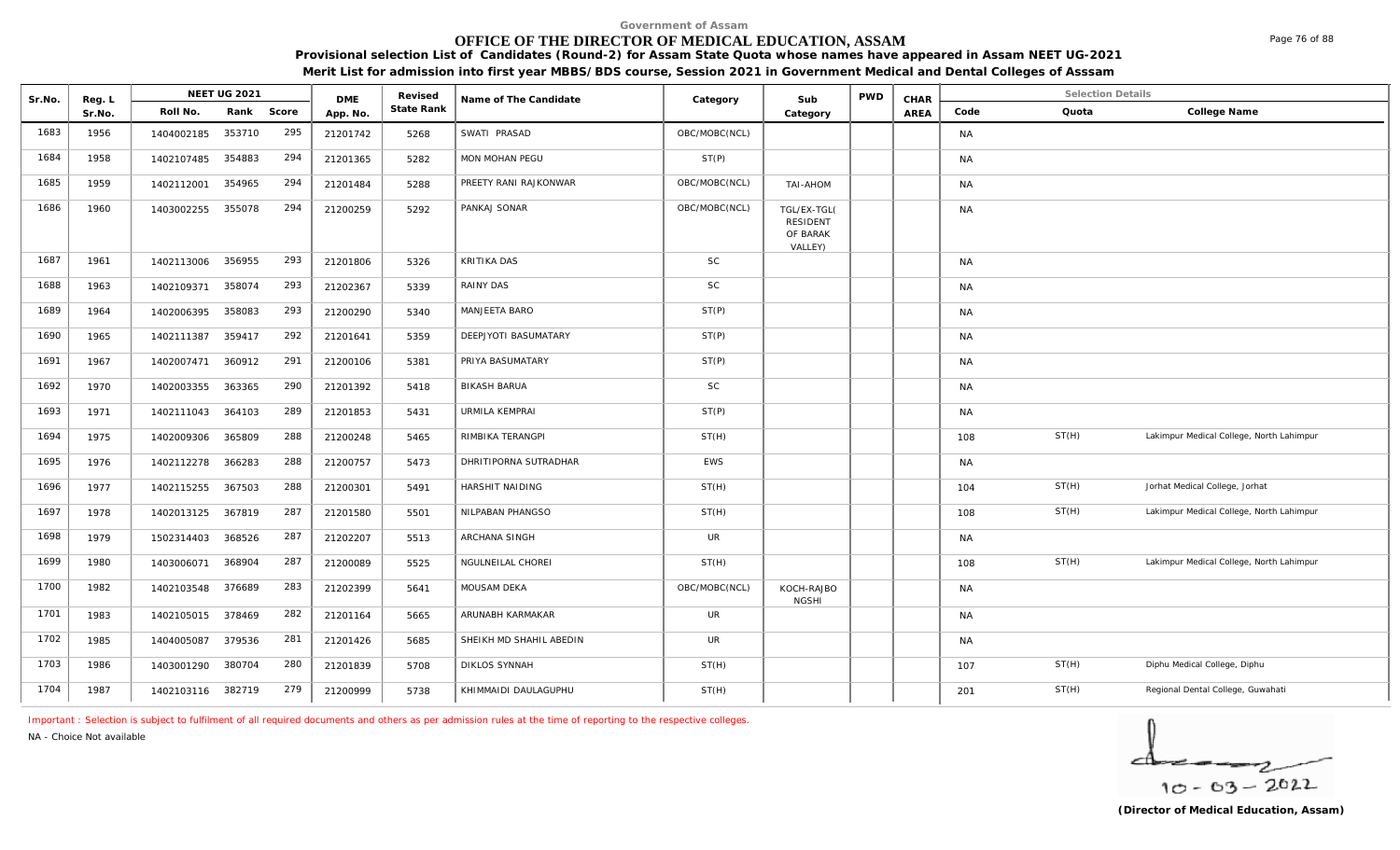# **OFFICE OF THE DIRECTOR OF MEDICAL EDUCATION, ASSAM**

**Provisional selection List of Candidates (Round-2) for Assam State Quota whose names have appeared in Assam NEET UG-2021 Merit List for admission into first year MBBS/BDS course, Session 2021 in Government Medical and Dental Colleges of Asssam**

| Sr.No. | Reg. L |                   | NEET UG 2021 |       | <b>DME</b> | Revised    | Name of The Candidate       | Category      | Sub                                                                    | <b>PWD</b> | CHAR       |           | <b>Selection Details</b> |                                      |
|--------|--------|-------------------|--------------|-------|------------|------------|-----------------------------|---------------|------------------------------------------------------------------------|------------|------------|-----------|--------------------------|--------------------------------------|
|        | Sr.No. | Roll No.          | Rank         | Score | App. No.   | State Rank |                             |               | Category                                                               |            | AREA       | Code      | Quota                    | College Name                         |
| 1705   | 1988   | 2809028107        | 382737       | 279   | 21200217   | 5740       | <b>DIGSHA KHERSA</b>        | ST(H)         |                                                                        |            |            | 202       | ST(H)                    | Government Dental College, Dibrugarh |
| 1706   | 1989   | 1402015094        | 382806       | 279   | 21200484   | 5743       | <b>JUNU KROPI</b>           | ST(H)         |                                                                        |            |            | 202       | ST(H)                    | Government Dental College, Dibrugarh |
| 1707   | 1990   | 1402009186        | 384899       | 278   | 21201068   | 5777       | FAITH RAMTHARNGAI HRANGCHAL | ST(H)         |                                                                        |            |            | 203       | ST(H)                    | Government Dental College, Silchar   |
| 1708   | 1993   | 1401004508        | 386880       | 277   | 21201825   | 5814       | <b>KAJAL SAHU</b>           | OBC/MOBC(NCL) | TGL/EX-TGL(<br><b>RESIDENT</b><br>OF<br><b>BRAHMAPUT</b><br>RA VALLEY) |            |            | <b>NA</b> |                          |                                      |
| 1709   | 1994   | 1402109337        | 386963       | 277   | 21201979   | 5817       | KRISTI DAS                  | SC            |                                                                        |            |            | <b>NA</b> |                          |                                      |
| 1710   | 1994.1 | 1403004235        | 387056       | 277   | 21203071   | 5820       | JYOTIRMOYEE SINHA           | OBC/MOBC(NCL) |                                                                        |            |            | <b>NA</b> |                          |                                      |
| 1711   | 1995   | 1402105535        | 387070       | 277   | 21201482   | 5821       | <b>ELMOND L HRANGKHOL</b>   | ST(H)         |                                                                        |            |            | 202       | ST(H)                    | Government Dental College, Dibrugarh |
| 1712   | 1996   | 1402102332        | 387223       | 277   | 21201243   | 5823       | <b>BHODRESWAR PHONGLO</b>   | ST(H)         |                                                                        |            |            | 203       | ST(H)                    | Government Dental College, Silchar   |
| 1713   | 1998   | 1402002342        | 392622       | 274   | 21201329   | 5902       | ROZY KATHARPI               | ST(H)         |                                                                        |            |            | 203       | ST(H)                    | Government Dental College, Silchar   |
| 1714   | 1999   | 1402102048        | 392992       | 274   | 21201886   | 5909       | ANANYA BARMAN               | OBC/MOBC(NCL) | KOCH-RAJBO<br><b>NGSHI</b>                                             |            |            | <b>NA</b> |                          |                                      |
| 1715   | 2000   | 1402006445        | 393730       | 274   | 21200636   | 5920       | SARCHARI TISSO              | ST(H)         |                                                                        |            |            | 203       | ST(H)                    | Government Dental College, Silchar   |
| 1716   | 2001   | 1402110368        | 393821       | 274   | 21201281   | 5923       | NITUL RAY                   | OBC/MOBC(NCL) | KOCH-RAJBO<br><b>NGSHI</b>                                             |            |            | <b>NA</b> |                          |                                      |
| 1717   | 2003   | 1401002608        | 395367       | 273   | 21201654   | 5955       | MANALI DAS                  | ST(P)         |                                                                        |            |            | <b>NA</b> |                          |                                      |
| 1718   | 2004   | 1402002548        | 395448       | 273   | 21202024   | 5957       | ROHIT NEOG                  | ST(P)         |                                                                        |            |            | <b>NA</b> |                          |                                      |
| 1719   | 2007   | 1402116127        | 397782       | 272   | 21201086   | 5989       | SOFIQUL ISLAM               | UR            |                                                                        |            | <b>YES</b> | <b>NA</b> |                          |                                      |
| 1720   | 2008   | 1401003523        | 398081       | 272   | 21201840   | 5994       | ANKUR BORAH                 | OBC/MOBC(NCL) |                                                                        |            |            | <b>NA</b> |                          |                                      |
| 1721   | 2009   | 1401003308        | 398337       | 271   | 21201870   | 5997       | RISHAL GOGOI                | OBC/MOBC(NCL) |                                                                        |            |            | <b>NA</b> |                          |                                      |
| 1722   | 2010   | 1402107427        | 398539       | 271   | 21201777   | 6001       | ISHAN CHANDAN DUTTA         | OBC/MOBC(NCL) |                                                                        |            |            | <b>NA</b> |                          |                                      |
| 1723   | 2011   | 1403001212 399079 |              | 271   | 21200315   | 6007       | AMAL DEB                    | <b>UR</b>     |                                                                        | <b>YES</b> |            | 103       | PH                       | Silchar Medical College, Silchar     |
| 1724   | 2012   | 1401001251        | 399624       | 271   | 21200959   | 6011       | ABHINAV BORGOHAIN           | OBC/MOBC(NCL) | TAI-AHOM                                                               |            |            | <b>NA</b> |                          |                                      |
| 1725   | 2013   | 1401012020 399917 |              | 271   | 21200550   | 6016       | PARIMOL DAS                 | $\mathsf{SC}$ |                                                                        |            |            | <b>NA</b> |                          |                                      |

*Important : Selection is subject to fulfilment of all required documents and others as per admission rules at the time of reporting to the respective colleges.*

*NA - Choice Not available*

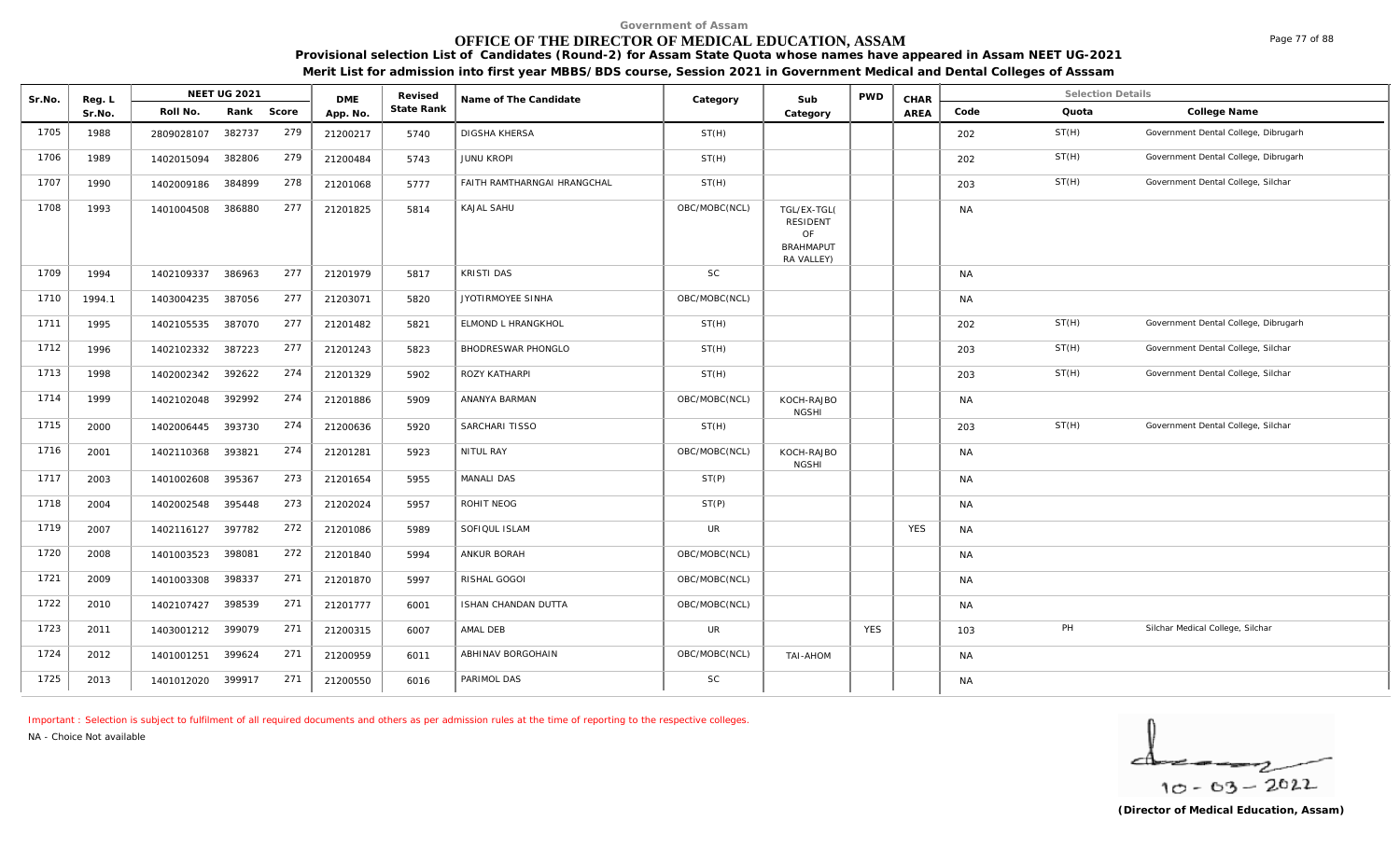# **OFFICE OF THE DIRECTOR OF MEDICAL EDUCATION, ASSAM**

**Provisional selection List of Candidates (Round-2) for Assam State Quota whose names have appeared in Assam NEET UG-2021** 

**Merit List for admission into first year MBBS/BDS course, Session 2021 in Government Medical and Dental Colleges of Asssam**

| Sr.No. | Reg. L |                   | <b>NEET UG 2021</b> |     | <b>DME</b> | Revised    | Name of The Candidate | Category      | Sub                                                             | <b>PWD</b> | CHAR |           | Selection Details |                                |
|--------|--------|-------------------|---------------------|-----|------------|------------|-----------------------|---------------|-----------------------------------------------------------------|------------|------|-----------|-------------------|--------------------------------|
|        | Sr.No. | Roll No.          | Rank Score          |     | App. No.   | State Rank |                       |               | Category                                                        |            | AREA | Code      | Quota             | College Name                   |
| 1726   | 2014   | 1402004595        | 401139              | 270 | 21201943   | 6032       | MISS ANURUPA TALUKDAR | SC            |                                                                 |            |      | NA        |                   |                                |
| 1727   | 2017   | 1402024195 402215 |                     | 269 | 21200674   | 6051       | RABBUL ISLAM          | UR            |                                                                 | <b>YES</b> |      | 106       | PH                | Tezpur Medical College, Tezpur |
| 1728   | 2020   | 1404002053 404439 |                     | 268 | 21202244   | 6088       | <b>DUPODI GOUR</b>    | OBC/MOBC(NCL) | TGL/EX-TGL(<br>RESIDENT<br>OF<br><b>BRAHMAPUT</b><br>RA VALLEY) |            |      | NA        |                   |                                |
| 1729   | 2021   | 1402107154 405057 |                     | 268 | 21200472   | 6097       | DHRITIMAN SINGHA      | OBC/MOBC(NCL) | KOCH-RAJBO<br><b>NGSHI</b>                                      |            |      | <b>NA</b> |                   |                                |
| 1730   | 2023   | 1401005125 406586 |                     | 267 | 21202337   | 6130       | VANSHIKA SHARMA       | <b>UR</b>     |                                                                 |            |      | NA        |                   |                                |
| 1731   | 2027   | 1402101437 410100 |                     | 265 | 21200200   | 6196       | JOEL RAHANG           | ST(H)         |                                                                 |            |      | <b>NA</b> |                   |                                |
| 1732   | 2029   | 1402012329 411155 |                     | 265 | 21202062   | 6207       | PRANJAL NATH          | OBC/MOBC(NCL) |                                                                 |            |      | NA        |                   |                                |
| 1733   | 2030   | 1402005342 412267 |                     | 264 | 21201483   | 6224       | SARKAMAN TISSO        | ST(H)         |                                                                 |            |      | <b>NA</b> |                   |                                |
| 1734   | 2032   | 3501002260 412367 |                     | 264 | 21200760   | 6227       | JOVY LHOUVUM          | ST(H)         |                                                                 |            |      | <b>NA</b> |                   |                                |
| 1735   | 2033   | 1402108195 412565 |                     | 264 | 21202148   | 6232       | VIVEKANANDA BORAH     | ST(P)         |                                                                 |            |      | <b>NA</b> |                   |                                |
| 1736   | 2034   | 1402009370 412631 |                     | 264 | 21200604   | 6234       | NIBIR PANGYOK SHYAM   | ST(H)         |                                                                 |            |      | <b>NA</b> |                   |                                |
| 1737   | 2036   | 1401009159 415836 |                     | 263 | 21202252   | 6283       | KIRTIMAN BORAH        | OBC/MOBC(NCL) | TAI-AHOM                                                        |            |      | NA        |                   |                                |
| 1738   | 2037   | 1401003104 416090 |                     | 262 | 21202338   | 6288       | RIKUL DEKA SARANIA    | ST(P)         |                                                                 |            |      | <b>NA</b> |                   |                                |
| 1739   | 2038   | 1402011285        | 416211              | 262 | 21201180   | 6290       | HIYARTHA PRATIM DAS   | $\mathsf{SC}$ |                                                                 |            |      | <b>NA</b> |                   |                                |
| 1740   | 2040   | 1402010291 418037 |                     | 261 | 21201218   | 6323       | THEMAN TIMUNG         | ST(H)         |                                                                 |            |      | <b>NA</b> |                   |                                |
| 1741   | 2042   | 1402004339        | 418731              | 261 | 21200537   | 6335       | BIKRAM BORDOLOI       | ST(P)         |                                                                 |            |      | <b>NA</b> |                   |                                |
| 1742   | 2043   | 1402015098 419306 |                     | 261 | 21200938   | 6350       | NISHA RAJAK           | $\mathsf{SC}$ |                                                                 |            |      | <b>NA</b> |                   |                                |
| 1743   | 2045   | 1402109166 419736 |                     | 261 | 21201912   | 6355       | SUKANTA BHATTACHARJEE | UR            |                                                                 |            |      | <b>NA</b> |                   |                                |
| 1744   | 2049   | 1401001301 421381 |                     | 260 | 21202169   | 6381       | NIMA KERKETTA         | OBC/MOBC(NCL) | TGL/EX-TGL(<br>RESIDENT<br>OF<br><b>BRAHMAPUT</b><br>RA VALLEY) |            |      | <b>NA</b> |                   |                                |
| 1745   | 2050   | 1402015077 421434 |                     | 260 | 21201003   | 6383       | SARFARAJ HUSSAIN      | EWS           |                                                                 |            |      | <b>NA</b> |                   |                                |

*Important : Selection is subject to fulfilment of all required documents and others as per admission rules at the time of reporting to the respective colleges.*

*NA - Choice Not available*

╭  $10 - 63 - 2022$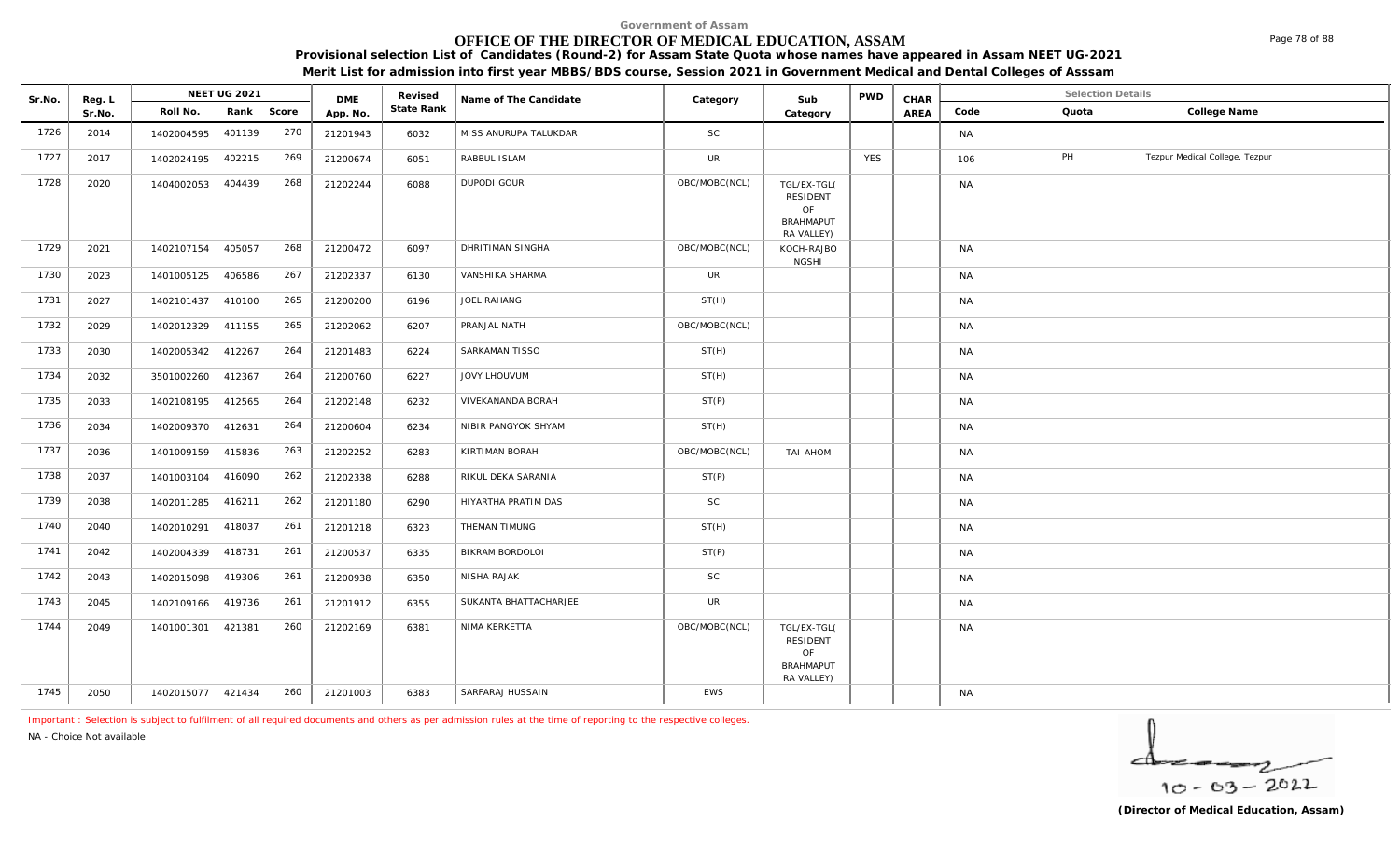# **OFFICE OF THE DIRECTOR OF MEDICAL EDUCATION, ASSAM**

**Provisional selection List of Candidates (Round-2) for Assam State Quota whose names have appeared in Assam NEET UG-2021 Merit List for admission into first year MBBS/BDS course, Session 2021 in Government Medical and Dental Colleges of Asssam**

| State Rank<br>Roll No.<br>Rank<br>Score<br>Code<br>Quota<br>College Name<br>AREA<br>Sr.No.<br>App. No.<br>Category<br>259<br>422235<br>KATHARSON ENGTI<br>ST(H)<br>2051<br>1404001252<br>21201150<br>6397<br><b>NA</b><br>259<br>422278<br>RUPLIN BEYPI<br>ST(H)<br>2052<br>1402002102<br>21200252<br>6400<br><b>NA</b><br>258<br>LANGMIR KRAMSAPI<br>ST(H)<br>2053<br>424169<br>21202102<br>6429<br><b>NA</b><br>1402106084<br>PH<br>258<br><b>YES</b><br>Assam Medical College, Dibrugarh<br>OBC/MOBC(NCL)<br>2054<br>3501003084<br>424603<br>21200312<br>6435<br>TRISHNASHREE SAIKIA<br>CHUTIA<br>101<br>258<br>424649<br>2055<br>21201345<br>6438<br>ANDRIO ENGTI KATHAR<br>ST(H)<br><b>NA</b><br>3501003129<br>258<br>PRASURJYA SARMAH<br><b>EWS</b><br><b>NA</b><br>2055.1<br>1401006209<br>425341<br>21203084<br>6446<br>257<br>426328<br>ANIMESH CHOLKHA<br>ST(H)<br>2055.2<br>1404001105<br>21203069<br>6464<br><b>NA</b><br>PH<br><b>YES</b><br>257<br><b>UR</b><br>Fakhruddin Ali Ahmed Medical College, Barpeta<br>2056<br>1402002540<br>426749<br>NASIMA SIRINA<br>21200485<br>6471<br>105<br>257<br>SC<br>2059<br>1402101570 427513<br>KAVERI TALUKDAR<br>6493<br><b>NA</b><br>21200462<br>256<br><b>VERONICA RONGMEI</b><br>ST(H)<br>1403006450<br>428177<br>21201758<br>6513<br>2060<br><b>NA</b><br>256<br>2062<br>428478<br><b>JESMITA NARZARI</b><br>ST(P)<br>1402005449<br>21200887<br>6517<br><b>NA</b><br>256<br>ST(P)<br>429251<br>JIDAN PAIT<br>2064<br>6528<br><b>NA</b><br>1402016235<br>21200703<br>255<br>430532<br>ST(P)<br>2064.1<br>1404009015<br>21203053<br><b>BINITA DOLEY</b><br><b>NA</b><br>6546<br>255<br>RAABI RISO PATOR<br>430571<br>ST(H)<br>2065<br>1402115011<br>21200915<br>6549<br><b>NA</b><br>255<br><b>SC</b><br>2066<br>432077<br>PRADEEP HIRA<br>1402008384<br>21201388<br>6568<br><b>NA</b><br>434882<br>253<br>2068<br>CHINMOY SHYAM<br>ST(H)<br>1206007261<br>21202271<br>6614<br><b>NA</b><br>250<br><b>EWS</b><br>2072<br>440399<br><b>GOLAM IRFAN HUSSAIN</b><br><b>NA</b><br>1402117227<br>21201419<br>6702<br>250<br>UR<br>1401004465<br>441471<br>21202312<br>6717<br>RAMANUJ GOGOI<br><b>NA</b><br>2074<br>249<br>443206<br>ANUMARIA MINJ<br>2076<br>21202358<br>6755<br>OBC/MOBC(NCL)<br><b>NA</b><br>1404009025<br>TGL/EX-TGL(<br><b>RESIDENT</b><br>OF BARAK<br>VALLEY)<br>249<br>OBC/MOBC(NCL)<br>MANASH JYOTI KURMI<br>2077<br>1401003012 443655<br>21201692<br>6761<br>TGL/EX-TGL(<br><b>NA</b> | Sr.No. | Reg. L | <b>NEET UG 2021</b> | <b>DME</b> | Revised | Name of The Candidate | Category | Sub             | PWD | CHAR | <b>Selection Details</b> |  |
|--------------------------------------------------------------------------------------------------------------------------------------------------------------------------------------------------------------------------------------------------------------------------------------------------------------------------------------------------------------------------------------------------------------------------------------------------------------------------------------------------------------------------------------------------------------------------------------------------------------------------------------------------------------------------------------------------------------------------------------------------------------------------------------------------------------------------------------------------------------------------------------------------------------------------------------------------------------------------------------------------------------------------------------------------------------------------------------------------------------------------------------------------------------------------------------------------------------------------------------------------------------------------------------------------------------------------------------------------------------------------------------------------------------------------------------------------------------------------------------------------------------------------------------------------------------------------------------------------------------------------------------------------------------------------------------------------------------------------------------------------------------------------------------------------------------------------------------------------------------------------------------------------------------------------------------------------------------------------------------------------------------------------------------------------------------------------------------------------------------------------------------------------------------------------------------------------------------------------------------------------------------------------------------------------------------------------------------------------------------------------------------------------------------------------------------------------------------------|--------|--------|---------------------|------------|---------|-----------------------|----------|-----------------|-----|------|--------------------------|--|
|                                                                                                                                                                                                                                                                                                                                                                                                                                                                                                                                                                                                                                                                                                                                                                                                                                                                                                                                                                                                                                                                                                                                                                                                                                                                                                                                                                                                                                                                                                                                                                                                                                                                                                                                                                                                                                                                                                                                                                                                                                                                                                                                                                                                                                                                                                                                                                                                                                                                    |        |        |                     |            |         |                       |          |                 |     |      |                          |  |
|                                                                                                                                                                                                                                                                                                                                                                                                                                                                                                                                                                                                                                                                                                                                                                                                                                                                                                                                                                                                                                                                                                                                                                                                                                                                                                                                                                                                                                                                                                                                                                                                                                                                                                                                                                                                                                                                                                                                                                                                                                                                                                                                                                                                                                                                                                                                                                                                                                                                    | 1746   |        |                     |            |         |                       |          |                 |     |      |                          |  |
|                                                                                                                                                                                                                                                                                                                                                                                                                                                                                                                                                                                                                                                                                                                                                                                                                                                                                                                                                                                                                                                                                                                                                                                                                                                                                                                                                                                                                                                                                                                                                                                                                                                                                                                                                                                                                                                                                                                                                                                                                                                                                                                                                                                                                                                                                                                                                                                                                                                                    | 1747   |        |                     |            |         |                       |          |                 |     |      |                          |  |
|                                                                                                                                                                                                                                                                                                                                                                                                                                                                                                                                                                                                                                                                                                                                                                                                                                                                                                                                                                                                                                                                                                                                                                                                                                                                                                                                                                                                                                                                                                                                                                                                                                                                                                                                                                                                                                                                                                                                                                                                                                                                                                                                                                                                                                                                                                                                                                                                                                                                    | 1748   |        |                     |            |         |                       |          |                 |     |      |                          |  |
|                                                                                                                                                                                                                                                                                                                                                                                                                                                                                                                                                                                                                                                                                                                                                                                                                                                                                                                                                                                                                                                                                                                                                                                                                                                                                                                                                                                                                                                                                                                                                                                                                                                                                                                                                                                                                                                                                                                                                                                                                                                                                                                                                                                                                                                                                                                                                                                                                                                                    | 1749   |        |                     |            |         |                       |          |                 |     |      |                          |  |
|                                                                                                                                                                                                                                                                                                                                                                                                                                                                                                                                                                                                                                                                                                                                                                                                                                                                                                                                                                                                                                                                                                                                                                                                                                                                                                                                                                                                                                                                                                                                                                                                                                                                                                                                                                                                                                                                                                                                                                                                                                                                                                                                                                                                                                                                                                                                                                                                                                                                    | 1750   |        |                     |            |         |                       |          |                 |     |      |                          |  |
|                                                                                                                                                                                                                                                                                                                                                                                                                                                                                                                                                                                                                                                                                                                                                                                                                                                                                                                                                                                                                                                                                                                                                                                                                                                                                                                                                                                                                                                                                                                                                                                                                                                                                                                                                                                                                                                                                                                                                                                                                                                                                                                                                                                                                                                                                                                                                                                                                                                                    | 1751   |        |                     |            |         |                       |          |                 |     |      |                          |  |
|                                                                                                                                                                                                                                                                                                                                                                                                                                                                                                                                                                                                                                                                                                                                                                                                                                                                                                                                                                                                                                                                                                                                                                                                                                                                                                                                                                                                                                                                                                                                                                                                                                                                                                                                                                                                                                                                                                                                                                                                                                                                                                                                                                                                                                                                                                                                                                                                                                                                    | 1752   |        |                     |            |         |                       |          |                 |     |      |                          |  |
|                                                                                                                                                                                                                                                                                                                                                                                                                                                                                                                                                                                                                                                                                                                                                                                                                                                                                                                                                                                                                                                                                                                                                                                                                                                                                                                                                                                                                                                                                                                                                                                                                                                                                                                                                                                                                                                                                                                                                                                                                                                                                                                                                                                                                                                                                                                                                                                                                                                                    | 1753   |        |                     |            |         |                       |          |                 |     |      |                          |  |
|                                                                                                                                                                                                                                                                                                                                                                                                                                                                                                                                                                                                                                                                                                                                                                                                                                                                                                                                                                                                                                                                                                                                                                                                                                                                                                                                                                                                                                                                                                                                                                                                                                                                                                                                                                                                                                                                                                                                                                                                                                                                                                                                                                                                                                                                                                                                                                                                                                                                    | 1754   |        |                     |            |         |                       |          |                 |     |      |                          |  |
|                                                                                                                                                                                                                                                                                                                                                                                                                                                                                                                                                                                                                                                                                                                                                                                                                                                                                                                                                                                                                                                                                                                                                                                                                                                                                                                                                                                                                                                                                                                                                                                                                                                                                                                                                                                                                                                                                                                                                                                                                                                                                                                                                                                                                                                                                                                                                                                                                                                                    | 1755   |        |                     |            |         |                       |          |                 |     |      |                          |  |
|                                                                                                                                                                                                                                                                                                                                                                                                                                                                                                                                                                                                                                                                                                                                                                                                                                                                                                                                                                                                                                                                                                                                                                                                                                                                                                                                                                                                                                                                                                                                                                                                                                                                                                                                                                                                                                                                                                                                                                                                                                                                                                                                                                                                                                                                                                                                                                                                                                                                    | 1756   |        |                     |            |         |                       |          |                 |     |      |                          |  |
|                                                                                                                                                                                                                                                                                                                                                                                                                                                                                                                                                                                                                                                                                                                                                                                                                                                                                                                                                                                                                                                                                                                                                                                                                                                                                                                                                                                                                                                                                                                                                                                                                                                                                                                                                                                                                                                                                                                                                                                                                                                                                                                                                                                                                                                                                                                                                                                                                                                                    | 1757   |        |                     |            |         |                       |          |                 |     |      |                          |  |
|                                                                                                                                                                                                                                                                                                                                                                                                                                                                                                                                                                                                                                                                                                                                                                                                                                                                                                                                                                                                                                                                                                                                                                                                                                                                                                                                                                                                                                                                                                                                                                                                                                                                                                                                                                                                                                                                                                                                                                                                                                                                                                                                                                                                                                                                                                                                                                                                                                                                    | 1758   |        |                     |            |         |                       |          |                 |     |      |                          |  |
|                                                                                                                                                                                                                                                                                                                                                                                                                                                                                                                                                                                                                                                                                                                                                                                                                                                                                                                                                                                                                                                                                                                                                                                                                                                                                                                                                                                                                                                                                                                                                                                                                                                                                                                                                                                                                                                                                                                                                                                                                                                                                                                                                                                                                                                                                                                                                                                                                                                                    | 1759   |        |                     |            |         |                       |          |                 |     |      |                          |  |
|                                                                                                                                                                                                                                                                                                                                                                                                                                                                                                                                                                                                                                                                                                                                                                                                                                                                                                                                                                                                                                                                                                                                                                                                                                                                                                                                                                                                                                                                                                                                                                                                                                                                                                                                                                                                                                                                                                                                                                                                                                                                                                                                                                                                                                                                                                                                                                                                                                                                    | 1760   |        |                     |            |         |                       |          |                 |     |      |                          |  |
|                                                                                                                                                                                                                                                                                                                                                                                                                                                                                                                                                                                                                                                                                                                                                                                                                                                                                                                                                                                                                                                                                                                                                                                                                                                                                                                                                                                                                                                                                                                                                                                                                                                                                                                                                                                                                                                                                                                                                                                                                                                                                                                                                                                                                                                                                                                                                                                                                                                                    | 1761   |        |                     |            |         |                       |          |                 |     |      |                          |  |
|                                                                                                                                                                                                                                                                                                                                                                                                                                                                                                                                                                                                                                                                                                                                                                                                                                                                                                                                                                                                                                                                                                                                                                                                                                                                                                                                                                                                                                                                                                                                                                                                                                                                                                                                                                                                                                                                                                                                                                                                                                                                                                                                                                                                                                                                                                                                                                                                                                                                    | 1762   |        |                     |            |         |                       |          |                 |     |      |                          |  |
|                                                                                                                                                                                                                                                                                                                                                                                                                                                                                                                                                                                                                                                                                                                                                                                                                                                                                                                                                                                                                                                                                                                                                                                                                                                                                                                                                                                                                                                                                                                                                                                                                                                                                                                                                                                                                                                                                                                                                                                                                                                                                                                                                                                                                                                                                                                                                                                                                                                                    | 1763   |        |                     |            |         |                       |          |                 |     |      |                          |  |
|                                                                                                                                                                                                                                                                                                                                                                                                                                                                                                                                                                                                                                                                                                                                                                                                                                                                                                                                                                                                                                                                                                                                                                                                                                                                                                                                                                                                                                                                                                                                                                                                                                                                                                                                                                                                                                                                                                                                                                                                                                                                                                                                                                                                                                                                                                                                                                                                                                                                    | 1764   |        |                     |            |         |                       |          |                 |     |      |                          |  |
|                                                                                                                                                                                                                                                                                                                                                                                                                                                                                                                                                                                                                                                                                                                                                                                                                                                                                                                                                                                                                                                                                                                                                                                                                                                                                                                                                                                                                                                                                                                                                                                                                                                                                                                                                                                                                                                                                                                                                                                                                                                                                                                                                                                                                                                                                                                                                                                                                                                                    | 1765   |        |                     |            |         |                       |          | <b>RESIDENT</b> |     |      |                          |  |
| OF<br><b>BRAHMAPUT</b>                                                                                                                                                                                                                                                                                                                                                                                                                                                                                                                                                                                                                                                                                                                                                                                                                                                                                                                                                                                                                                                                                                                                                                                                                                                                                                                                                                                                                                                                                                                                                                                                                                                                                                                                                                                                                                                                                                                                                                                                                                                                                                                                                                                                                                                                                                                                                                                                                                             |        |        |                     |            |         |                       |          |                 |     |      |                          |  |

RA VALLEY)

*Important : Selection is subject to fulfilment of all required documents and others as per admission rules at the time of reporting to the respective colleges.*

*NA - Choice Not available*

╭  $10 - 63 - 2022$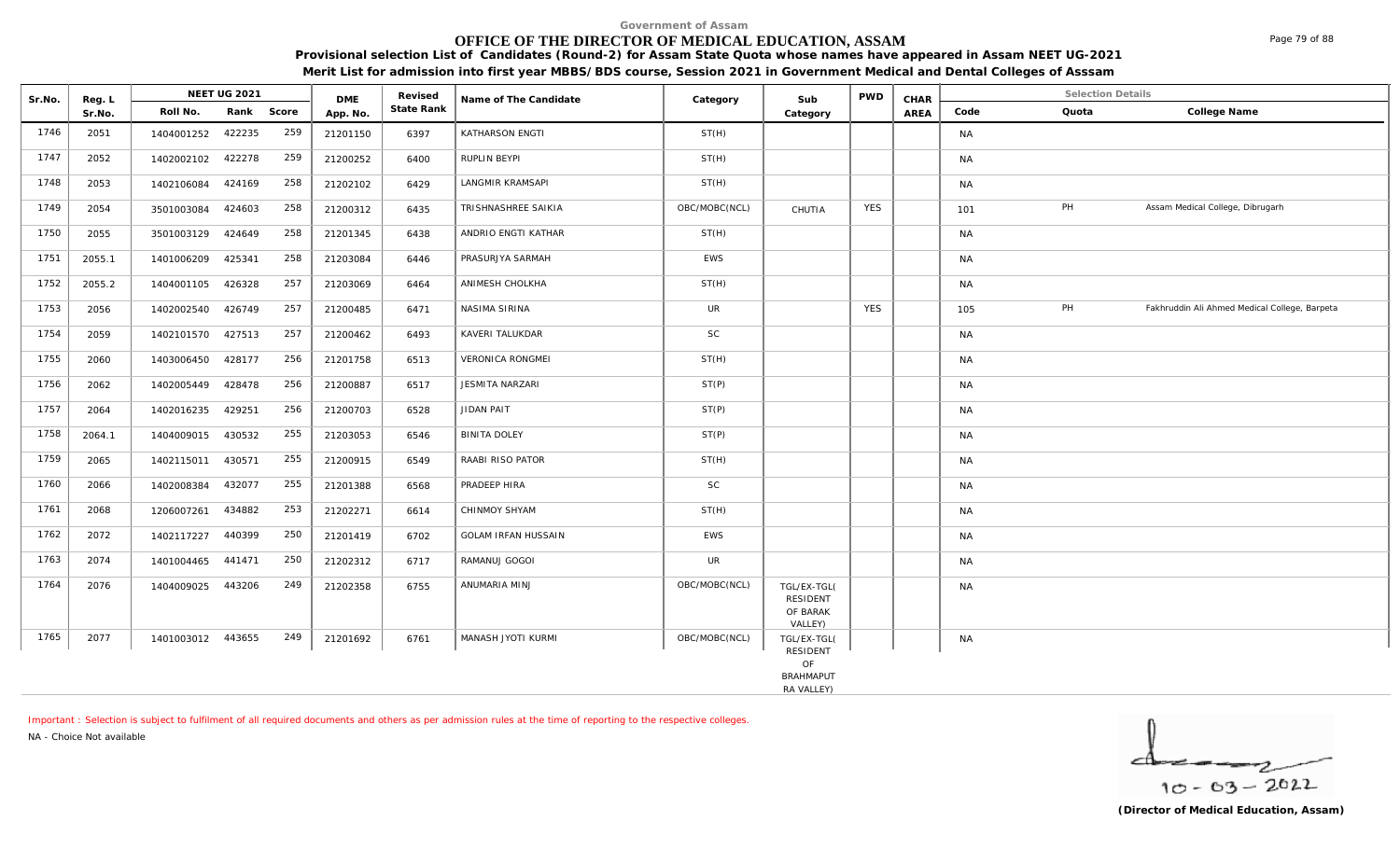# **OFFICE OF THE DIRECTOR OF MEDICAL EDUCATION, ASSAM**

**Provisional selection List of Candidates (Round-2) for Assam State Quota whose names have appeared in Assam NEET UG-2021** 

**Merit List for admission into first year MBBS/BDS course, Session 2021 in Government Medical and Dental Colleges of Asssam**

| Sr.No. | Reg. L |                   | NEET UG 2021 |            | <b>DME</b> | Revised    | Name of The Candidate  | Category      | Sub                                                      | <b>PWD</b> | CHAR |           | <b>Selection Details</b> |                                  |
|--------|--------|-------------------|--------------|------------|------------|------------|------------------------|---------------|----------------------------------------------------------|------------|------|-----------|--------------------------|----------------------------------|
|        | Sr.No. | Roll No.          |              | Rank Score | App. No.   | State Rank |                        |               | Category                                                 |            | AREA | Code      | Quota                    | College Name                     |
| 1766   | 2078   | 1401006040        | 444326       | 249        | 21201784   | 6769       | DONNA SONOWAL          | ST(P)         |                                                          |            |      | <b>NA</b> |                          |                                  |
| 1767   | 2079   | 1402107425 444667 |              | 248        | 21200510   | 6775       | LONGKIRI BEY           | ST(H)         |                                                          |            |      | NA        |                          |                                  |
| 1768   | 2082.1 | 1402016029        | 449864       | 246        | 21203090   | 6851       | REJOWAN KHAN           | EWS           |                                                          |            |      | <b>NA</b> |                          |                                  |
| 1769   | 2083   | 1402108327        | 449912       | 246        | 21200595   | 6852       | KAKALI KUMARI          | OBC/MOBC(NCL) |                                                          |            |      | <b>NA</b> |                          |                                  |
| 1770   | 2086   | 1402004093        | 455306       | 243        | 21201761   | 6928       | SHAHID HASAN           | EWS           |                                                          | <b>YES</b> |      | 101       | PH                       | Assam Medical College, Dibrugarh |
| 1771   | 2087   | 1402116212        | 455364       | 243        | 21201547   | 6930       | MIRDAN TISSOPI         | ST(H)         |                                                          |            |      | <b>NA</b> |                          |                                  |
| 1772   | 2089   | 1402102685        | 456493       | 243        | 21201941   | 6950       | NEMBOITHENG THADOU     | ST(H)         |                                                          |            |      | <b>NA</b> |                          |                                  |
| 1773   | 2089.1 | 1402013053        | 457609       | 242        | 21203058   | 6964       | SOLOMON KONWAR RENGMA  | ST(H)         |                                                          |            |      | <b>NA</b> |                          |                                  |
| 1774   | 2091   | 1402107172 459637 |              | 241        | 21201623   | 6998       | <b>BINALI NUNISA</b>   | ST(H)         |                                                          |            |      | <b>NA</b> |                          |                                  |
| 1775   | 2092   | 1403006428        | 461029       | 241        | 21201753   | 7019       | RUPAM CHANDA           | <b>UR</b>     |                                                          |            |      | <b>NA</b> |                          |                                  |
| 1776   | 2093   | 1402103283        | 461989       | 240        | 21200474   | 7031       | <b>VIVEK BASKEY</b>    | OBC/MOBC(NCL) | TGL/EX-TGL(<br>RESIDENT<br>OF<br>BRAHMAPUT<br>RA VALLEY) |            |      | <b>NA</b> |                          |                                  |
| 1777   | 2095   | 1401008238 464120 |              | 240        | 21201957   | 7071       | DEBANIK KASHYAP        | OBC/MOBC(NCL) |                                                          |            |      | <b>NA</b> |                          |                                  |
| 1778   | 2097   | 1402015016 464438 |              | 239        | 21201888   | 7078       | KALPANA LAFTHAISA      | ST(H)         |                                                          |            |      | <b>NA</b> |                          |                                  |
| 1779   | 2098   | 1402101519 464754 |              | 239        | 21201585   | 7083       | FHUNGJA BRAHMA         | ST(P)         |                                                          |            |      | <b>NA</b> |                          |                                  |
| 1780   | 2099   | 1402117352        | 465226       | 239        | 21200554   | 7093       | MOUSUMI HANSEPI        | ST(H)         |                                                          |            |      | <b>NA</b> |                          |                                  |
| 1781   | 2101   | 1402118168        | 466303       | 238        | 21201717   | 7120       | RAHUL DAIMARI          | ST(P)         |                                                          |            |      | <b>NA</b> |                          |                                  |
| 1782   | 2102   | 1402116097        | 466453       | 238        | 21202205   | 7124       | KAJMI CHOUDHURY        | OBC/MOBC(NCL) | KOCH-RAJBO<br><b>NGSHI</b>                               |            |      | <b>NA</b> |                          |                                  |
| 1783   | 2103   | 1403005089        | 466604       | 238        | 21201637   | 7128       | K MILCAH RONGMEI       | ST(H)         |                                                          |            |      | <b>NA</b> |                          |                                  |
| 1784   | 2108   | 1403001391        | 472755       | 235        | 21202030   | 7237       | DAVID KAMEI            | ST(H)         |                                                          |            |      | <b>NA</b> |                          |                                  |
| 1785   | 2112   | 1402104485        | 473885       | 235        | 21202372   | 7262       | SAGARIKA SHYAM GOHAIN  | ST(H)         |                                                          |            |      | NA        |                          |                                  |
| 1786   | 2115   | 1402004543 474452 |              | 235        | 21200088   | 7269       | <b>DESAN LANGTHASA</b> | ST(H)         |                                                          |            |      | <b>NA</b> |                          |                                  |

*Important : Selection is subject to fulfilment of all required documents and others as per admission rules at the time of reporting to the respective colleges.*

*NA - Choice Not available*

 $10 - 63 - 2022$ 

Page 80 of 88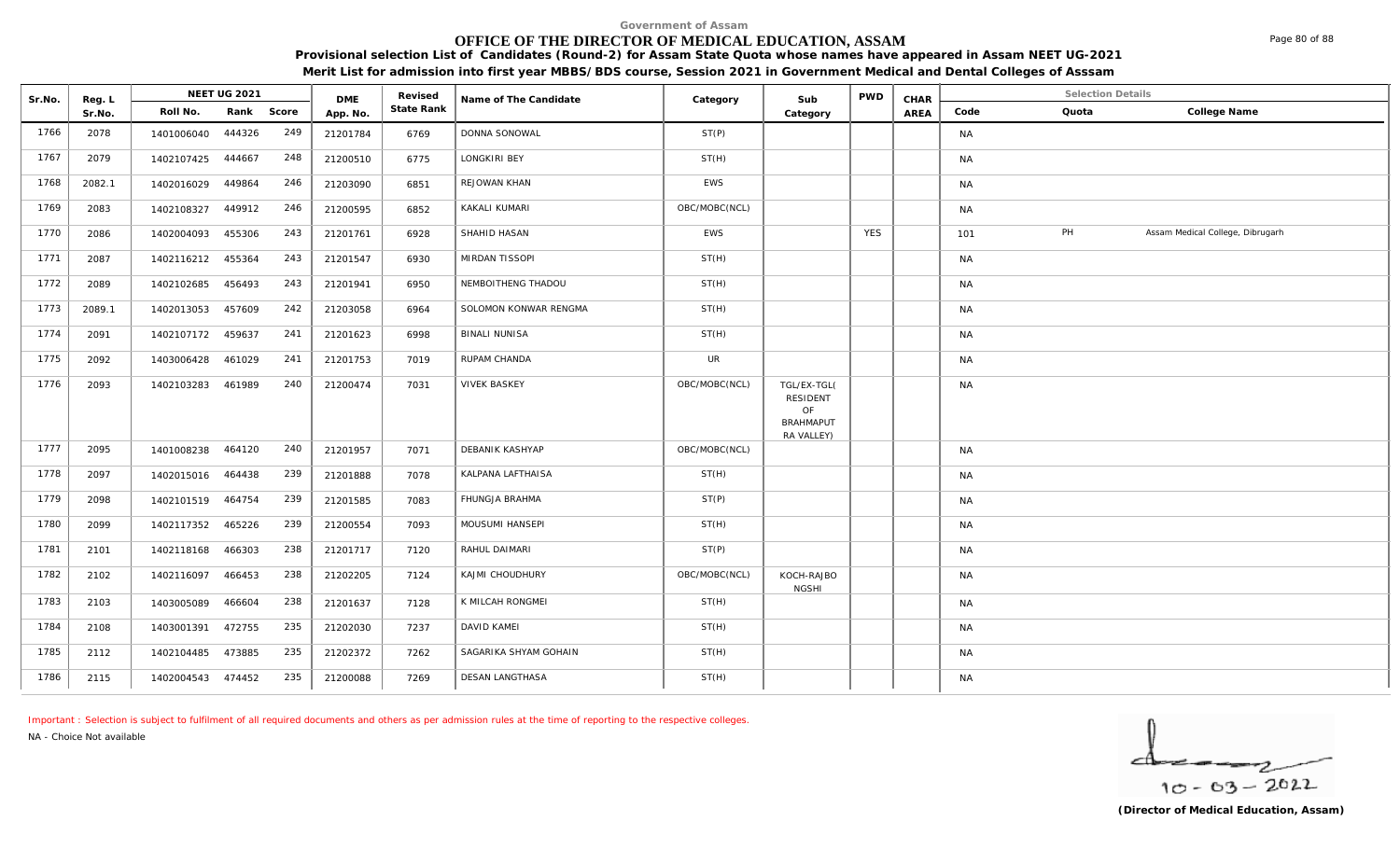# **OFFICE OF THE DIRECTOR OF MEDICAL EDUCATION, ASSAM**

**Provisional selection List of Candidates (Round-2) for Assam State Quota whose names have appeared in Assam NEET UG-2021 Merit List for admission into first year MBBS/BDS course, Session 2021 in Government Medical and Dental Colleges of Asssam**

| Sr.No. | Reg. L |                   | <b>NEET UG 2021</b> |     | <b>DME</b> | Revised    | Name of The Candidate   | Category      | Sub                        | <b>PWD</b> | CHAR |           | <b>Selection Details</b> |                                  |
|--------|--------|-------------------|---------------------|-----|------------|------------|-------------------------|---------------|----------------------------|------------|------|-----------|--------------------------|----------------------------------|
|        | Sr.No. | Roll No.          | Rank Score          |     | App. No.   | State Rank |                         |               | Category                   |            | AREA | Code      | Quota                    | College Name                     |
| 1787   | 2116   | 1402002380        | 475639              | 234 | 21200886   | 7283       | MIRDALIM KROPI          | ST(H)         |                            |            |      | <b>NA</b> |                          |                                  |
| 1788   | 2118   | 1402111103 477543 |                     | 233 | 21201594   | 7317       | DEBASISH SHARMA         | UR            |                            | <b>YES</b> |      | 101       | PH                       | Assam Medical College, Dibrugarh |
| 1789   | 2119   | 1402006070        | 480752              | 232 | 21201111   | 7366       | SURAJ TALUKDAR          | $\mathsf{SC}$ |                            |            |      | <b>NA</b> |                          |                                  |
| 1790   | 2120   | 1402001301        | 481853              | 232 | 21202250   | 7385       | SUBHANKAR SARKAR        | EWS           |                            |            |      | <b>NA</b> |                          |                                  |
| 1791   | 2121   | 1402122061        | 482203              | 231 | 21200285   | 7390       | NIPEN KUTUM             | ST(P)         |                            |            |      | <b>NA</b> |                          |                                  |
| 1792   | 2122   | 1402003195        | 486404              | 230 | 21202139   | 7465       | RODITUM PASULATE        | ST(H)         |                            |            |      | <b>NA</b> |                          |                                  |
| 1793   | 2122.1 | 1402105244        | 487350              | 229 | 21203050   | 7483       | ARGHA PARNA PAUL        | OBC/MOBC(NCL) |                            |            |      | <b>NA</b> |                          |                                  |
| 1794   | 2123   | 1403003001        | 488101              | 229 | 21201729   | 7499       | SHREYA NATH             | OBC/MOBC(NCL) |                            |            |      | <b>NA</b> |                          |                                  |
| 1795   | 2127   | 1401004497        | 489718              | 228 | 21202354   | 7532       | DEVARUP DAS BORUAH      | SC            |                            |            |      | <b>NA</b> |                          |                                  |
| 1796   | 2128   | 1402101118 491294 |                     | 227 | 21202067   | 7562       | SONIA LANGTHASA         | ST(H)         |                            |            |      | <b>NA</b> |                          |                                  |
| 1797   | 2130   | 1402003439        | 491981              | 227 | 21201919   | 7573       | <b>BIBHA SINDHU RAY</b> | OBC/MOBC(NCL) | KOCH-RAJBO<br><b>NGSHI</b> |            |      | <b>NA</b> |                          |                                  |
| 1798   | 2132.1 | 1402115149        | 495398              | 226 | 21203067   | 7629       | ABHIJA GAYARI           | ST(P)         |                            |            |      | <b>NA</b> |                          |                                  |
| 1799   | 2132.2 | 1402102251        | 496802              | 225 | 21203033   | 7655       | MOUSUMI OWARY           | ST(P)         |                            |            |      | <b>NA</b> |                          |                                  |
| 1800   | 2133   | 1402115095        | 497079              | 225 | 21201509   | 7658       | DIPSIKHA RANGPEE        | ST(H)         |                            |            |      | <b>NA</b> |                          |                                  |
| 1801   | 2134   | 1401004372 498301 |                     | 225 | 21202065   | 7680       | ROSHMITA KARMAKAR       | OBC/MOBC(NCL) |                            |            |      | <b>NA</b> |                          |                                  |
| 1802   | 2135   | 1402008237        | 498328              | 225 | 21202235   | 7681       | DEBREESHI PODDAR        | SC            |                            |            |      | <b>NA</b> |                          |                                  |
| 1803   | 2137   | 1401002416 498913 |                     | 224 | 21202386   | 7688       | DIPANETA DAS            | SC            |                            |            |      | <b>NA</b> |                          |                                  |
| 1804   | 2138   | 1401004556        | 499107              | 224 | 21200933   | 7694       | SAYANIKA SAIKIA         | OBC/MOBC(NCL) | CHUTIA                     |            |      | <b>NA</b> |                          |                                  |
| 1805   | 2138.1 | 1401006451        | 499291              | 224 | 21203001   | 7699       | AAKRITI KUMARI SAH      | OBC/MOBC(NCL) |                            |            |      | <b>NA</b> |                          |                                  |
| 1806   | 2138.2 | 1402003483        | 499424              | 224 | 21203042   | 7702       | <b>ADITI DEY</b>        | OBC/MOBC(NCL) |                            |            |      | <b>NA</b> |                          |                                  |
| 1807   | 2139   | 1402106195 500900 |                     | 223 | 21201285   | 7738       | AKANSHA BHOKTIARI       | ST(P)         |                            |            |      | <b>NA</b> |                          |                                  |
| 1808   | 2140   | 1402001645        | 501083              | 223 | 21201835   | 7744       | PHULBITA ENGLENGPI      | ST(H)         |                            |            |      | <b>NA</b> |                          |                                  |
| 1809   | 2142   | 1401001840 505355 |                     | 221 | 21200157   | 7807       | MADHUSMITA GOGOI        | OBC/MOBC(NCL) | TAI-AHOM                   | <b>YES</b> |      | 101       | PH                       | Assam Medical College, Dibrugarh |

*Important : Selection is subject to fulfilment of all required documents and others as per admission rules at the time of reporting to the respective colleges.*

*NA - Choice Not available*

$$
\frac{1}{10-03-2022}
$$

Page 81 of 88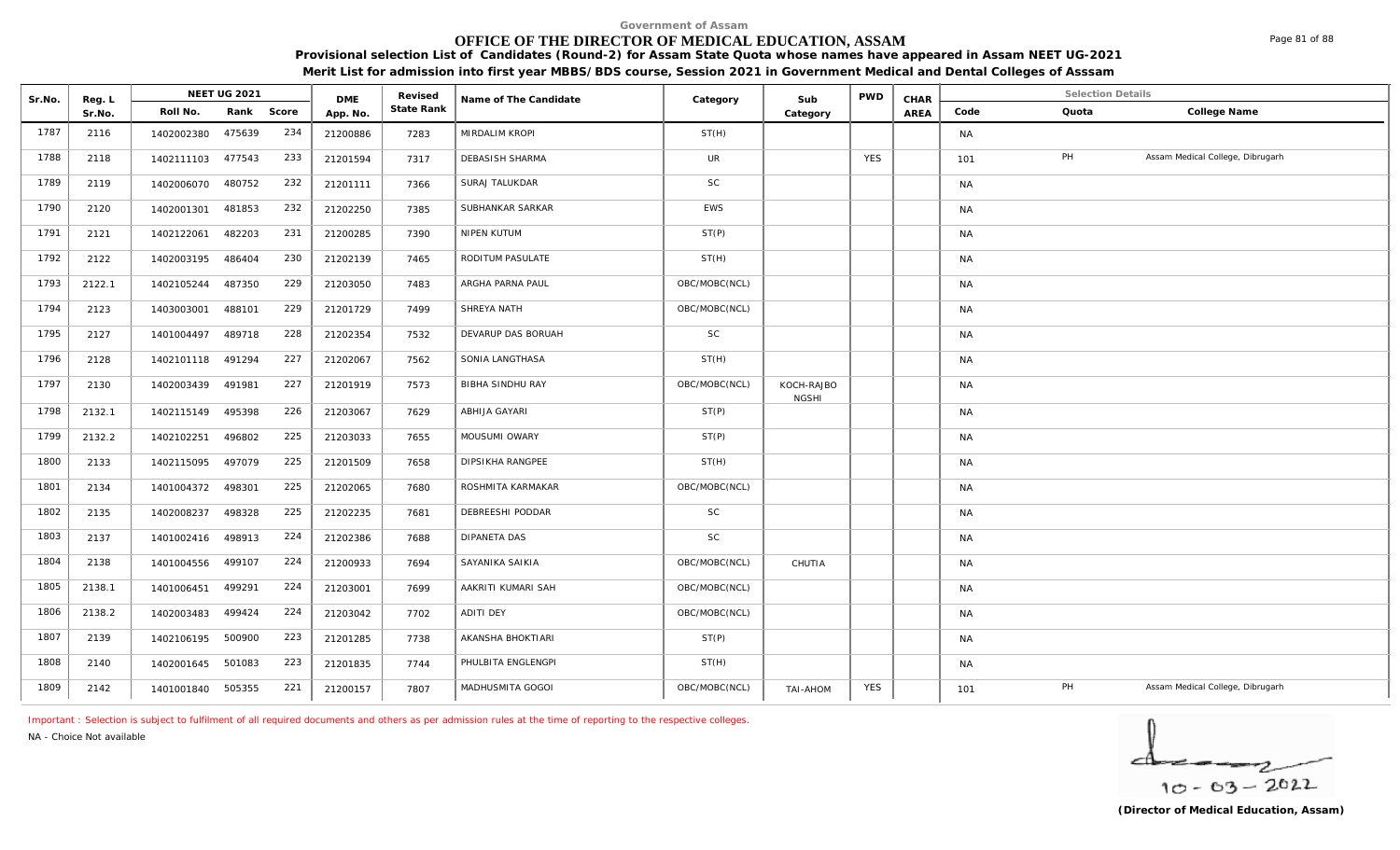# **OFFICE OF THE DIRECTOR OF MEDICAL EDUCATION, ASSAM**

**Provisional selection List of Candidates (Round-2) for Assam State Quota whose names have appeared in Assam NEET UG-2021 Merit List for admission into first year MBBS/BDS course, Session 2021 in Government Medical and Dental Colleges of Asssam**

| Sr.No. | Reg. L |                   | <b>NEET UG 2021</b> |       | <b>DME</b> | Revised    | Name of The Candidate                    | Category      | Sub                                                             | <b>PWD</b> | CHAR |           | <b>Selection Details</b> |                                  |
|--------|--------|-------------------|---------------------|-------|------------|------------|------------------------------------------|---------------|-----------------------------------------------------------------|------------|------|-----------|--------------------------|----------------------------------|
|        | Sr.No. | Roll No.          | Rank                | Score | App. No.   | State Rank |                                          |               | Category                                                        |            | AREA | Code      | Quota                    | College Name                     |
| 1810   | 2144   | 1401006388        | 507045              | 221   | 21201425   | 7840       | NAYANIKA SAIKIA                          | ST(P)         |                                                                 |            |      | <b>NA</b> |                          |                                  |
| 1811   | 2145   | 1402101002        | 507393              | 221   | 21200513   | 7844       | <b>TUSHAR HAZARIKA</b>                   | EWS           |                                                                 |            |      | <b>NA</b> |                          |                                  |
| 1812   | 2146   | 1404002044        | 510354              | 219   | 21200084   | 7892       | PRIYANKA SINGH                           | OBC/MOBC(NCL) |                                                                 |            |      | <b>NA</b> |                          |                                  |
| 1813   | 2148   | 1401005334 515010 |                     | 217   | 21202092   | 7970       | SOURAV KUMAR                             | OBC/MOBC(NCL) | TGL/EX-TGL(<br>RESIDENT<br>OF<br><b>BRAHMAPUT</b><br>RA VALLEY) |            |      | <b>NA</b> |                          |                                  |
| 1814   | 2149   | 1301004098 515865 |                     | 217   | 21202340   | 7982       | RUKHSAR KHAN                             | <b>UR</b>     |                                                                 |            |      | <b>NA</b> |                          |                                  |
| 1815   | 2151   | 1401007375 517656 |                     | 216   | 21202240   | 8018       | ABHIPSA MAZUMDER                         | OBC/MOBC(NCL) | KOCH-RAJBO<br><b>NGSHI</b>                                      |            |      | <b>NA</b> |                          |                                  |
| 1816   | 2152   | 1404006193 519757 |                     | 215   | 21202051   | 8058       | SERLIN TERANGPI                          | ST(H)         |                                                                 |            |      | <b>NA</b> |                          |                                  |
| 1817   | 2153   | 1402012067        | 519905              | 215   | 21202055   | 8060       | MAXIMICA KEMPRAI                         | ST(H)         |                                                                 |            |      | <b>NA</b> |                          |                                  |
| 1818   | 2154   | 1402108124        | 520373              | 215   | 21201130   | 8067       | PRERANA CHOWDHURY                        | <b>UR</b>     |                                                                 |            |      | <b>NA</b> |                          |                                  |
| 1819   | 2157   | 1404001033        | 524893              | 213   | 21201296   | 8147       | SAHANAJ PARBIN                           | <b>EWS</b>    |                                                                 | <b>YES</b> |      | 101       | PH                       | Assam Medical College, Dibrugarh |
| 1820   | 2160   | 1402007260        | 527761              | 212   | 21201737   | 8196       | MANIDEEPA CHOUDHURY                      | OBC/MOBC(NCL) |                                                                 |            |      | <b>NA</b> |                          |                                  |
| 1821   | 2162.1 | 1402103492        | 532392              | 210   | 21203039   | 8277       | MANJUSHREE PARASAR                       | EWS           |                                                                 |            |      | <b>NA</b> |                          |                                  |
| 1822   | 2166   | 1401003497        | 535395              | 209   | 21201407   | 8318       | MONSOON DIGAL                            | OBC/MOBC(NCL) | TGL/EX-TGL(<br>RESIDENT<br>OF<br><b>BRAHMAPUT</b><br>RA VALLEY) |            |      | <b>NA</b> |                          |                                  |
| 1823   | 2169   | 1402105029        | 537753              | 208   | 21200407   | 8369       | NOSHIN ALI                               | OBC/MOBC(NCL) |                                                                 |            |      | <b>NA</b> |                          |                                  |
| 1824   | 2170   | 1402102369 537758 |                     | 208   | 21201856   | 8370       | RANGSI IM HANSE                          | ST(H)         |                                                                 |            |      | <b>NA</b> |                          |                                  |
| 1825   | 2171   | 1402109404        | 538745              | 208   | 21202190   | 8382       | EMMANUEL NEITHOISANG<br><b>HRANGKHOL</b> | ST(H)         |                                                                 |            |      | <b>NA</b> |                          |                                  |
| 1826   | 2172   | 1402112405        | 540399              | 207   | 21200766   | 8407       | AZAHAR UDDIN                             | <b>UR</b>     |                                                                 |            |      | <b>NA</b> |                          |                                  |
| 1827   | 2173   | 3501002236        | 540720              | 207   | 21200903   | 8411       | ADITYA SAHU                              | OBC/MOBC(NCL) |                                                                 | <b>YES</b> |      | 101       | PH                       | Assam Medical College, Dibrugarh |
| 1828   | 2174   | 1402009383        | 541245              | 207   | 21202408   | 8418       | HIMADRI SEKHAR NATH                      | OBC/MOBC(NCL) |                                                                 |            |      | <b>NA</b> |                          |                                  |

*Important : Selection is subject to fulfilment of all required documents and others as per admission rules at the time of reporting to the respective colleges. NA - Choice Not available*

DMF Revised

**Reg. | NEET UG 2021** 

 $10 - 63 - 2022$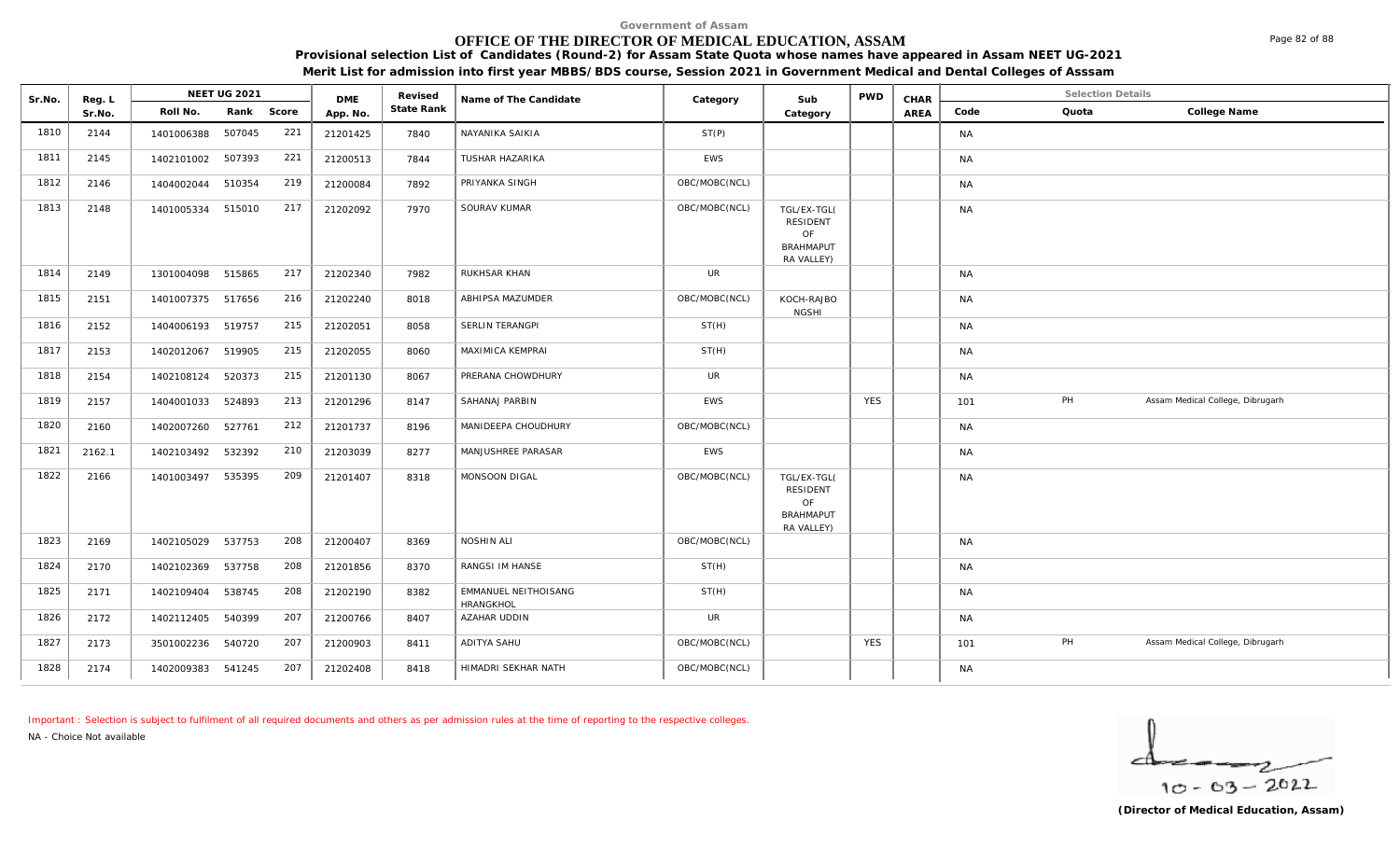# **OFFICE OF THE DIRECTOR OF MEDICAL EDUCATION, ASSAM**

**Provisional selection List of Candidates (Round-2) for Assam State Quota whose names have appeared in Assam NEET UG-2021** 

**Merit List for admission into first year MBBS/BDS course, Session 2021 in Government Medical and Dental Colleges of Asssam**

| Sr.No. | Reg. L |                   | NEET UG 2021 |       | <b>DME</b> | Revised    | Name of The Candidate  | Category      | Sub                                                                    | <b>PWD</b> | CHAR       |           | <b>Selection Details</b> |                                               |
|--------|--------|-------------------|--------------|-------|------------|------------|------------------------|---------------|------------------------------------------------------------------------|------------|------------|-----------|--------------------------|-----------------------------------------------|
|        | Sr.No. | Roll No.          | Rank         | Score | App. No.   | State Rank |                        |               | Category                                                               |            | AREA       | Code      | Quota                    | College Name                                  |
| 1829   | 2176   | 1404010031        | 543016       | 206   | 21200942   | 8460       | ANIMA KUMAR            | OBC/MOBC(NCL) | TGL/EX-TGL(<br>RESIDENT<br>OF<br><b>BRAHMAPUT</b><br>RA VALLEY)        |            |            | <b>NA</b> |                          |                                               |
| 1830   | 2177   | 1401007283 545174 |              | 205   | 21201070   | 8500       | <b>GITARTHA KANWAR</b> | OBC/MOBC(NCL) | TGL/EX-TGL(<br><b>RESIDENT</b><br>OF<br><b>BRAHMAPUT</b><br>RA VALLEY) |            |            | <b>NA</b> |                          |                                               |
| 1831   | 2178.1 | 1401001247        | 548086       | 204   | 21203028   | 8544       | PARSADI CHETRY         | OBC/MOBC(NCL) |                                                                        |            | <b>YES</b> | <b>NA</b> |                          |                                               |
| 1832   | 2179   | 1402107038        | 549578       | 204   | 21200566   | 8571       | ANKITA R K ARYAN       | OBC/MOBC(NCL) |                                                                        |            |            | <b>NA</b> |                          |                                               |
| 1833   | 2180   | 1402112172        | 550288       | 204   | 21202305   | 8583       | PARVIZ ALAM            | <b>UR</b>     |                                                                        |            |            | <b>NA</b> |                          |                                               |
| 1834   | 2181   | 1402109089        | 550462       | 203   | 21201787   | 8589       | SREYA NARZARY          | ST(P)         |                                                                        |            |            | <b>NA</b> |                          |                                               |
| 1835   | 2183   | 1403003226        | 553327       | 202   | 21200957   | 8642       | PRIYA VERMA            | OBC/MOBC(NCL) | TGL/EX-TGL(<br><b>RESIDENT</b><br>OF BARAK<br>VALLEY)                  | <b>YES</b> |            | 103       | PH                       | Silchar Medical College, Silchar              |
| 1836   | 2184   | 1402010004        | 553917       | 202   | 21201501   | 8649       | PRIYANKA KAR           | <b>UR</b>     |                                                                        |            |            | <b>NA</b> |                          |                                               |
| 1837   | 2185   | 1401007202        | 554689       | 202   | 21200368   | 8662       | SAURAV DEORI           | ST(P)         |                                                                        |            |            | <b>NA</b> |                          |                                               |
| 1838   | 2185.1 | 1401004228        | 557483       | 201   | 21203029   | 8713       | SOURAV JYOTI PEGU      | ST(P)         |                                                                        |            |            | <b>NA</b> |                          |                                               |
| 1839   | 2185.2 | 1401004485 557639 |              | 201   | 21203023   | 8715       | ARINDOM BORA           | OBC/MOBC(NCL) | KOCH-RAJBO<br><b>NGSHI</b>                                             |            |            | <b>NA</b> |                          |                                               |
| 1840   | 2186   | 1402001266 557743 |              | 201   | 21202204   | 8716       | <b>MANASHI DEKA</b>    | <b>UR</b>     |                                                                        |            |            | <b>NA</b> |                          |                                               |
| 1841   | 2189   | 1402006106        | 559258       | 200   | 21202064   | 8741       | ANJALI BASUMATARY      | ST(P)         |                                                                        |            |            | <b>NA</b> |                          |                                               |
| 1842   | 2191   | 1402102350        | 563130       | 199   | 21202111   | 8808       | CHINMOY PHUKAN         | OBC/MOBC(NCL) | TAI-AHOM                                                               |            |            | <b>NA</b> |                          |                                               |
| 1843   | 2192   | 1402003111        | 565300       | 198   | 21200392   | 8838       | <b>GARGI KASHYAP</b>   | OBC/MOBC(NCL) | KOCH-RAJBO<br><b>NGSHI</b>                                             |            |            | <b>NA</b> |                          |                                               |
| 1844   | 2193   | 1402001387        | 573667       | 195   | 21202333   | 8977       | SHAZIDUR RAHMAN        | <b>UR</b>     |                                                                        | <b>YES</b> |            | 105       | PH                       | Fakhruddin Ali Ahmed Medical College, Barpeta |
| 1845   | 2195   | 1402002379 577528 |              | 193   | 21201974   | 9044       | <b>AKHI SAIKIA</b>     | <b>UR</b>     |                                                                        |            |            | <b>NA</b> |                          |                                               |

*Important : Selection is subject to fulfilment of all required documents and others as per admission rules at the time of reporting to the respective colleges.*

*NA - Choice Not available*

 $10 - 63 - 2022$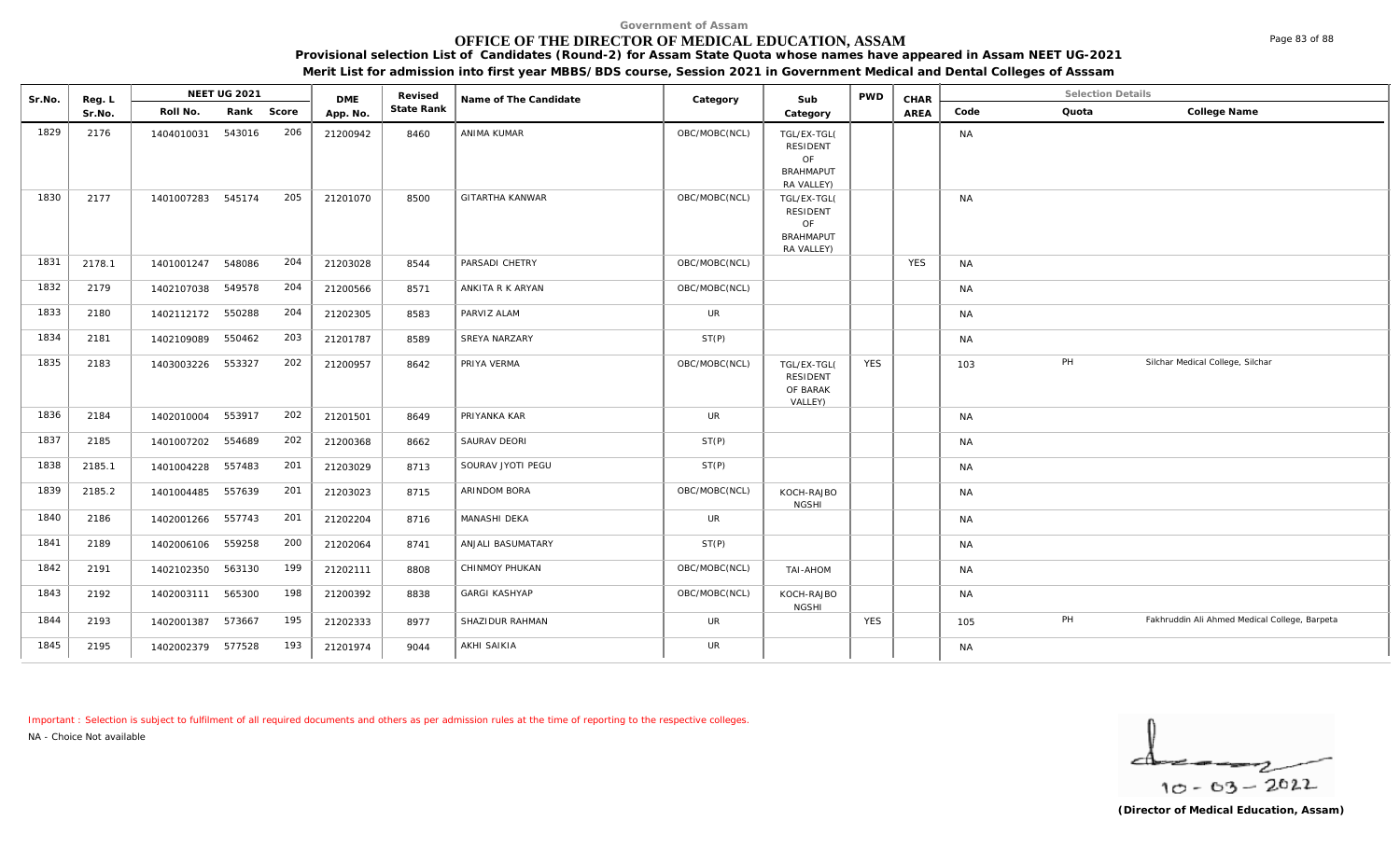# **OFFICE OF THE DIRECTOR OF MEDICAL EDUCATION, ASSAM**

**Provisional selection List of Candidates (Round-2) for Assam State Quota whose names have appeared in Assam NEET UG-2021** 

**Merit List for admission into first year MBBS/BDS course, Session 2021 in Government Medical and Dental Colleges of Asssam**

| Sr.No. | Reg. L | NEET UG 2021      |        | <b>DME</b> |          |            | Revised<br>Name of The Candidate | Category      | Sub                                                             | <b>PWD</b> | CHAR | <b>Selection Details</b> |       |                                  |
|--------|--------|-------------------|--------|------------|----------|------------|----------------------------------|---------------|-----------------------------------------------------------------|------------|------|--------------------------|-------|----------------------------------|
|        | Sr.No. | Roll No.          |        | Rank Score | App. No. | State Rank |                                  |               | Category                                                        |            | AREA | Code                     | Quota | College Name                     |
| 1846   | 2198   | 1401001491        | 582645 | 191        | 21202109 | 9138       | MISS DIBYA PURTY                 | OBC/MOBC(NCL) | TGL/EX-TGL(<br>RESIDENT<br>OF                                   |            |      | <b>NA</b>                |       |                                  |
|        |        |                   |        |            |          |            |                                  |               | <b>BRAHMAPUT</b><br>RA VALLEY)                                  |            |      |                          |       |                                  |
| 1847   | 2199   | 3501002283        | 582684 | 191        | 21200190 | 9139       | KAMAL BRAHMA                     | ST(P)         |                                                                 | <b>YES</b> |      | 107                      | PH    | Diphu Medical College, Diphu     |
| 1848   | 2202   | 1401011178 584217 |        | 191        | 21200351 | 9169       | ARPAN THENGAL                    | ST(P)         |                                                                 |            |      | <b>NA</b>                |       |                                  |
| 1849   | 2203   | 1401005245        | 584652 | 191        | 21201996 | 9177       | MANABJYOTI CHUTIA                | OBC/MOBC(NCL) | CHUTIA                                                          |            |      | <b>NA</b>                |       |                                  |
| 1850   | 2204   | 1401005018        | 586970 | 190        | 21200888 | 9217       | KRITIDIPAN KONWAR                | OBC/MOBC(NCL) | MOHA-IAT                                                        |            |      | <b>NA</b>                |       |                                  |
| 1851   | 2205   | 1402118118        | 588372 | 190        | 21200912 | 9242       | ANSUMA GAYARY                    | ST(P)         |                                                                 |            |      | <b>NA</b>                |       |                                  |
| 1852   | 2206   | 1402004023        | 588606 | 189        | 21200700 | 9249       | RAHUL DAS                        | OBC/MOBC(NCL) | KOCH-RAJBO<br><b>NGSHI</b>                                      | <b>YES</b> |      | 103                      | PH    | Silchar Medical College, Silchar |
| 1853   | 2207   | 1404004115        | 591905 | 188        | 21201915 | 9301       | <b>DEZI RANI LAKRA</b>           | OBC/MOBC(NCL) | TGL/EX-TGL(<br>RESIDENT<br>OF<br><b>BRAHMAPUT</b><br>RA VALLEY) |            |      | <b>NA</b>                |       |                                  |
| 1854   | 2209   | 1402115066 595761 |        | 187        | 21200101 | 9363       | <b>ABHISHEK NATH</b>             | OBC/MOBC(NCL) | TGL/EX-TGL(<br>RESIDENT<br>OF<br><b>BRAHMAPUT</b><br>RA VALLEY) |            |      | <b>NA</b>                |       |                                  |
| 1855   | 2211   | 1401003455        | 602498 | 185        | 21202203 | 9468       | MADHUMITA DAS                    | <b>SC</b>     |                                                                 |            |      | <b>NA</b>                |       |                                  |
| 1856   | 2213   | 1401006377        | 603638 | 184        | 21200995 | 9489       | SAGARIKA CHELLENG                | ST(P)         |                                                                 |            |      | <b>NA</b>                |       |                                  |
| 1857   | 2215   | 1402003455        | 608787 | 182        | 21200727 | 9591       | RITUPARNA BARUAH                 | OBC/MOBC(NCL) | KOCH-RAJBO<br><b>NGSHI</b>                                      |            |      | <b>NA</b>                |       |                                  |
| 1858   | 2218.1 | 1402109274 619899 |        | 179        | 21203051 | 9756       | TANAYA MADHUKALYA DEKA           | EWS           |                                                                 |            |      | <b>NA</b>                |       |                                  |
| 1859   | 2220   | 1401005476        | 620940 | 179        | 21201736 | 9767       | <b>GAURAV SAIKIA</b>             | OBC/MOBC(NCL) | CHUTIA                                                          |            |      | <b>NA</b>                |       |                                  |
| 1860   | 2221   | 1402107229 625241 |        | 177        | 21201828 | 9838       | LUSHI SOREN                      | OBC/MOBC(NCL) | TGL/EX-TGL(<br>RESIDENT<br>OF<br><b>BRAHMAPUT</b><br>RA VALLEY) |            |      | <b>NA</b>                |       |                                  |
| 1861   | 2222   | 1402006282 627874 |        | 176        | 21201880 | 9882       | SURASREE ROY                     | OBC/MOBC(NCL) | KOCH-RAJBO<br><b>NGSHI</b>                                      |            |      | <b>NA</b>                |       |                                  |

*Important : Selection is subject to fulfilment of all required documents and others as per admission rules at the time of reporting to the respective colleges.*

*NA - Choice Not available*

╭  $10 - 63 - 2022$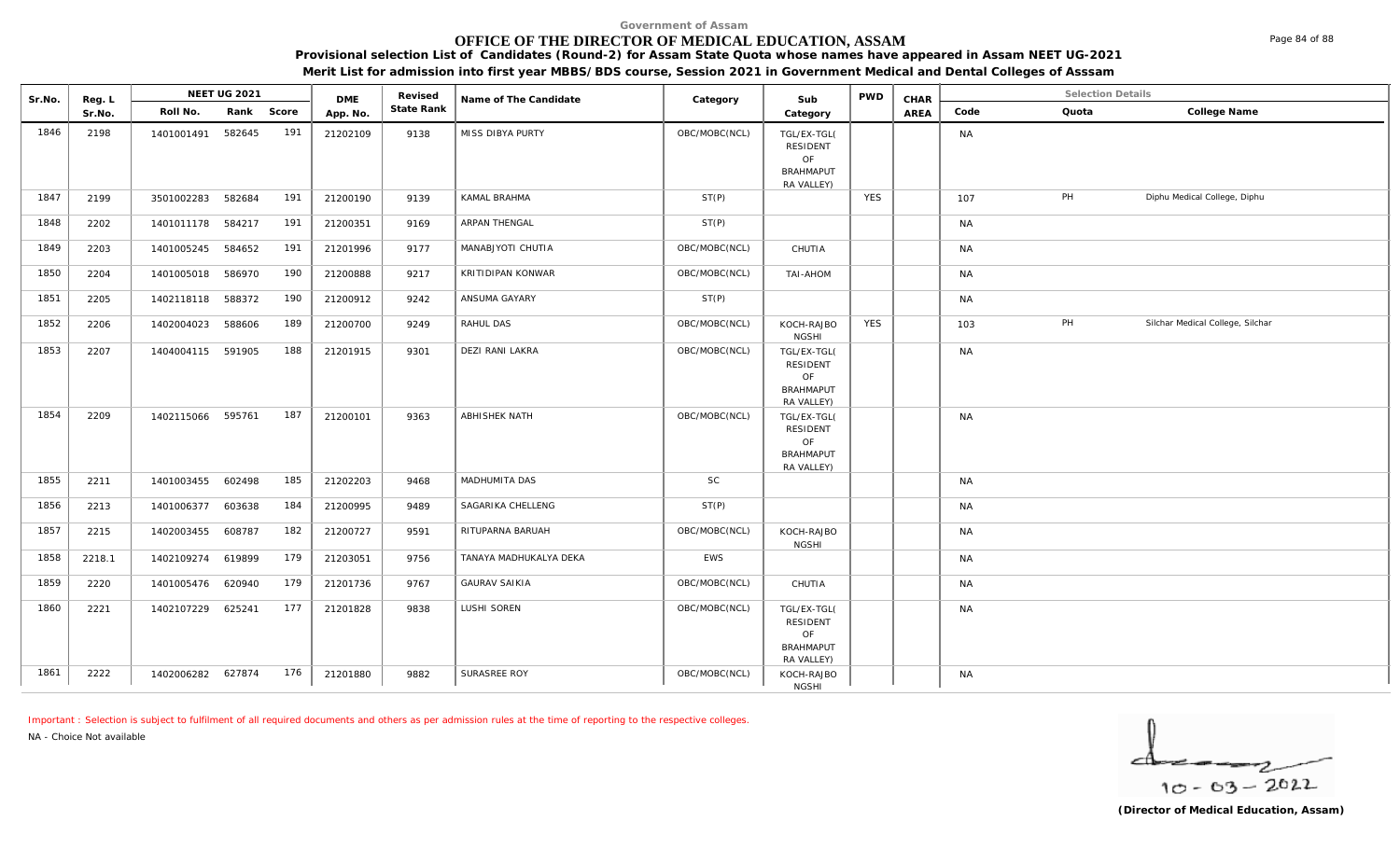# **OFFICE OF THE DIRECTOR OF MEDICAL EDUCATION, ASSAM**

**Provisional selection List of Candidates (Round-2) for Assam State Quota whose names have appeared in Assam NEET UG-2021** 

**Merit List for admission into first year MBBS/BDS course, Session 2021 in Government Medical and Dental Colleges of Asssam**

| Sr.No. | Reg. L | <b>NEET UG 2021</b> |            | <b>DME</b> |          |            | Name of The Candidate    | Category      | Sub                                                                    | <b>PWD</b> | CHAR | <b>Selection Details</b> |       |                                |
|--------|--------|---------------------|------------|------------|----------|------------|--------------------------|---------------|------------------------------------------------------------------------|------------|------|--------------------------|-------|--------------------------------|
|        | Sr.No. | Roll No.            | Rank Score |            | App. No. | State Rank |                          |               | Category                                                               |            | AREA | Code                     | Quota | College Name                   |
| 1862   | 2223   | 1404001293          | 627974     | 176        | 21200661 | 9883       | ARYAMAN MANDAV           | OBC/MOBC(NCL) |                                                                        | <b>YES</b> |      | 104                      | PH    | Jorhat Medical College, Jorhat |
| 1863   | 2226   | 1402021028 633792   |            | 175        | 21200014 | 9982       | NURJAMAL AHMED           | UR            |                                                                        |            |      | <b>NA</b>                |       |                                |
| 1864   | 2229   | 1401001232          | 635474     | 174        | 21201406 | 10014      | RIA HAZARIKA             | ST(P)         |                                                                        |            |      | <b>NA</b>                |       |                                |
| 1865   | 2230   | 1402101089          | 637096     | 173        | 21201327 | 10054      | <b>BLESSALIA S MARAK</b> | ST(P)         |                                                                        |            |      | NA                       |       |                                |
| 1866   | 2231   | 1404001092          | 641986     | 172        | 21201910 | 10142      | SAHIL CHETRY             | OBC/MOBC(NCL) |                                                                        |            |      | <b>NA</b>                |       |                                |
| 1867   | 2232   | 1401001077 644691   |            | 171        | 21201565 | 10185      | DAYANANDA MILI           | ST(P)         |                                                                        |            |      | NA                       |       |                                |
| 1868   | 2233   | 1403006591          | 645943     | 171        | 21202074 | 10210      | PUJAYITA ROY             | EWS           |                                                                        |            |      | NA                       |       |                                |
| 1869   | 2234   | 1402106504          | 646324     | 170        | 21201368 | 10216      | PREMACHESI G MOMIN       | ST(P)         |                                                                        |            |      | <b>NA</b>                |       |                                |
| 1870   | 2235   | 1402008152          | 646370     | 170        | 21202368 | 10218      | SONGJA KILLING           | ST(H)         |                                                                        |            |      | NA                       |       |                                |
| 1871   | 2237   | 1401007089          | 650484     | 169        | 21201533 | 10284      | ANJALI PATRA             | OBC/MOBC(NCL) | TGL/EX-TGL(<br><b>RESIDENT</b><br>OF<br><b>BRAHMAPUT</b><br>RA VALLEY) |            |      | <b>NA</b>                |       |                                |
| 1872   | 2239   | 1402003307          | 652461     | 169        | 21201890 | 10318      | SUHANA YASMIN CHOUDHURY  | EWS           |                                                                        |            |      | NA                       |       |                                |
| 1873   | 2241   | 1402003158          | 659170     | 167        | 21201290 | 10447      | DEBOPRIYA BHATTACHARJEE  | UR            |                                                                        |            |      | NA                       |       |                                |
| 1874   | 2242   | 1401002764 659335   |            | 167        | 21200795 | 10450      | KIRTI KURMI              | OBC/MOBC(NCL) | TGL/EX-TGL(<br>RESIDENT<br>OF<br><b>BRAHMAPUT</b><br>RA VALLEY)        |            |      | <b>NA</b>                |       |                                |
| 1875   | 2243   | 1401002150 661324   |            | 166        | 21200682 | 10485      | ABU JAMAN                | EWS           |                                                                        |            |      | NA                       |       |                                |
| 1876   | 2244   | 1402007312          | 664696     | 165        | 21202268 | 10545      | ANANNYA D SAIKIA         | <b>SC</b>     |                                                                        |            |      | <b>NA</b>                |       |                                |
| 1877   | 2247   | 1403004192 667215   |            | 164        | 21200372 | 10594      | MAUSHUMI BHASPAR         | OBC/MOBC(NCL) | TGL/EX-TGL(<br><b>RESIDENT</b><br>OF BARAK<br>VALLEY)                  |            |      | NA                       |       |                                |
| 1878   | 2249   | 1404002115 667491   |            | 164        | 21200356 | 10600      | PANDOVI HANSEPI          | ST(H)         |                                                                        |            |      | NA                       |       |                                |
| 1879   | 2250   | 1401002745 669194   |            | 164        | 21201530 | 10623      | HIMADRI SONOWAL          | ST(P)         |                                                                        |            |      | <b>NA</b>                |       |                                |
| 1880   | 2254   | 3501001146 678662   |            | 161        | 21202314 | 10758      | SAAWAN KUMAR VERMA       | OBC/MOBC(NCL) |                                                                        |            |      | NA                       |       |                                |

*Important : Selection is subject to fulfilment of all required documents and others as per admission rules at the time of reporting to the respective colleges.*

*NA - Choice Not available*

 $10 - 63 - 2022$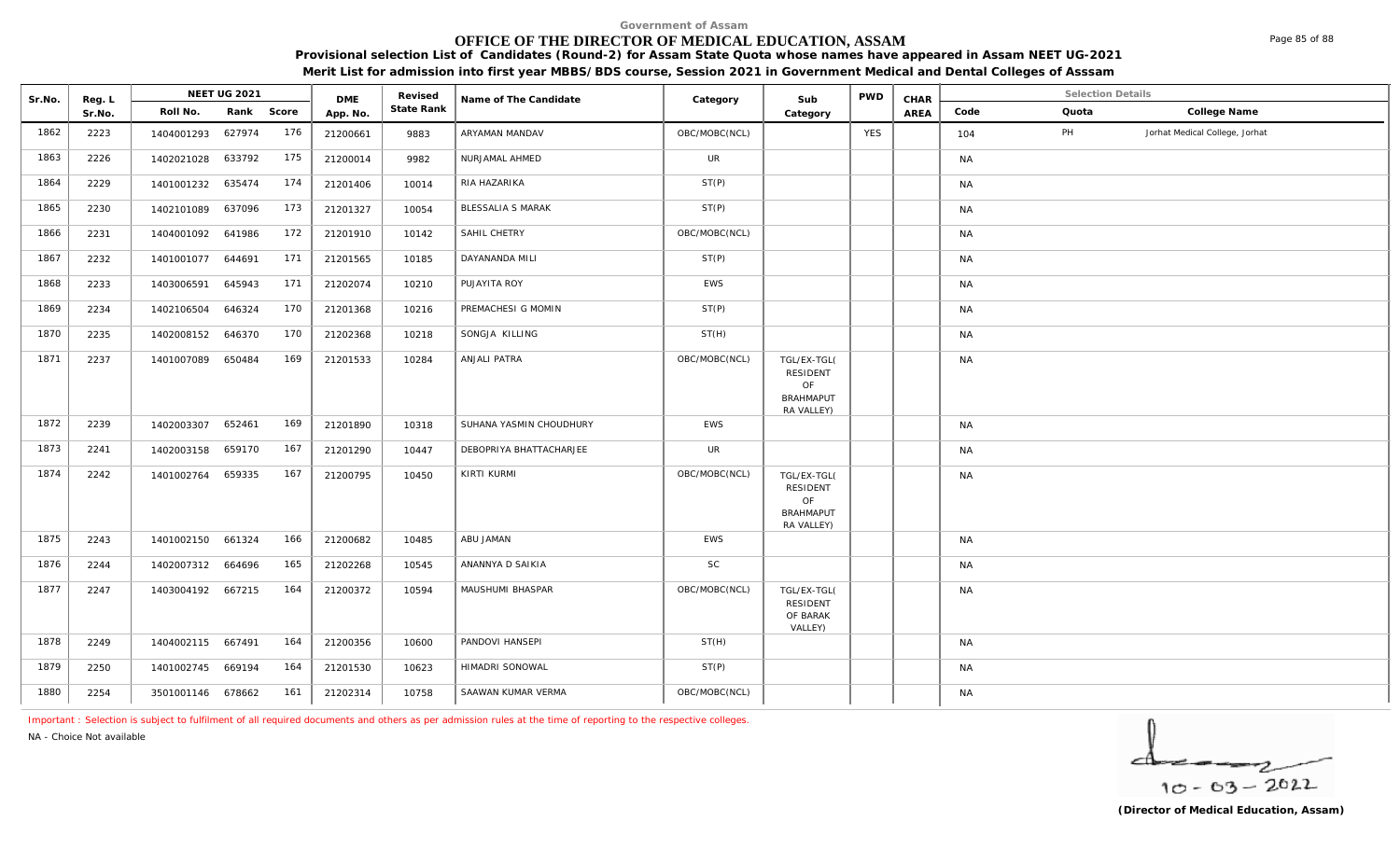# **OFFICE OF THE DIRECTOR OF MEDICAL EDUCATION, ASSAM**

**Provisional selection List of Candidates (Round-2) for Assam State Quota whose names have appeared in Assam NEET UG-2021** 

**Merit List for admission into first year MBBS/BDS course, Session 2021 in Government Medical and Dental Colleges of Asssam**

| Sr.No. | Reg. L | <b>NEET UG 2021</b> |        | <b>DME</b> |          |            | Revised<br>Name of The Candidate | Category      | Sub                                                             | <b>PWD</b> | CHAR | <b>Selection Details</b> |       |                                  |
|--------|--------|---------------------|--------|------------|----------|------------|----------------------------------|---------------|-----------------------------------------------------------------|------------|------|--------------------------|-------|----------------------------------|
|        | Sr.No. | Roll No.            | Rank   | Score      | App. No. | State Rank |                                  |               | Category                                                        |            | AREA | Code                     | Quota | College Name                     |
| 1881   | 2256   | 1402005251          | 682088 | 160        | 21200622 | 10845      | SHRAVANEE SATABDI BHUYAN         | <b>UR</b>     |                                                                 |            |      | NA                       |       |                                  |
| 1882   | 2258   | 1404006157          | 688945 | 158        | 21201515 | 10966      | ANISHA LAKRA                     | OBC/MOBC(NCL) | TGL/EX-TGL(<br>RESIDENT<br>OF<br>BRAHMAPUT<br>RA VALLEY)        |            |      | <b>NA</b>                |       |                                  |
| 1883   | 2260   | 1403007137          | 691552 | 157        | 21201309 | 11020      | SHAHNAWAJ MAZUMDER               | <b>UR</b>     |                                                                 | <b>YES</b> |      | 104                      | PH    | Jorhat Medical College, Jorhat   |
| 1884   | 2261   | 1402104480          | 694244 | 157        | 21200091 | 11072      | NISCHAY SAIKIA                   | ST(P)         |                                                                 |            |      | <b>NA</b>                |       |                                  |
| 1885   | 2262   | 1403004032          | 695330 | 156        | 21200952 | 11094      | ANAMIKA BISWAS                   | <b>SC</b>     |                                                                 |            |      | NA                       |       |                                  |
| 1886   | 2264   | 1402009324          | 702522 | 155        | 21201838 | 11217      | <b>BITOPAN KALITA</b>            | <b>UR</b>     |                                                                 |            |      | <b>NA</b>                |       |                                  |
| 1887   | 2265   | 1402116037          | 703322 | 154        | 21202298 | 11222      | HINGCHONG ENGTI                  | ST(H)         |                                                                 |            |      | NA                       |       |                                  |
| 1888   | 2266   | 1404007117          | 704879 | 154        | 21201459 | 11253      | MOHSIN MUBARAK BHUYAN            | <b>EWS</b>    |                                                                 | <b>YES</b> |      | 104                      | PH    | Jorhat Medical College, Jorhat   |
| 1889   | 2267   | 1403002286 708956   |        | 153        | 21201134 | 11331      | PROTIM KANTI DAS                 | <b>SC</b>     |                                                                 |            |      | <b>NA</b>                |       |                                  |
| 1890   | 2268   | 1401001487 709197   |        | 153        | 21200838 | 11335      | ANAMIKA TOPNO                    | OBC/MOBC(NCL) | TGL/EX-TGL(<br><b>RESIDENT</b><br>OF<br>BRAHMAPUT<br>RA VALLEY) |            |      | <b>NA</b>                |       |                                  |
| 1891   | 2272   | 1402011110 712683   |        | 152        | 21202152 | 11402      | CHHANIA BORO                     | ST(P)         |                                                                 |            |      | <b>NA</b>                |       |                                  |
| 1892   | 2273   | 1402009215 718933   |        | 150        | 21200436 | 11522      | SALMA BEGUM                      | OBC/MOBC(NCL) |                                                                 | <b>YES</b> |      | 106                      | PH    | Tezpur Medical College, Tezpur   |
| 1893   | 2274   | 1402115269          | 719605 | 150        | 21201314 | 11536      | <b>JEET PAUL</b>                 | OBC/MOBC(NCL) |                                                                 |            |      | NA                       |       |                                  |
| 1894   | 2278.1 | 1402005178 726796   |        | 148        | 21203049 | 11687      | RAMTINGYILE NRIAME               | ST(H)         |                                                                 |            |      | NA                       |       |                                  |
| 1895   | 2280   | 1401004136 727124   |        | 148        | 21200882 | 11694      | RAJASHREE DUTTA                  | OBC/MOBC(NCL) |                                                                 |            |      | <b>NA</b>                |       |                                  |
| 1896   | 2285   | 1402104374 738954   |        | 145        | 21200130 | 11896      | JAHNAVI BHAR                     | <b>UR</b>     |                                                                 |            |      | <b>NA</b>                |       |                                  |
| 1897   | 2286   | 1402120115 739499   |        | 145        | 21200229 | 11907      | MD MUNJUR ALOM                   | UR            |                                                                 | <b>YES</b> |      | 101                      | PH    | Assam Medical College, Dibrugarh |
| 1898   | 2286.1 | 1401003577 739920   |        | 145        | 21203008 | 11918      | MADHURJYA BARUAH                 | OBC/MOBC(NCL) |                                                                 |            |      | NA                       |       |                                  |
| 1899   | 2293   | 1402117148          | 760516 | 140        | 21201348 | 12270      | <b>BABITA BARO</b>               | ST(P)         |                                                                 |            |      | <b>NA</b>                |       |                                  |
| 1900   | 2294   | 1402003026 760941   |        | 140        | 21201330 | 12278      | RAKESH KUMAR RABHA               | ST(P)         |                                                                 |            |      | NA                       |       |                                  |

*Important : Selection is subject to fulfilment of all required documents and others as per admission rules at the time of reporting to the respective colleges.*

*NA - Choice Not available*

$$
\frac{1}{10-63-2022}
$$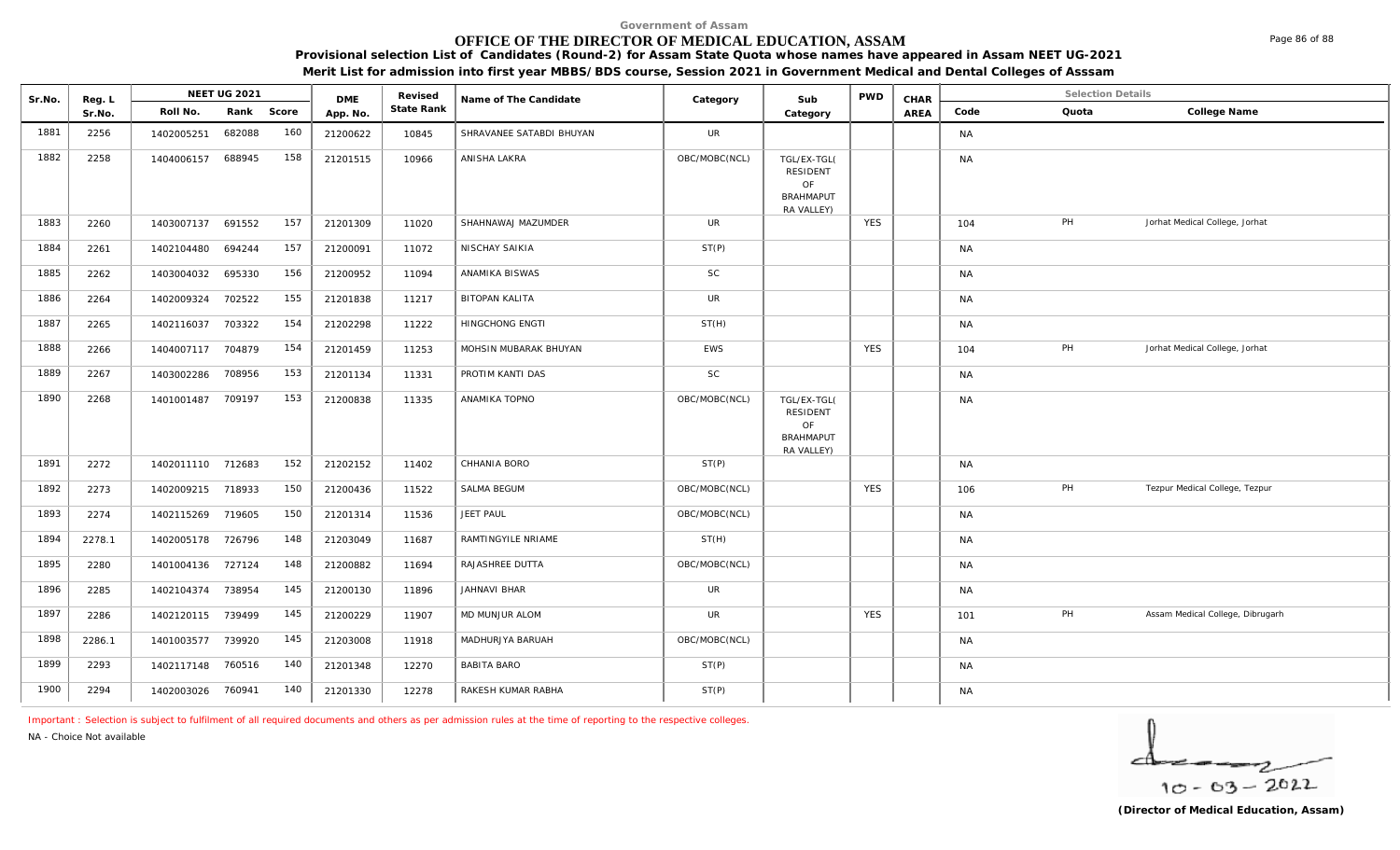# **OFFICE OF THE DIRECTOR OF MEDICAL EDUCATION, ASSAM**

**Provisional selection List of Candidates (Round-2) for Assam State Quota whose names have appeared in Assam NEET UG-2021** 

| Merit List for admission into first year MBBS/BDS course, Session 2021 in Government Medical and Dental Colleges of Asssam |  |
|----------------------------------------------------------------------------------------------------------------------------|--|
|                                                                                                                            |  |

| Sr.No. | Reg. L | <b>NEET UG 2021</b> |            |     | <b>DME</b> | Revised    | Name of The Candidate   | Category      | Sub                                                             | <b>PWD</b> | CHAR | <b>Selection Details</b> |       |                                |
|--------|--------|---------------------|------------|-----|------------|------------|-------------------------|---------------|-----------------------------------------------------------------|------------|------|--------------------------|-------|--------------------------------|
|        | Sr.No. | Roll No.            | Rank Score |     | App. No.   | State Rank |                         |               | Category                                                        |            | AREA | Code                     | Quota | College Name                   |
| 1901   | 2300   | 1402104481          | 767053     | 138 | 21200714   | 12424      | AMIN NEHA               | <b>UR</b>     |                                                                 | <b>YES</b> |      | 104                      | PH    | Jorhat Medical College, Jorhat |
| 1902   | 2301   | 1403007170 767367   |            | 138 | 21202200   | 12431      | SREEJAN SINHA           | OBC/MOBC(NCL) |                                                                 |            |      | NA                       |       |                                |
| 1903   | 2303   | 1401001498          | 773415     | 137 | 21202290   | 12545      | <b>DISHA RANI DUTTA</b> | OBC/MOBC(NCL) | KOCH-RAJBO<br><b>NGSHI</b>                                      |            |      | <b>NA</b>                |       |                                |
| 1904   | 2305   | 3301002043          | 784599     | 135 | 21201972   | 12735      | SANGJIRSO TERANGPI      | ST(H)         |                                                                 |            |      | <b>NA</b>                |       |                                |
| 1905   | 2306   | 1401005175          | 785679     | 134 | 21202308   | 12761      | RAVI KUMAR SAH          | OBC/MOBC(NCL) |                                                                 |            |      | <b>NA</b>                |       |                                |
| 1906   | 2307   | 1403002183          | 790061     | 133 | 21202324   | 12839      | ARGHA PATIKAR           | OBC/MOBC(NCL) | TGL/EX-TGL(<br><b>RESIDENT</b><br>OF BARAK<br>VALLEY)           |            |      | <b>NA</b>                |       |                                |
| 1907   | 2307.1 | 1402006113 790215   |            | 133 | 21203057   | 12841      | SWAGATA BORI            | ST(P)         |                                                                 |            |      | <b>NA</b>                |       |                                |
| 1908   | 2308   | 1404008093          | 792804     | 133 | 21201458   | 12874      | MANNA RABHA             | ST(P)         |                                                                 |            |      | <b>NA</b>                |       |                                |
| 1909   | 2309   | 1401012065          | 793026     | 133 | 21201511   | 12880      | CHAINAMONI KAMAN        | ST(P)         |                                                                 |            |      | NA                       |       |                                |
| 1910   | 2310   | 1401011079          | 793063     | 133 | 21201774   | 12882      | KALPAJYOTI SAIKIA       | OBC/MOBC(NCL) | KOCH-RAJBO<br><b>NGSHI</b>                                      |            |      | <b>NA</b>                |       |                                |
| 1911   | 2310.2 | 1402014083          | 794269     | 132 | 21203064   | 12895      | CHANDAN MAHATO          | OBC/MOBC(NCL) | TGL/EX-TGL(<br>RESIDENT<br>OF<br><b>BRAHMAPUT</b><br>RA VALLEY) |            |      | <b>NA</b>                |       |                                |
| 1912   | 2310.3 | 1401006180 797796   |            | 131 | 21203082   | 12955      | JHORANA GOGOI           | OBC/MOBC(NCL) | MOHA-IAT                                                        |            |      | <b>NA</b>                |       |                                |
| 1913   | 2311   | 1404005128          | 798499     | 131 | 21200043   | 12970      | <b>ISHIKA DAS</b>       | <b>SC</b>     |                                                                 |            |      | <b>NA</b>                |       |                                |
| 1914   | 2312   | 1402001191          | 800007     | 131 | 21202230   | 12997      | <b>BIJOY DAS</b>        | SC            |                                                                 |            |      | <b>NA</b>                |       |                                |
| 1915   | 2314   | 1402006328          | 806079     | 130 | 21201789   | 13131      | SABINA KHANAM           | EWS           |                                                                 |            |      | <b>NA</b>                |       |                                |
| 1916   | 2316   | 1402012014          | 811729     | 129 | 21201603   | 13246      | PARTHAPRATIM DEURI      | ST(P)         |                                                                 |            |      | <b>NA</b>                |       |                                |
| 1917   | 2317   | 1402007337          | 813358     | 128 | 21201802   | 13264      | ANKUR BHUMIJ            | OBC/MOBC(NCL) | TGL/EX-TGL(<br>RESIDENT<br>OF<br><b>BRAHMAPUT</b><br>RA VALLEY) |            |      | <b>NA</b>                |       |                                |
| 1918   | 2321   | 1402001657 833576   |            | 124 | 21200239   | 13642      | FAIRINGDI DIFOESA       | ST(H)         |                                                                 |            |      | <b>NA</b>                |       |                                |

*Important : Selection is subject to fulfilment of all required documents and others as per admission rules at the time of reporting to the respective colleges.*

*NA - Choice Not available*

▱  $10 - 63 - 2022$